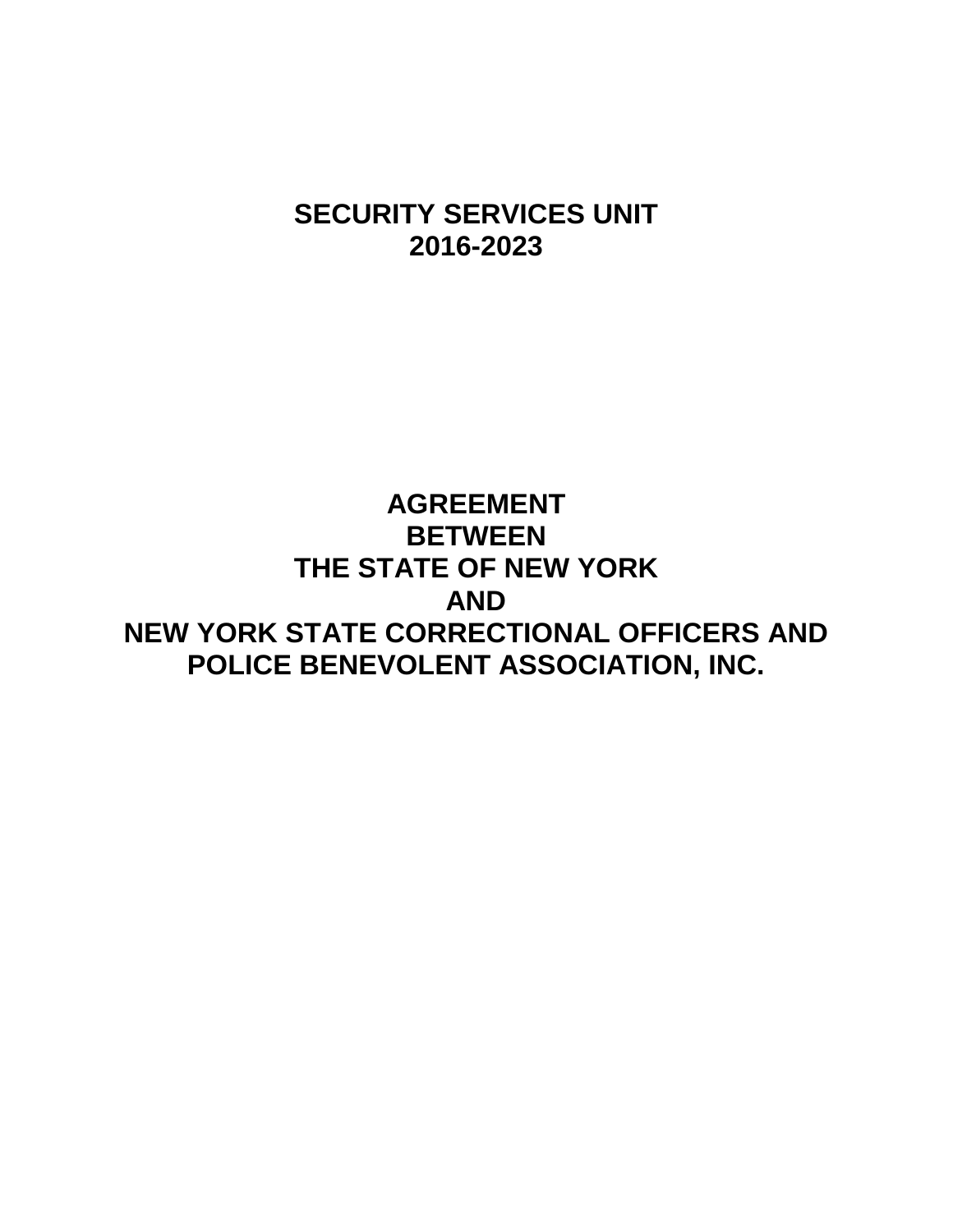# **TABLE OF CONTENTS**

# Page

| <b>Article Number</b> |  |  |  |  |  |  |
|-----------------------|--|--|--|--|--|--|
| 1                     |  |  |  |  |  |  |
| $\mathbf{2}$          |  |  |  |  |  |  |
| 3                     |  |  |  |  |  |  |
| 4                     |  |  |  |  |  |  |
| 5                     |  |  |  |  |  |  |
|                       |  |  |  |  |  |  |
|                       |  |  |  |  |  |  |
|                       |  |  |  |  |  |  |
|                       |  |  |  |  |  |  |
|                       |  |  |  |  |  |  |
|                       |  |  |  |  |  |  |
|                       |  |  |  |  |  |  |
|                       |  |  |  |  |  |  |
| 6                     |  |  |  |  |  |  |
| $\overline{7}$        |  |  |  |  |  |  |
|                       |  |  |  |  |  |  |
|                       |  |  |  |  |  |  |
|                       |  |  |  |  |  |  |
|                       |  |  |  |  |  |  |
| 8                     |  |  |  |  |  |  |
|                       |  |  |  |  |  |  |
|                       |  |  |  |  |  |  |
|                       |  |  |  |  |  |  |
|                       |  |  |  |  |  |  |
|                       |  |  |  |  |  |  |
|                       |  |  |  |  |  |  |
|                       |  |  |  |  |  |  |
|                       |  |  |  |  |  |  |
|                       |  |  |  |  |  |  |
| 9                     |  |  |  |  |  |  |
| 10                    |  |  |  |  |  |  |
| 11                    |  |  |  |  |  |  |
|                       |  |  |  |  |  |  |
|                       |  |  |  |  |  |  |
|                       |  |  |  |  |  |  |
|                       |  |  |  |  |  |  |
|                       |  |  |  |  |  |  |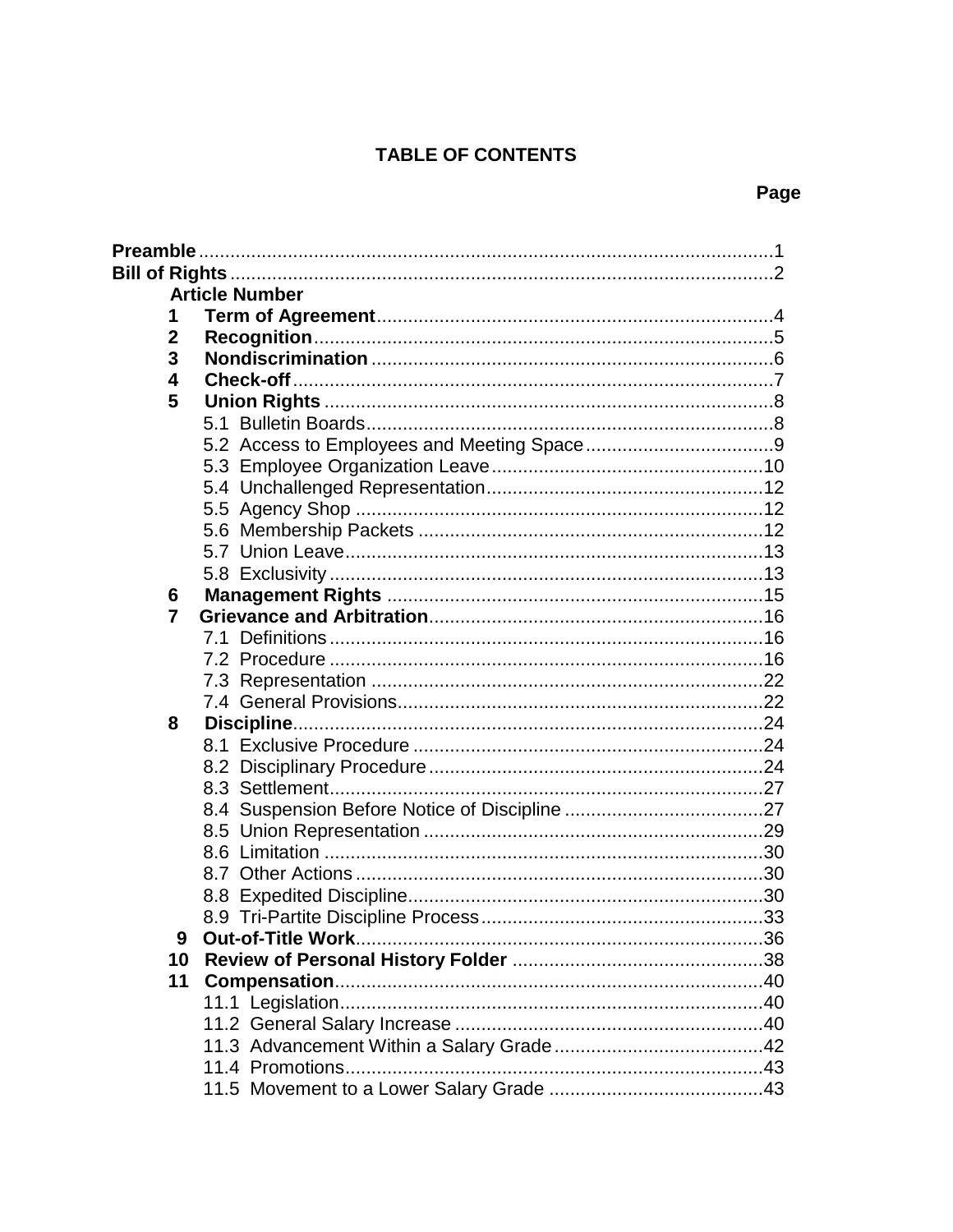|    | 11.7 Locational Compensation and Inconvenience Pay 44 |  |
|----|-------------------------------------------------------|--|
|    |                                                       |  |
|    | 11.9 Facility Security Pay (for Interest Arbitration  |  |
|    |                                                       |  |
|    | 11.10 Expanded Duty Pay (Interest Arbitration         |  |
|    |                                                       |  |
|    |                                                       |  |
| 12 | Health, Dental and Prescription Drug Insurance 50     |  |
| 13 |                                                       |  |
| 14 |                                                       |  |
|    |                                                       |  |
|    |                                                       |  |
|    |                                                       |  |
|    |                                                       |  |
|    |                                                       |  |
|    |                                                       |  |
|    |                                                       |  |
|    |                                                       |  |
|    |                                                       |  |
|    |                                                       |  |
|    |                                                       |  |
| 15 |                                                       |  |
|    |                                                       |  |
|    |                                                       |  |
|    |                                                       |  |
|    |                                                       |  |
| 16 |                                                       |  |
|    |                                                       |  |
|    |                                                       |  |
|    |                                                       |  |
|    |                                                       |  |
|    |                                                       |  |
| 17 |                                                       |  |
|    | 17.1 Per Diem, Meal and Lodging Expenses 111          |  |
|    |                                                       |  |
|    |                                                       |  |
|    |                                                       |  |
| 18 |                                                       |  |
| 19 |                                                       |  |
| 20 |                                                       |  |
| 21 |                                                       |  |
| 22 |                                                       |  |
| 23 |                                                       |  |
| 24 |                                                       |  |
| 25 |                                                       |  |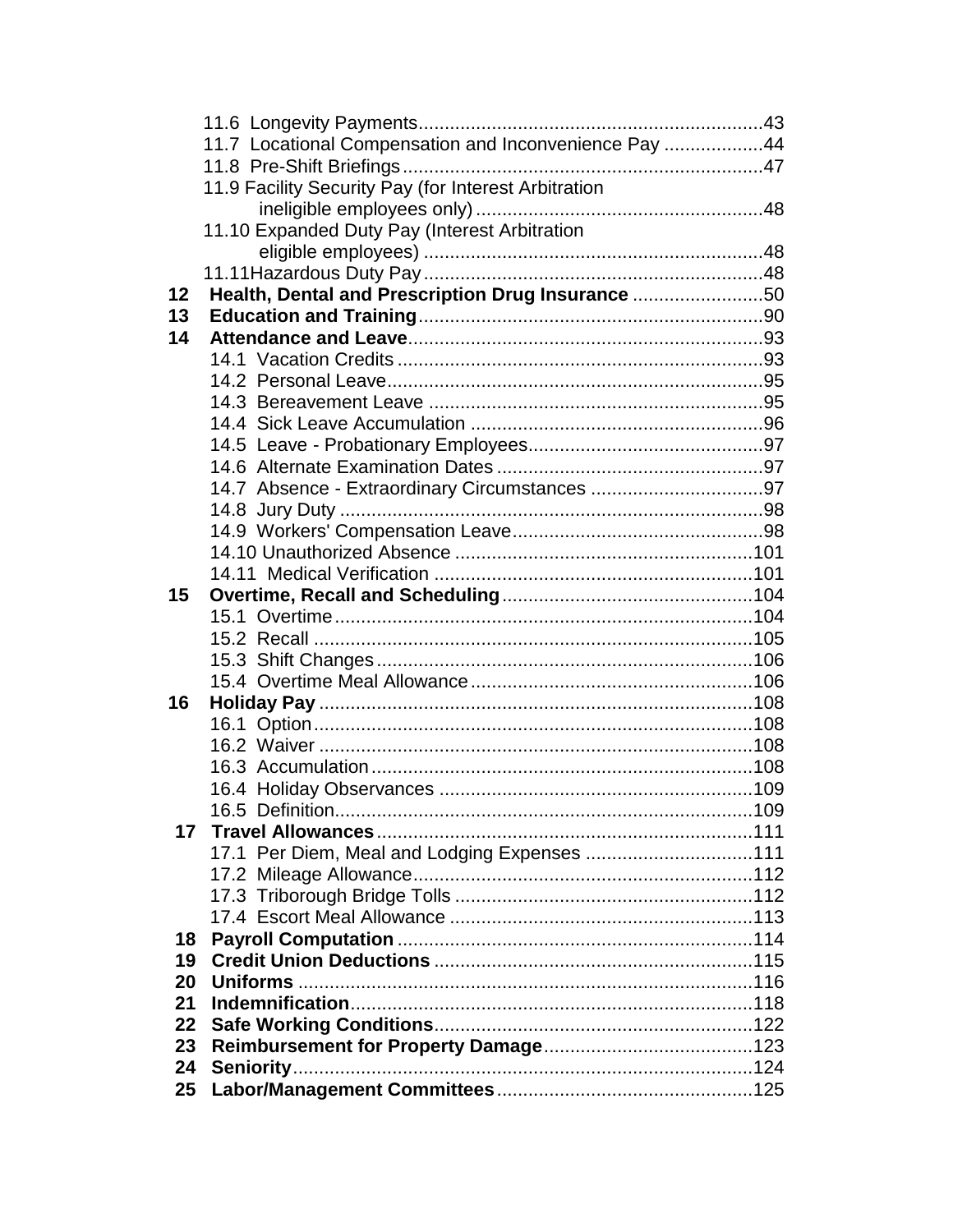|                                                                             | 27 |                                                                     |  |
|-----------------------------------------------------------------------------|----|---------------------------------------------------------------------|--|
|                                                                             |    |                                                                     |  |
|                                                                             |    |                                                                     |  |
|                                                                             | 30 |                                                                     |  |
|                                                                             |    |                                                                     |  |
|                                                                             |    |                                                                     |  |
|                                                                             |    |                                                                     |  |
| <b>Appendix A-1 - Salary Schedules (Interest Arbitration ineligible)139</b> |    |                                                                     |  |
|                                                                             |    | Appendix A-2 - Salary Schedules (Interest Arbitration eligible) 147 |  |
|                                                                             |    |                                                                     |  |
|                                                                             |    |                                                                     |  |
|                                                                             |    |                                                                     |  |
|                                                                             |    | <b>Appendix D - Seasonal/Temporary Part-Time Employees</b>          |  |
|                                                                             |    |                                                                     |  |
|                                                                             |    |                                                                     |  |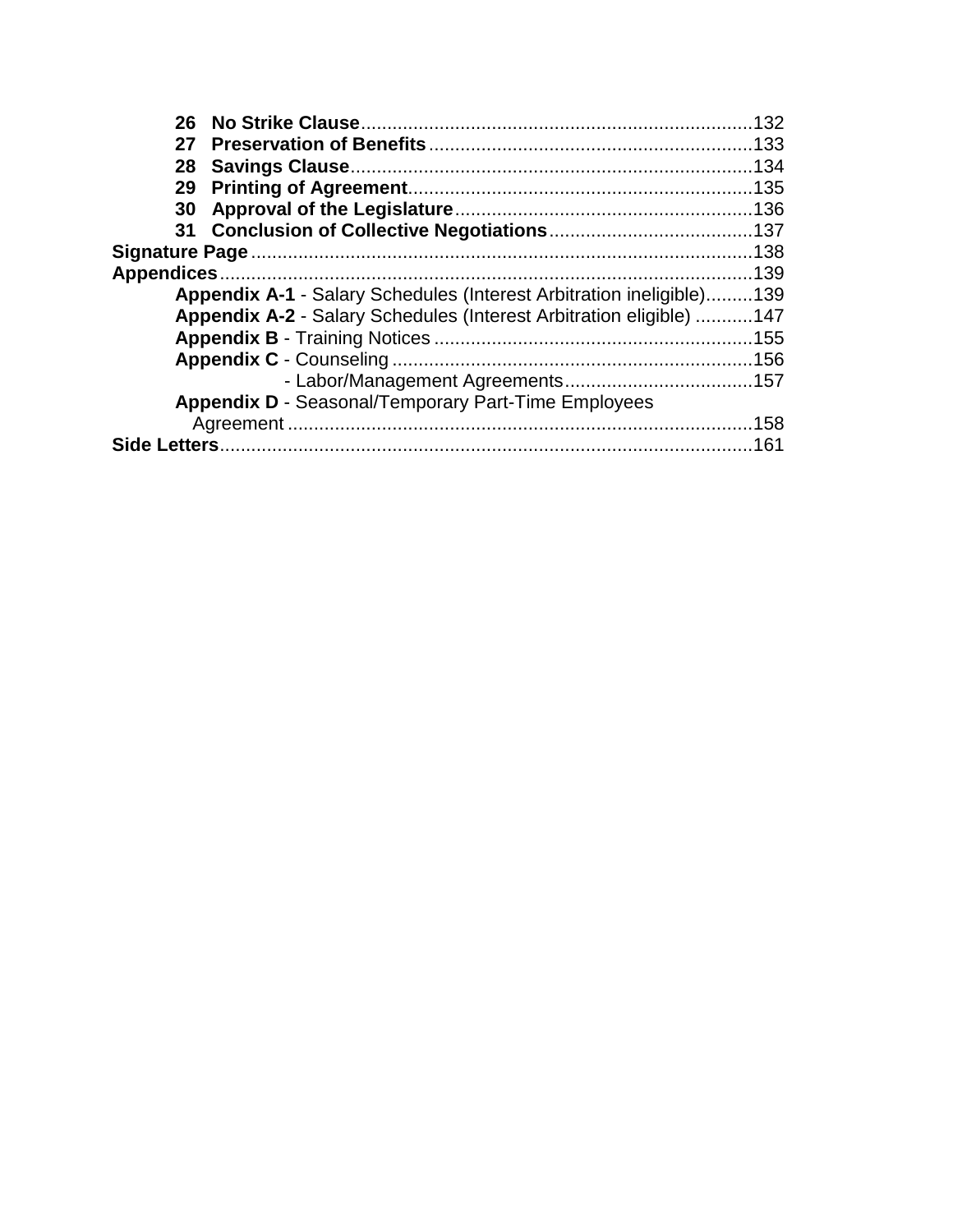## **PREAMBLE**

This Agreement entered into by the Executive Branch of the State of New York hereinafter referred to as the "Employer" and New York State Correctional Officers and Police Benevolent Association, Inc. (NYSCOPBA), hereinafter referred to as the "Union", on behalf of all employees in the bargaining unit in every agency where they may be employed, has as its purpose the promotion of harmonious employee relations between the Employer and the Union, the establishment of an equitable and peaceful procedure for the resolution of differences and the establishment of salaries, wages, hours of work and other terms and conditions of employment.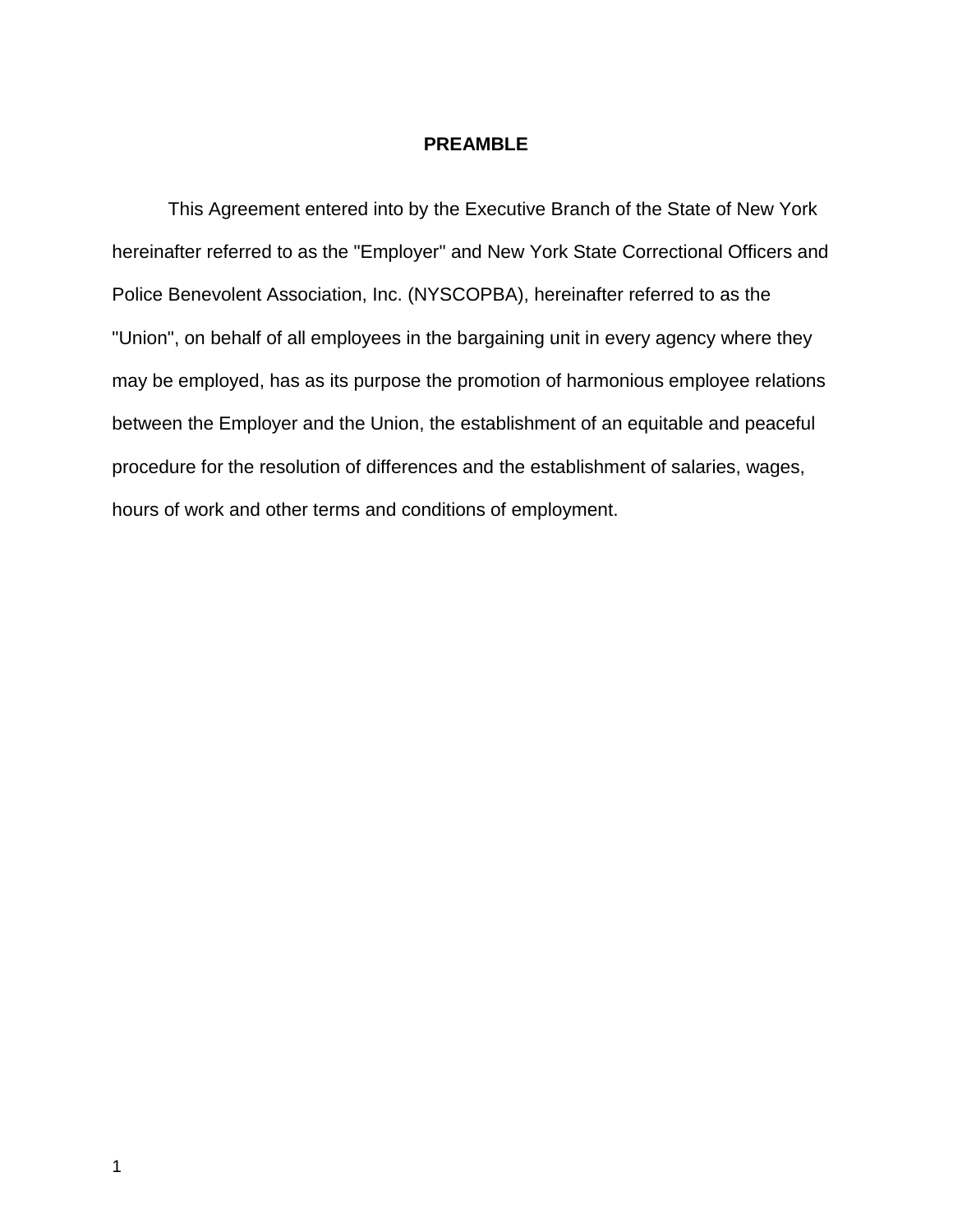## **BILL OF RIGHTS**

 To ensure that individual rights of employees in the Security Services Unit are not violated, the following shall represent the Employees' Bill of Rights:

- (A) An employee shall be entitled to Union representation at each and every step of the grievance procedure set forth in this Agreement.
- (B) An employee shall be entitled to Union representation at each stage of a disciplinary proceeding instituted pursuant to Article 8 of this Agreement.
- (C) No employee shall be requested to sign a statement of an admission of guilt to be used in a disciplinary proceeding under Article 8 without having Union representation.
- (D) No recording devices of any kind shall be used during any disciplinary proceedings except as provided for in Article 8, unless agreed to by all parties and each party receives a copy of the tape.
- (E) In all disciplinary hearing proceedings under Article 8, the burden of proof shall rest with the Employer.
- (F) An employee shall not be coerced or intimidated or suffer any reprisal either directly or indirectly that may adversely affect his hours, wages or working conditions as the result of the exercise of his rights under this Agreement.
- (G) An employee shall be entitled to Union representation at an interrogation if it is contemplated that such employee will be served a notice of discipline pursuant to Article 8 of this Agreement or if the employee would be entitled to representation under Civil Service Law Section 209-a(1)(g). Such employee shall not be required to sign any statement arising out of such interrogation.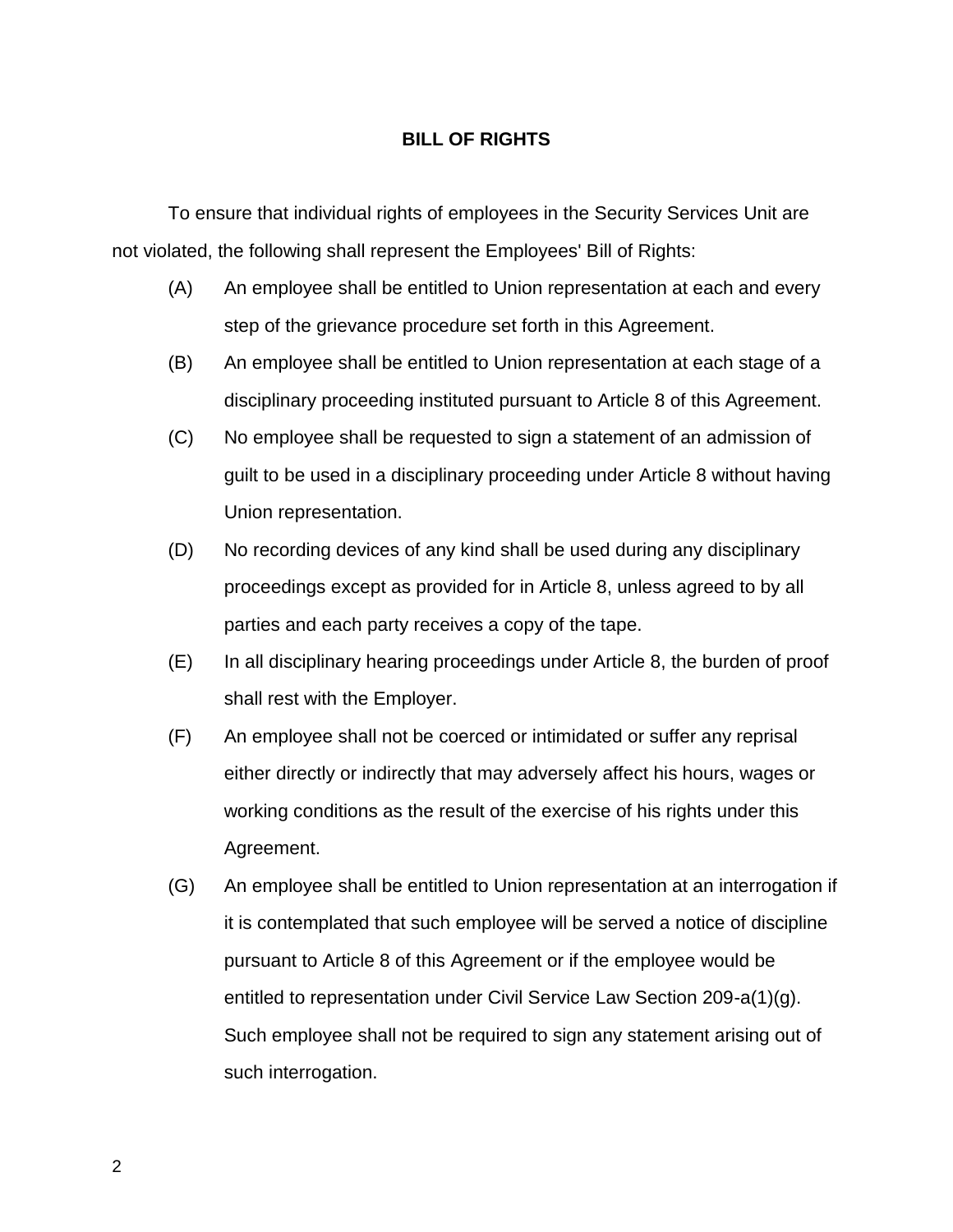- (H) Except as provided below, any statements or admissions made by an employee during such an interrogation without the opportunity to have Union representation may not be subsequently used in a disciplinary proceeding against that employee.
- (I) If representation is requested by the employee and if such representation is not provided by the Union within a reasonable period of time, the Employer may proceed with the interrogation.
- (J) The Employer shall not infringe upon the right of an employee to be accompanied by counsel as provided by Section 73 of the Civil Rights Law, when said employee is summoned to appear before any "hearing" or before any "agency", as such terms are defined in Section 73 of the Civil Rights Law.
- (K) Any employee who is subject to questioning by his/her Department's Inspector General's Office shall, whenever the nature of the investigation permits, be notified at least 24 hours prior to the interview. Such notification shall include facts sufficient to reasonably inform the employee of the particular nature of the investigation.
- (L) Any employee who was notified that there was an investigation pending against him or her by their Department's Inspector General's Office shall be notified by the Employer of the closure of the investigation within two weeks of the closure of such investigation related to such employee.
- (M) The Employer shall keep confidential all employee medical records.
- (N) The Employer shall provide a copy of the interrogation transcript/recording of an individual to the employee when a notice of discipline is served against such employee.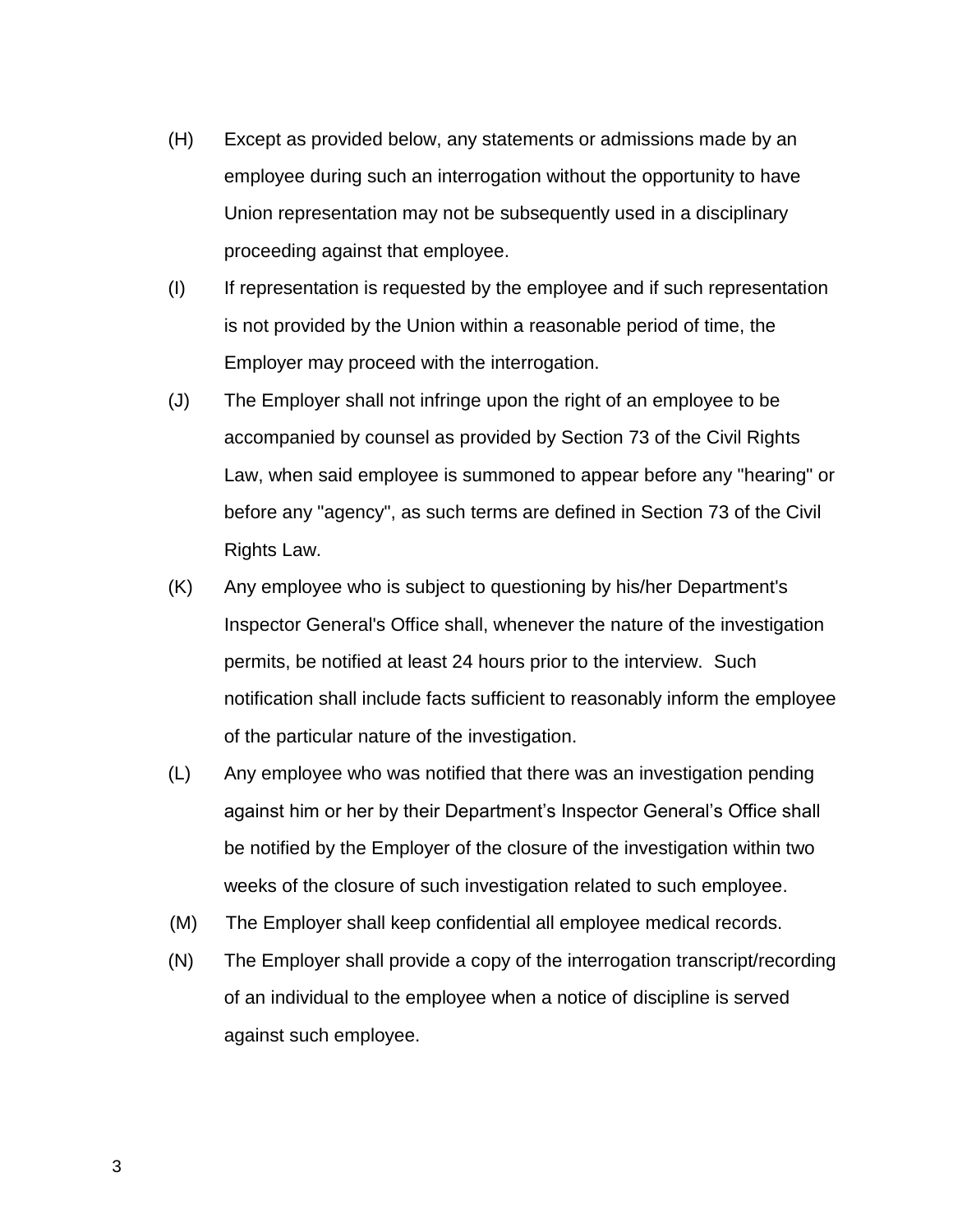## **ARTICLE 1**

# **Term of Agreement**

 This Agreement shall be effective as of April 1, 2016, except as otherwise specified, and shall continue in full force and effect to and including March 31, 2023.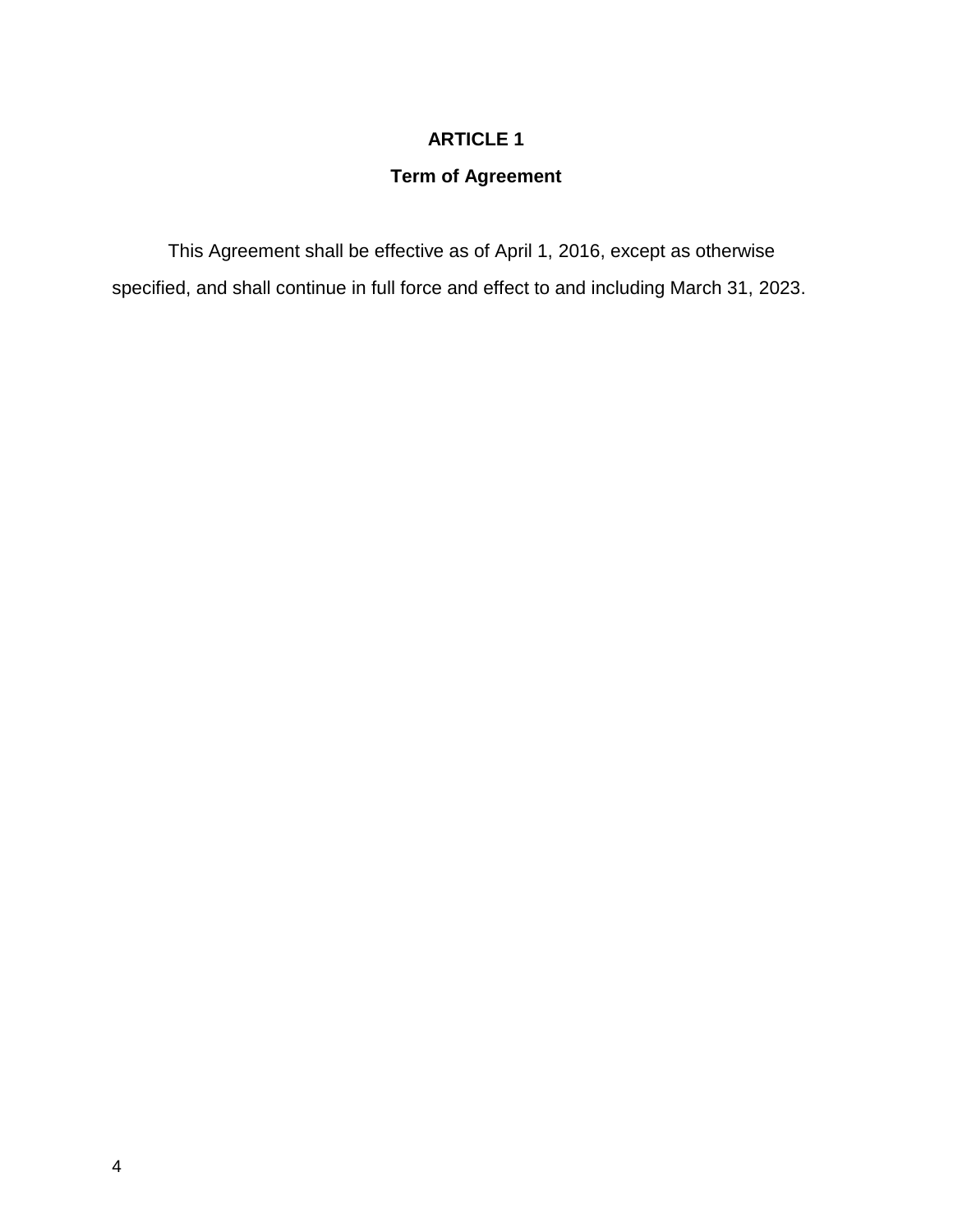# **ARTICLE 2 Recognition**

 The Employer, pursuant to the certification of the Public Employment Relations Board, recognizes the Union as the sole and exclusive representative of those employees in the Security Services Unit for the purpose of collective negotiations concerning salaries, wages, hours of work and other terms and conditions of employment of employees serving in positions in the Security Services Unit. The term employee or employees shall include seasonal employees as contained in Appendix D of this Agreement.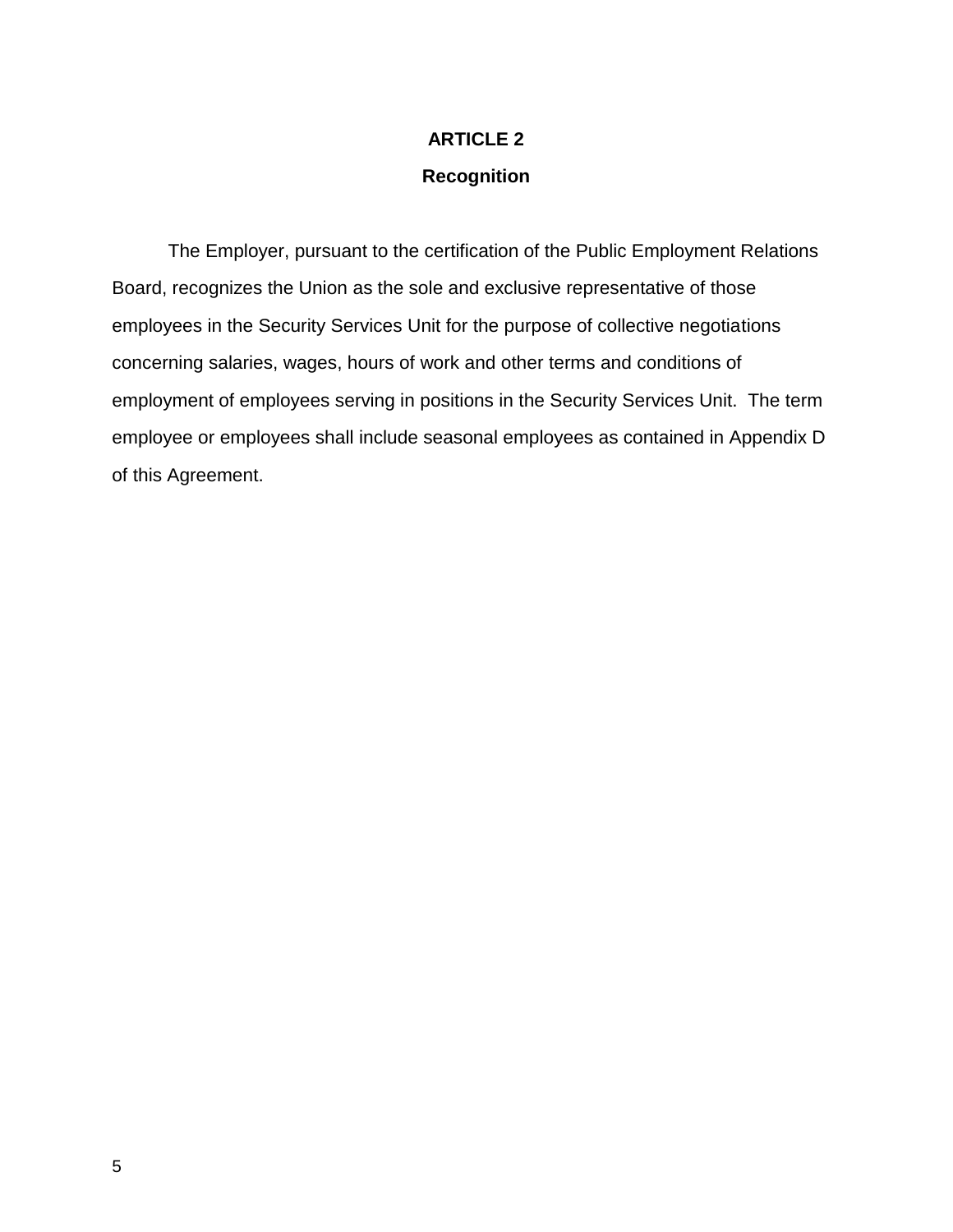#### **ARTICLE 3**

#### **Nondiscrimination**

 3.1 The Employer and the Union agree that the provisions of this Agreement shall be applied equally to all employees in compliance with applicable law against discrimination as to age, race, creed, color, national origin, sex, disability, marital status and political affiliation. The parties further agree that the provisions of this Agreement shall be applied equally to all employees in compliance with Executive Order  $33<sup>1</sup>$  as to sexual orientation. The parties reaffirm their commitment to all applicable military laws and the rights of former and present members of the Armed Forces of the United States.

 3.2 All references in this Agreement to employees of the male gender are used for convenience only and shall be construed to include both male and female employees.

 3.3 The Employer agrees not to interfere with the rights of employees to become members of the Union. There shall be no discrimination, interference, restraint or coercion by the Employer or any Employer representative against any employee because of Union membership or because of any employee activity permissible under the Taylor Law and this Agreement in an official capacity on behalf of the Union, or for any other cause.

 3.4 The Union recognizes its responsibility as bargaining agent and agrees to represent all employees in the bargaining unit without discrimination, interference, restraint or coercion.

 $\overline{\phantom{a}}$  , where  $\overline{\phantom{a}}$ 

<sup>1</sup> The relevant provision of Executive Order 33 states "...[I]t has been, and it remains, the policy of this State not to discriminate on the basis of sexual orientation in the provision of benefits or services and in the State's capacity as an employer..."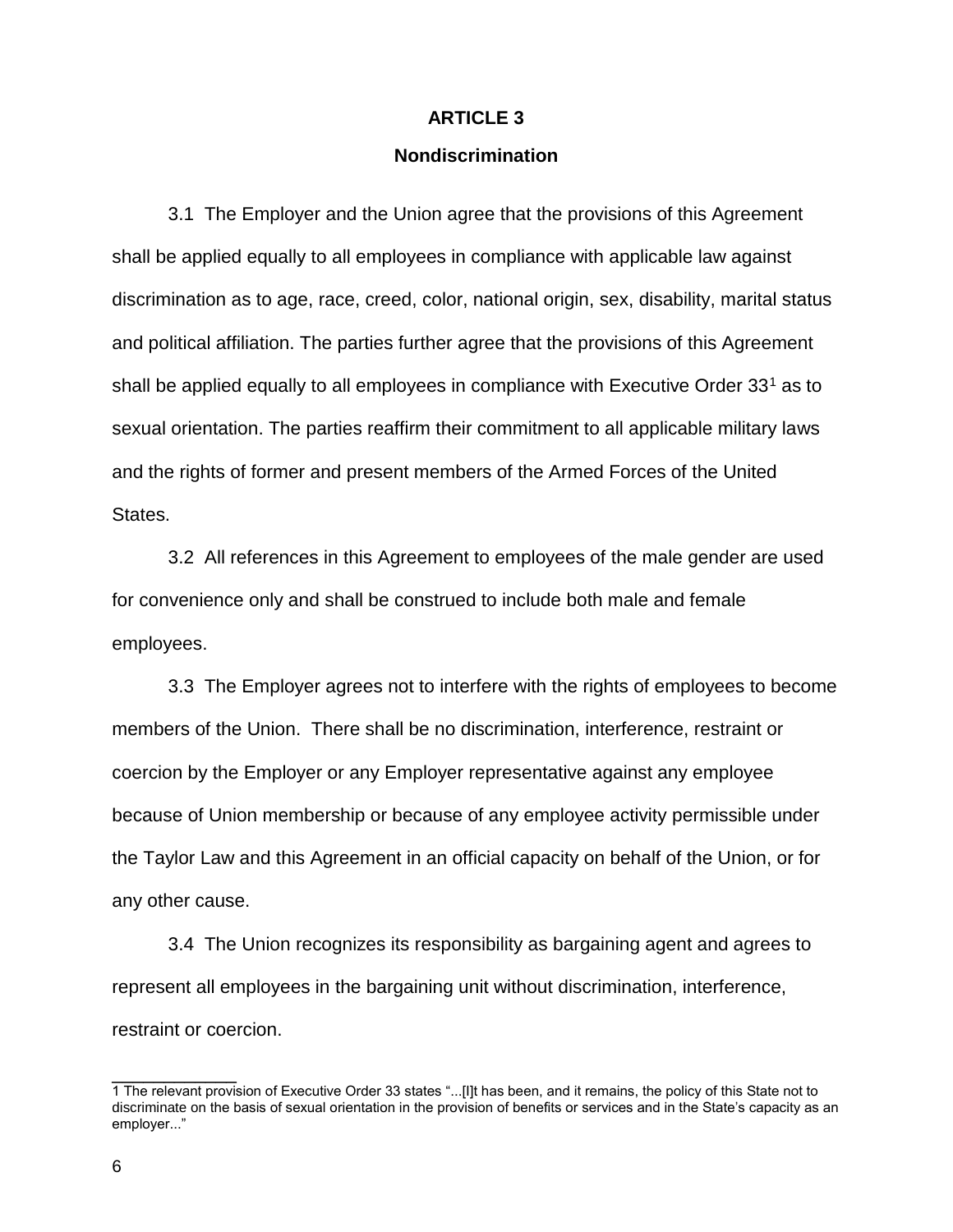# **ARTICLE 4 Check-Off**

 4.1 The Employer agrees to grant exclusive rights of dues deduction to the Union and will deduct Union membership dues from the pay of those employees who individually request in writing that such deductions be made. The amount to be deducted shall be certified to the Employer by the Union and the aggregate deductions together with a list of employees for whom deductions were made shall be remitted forthwith to the Union.

 4.2 The Employer further agrees to grant to the Union exclusive payroll deduction of payments for employee benefit programs sponsored by the Union.

 4.3 Employees may, at their individual option, participate by voluntary payroll deductions in the Individual Retirement Account (IRA) plan, provided through the Union, by a "financial organization" (as defined in State Finance Law §201.6) pursuant to the Economic Recovery Tax Act of 1981 (P.L. 97-34).

 4.4 Employees may, at their individual option, participate in the New York State Deferred Compensation Plan subject to the law and rules governing the Plan.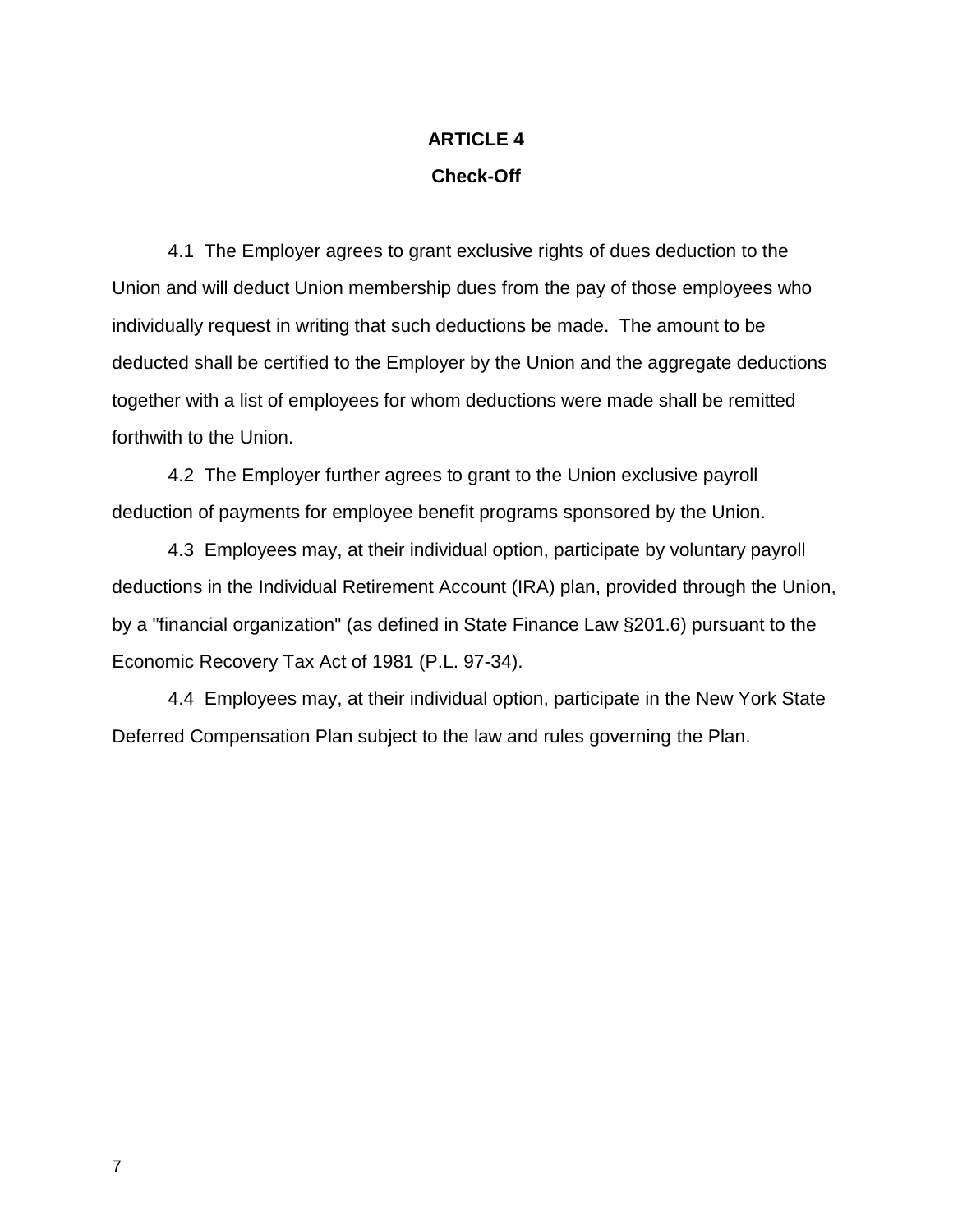### **ARTICLE 5**

#### **Union Rights**

5.1 Bulletin Boards

 (a) The Employer agrees to furnish and maintain suitable locking glass enclosed bulletin boards in convenient places in each working area to be used exclusively by the Union.

 (b) The Union agrees to limit its postings of notices and bulletins to such bulletin boards.

 (c) The Union agrees that it will not post material which may be profane, derogatory to any individual, or constitute election campaign material for or against any person, organization or faction thereof except that election material relating to internal Union elections may be posted on such bulletin boards. During the period in which the Union has the exclusive right to bulletin boards, no other employee organization, or affiliate thereof, except employee organizations which have been certified or recognized as the representative for collective negotiations of other State employees employed at such locations shall have the right to post material on State bulletin boards or distribute literature at work locations of Security Services Unit employees. All bulletins or notices shall be signed by the NYSCOPBA President, Chief Sector Steward or their designee.

 (d) Any material which the Employer alleges to be in violation of this Agreement shall be promptly removed by the Union. The matter will then immediately be referred to Step 3 of the grievance procedure for resolution.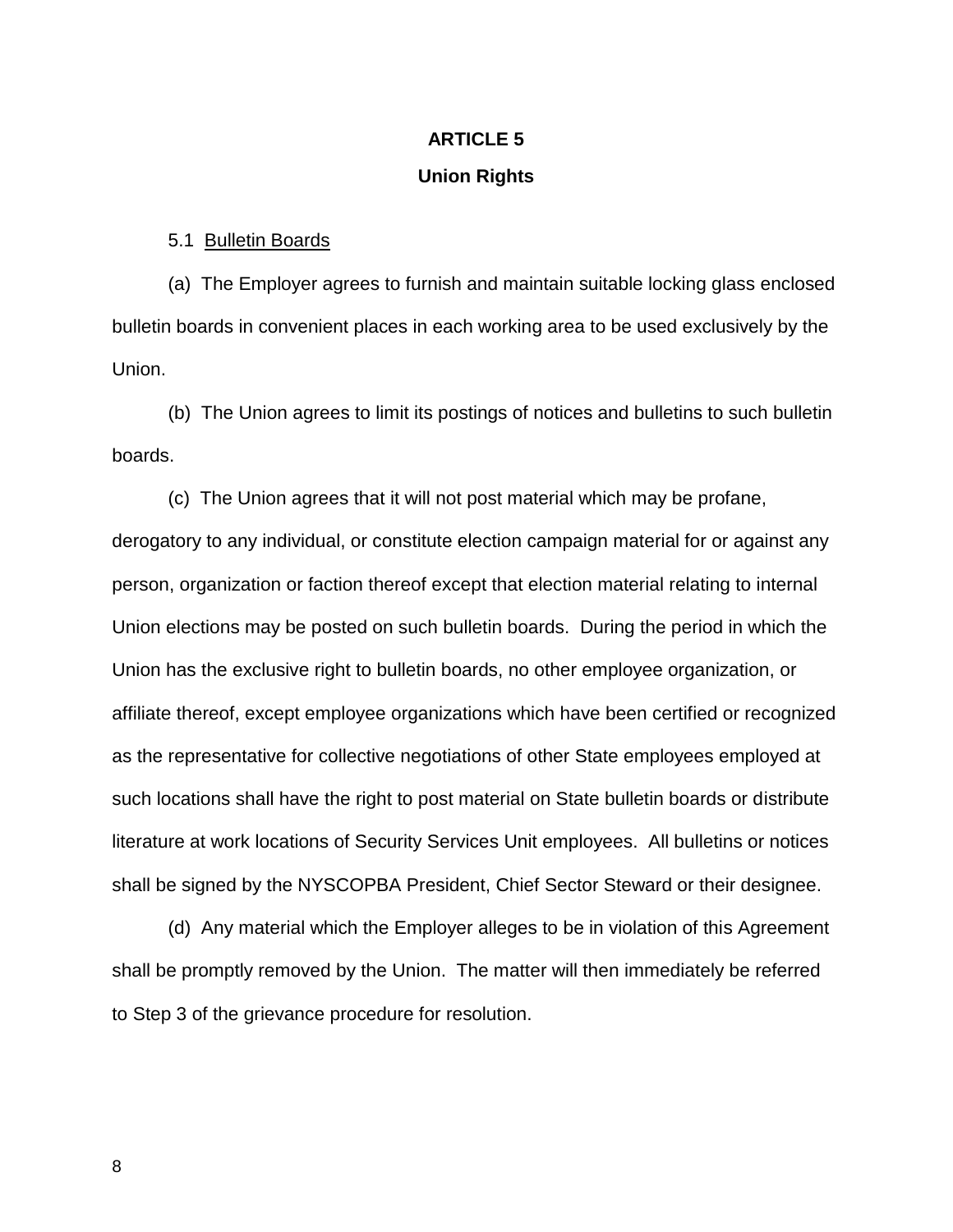(e) In institutions or facilities which have repeated violations, the Director of the Governor's Office of Employee Relations may require advance approval of all future material which is to be posted.

#### 5.2 Access to Employees and Meeting Space

 (a) Department or agency heads may reach understandings with the Union for reasonable and appropriate arrangements whereby the Union may advise employees of the availability of the Union representatives for consultations during non-working hours concerning Union membership, services and programs.

 (b) The Union representatives shall, on an exclusive basis for employees covered by this Agreement, have access to employees during working hours to explain the Union membership, services and programs under mutually developed arrangements with department heads wherein such access shall not interfere with work duties or work performance. Such consultations shall be no more than 15 minutes per employee per month, not to exceed an average of fifteen percent per month of the employees in the agency or institution.

 (c) The departments or agencies shall provide meeting space to the Union upon written notice from the chief sector steward in buildings owned or leased by the State. Meeting space shall be provided under the following circumstances:

(1) suitable space is not reasonably available elsewhere in the area;

 (2) the Union agrees to reimburse the Employer for any additional expenses incurred by the Employer including furnishing janitorial services, and any other expense which would not have been incurred had the space not been available;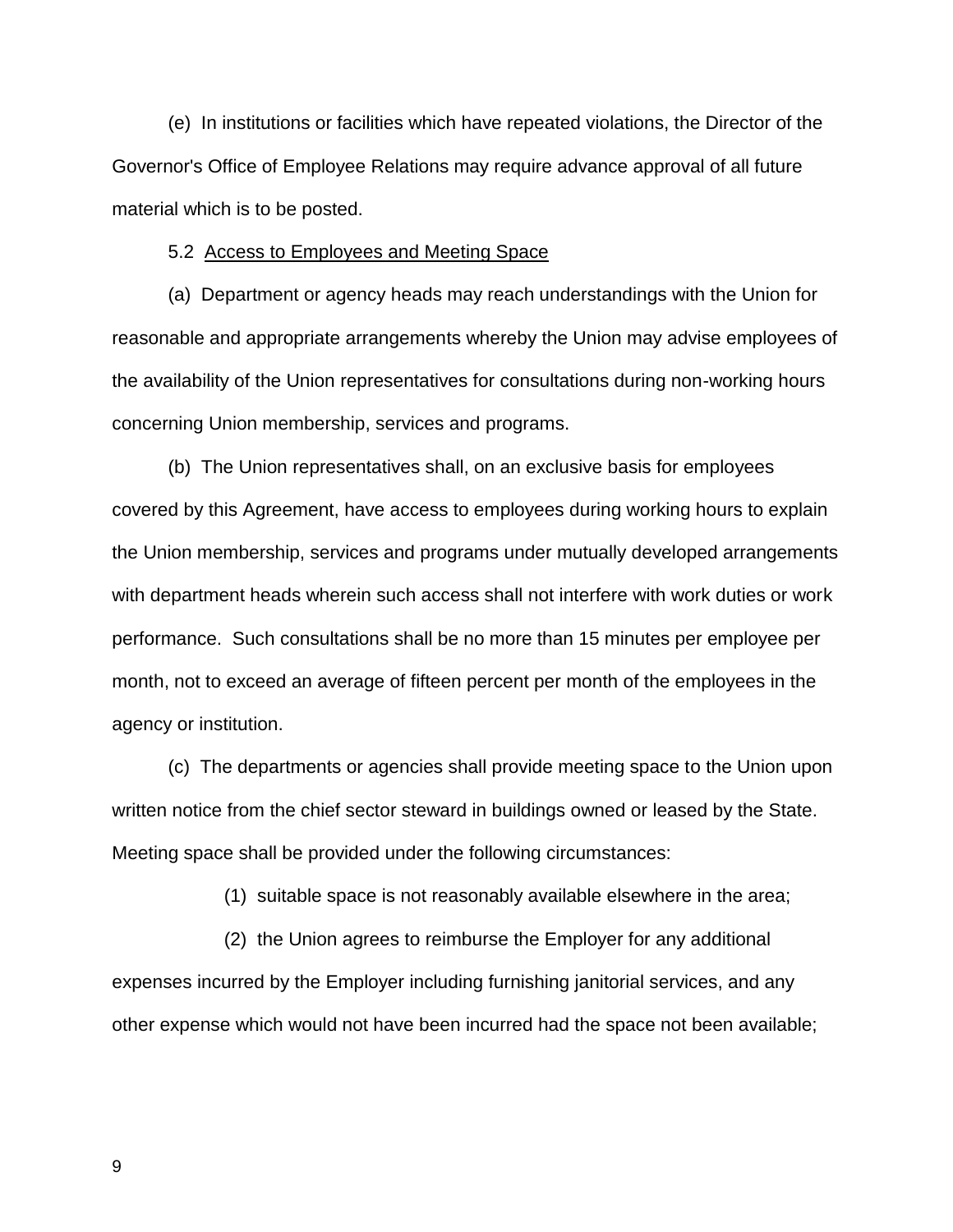(3) a request for the use of such space is made in advance pursuant to the rules of the department or agency concerned;

 (4) the purpose of the meeting is made known to and is approved by the Employer.

5.3 Employee Organization Leave

 (a) The Union shall be provided collectively with a total of not more than 712 days of non-cumulative employee organization leave during each year of this Agreement to attend meetings for internal administrative functions and policy committees.

 (b) The allocation of employee organization leave provided in paragraph 5.3(a) to individual employees shall be the sole prerogative of the Union and shall be allocated in units of not less than one day per instance per employee. Request for use of this leave shall solely be made by NYSCOPBA. As used in this Article, the phrase "one day" shall be defined as "one duty tour."

 (c) There will be no change in the present method of approving applications for attendance at meetings of the Executive Assembly.

 (d) Under special circumstances and upon advance request, additional employee organization leave for additional meetings may be granted by the Director of the Governor's Office of Employee Relations.

 (e) For the purpose of entering into collective negotiations for a successor agreement to this Agreement, the Employer agrees to grant employee organization leave to a reasonable number of employees for the Union Negotiating Committee with the understanding that there shall be no more than one Union committee member from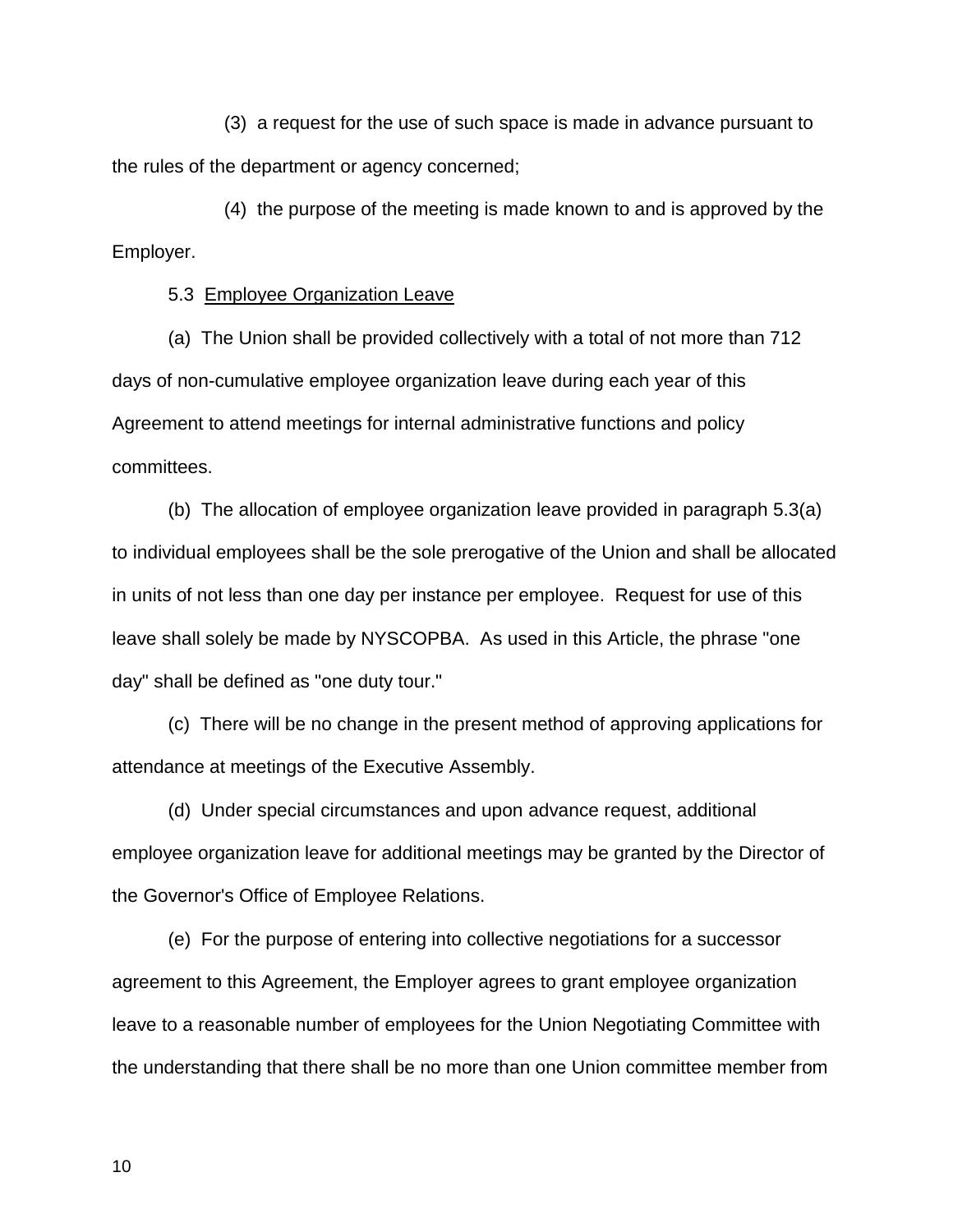any one facility or region eligible to receive such leave for this purpose, except that this restriction shall not apply to Chairs of Standing Committees. The Union shall provide the State with a list of names and work locations of all such committee members prior to the commencement of any such negotiations.

 (f) Employee organization leave shall be release time without charge to leave credits accrued by individual employees. Such release time shall be granted subject to the provision that the resulting absence from work will not interfere with the proper conduct of governmental functions. Employee organization leave provided pursuant to paragraph 5.3(a) of this Article is not required to be granted unless the Union provides the Director of the Governor's Office of Employee Relations or his designee with 14 days advance notice of the purpose and date for which such leave is requested and the names and work stations of the employees for whom such leave is requested.

 (g) The Director of the Governor's Office of Employee Relations or his designee shall send the Union a statement at the end of each quarter showing the total employee organization leave used to date in each Agreement year pursuant to paragraph 5.3(a) above. This statement shall be presumed correct unless the Union within 30 days of receipt of the statement advises the Director of the Governor's Office of Employee Relations or his designee of any claimed errors.

 (h) Employee organization leave provided pursuant to this Article shall be in addition to that provided elsewhere in this Agreement for Union representation in processing of grievances and labor/management meetings.

 (i) The Union shall supply (and keep current) to the Director of the Governor's Office of Employee Relations 30 days after the execution of this Agreement and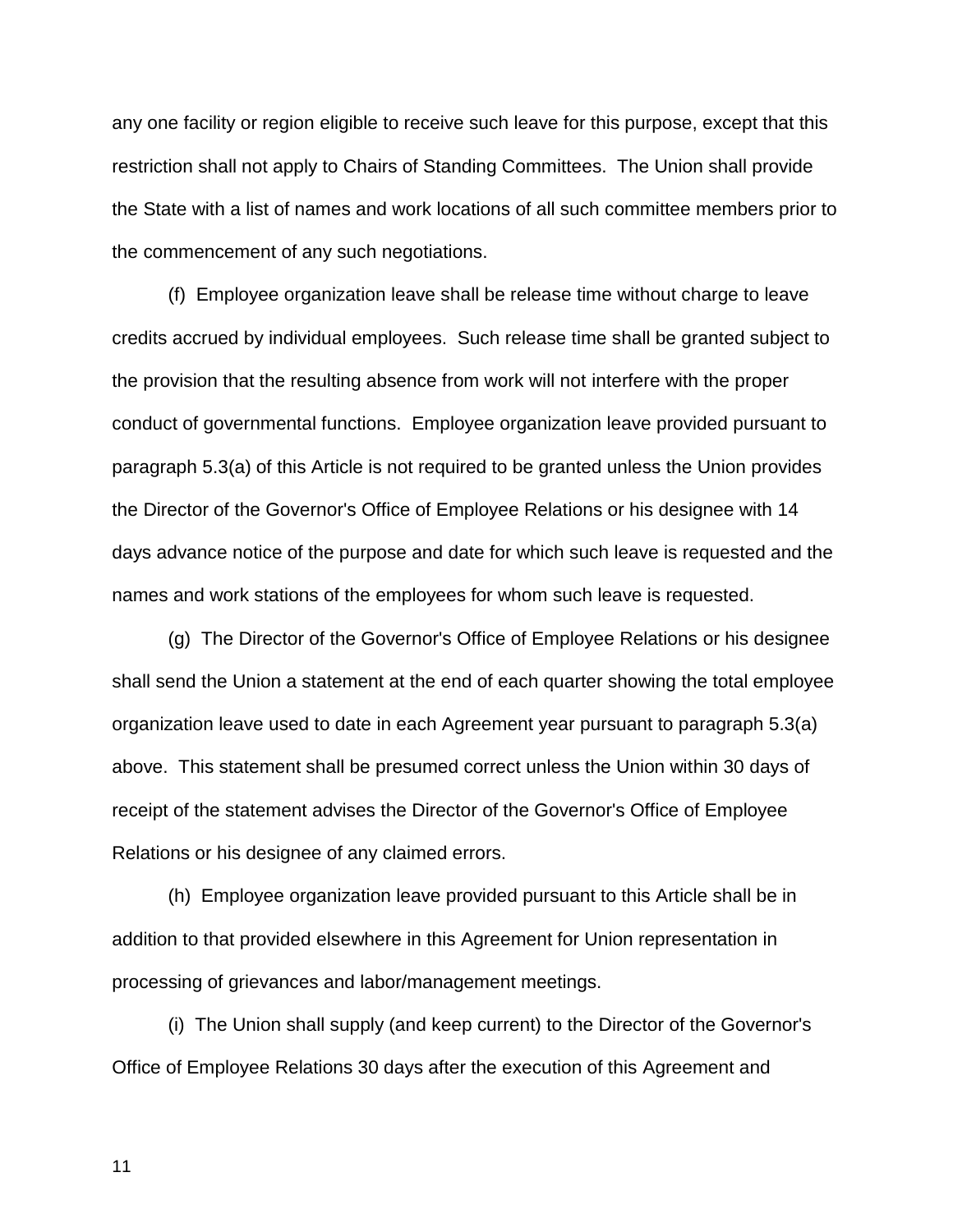quarterly thereafter a list of Union officers, executive board members, grievance representatives, members of policy committees and other employees eligible for leave under this Agreement together with the official work stations, departments and agencies of such employees. All such leave shall be used only for appropriate purposes, consistent with past practice, and only as specifically requested by the Union and granted by the State.

 (j) Travel time as used in this Article shall mean actual and necessary travel time not to exceed eight (8) hours each way.

#### 5.4 Unchallenged Representation

 The Employer and the Union agree pursuant to Section 208 of the Civil Service Law that the Union shall have unchallenged representation status for the maximum period permitted by law on the date of execution of this Agreement.

### 5.5 Agency Shop

 Mandatory agency shop fee deductions shall be continued for the period required by law.

#### 5.6 Membership Packets

 The Employer agrees to provide each new employee in the Security Services Unit with a membership packet furnished by the Union within one workweek following his first day of work and to the extent possible on the first day of work. The materials which may be included in such packet shall be subject to the restrictions set forth in paragraphs 5.1(c) and 5.1(d) of this Article.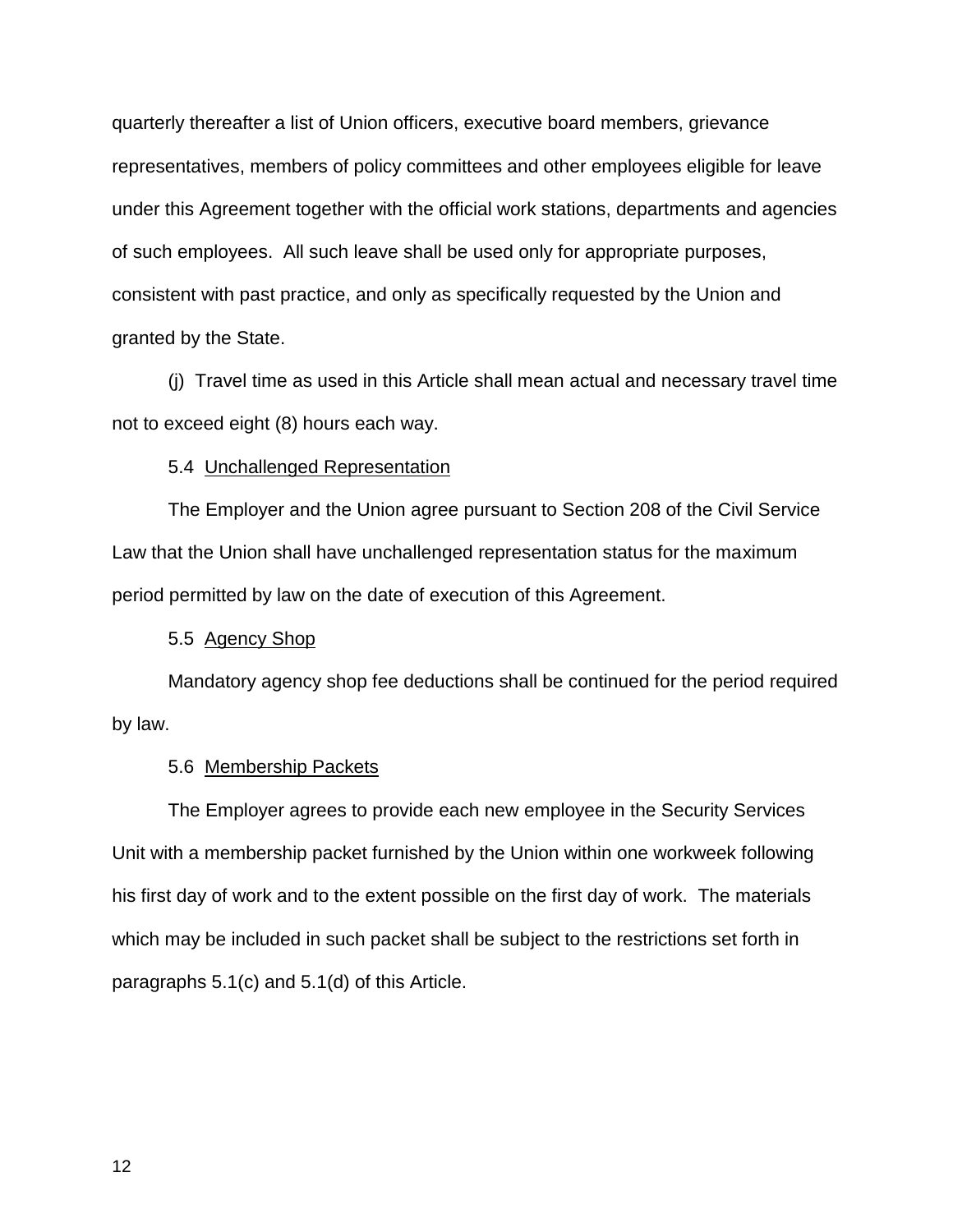#### 5.7 Union Leave

A permanent employee or employees nominated by the Union may be granted by the Employer a leave or leaves of absence with full salary from their regular position for the purpose of serving with the employee organization subject to the conditions of this paragraph. Each such leave, its term and renewal, shall be subject to the discretionary approval of the Director of the Governor's Office of Employee Relations. The Union shall periodically, as specified by the Director of the Governor's Office of Employee Relations, reimburse the State for the salary, wages and any other payments paid to each employee by the Employer during such leave of absence together with the cost of fringe benefits, excluding the health insurance, dental, and vision benefits compensation components of that fringe benefit rate, at the percentage of salary, wages as determined by the Comptroller. In addition, this reimbursement will include, as determined by the Department of Civil Service, the Employer's share of premium for health and dental benefits as well as the Employer's actual costs associated with providing vision benefits and the cost of any Opt-Out Program payments, if any. The Union shall purchase an insurance policy in the form and amount satisfactory to the Director of the Governor's Office of Employee Relations to protect the State in the event the State is held liable for any damages or suffers any loss by reason of any act or omission by such employee during the period of such leave of absence with full salary.

#### 5.8 Exclusivity

The Employer will not meet or confer with any other employee organization or affiliate thereof with reference to terms and conditions of employment of employees. If such organizations request meetings, they will be advised by the Employer to transmit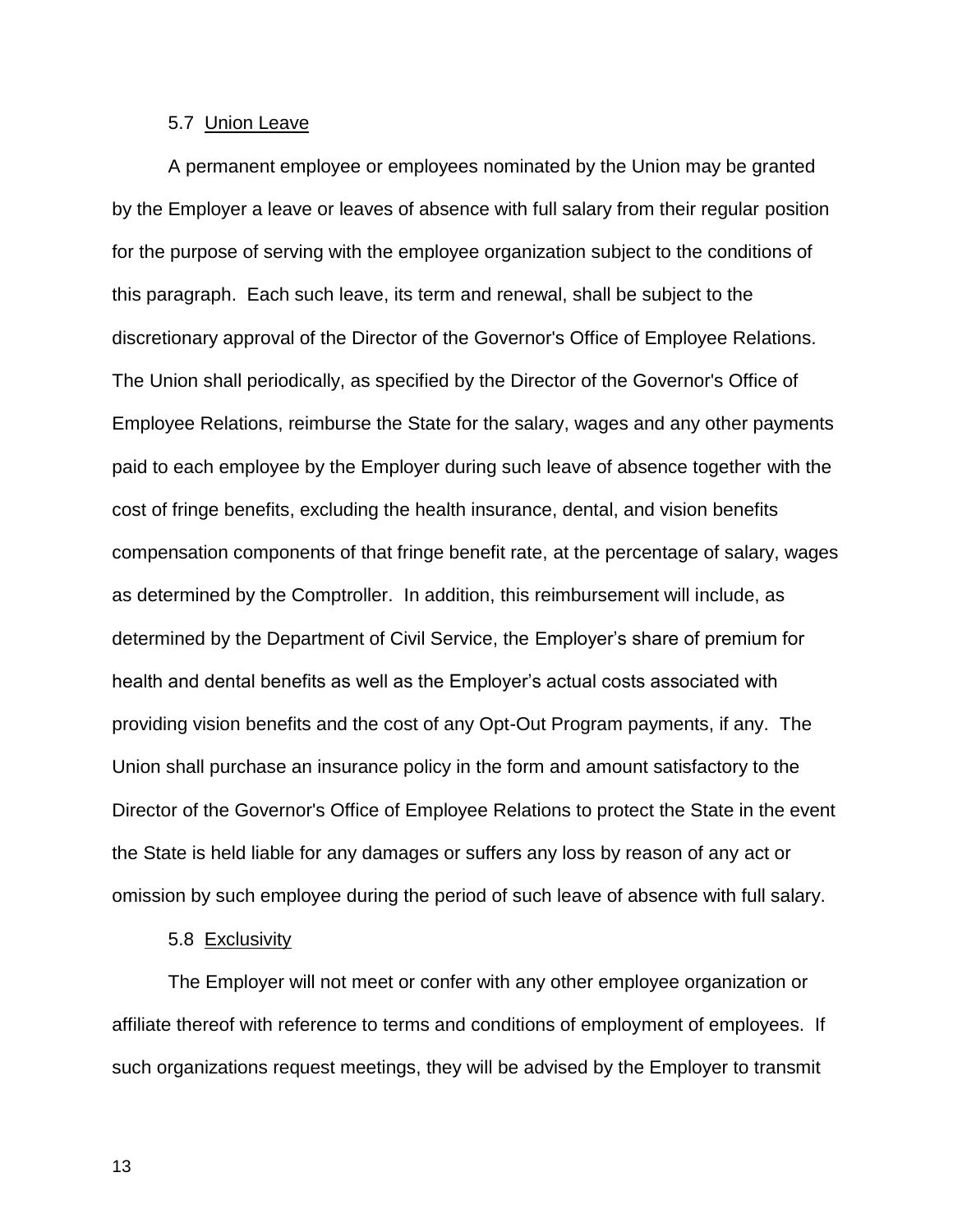their requests concerning terms and conditions of employment to the Union and arrangements will be made by the Union to fulfill its obligation as a collective negotiating agent to represent these employees and groups of employees.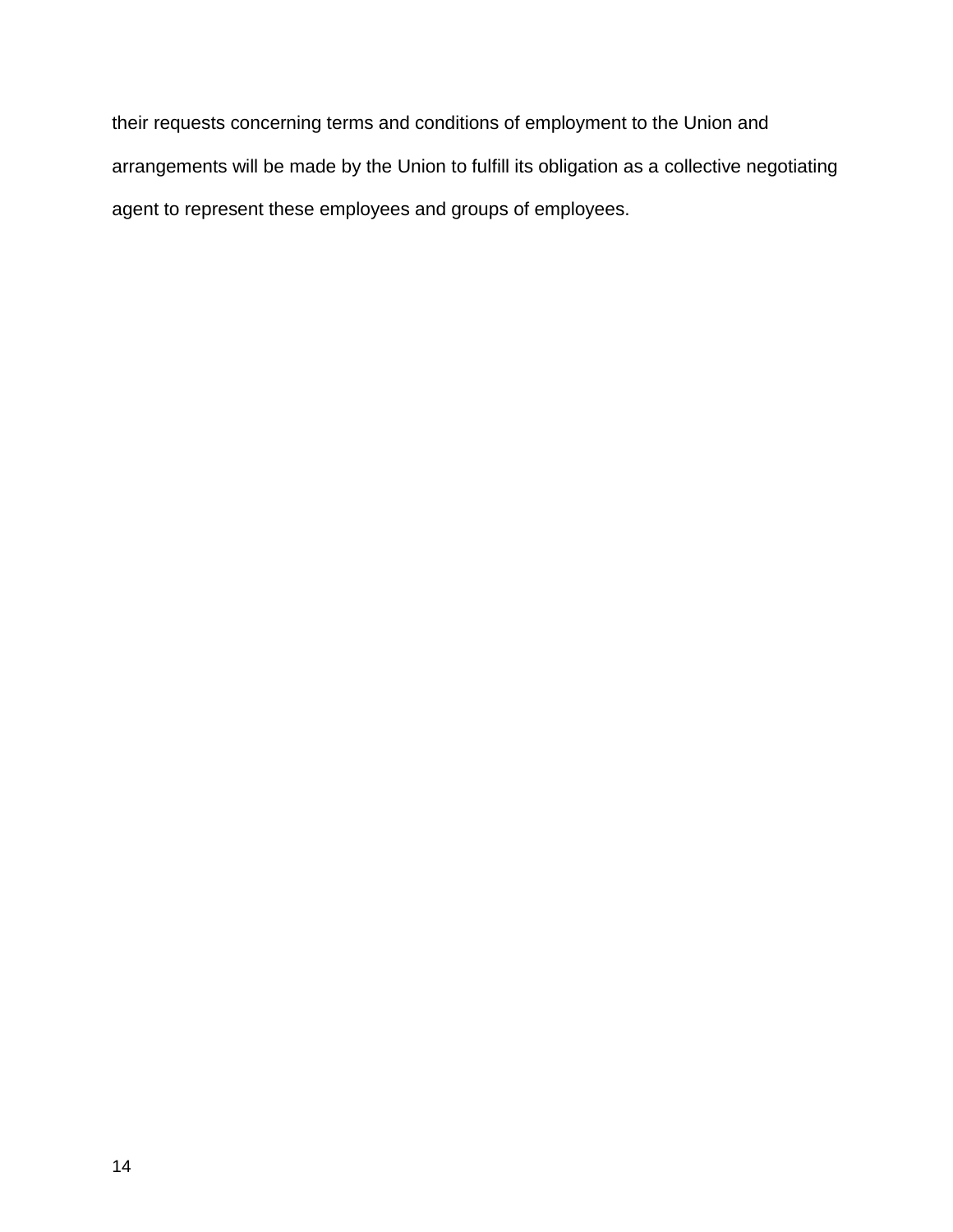## **ARTICLE 6**

# **Management Rights**

 Except as expressly limited by other provisions of this Agreement, all of the authority, rights and responsibilities possessed by the Employer are retained by it.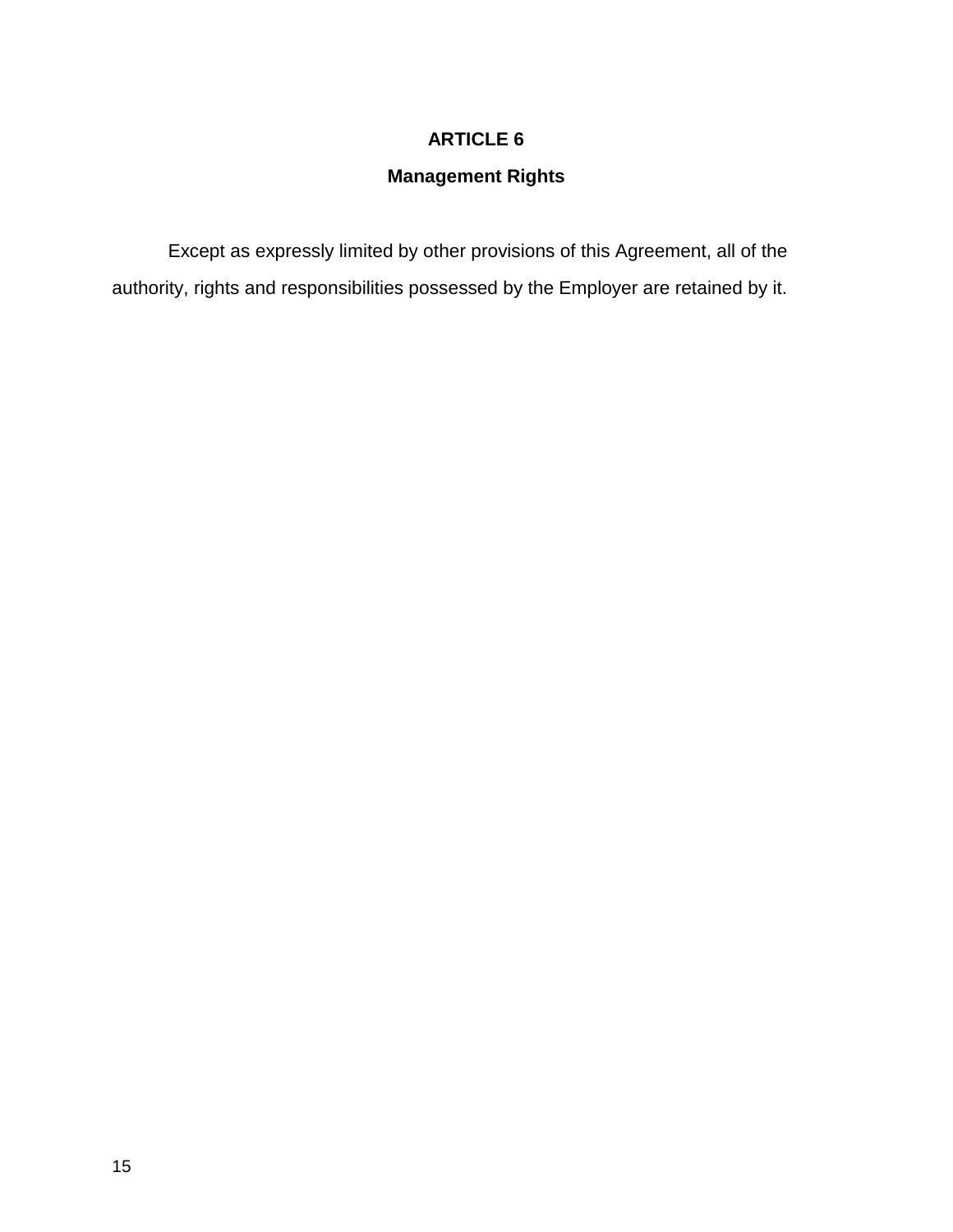### **ARTICLE 7**

#### **Grievance and Arbitration**

#### 7.1 Definitions

 For the purposes of this Agreement, all disputes shall be subject to the grievance procedure as outlined below:

 (a) A dispute concerning the application and/or interpretation of this Agreement is subject to all steps of the grievance procedure including arbitration, except those provisions which are specifically excluded.

 (b) Any other dispute or grievance concerning a term or condition of employment which may arise between the parties or which may arise out of an action within the scope of authority of a department or agency head and which is not covered by this Agreement shall be processed up to and including the conference phase of the Alternate Dispute Resolution Process, and not beyond, except those issues for which there is a review procedure established by law or by or pursuant to rules or regulations filed with the Secretary of State.

 (c) A claim of improper or unjust discipline against an employee shall be processed in accordance with Article 8 of this Agreement.

#### 7.2 Procedure

The purpose of this Article is to provide a prompt, equitable, peaceful and efficient procedure to review and resolve grievances, and to further the purpose of this Agreement to promote harmonious employee relations. Both the Employer and the Union recognize the importance of, among other aspects of the procedure, the timely issuance of decisions to filed grievances and the responsible use of this procedure. Upon failure of the Employer to provide a decision within the time limits provided in this Article, the Union may appeal to the next step of the grievance procedure. The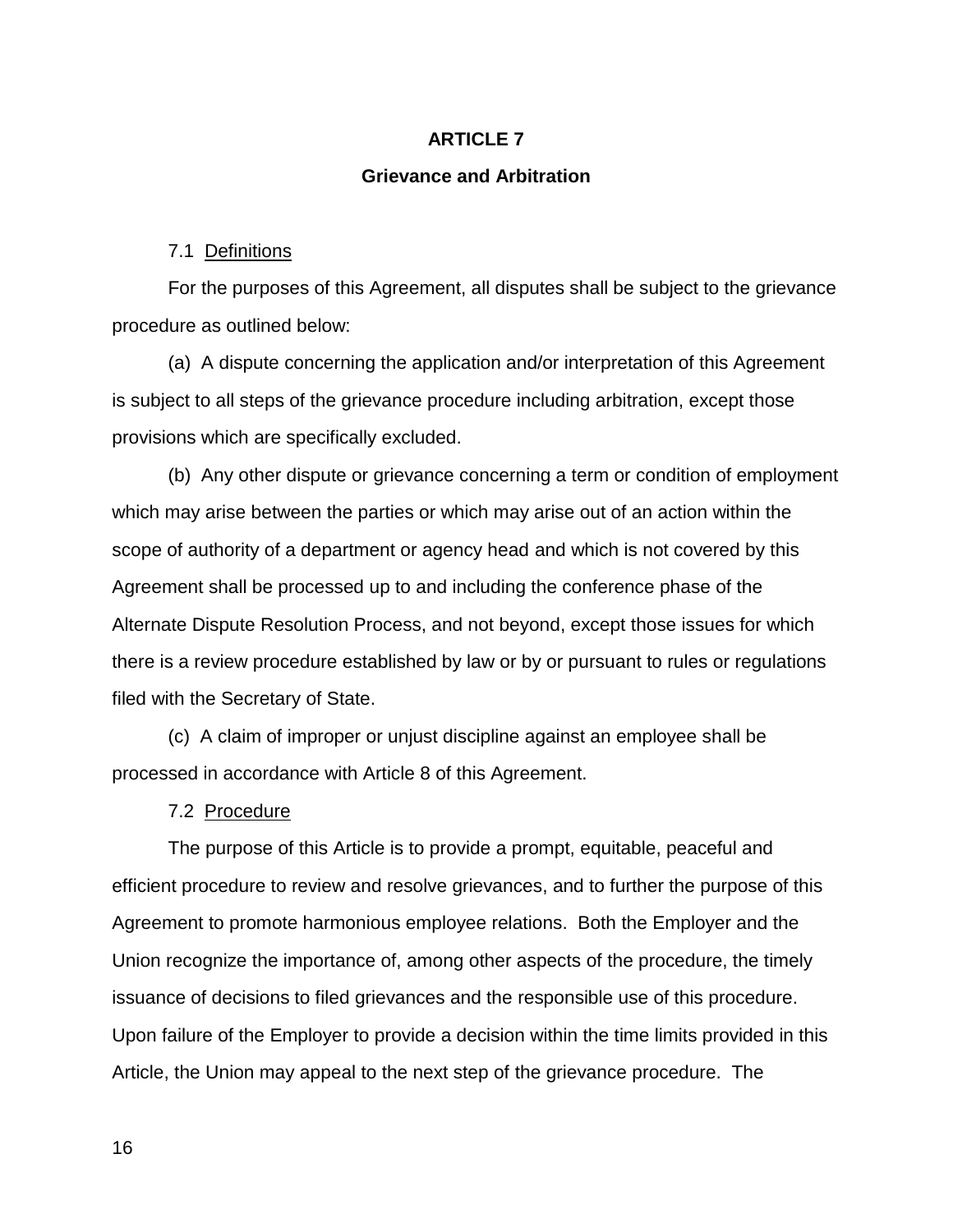grievance will not revert back to the previous step where it was originally untimely unless mutually agreed to by both parties.

 Prior to initiating a formal written grievance pursuant to this Article, the employee or the Union is encouraged to resolve disputes subject to this Article informally by reviewing them with the appropriate immediate supervisor, local administration or agency or department.

(a) Grievances

 Step 1. The employee and/or the Union shall present the grievance in writing to the facility head, institution head, divisional head or regional head within 20 days of the act or omission giving rise to the grievance or within 20 days of the date on which the employee first knew of such act or omission. The facility head, institution head, divisional head or regional head, shall each designate a regular representative, who shall meet with the Union and the grievant during the employee's regular work shift within ten days of receipt of the grievance and shall render a decision in writing within ten days from the day of such meeting.

 Step 2. In the event that the grievance has not been satisfactorily resolved at Step 1, an appeal may be taken by the Union in writing to the department or agency head, as appropriate, within 15 days from receipt of the Step 1 decision. The written appeal shall contain a description of the relevant facts from which the grievance derives and specific references to all sections of the Agreement, if any, which the Union claims have been violated. In cases in which both parties agree that a meeting is necessary, the department or agency head, or designee, shall meet with the Union to review the grievance within ten days from receipt of the Step 2 written appeal and shall render a written decision which shall include a brief statement of the relevant facts on which the decision is based to the Union within ten days from the day of the Step 2 meeting. Upon receipt by the Employer of notice that no meeting will be held, a written decision will be issued within ten days of receipt of said notice. Communications concerning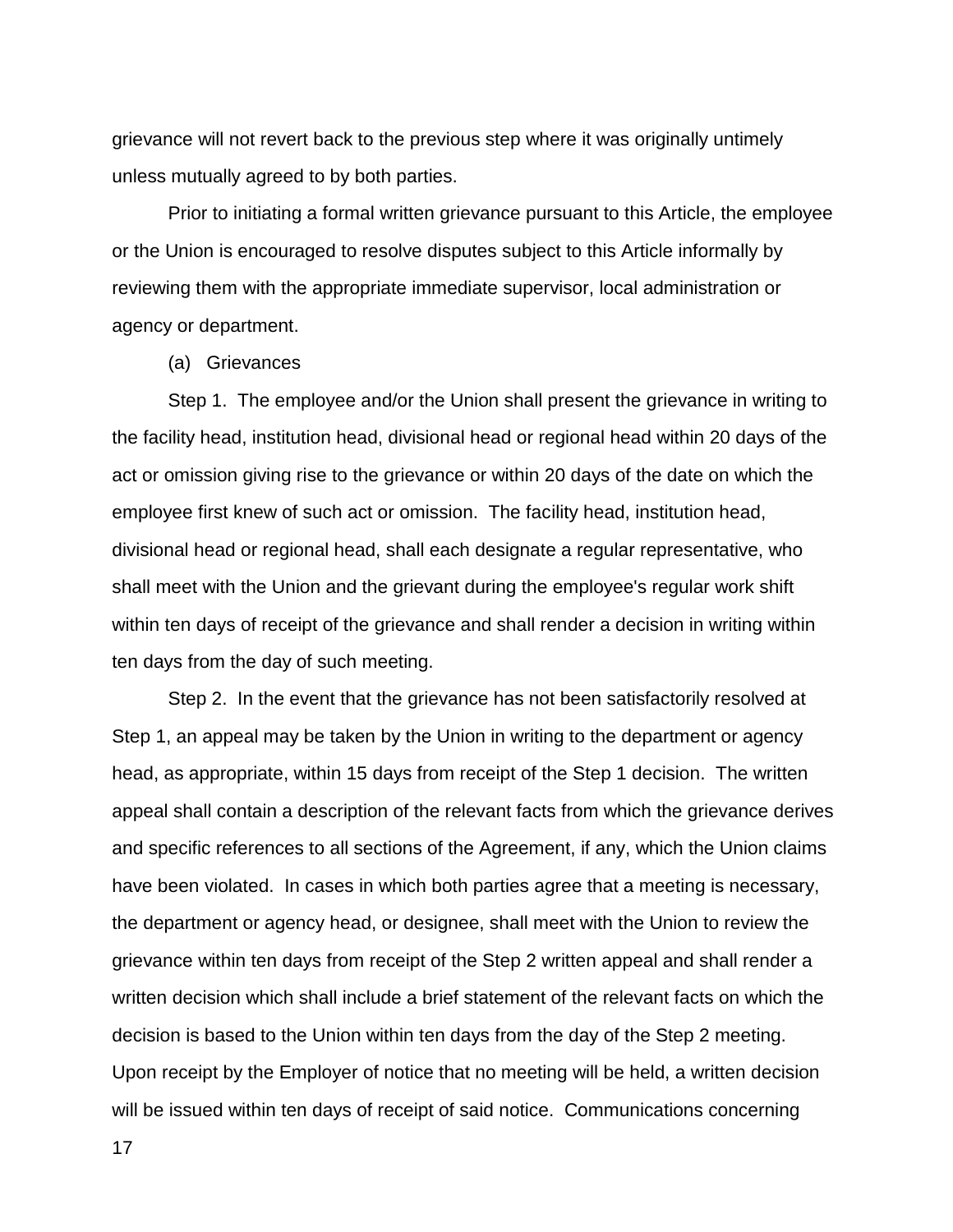appeals and decisions at this Step shall be made by personal service or by registered or certified mail.

 Step 3. In the event that the grievance has not been satisfactorily resolved at Step 2, an appeal to the Director of the Governor's Office of Employee Relations may be taken by the Union in writing within 60 days from the day on which the Union received the Step 2 decision. Such appeal shall contain a copy of the Step 2 decision and a short, plain written statement of the reasons for the disagreement with the Step 2 decision. All communications concerning appeals and decisions at this Step shall be made by personal service, registered or certified mail.

The Director of the Governor's Office of Employee Relations, or the Director's designee, shall issue a short, plain decision on the grievance within 30 working days after receipt of the appeal unless the Union requests a meeting to discuss the grievance. Every other week (on a designated day), representatives from the Union and the Governor's Office of Employee Relations will meet and review all grievances that have been appealed to the Step 3 level during the previous two week period and for which a meeting has been requested. The Director of the Governor's Office of Employee Relations, or the Director's designee, shall issue a short, plain decision on a grievance for which a meeting has been requested within 30 working days after the conduct of the meeting where the grievance was discussed. If warranted, an agency representative may be in attendance at these meetings. At these meetings, the grievance will be read, reviewed and tactically distributed for processing in one of the following ways:

 Issues which are, in fact, safety and health concerns (not to include staffing issues) may be referred to an Agency Level Statewide Safety and Health Committee. A safety specialist from the employing agency and the Union can review the issues and determine if there may be methodologies available for resolution of the issues. Resolutions will be reduced to writing. In the event the issues cannot be resolved,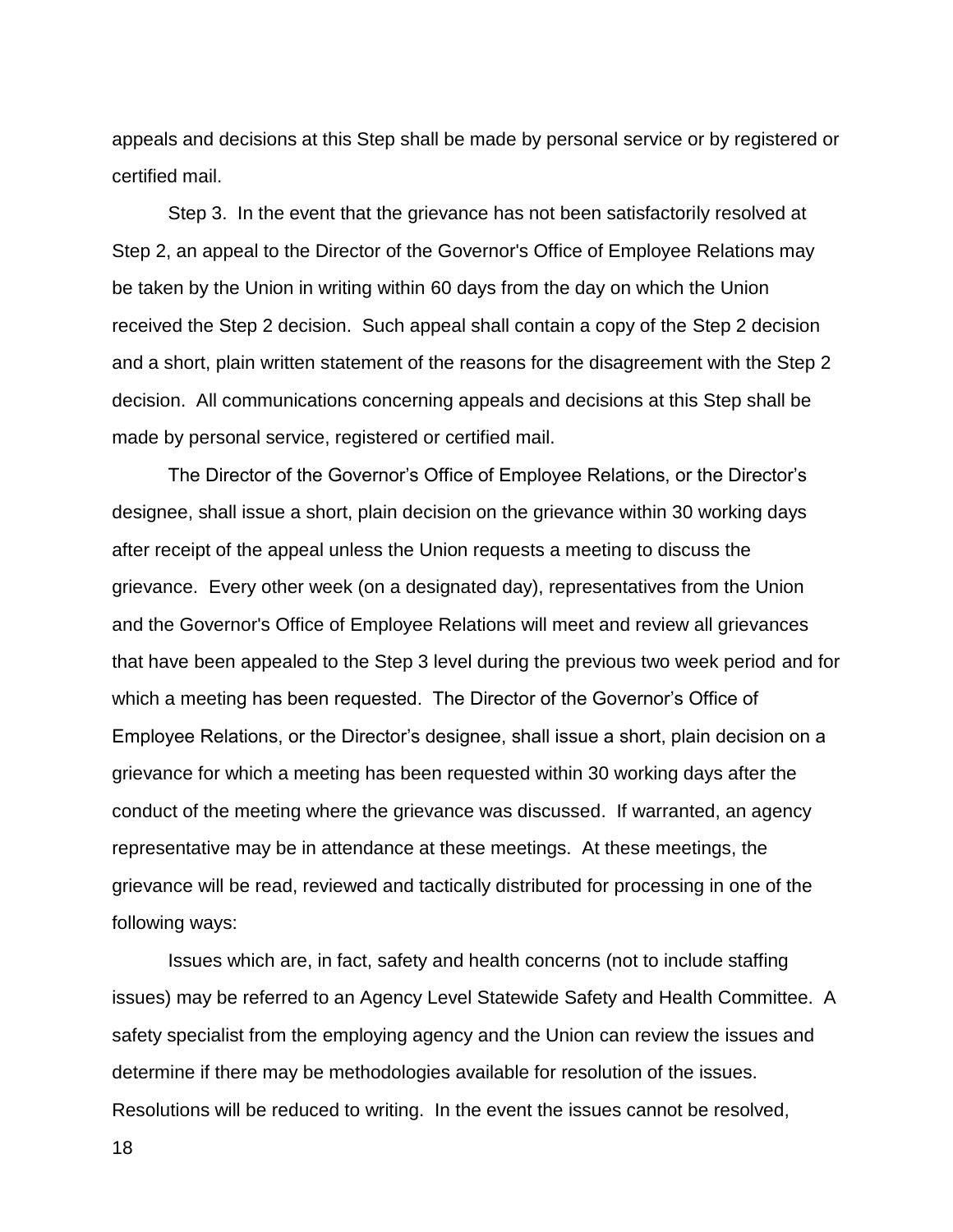either party may refer them to the conference phase of the Alternate Dispute Resolution Process where applicable.

 The grievance may be put on hold for two weeks so that either or both sides can gather more information or make local contacts. Those grievances placed in hold status will become the first to be discussed at the next meeting between representatives from the Union and the Governor's Office of Employee Relations.

 Automatic Progression. If the Employer fails to meet with the Union on a timely basis or render a timely decision, the Union may treat the grievances as having been denied at the level at which the delay occurred and may then appeal the grievance to the next level.

(b) Alternate Dispute Resolution Process (ADR)

 (1) In the event that the grievance has not been resolved satisfactorily at Step 3, a demand for arbitration may be brought only by the Union, through the President or his designee within 15 days from the day the Union receives the Step 3 decision by mailing or personally serving the demand to the Director of the Governor's Office of Employee Relations and simultaneously filing the demand with the master arbitrator. The demand will identify the Article(s) and subsections sought to be arbitrated, the names of the department or agency, and employee(s) involved, copies of the original grievance, appeals documents and the written decisions rendered at the lower steps.

 (2) Resolution conferences and arbitrations under the ADR process shall be held before the master arbitrator appointed by agreement of the parties. The parties may review the appointment at any time, by mutual agreement.

(3) Resolution Conference

 Within 30 days after the demand for arbitration, the parties shall meet with the master arbitrator who shall attempt to have the parties reach a settlement and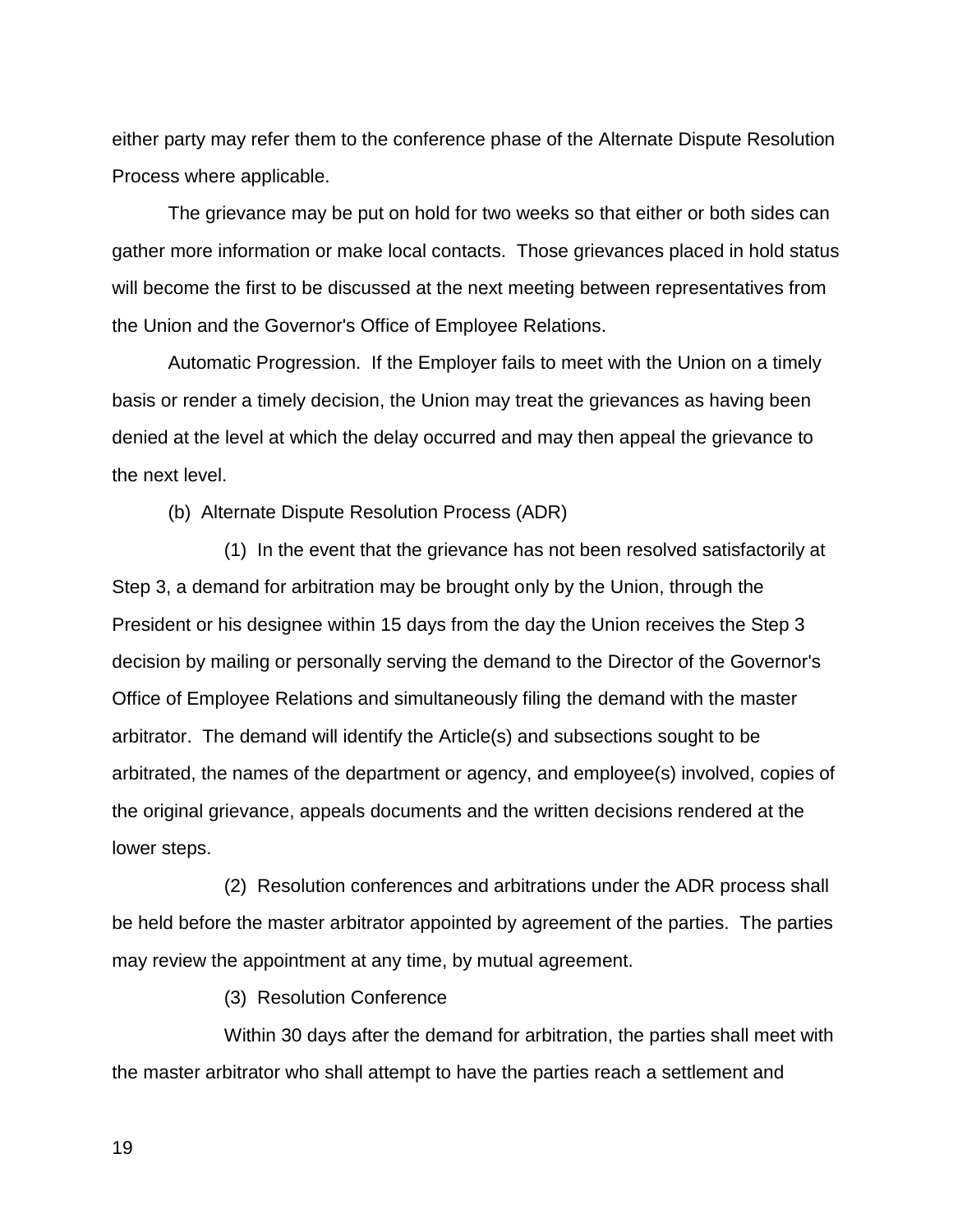narrow the issue(s) for hearing, including stipulating to facts, relevant documents and exhibits. The grievant may be permitted to participate in the conference by telephone.

(4) Expedited Arbitration

 After the resolution conference, either party may require a hearing before the master arbitrator on an expedited basis. Grievance hearings shall, absent extraordinary circumstances, be limited to one day.<sup>1</sup> Both parties should be prepared to fully present their positions and any testimony on the day of the hearing. No briefs shall be submitted by either party.

 (5) The parties agree to meet for a total of four days per month at a mutually agreed upon site in Albany to conduct the resolution conferences and/or expedited arbitrations.

 (6) Where no hearing is held and the case is submitted on papers the parties may submit their positions in writing to the arbitrator on a mutually agreed upon date no later than thirty (30) days after the mailing of the papers to the arbitrator. Such written position papers may not exceed five double-spaced pages.

 (7) The master arbitrator's decision and award is to be rendered within seven (7) days of the completion of the hearing and shall include only a finding or findings and remedy, as appropriate, on a form provided by the parties. The master arbitrator shall have the authority to issue bench decisions when appropriate.

 (8) The decision or award of the master arbitrator shall be consistent with applicable law and the Agreement and final and binding upon the parties (NYSCOPBA and the State) with respect to the determination of the grievant's claims. Such decisions are non-precedential and shall not be submitted in any other case unless the parties mutually agree otherwise.

 $\overline{a}$ 

 $<sup>1</sup>$  The parties shall prepare a recommended schedule for the conduct of a one-day hearing to be</sup> presented to the master arbitrator. Such schedule is to serve merely as a guide to assist in insuring that cases are ordinarily presented and concluded in one day.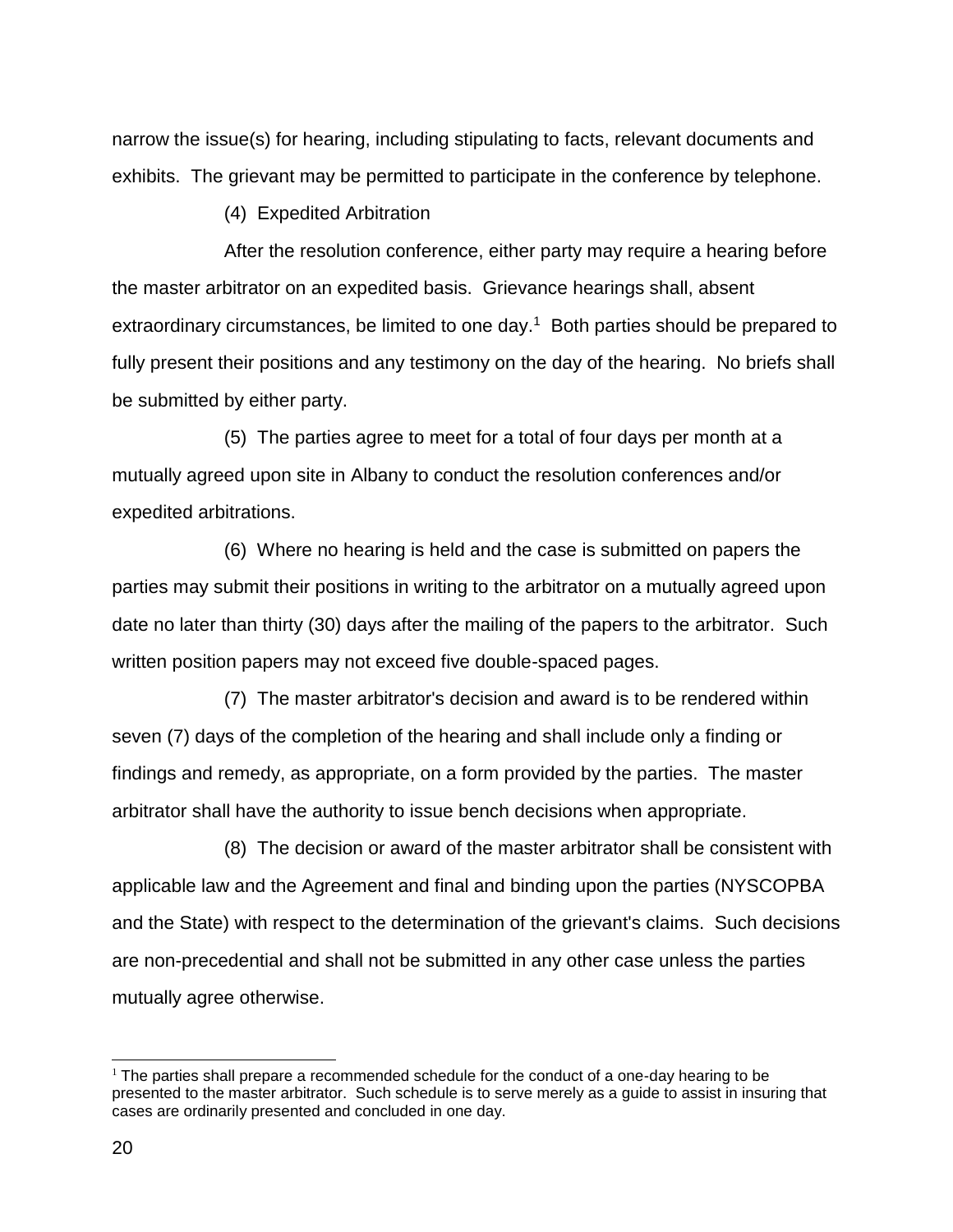(9) The parties may meet periodically to ensure that in practice the ADR process is in keeping with their intent and to take what steps are necessary to conform such practice with their intent.

(c) Full Arbitration

 (1) After the resolution conference, if the Employer and the Union mutually determine that an individual grievance warrants a decision that will be precedential for future matters, the parties may refer the matter to traditional arbitration. If the parties cannot agree as to whether the matter should be referred to full arbitration, the master arbitrator shall have the authority to make such determination as to whether full arbitration is warranted.

 (2) The parties shall mutually select an arbitrator. If the parties are unable to agree, the matter will be referred to the Public Employment Relations Board for selection.

 The arbitrator shall hold a hearing at a time and place convenient to the parties within 20 days of the acceptance to act as arbitrator. The arbitrator shall issue a written decision within 30 days after completion of the hearing. The arbitrator shall be bound by the rules of the American Arbitration Association which are applicable to labor relations arbitrations which are in effect at the time of arbitration. In the event a disagreement exists regarding arbitrability of an issue, the arbitrator shall make a preliminary determination whether the issue is arbitrable under the express terms of this Agreement. Once a determination is made that such a dispute is arbitrable, the arbitrator shall then proceed to determine the merits of the dispute.

(3) Miscellaneous Provisions

 Neither the master arbitrator nor arbitrator shall have any power to add to, subtract from, or modify the provisions of this Agreement in arriving at a decision of the issue presented and shall confine the decision solely to the application and interpretation of the Agreement.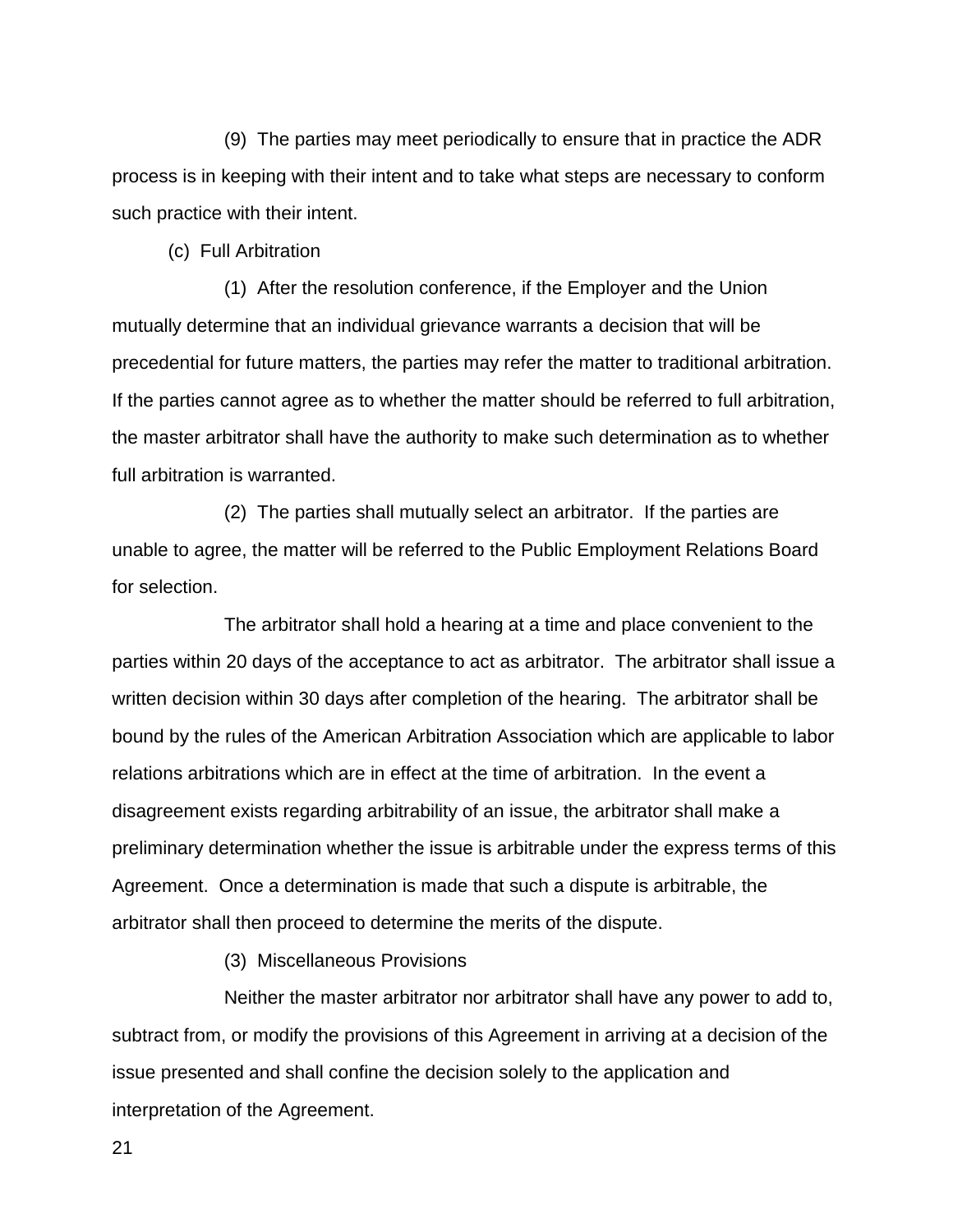All fees and expenses of the arbitration shall be divided equally between the parties except that each party shall bear the cost of preparing and presenting its own case. Cost for the cancellation of a hearing date shall be borne by the party seeking cancellation.

#### 7.3 Representation

 (a) The Employer shall recognize the following grievance representatives at each step of the grievance procedure and shall release such representatives from normal duties to process grievances and conduct necessary relevant investigations providing that such absence from work will not interfere with proper conduct of governmental functions: steward and chief sector steward.

 On the Union's prior written request at least 48 hours in advance, the Employer will make every effort to reschedule shift assignments so that meetings fall during working hours of Union representatives.

 The Union shall furnish the Employer with a list of all employee representatives, Union Vice Presidents and Union staff authorized to represent the Union in the grievance process pursuant to this Article 60 days from the date of execution of the Agreement.

 (b) Statewide elected union officers and Union staff may be present at each step of the grievance procedure.

7.4 General Provisions

 (a) As used in this Article, all references to days shall mean calendar days. All of the time limits contained in this Article may be extended by mutual agreement of the parties and shall be confirmed in writing.

 (b) Grievances resolved at Step 1 shall not constitute a precedent for any other facility, institution, division, or region, or at Step 2 for any other agency unless a specific agreement to that effect is made by the Director of the Governor's Office of Employee Relations and the President of the Union.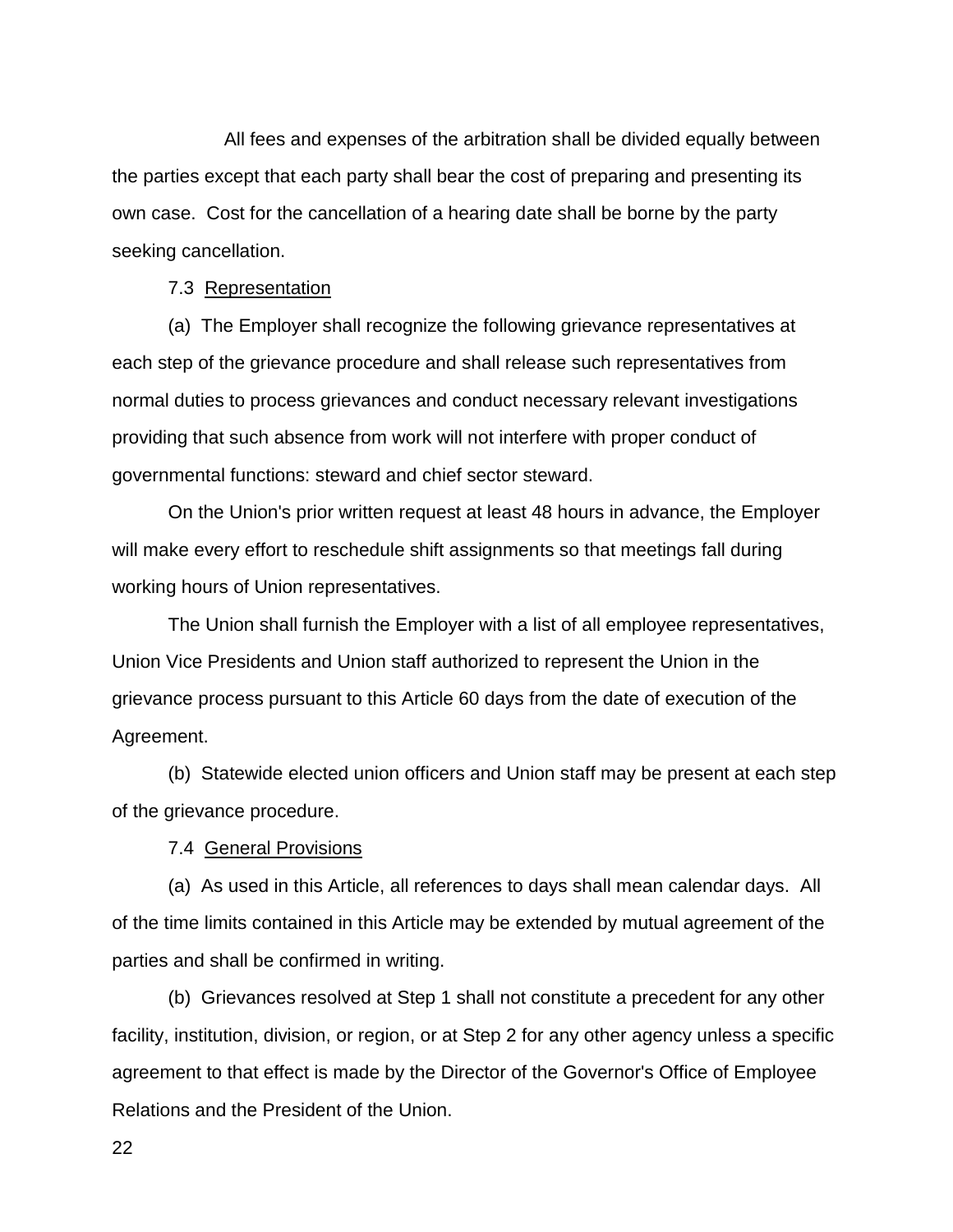(c) The parties, GOER and NYSCOPBA, may mutually agree to waive Steps 1 and 2 of the grievance procedure. In order to better review grievances at the second step, the Employer will conduct review meetings. However, a meeting will not be held if there is mutual agreement that the file sufficiently clarifies the issue, that there is no new evidence to consider or the matter has been previously reviewed and/or resolved.

 (d) Aggrieved employees, their Union representatives and necessary witnesses shall not suffer any loss of earnings, or be required to charge leave credits as a result of processing or investigating grievances during such employees' scheduled working hours. Reasonable and necessary time spent in processing and investigating grievances, including travel time, during such employees' scheduled working hours shall be considered as time worked provided, however, that when such activities extend beyond such employees' scheduled working hours, such time shall not be considered as time worked.

 (e) Travel time, as used in paragraph 7.4(d) above, shall mean actual and necessary travel time, not to exceed eight hours each way.

 (f) Grievances involving employees in more than one agency, upon agreement of the Director of the Governor's Office of Employee Relations and the President of the Union may be initiated at Step 3.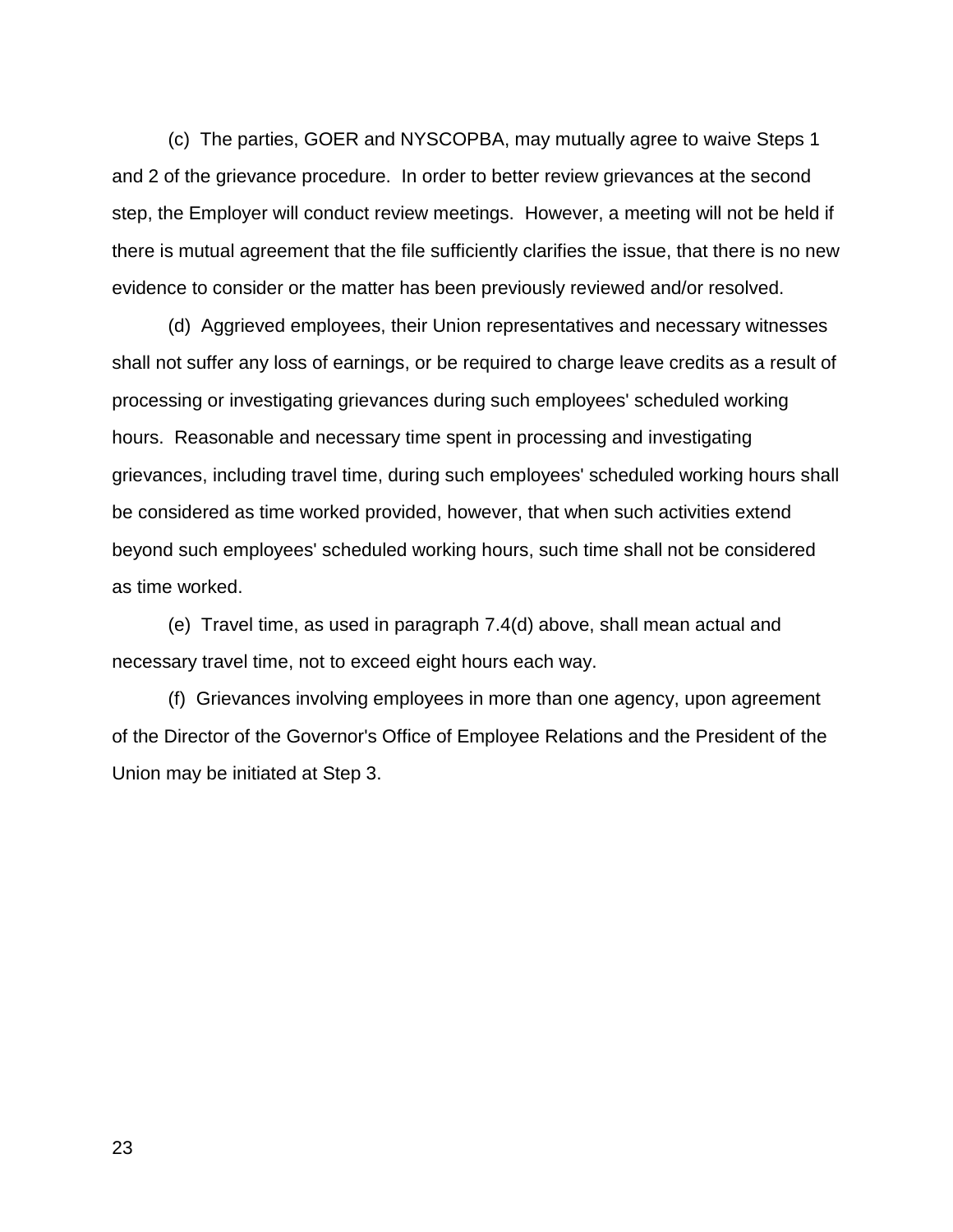# **ARTICLE 8 Discipline**

## 8.1 Exclusive Procedure

Discipline shall be imposed upon employees otherwise subject to the provisions of Sections 75 and 76 of the Civil Service Law only pursuant to this Article, and the procedure and remedies herein provided shall apply in lieu of the procedure and remedies prescribed by such sections of the Civil Service Law which shall not apply to employees.

### 8.2 Disciplinary Procedure

 (a) Discipline shall be imposed only for just cause. Where the appointing authority or his designee seeks the imposition of a loss of leave credits or other privilege, written reprimand, fine, suspension without pay, reduction in grade, or dismissal from service, notice of such discipline shall be made in writing and served, in person, by courier, or by registered or certified mail upon the employee. The conduct for which discipline is being imposed and the penalty proposed shall be specified in the notice. The notice served on the employee shall contain a detailed description of the alleged acts and conduct including reference to dates, times and places, and if the Employer claims that the employee has been charged with a crime for the alleged acts, the notice of discipline must identify the specific section of the Penal Law or other statute which the Employer claims the employee has been charged with violating, if known by the Employer. The employee shall be provided with two copies of the notice which shall include the statement, "You are provided two copies in order that one may be given to your representative. Your Union representative is NYSCOPBA."

 (b) The Union grievance representative at the appropriate level shall be sent a copy of the notice of discipline within 24 hours of the service of a notice of discipline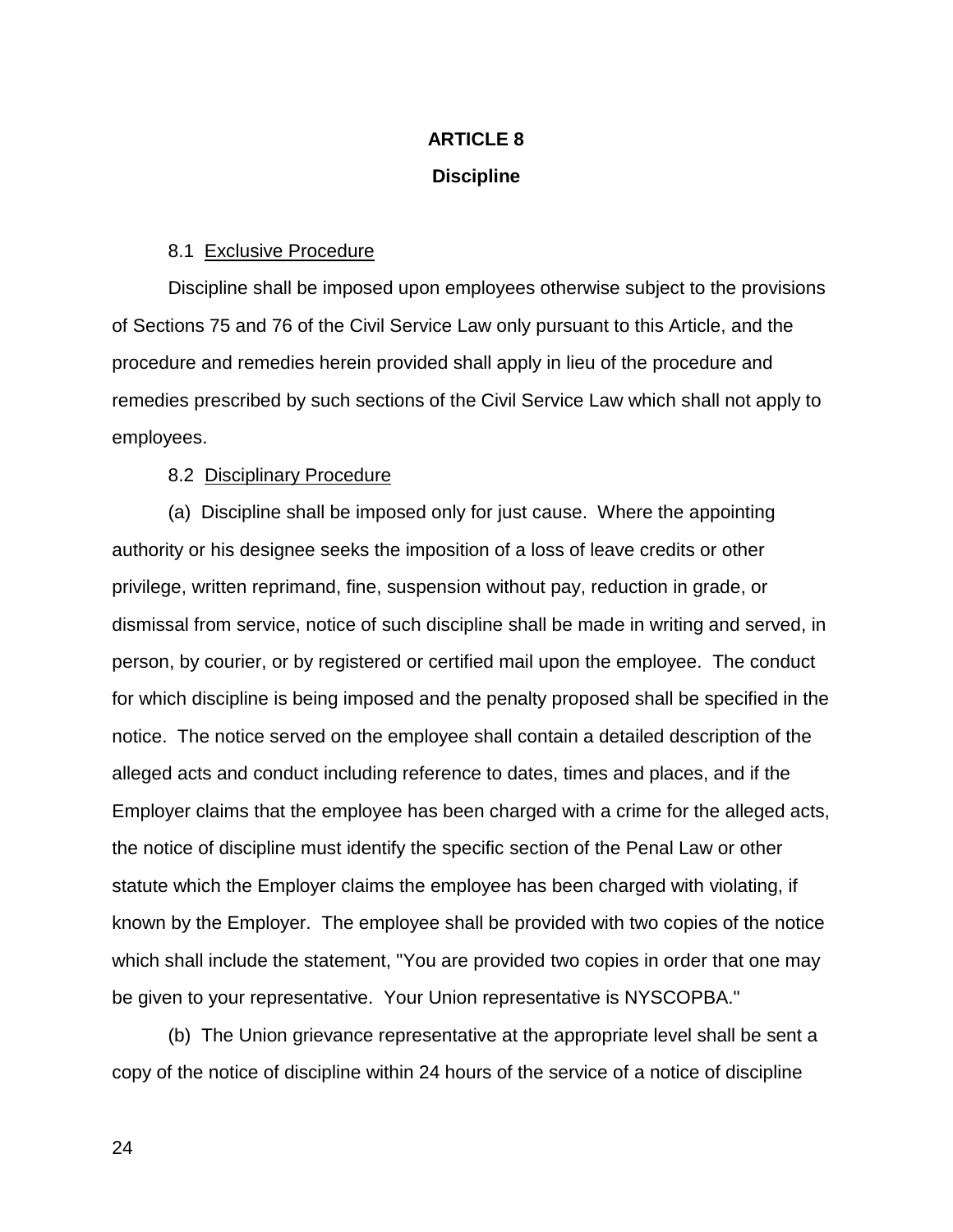upon the employee. A copy of the notice of discipline will also be sent to the President of the Union.

 (c) The penalty proposed may not be implemented until the employee (1) fails to file a disciplinary grievance within 14 days\* of service of the notice of discipline, or (2) having filed a grievance, fails to file a timely appeal to disciplinary arbitration, or (3) having appealed to disciplinary arbitration, until and to the extent that it is upheld by the disciplinary arbitrator, or (4) until the matter is settled.

 (d) The notice of discipline may be the subject of a disciplinary grievance which shall be served upon the department or agency head or his designee in person or by registered or certified mail within 14 days of the date of the notice of discipline by the employee or the Union. The employee or the Union shall be entitled to a meeting to present his position to the department or agency head or his designee within 14 days of the receipt of a disciplinary grievance, and upon consideration of such position, the department or agency head shall advise the Union of its response in writing by registered or certified mail within seven days of such meeting.

 (e) If the disciplinary grievance is not settled or otherwise resolved, it may be appealed to disciplinary arbitration by the employee or the President of the Union (or his designee) within 14 days of the service of the department or agency head response. Notice of appeal to disciplinary arbitration shall be served, by personal service, registered or certified mail, with the Public Employment Relations Board, with a copy to the department or agency head, or his designee.

\_\_\_\_\_\_\_\_\_\_\_\_\_\_\_\_\_\_\_\_\_\_

<sup>\*</sup>Unless otherwise specified days as used in this Article shall mean calendar days.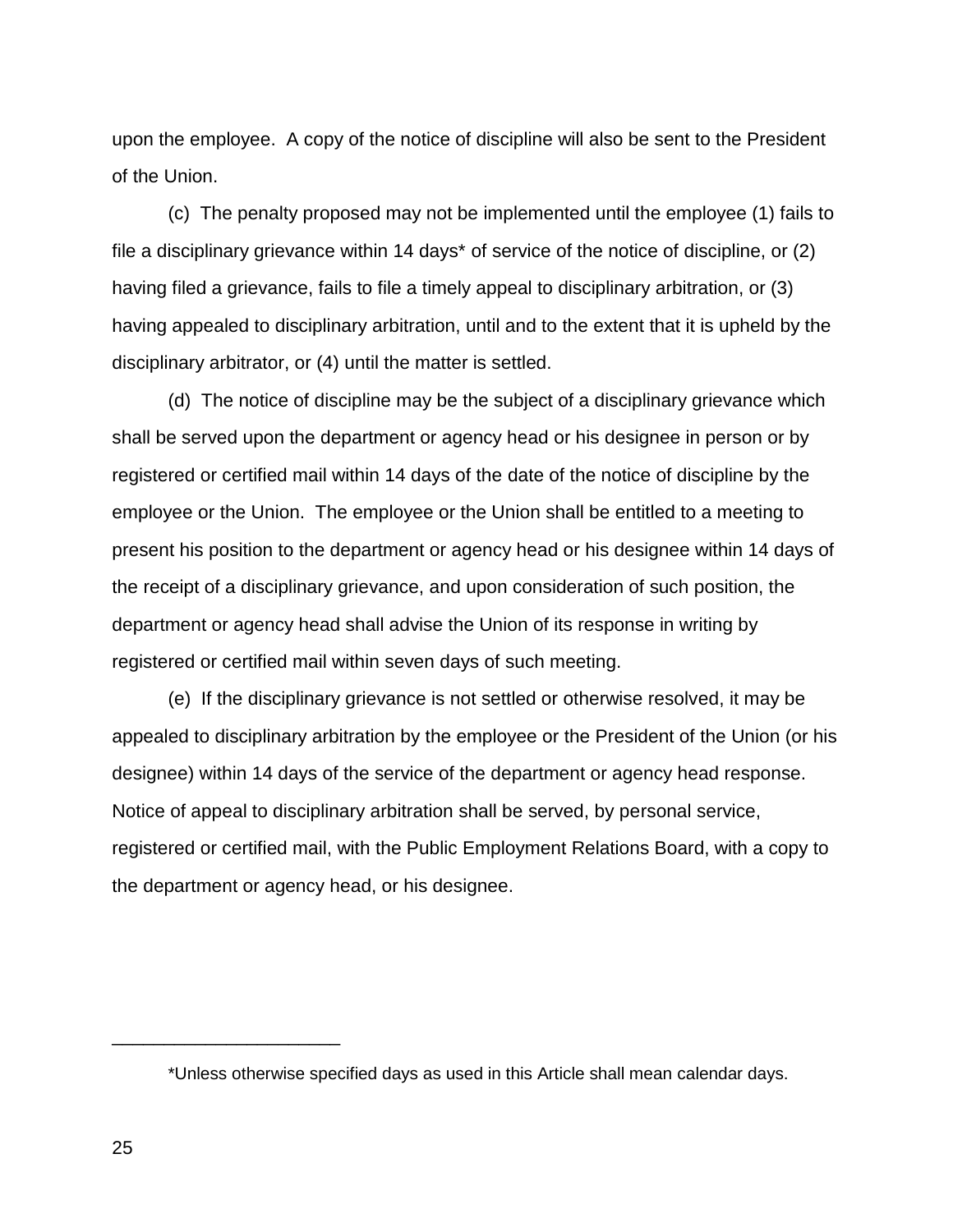(f) The Employer and the Union shall continue the procedure for the arbitration process which is now in existence as contained in the agreement with the Public Employment Relations Board dated December 28, 1979, and as amended hereinafter. Arbitration hearings may not be rescheduled without mutual consent of the parties.

 (g) Either party wishing a transcript at a disciplinary arbitration hearing may provide for one at its expense and shall provide a copy to the arbitrator and the other party. Unless mutually agreed otherwise, transcripts must be requested prior to the first day of a disciplinary arbitration.

 (h) Disciplinary arbitrators shall confine themselves to determinations of guilt or innocence and the appropriateness of proposed penalties, taking into account mitigating and extenuating circumstances. Disciplinary arbitrators shall neither add to, subtract from nor modify the provisions of this Agreement. The disciplinary arbitrator's decision with respect to guilt or innocence, penalty, or probable cause for suspension, pursuant to Section 8.4 of this Article, shall be final and binding upon the parties, and the disciplinary arbitrator may approve, disapprove or take any other appropriate action warranted under the circumstances, including, but not limited to, ordering reinstatement and back pay for all or part of the period of suspension. If the disciplinary arbitrator, upon review, finds probable cause for the suspension, he may consider such suspension in determining the penalty to be imposed.

 (i) All fees and expenses of the arbitrator, if any, shall be divided equally between the Employer and the Union or between the Employer and the employee if such employee chooses not to be represented by the Union. Each party shall bear the costs of preparing and presenting its own case. The estimated arbitrator's fee and expenses and estimated expenses of the arbitration may be collected in advance of the hearing.

 (j) In the event that any employee against whom disciplinary charges are brought by the Employer elects to be represented by any party other than the Union,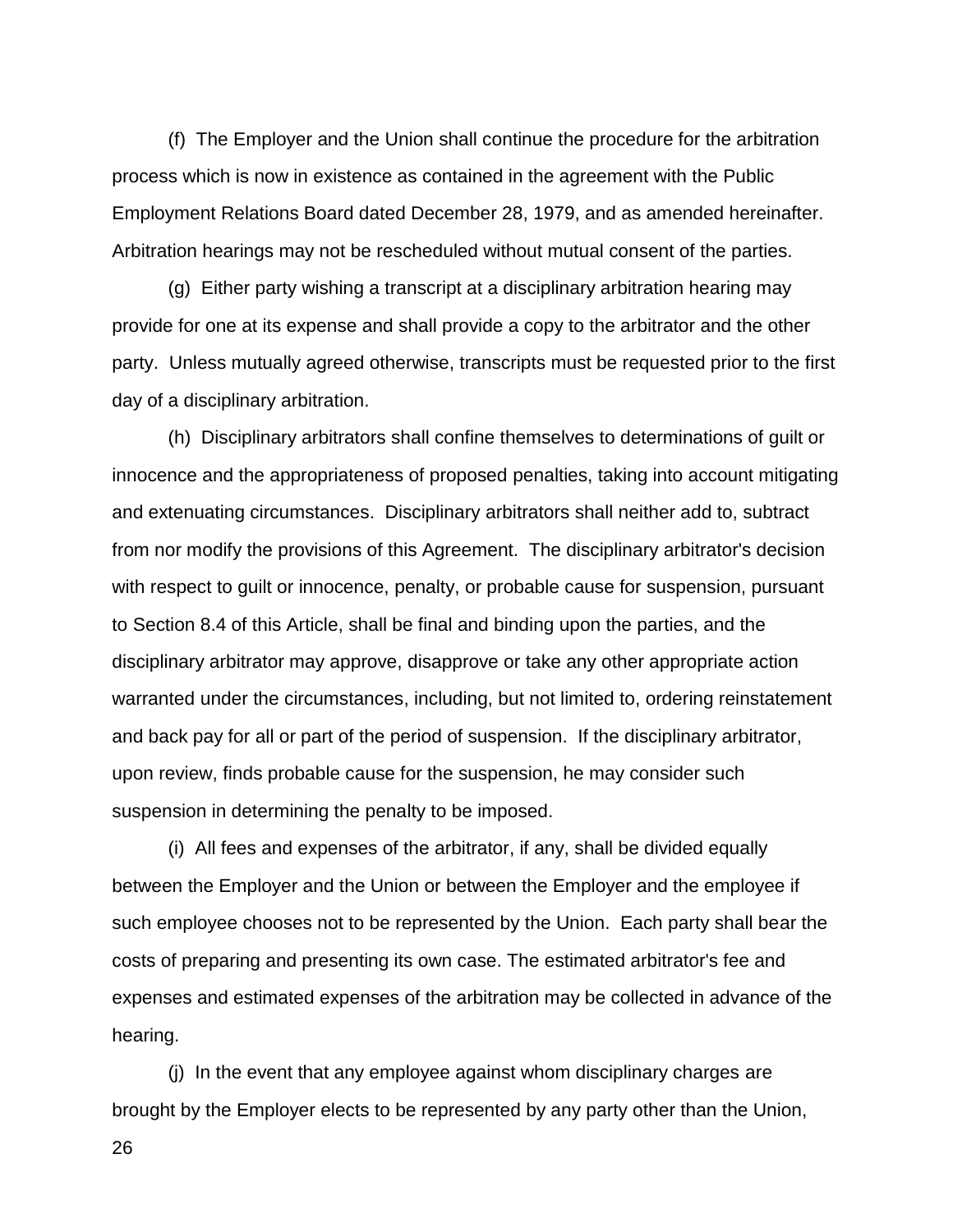such employee shall be individually responsible for all expenses which are incurred in connection with such disciplinary proceeding. No employee can be represented in such a disciplinary proceeding by any officer, executive board member, delegate, representative or employee of any actual or claimed employee organization or affiliate thereof other than NYSCOPBA.

#### 8.3 Settlement

A disciplinary grievance may be settled at any time following the service of a notice of discipline. The terms of the settlement shall be reduced to writing. An employee offered such a settlement shall be offered a reasonable opportunity to have his attorney or a Union representative present before he is required to execute it. The Union grievance representative at the appropriate level shall be provided with a copy of any settlement within 24 hours of its execution.

#### 8.4 Suspension Before Notice of Discipline

 (a) Prior to issuing a notice of discipline or the exhaustion of the disciplinary grievance procedure provided for in this Article, an employee may be suspended without pay by his appointing authority only pursuant to paragraphs (1) or (2) below.

 (1) The appointing authority or his designee may suspend without pay an employee when the appointing authority or his designee determines that there is probable cause that such employee's continued presence on the job represents a potential danger to persons or property or would severely interfere with its operations. Such determination shall be reviewable by a disciplinary arbitrator. A notice of discipline shall be served no later than seven days following any such suspension. At the time of suspension, the appointing authority or his designee shall set forth in writing to the employee the specific reasons for the suspension.

 (2) The appointing authority or his designee may with agency approval suspend without pay an employee charged with the commission of a crime. Such employee shall notify his appointing authority in writing of the disposition of any criminal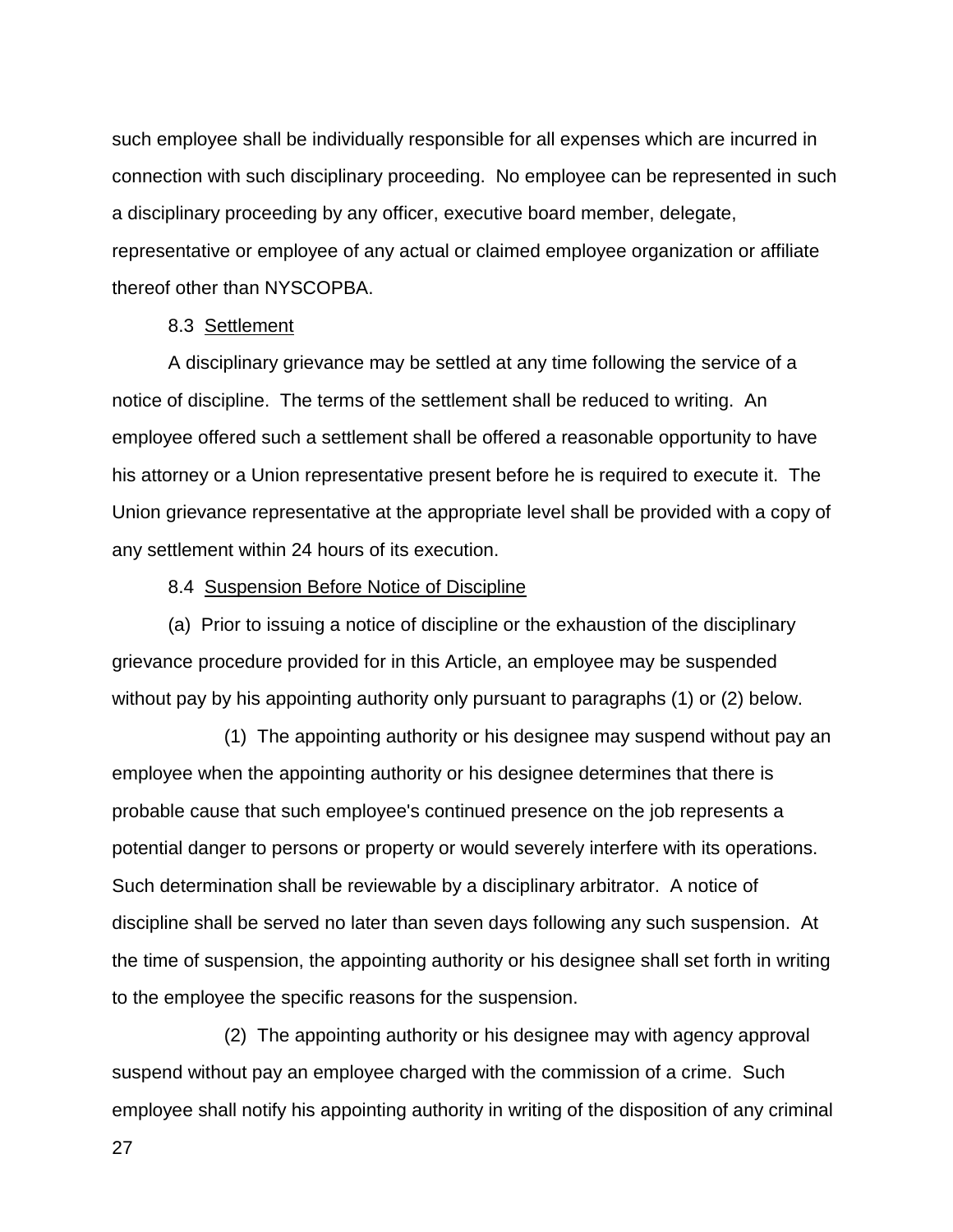charge including a certified copy of such disposition within seven days thereof. Within 30 days following such suspension under this provision, or within seven days from receipt by the appointing authority of notice of disposition of the charge from the employee, whichever occurs first, a notice of discipline shall be served on such employee or the employee shall be reinstated with back pay. Nothing in this paragraph shall limit the right of the appointing authority or his designee to take disciplinary action during the pendency of criminal proceedings.

 (3) Upon the ratification of this Agreement, in the event that an employee is suspended without pay, the employee will have the option to draw from previously accrued annual leave, personal leave, holiday leave and/or compensatory leave upon written notification to his/her supervisor.

 (4) When an employee has been suspended without pay, the agency or department meeting may be waived by the employee or by the Union with the consent of the employee at the time of filing the disciplinary grievance. In the event of such waiver, the employee or the Union shall file the grievance form within the prescribed time limits for filing an agency level grievance directly with PERB. The case shall be given priority in assignment.

 (5) An employee who is charged with the commission of a crime, suspended without pay and subsequently not found guilty and against whom no disciplinary action is taken for the incident in question, shall be reinstated with full back pay.

 (6) During a period of suspension without pay pursuant to this section, the State shall continue to pay its share of the cost of the employee's health, dental and vision care coverage under Article 12 which was in effect on the day prior to the suspension provided that the suspended employee pay his or her share.

 (7) For only those suspensions without pay under Article 8.4(a)(1) that are not cases subject to Article 8.9 or cases under Article 8.4(a)(2) where the employee is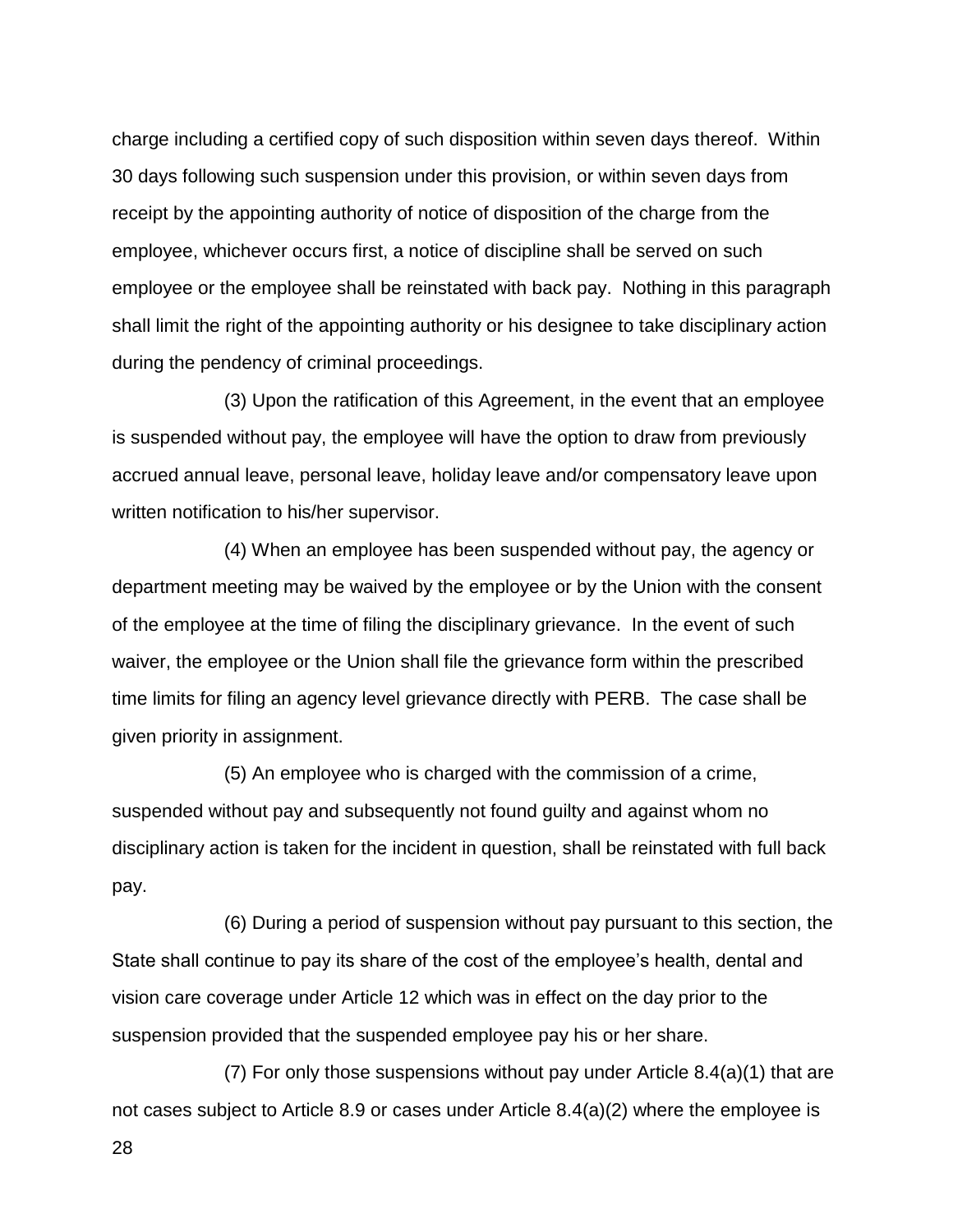charged with the commission of a crime, the review process established by the Suspension Review side letter on page 174 may be invoked by the Union.

 (b) A registered or certified letter notifying the President of the Union of any suspension under paragraph 8.4(a) above shall be sent within one day, excluding Saturdays, Sundays and holidays.

(c) Back Pay Award

 Where an employee is awarded back pay, the amount to be reimbursed will be offset by unemployment insurance collected by the employee during the period that the back pay award covers. An award of back pay shall be deemed to include reimbursement of all other benefits including the accrual of leave credits and holiday leave.

#### 8.5 Union Representation

An employee shall be entitled to be represented at a disciplinary grievance meeting or arbitration by a chief sector steward or designee. Such representatives shall not suffer any loss of earnings or be required to charge leave credits as a result of processing or investigating disciplinary grievances during such chief sector steward's or designee's scheduled working hours. Reasonable and necessary time spent in processing and investigating grievances, including travel time, during such chief sector steward's or designee's scheduled working hours shall be considered as time worked provided, however, that when such activities extend beyond such chief sector steward's or designee's scheduled working hours, such time shall not be considered as time worked. On the employee's prior written request at least 48 hours in advance, the Employer will make every effort to reschedule shift assignments so that meetings fall during working hours of Union representatives. Union staff may be present at disciplinary grievance meetings and arbitration proceedings.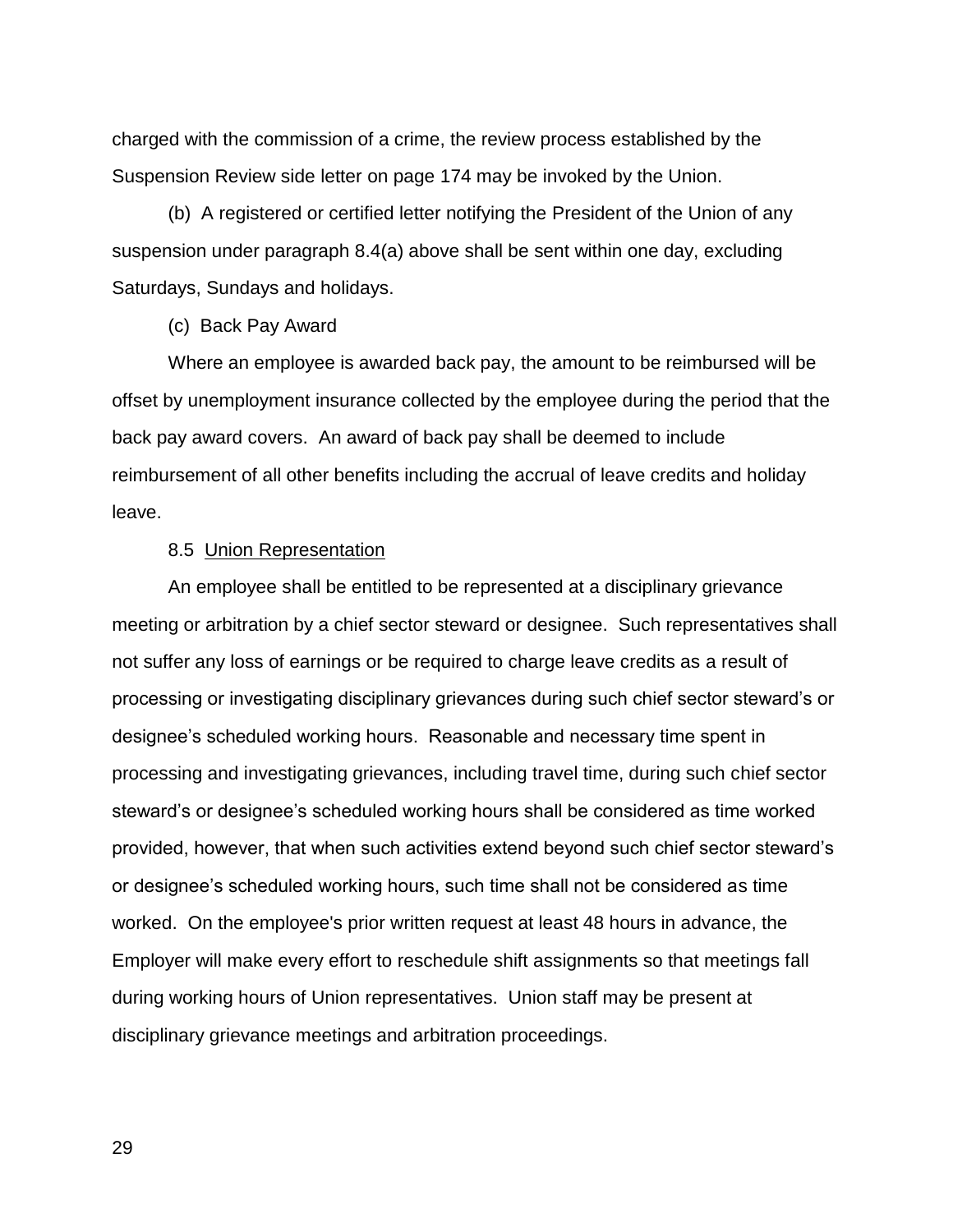#### 8.6 Limitation

An employee shall not be disciplined for acts, except those which would constitute a crime, which occurred more than nine months prior to the service of the notice of discipline. The employee's whole record of employment, however, may be considered with respect to the appropriateness of the penalty to be imposed, if any.

#### 8.7 Other Actions

Shift, pass day, job transfer or other reassignment or assignments to another institution or work station shall not be made for the purpose of imposing discipline provided, however, that nothing in this section shall bar any action otherwise taken pursuant to this Article. A claimed violation of this section will be processed as an Article 7 grievance.

#### 8.8 Expedited Discipline Procedure

(a) This is to confirm the agreement between the parties to establish an Expedited Disciplinary Arbitration Procedure (Procedure) for the members of the Security Services Unit.

(b) As soon as possible after the effective date of this agreement, the parties shall select arbitrators to serve on the expedited arbitration panel. This Panel will be administered by the New York State Public Employment Relations Board or other mutually agreed upon administrator. The Panel shall be administered pursuant to criteria to be developed by the parties which shall include specific guidelines to the arbitrators on the authority to grant or deny extensions of time frames over the objection of a party to the dispute. The initial arbitrator selection will occur by rotation. If an arbitrator on the panel does not have an available hearing date within the time frames specified by this procedure, the next arbitrator on the panel with an available date will be selected in accordance with the criteria developed by the parties.

(c) All disciplinary grievances involving the suspension without pay of an employee pursuant to Article 8.4 may be submitted by the employee or the Union to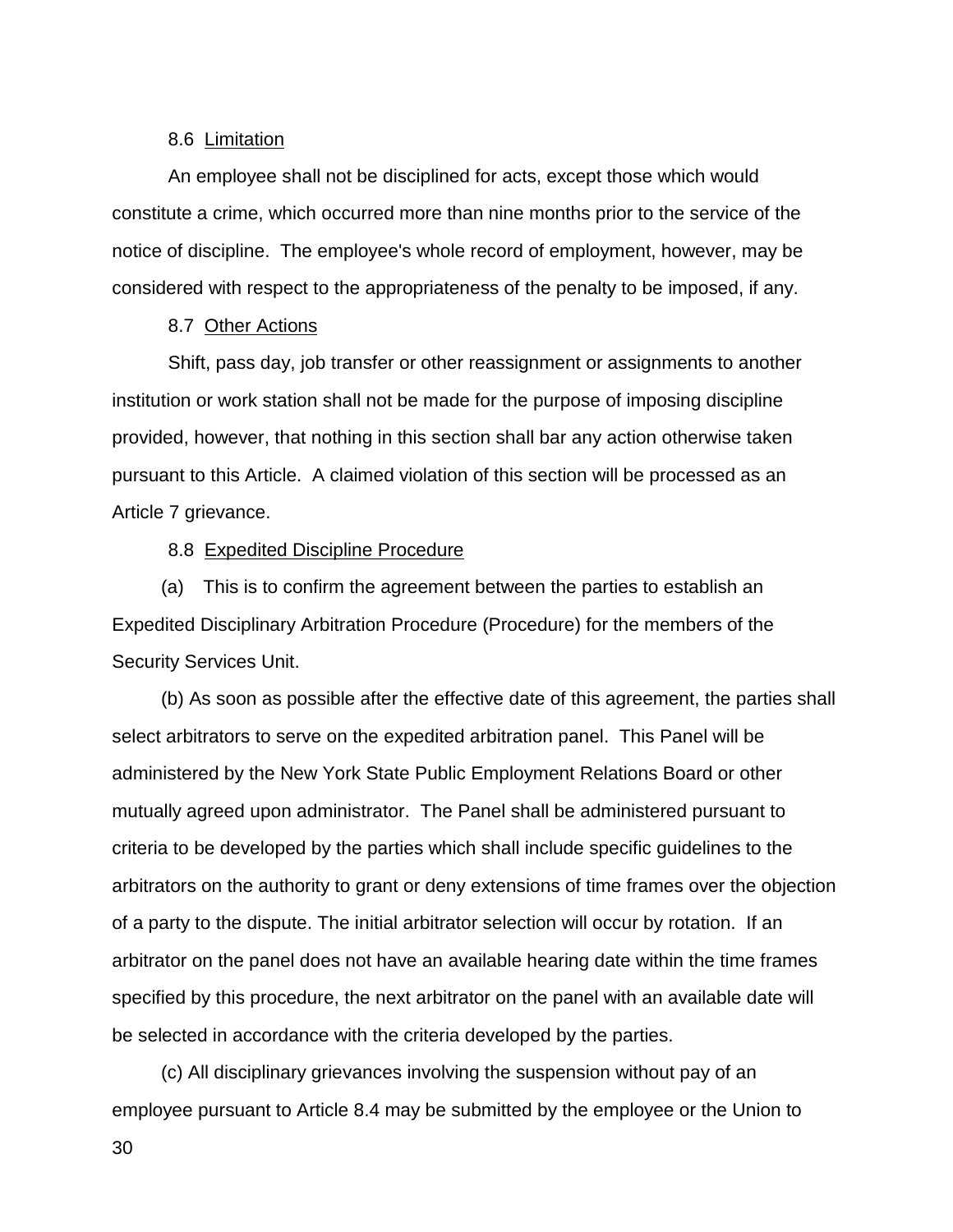expedited arbitration. The Department will not regularly nor unreasonably deny the submission to expedited arbitration. Except as expressly altered by this Section, the substantive and procedural provisions of Article 8 remain in effect.

 (d) The time limits in Article 8.2(d) for filing a disciplinary grievance remain applicable under this procedure. The employee or the Union still must file a disciplinary grievance within 14 calendar days of the date of the notice of discipline, either by personal service or by registered or certified mail.

 (e) Within 14 calendar days of the date the disciplinary grievance is mailed, or if personally served, the date of service, the Union, or the employee if not represented by the Union, may provide written notice to the department or agency head or designee that the grievance is submitted to the expedited arbitration procedure. This notice must be provided by personal service or by registered or certified mail, and is effective when served or mailed. In addition, a copy of this written notice shall simultaneously be provided to the administrator of the expedited arbitration panel. If the department or agency cannot accept the submission for expedited arbitration, the department or agency head or designee has 7 calendar days from receipt of the notice to inform the union, or employee if the employee is not represented by the Union, of the reasons that the matter cannot be accepted for expedited arbitration or to agree to extended timeframes that are mutually acceptable to the parties if the department or agency can accommodate such request to extend such timeframes.

 (f) The department or agency head or designee shall, within 15 business days of receipt of the notice of expedited arbitration, provide to the employee's representative a list of witnesses the Employer might call on its direct case at the hearing, copies of any written statements in the possession of the Employer made by those witnesses, copies of any written statement in the Employer's possession made by the grievant, copies of any other documents the Employer intends to introduce at the hearing. If the Employer might introduce such documents at the hearing, the Employer shall also provide a copy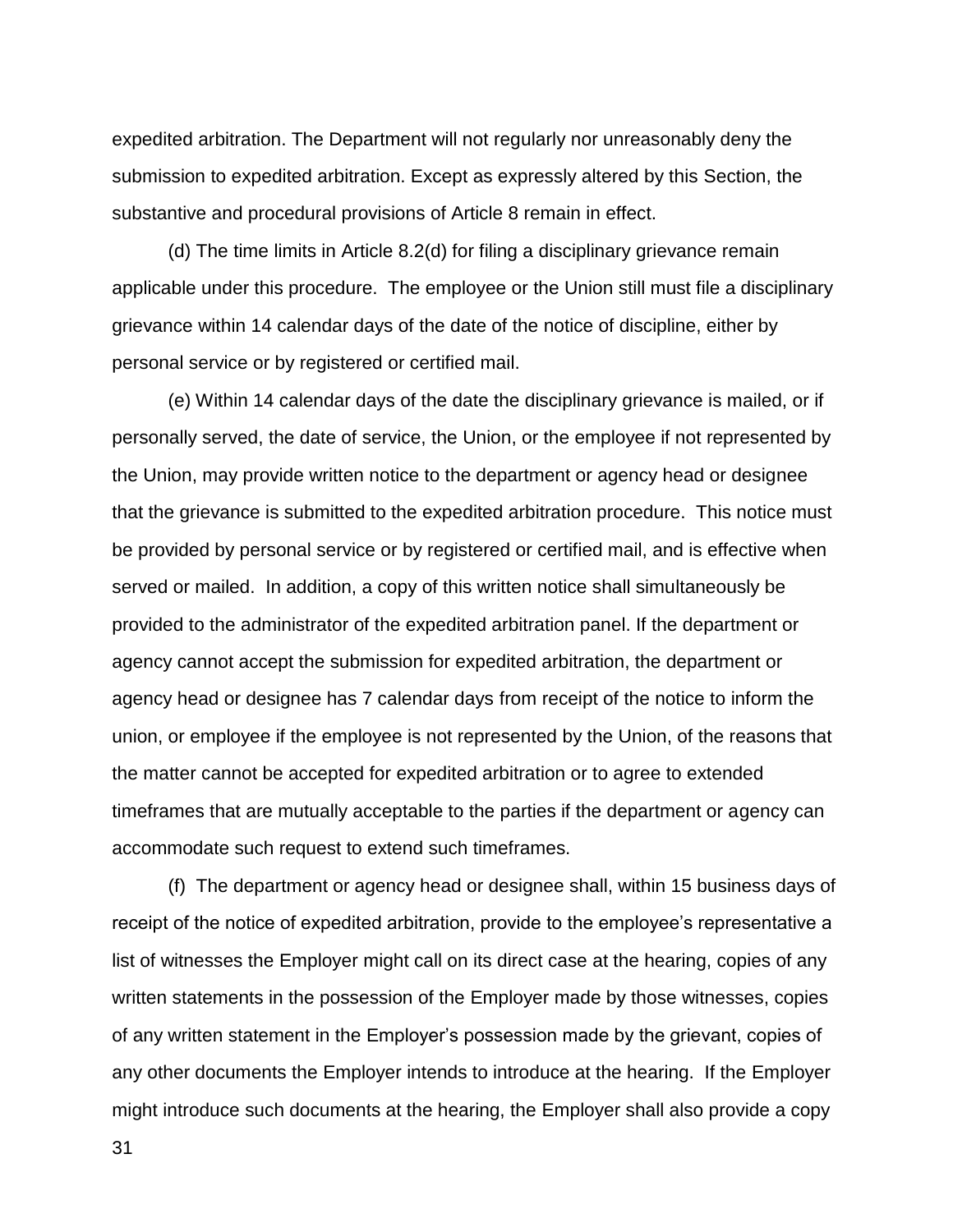of the grievant's performance evaluations and copies of his or her prior disciplinary charges, awards or settlements. If the hearing is scheduled within 15 business days of the receipt of notice of expedited arbitration, the department or agency head or designees shall have one-half the number of days between the receipt of notice and the hearing date to provide the information. If this results in a number involving a part of a day the number shall be rounded up. After the information is provided, to the extent that the Employer determines that additional witnesses will be called or that additional documents will be produced, the Employer will provide this information to the employee's representative at least two business days before the hearing unless such witnesses or documents are not known at the time.

 (g) Within 15 business days after receipt of the above information from the Employer, but in any event no fewer than five calendar days prior to the date of the hearing, the employee or employee's representative will provide to the Employer a list of potential witnesses the employee or employee's representative might call at the hearing, as well as copies of any documents that the employee or employee's representative intends to introduce at the hearing.

 (h) The names of rebuttal witnesses shall be provided in advance of the hearing whenever possible. In the event that an additional hearing date is scheduled for the purpose of rebuttal, the names of rebuttal witness shall be exchanged at least 3 business days prior to the hearing.

 (i) The arbitrator is expressly authorized to hear and determine any disputes arising out of the obligations of the parties to exchange the information and documents referenced in paragraphs (f), (g) and (h), above, and will be guided by the criteria provided by the parties in doing so. However, the arbitrator shall not have any authority to dismiss either party's case nor bar use of such information and documents for a failure to comply with the time frames in those paragraphs but will have the authority to take other appropriate remedial action.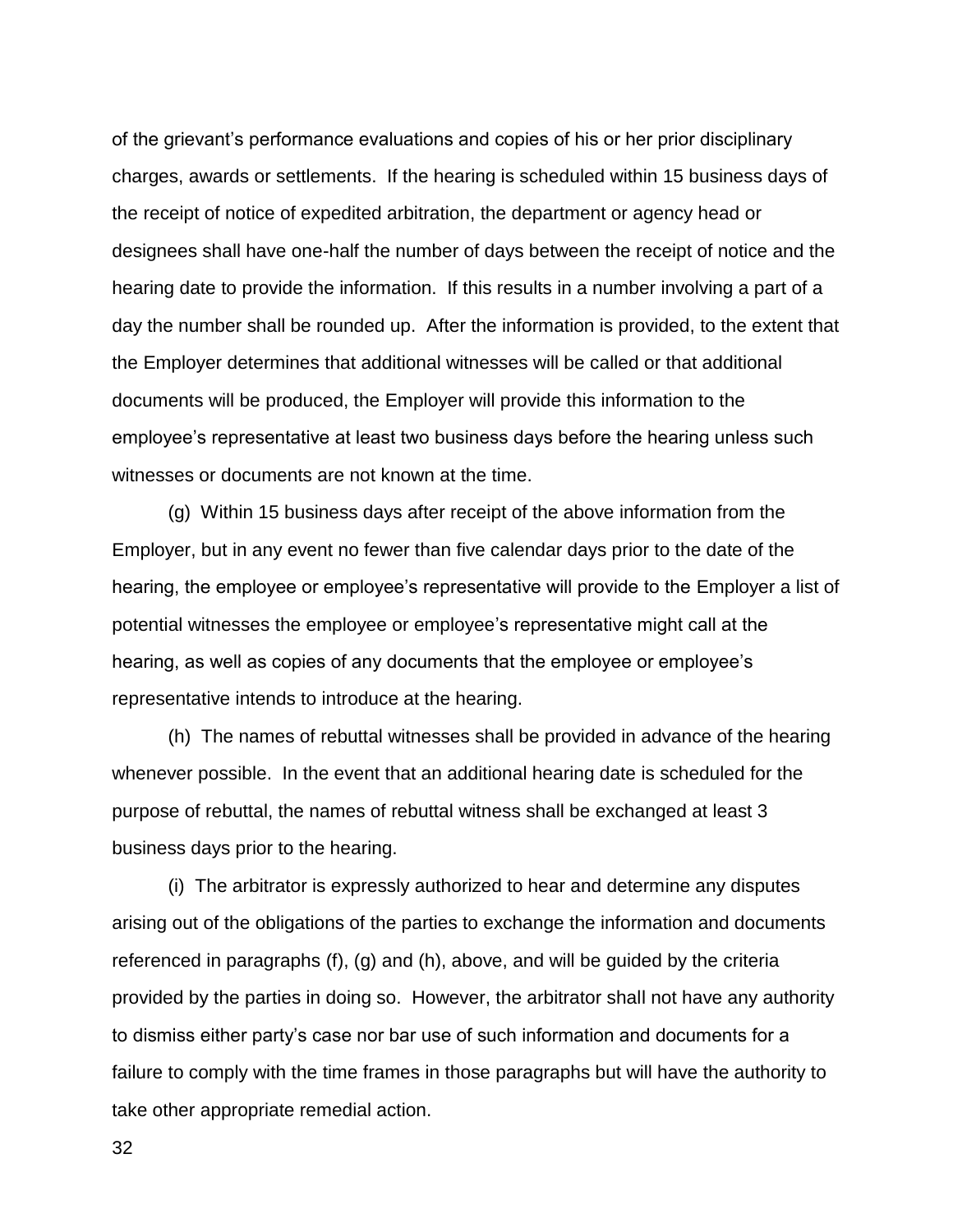(j) The hearing under this procedure must be completed within 90 calendar days of the filing of the notice of expedited arbitration. The parties are encouraged to stipulate to any facts not in dispute. Closing arguments may be oral or written, but if written, must be submitted within five business days of the close of the hearing. The arbitrator shall make an award within 10 business days of the close of the hearing or receipt of closing arguments, where applicable.

 (k) The parties may mutually agree to extend any of the time limits in this procedure. In the event that an agreement on a time extension cannot be reached, the arbitrator is expressly authorized to determine, based on criteria provided by the parties, whether to grant or deny the extension, and under what conditions, including whether to grant or deny a request to return an employee to the payroll or toll backpay to an employee for any period of delay caused by the requested extension.

 (l) Business days are defined as Monday through Friday excluding all holidays referenced in Article 16.5 except Election Day and Lincoln's Birthday.

(m) Where an agency chooses to exercise its limited ability to opt out of the Expedited Arbitration Procedure and move a case to "full" Article 8 arbitration, upon the union's request, the Director of GOER, or designee, shall review the reasons for such opt out and, if such reasons are found lacking, shall order the case to proceed under the Expedited Arbitration Procedure.

8.9 Tri-Partite Discipline Process

 (a) The parties have agreed to establish special procedures, including certain mandatory penalties in lieu of those procedures elsewhere in Article 8, for the following allegations of misconduct:

(1) using excessive force against an inmate, parolee, patient or ward of the State;

(2) sexual offense as defined by the penal law with an inmate, parolee, patient or ward of the State; or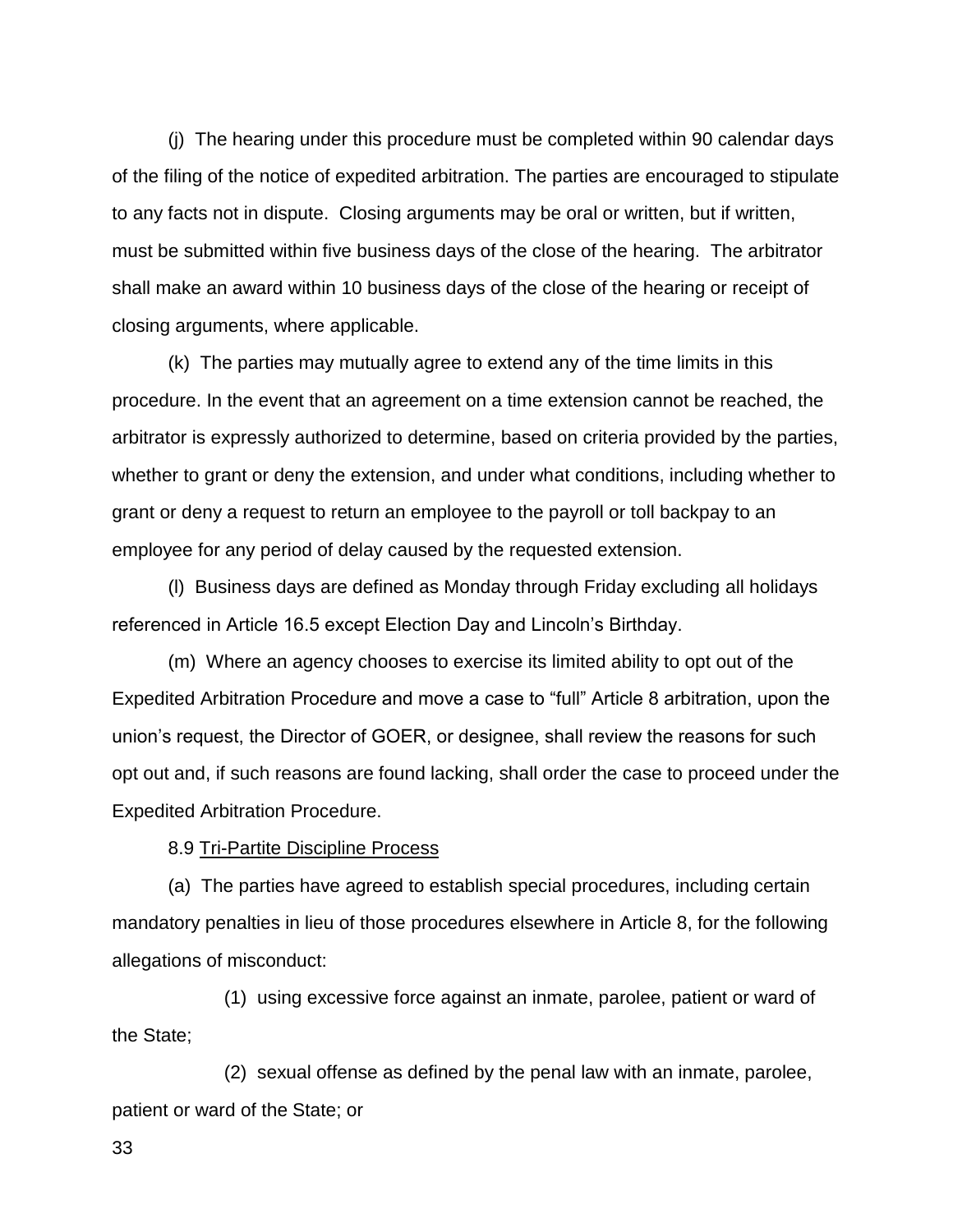(3) distributing, or possessing with the intent to distribute, drugs or other dangerous contraband (intoxicants, Class A tools, cell phones) to inmates, parolees, patients or wards of the State.

 (b) If an employee is charged in a notice of discipline with one or more of the offenses in Article 8.9(a), such notice of discipline shall be decided by a tripartite panel consisting of a neutral arbitrator, a panel member appointed by the Appointing Authority and a panel member appointed by NYSCOPBA.

 (c) The neutral arbitrator shall be selected from a panel of arbitrators established by joint agreement of NYSCOPBA and GOER. Once the panel is established, the arbitrators shall be rotated in order as each case arises. A neutral arbitrator can be skipped only by agreement of the parties; however, nothing herein prevents the recusal of a neutral arbitrator pursuant to any conflicts the neutral arbitrator has with hearing the matter. Each of the parties is to bear the cost of its panel member and each of the respective parties is to share equally in the cost of the neutral member. The neutral member shall be chosen as chairperson. The determination of the tripartite panel shall be final and binding on the parties and shall be subject to review by a court of competent jurisdiction pursuant to CPLR Article 75. The burden of proof before the panel shall be on the employer to prove the charges by a preponderance of the evidence and on the grievant to prove any affirmative defense raised. The panel shall not have the authority to impose any other burden of proof upon the employer. A finding of guilt on any charge only requires the agreement of two of the three tripartite arbitration panel members. The tripartite arbitration panel shall conduct a hearing in such manner as otherwise agreed to by the parties and if needed, the parties shall issue joint instructions to the panel on the conduct of such proceedings.

 (d) If a tripartite arbitration panel, following a completed arbitration hearing, finds that an employee is guilty of charges under subsections (a)(2) or (a)(3) above, the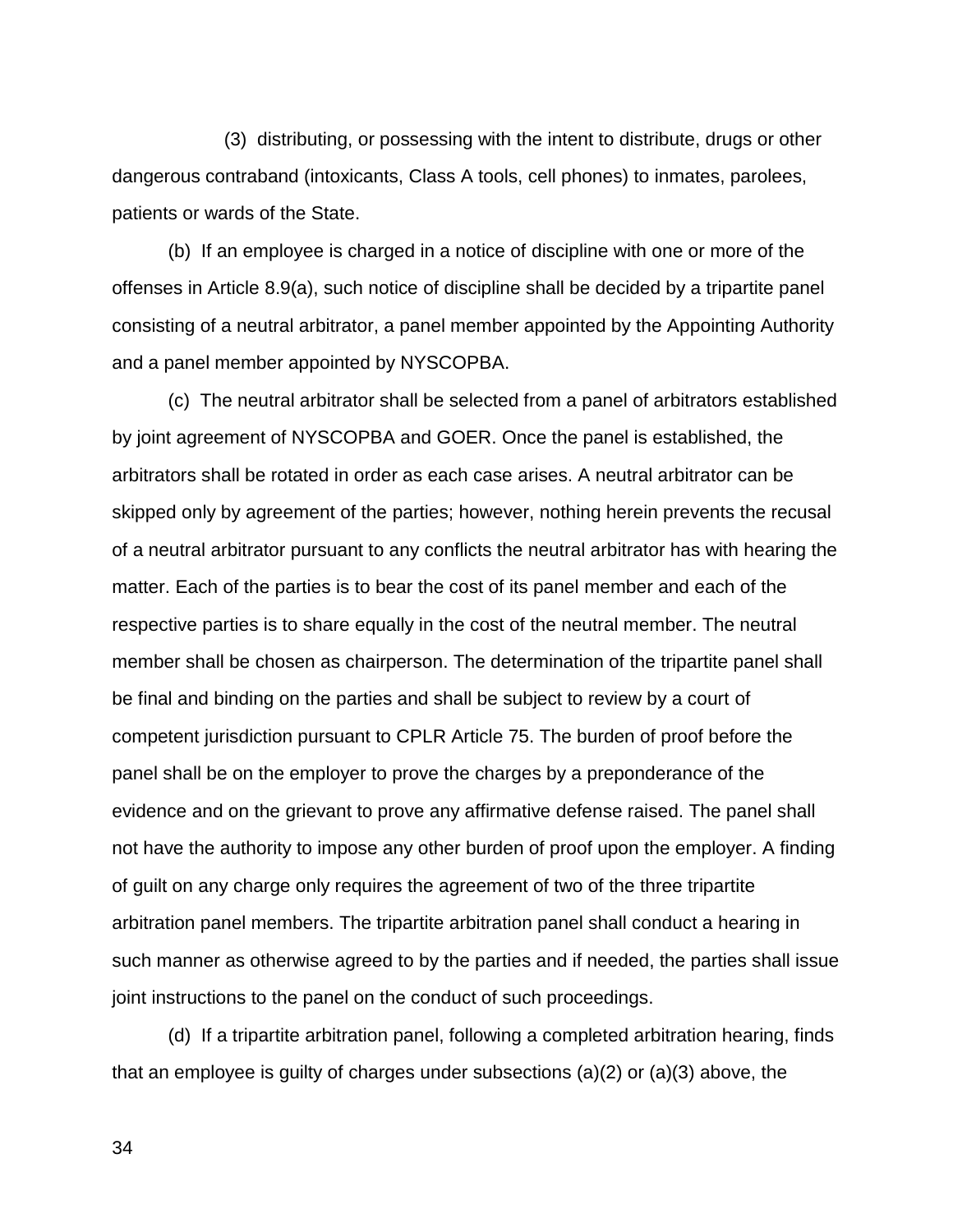penalty for said misconduct shall be termination from employment and loss of accumulated vacation credits.

 (e) If a tripartite panel, following a completed arbitration hearing, finds an employee to have used excessive physical force against an inmate, parolee, patient or ward of the State that caused serious physical injury as defined by Penal Law §10(10), and under circumstances where the panel finds the actions of the employee were not taken in a good-faith effort to maintain or restore discipline but were done maliciously and sadistically to cause harm, the penalty shall be termination and loss of accumulated vacation credits.

 (f) For notices of discipline alleging excessive force against an inmate, parolee, patient, or ward of the State where the panel does not, following a completed arbitration hearing, find all the conditions described in subsection (e) above to have occurred, the panel may impose a penalty from within the range of penalties currently prescribed in Article 8. However, the panel shall not, in its determination of a penalty, give any weight or consideration to the fact that a penalty for such conduct has not been prescribed by this Article.

 (g) The parties agree that such panel of neutral arbitrators shall receive training regarding this process and the standards thereunder before any neutral member may serve as a member of the panel. The parties shall conduct such training as soon as the panel is constituted and every three years thereafter.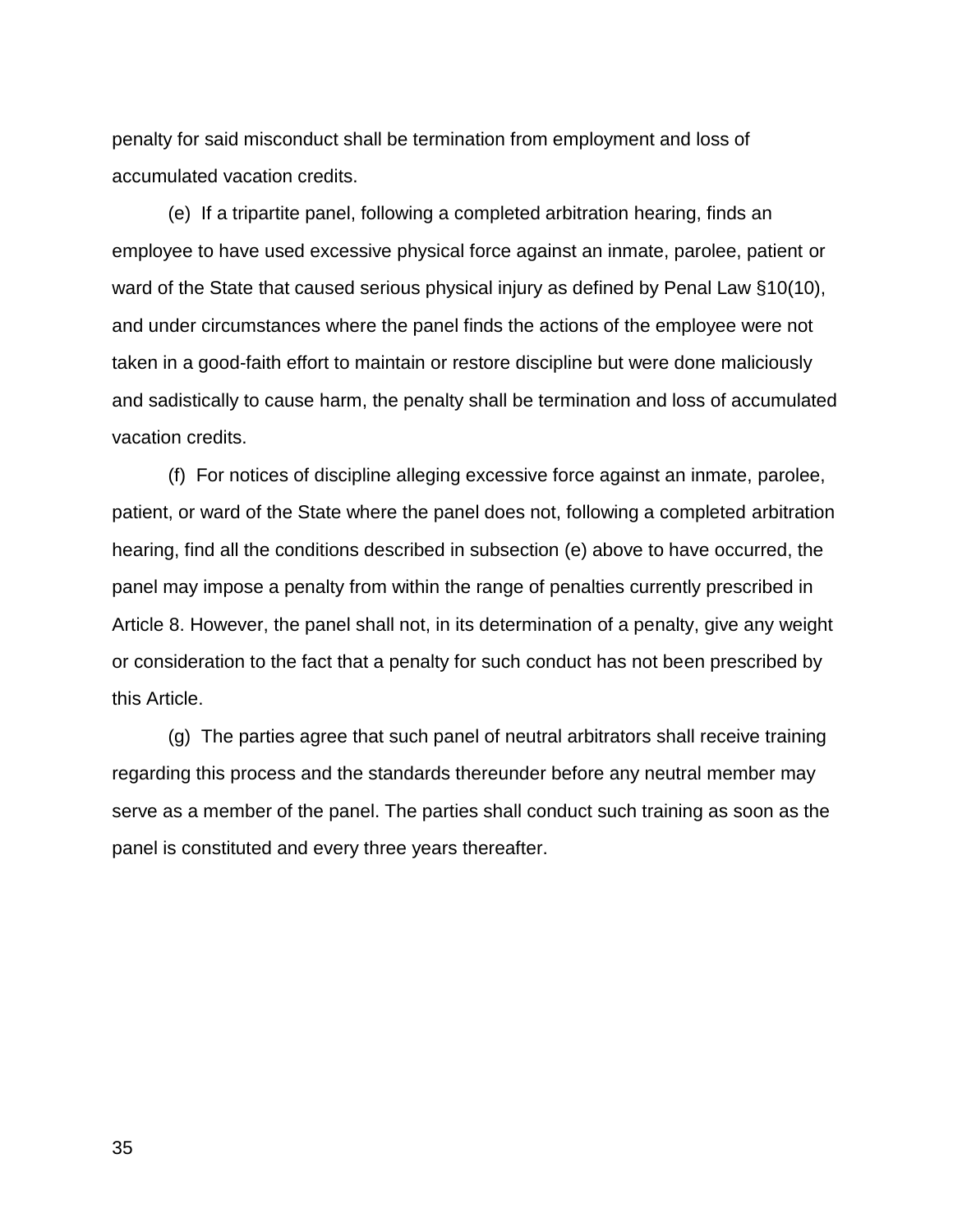# **ARTICLE 9**

# **Out-of-Title Work**

 9.1(a) No employee shall be employed under any title not appropriate to the duties to be performed and, except upon assignment by proper authority during the continuance of a temporary emergency situation, no person shall be assigned to perform the duties of any position unless he has been duly appointed, promoted, transferred or reinstated to such position in accordance with the provisions of the Civil Service Law, Rules and Regulations.

 (b) The term "temporary emergency" as used in this Article shall mean an unscheduled or non-periodic situation or circumstance which is expected to be of limited duration and either (a) presents a clear and imminent danger to person or property, or (b) is likely to interfere with the conduct of the agency's or institution's statutory mandates or programs.

 9.2(a) Grievances alleging violation of this Article shall be processed pursuant to Article 7, paragraph 7.1(b), and shall be filed utilizing an out-of-title grievance form.

 (b) If appealed to Step 3, the Director of the Governor's Office of Employee Relations shall seek an opinion from the Director of Classification and Compensation concerning whether or not the assigned duties which are the subject of the grievance are substantially different from those appropriate to the title to which the employee is certified. The Union shall be given the opportunity to present to the Director of Classification and Compensation, a written brief of the facts surrounding the grievance. The Director of Classification and Compensation shall, within 60 calendar days of the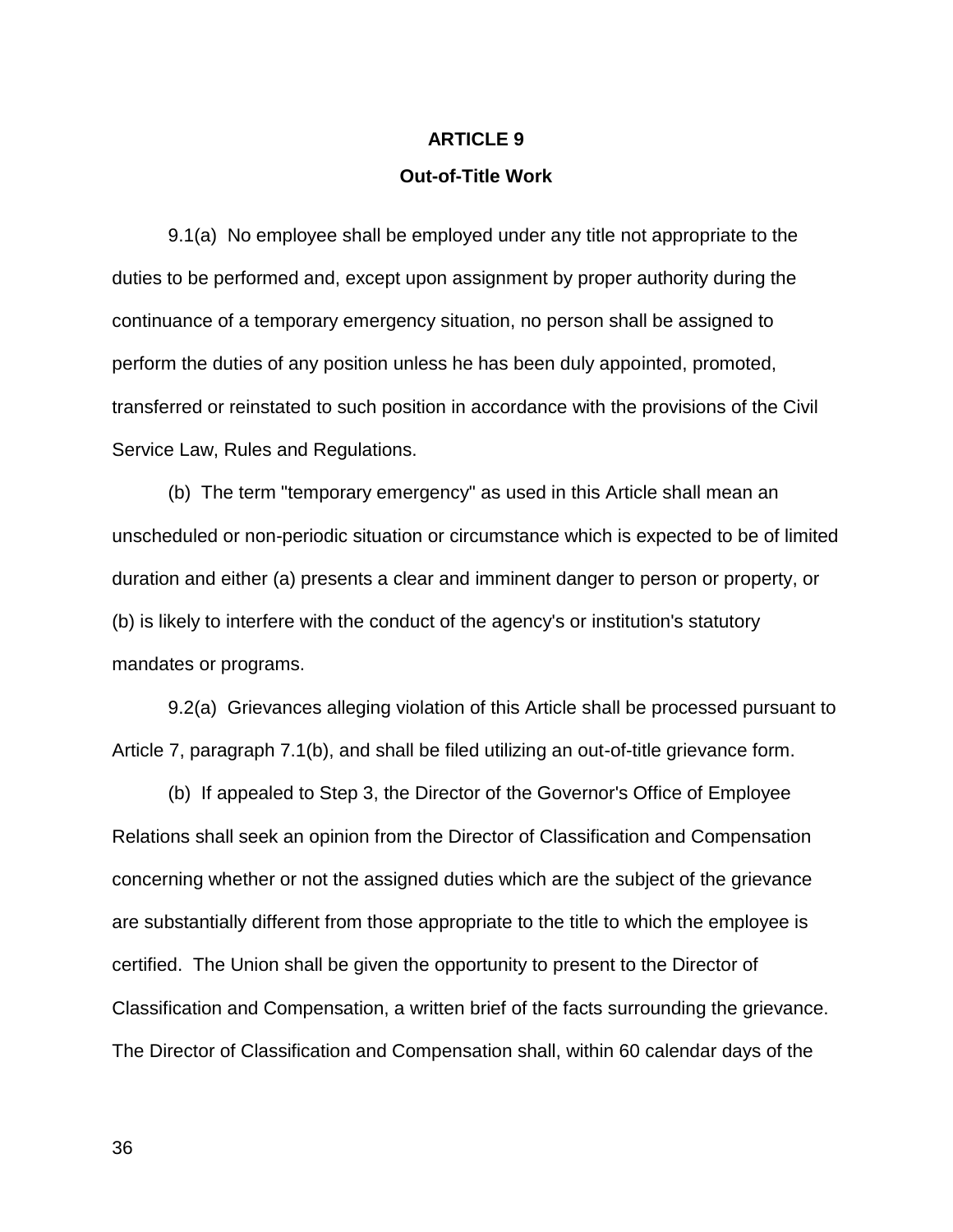filing of the appeal, forward his opinion to the Director of the Governor's Office of Employee Relations, and the Union, for implementation.

 (c) If it is the opinion of the Director of Classification and Compensation that the assigned duties which are the subject of the grievance are substantially different from those appropriate to the title to which the employee is certified, the Director of the Governor's Office of Employee Relations, or his designee, shall direct the appointing authority forthwith to discontinue such assigned duties.

 (1) If such substantially different duties are found to be appropriate to a lower salary grade or to the same salary grade as that held by the affected employee, no monetary award may be issued.

 (2) If, however, such substantially different duties are found to be appropriate to a higher salary grade than that held by the affected employee, the Director of the Governor's Office of Employee Relations shall issue an award of monetary relief. The amount of monetary relief shall be the difference between what the affected employee was earning at the time he performed such duties and what he would have earned at that time in the entry level of the higher salary grade title, but in no event shall such monetary award be retroactive to a date earlier than 15 calendar days prior to the date the grievance was filed in accordance with this Agreement.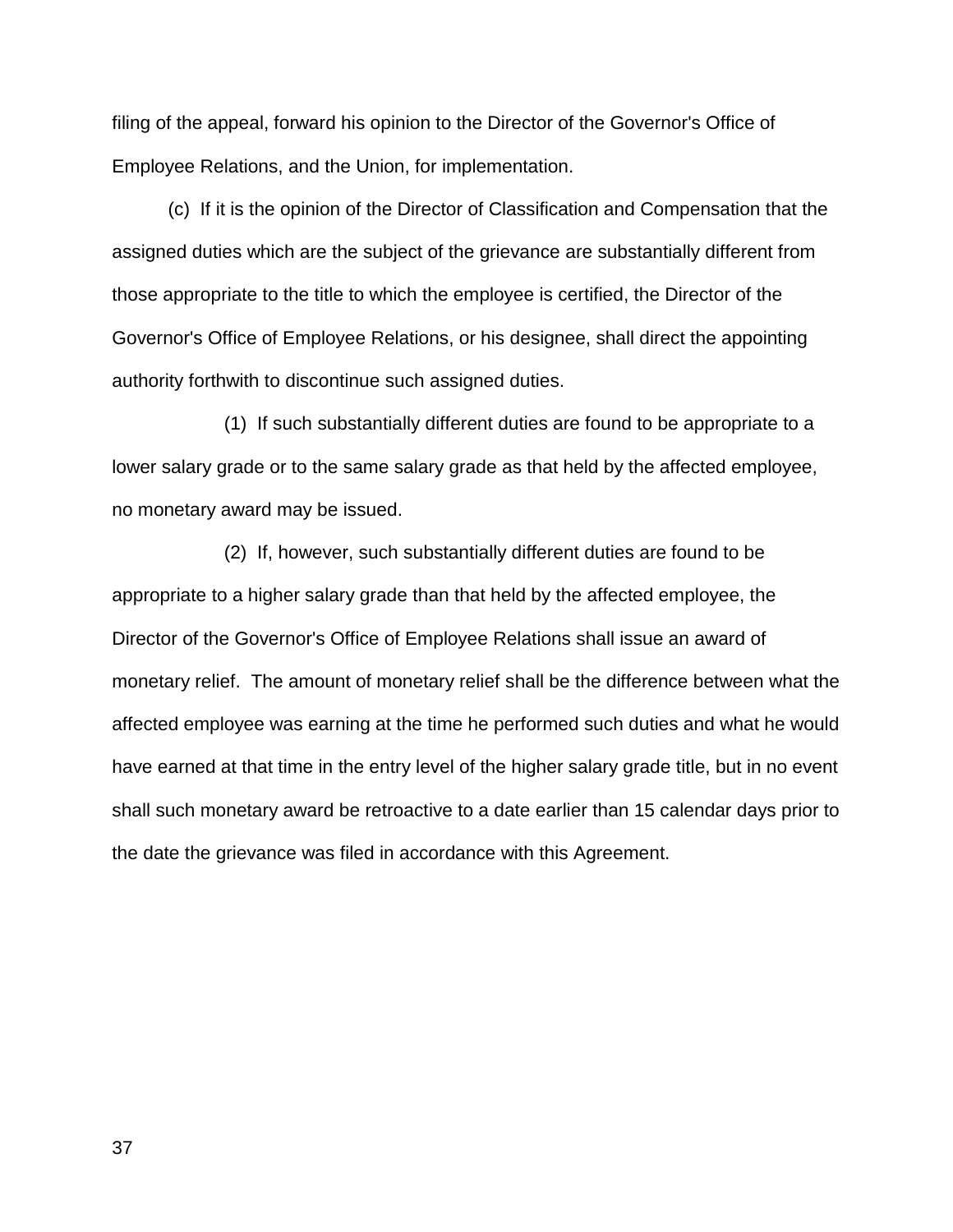## **ARTICLE 10**

#### **Review of Personal History Folder**

 10.1 For the purposes of this Article, there shall be one official personal history folder maintained for an employee. An employee shall, within five working days of a written request to his department, agency or institution, have an opportunity to review his official personal history folder in the presence of a local Union representative (if requested by the employee) and an appropriate official of the department, agency or institution. Such right shall not be abused. The employee shall be allowed to place in such file a response of reasonable length to anything contained therein which such employee deems to be adverse.

 10.2 The official personal history folder shall contain all memoranda or documents relating to such employee which contain criticism, commendation, appraisal or rating of such employee's performance on his job. Copies of such memoranda or documents shall be sent to such employee simultaneously with their being placed in his official personal history folder.

 10.3 An employee may, at any time, request and be provided copies of all documents and notations in his official personal history folder of which he has not previously been given copies. If such file is maintained at a location other than the region or facility in which the employee works, it shall be forwarded to the employee's region or facility for requested review by the employee.

 10.4 With the exception of disciplinary actions or annual work performance ratings, any material in the official personal history folder of an adverse nature, over one (1) year old may, upon the employee's written request, be removed from the official personal history folder by mutual agreement of the employee and the appropriate agency representative. This does not preclude the earlier removal of such material.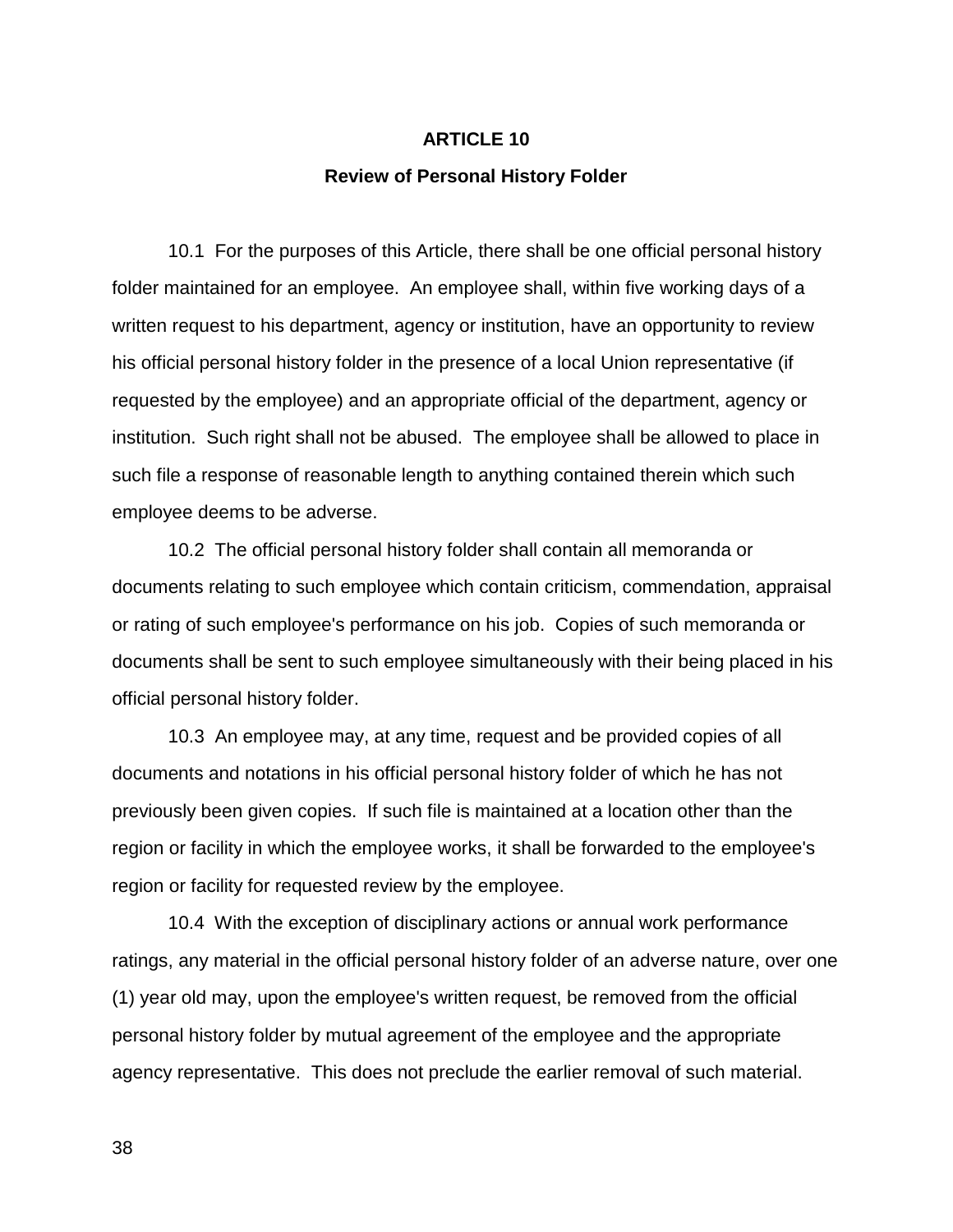10.5 Upon an employee's written request, a counseling memorandum over three years old shall be removed from the official personal history folder, provided that the employee has received no additional counseling memoranda or notice of discipline during that period. Any reference to such counseling memorandum appropriately removed shall not be contained in the official personal history folder.

 10.6 Counseling of employees shall be carried out pursuant to Appendix C and grievances regarding the application of said Appendix shall be processed pursuant to Article 7, paragraph 7.1(b).

 10.7 Documents which have been removed from the official personal history folder pursuant to Section 10.4 or 10.5 shall not be admitted as evidence in a subsequent disciplinary arbitration for that employee.

 10.8 Except as specifically prohibited by law and requests related to official State purposes or government investigations, an employee shall be notified of requests for access to the employee's personal history folder. For the purpose of this Article, a lawsuit against an employee or the State shall not be deemed an official State purpose. Said notification shall be at least 72 hours prior to the requested access provided, however, a validly issued subpoena may still be satisfied by the Employer. Notwithstanding anything to the contrary, the Employer may respond to a matter in pending litigation without giving an employee 72 hours notice where the matter necessitates an immediate response. Under those circumstances notice to the employee will be given as quickly as possible. Release of employment and income information in connection with employee credit applications need not be reported to the employee.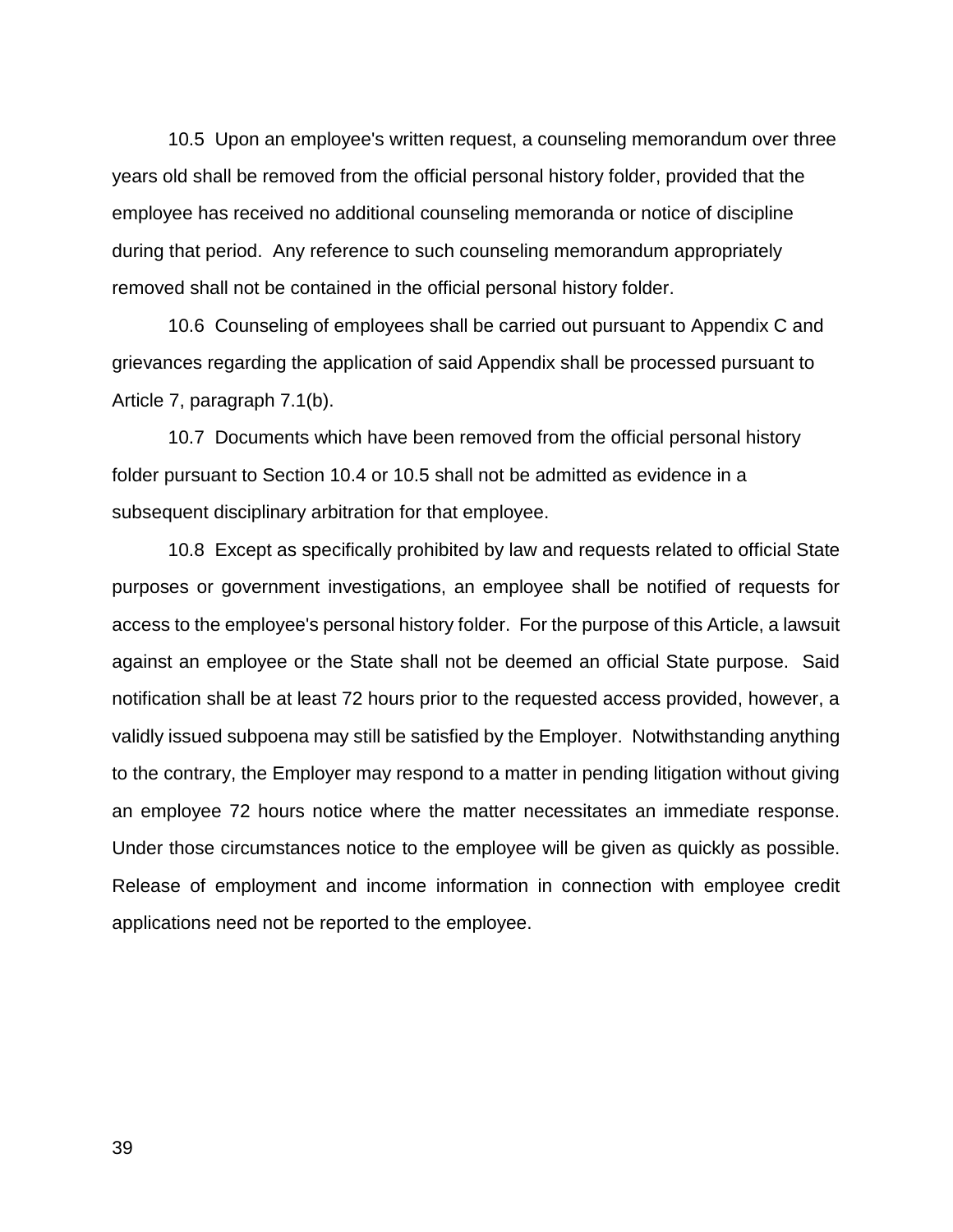# **ARTICLE 11**

## **Compensation**

Certain terms in this Article apply only to employees who are ineligible for Interest Arbitration pursuant to Civil Service Law Section 209(4) on the date of the execution of this Agreement as indicated by the phrase (Interest Arbitration ineligible employees). Other terms apply only to employees eligible for Interest Arbitration pursuant to Civil Service Law 209(4) on the date of execution of this Agreement as indicated by the phrase (Interest Arbitration eligible employees). Where neither phrase is used, the terms of the article apply to all eligible unit employees.

## 11.1 Legislation

The Employer shall prepare, secure introduction and recommend passage by the Legislature of appropriate legislation in order to provide the benefits described in this Article.

#### 11.2 General Salary Increase

(a) Salary Increase for Fiscal Year 2016-2017

Effective April 1, 2016, the basic annual salary of employees in full-time annual salaried employment status on March 31, 2016, will be increased by 2 percent.\*

(b) Salary Increase for Fiscal Year 2017-2018

Effective April 1, 2017, the basic annual salary of employees in full-time annual salaried employment status on March 31, 2017, will be increased by 2 percent.\*

(c) Salary Increase for Fiscal Year 2018-2019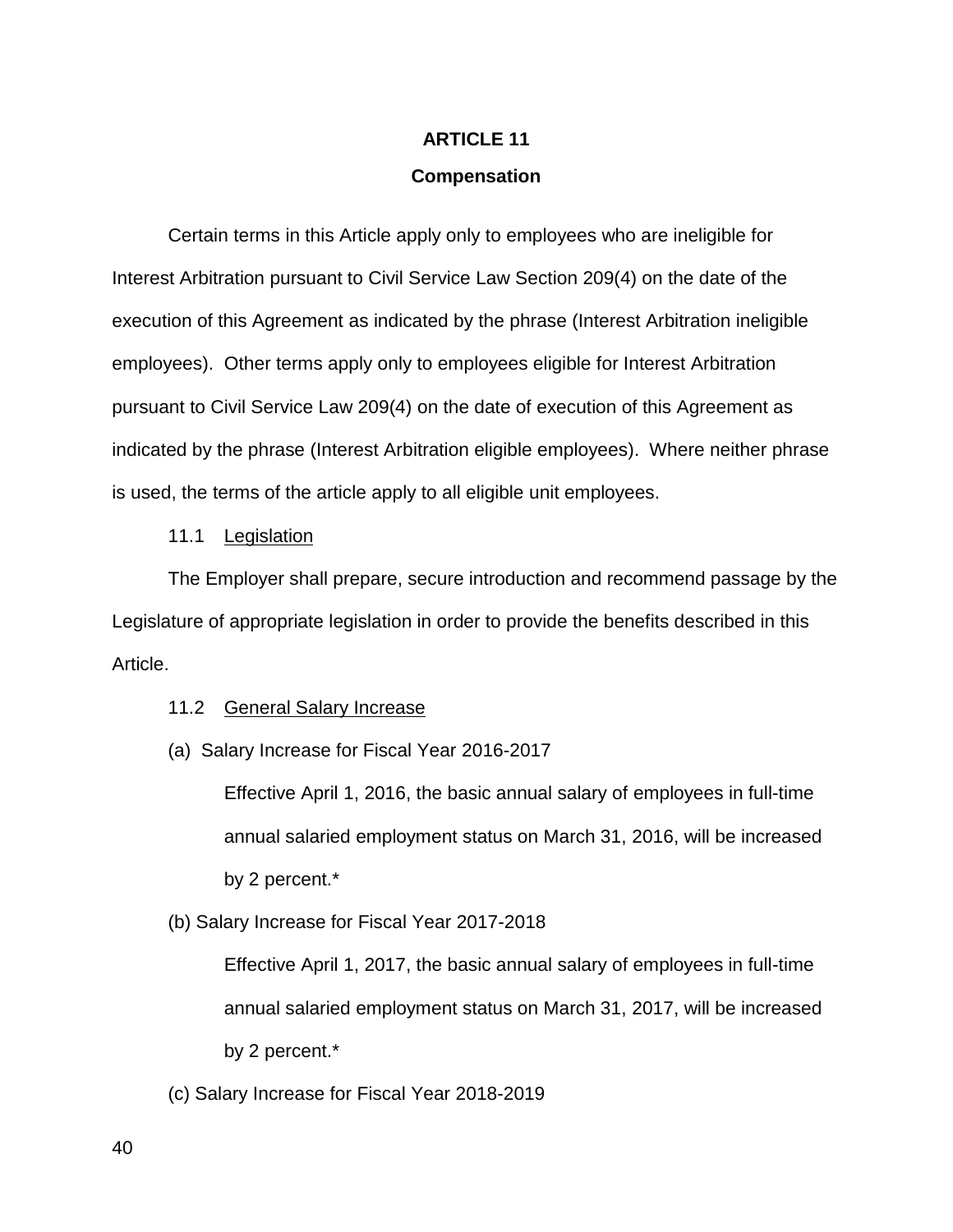Effective April 1, 2018, the basic annual salary of employees in full-time annual salaried employment status on March 31, 2018, will be increased by 2 percent.\*

(d) Salary Increase for Fiscal Year 2019-2020

Effective April 1, 2019, the basic annual salary of employees in full-time annual salaried employment status on March 31, 2019, will be increased by 2 percent.\*

(e) Salary Increase for Fiscal Year 2020-2021

Effective April 1, 2020, the basic annual salary of employees in full-time annual salaried employment status on March 31, 2020, will be increased by 2 percent.\*

(f) Salary Increase for Fiscal Year 2021-2022

Effective April 1, 2021, the basic annual salary of Interest Arbitration eligible employees in full-time annual salaried employment status on March 31, 2021, will be increased by 2 percent.\* Effective April 1, 2021, the basic annual salary of Interest Arbitration ineligible employees in fulltime annual salaried employment status on March 31, 2021, will be established pursuant to the fiscal year 2021-2022 salary schedule in Appendix A-1.

(g) Salary Increase for Fiscal Year 2022-2023

Effective April 1, 2022, the basic annual salary of employees in full-time annual salaried employment status on March 31, 2022, will be increased by 2 percent.\*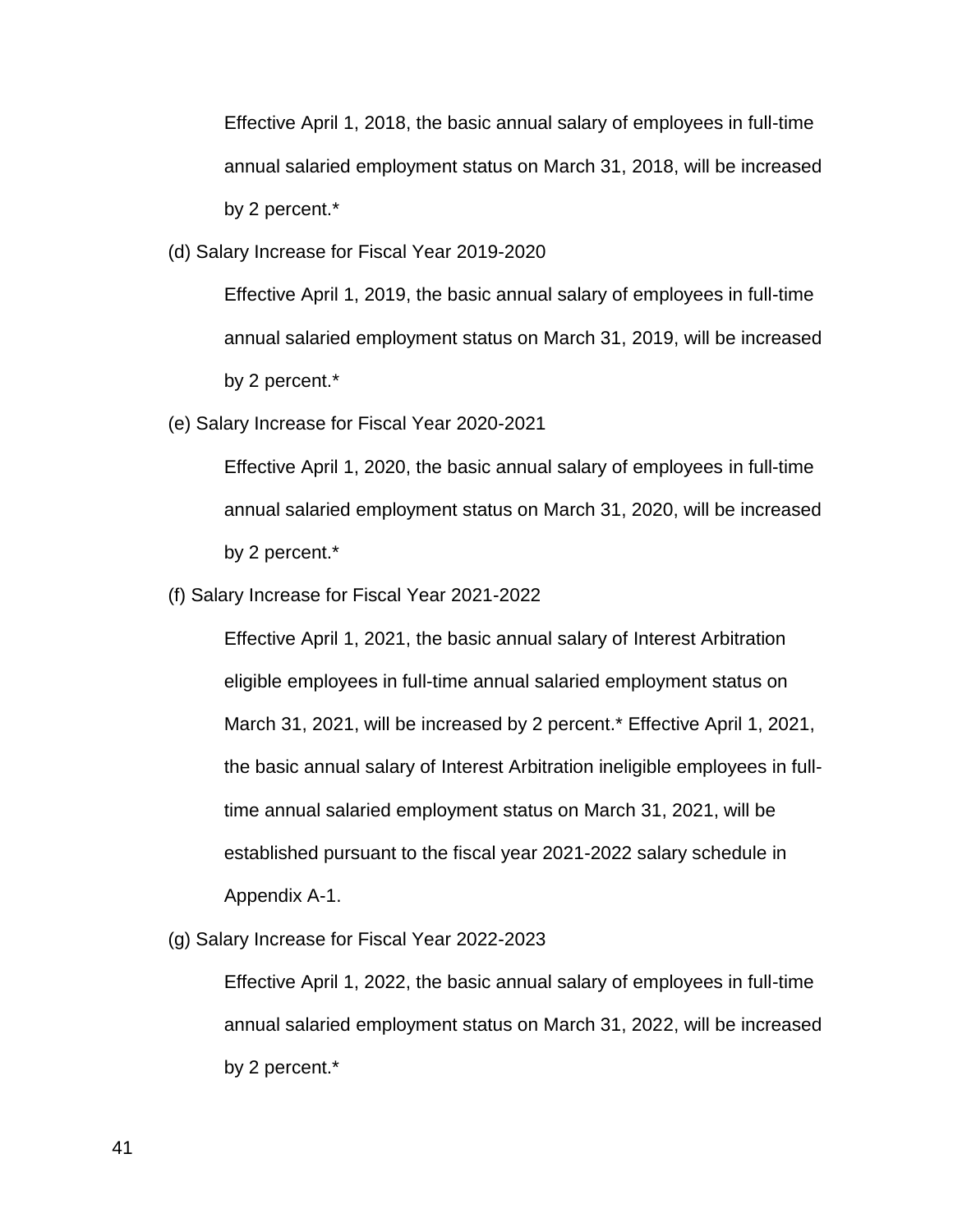(h) Other Than Annual Salary Employees

The above provisions shall apply on a prorated basis to employees paid on an hourly or per diem basis or on any basis other than at an annual salary rate or to an employee serving on a part-time basis.

#### 11.3 Advancement within a Salary Grade

 (a) An employee whose salary is below the job rate is eligible to be considered for a performance advancement payment. Such employee is eligible to receive a performance advancement payment effective April 1\* provided the employee had 100 workdays of actual service in grade during the preceding fiscal year. An employee may not exceed the job rate as a result of adding the performance advancement payment.

 (b) Employees will advance to the job rate of the salary grade based on periodic evaluations of work performance. These evaluations will be conducted at least annually.

 (c) Employees are to be advanced in salary annually based on a performance evaluation of "needs improvement" or better in an amount equivalent to the dollar difference between two consecutive advancement rates. This amount of money is hereafter called the performance advancement payment and is added to basic annual salary.

 (d) A performance advancement payment shall be withheld from an employee who is evaluated "unsatisfactory." An individual employee may not be assigned an "unsatisfactory" rating more than twice in a row for the purpose of withholding a performance advancement payment in the employee's current salary grade.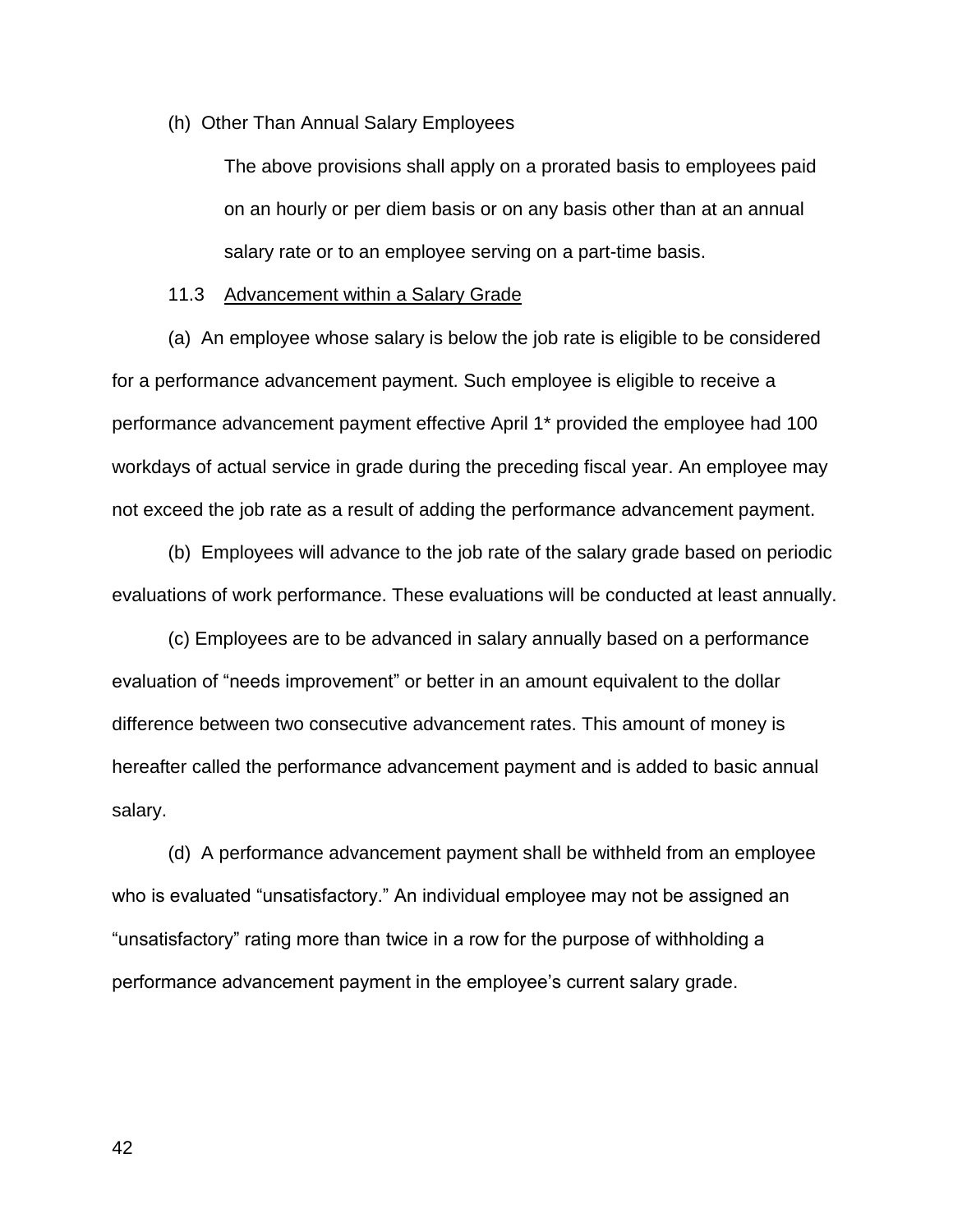# 11.4 Promotions

 Employees who are promoted, or appointed to a higher salary grade will be paid at the hiring rate of the higher grade or will receive a percentage increase in base pay determined as indicated below, whichever results in a higher salary.

| For a Promotion of | An Increase of |
|--------------------|----------------|
| 1 Grade            | 3.0%           |
| 2 Grades           | 4.5%           |
| 3 Grades           | 6.0%           |
| 4 Grades           | 7.5%           |
| 5 Grades           | 9.0%           |
|                    |                |

 An employee who is promoted or appointed to a higher salary grade and whose resulting salary is between the hiring rate and the job rate of the grade shall be advanced as described above.

# 11.5 Movement to a Lower Salary Grade

 (a) Permanent employees whose positions are reclassified or reallocated to a lower salary grade will not be reduced in salary.

(b) Employees, except those covered above, who move to a lower salary grade

will be placed at a rate in the lower grade which corresponds to their combined

performance advancement in both the higher and the lower salary grades.

 (c) Employees who move to a lower salary grade and whose salary is below the job rate will be eligible for performance advancements to the job rate as described above.

# 11.6 Longevity Payments

 (a) Longevity payments as set out in the salary schedule in Appendix A-1 (Interest Arbitration ineligible employees) and Appendix A-2 (Interest Arbitration eligible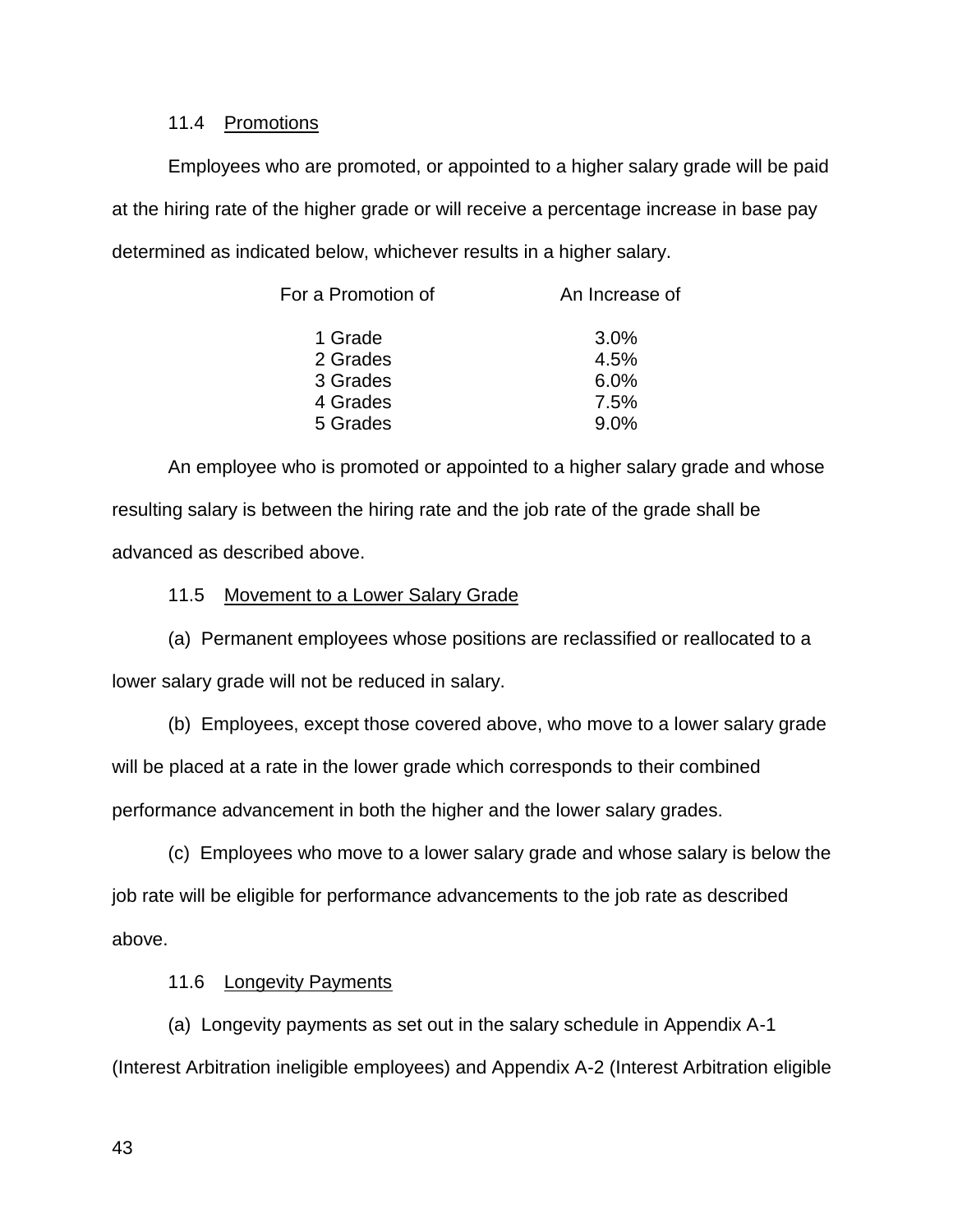employees) will be provided to eligible employees upon completion of 10, 15, 20 and 25 years of continuous service. Continuous service shall mean time in a title or combination of titles which have existed and/or presently exist in the Security Services Unit, Agency Police Services Unit or Security Supervisors Unit. Such payment will be added to base pay effective on the payroll period which next begins following the actual completion of 10, 15, 20 and 25 years of continuous service.

 (b) In no event may an employee's basic annual salary exceed the longevity maximum of the salary grade as the result of the longevity payment or adjustment.

 (c) Employees whose basic annual salary after the application of the general increase and implementation of the new salary schedule is above the job rate will be considered to have received longevity payments in the amount by which their basic annual salary exceeds the job rate for their grade.

 (d) Such longevity payments will be added to and considered part of base pay for all purposes except for determining an employee's change in salary upon movement to a different salary grade and his potential for movement to the job rate of the new grade, after which determination the appropriate longevity payments will be restored.

 (e) The longevity amount for all employees will be adjusted to reflect the longevity payments which are appropriate to their current salary grade.

11.7 Locational Compensation and Inconvenience Pay

(a) Location Adjustment

(1) Interest Arbitration Ineligible employees. Eligible employees in New York City, Nassau, Rockland, Suffolk and Westchester Counties will receive a Downstate Adjustment in addition to their basic annual salary. Eligible employees in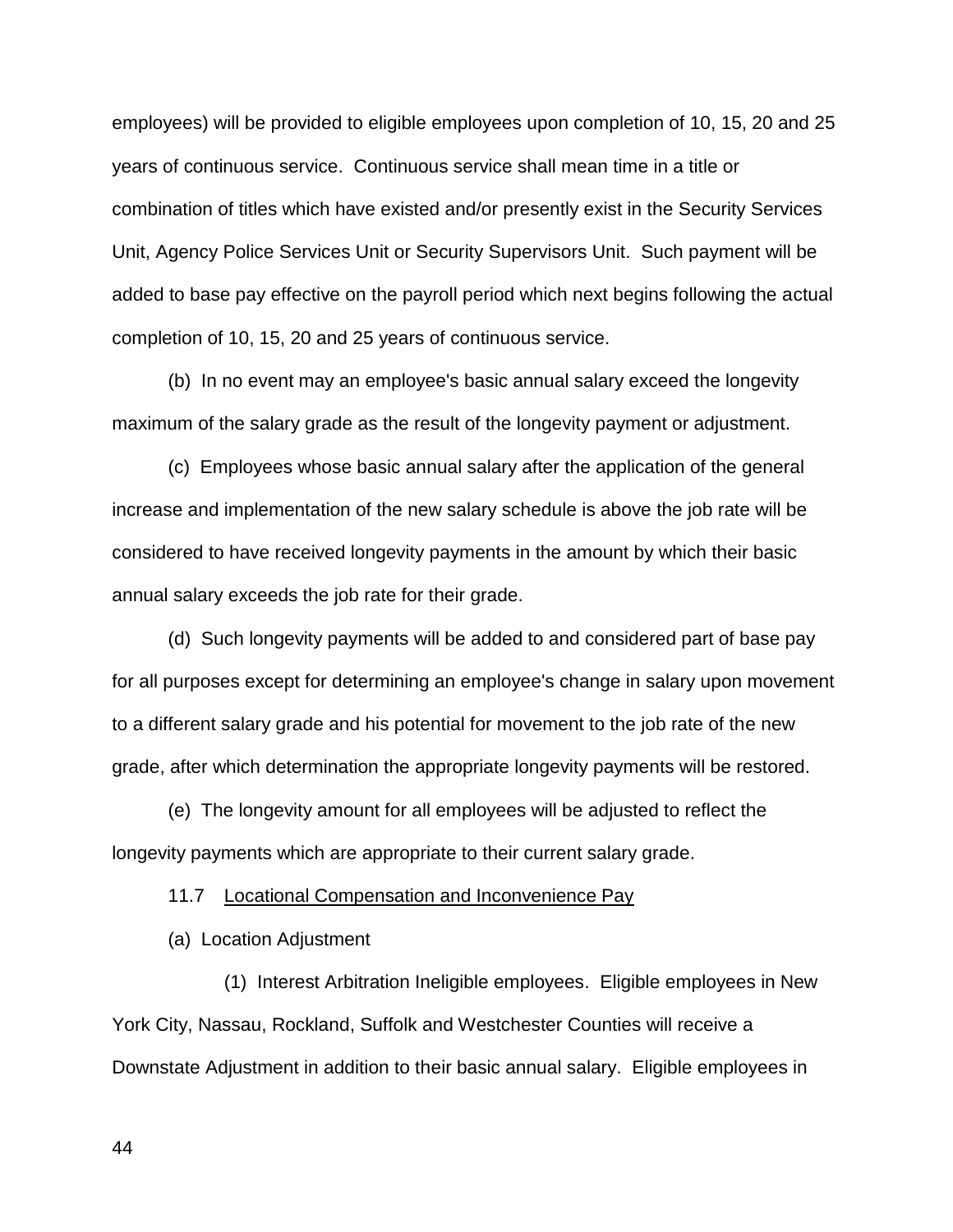Orange, Dutchess, and Putnam Counties will receive a Mid-Hudson Adjustment in addition to their basic annual salary.

The Downstate Adjustment and the Mid-Hudson Adjustment will be as follows:

|                | Downstate<br>Adjustment | Mid-Hudson<br>Adjustment |
|----------------|-------------------------|--------------------------|
| April 1, 2016* | \$1,722                 | \$919                    |
| April 1, 2017* | \$1,722                 | \$919                    |
| April 1, 2018* | \$1,722                 | \$919                    |
| April 1, 2019* | \$1,722                 | \$919                    |
| April 1, 2020* | \$1,756                 | \$937                    |
| April 1, 2021* | \$1,791                 | \$956                    |
| April 1, 2022* | \$1,827                 | \$975                    |
|                |                         |                          |

(2) Interest Arbitration eligible employees. Eligible employees in New York City, Nassau, Rockland, Suffolk and Westchester Counties will receive a Downstate Adjustment in addition to their basic annual salary. Eligible employees in Orange, Dutchess, and Putnam Counties will receive a Mid-Hudson Adjustment in addition to their basic annual salary.

The Downstate Adjustment and the Mid-Hudson Adjustment will be as follows:

|                | Orange, Putnam<br><b>Dutchess</b> | NYC, Rockland, Nassau,<br><b>Suffolk Westchester</b> |
|----------------|-----------------------------------|------------------------------------------------------|
| April 1, 2016* | \$1,280                           | \$3,438                                              |
| April 1, 2017* | \$1,280                           | \$3,438                                              |
| April 1, 2018* | \$1,280                           | \$3,438                                              |
| April 1, 2019* | \$1,280                           | \$3,438                                              |
| April 1, 2020* | \$1,306                           | \$3,507                                              |
| April 1, 2021* | \$1,332                           | \$3,577                                              |
| April 1, 2022* | \$1,359                           | \$3,649                                              |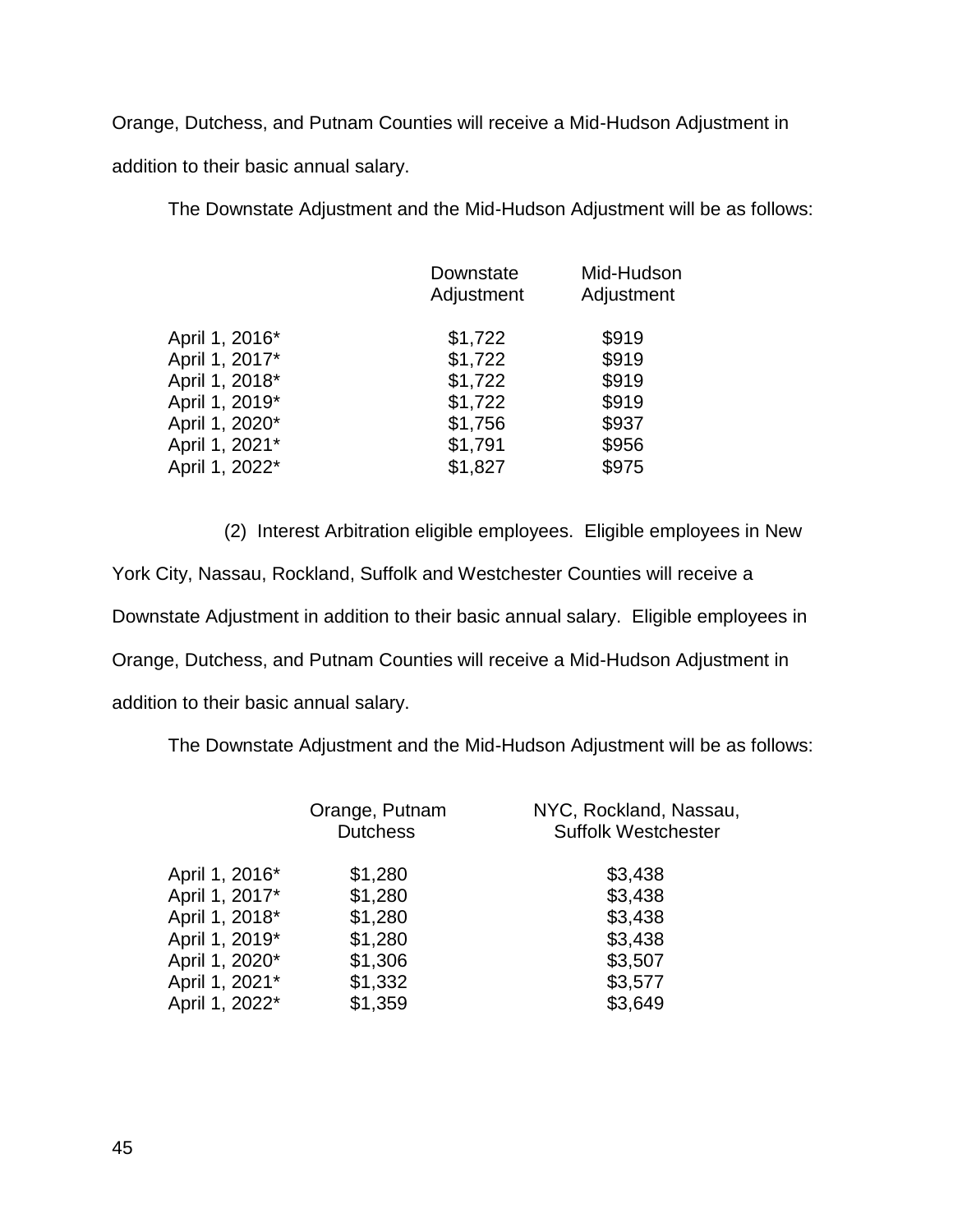(3) Employees in Monroe County receiving \$200 location pay on March 31, 1985 will continue to receive it throughout the Agreement only as long as they are otherwise eligible.

(b) Inconvenience Pay

 (1) Effective April 1, 2009, for Interest Arbitration ineligible employees of this unit who are full-time annual salaried employees, the present inconvenience pay program shall be increased to \$602 per year to employees who work four (4) hours or more between 6:00 p.m. and 6:00 a.m., except on an overtime basis, and will be continued as provided in Chapter 333 of the Laws of 1969 as amended. Effective April 1, 2010, that amount shall be increased to \$626.

 (2) (i) Effective April 1, 2009, Interest Arbitration eligible employees in this unit who are full-time annual salaried employees and who are assigned to work the night shift, as defined by the facility, shall receive \$927 per year for work on such shift. Effective April 1, 2010 that amount shall be increased to \$964. Effective April 1, 2014 that amount shall be increased to \$983. Effective April 1, 2015 that amount shall be increased to \$1,003.

 (ii) Effective April 1, 2009, Interest Arbitration eligible employees in this unit who are full-time annual salaried employees and who are assigned to work the evening shift, as defined by the facility, shall receive \$1,854 per year for work on such shift. Effective April 1, 2010 that amount shall be increased to \$1,928. Effective April 1, 2014 that amount shall be increased to \$1,966. Effective April 1, 2015 that amount shall be increased to \$2,006.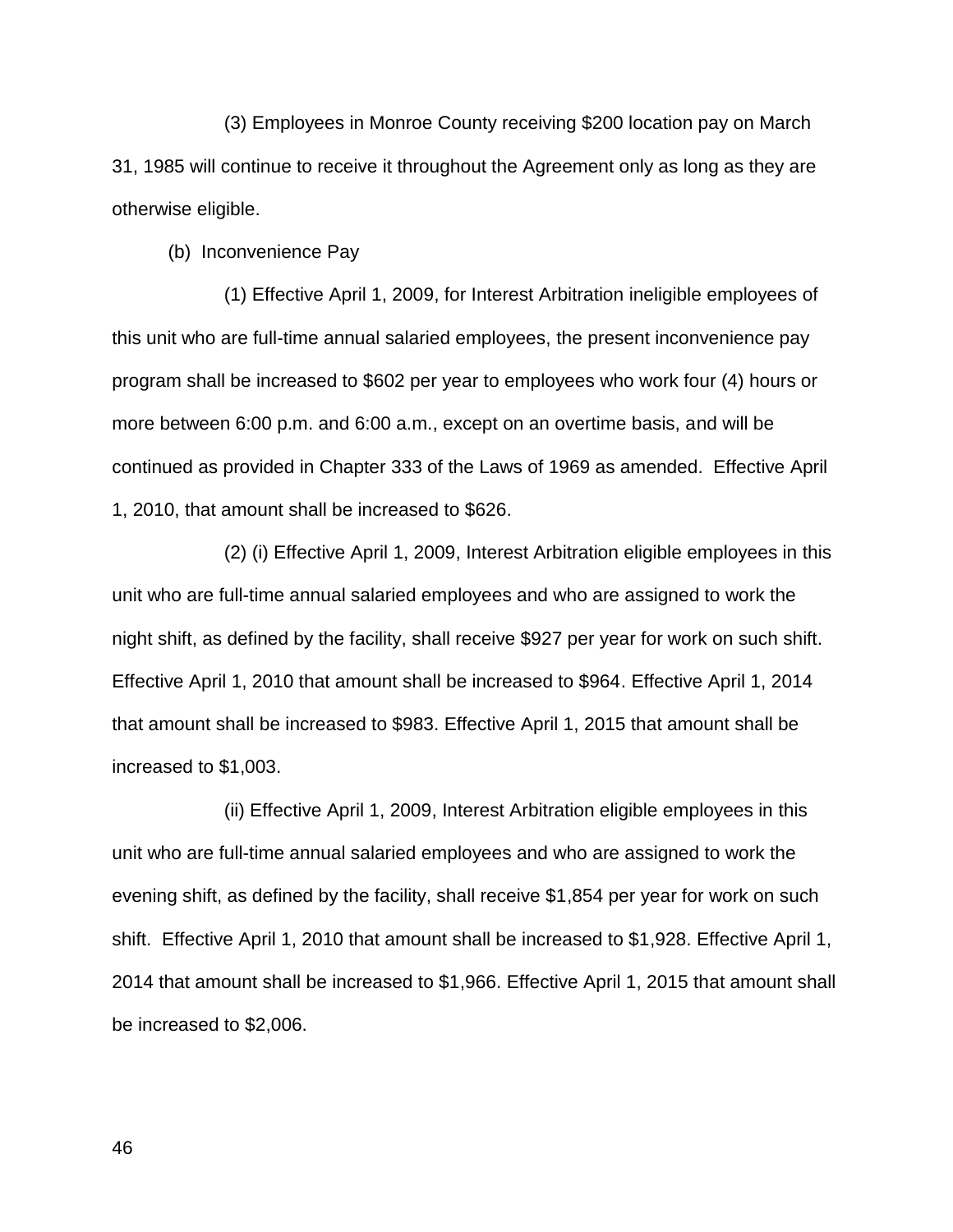## 11.8 Pre-Shift Briefings

 (a) For Interest Arbitration ineligible employees only, in recognition of the fact that employees, as is the present practice, are generally required to assemble for briefing for 15 minutes prior to the commencement of their tours of duty, each employee shall be paid at least \$1,560 per year as overtime (prorated based on length of paid service in each fiscal year) or pursuant to the Budget Director's Rules and Regulations for overtime compensation, whichever is greater. Such payment shall be in lieu of all other payments and compensation for that time worked. The Employer further agrees that when such an employee is required and authorized to assemble for briefing or lineup on a daily basis in excess of 15 minutes before the commencement of his tour of duty, such time actually worked in excess of 15 minutes shall be considered to be time worked for the purpose of computing overtime.

 (b) For Interest Arbitration eligible employees only, effective April 1, 2010, all members of this unit who are employed by the State Department of Corrections and Community Supervision and are designated as peace officers pursuant to subdivision twenty-five of section 2.10 of the Criminal Procedure Law, are full time annual salaried employees, shall be paid at least \$2,080 per year as overtime (prorated based on length of paid service in each fiscal year) or pursuant to the Budget Director's Rules and Regulations for overtime compensation, whichever is greater. Such payment shall be in lieu of all other payments and compensation for that time worked.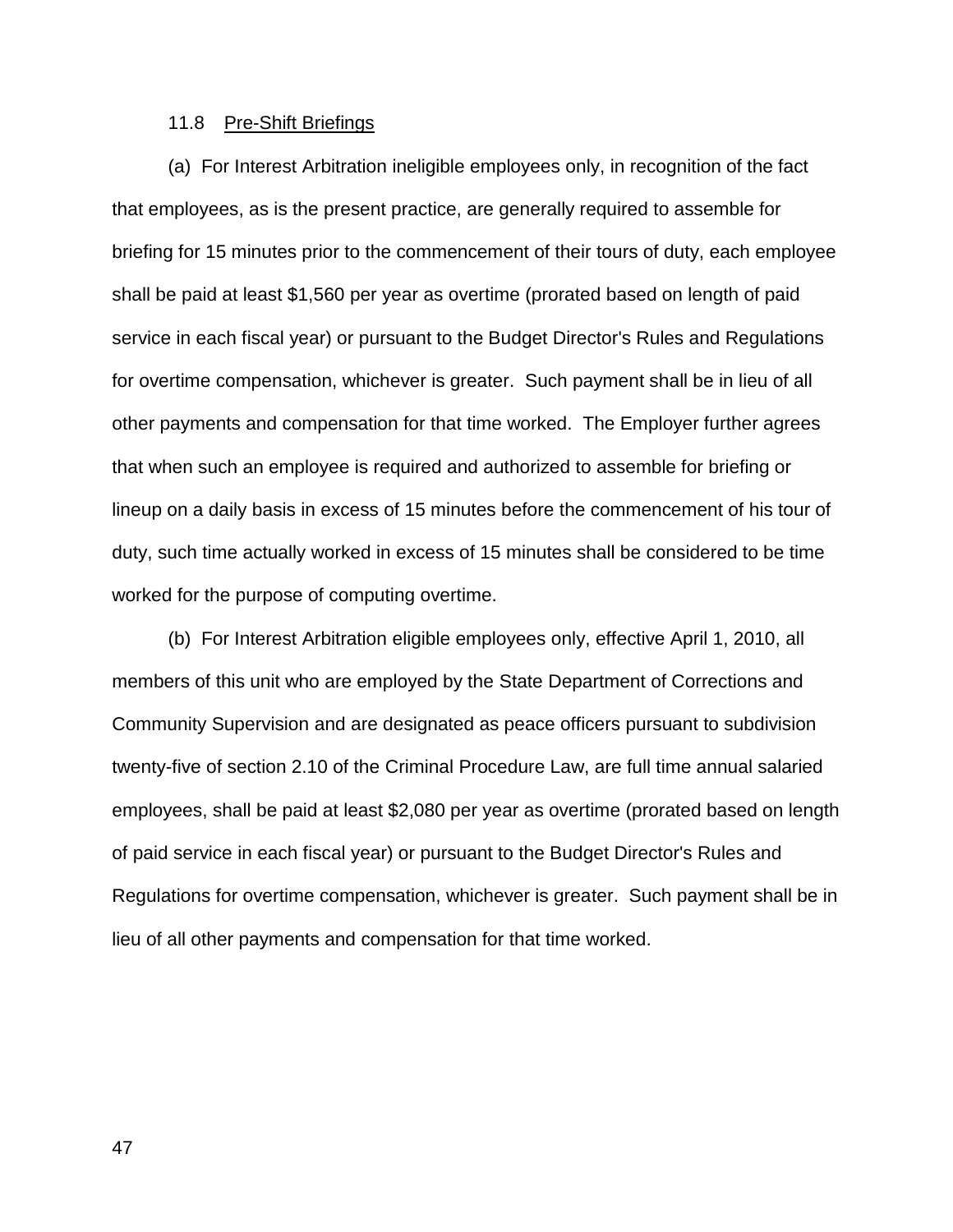#### 11.9 Facility Security Pay (Interest Arbitration ineligible employees)

The Employer shall continue to provide Facility Security pay in the amount of \$750 per year. Such payments shall not be added to base salary but shall be made biweekly.

# 11.10 Expanded Duty Pay (Interest Arbitration eligible employees)

Effective April 1, 2009, all members of this unit who are employed by the State Department of Corrections and Community Supervision and are designated as peace officers pursuant to subdivision twenty-five of section 2.10 of the Criminal Procedure Law, shall continue to be paid an expanded duty payment in the amount of \$1,500 per year. This amount shall be increased to \$2,600 effective March 31, 2011. These payments will be equally divided over the 26 payroll periods in that fiscal year and shall count as compensation for overtime and retirement purposes.

#### 11.11 Hazardous Duty Pay

 (a) For Interest Arbitration ineligible employees only, effective April 1, 2019, eligible employees who have completed one year of service in the bargaining unit shall receive \$150. This amount shall be increased to \$200 effective April 1, 2020. Such payment shall not be added to base salary but shall be made biweekly and shall count as compensation for overtime and retirement purposes.\*

 (b) For Interest Arbitration eligible employees only, effective April 1, 2019, eligible employees who have completed one year of service in the bargaining unit shall receive \$750. This amount shall be increased to \$950 effective April 1, 2020; to \$1,150 effective April 1, 2021; to \$1,500 effective October 1, 2021. Such payment shall not be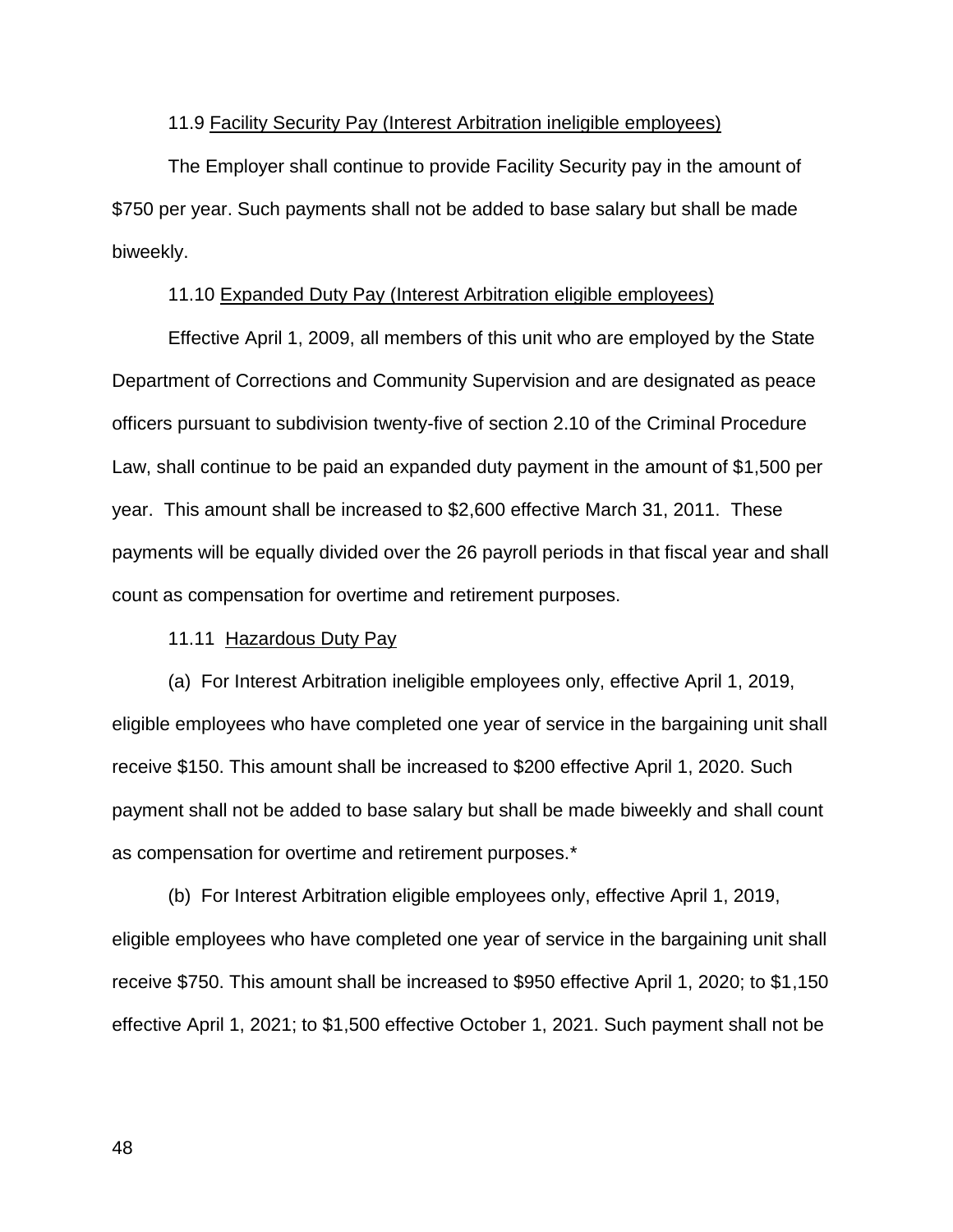added to base salary but shall be paid biweekly and shall count as compensation for overtime and retirement purposes.\*

\*Such increases shall become effective the payroll period nearest to the stated date, as provided in New York State Finance Law Section 44(8).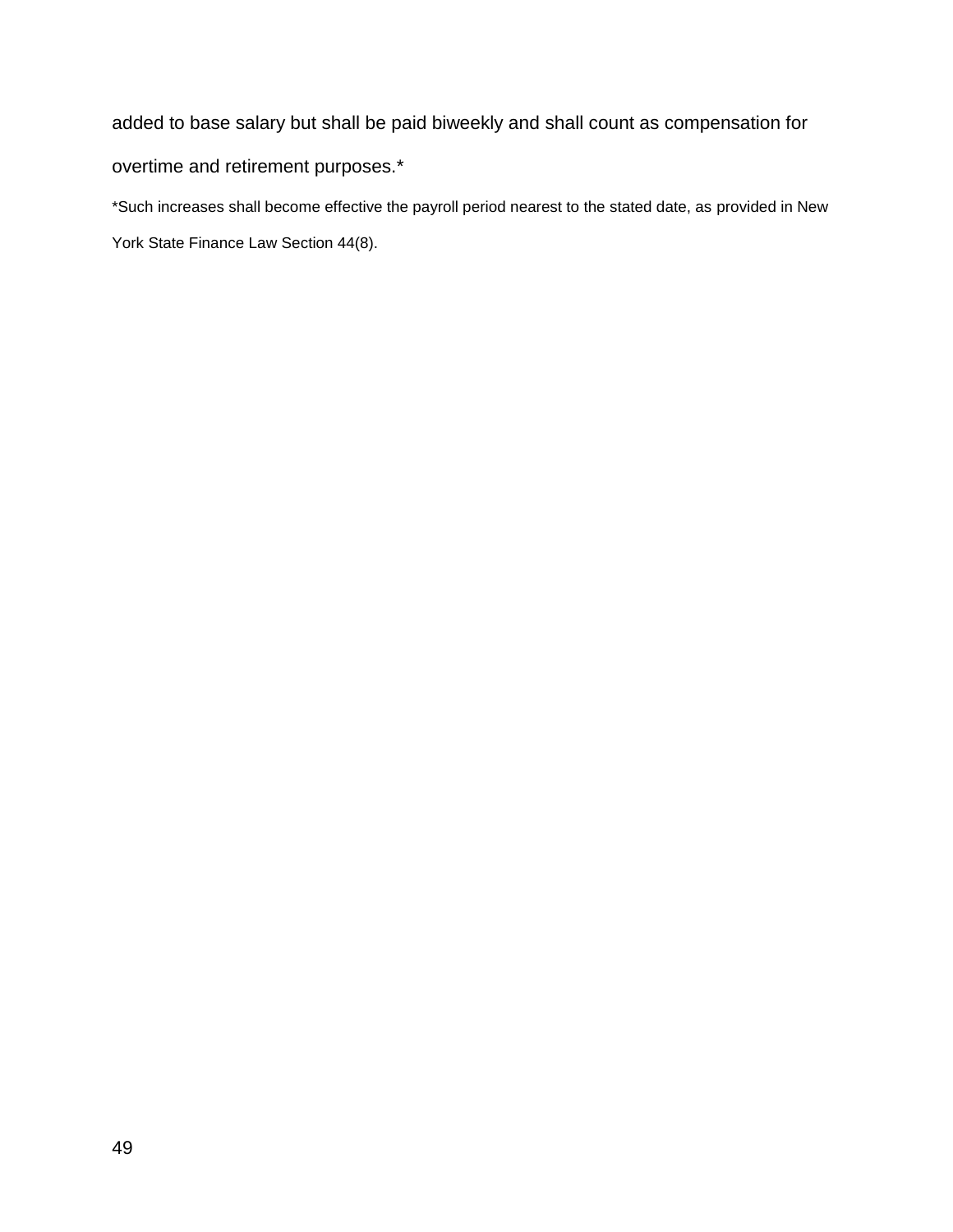## **ARTICLE 12**

# **Health, Dental and Prescription Drug Insurance**

 12.1 The State shall continue to provide all the forms and extent of coverage as defined by the contracts and Interest Arbitration Awards in force on March 31, 2016 with the State health and dental insurance carriers unless specifically modified or replaced pursuant to this Agreement.

12.2 Eligibility

 (a) A permanent full-time employee who loses employment as a result of the abolition of a position shall continue to be covered under the State Health Insurance Plan for one year following such layoff or until re-employment by the State or employment by another Employer, in a benefits eligible position, whichever occurs first. The premium contribution required of preferred list eligibles for such continuation shall be the same as the premium contribution required of an active employee.

 (b) Covered dependents of employees who are activated for military duty as a result of an action declared by the President of the United States or Congress shall continue health insurance coverage with no employee contribution for a period not to exceed 12 months from the date of activation, less any period the employee remains in full pay status. Contribution free health insurance coverage will end at such time as the employee's active duty is terminated, 12 months have expired, or the employee returns to State employment whichever occurs first.

 (c) Covered dependent students shall be provided with dental and vision benefits including a three-month extended benefit period upon completion of each semester of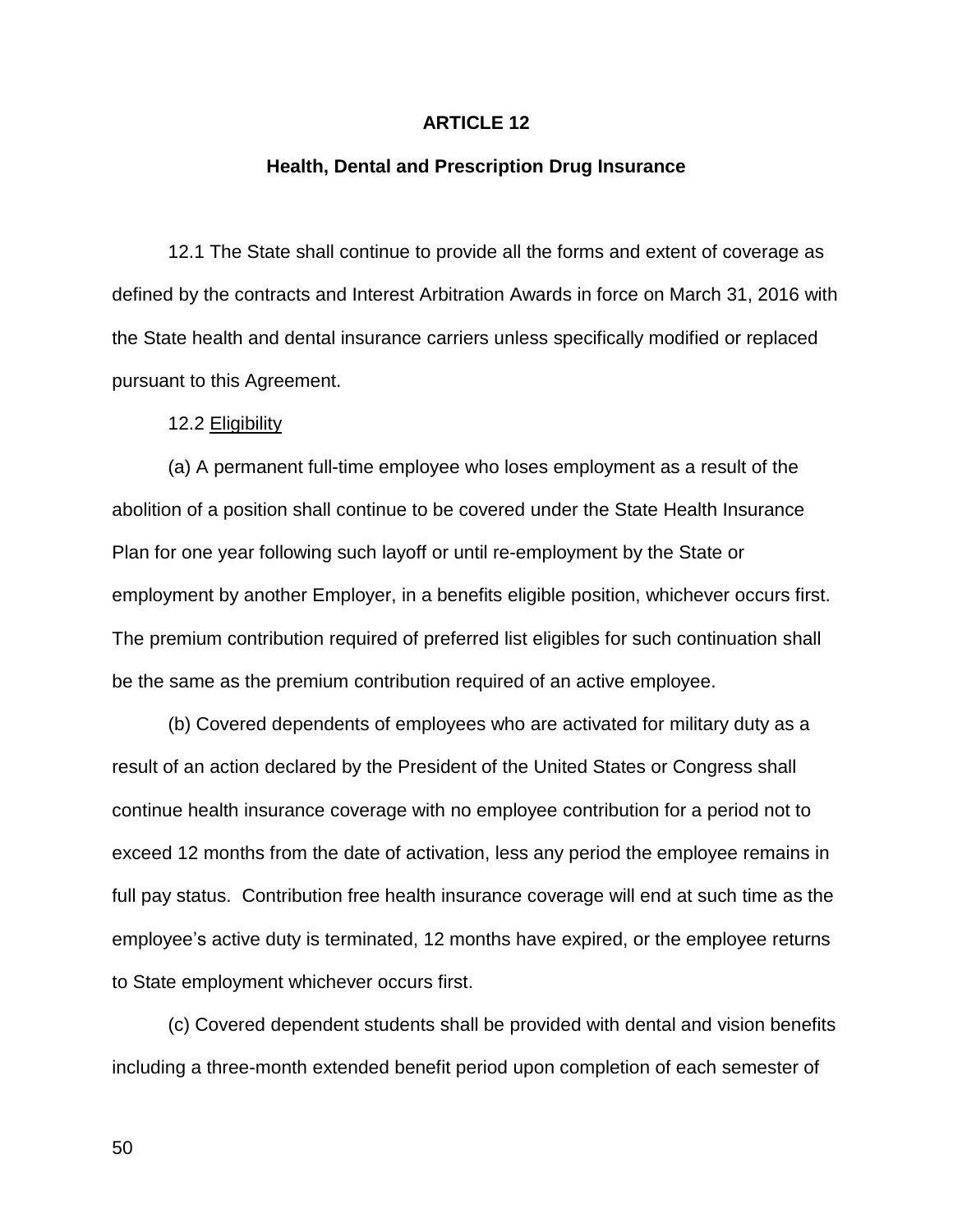study. The benefit extension will begin on the first day of the month following the month in which dependent student coverage would otherwise end, and will last for three months, or until such time as eligibility would otherwise be lost under existing plan rules. Pursuant to the 2010 Federal Patient Protection and Affordable Care Act, dependents up to age 26 shall be eligible for health insurance, including prescription drug benefits.

(d) Domestic Partners who meet the definition of a partner and can provide acceptable proofs of financial interdependence, as outlined in the Affidavit of Domestic Partnership and Affidavit of Financial Interdependency shall continue to be eligible for health care coverage.

(e) Effective April 1, 2010 a permanent full-time employee who is removed from the payroll due to an assault as described in Article 14.9 and is granted Workers' Compensation for up to 24 months shall remain covered under the State Health Insurance Plan for the same duration and will be responsible for the employee share of premium.

#### 12.3 Benefits Management Program

 (a) Pre-certification shall be required for all elective inpatient confinements and prior to certain specified medical procedures to provide an opportunity for a review of diagnostic procedures for appropriateness of setting and effectiveness of treatment alternatives.

 Pre-certification will be required prior to maternity admissions in order to highlight appropriate prenatal services and reduce costly and traumatic birthing complications.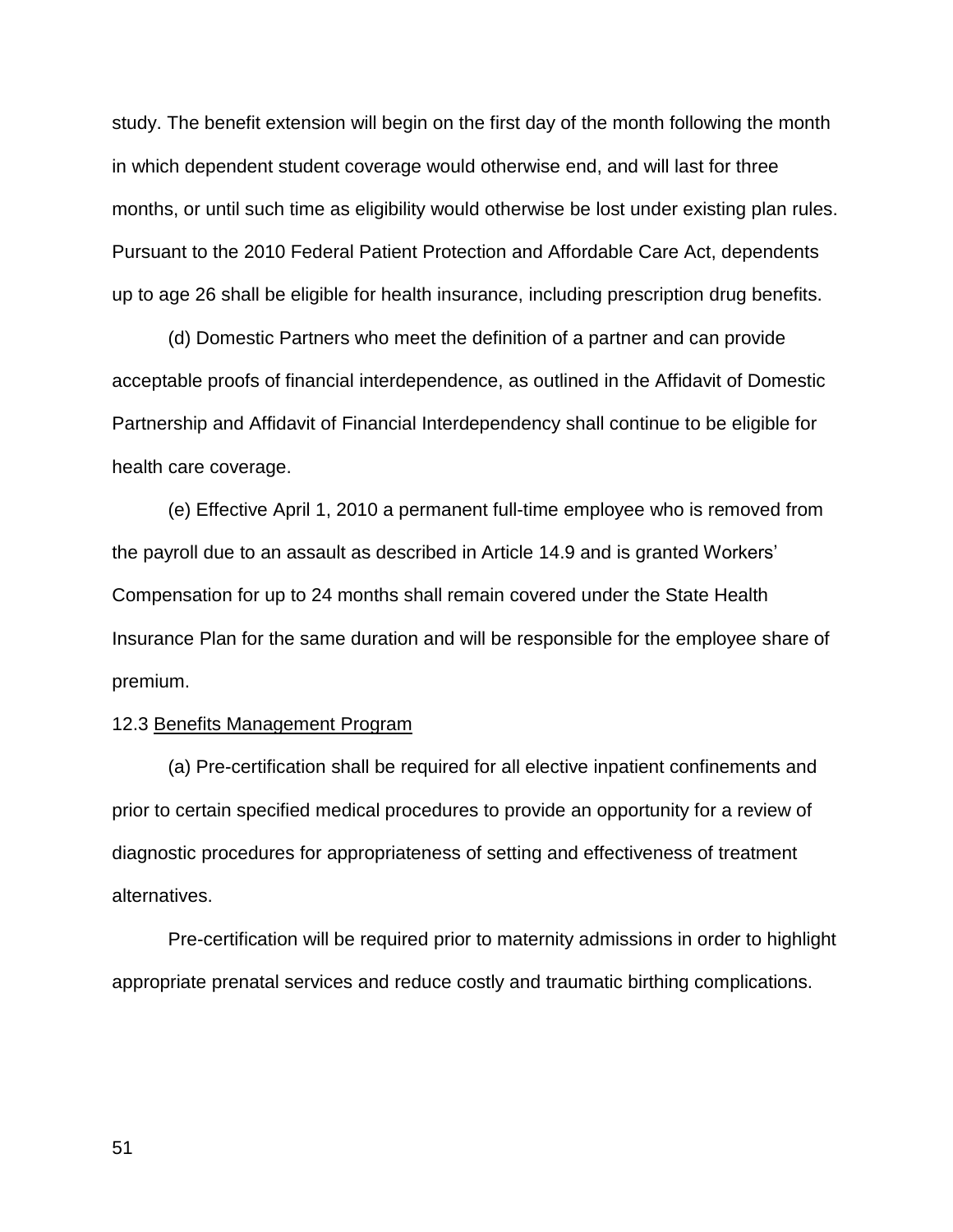- (1) A call to the Benefits Management Program will be required within 48 hours of admission for all emergency or urgent admissions to permit early identification of potential "case management" situations.
- (2) Precertification will be required prior to an admission to a Skilled Nursing Facility (SNF). Effective June 1, 2019, admission to a SNF shall be covered up to 120 days of medically necessary care. Each day in a SNF counts as one-half benefit day of care.
- (3) The hospital deductible amount imposed for noncompliance with precertification requirements will be \$200. This deductible will be fully waived in instances where the medical record indicates that the patient was unable to make the call. In instances of non-compliance, a retroactive review of the necessity of services received shall be performed.
- (4) Any day deemed inappropriate for an inpatient setting and/or not medically necessary after exhausting the internal and external appeal processes will be excluded from coverage under the Empire Plan*.*
- (b) The Prospective Procedure Review Program (PPR)

 The Prospective Procedure Review Program (PPR) will screen for the medical necessity of certain listed diagnostic procedures which, based on Empire Plan experience, have been identified as potentially unnecessary or over-utilized. The Empire Plan Benefits Management Program Prospective Procedure Review requirement will include Magnetic Resonance Imaging (MRI). The list of procedures will undergo annual evaluation by the Medical Carrier.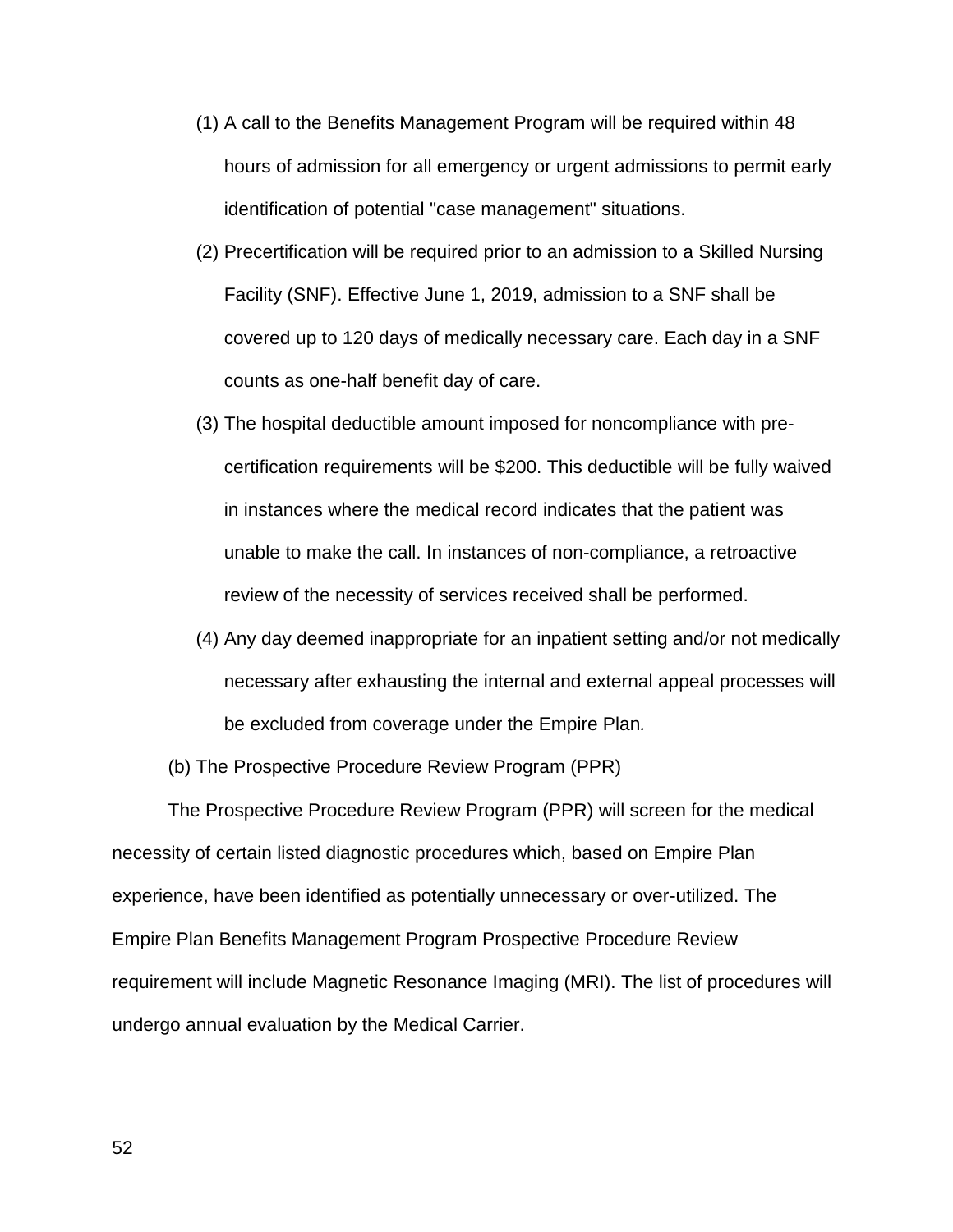- (1) Effective April 1, 2010 a more managed approach to radiological procedures will be implemented. The Medical Component Insurer will improve the effectiveness of the benefit by re-enforcing credentialing requirements and "best practices" with Radiologists and other providers involved in providing radiological services to Empire Plan enrollees.
- (2) The current PPR notification requirement for MRIs will expand to include CAT and PET scans, nuclear medicine and MRAs performed at the outpatient department of a hospital, a participating provider office or a free-standing facility.
- (3) Enrollees will be required to call the Benefits Management Program for Pre-certification when a listed procedure is recommended. Enrollees will be requested to call two weeks before the date of the procedure.
- (4) Current co-insurance levels will apply for failure to comply with the requirements of the Prospective Procedure Review Program.

# 12.4 Hospital Services

(a) Network Services

The Hospital component (inpatient and outpatient services) of the Empire Plan is as follows:

- (1) The Hospital carrier will establish a network of hospitals (acute care/general hospitals, skilled nursing facilities and hospices) throughout the United States.
- (2) Any hospital that does not enter into a participating agreement with the hospital carrier shall be considered a non-network facility.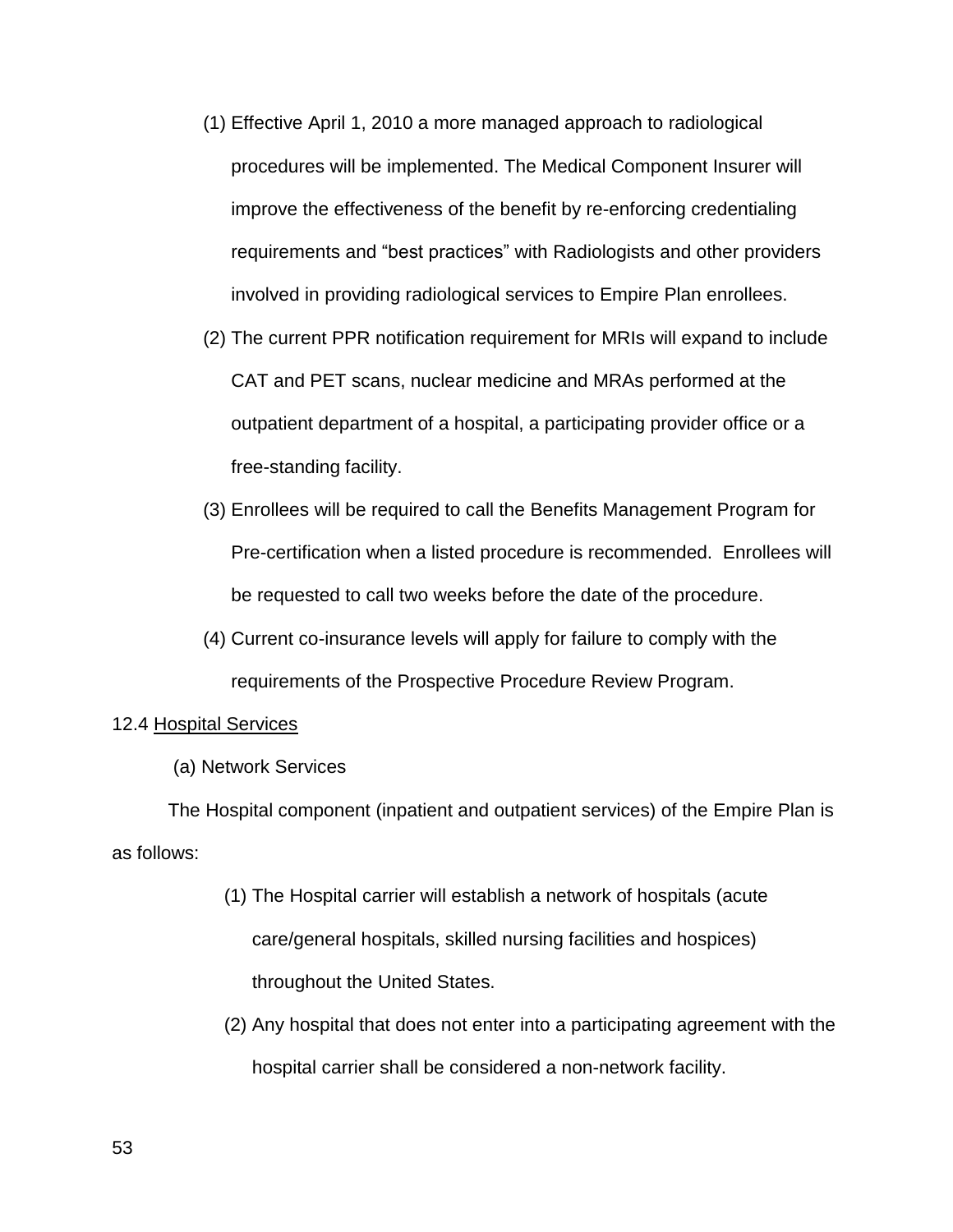- (3) Anesthesiology, pathology and radiology services received at a network hospital shall be paid-in-full less any appropriate copayment even if the provider is not participating in the Empire Plan participating provider network under the medical component.
- (b) Non-Network Services

 Services received at a non-network hospital shall be reimbursed at the network level of benefits under the following situations: emergency outpatient/inpatient treatment, inpatient/outpatient treatment only offered by a non-network hospital, and inpatient/outpatient treatment in geographic areas where access to a network hospital exceeds 30 miles or does not exist, and/or care received outside of the US.

(c) Inpatient Services

 Covered inpatient services received at a network hospital will be paid-in-full. Covered inpatient services received at a non-network hospital will be reimbursed at 90 percent of charges. Covered expenses for hospital services shall be included in the combined coinsurance maximum reflected in Section 12.5 (d)(4) of this Agreement. The copayment for all pre-admission testing/pre-surgical testing prior to an inpatient admission will be waived.

- (d) Outpatient Services
	- (1) Effective October 1, 2012, coverage for services provided in the outpatient department of a hospital includes services provided in a remote location of the hospital (hospital owned and operated extension clinics).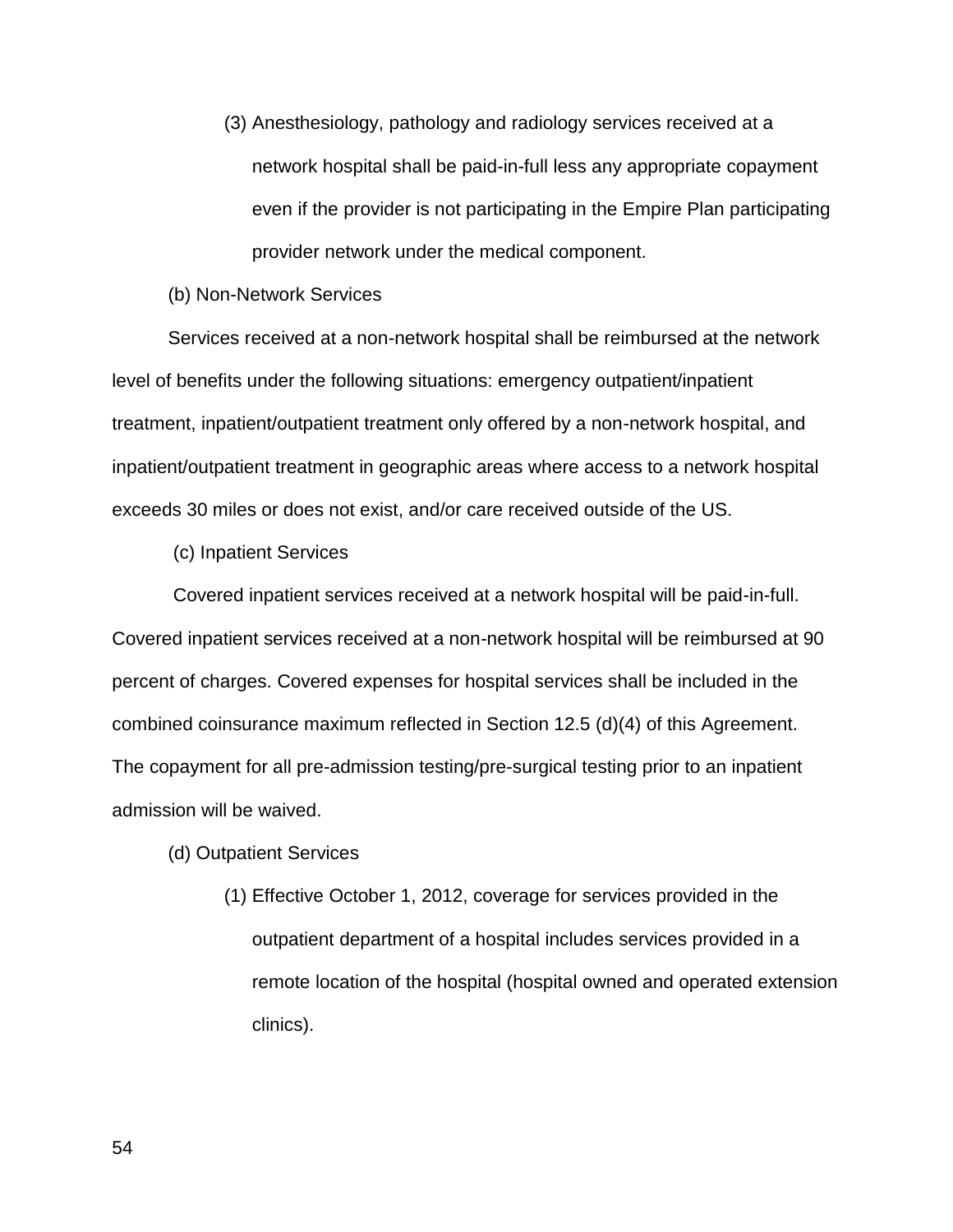- (2) Outpatient services provided in such remote location of the hospital are subject to the outpatient hospital copayment. Covered outpatient services (outpatient lab, x-ray, etc. and emergency room) received at a network hospital will be subject to the appropriate copayment.
- (3) The hospital outpatient copayment will be waived for persons admitted to the hospital as an inpatient directly from the outpatient setting, and for the following covered chronic care outpatient services: chemotherapy, radiation therapy, and hemodialysis.
- (4) Covered outpatient services received at a non-network hospital will be reimbursed at 90 percent of charges or a \$75 copayment whichever is greater. The non-network outpatient coinsurance shall be applied toward the annual coinsurance maximum.
- (5) Covered outpatient services under the hospital contract are subject to a \$40 copayment per outpatient visit. Effective June 1, 2019, coverage for outpatient services, including urgent care centers under the hospital contract, shall be \$50.
- (6) Hospital outpatient surgery is subject to a \$60 copayment. Effective June 1, 2019, the hospital outpatient surgery copayment shall be \$95.
- (7) The copayment for emergency room services is \$70. Effective June 1, 2019, the copayment for emergency room services shall be \$100.
- (8) The Emergency room copayment will be waived for persons admitted to the hospital as an inpatient.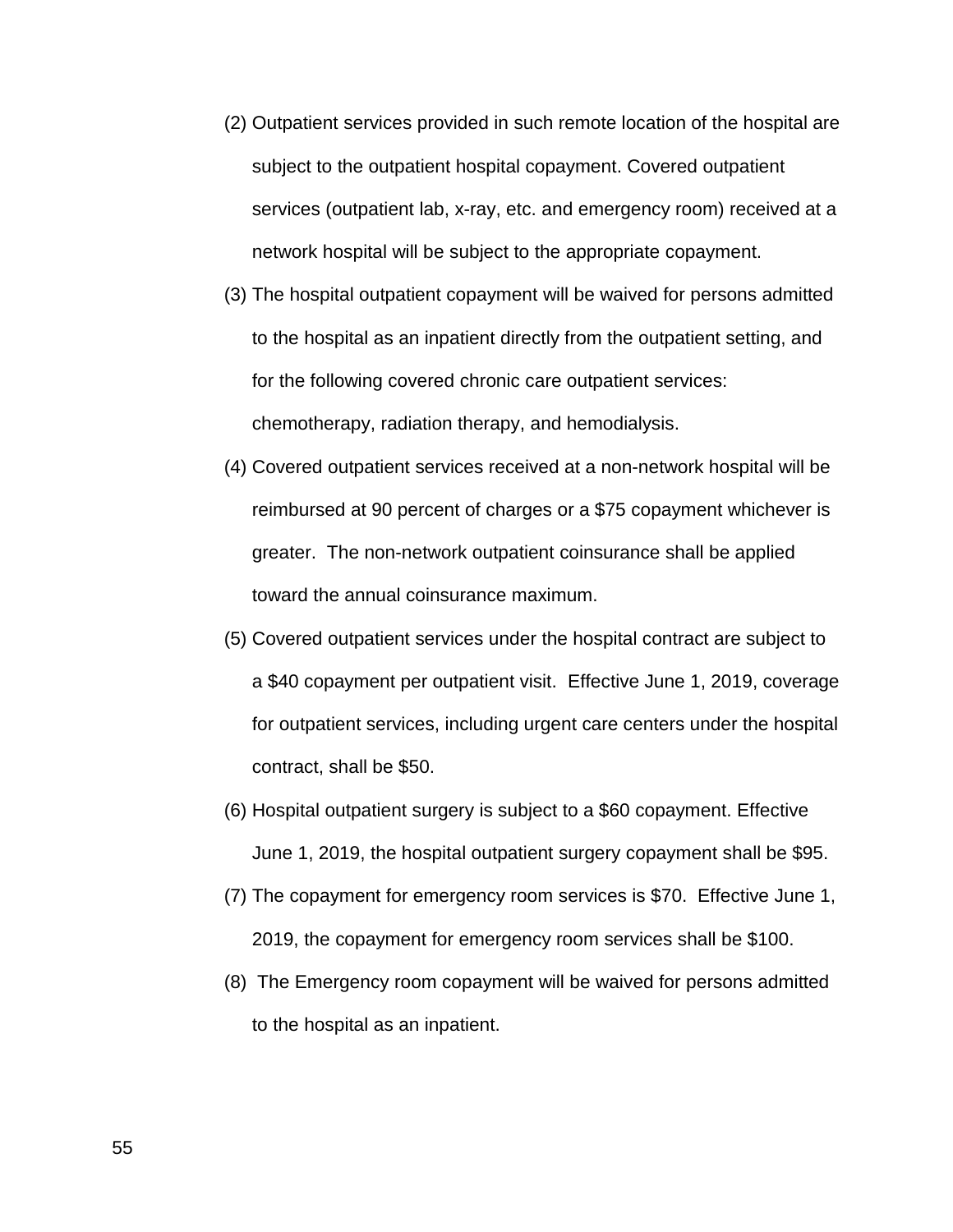## 12.5 Medical Services

(a) Network Benefits

 The Empire Plan shall include medical/surgical coverage through use of participating providers who will accept the Plan's schedule of allowances as payment in full for covered services. Except as noted below, benefits shall be paid directly to the provider at 100 percent of the Plan's schedule not subject to deductible or coinsurance.

- (1) The copayment for participating provider office visits, including physical therapy and specialty visits, is \$20. Effective June 1, 2019, the copayment shall be \$25.
- (2) The copayment for participating provider office surgery is \$20. Effective June 1, 2019, the copayment for participating provider office surgery shall be \$25.
- (3) The copayment for participating provider radiology is \$20. Effective June 1, 2019, the copayment for participating provider radiology services shall be \$25.
- (4) The copayment for participating provider laboratory services is \$20. Effective June 1, 2019, the copayment for participating provider laboratory services shall be \$25.
- (5) Effective June 1, 2019, the copayment for all covered urgent care centers participating with the medical carrier shall be \$30.
- (6) All covered services provided at a participating ambulatory surgical center are subject to a \$30 copayment by the enrollee. Effective June 1, 2019 the copayment for services provided at a participating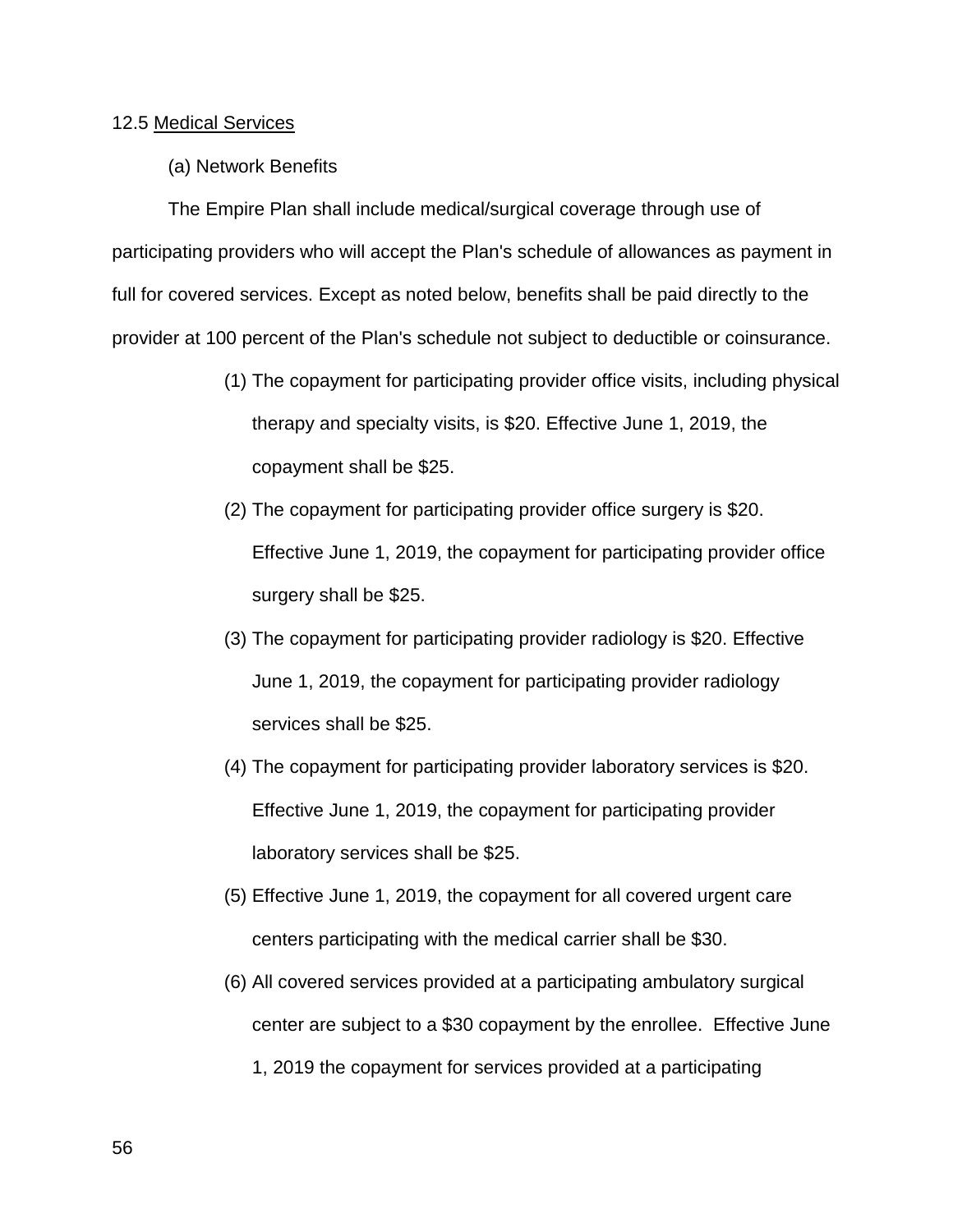ambulatory surgical center shall be \$50. All anesthesiology, radiology and laboratory tests performed on-site on the day of surgery shall be included in this single copayment.

- (7) The office visit, office surgery, outpatient radiology and laboratory copayment amounts may be applied against the basic medical coinsurance maximum, however, they shall not be considered covered expenses for basic medical payment.
- (8) Covered charges for medically appropriate local professional ambulance transportation shall be a covered major medical expense subject only to a \$35 copayment. Effective June 1, 2019, the copayment shall be \$70.
- (9) Volunteer ambulance transportation will continue to be reimbursed for donations at the current rate of \$50 for under 50 miles and \$75 for 50 miles or over. Volunteer ambulance transportation donation amounts are not subject to deductible or coinsurance.

 (b) Effective October 1, 2012, the Empire Plan medical carrier will implement a Guaranteed Access Program for primary care physicians and core provider specialties. Under the Guaranteed Access Program, if there are no participating providers available within the access standards, enrollees shall receive paid-in-full benefits (less any appropriate copayment).

 The State shall require the insurance carriers to continue to actively seek new participating providers in regions that are deficient in the number of participating providers, as determined by the Joint Committee on Health and Dental Benefits.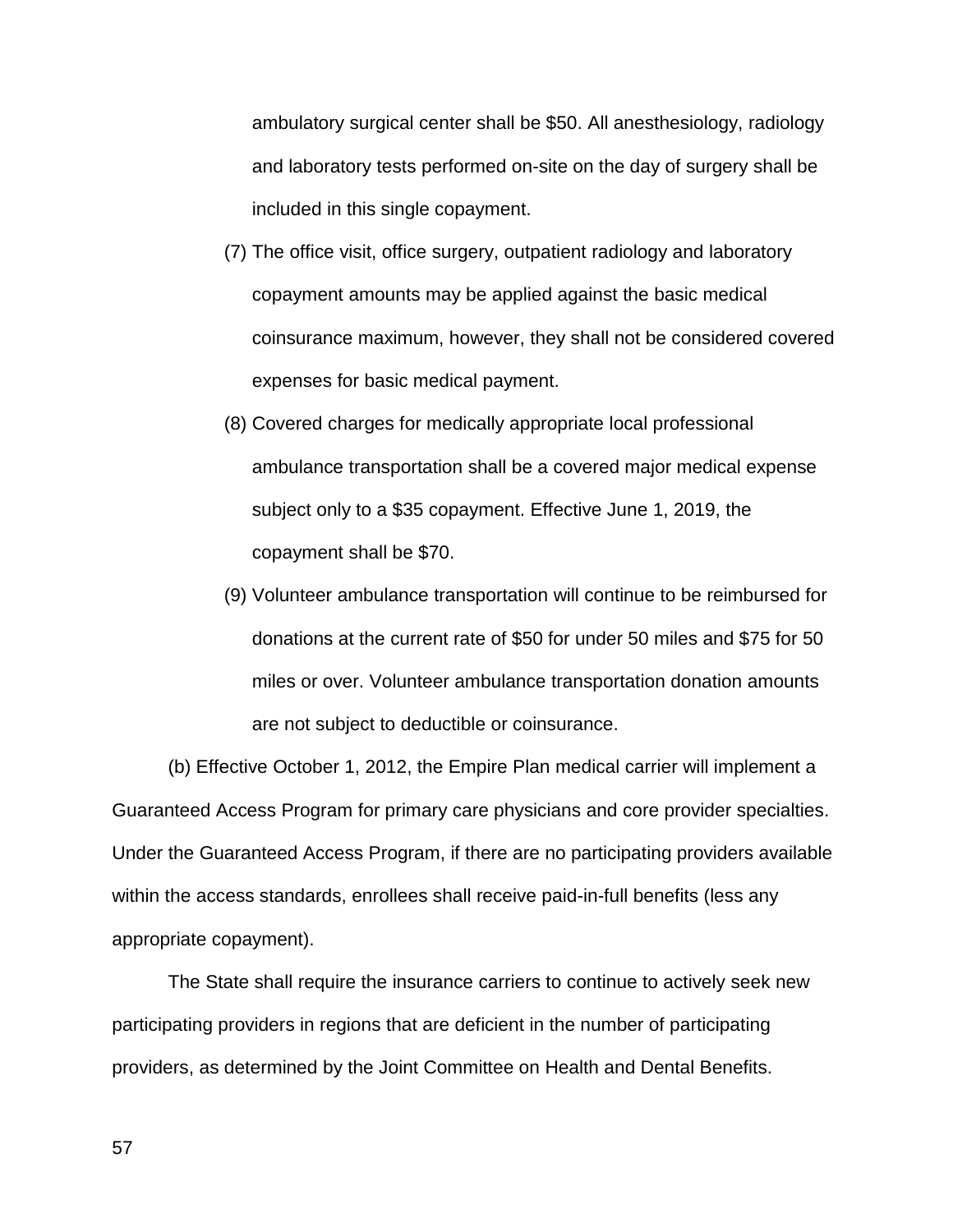(c) The Empire Plan participating provider schedule of allowances and the basic medical reasonable and customary levels shall be no less than the levels in effect on March 31, 1995.

(d) Basic Medical Services

 Covered expenses for basic medical services, mental health and/or substance abuse treatments and home care advocacy services shall be included in determining the basic medical component deductible. Covered expenses for physical medicine services are excluded in determining the basic medical component deductible.

- (1) The basic medical component shall pay 80 percent reimbursement of reasonable and customary charges for covered expenses in a calendar year until the coinsurance maximum is reached, then 100 percent of reasonable and customary covered expenses as described below.
- (2) The Basic Medical component annual deductible is \$1,000 per enrollee, \$1,000 per enrolled spouse/domestic partner, and \$1,000 per all enrolled dependent children combined. The Basic Medical component annual deductible for employees in a title Salary Grade 6 or below, or an employee equated to a position title Salary Grade 6 or below, is \$500 per enrollee, \$500 per enrolled spouse/domestic partner, and \$500 per all enrolled dependent children combined. Effective June 1, 2019, the annual Basic Medical component deductible shall be \$1,250 per the enrollee, \$1,250 per enrolled spouse/domestic partner, and \$1,250 per all enrolled dependent children combined. Effective June 1, 2019, the Basic Medical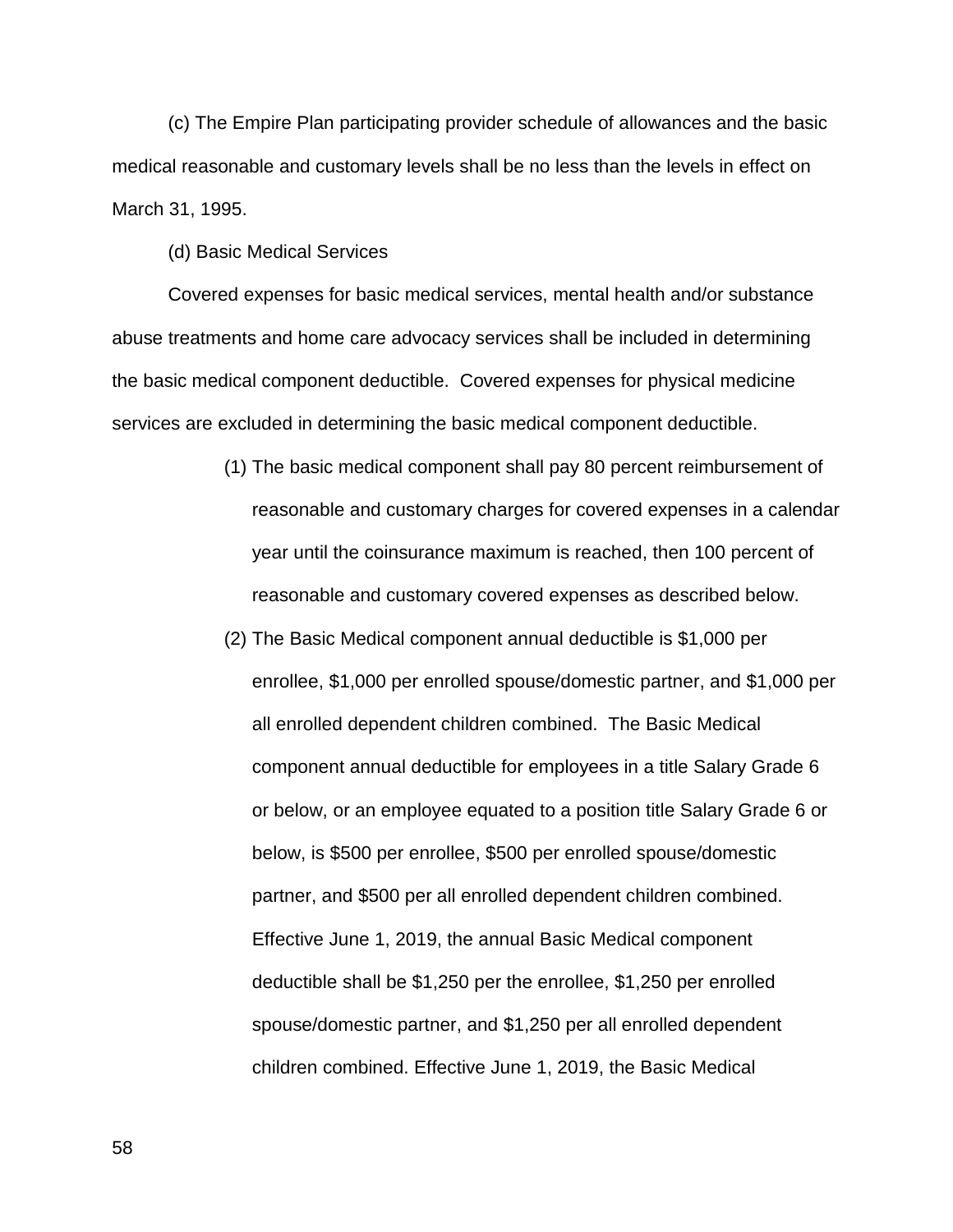component annual deductible for employees in a title Salary Grade 6 or below, or an employee equated to a position titled Salary Grade 6 or below, shall be \$625 per enrollee, \$625 per enrolled spouse/domestic partner, and \$625 per all enrolled dependent children combined.

- (3) The combined annual coinsurance maximum is \$3,000 per enrollee, \$3,000 for the enrolled spouse/domestic partner, and \$3,000 for all enrolled dependent children combined. For employees in a title Salary Grade 6 or below, or an employee equated to a title position Salary Grade 6 or below, the combined annual coinsurance maximum is \$1,500 per enrollee, \$1,500 per enrolled spouse/domestic partner, and \$1,500 per all enrolled dependent children combined. Effective June 1, 2019, combined annual coinsurance maximum shall be \$3,750 per enrollee, \$3,750 per enrolled spouse/domestic partner, and \$3,750 per all enrolled dependent children combined. For employees in a title Salary Grade 6 or below, or an employee equated to a title position Salary Grade 6 or below, the combined annual coinsurance maximum shall be \$1,875 per enrollee, \$1,875 per enrolled spouse/domestic partner, and \$1,875 per all enrolled dependent children combined.
- (4) Coinsurance amounts incurred under the Basic Medical, Hospital and Mental Health and Substance Abuse (MHSA) Programs are applied to the combined annual coinsurance maximum. Copayments for participating provider and network MHSA practitioner services also count toward the combined annual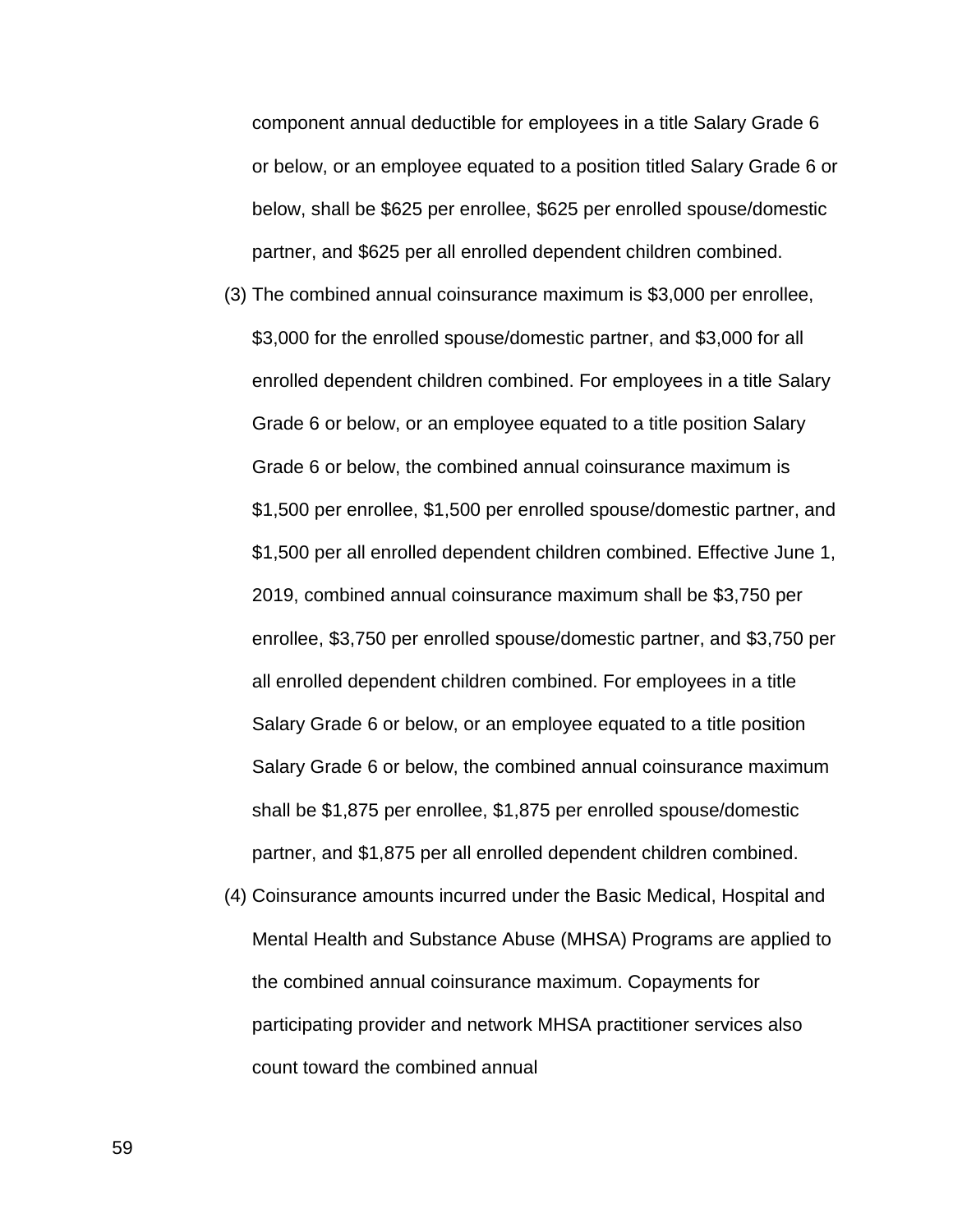(5) Covered expenses for home care advocacy services and physical medicine services are excluded in determining the maximum annual coinsurance limit.

(e) Effective October 1, 2011, covered preventive care services, as defined in the 2010 Federal Patient Protection and Affordable Care Act, shall be paid-in-full (not subject to copayment) when received from a participating provider.

(f) Effective October 1, 2012, licensed and certified nurse practitioners and convenience care clinics shall be available as participating providers in the Empire Plan subject to the applicable participating provider copayment.

(g) Managed Physical Medicine Program

The Empire Plan's medical care component will offer a comprehensive managed care network benefit for the provision of medically necessary physical medicine services, including physical therapy, occupational therapy, and chiropractic treatments as follows:

- (1) Authorized network care shall be available, subject only to the Plan's participating provider office visit copayments.
- (2) Non-network medically necessary care, at enrollee choice, will also be available subject to an annual deductible of \$250 per enrollee, \$250 per enrolled spouse/domestic partner, and/or \$250 per all enrolled dependent children combined, up to a maximum payment of 50 percent of the network allowance. The amount applied toward satisfaction of the deductible will be the amount you actually paid for medically necessary services covered under the Managed Physical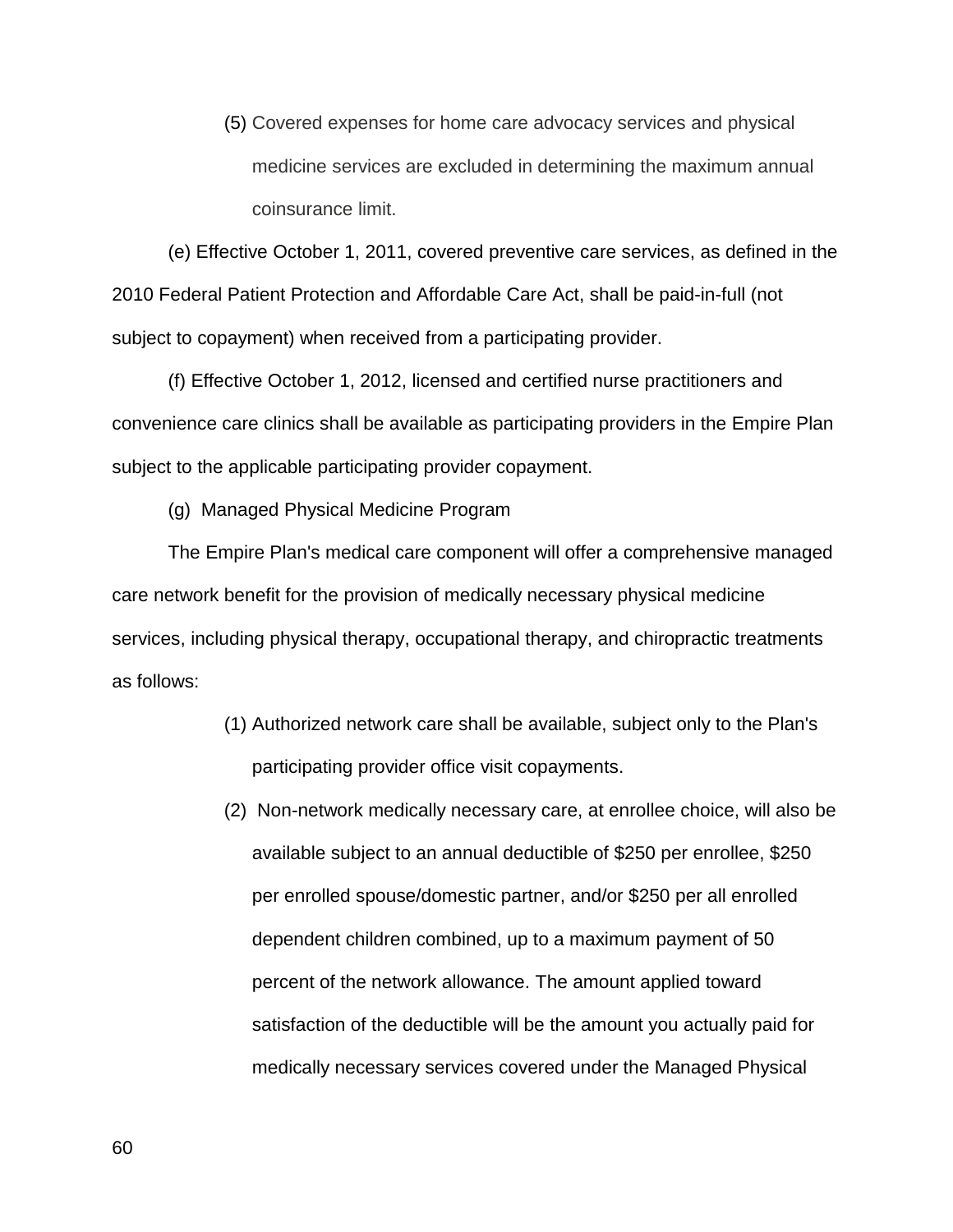Medicine Program or the MPN network allowance for such services, whichever is less.

(3) Deductible/coinsurance payments will not be applicable to the Plan's annual basic medical deductible/coinsurance maximums.

## 12.6 Empire Plan Enhancements

In addition to the basic Empire Plan benefits, the Empire Plan for enrollees shall include:

 (a) The annual and lifetime maximum for each covered person under the basic medical component shall be unlimited.

 (b) Routine pediatric care including all preventive pediatric immunizations, both oral and injectable, shall be considered a covered medical expense under the participating provider component and the basic medical component. Influenza vaccine shall be on the list of pediatric immunizations, subject to appropriate protocols, under the participating provider and basic medical components of the Empire Plan

 (c) The newborn care allowance under the basic medical component shall not be subject to deductible or coinsurance.

 (d) Office visit charges by participating providers for well childcare shall be excluded from the office visit copayment.

 (e) Charges by participating providers for professional services for allergen immunotherapy in the prescribing physician's office or institution and chronic care services for chemotherapy, radiation therapy, or hemodialysis shall be excluded from the office visit copayment.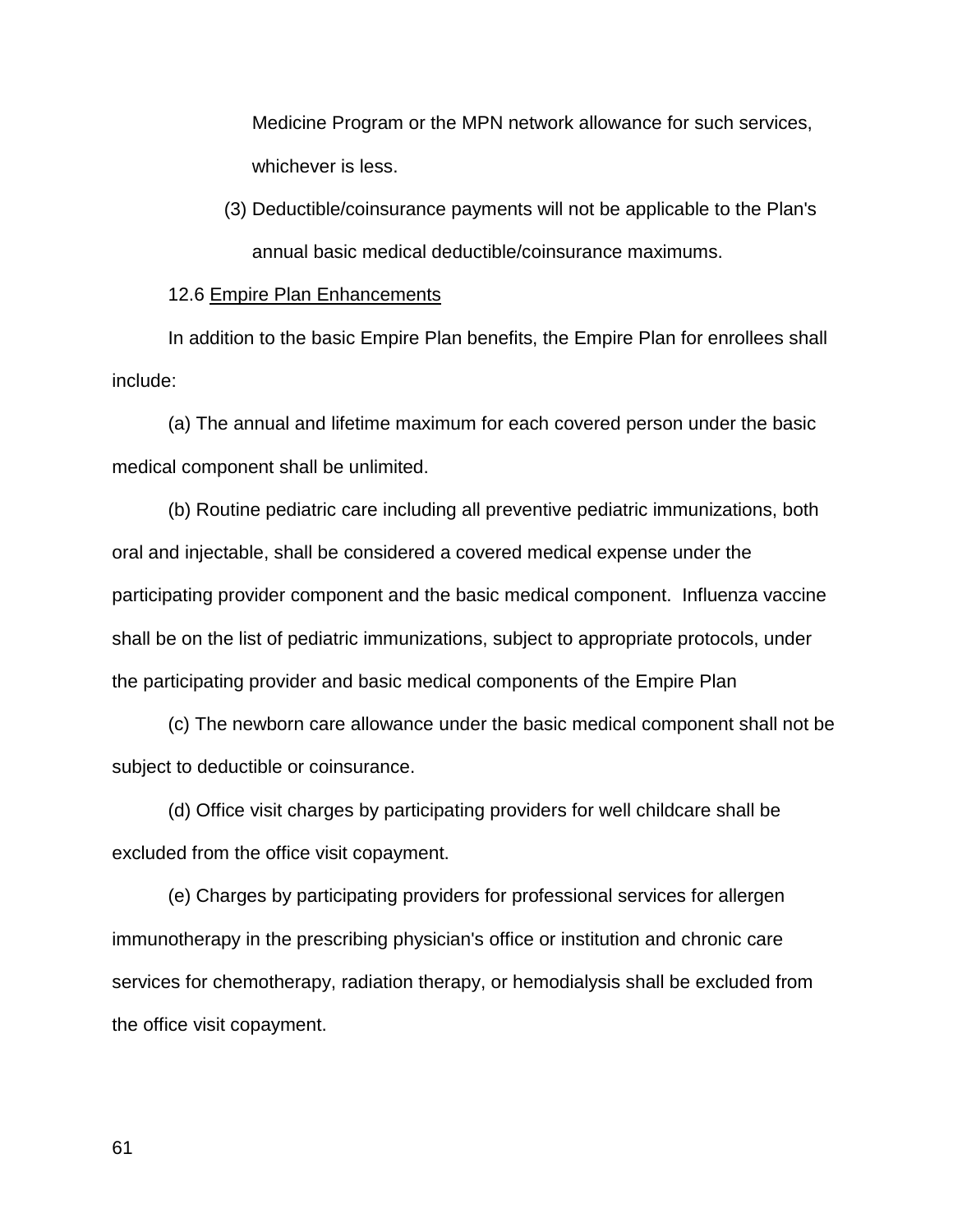(f) In the event that there is both an office visit charge and office surgery charge by a participating provider in any single visit, the covered individual shall be subject to a single copayment.

 (g) Outpatient radiology services and laboratory services rendered during a single visit by the same participating provider shall be subject to a single copayment.

(h) The Home Care Advocacy Program (HCAP), shall continue to provide services in the home for medically necessary private duty nursing, home infusion therapy and durable medical equipment under the participating provider component of the Empire Plan.

- (1) Effective April 1, 2010 language under the Home Care Advocacy Program for the purchase of Durable Medical Equipment shall be modified as follows:
	- Benefits are available for the most cost-effective equipment as meets the patient's functional need.
	- Benefits are provided for a single unit of equipment and repair or replacement as necessary.
- (2) HCAP non-network benefit for individuals who fail to have medically necessary designated HCAP services and supplies pre-certified by calling HCAP and/or individuals who use a non-network provider shall be subject to the following provisions:
	- Where nursing services are rendered, the first 48 hours of nursing care shall not be a covered expense.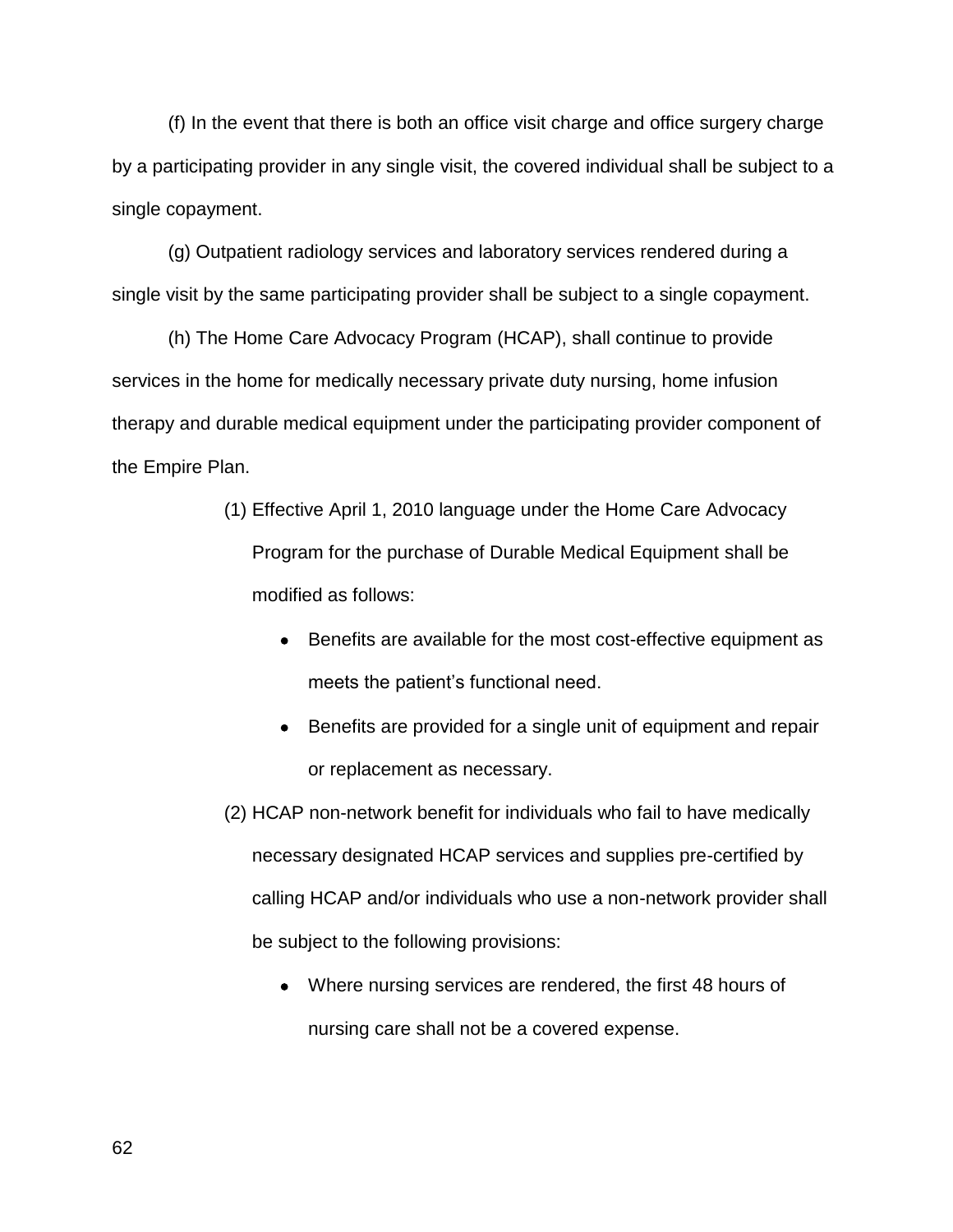• Services (including nursing services), equipment and supplies shall be subject to the annual basic medical deductible and reimbursed at 50 percent of the HCAP network allowances; the basic medical out-of-pocket maximum shall not apply to HCAP designated services, equipment and supplies.

(i) All professional component charges associated with ancillary services billed by the outpatient department of a hospital for emergency care for an accident or for sudden onset of an illness (medical emergency) shall be a covered expense under the participating provider or the basic medical component of the Empire Plan not subject to deductible or coinsurance, when such services are not otherwise included in the hospital facility charge covered by the hospital carrier.

(j) Employees and their covered spouses 40 years of age and older shall be allowed reimbursement of up to 100% of the reasonable and customary charge annually towards the cost of a routine physical examination. These benefits shall not be subject to a deductible or coinsurance.

 (k) Services for examinations and/or purchase of hearing aids shall be a covered basic medical benefit not subject to deductible or coinsurance. The hearing aid reimbursement is \$1,500*,* per hearing aid, per ear, once every four years, not subject to deductible or coinsurance. For children 12 and under the same benefits can be available after 24 months, when it is demonstrated that a covered child's hearing has changed significantly, and the existing hearing aid(s) can no longer compensate for the child's hearing impairment. Coincident with the implementation of the hearing aid allowance, if a significant change in hearing occurs and the existing hearing aid(s) can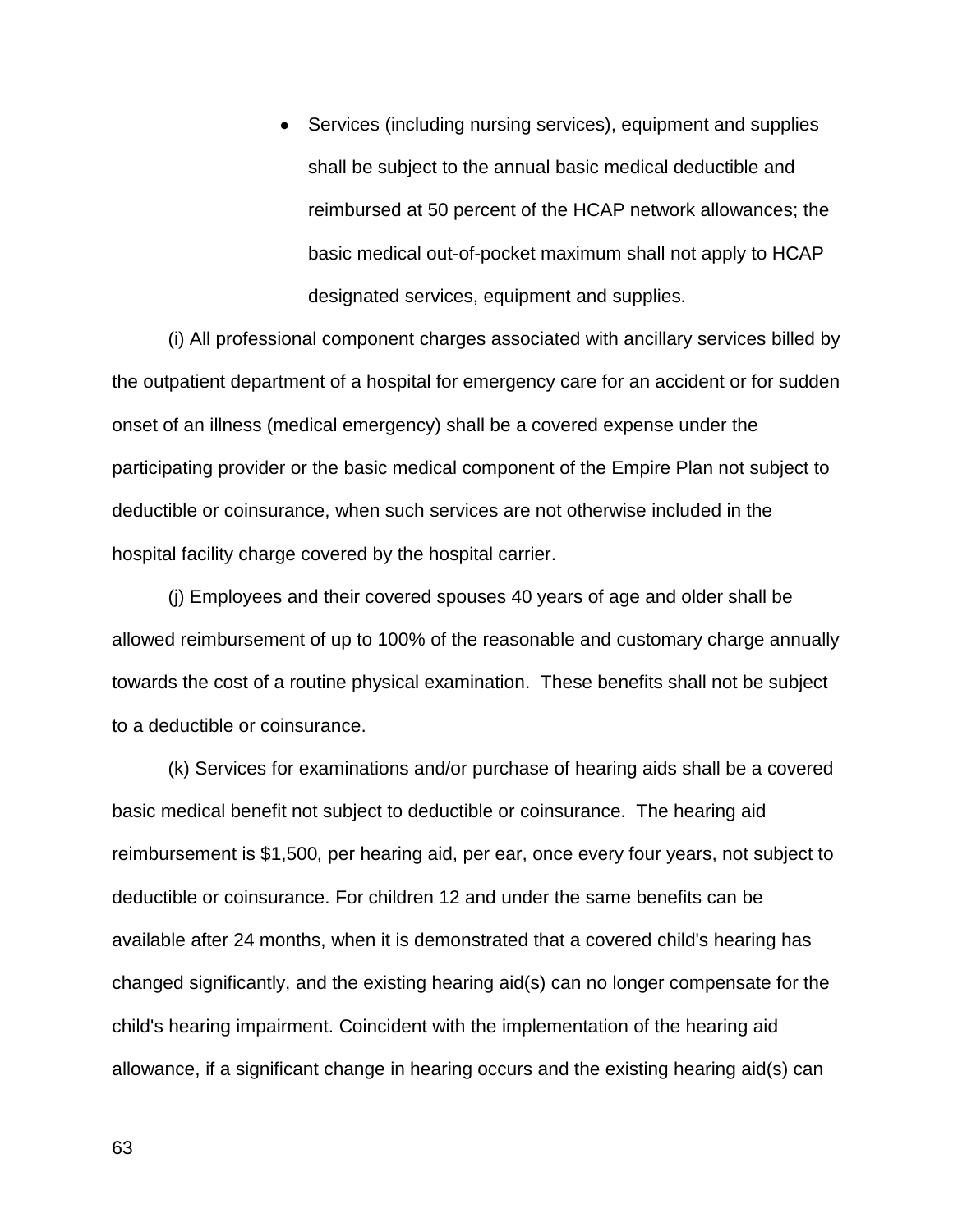no longer compensate for the hearing impairment, eligible enrollees over the age of 12 may be eligible to receive the benefit prior to 4 years.

 (l) The Empire Plan participating provider and basic medical coverage for the treatment of infertility shall be modified as follows:

- (1) Access to designated "Centers of Excellence" including a travel benefit. Effective April 1, 2010 the travel allowance for the Centers of Excellence Programs shall be modified to reimburse meals and lodging at the Federal Government rate.
- (2) Treatment of "couples" as long as both partners are covered either as enrollee or dependent under the Empire Plan
- (3) The lifetime coverage limit per individual is \$50,000
- (4) Prior authorization required for certain procedures

 (m) The medical component of the Empire Plan shall include a voluntary nurseline feature to provide both clinical and benefit information through a toll-free phone number.

 (n) Mastectomy Brassieres prescribed by a physician, including replacements when it is functionally necessary to do so, shall be a covered benefit under the basic medical component of the Empire Plan. External mastectomy prostheses is a covered in full benefit, not subject to deductible or coinsurance. Coverage is provided by the medical carrier as follows:

> (1) Benefits are available for one single/double mastectomy prosthesis in a calendar year.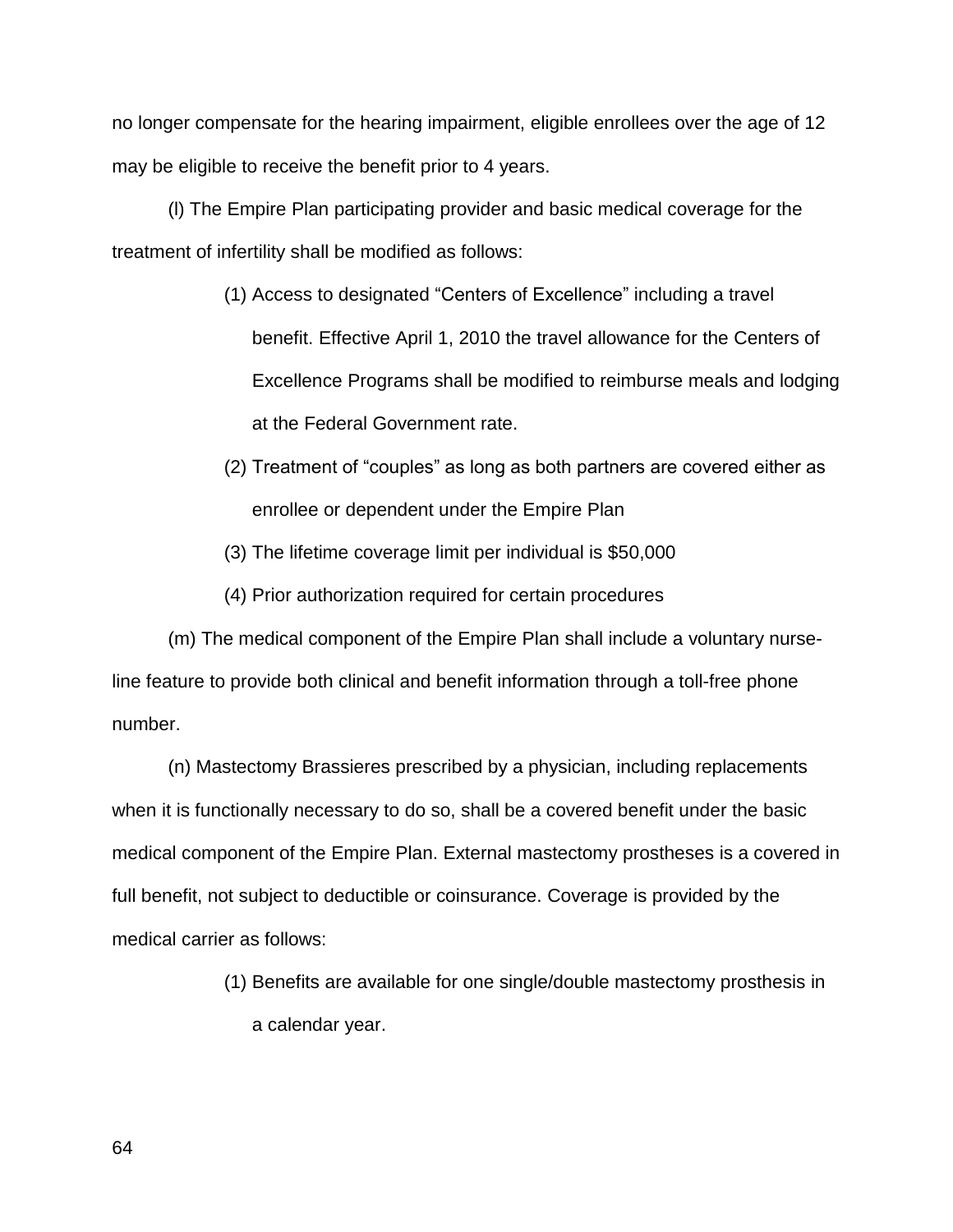(2) Pre-certification through the Home Care Advocacy Program is required for any single external prosthesis costing \$1,000 or more. If a less expensive prosthesis can meet the individual's functional needs, benefits shall be available for the most cost-effective alternative.

 (o) The cost of certain injectable adult immunizations shall be a covered expense, subject to copayments, under the participating provider portion of the Empire Plan.

> (1) Effective October 1, 2011, no copayment shall be required for the following list of immunizations: Influenza, Pneumococcal Pneumonia, Measles, Mumps, Rubella, Varicella, Human Papilloma Virus (HPV), Meningococcal Meningitis, Tetanus, Diptheria, Pertusis (Td/Tdap), Hepatitis A, Hepatitis B, and shall be subject to protocols developed by the medical program insurer. The Herpes Zoster (Shingles) vaccine for patients under age 60 will be subject to copayment. Effective April 1, 2018, age limits and copayments for the Herpes Zoster (Shingles) vaccine will be covered according to The Empire Plan Certificate.

 (p) The Empire Plan hospital program shall include voluntary "Centers of Excellence" programs as follows:

> (1) For organ and tissue transplants, The Centers shall be required to provide pre-transplant evaluation, hospital and physician service (inpatient and outpatient), transplant procedures, follow-up care for transplant related services and any other services as identified during implementation as part of an all-inclusive global rate. A travel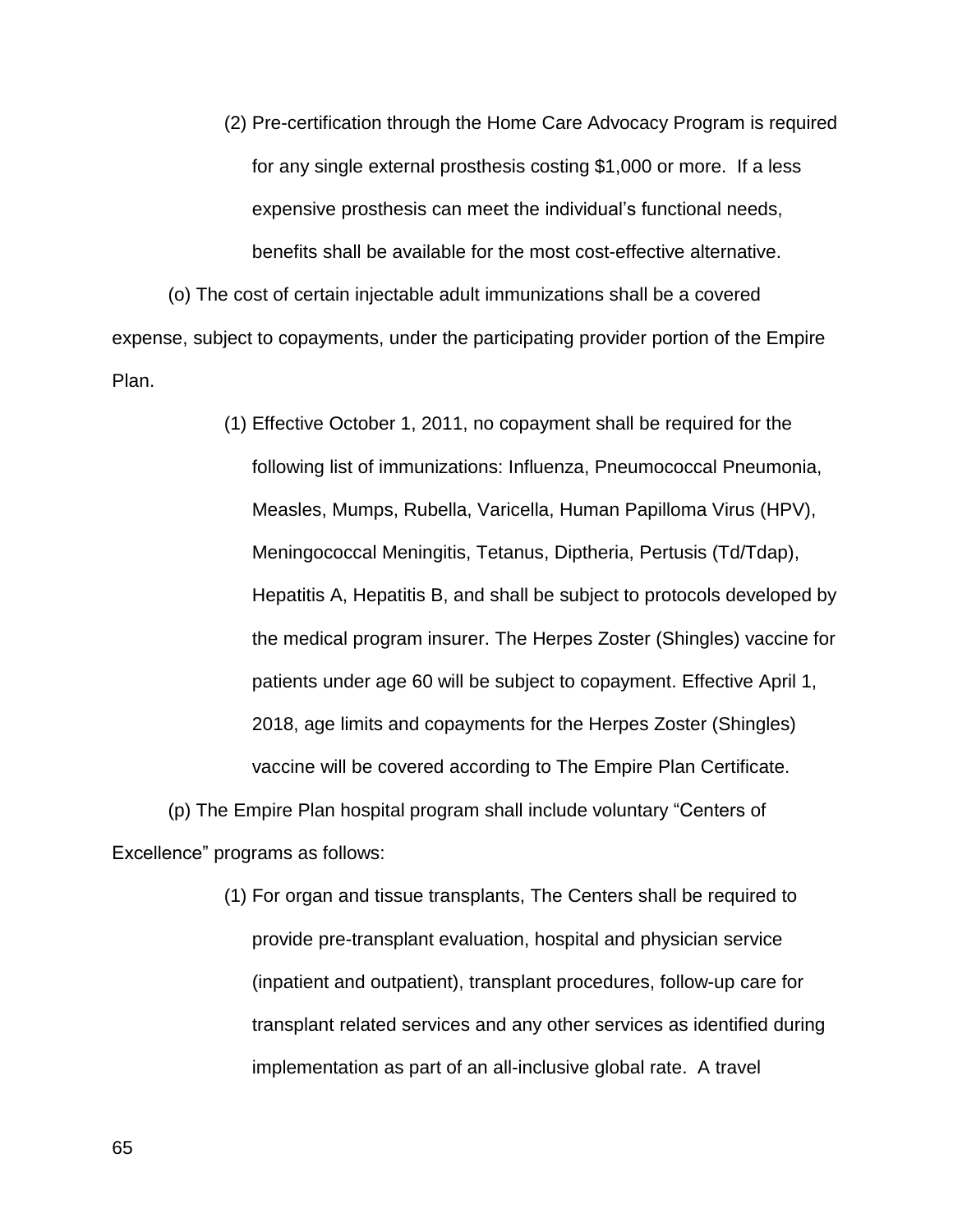allowance for transportation and lodging shall be included as part of the Centers of Excellence program.

- (2) The Empire Plan Centers of Excellence Programs includes Cancer Resource Services. The Cancer Resource Program shall provide:
	- Direct telephonic nurse consultations
	- Information and assistance in locating appropriate care centers
	- Connection with cancer experts at Cancer Resource Services network facilities
	- There is no lifetime maximum for travel and lodging expenses
- Paid-in-full reimbursement for all services provided at a Cancer Resource Services network facility when the care is pre-certified (3) Effective April 1, 2010 the travel allowance for the Centers of Excellence Programs shall be modified to reimburse meals and lodging at the Federal Government rate.

 (q) The Empire Plan medical carrier will make available a network of prosthetic and orthotic providers established by the Empire Plan medical carrier.

- (1) Prostheses or orthotics obtained through an approved prosthetic/orthotic network provider shall be paid in full under the participating provider component of the Empire Plan, not subject to copayment.
- (2) For prostheses or orthotics obtained other than through an approved prosthetic/orthotic network provider, reimbursement shall be made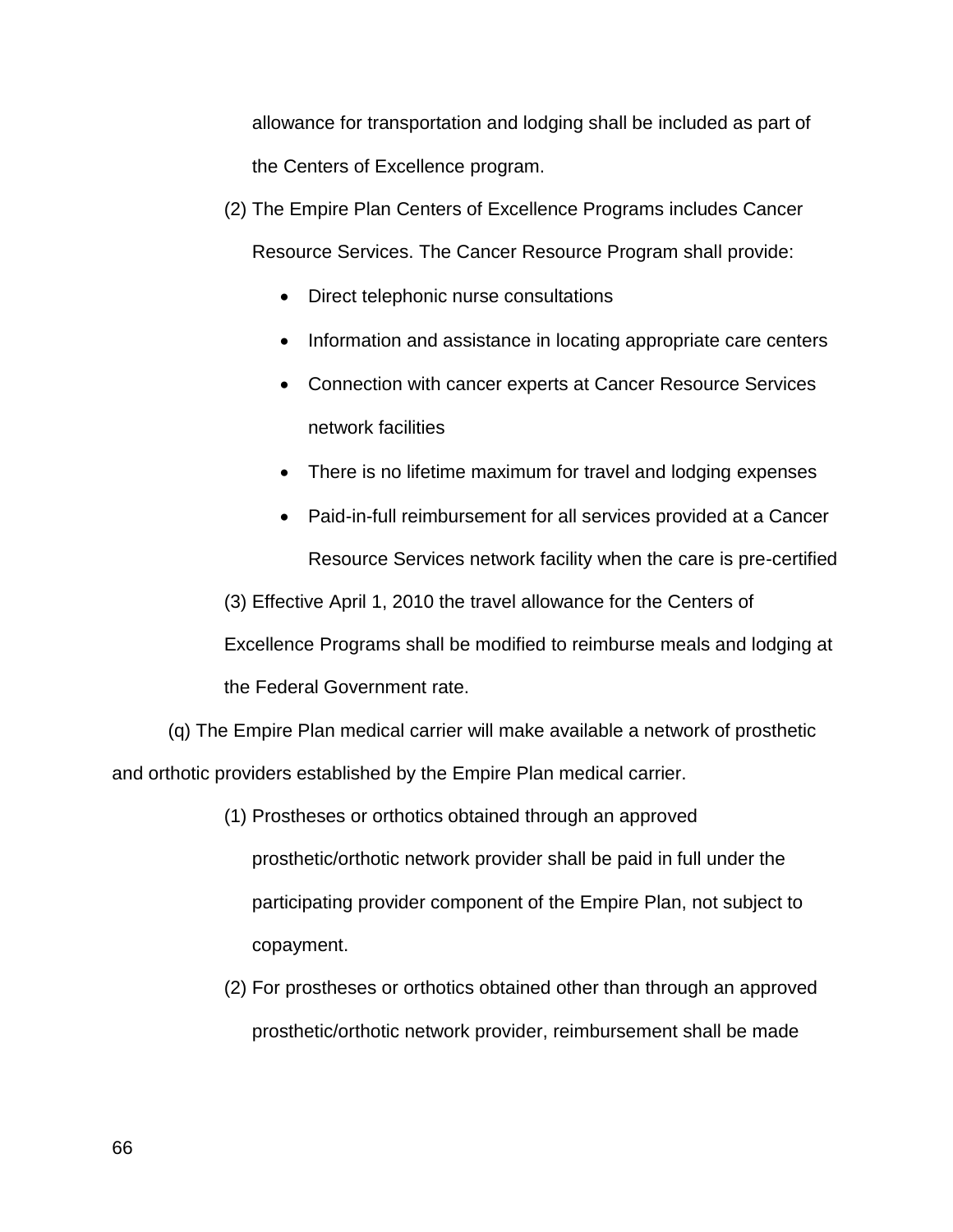under the basic medical component of the Empire Plan, subject to deductible and coinsurance.

(3) If more than one prosthetic or orthotic device can meet the individual's functional needs, benefits shall be available for the most cost-effective piece of equipment. Benefits are provided for a single-unit prosthetic or orthotic device except when appropriate repair and/or replacement of devices are needed.

 (r) A Basic Medical Provider Discount Program is available through the basic medical component of the Empire Plan.

- (1) Empire Plan enrollees will have access to an expanded network of providers through an additional provider network
- (2) Basic Medical provisions will apply to the providers in the expanded network option (deductible and 20 percent coinsurance)
- (3) Payment shall be made by the Plan directly to the discount providers, no balance billing of discounted rate shall be permitted
- (4) This program is offered as a pilot program and will terminate on December 31, 2012, unless extended by agreement of both parties.

 (s) Effective January 1, 2010, an annual diabetic shoe benefit shall be available through the Home Care Advocacy Program under the medical carrier.

- (1) Network coverage benefits are paid at 100% with no out-of-pocket cost up to a \$500 annual maximum.
- (2) Non-network coverage for diabetic shoes obtained other than through the Home Care Advocacy Program, shall be reimbursed under the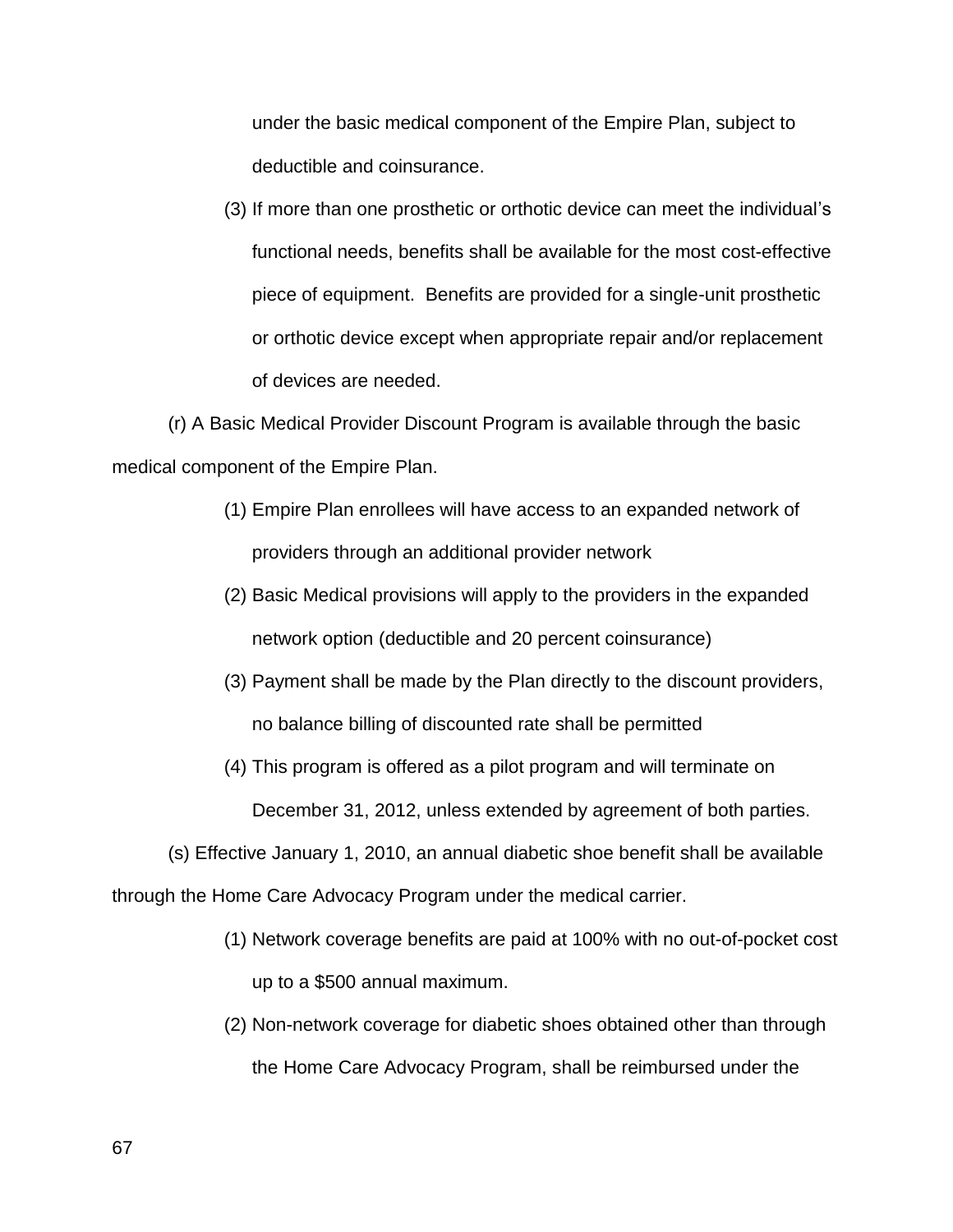basic medical component of the Empire Plan, subject to deductible and the remainder paid at 75% of the network allowance, up to a maximum annual allowance of \$500.

 (t) Effective January 1, 2010 prosthetic wigs shall be a covered basic medical benefit and shall be reimbursed up to a lifetime maximum of \$1500 not subject to deductible or coinsurance.

 (u) Effective April 1, 2010 the Empire Plan medical carrier shall contract with Diabetes Education Centers accredited by the American Diabetes Education Recognition Program.

 (v) The Empire Plan medical component shall include a voluntary disease management program.

> (1) Effective January 1, 2010 a disease management program for chronic kidney disease shall be implemented under the Empire Plan Medical component.

12.7 Prescription Drug Services

 (a) The Prescription Drug Program will cover medically necessary drugs requiring a physician's prescription and dispensed by a licensed pharmacist. Coverage shall be provided under the Empire Plan Prescription Drug Program for prescription vitamins and contraceptives.

 (b) The Prescription Drug Program will continue to utilize a preferred provider community pharmacy network.

 (c) Mandatory generic substitution shall be required for all brand-name multisource prescription drugs (a brand-name drug with a generic equivalent) covered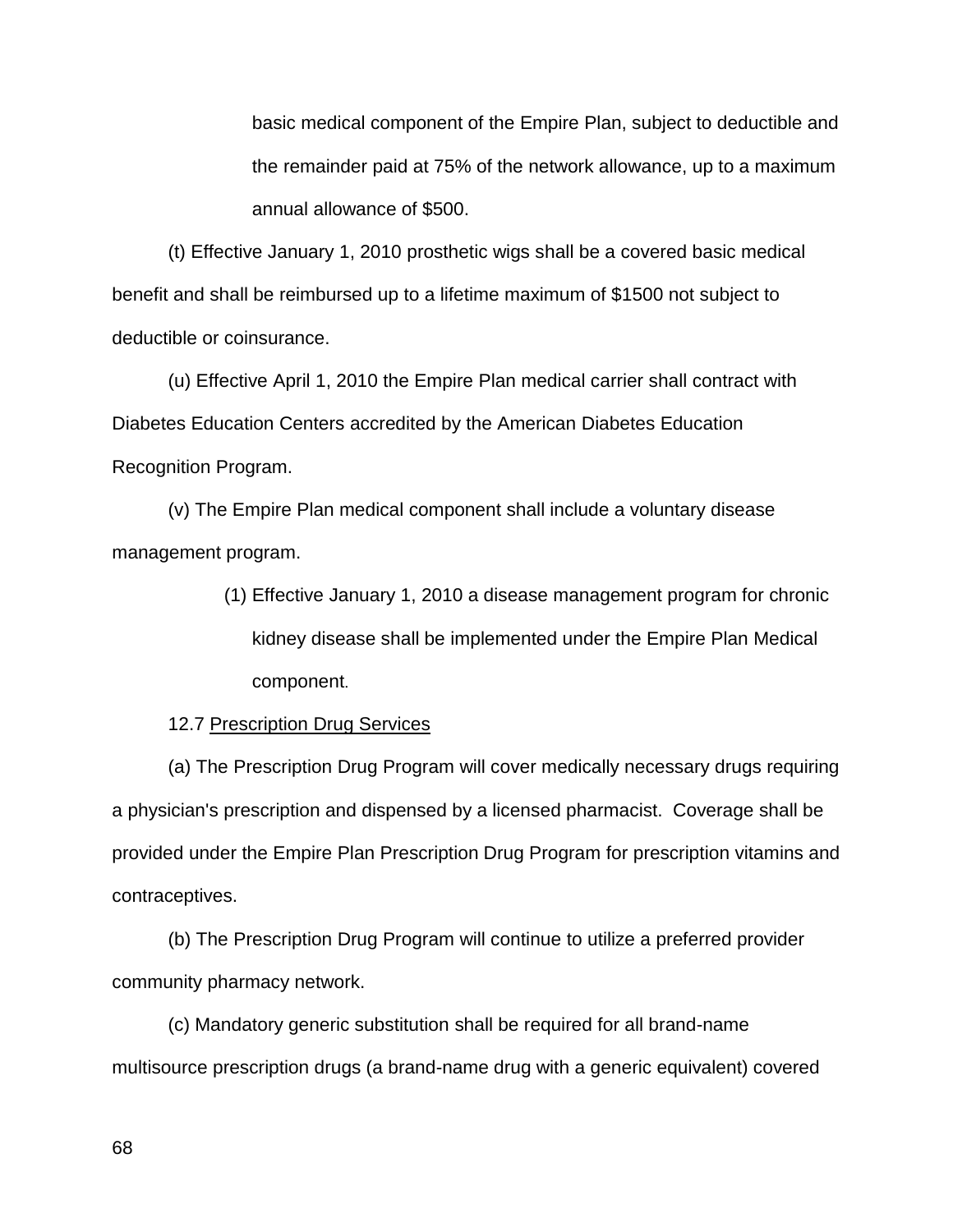by the Prescription Drug Program. To appeal this requirement, a physician must provide sufficient medical justification of the need for a brand-name drug where a generic equivalent is available. The Program administrator will review the physician's request and rule on the appropriateness of a waiver of the mandatory generic substitution.

- (1) Effective April 1, 2010, Level One shall be reserved for Generic Drugs, and may include brand name medications that are determined by the Prescription Drug Insurer/Administrator to be a "best value." Generic drugs, that are determined not to add value to the Plan or the enrollee, may be placed in Level 2 or Level 3.
- (2) The copayment for any brand name drug placed in Level 1 shall be the same as the Level One copayment, similarly, any generic drug placed in Levels 2 or 3 will have the same copayment as brand name drugs in that level.
- (3) When a brand-name prescription drug is dispensed and an FDAapproved generic equivalent is available, the member shall be responsible for the difference in cost between the generic drug and the brand-name drug, plus the non-preferred brand level three copayment; not to exceed the cost of the drug.
- (4) A third level of prescription drugs and prescription copayments was created to differentiate between preferred brand-name and nonpreferred brand-name drugs.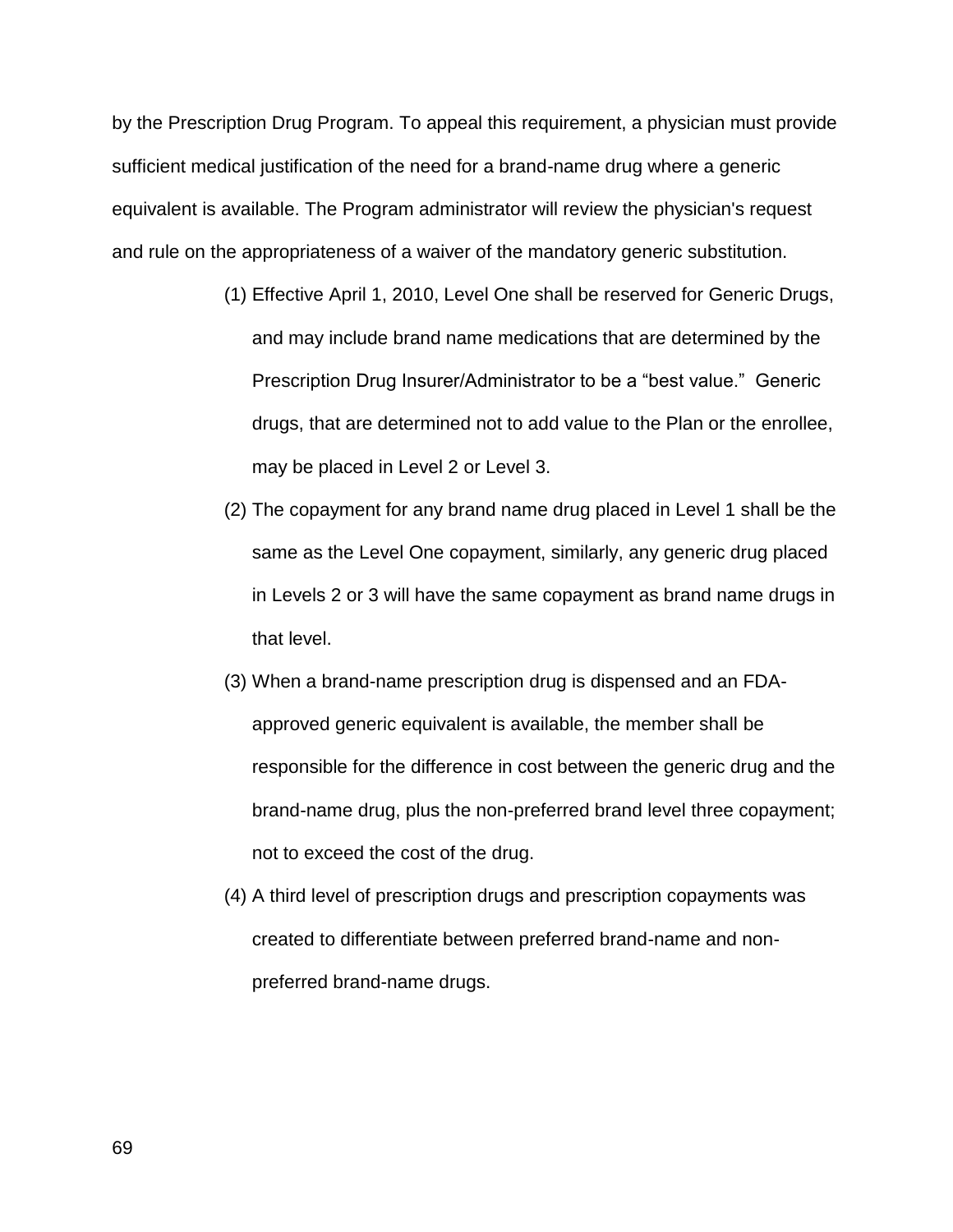# (d) Copayments

(1) The copayment for prescription drugs purchased at a retail pharmacy

or the mail service pharmacy for up to a 30-day supply is as follows:

- \$5 Generic (Level One)
- \$25 Preferred-Brand (Level Two)
- \$45 Non-Preferred Brand (Level Three)

Effective June 1, 2019 the copayment for prescription drugs purchased at a retail or mail service pharmacy for up to a 30-day supply shall be as follows:

- \$5 Generic (Level One)
- \$30 Preferred-Brand (Level Two)
- \$60 Non-Preferred Brand (Level Three)
- (2) The copayment for prescription drugs purchased at a retail pharmacy

for a 31-90 day supply shall be as follows:

- \$10 Generic (Level One)
- \$50 Preferred-Brand (Level Two)
- \$90 Non-preferred Brand (Level Three)

Effective June 1, 2019 the copayment for prescription drugs purchased at a retail pharmacy for a 31-90 day supply shall be as follows:

- \$10 Generic (Level One)
- \$60 Preferred-Brand (Level Two)
- \$120 Non-Preferred Brand (Level Three)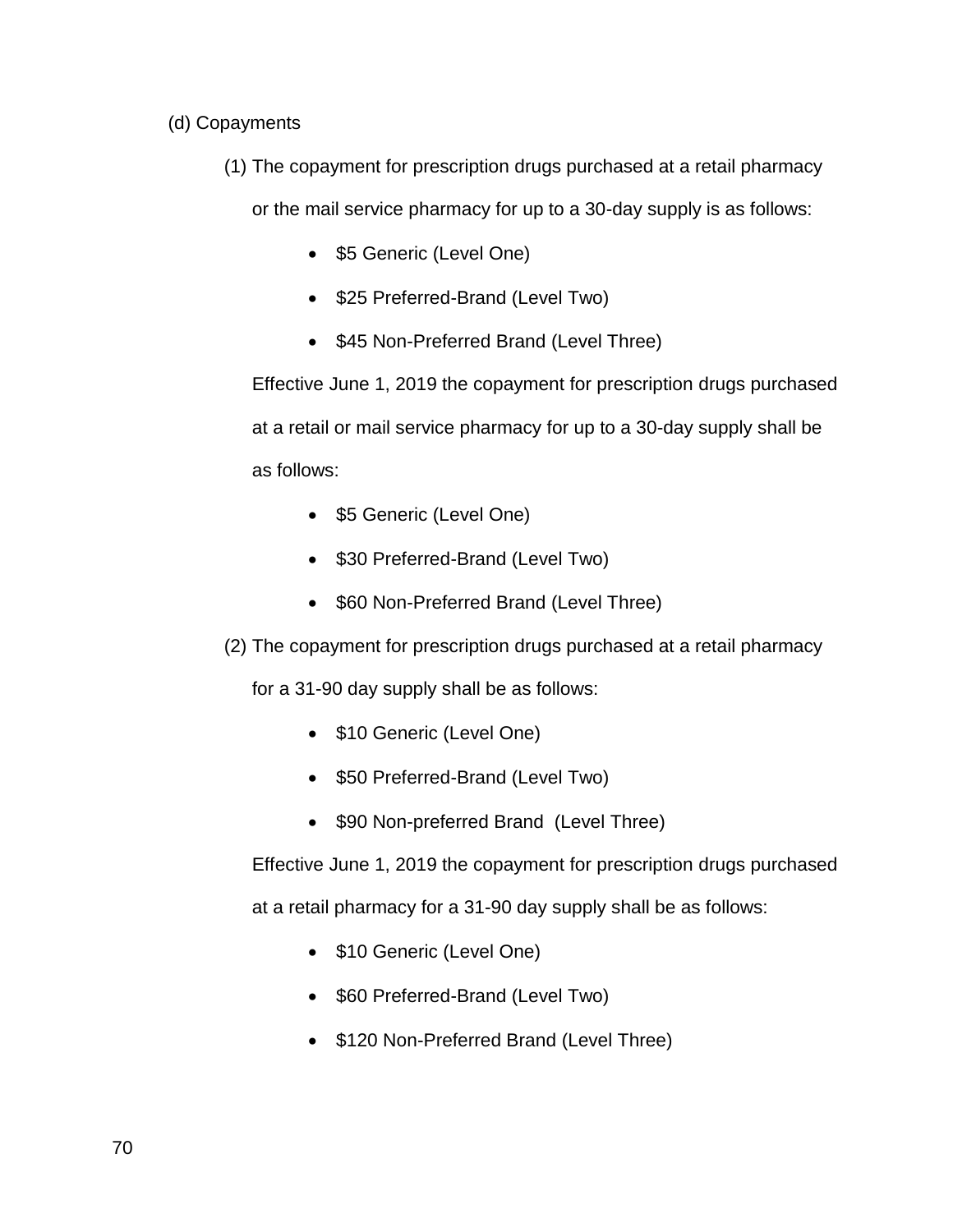- (3) The copayment for prescription drugs purchased through the mail service pharmacy for a 31-90 day supply shall be as follows:
	- \$5 Generic (Level One)
	- \$50 Preferred-Brand (Level Two)
	- \$90 Non-preferred Brand (Level Three)

Effective June 1, 2019 the copayment for prescription drugs purchased at the mail service pharmacy for a 31-90 day supply shall be as follows:

- \$5 Generic (Level One)
- \$55 Preferred-Brand (Level Two)
- \$110 Non-Preferred Brand (Level Three)

 (e) Effective January 1, 2013 initial prescriptions for all "new to you" drugs dispensed at retail and/or mail shall be limited to a 30-day supply. After two 30-day prescriptions have been filled, the 31 to 90-day supply option shall be available. Effective January 1, 2019, the "new to you" provision shall be eliminated.

- (f) Specialty Medication Component
	- (1) Effective April 1, 2010, the Empire Plan Specialty Drug Program was implemented. The Program shall consist of a network of one or more Specialty Pharmacies. For purposes of this Program, Specialty Drugs that are eligible for inclusion are defined as:
		- "orphan drugs"
		- drugs requiring special handling, special administration and/or intensive patient monitoring/testing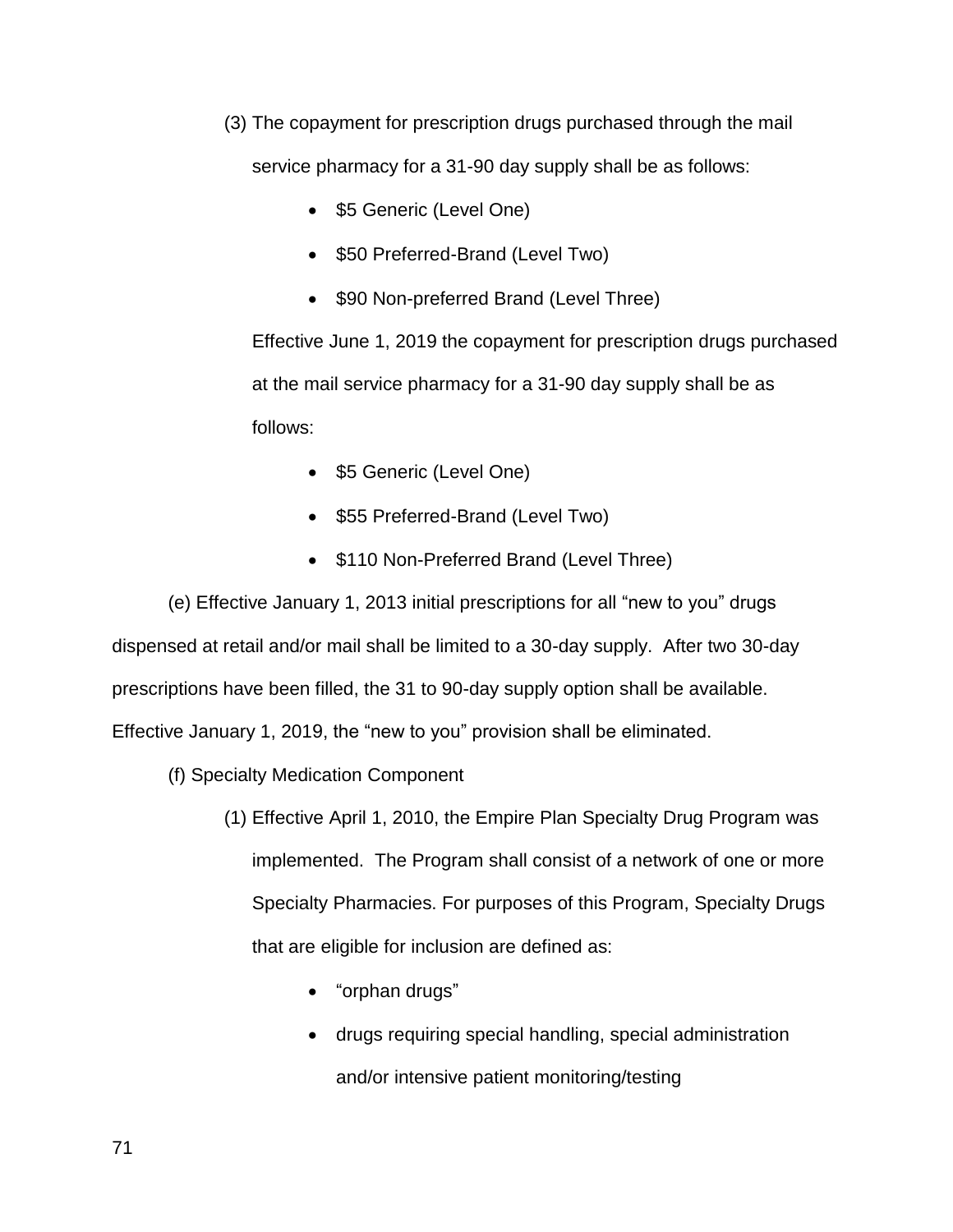- biotech drugs developed from human cell proteins and DNA, targeted to treat disease at the cellular level, or
- other drugs identified by the Program as used to treat patients with chronic or life-threatening diseases
- (2) Enrollees currently using, and physicians currently prescribing drugs that shall be included in the Specialty Program shall be notified in writing at least 30 days in advance of the implementation date.
- (3) Following implementation, enrollees may fill no less than one prescription for a drug included in the Specialty Program at a Non-Specialty Network pharmacy, except for those drugs identified as being used for short-term therapy for which a delay in starting therapy would not affect clinical outcome.
- (4) Enrollees initially filling a prescription for a Specialty Drug at a Non-Specialty Network pharmacy shall be contacted by the Program and advised that they must obtain all refills after the allowed fill(s) through the Specialty Drug Program. Thereafter, any additional claims for the same drug will be blocked at Non-Specialty Network pharmacies.
- (5) Beyond the initial fill(s) described in (f)(3) above, enrollees must contact the Specialty Referral Line, accessible through the NYSHIP toll-free telephone line, prior to obtaining a drug included in the Specialty Program, in order to receive the maximum available benefit. Enrollee calls will be transferred directly to the participating specialty pharmacy that has agreed to provide the drug in question. Once an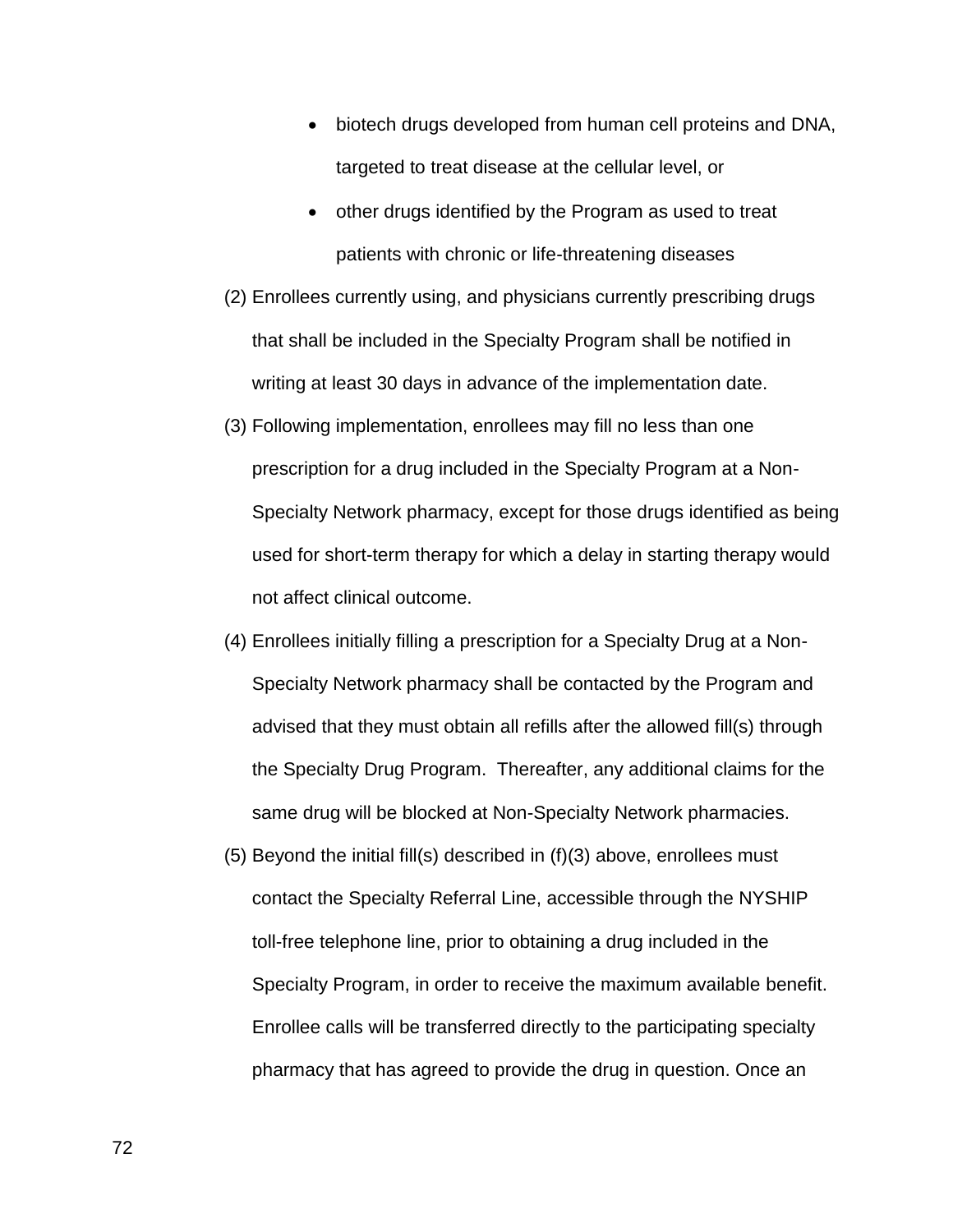enrollee contacts the Specialty Referral Line, subsequent fills and refills for the same drug should be requested directly from the Specialty Pharmacy.

- (6) Any and all prescription(s), initial or refill, beyond those provided for in section (d), for designated Specialty Drugs shall be limited to a 30-day supply, unless otherwise agreed to by the State and the Program administrator.
- (7) All Specialty Pharmacies that are participating in the Specialty Drug Program will provide enrollees with 24/7/365 access to a pharmacist.
- (8) Drugs meeting the above definition of a "Specialty Drug" will be excluded from coverage under the "standard" Empire Plan Prescription Drug benefit and will be provided through the Empire Plan Specialty Drug Program.
- (9) Drugs meeting the above definition of a "Specialty Drug" that are not included in the Empire Plan Specialty Drug benefit will continue to be covered under the "standard" Empire Plan Prescription Drug Program.
- (10) Drugs included in the Specialty Drug Program shall be assigned to levels and subject to the same copayments as drugs covered under the "standard" Empire Plan Prescription Drug benefit.
- (11) Other than the accommodation described in (f)(3) above, drugs included in the Specialty Program that are purchased without contacting the Specialty Referral Line shall be treated as a subscriber submitted claims and shall be reimbursed in the same manner as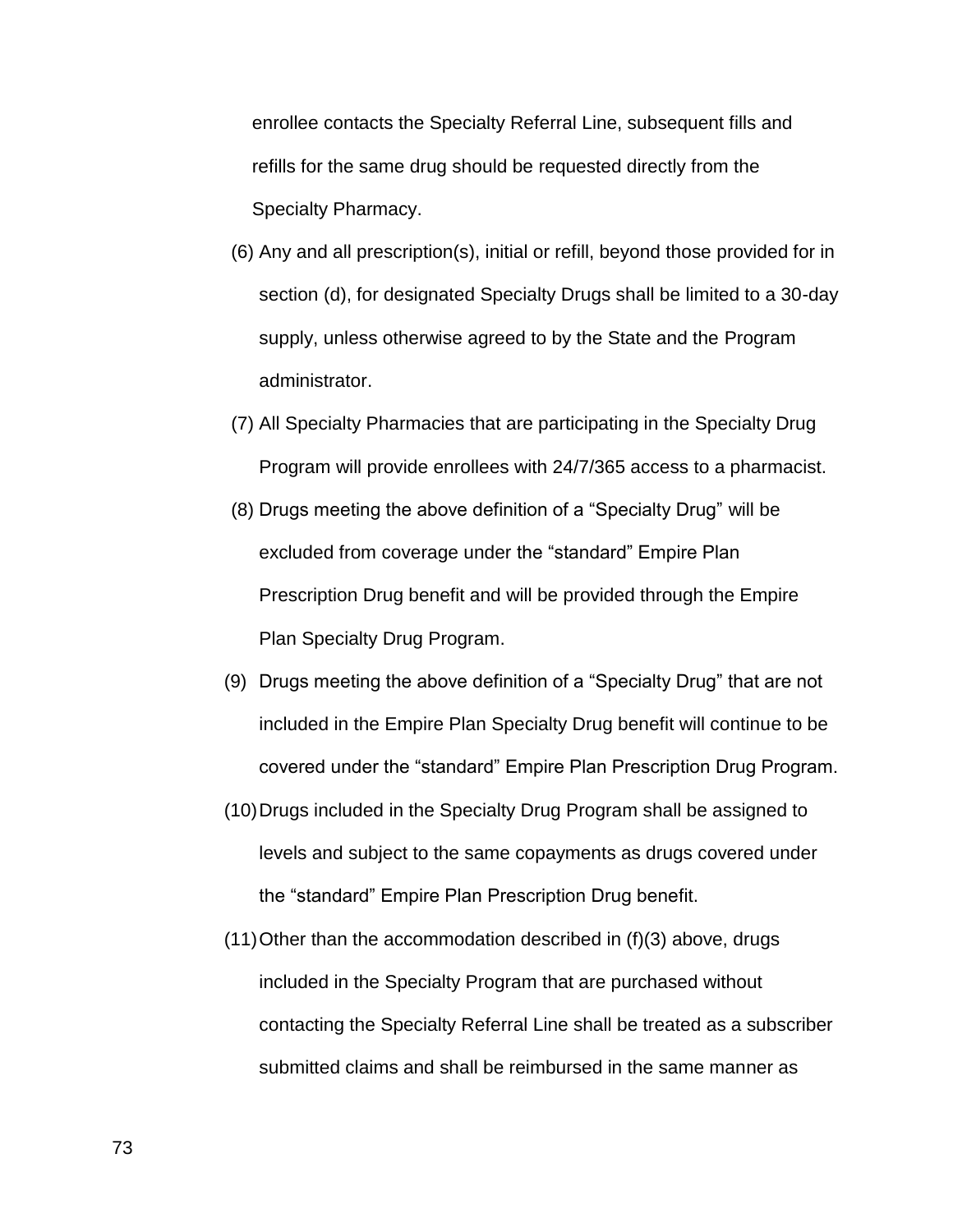subscriber submitted claims under the Empire Plan Prescription Drug Program: the enrollee shall be reimbursed the lesser of the pharmacy charge or the amount the Program would have paid through the Specialty Drug Program less the appropriate copayment.

# 12.8 Mental Health and Substance Abuse Treatment

(a) The Empire Plan shall continue to provide comprehensive coverage for medically necessary mental health and substance abuse treatment services through a managed care network of preferred mental health and substance abuse care providers.

- (1) Network benefits for Mental Health Coverage: Medically necessary hospital services and inpatient physician charges, provided by or arranged through the network shall be paid in full.
- (2) Effective April 1, 2010, outpatient care provided by, or arranged through the network, shall be covered subject to a \$20 per visit copayment. Effective June 1, 2019 the copayment shall be \$25.
- (3) Up to three visits for crisis intervention provided by, or arranged through the network, shall be covered without copay.

(b) Medically necessary care for Alcohol and Other Substance Abuse Coverage, including hospitalization or alcohol/substance abuse facilities, that is provided by or arranged through the network, shall be paid in full.

Outpatient care provided by or arranged through the network shall be subject to the participating provider office visit copayment.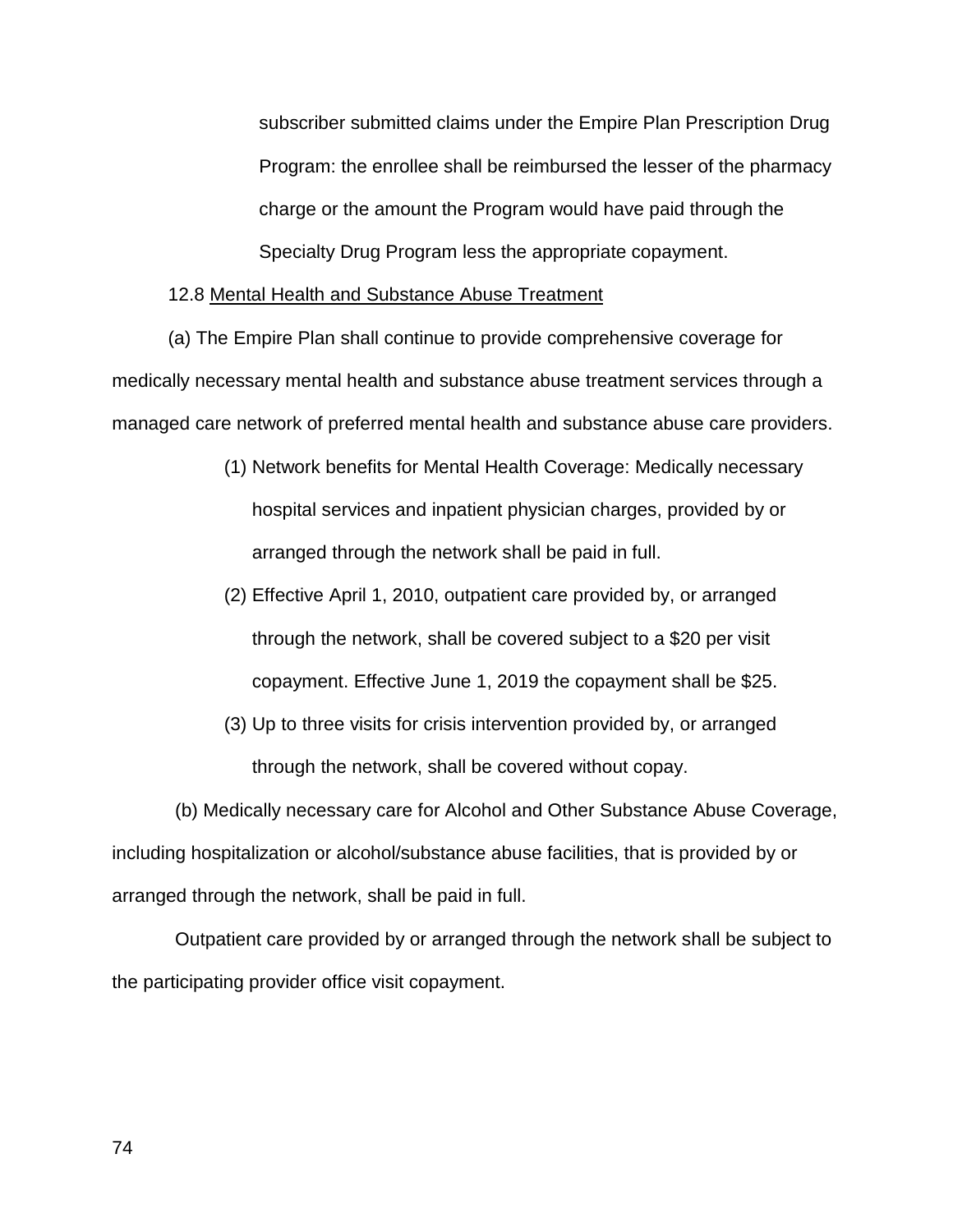(c) Benefit Maximums

Effective January 1, 2010 medically necessary inpatient alcohol and substance abuse treatment shall be unlimited.

(d) Non-network benefits for Mental Health Coverage

In addition to the network care, limited non-network care shall be available. Medically necessary care rendered outside of the network shall be subject to the following provisions:

- (1) Coincident with the increase in the Basic Medical deductible and coinsurance, the mental health basic medical deductible and coinsurance will increase accordingly.
- (2) The methodology for calculating non-network inpatient and outpatient reimbursement shall be the same as the methodology for non-network hospital and medical services.

(e) Substance Abuse: Medically necessary inpatient alcohol and substance abuse treatment shall be unlimited effective January 1, 2010.

- (1) Coincident with the increase in the Basic Medical deductible and coinsurance, the substance abuse deductible and coinsurance will increase accordingly effective January 1, 2010.
- (2) Effective January 1, 2010 the methodology for calculating non-network inpatient and outpatient reimbursement shall be the same as the methodology for non-network hospital and medical services.
- (3) Expenses applied against the deductible and coinsurance levels indicated above will not apply against any deductible or coinsurance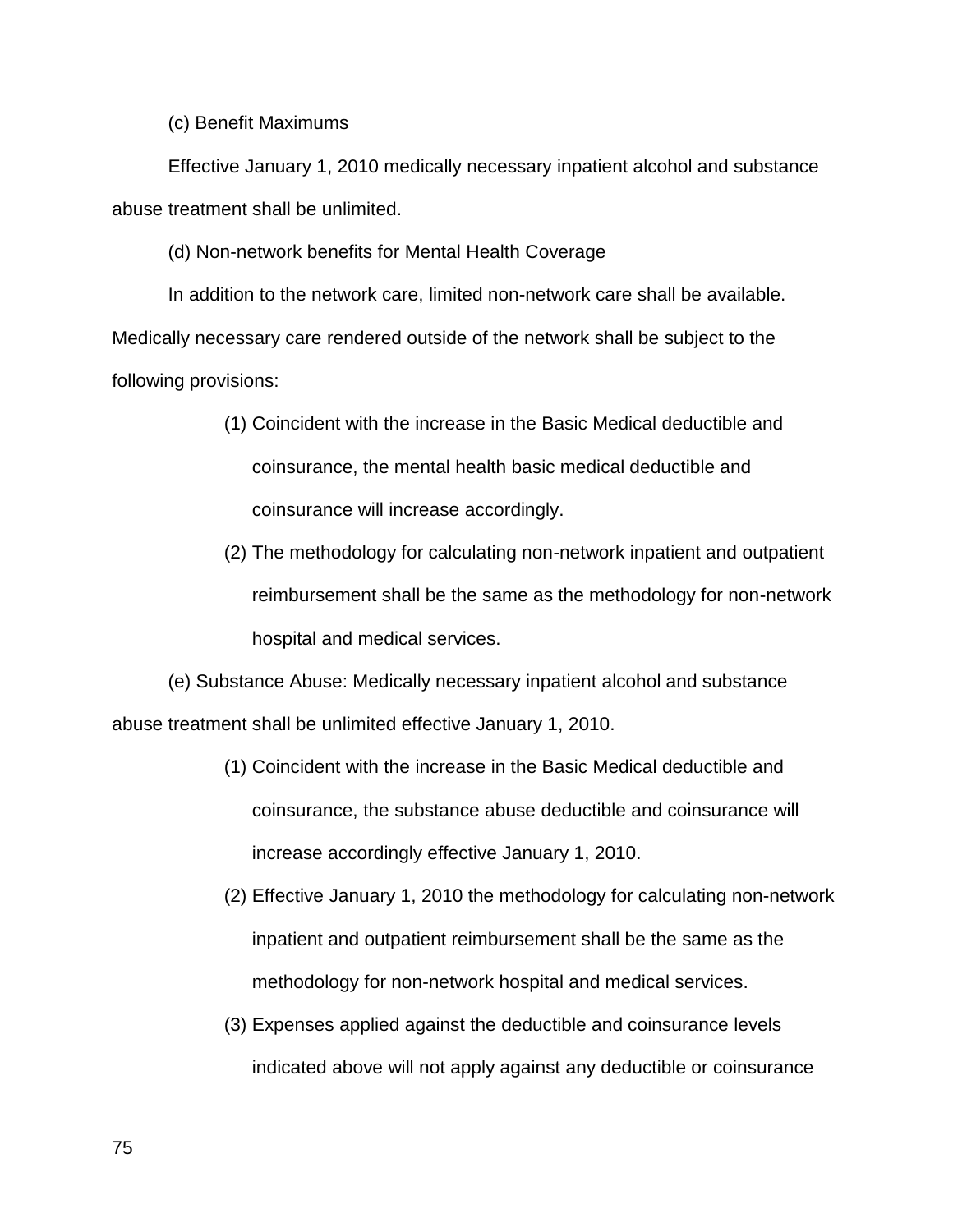maximums under the basic medical portion of the Plan. Effective January 1, 2012, covered expenses for non-network mental health and substance abuse treatment shall be included in the combined deductible and combined coinsurance maximum.

(f) Under the Mental Health and Substance Abuse Program, a disease management program for depression is available.

> (1) Effective, March 31, 2010, or as soon as practicable, disease management programs for eating disorders, including appropriate nutritional services, and ADHD shall be implemented

12.9 NYSHIP Health Benefit Enhancements

 The State shall continue to provide enrollees the following health benefit elections to enhancements in the New York State Health Insurance Program (NYSHIP):

 (a) The Pre-Tax Contribution Program will continue unless modified or exempted by the Federal Tax Code.

(b) The State agrees to continue to provide alternative Health Maintenance Organization (HMO) coverage option.

(c) Option Transfer

Eligible employees in the State Health Insurance Plan may elect to participate in a federally qualified or State certified Health Maintenance Organization (HMO) which has been approved to participate in the State Health Insurance Program by the Joint Committee on Health and Dental Benefits. Employees may change their health insurance option each year throughout the month of November unless another period is mutually agreed upon by the State and the Joint Committee on Health and Dental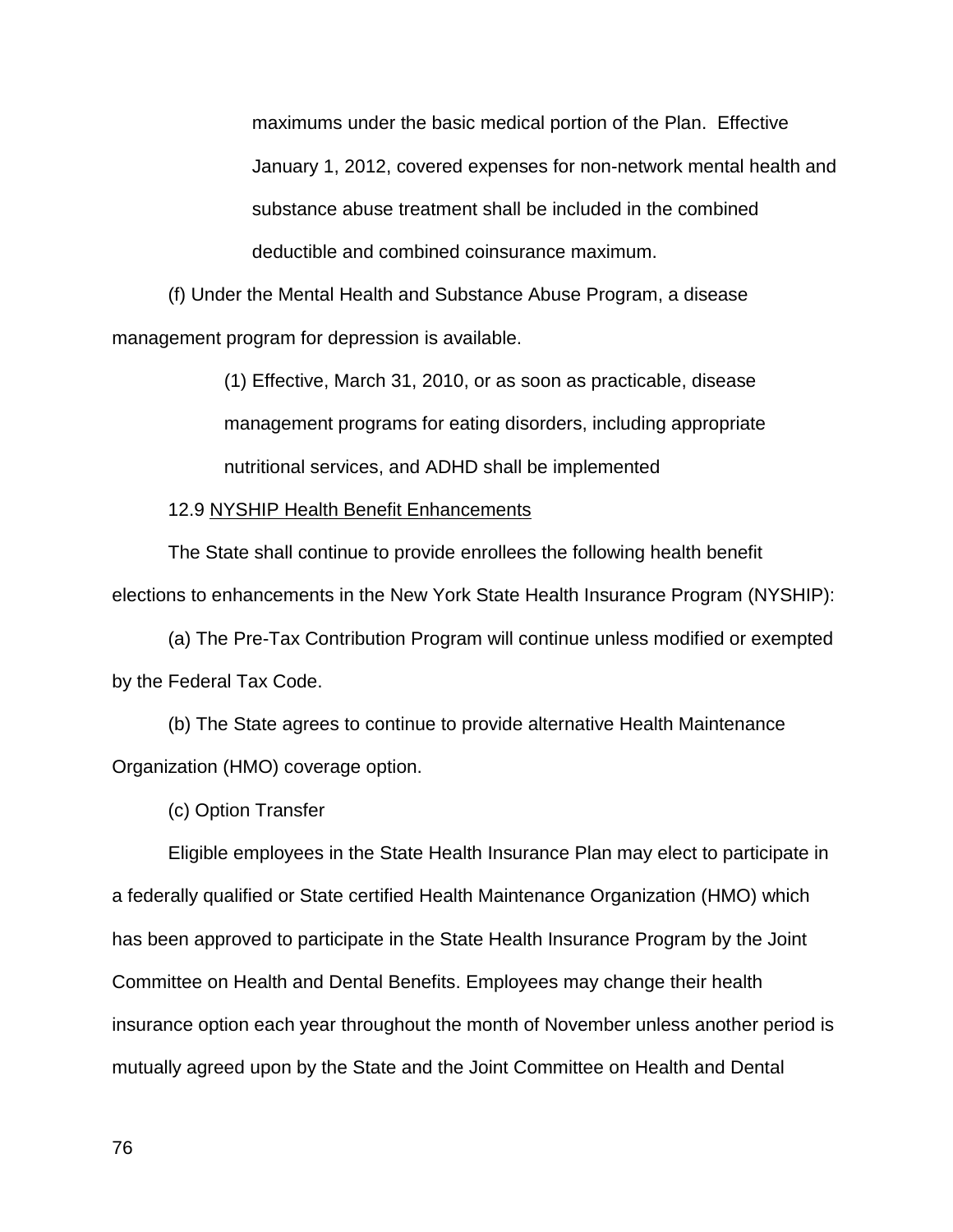Benefits. If the rate renewals are not available by the time of the option transfer period, then the option transfer period shall be extended to assure ample time for employees to transfer.

(d) Opt-Out

 Effective October 1, 2012, NYSHIP enrollees who can demonstrate and attest to having other, non-State sponsored coverage may annually opt-out of NYSHIP's Empire Plan or Health Maintenance Organizations.

- (1) Enrollees who choose to opt-out of NYSHIP coverage will receive an annual payment of \$1,000 for opting out of individual coverage or \$3,000 for opting out of family coverage. The opt-out program will allow for re-entry to NYSHIP during the calendar year subject to a Federally Qualifying Event and during the annual option transfer period.
- (2) The enrollee must be enrolled in NYSHIP prior to April  $1<sup>st</sup>$  of the previous plan year in order to be eligible to opt out, unless newly eligible to enroll. The opt-out payment shall be pro-rated over the twenty-six (26) payroll cycles and appear as a credit to the employee's wages for each bi-weekly payroll period the eligible individual is qualified.
- (3) For the 2012 plan year, NYSCOPBA members shall be permitted to opt out of coverage under the State health plans subsequent to ratification, and shall be entitled to a pro-rata share of the annual payment for the remaining portion of the program year.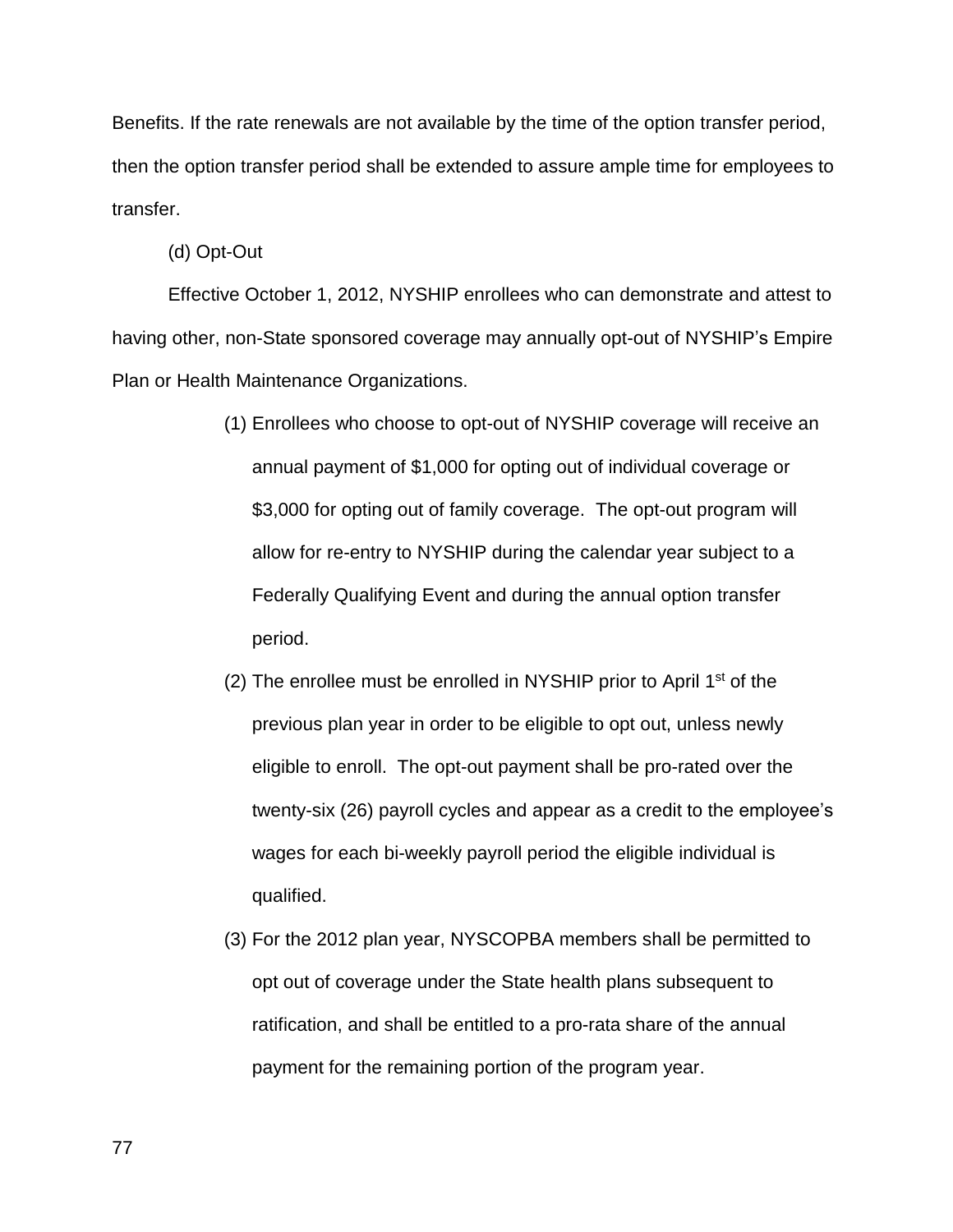# (e) Deferred Health Insurance in Retirement

 An employee retiring from State service may defer commencement or suspend his/her retiree health coverage and the use of the employee's sick leave conversion credits, provided that the employee applies for the deferment or suspension, and furnishes proof of continued coverage under the health care plan of the employee's spouse, or from post-retirement employment. The surviving spouse of a retiree who dies while under a deferment or suspension may transfer back to the State Health Insurance Plan on the first of any month coinciding with or following the retiree's death.

(f) Sick Leave Credit

 For Interest Arbitration eligible employees only, retirements occurring on and after October 1, 2012, the actuarial table used to calculate the employees sick leave credit toward health insurance in retirement shall be the life expectancy tables for corrections officers.

12.10 Premium Contribution

 (a) Effective October 1, 2011, for employees in a title Salary Grade 9 or below (or an employee in a position equated to Salary Grade 9 or below), the State agrees to pay 88 percent of the cost of individual coverage and 73 percent of the cost of dependent coverage for the hospital, medical/surgical, mental health and substance abuse, and prescription drug components under the Empire Plan.

Effective October 1, 2011, for employees in a title Salary Grade 10 and above (or an employee in a position equated to Salary Grade 10 and above) the State agrees to pay 84 percent of the cost of individual coverage and 69 percent of the cost of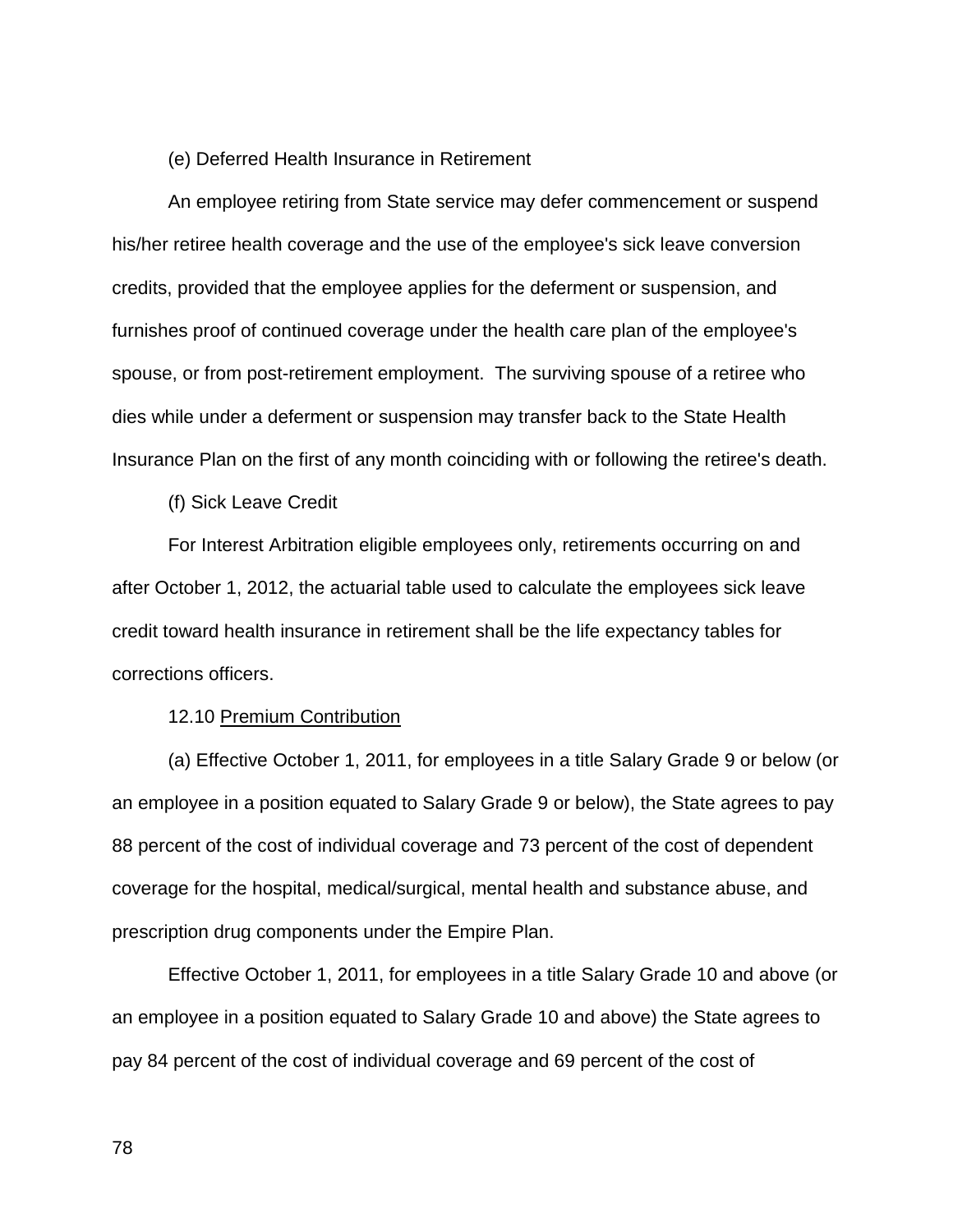dependent coverage for the hospital, medical/surgical, mental health and substance abuse, and prescription drug components under the Empire Plan.

 (b) Effective October 1, 2011, for employees in a title Salary Grade 9 or below (or an employee in a position equated to Salary Grade 9 or below), the State agrees to pay 88 percent of the cost of individual coverage and 73 percent of the cost of dependent coverage toward the hospital, medical/surgical, mental health and substance abuse components of each HMO, not to exceed 100 percent of its dollar contribution for those components under the Empire Plan, and the State agrees to pay 88 percent of the cost of individual prescription drug coverage and 73 percent of dependent prescription drug coverage under each participating HMO.

 Effective October 1, 2011, for employees in a title Salary Grade 10 and above (or an employee in a position equated to Salary Grade 10 and above) the State agrees to pay 84 percent of the cost of individual coverage and 69 percent of the cost of dependent coverage toward the hospital, medical/surgical, mental health and substance abuse components of each HMO, not to exceed 100 percent of its dollar contribution for those components under the Empire Plan, and the State agrees to pay 84 percent of the cost of individual prescription drug coverage and 69 percent of the cost of dependent prescription drug coverage under each participating HMO.

### 12.11 Dual Annuitant Sick Leave Credit

An employee who is eligible to continue health insurance coverage upon retirement and who is entitled to a sick leave credit to be used to defray any employee contribution toward the cost of the premium may elect an alternative method of applying the basic monthly value of the sick leave credit.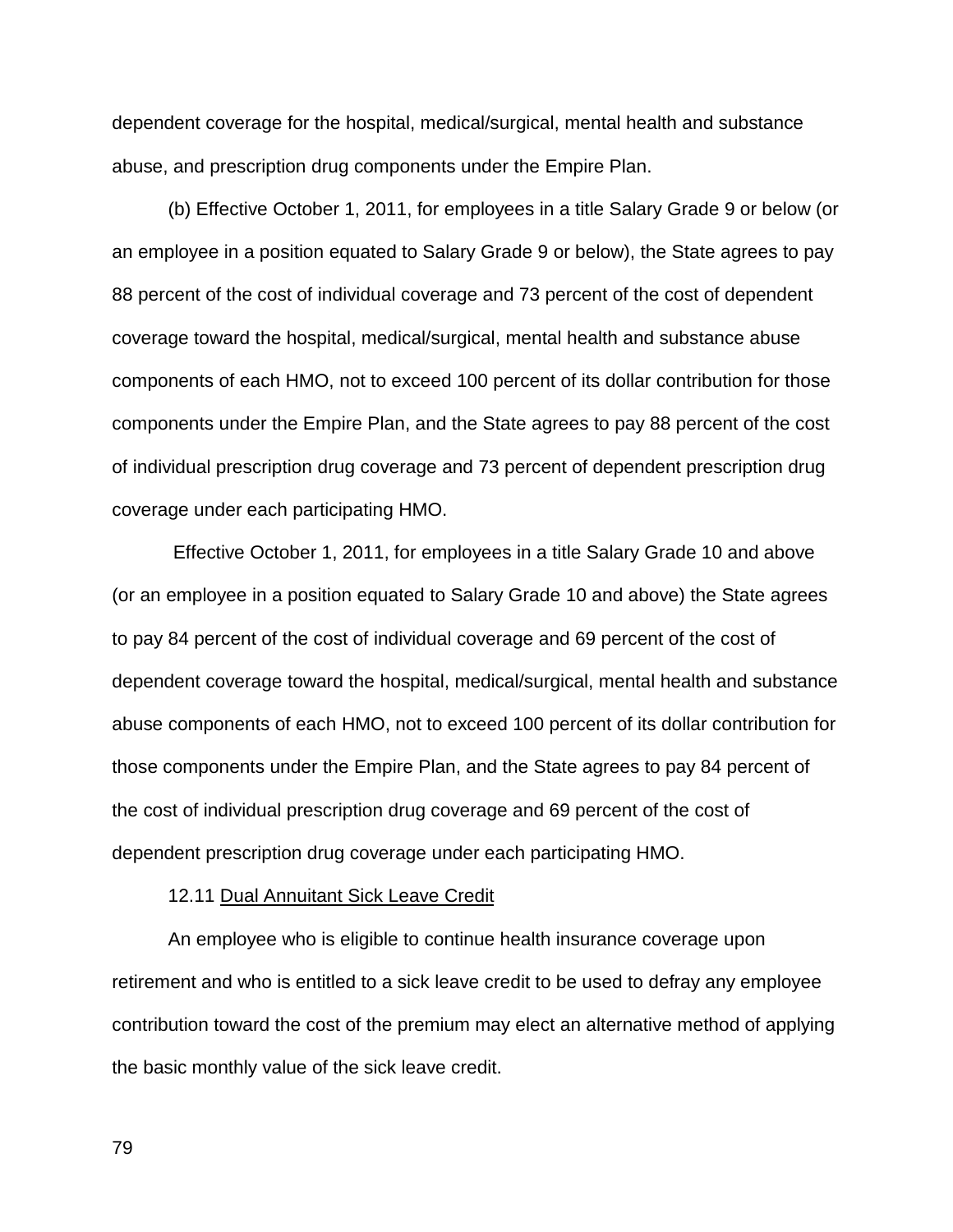(a) Employees selecting the basic sick leave credit may elect to apply up to 100 percent of the calculated basic monthly value of the credit toward defraying the required contribution to the monthly premium during their own lifetime. If employees who elect that method predecease their eligible covered dependents, the dependents may, if eligible, continue to be covered, but must pay the applicable dependent survivor share of the premium.

 (b) Employees selecting the alternative method may elect to apply only up to 70 percent of the calculated basic monthly value of the credit toward the monthly premium during their own lifetime. Upon the death of the employee, however, any eligible surviving dependents may also apply up to 70 percent of the basic monthly value of the sick leave credit toward the dependent survivor share of the monthly premium for the duration of the dependents' eligibility. The State has the right to make prospective changes to the percentage of credit to be available under this alternative method for future retirees as required to maintain the cost neutrality of this feature of the plan.

(c) The selection of the method of sick leave credit application must be made at the time of retirement, and is irrevocable. In the absence of a selection by the employee, the basic method shall be applied.

12.12 Dependent Survivor Coverage

 (a) The unremarried spouse of an employee, who retires after April 1, 1979, with ten or more years of active State service and subsequently dies, shall be permitted to continue coverage in the health insurance program with payment at the same contribution rates as required of active employees.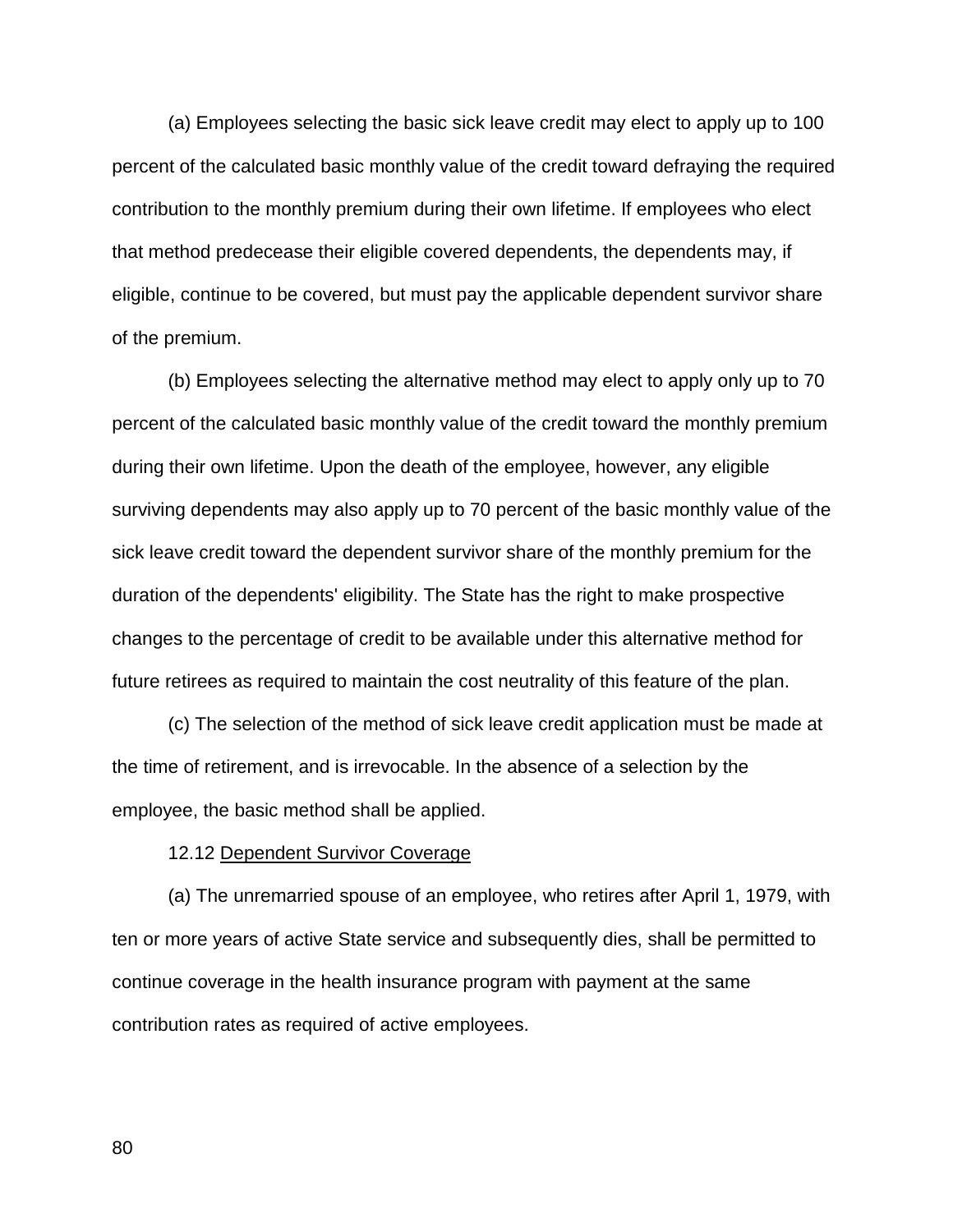(b) The unremarried spouse of an active employee, who dies after April 1, 1979 and who, at the date of death was vested in the Employee's Retirement System and vested for the purpose of health insurance, and within ten years of his/her first date of eligibility for retirement, shall be permitted to continue coverage in the health insurance program with payment at the same contribution rates as required of active employees.

12.13 Medical Flexible Spending Account

(a) A Medical Flexible Spending Account (MFSA) shall be available to eligible employees.

(b) Eligible expenses under the Medical Flexible Spending Account include overthe-counter medications according to guidelines developed by the Medical Flexible Spending Account Administrator.

(c) Effective January 1, 2019, a direct debit vehicle shall be implemented.

12.14 Joint Committees on Health and Dental Benefits

 The State and NYSCOPBA agree to continue the Joint Committee on Health and Dental Benefits. The Committee shall consist of at least three representatives selected by NYSCOPBA and three representatives selected by the State.

 (a) The State shall seek the appropriation of funds by the Legislature to support committee initiatives and to carry out the administrative responsibilities of the Joint Committee. Funding for the Joint Committee shall be as follows: \$175,099 for the period of April 1, 2016 to March 31, 2017, \$178,601 for the period of April 1, 2017 to March 31, 2018, \$182,173 for the period of April 1, 2018 to March 31, 2019, \$185,816 for the period of April 1, 2019 to March 31, 2020, \$189,532 for the period of April 1, 2020 to March 31, 2021, \$193,323 for the period of April 1, 2021 to March 31, 2022,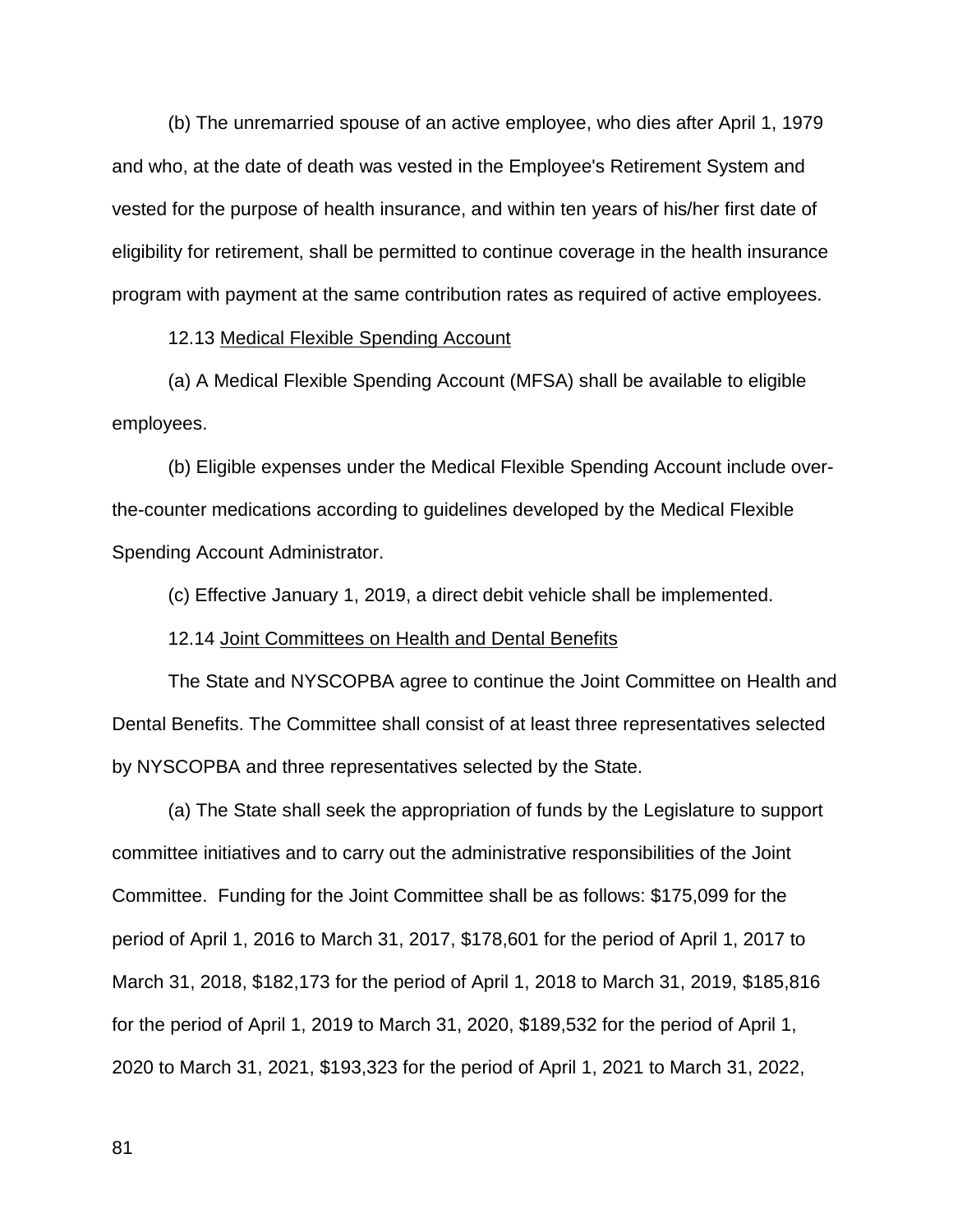and \$197,189 for the period of April 1, 2022 to March 31, 2023. In no case will more than 50% of these appropriations be allocated to either the State or NYSCOPBA individually.

 (b) The Joint Committee on Health and Dental Benefits shall meet within 14 days after a request to meet has been made by either side.

 (c) The Joint Committee shall work with appropriate State agencies to review and oversee the various health plans available to employees represented by NYSCOPBA.

 (d) The Joint Committee on Health and Dental Benefits shall work with appropriate State agencies to monitor future employer and employee health plan cost adjustments.

 (e) The Joint Committee shall be provided with each carrier rate renewal request upon submission and be briefed in detail that periodically on the status of the development of each rate renewal.

 (f) The State shall require the insurance carriers for the State Health Insurance Plan submit claims and experience data reports directly to the Joint Committee on Health and Dental Benefits in the format and with such frequency as the Committee shall determine.

 (g) At the demand of the Joint Committee on Health and Dental Benefits, the State shall request proposals from existing or other carriers, or alternative third-party administrators, for the Empire Plan, Dental, Drug and Vision Plans providing the benefits are identical. A replacement insurance carrier or third-party administrator will not be selected without Joint Committee consent.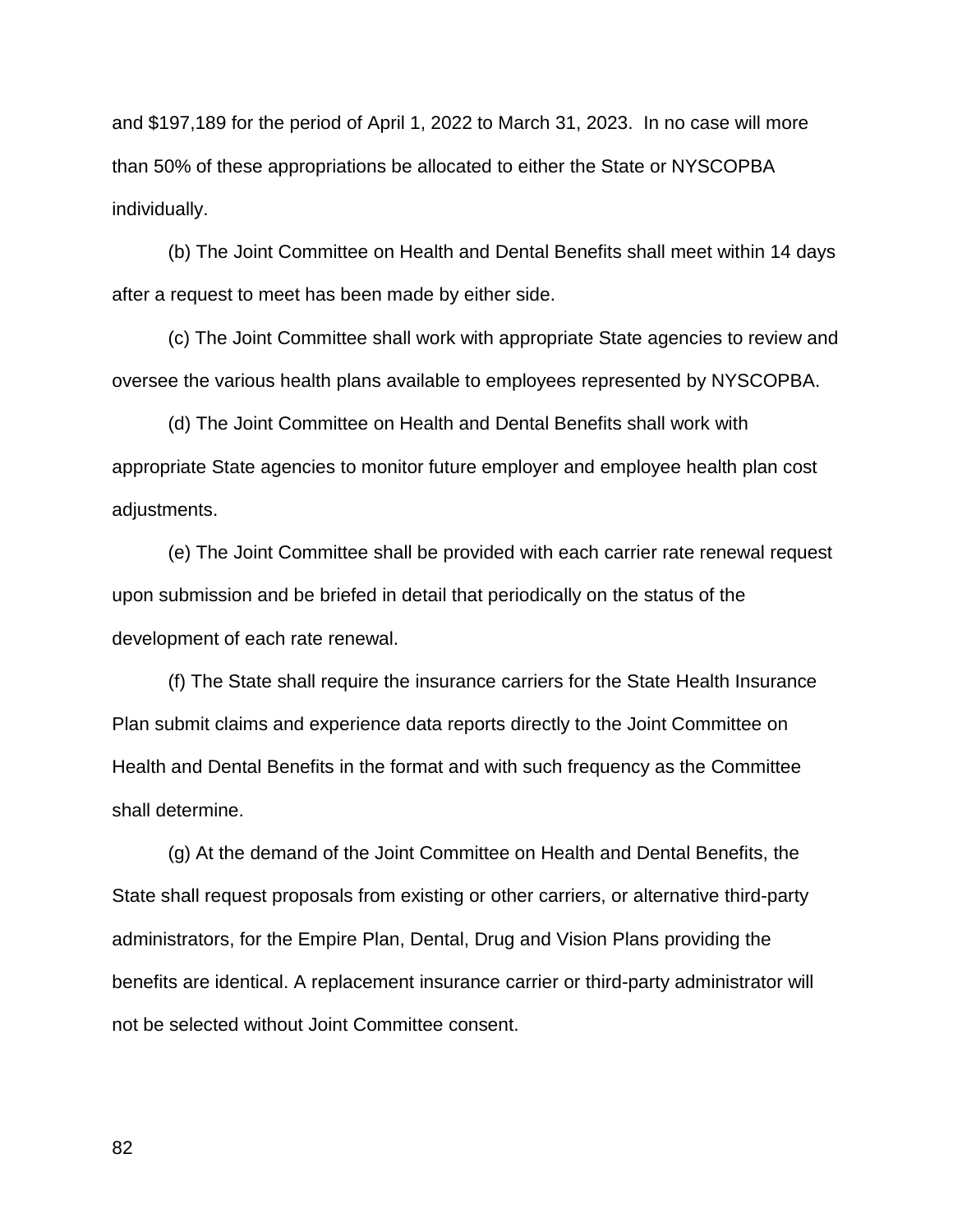(h) The Joint Committee on Health and Dental Benefits shall work with appropriate State agencies to make mutually agreed upon changes in the Plan benefit structure through such initiatives as:

- (1) HMO Workgroup (participation/efficiency)
- (2) Ambulatory Surgery Center development
- (3) HCAP/ER benefit-review
- (4) The ongoing review of the Managed Physical Medicine Program
- (5) Review of the appropriateness of providing a benefit for autologous blood donations.
- (6) Review the appropriateness of additional chronic copayment waivers
- (7) Work with the dental carrier to increase access to participating dental specialists such as orthodontists.
- (8) Explore the addition of a Lyme Vaccine to the list of injectable adult immunizations should one become available.
- (9) Work with the State to monitor and oversee voluntary disease management programs under the medical component of The Empire Plan. The State and the NYSCOPBA Joint Committee on Health Benefits will explore the possible implementation of additional disease management and/or wellness activities to support enrollees with chronic illnesses and employees seeking to improve their general health and well-being.
- (10) Work with the State to implement and oversee a Healthy Back Disease Management Program.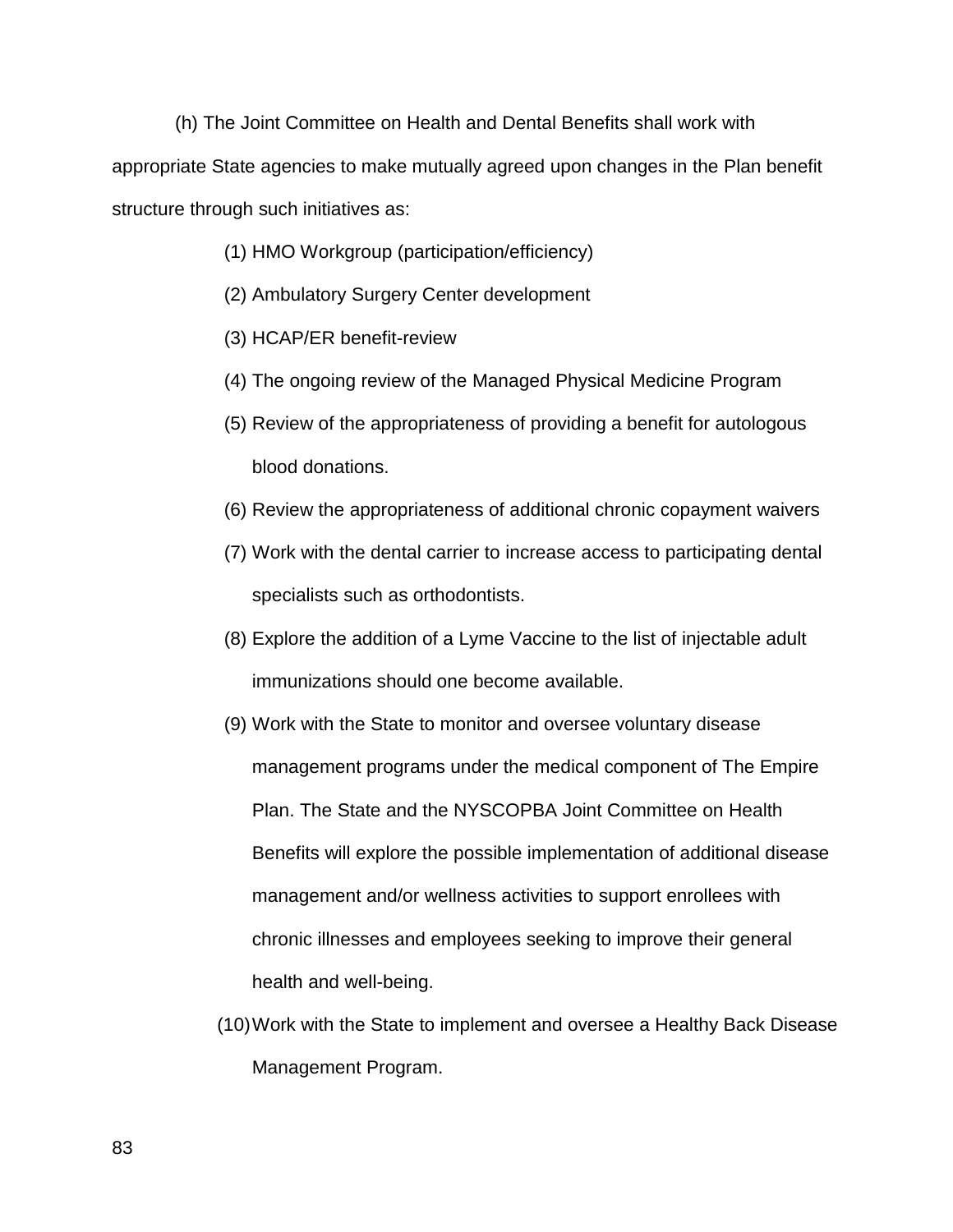- (11) Work with the State to monitor and oversee ongoing review of a Medical Flexible Spending Account.
- (12) Work with the State to implement, monitor and oversee a direct debit vehicle utilized under the Medical Flexible Spending Account.
- (13) Work with the State to monitor and oversee the voluntary "Centers of Excellence" program for organ and tissue transplants within the hospital component of the Empire Plan.
- (14) Work with the State and medical carrier to develop an enhanced network of urgent care facilities.
- (15) Work with the State to implement and oversee a Bariatric Surgery Program.
- (16) Review the Corrective Vision Care coverage component at regular intervals to monitor utilization, network adequacy and cost.
- (17) Work with the State to develop a voluntary Value Based Insurance Design (VBID) Pilot Program with the goal of improving health outcomes while lowering costs through copayment waivers or reductions.
- (18) Work with the State to develop a voluntary Pilot Telemedicine Program. The purpose of the Telemedicine Program is to increase access to health care services by establishing a program to use telecommunications to provide healthcare.
- (19) If reimportation of prescription drugs becomes permissible under applicable law, rule, regulation, or other appropriate approval, the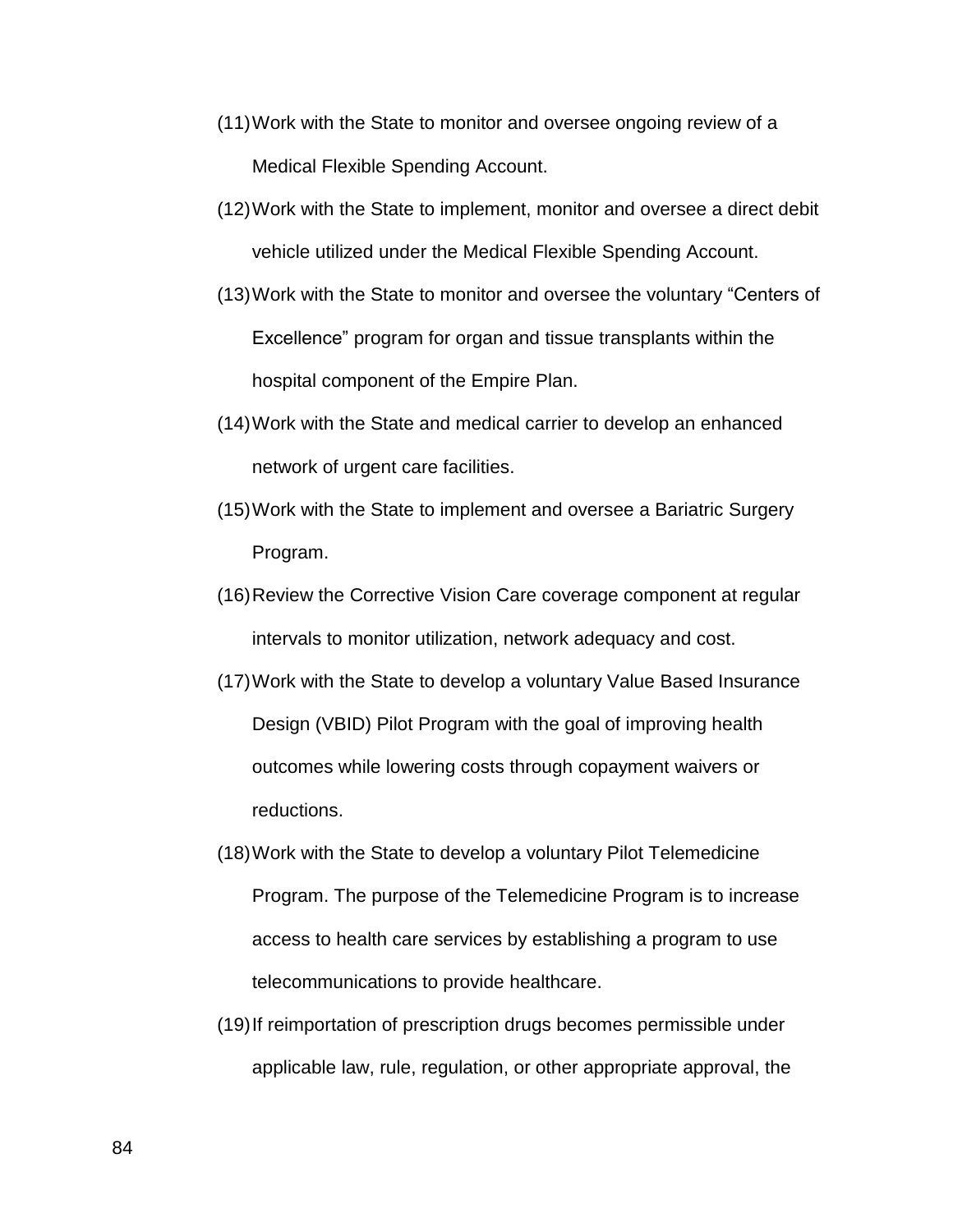parties agree to work through the JCHB to explore the plan's use of such reimported drugs and evaluate the overall impact to the Empire Plan Prescription Drug Program. The parties will determine whether to recommend the implementation of the plan's utilization of such drugs if both parties agree that it is practicable, cost effective and able to be implemented into and become part of the current Empire Plan Prescription Drug Program. Implementation of the alternative drug program for NYSCOPBA-represented employees will not take place without the agreement of the NYSCOPBA Joint Committees on Health Benefits.

### 12.15 Vision Care Benefits

 The State shall continue to provide for and pay the full cost for the vision care plan in effect as of March 31, 2016.

 (a) For eligible enrollees and enrolled dependents, the Plan shall provide innetwork benefits when visiting a participating Vision Care provider. Reimbursement shall be provided for out-of-network eye examinations and contact lenses (including fit and follow-up care) up to \$200. Benefits are available once every 24 months.

 Effective June 1, 2019, contact lens wearers are eligible every 12 months for an eye exam, evaluation, fit and follow-up care provided their last contact lens purchase was covered by the Vision Care Program. Contact Lens exams under this provision provided by an out-of-network provider will be reimbursed up to the scheduled amount.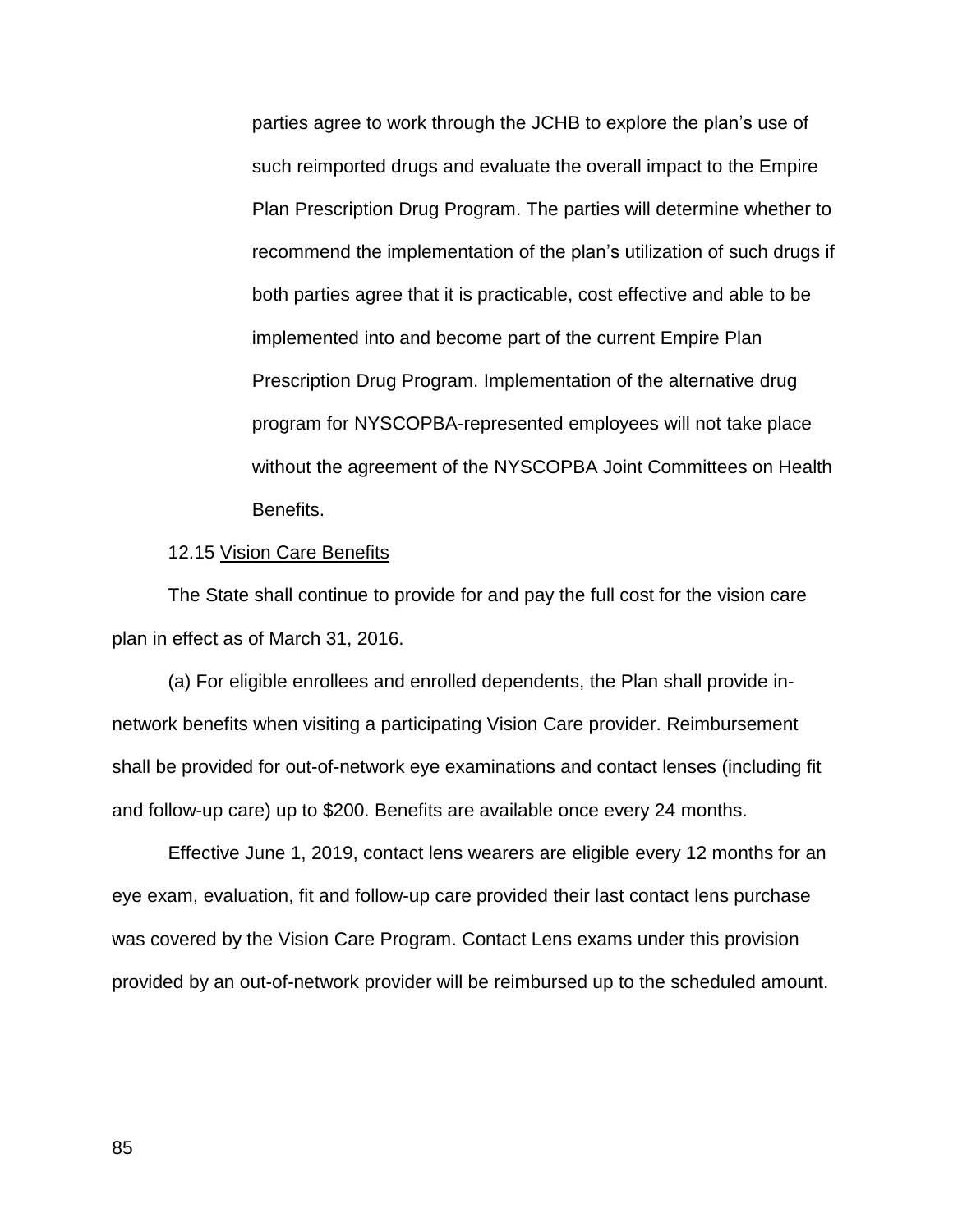(b) The Plan shall provide the complete selection of frames available to other participants in the Plan including the frame selections designated as standard, supplemental and designer/metal.

 (c) The State shall provide toll-free telephone service for insurance information and assistance to employees and dependents on vision care insurance matters.

 (d) Enrolled dependents under 19 years of age shall be eligible to receive vision care benefits every 12 months.

 (e) Covered Plan eye glasses (frames and lenses) and/or contact lenses may be obtained within (90) ninety days after a vision examination by a participating Vision Care Plan Provider.

 (f) If new lenses are required due to vision changes resulting from a medical condition for which the individual is under the care of a physician, vision care benefits, including an examination, new lenses and, if appropriate, new frames, shall be available sooner than once every two years, but not sooner than one year from the last use of vision care benefits, upon written documentation by an ophthalmologist that the medical condition has caused a vision loss that requires a new prescription. Documentation of the vision loss must be provided in writing by the ophthalmologist each time a new prescription is needed sooner than the standard two-year interval.

 (g) Covered plan lenses shall include photosensitive lenses (plastic or glass), noline bifocals, ultra-thin lenses, and scratch resistant coating.

 (h) Effective June 1, 2019, the NYSCOPBA Vision Care Plan shall provide Ultra/digital progressive lenses from participating providers, subject to a \$90 copayment.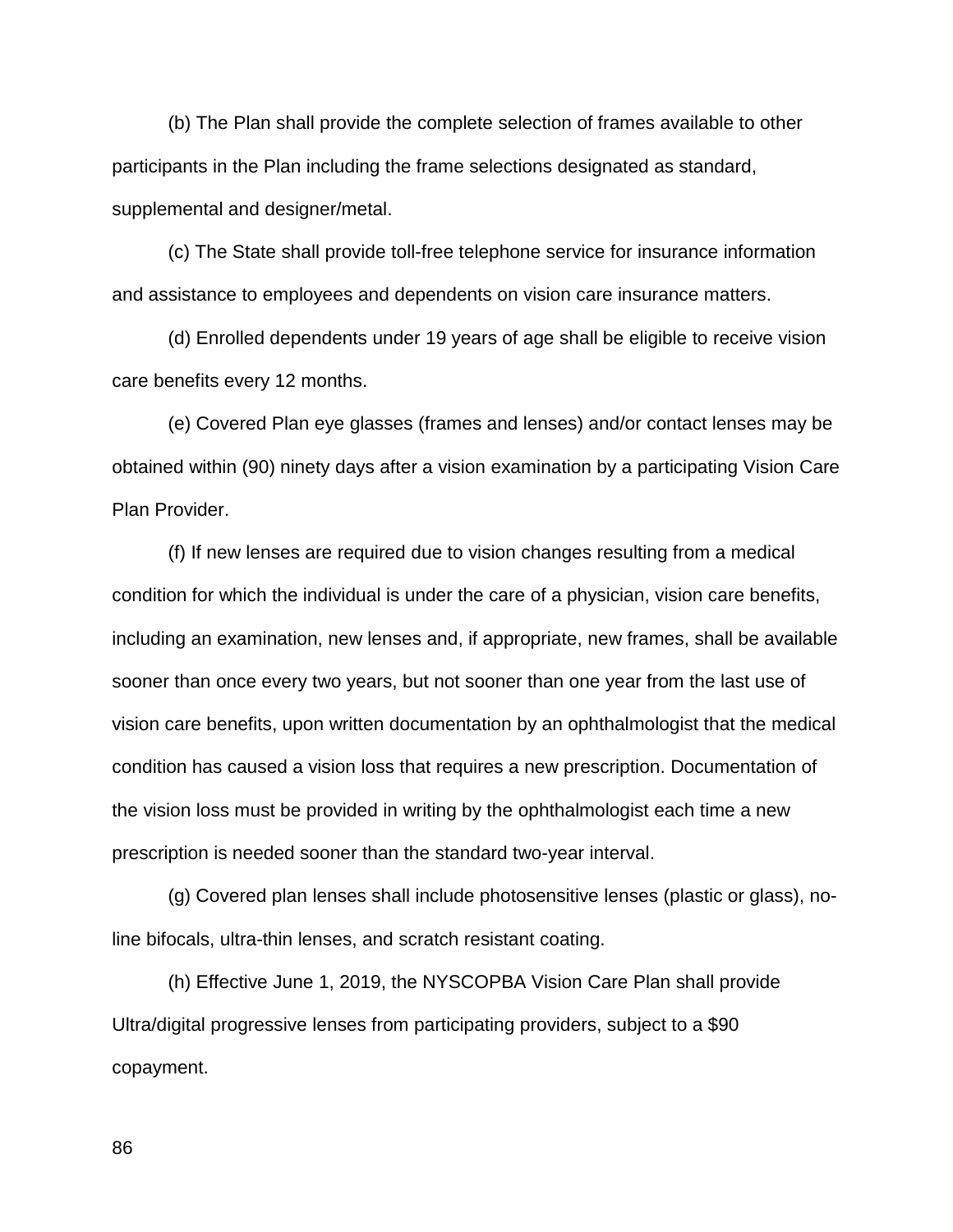(i) Access to a network of providers to obtain Laser Vision Correction services at discounted employee -pay-all fees is provided.

 (j) Effective September 1, 2010, the NYSCOPBA Vision Care Plan shall be modified as follows:

- (1) Lasik and other corrective vision care procedures performed to correct nearsightedness and/or farsightedness and not covered by the Empire Plan or an HMO shall be a covered service for employees only. Enrolled spouses/domestic partners and enrolled dependent children shall be eligible to participate in a "discount program" providing up to a 25 percent savings but shall be responsible for any and all costs associated with these procedures
- (2) Corrective Vision Care coverage shall only be available through a network of participating board eligible/board certified ophthalmologists trained in this field. The Vision Care Plan administrator shall be responsible for the network and will make every effort to recruit and retain providers throughout New York State.
- (3) Corrective Vision Care coverage shall include a preliminary exam, the actual procedure and up to two follow-up visits.
- (4) Employees receiving such services shall have a copayment equal to 10% of the discounted cost of the procedure up to an out-of-pocket maximum of \$200.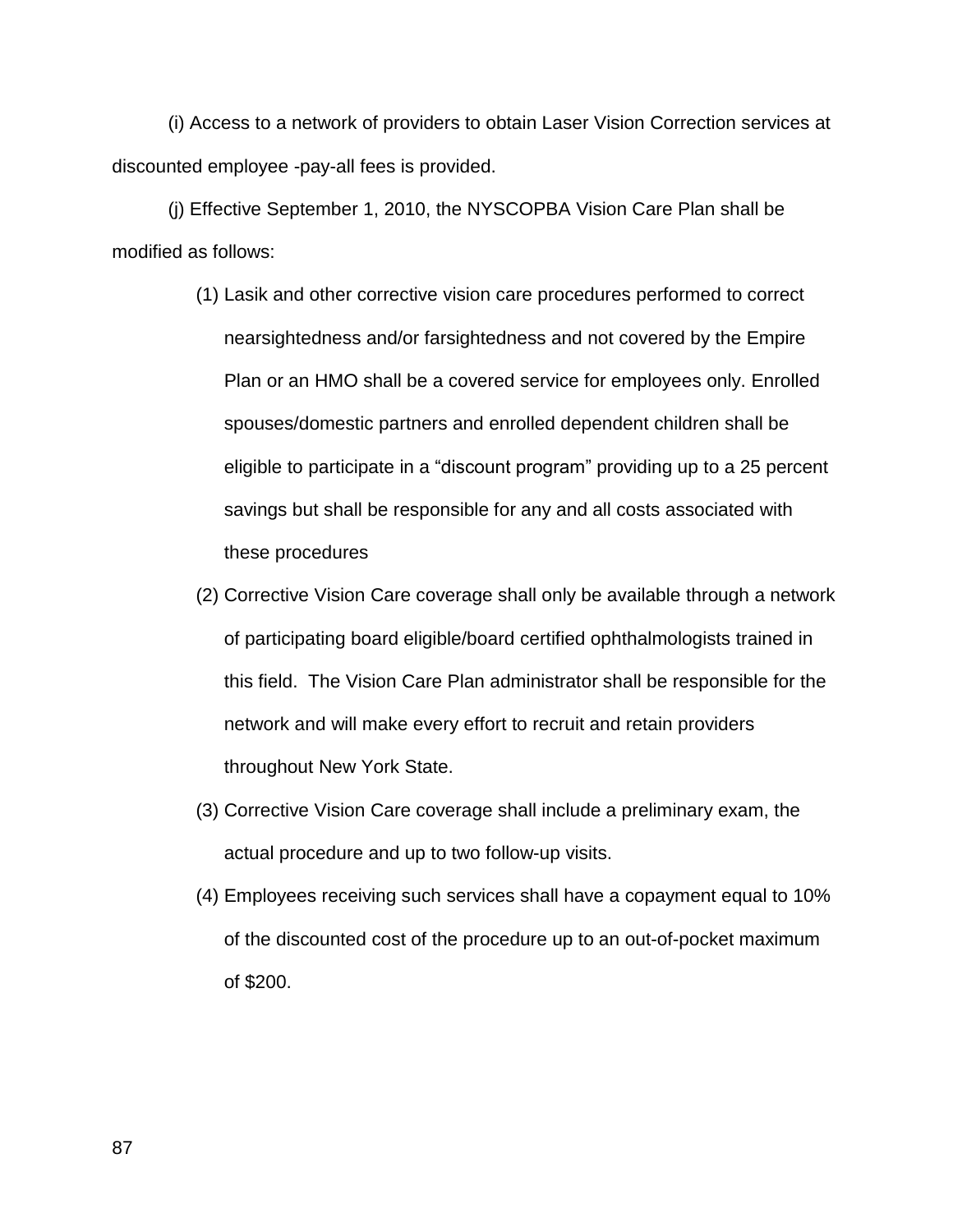(5) Employees shall be eligible for one Corrective Vision Care procedure every 5 years per eye. The five (5) year limit may be waived based on evidence of a significant vision change due to injury or illness.

### 12.16 Dental Care Benefits

 The State shall continue to provide dental benefits at the same level as were in effect March 31, 2016, except as modified as follows:

 (a) The allowances paid shall be at a level sufficient to retain or add participating dentists and specialists. The State shall continue to pay the full premium of the dental insurance plan.

 (b) The Plan shall include coverage for the application of sealants to the primary teeth of dependent children age 13 and under.

 (c) The nonparticipating provider reimbursement shall be increased to an amount equal to 100 percent of the schedule for basic and prosthetic services.

 (d) The maximum annual benefit for covered participating and nonparticipating services is \$2,300 per person. Effective June 1, 2019, the annual maximum will increase to \$3,000.

 (e) The maximum lifetime benefit for orthodontic treatment is \$2,300. Effective June 1, 2019, the maximum lifetime benefit will increase to \$3,000.

 (f) Anesthesia administered in a dentist office shall be a covered benefit under the participating and nonparticipating components of the dental plan.

(g) Effective June 1, 2019, the following upgraded materials shall be covered:

(1) posterior composite (white fillings)

(2) hi-noble materials for crowns, inlays, onlays, pontics and abutments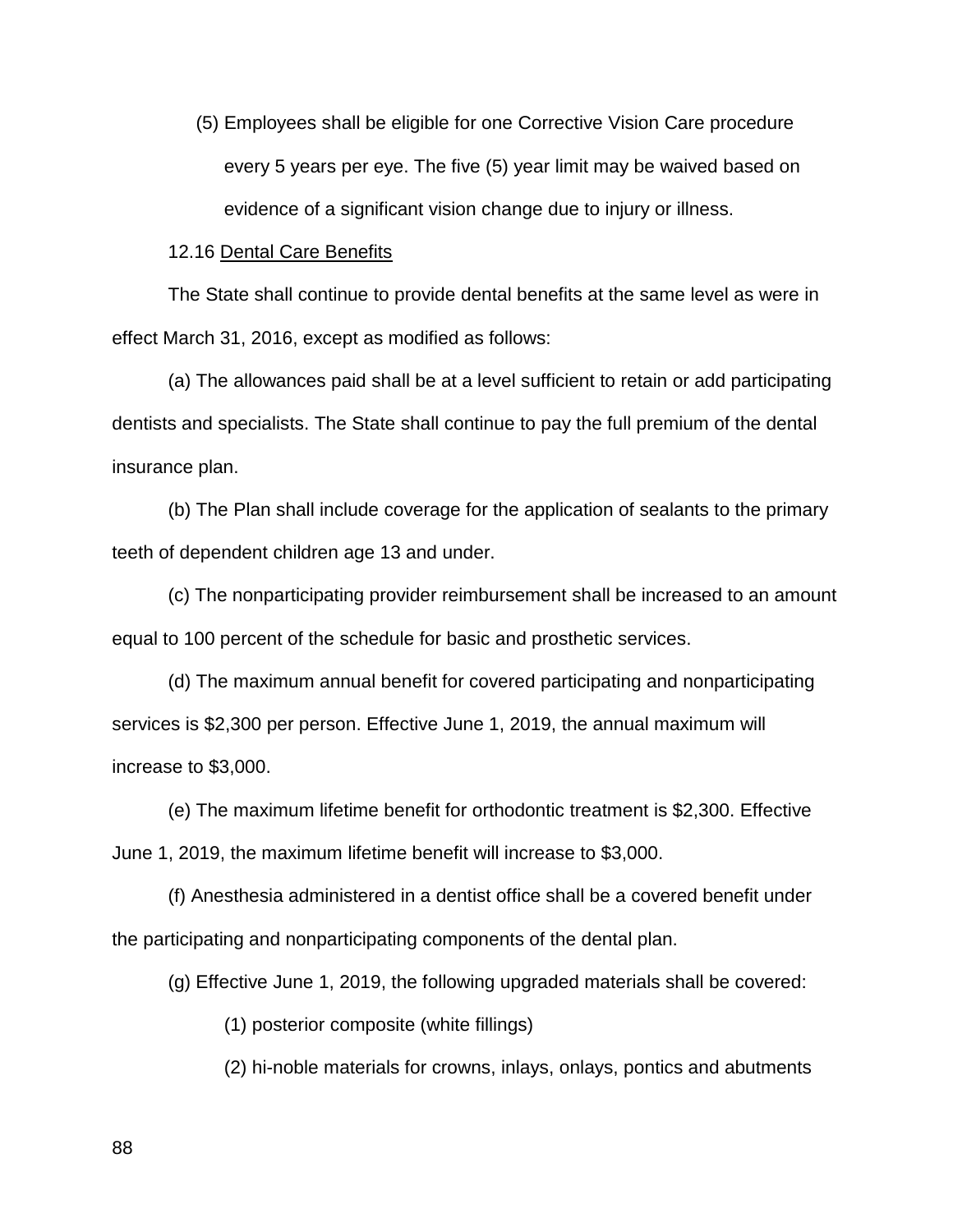(3) flexible base dentures, and

(4) ceramic materials for onlays, crowns, pontics and abutments.

 (h) Effective June 1, 2019 dental implants shall be covered subject to a \$600 limitation per implant.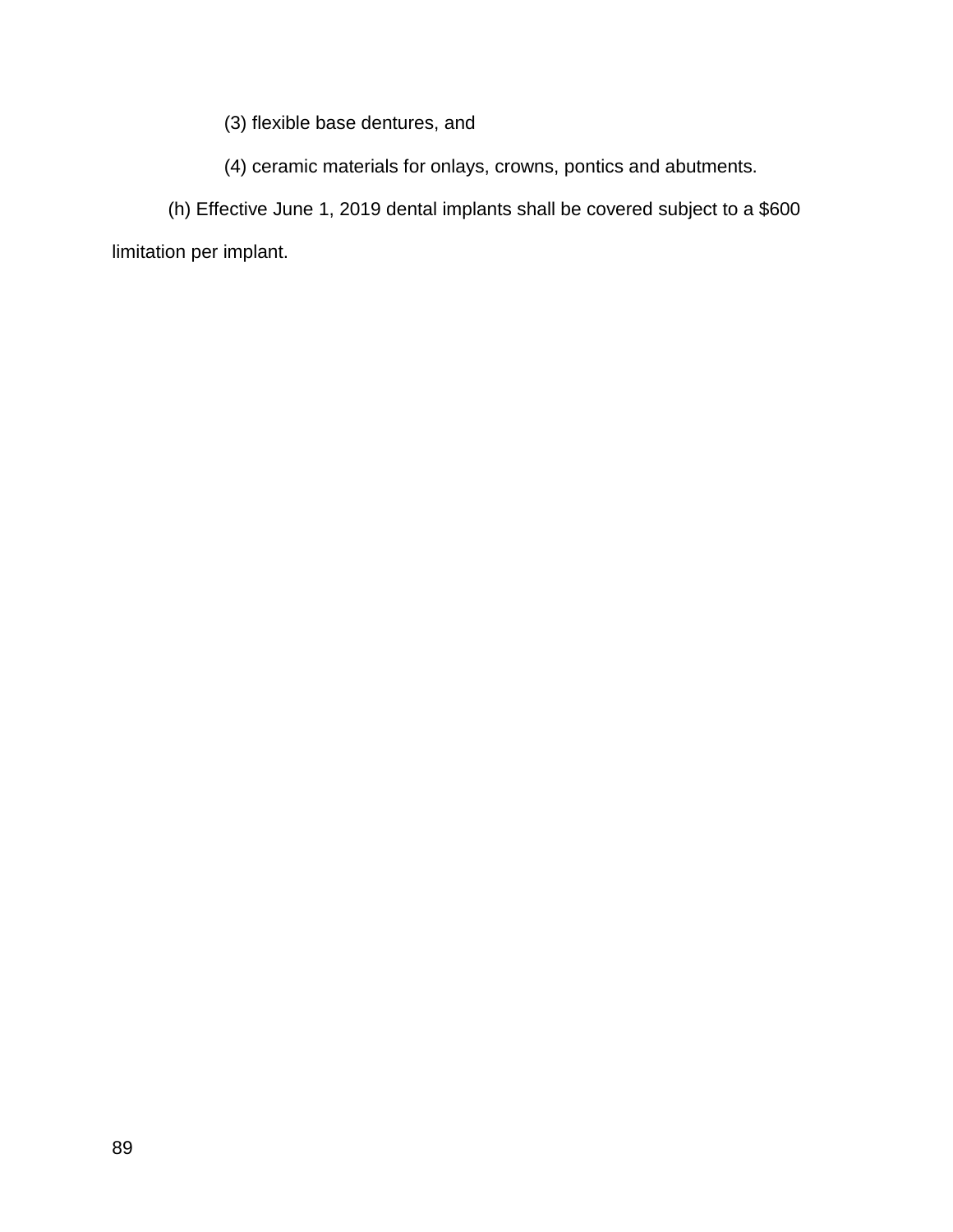# **ARTICLE 13**

# **Education and Training**

 13.1 Effective April 1, 2016, the Employer will recommend an appropriation by the Legislature of \$168,201 for that year and each successive of this Agreement as set forth in Article 1 for implementation of education and training programs for employees of this Unit. Effective April 1, 2017, this amount will be increased to \$171,565; effective April 1, 2018, the amount shall be increased to \$174,996; effective April 1, 2019, the amount shall be increased to \$178,496; effective April 1, 2020, the amount shall be increased to \$182,066; effective April 1, 2021, the amount shall be increased to \$185,707; and effective April 1, 2022, the amount shall be increased to \$189,421.

 13.2 A joint labor/management committee comprised of representatives of the Union and the Employer shall be established to consider bilaterally the development and expansion of such employee training programs. The committee shall consider the needs and desires of agency administration and of employees in this Unit with respect to the most efficient use of these funds, and shall make recommendations as to the training opportunities to be made available.

 13.3 Following completion of initial academy training, each Correction Officer assigned to a facility after the effective date of this Agreement, shall be given a rotational job training and job orientation program of not more than six months duration during which he shall not be eligible to bid for job assignments or shifts. Correction Officer trainees will receive a \$200 lump sum payment upon satisfactory completion of the first six weeks of the Correction Officer traineeship.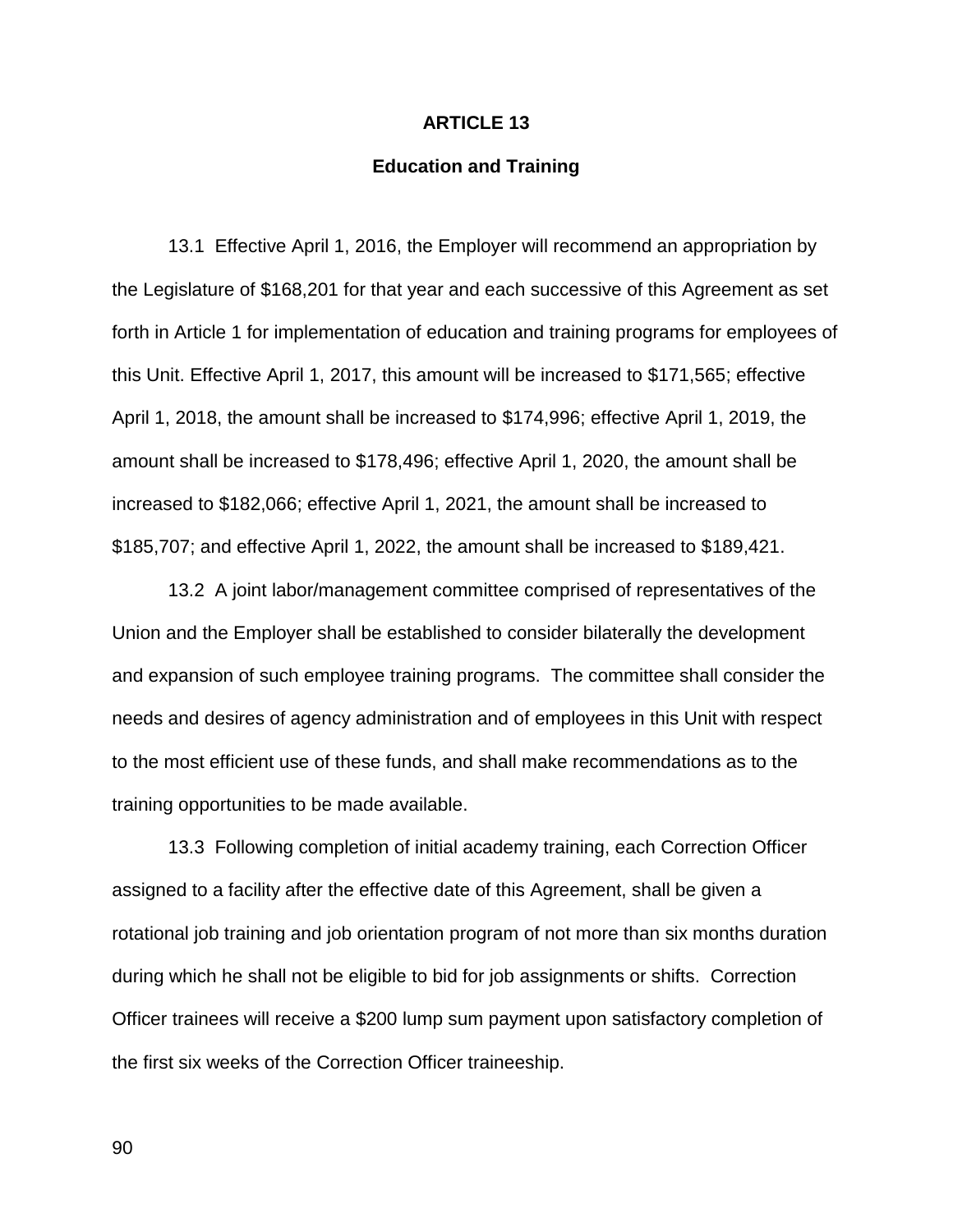13.4 In order to provide for proper training or orientation, any new employee or any employee who transfers to a new facility, is promoted, demoted, or assumes a new assignment as the result of successfully bidding pursuant to the provisions of Article 24 of this Agreement, shall not be eligible to bid for job assignments or shifts during the 60 day period immediately following the assumption of new duties resulting from any such transfer, promotion, demotion, or successful bid.

 13.5 (a) Effective April 1, 2016, the Employer will appropriate funds of \$212,242 for each year of this Agreement, as set forth in Article 1, to provide an Employee Assistance Program for employees in this Unit. Effective April 1, 2017, that amount shall be increased to \$216,487; effective April 1, 2018, that amount shall be increased to \$220,817; effective April 1, 2019, that amount shall be increased to \$225,233; effective April 1, 2020, that amount shall be increase to \$229,738; effective April 1, 2021, that amount shall be increased to \$234,333; and effective April 1, 2022, that amount shall be increased to \$239,020.

 (b) Effective April 1, 2016, the Employer will appropriate funds of \$165,548 for each year of this Agreement, as set forth in Article 1, to provide an Organizational Alcoholism Program for employees in this Unit. Effective April 1, 2017, that amount shall be increased to \$168,859; effective April 1, 2018, that amount shall be increased to \$172,236; effective April 1, 2019, that amount shall be increased to \$175,681; effective April 1, 2020, that amount shall be increased to \$179,195; effective April 1, 2021, that amount shall be increased to \$182,779; and effective April 1, 2022, that amount shall be increased to \$186,435.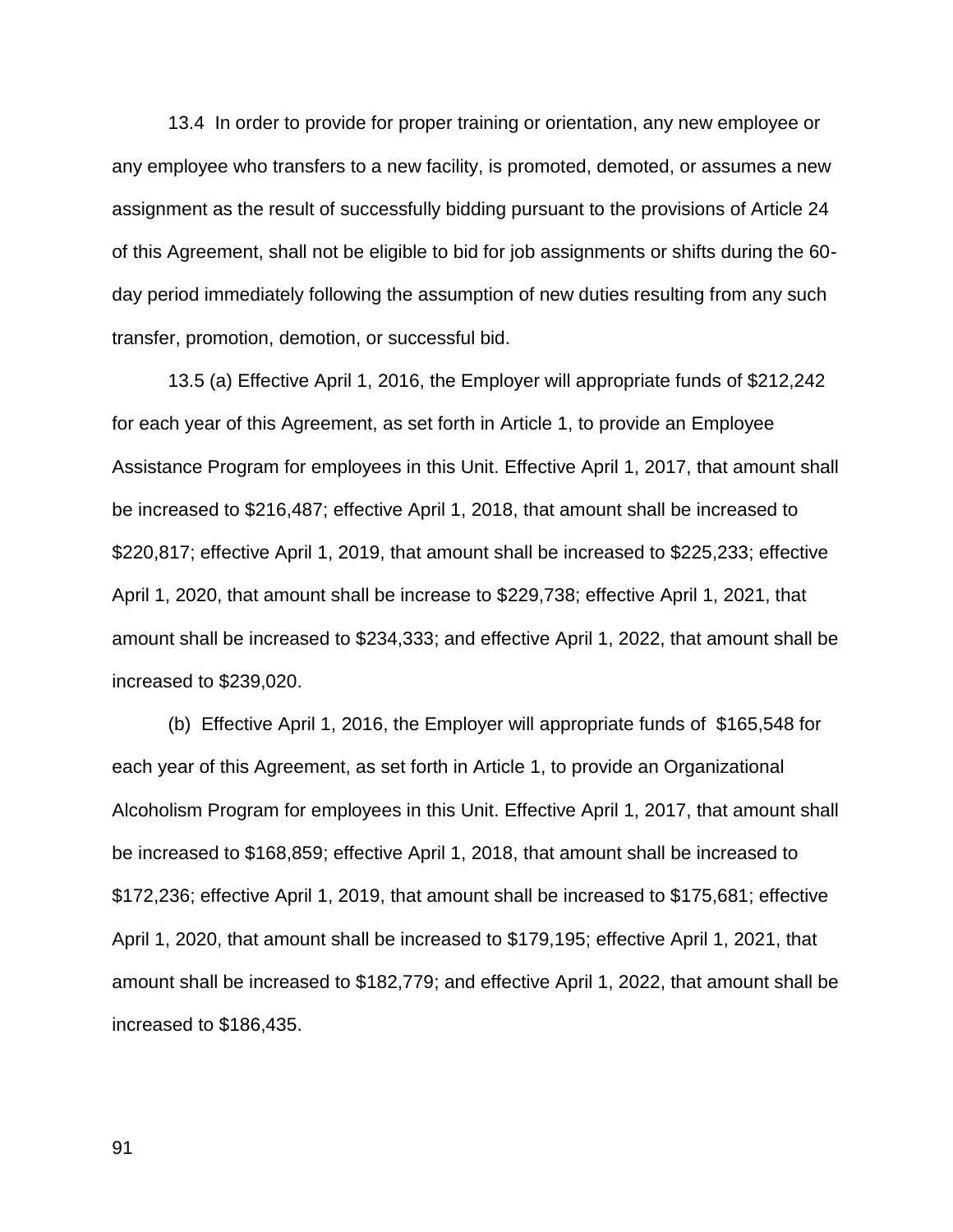13.6 Effective April 1, 2016, the Employer will appropriate funds of \$106,121 for each year of this Agreement, as set forth in Article 1, to enhance labor/management training efforts for employees in this Unit. Effective April 1, 2017, that amount shall be increased to \$108,243; effective April 1, 2018, that amount shall be increased to \$110,408; effective April 1, 2019, that amount shall be increased to \$112,616; effective April 1, 2020, that amount shall be increased to \$114,868; effective April 1, 2021, that amount shall be increased to \$117,165; and effective April 1, 2022, that amount shall be increased to \$119,508.

 13.7 Funding will be provided from Article 13 and Article 25 sources in each year of this Agreement to support the Blood Exposure Response Team (BERT), a voluntary organization which provides services to Unit members who have been exposed to blood or other body fluids in the course of their employment.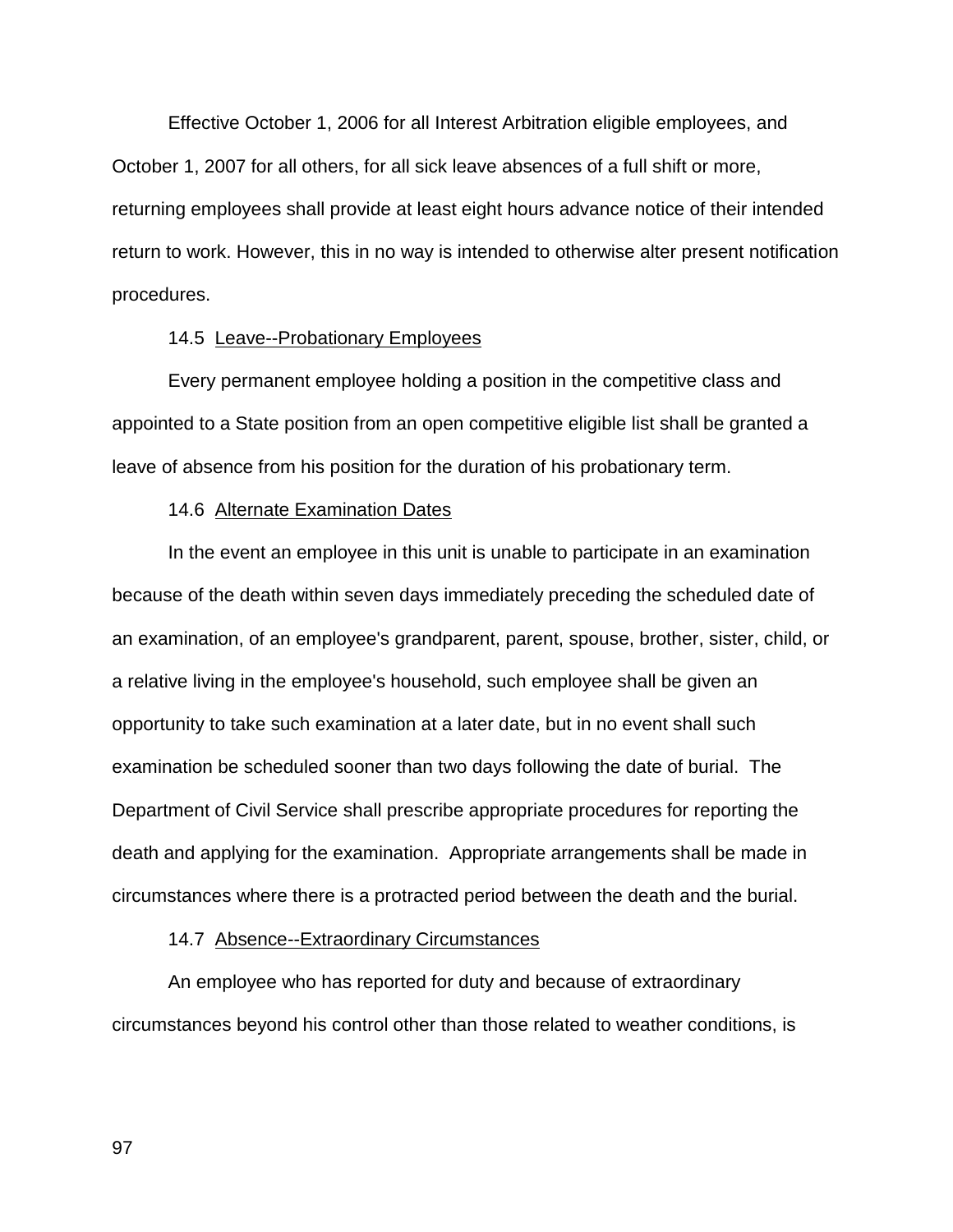directed to leave work, shall not be required to charge such directed absence during such day against leave credits.

## 14.8 Jury Duty

(a) Except as provided in section 14.8(b), when an employee submits proof of the necessity of jury service or appearance as a witness pursuant to subpoena or other order of a court or body, an employee shall be granted a leave of absence with pay with no charge against leave credits. This section shall not apply to any absence of an employee occasioned by an appearance in an action to which such employee is a party unless the action brought against the employee is job related.

(b) An employee holding a position designated as overtime ineligible may be granted a leave of absence with pay with no charge against leave credits on proof of necessity of jury service or appearance as a witness pursuant to subpoena or other order of a court or body for any period of less than a workweek regardless of whether such employee is a party to the action. This section will be rendered void if the Fair Labor Standards Act (FLSA) is modified to allow overtime ineligible employees to maintain such status and receive the benefit in section (a) above.

### 14.9 Workers' Compensation Leave

The Medical Evaluation Program (MEP) for workers' compensation will be continued. Employees opting into the MEP will receive the benefits provided herein. Those employees opting not to participate in the MEP will be eligible to apply for the statutory workers' compensation benefits. A light duty component shall be part of the MEP.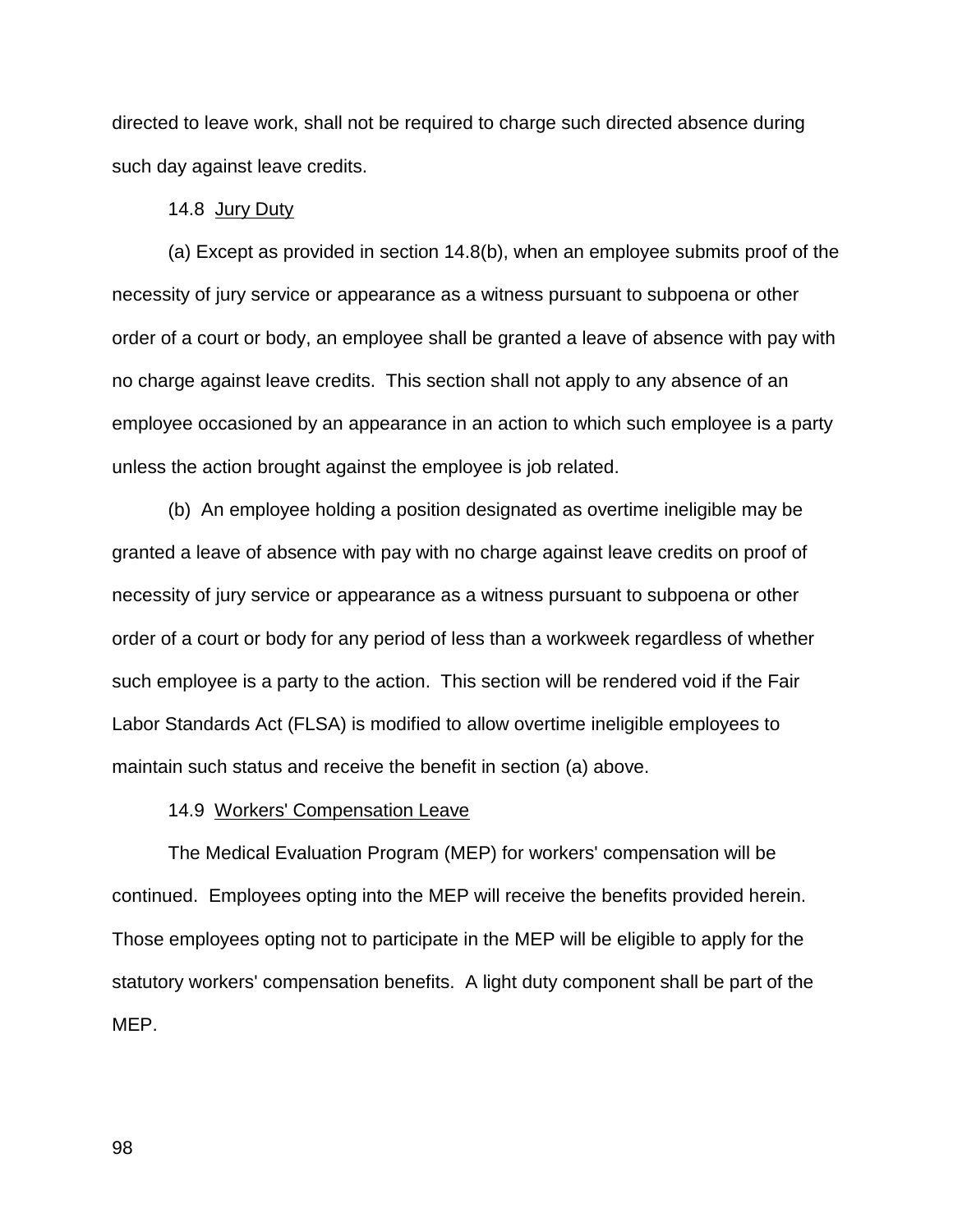(a) An employee necessarily absent from duty because of occupational injury or disease as defined in the Workers' Compensation Law who is allowed leave from his position for the period of his absence necessitated by such injury or disease shall be: (1) first granted compensation leave with pay without charge to leave credits not exceeding cumulatively six months; and (2) upon exhausting leave pay benefits under (1) above be allowed to draw accrued leave credits; and (3) upon exhausting leave with full pay benefits under (1) and (2) above be allowed sick leave at half pay for which he may be eligible during such leave unless: (i) there is good and sufficient reason to believe that the disability resulting from such injury or disease is not job related or is primarily due to some pre-existing medical condition; (ii) there is good and sufficient reason to believe that the employee could report for work on a full-time or part-time basis; (iii) the employee's services would have been terminated or would have ceased under law; or (iv) the employee's claim for benefit is controverted by the State Insurance Fund.

 (b) An employee allowed leave with pay under paragraph 14.9(a) may elect to draw accrued leave credits for part or all of his absence from duty before being granted leave with pay under paragraph 14.9(a)(1) above.

 (c) If it is subsequently determined that an employee was not entitled to compensation leave with pay without charge to leave credits for any period for which he was granted such leave as provided herein above, he shall be required to make reimbursement for such paid leave from current or subsequent accumulations of leave credits at a rate and in a manner determined by the appointing authority.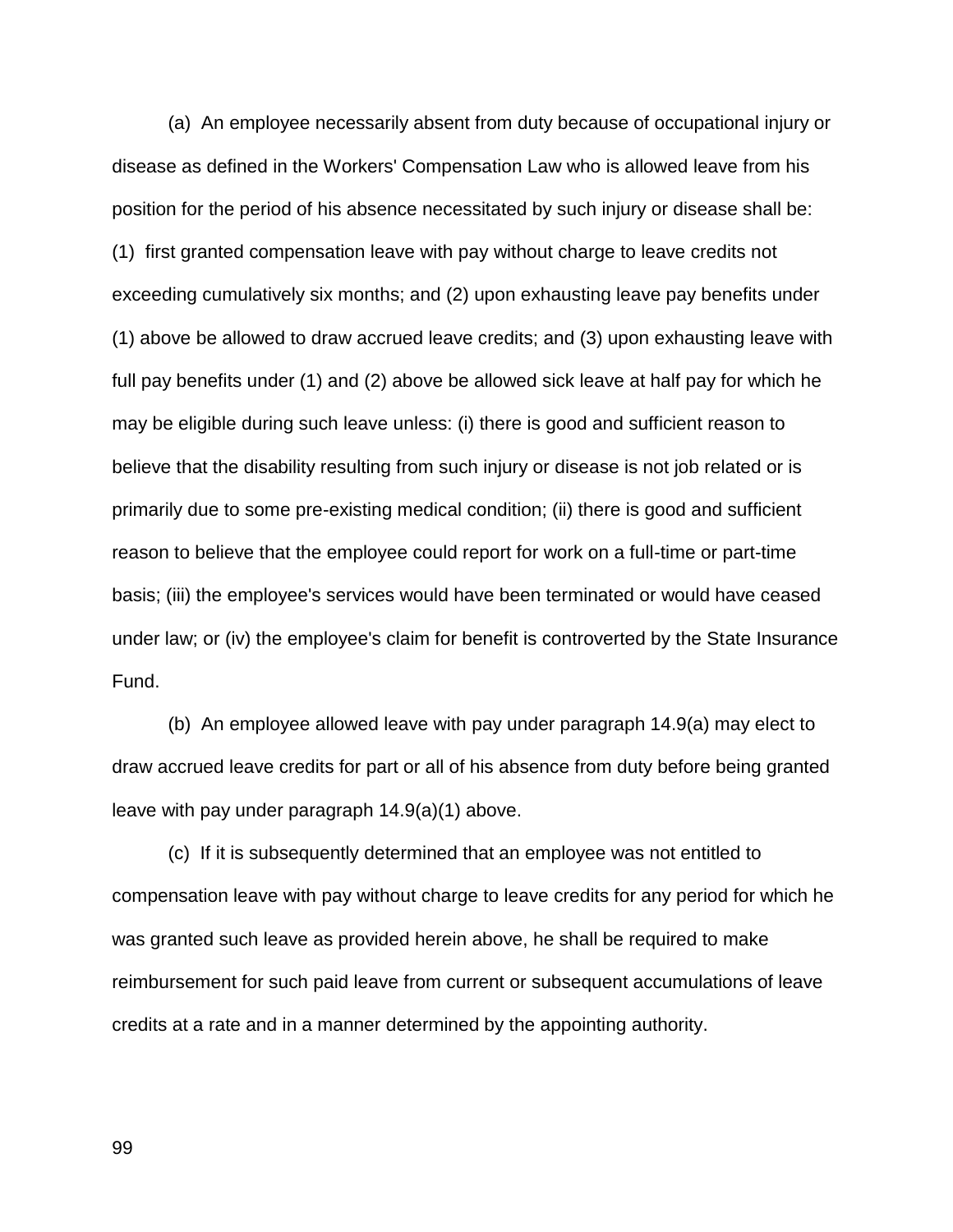(d) An employee who draws leave credits as provided in paragraph 14.9(a) shall be entitled to restoration of such credits, including those used for absences of less than a full day, as are used during a period of absence for which an award of compensation has been made and credited to the State as reimbursement of wages paid. An employee who is necessarily absent from duty as described herein above may be granted compensation leave with pay without charge against leave credits for absences of less than a full day where such employee returns to work on a part-time basis.

 (e) The Employer agrees that an employee eligible for Workers' Compensation Leave because of occupational injury or disease as defined in the Workers' Compensation Law, when absent from work for the purpose of attending a hearing scheduled by the Workers' Compensation Board in connection with such injury or disease shall be granted compensation leave with pay without charge to leave credits for such absence provided, however, that the cumulative total of compensation leave with pay not charged to leave credits granted for attendance at Workers' Compensation Board hearings or for absences necessitated by the occupational injury or disease shall not exceed six months.

 (f) On the employee's prior written request at least three days in advance, the Employer will reschedule midnight or afternoon shift employees to attend a workers' compensation hearing to the normal day shift for the day of the hearing.

 (g) An employee necessarily absent from duty and removed from the payroll because of occupational injury or disease as defined in the Workers' Compensation Law shall be treated as though on payroll for the period of disability not to exceed twelve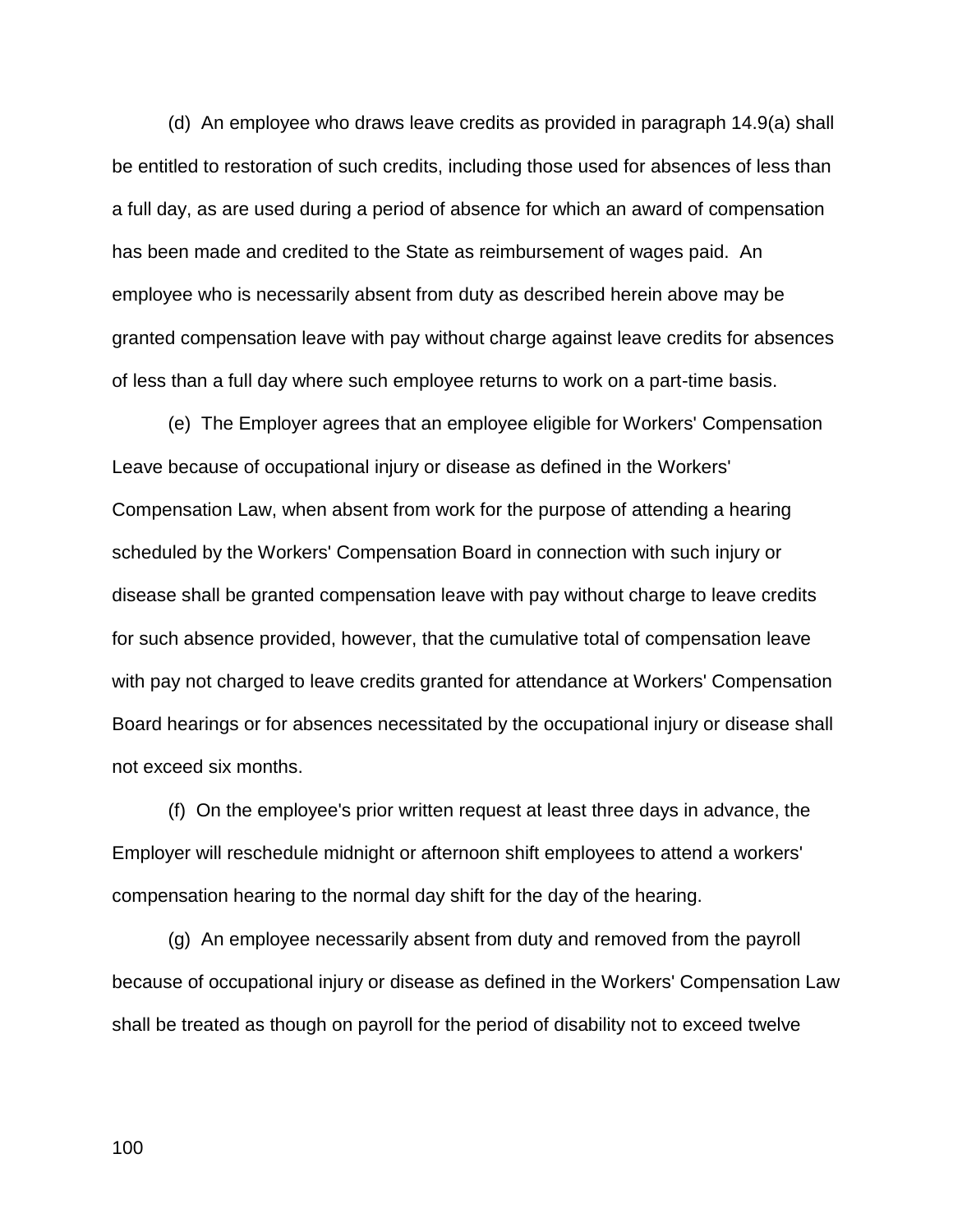months per injury for the purposes of coverage under the New York State Health Insurance Plan.

 (h) The State and NYSCOPBA agree to continue the standing Joint Committee on Workers' Compensation. The Committee shall consist of an equal number of representatives selected by NYSCOPBA and an equal number of representatives selected by the State. The Committee will be responsible for the ongoing review and oversight of the MEP.

#### 14.10 Unauthorized Absence

 Any employee absent from work without authorization for ten consecutive workdays shall be deemed to have resigned from his position if he has not provided a satisfactory explanation for such absence on or before the eleventh workday following the commencement of such unauthorized absence.

14.11 Medical Verification

 (a) When the State requires that an employee who has been absent due to illness or injury be medically examined by a physician chosen by the appointing authority before such employee is allowed to return to work, the appointing authority will make a reasonable effort to ensure that the examination is completed in a timely manner as provided herein.

 (b) If, no more than ten working days prior to the date specified by the employee's physician as the date upon which the employee may return to work, the employee provides the appointing authority with his/her physician's statement indicating that the employee is able to return to work without restrictions and specifying the date, the appointing authority shall have a total of 20 working days from the date of such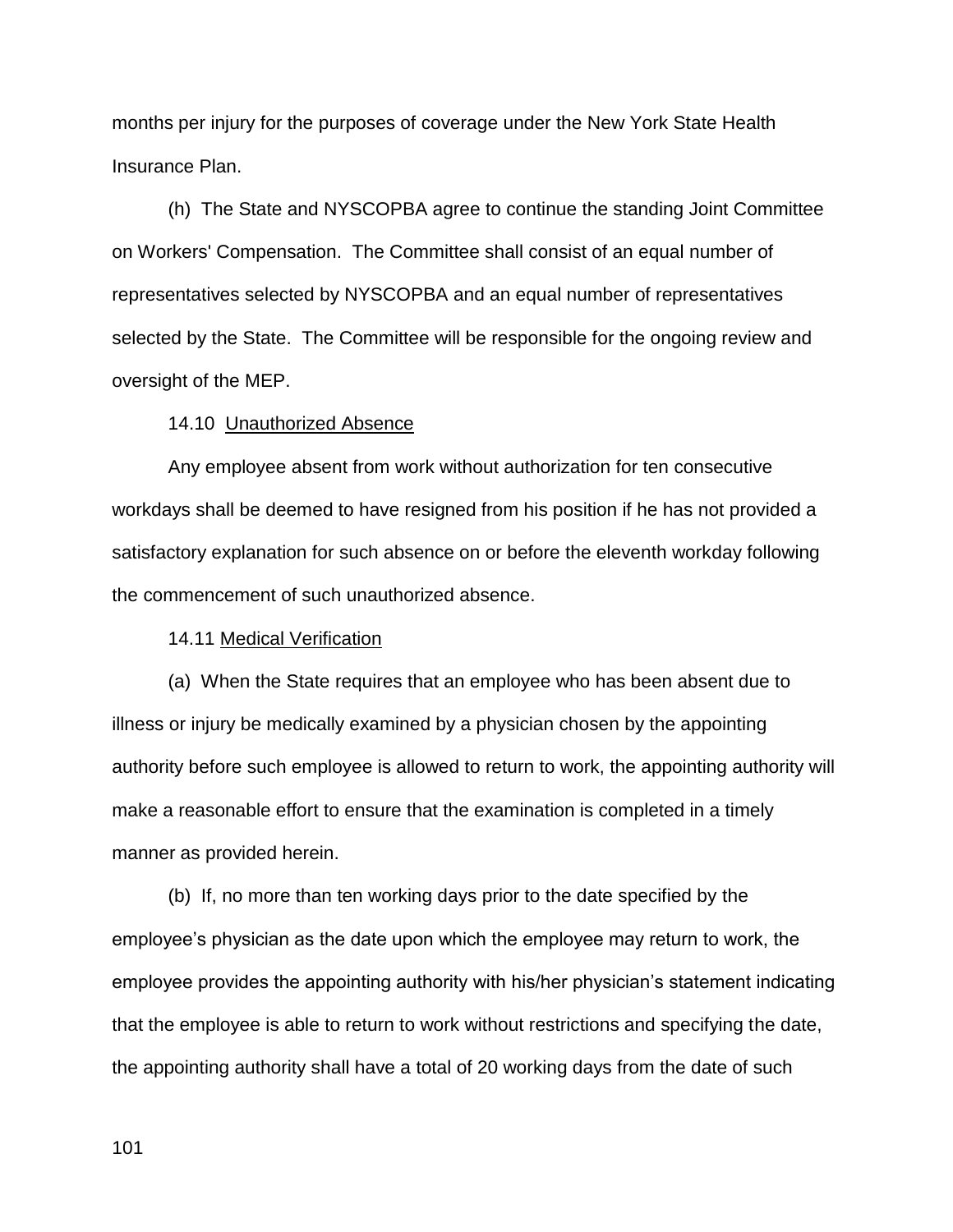advance notice, which shall include the 10 working days following the specified returnto-work date, to complete medical examinations. For each working day of advance notice from the employee less than 10, the appointing authority shall have an additional working day beyond the return-to-work date to complete medical examinations.

 (c) If, upon completion of the 20 working day period provided for in Section 14.11(b), the appointing authority's physician(s) has not completed the examination(s) of the employee or reached a decision concerning the employee's return to work, the employee shall be placed on leave with pay without charge to leave credits until the examination is completed, a decision made and, if approved, the employee is returned to work. The employee may not return to work, however, until the employee has been examined by the appointing authority's physician and given approval to work. The leave with pay provision of this section shall not apply where the failure of the appointing authority's physician to complete the medical examination is attributable to the employee's failure to appear for the examination or the employee's refusal to allow it to be held.

(d) If, following the employee's examination, the appointing authority's physician does not approve the employee's return to work, the employee shall be placed in the appropriate leave status in accordance with the Attendance Rules. Once a determination has been made that an employee may not return to work, further examinations pursuant to this Article shall not be required more often than once a month; provided, however, where the appointing authority's physician has specified a date for a further examination or a date when the employee may return to work, the State shall not be required to conduct an examination prior to such date. Where the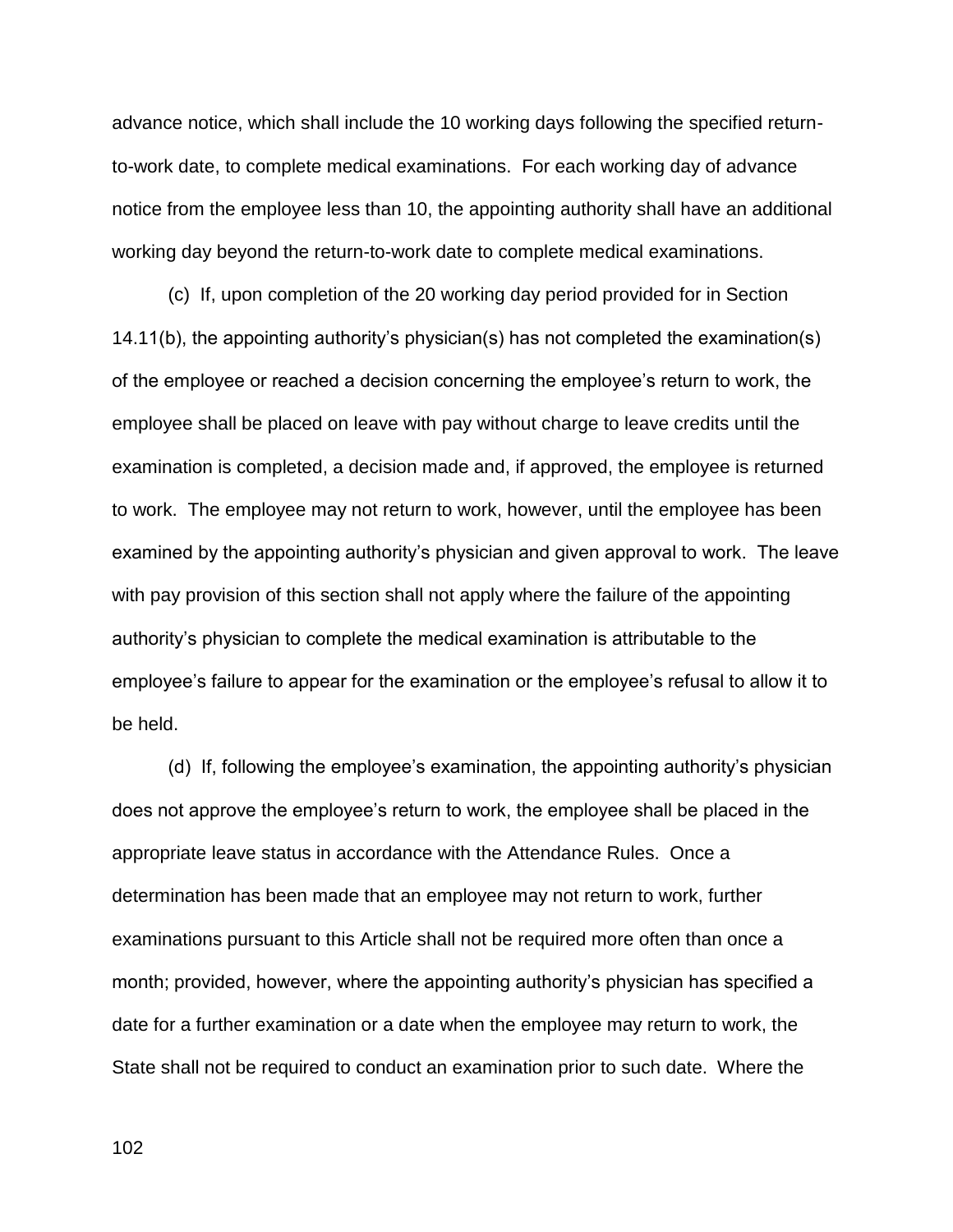appointing authority's physician has not set either a date for further examination or a date upon which the employee may return to work, the employee may submit a further statement from the employee's physician and the provisions of this Article shall again be applicable. The provisions of this section shall not be construed to limit or otherwise affect the applicability of Civil Service Law Section 73.

 (e) When, in accordance with the provisions of this section, the State exercises its right to require an employee to be examined by a physician selected by the appointing authority, the employee shall be entitled to reimbursement for actual and necessary expenses incurred as a result of travel in connection with such examination, including transportation costs, meals and lodging, in accordance with the Comptroller's rules and regulations pertaining to travel expenses.

 (f) Section 14.11 shall not apply to absences or cases of work-related injuries or illnesses.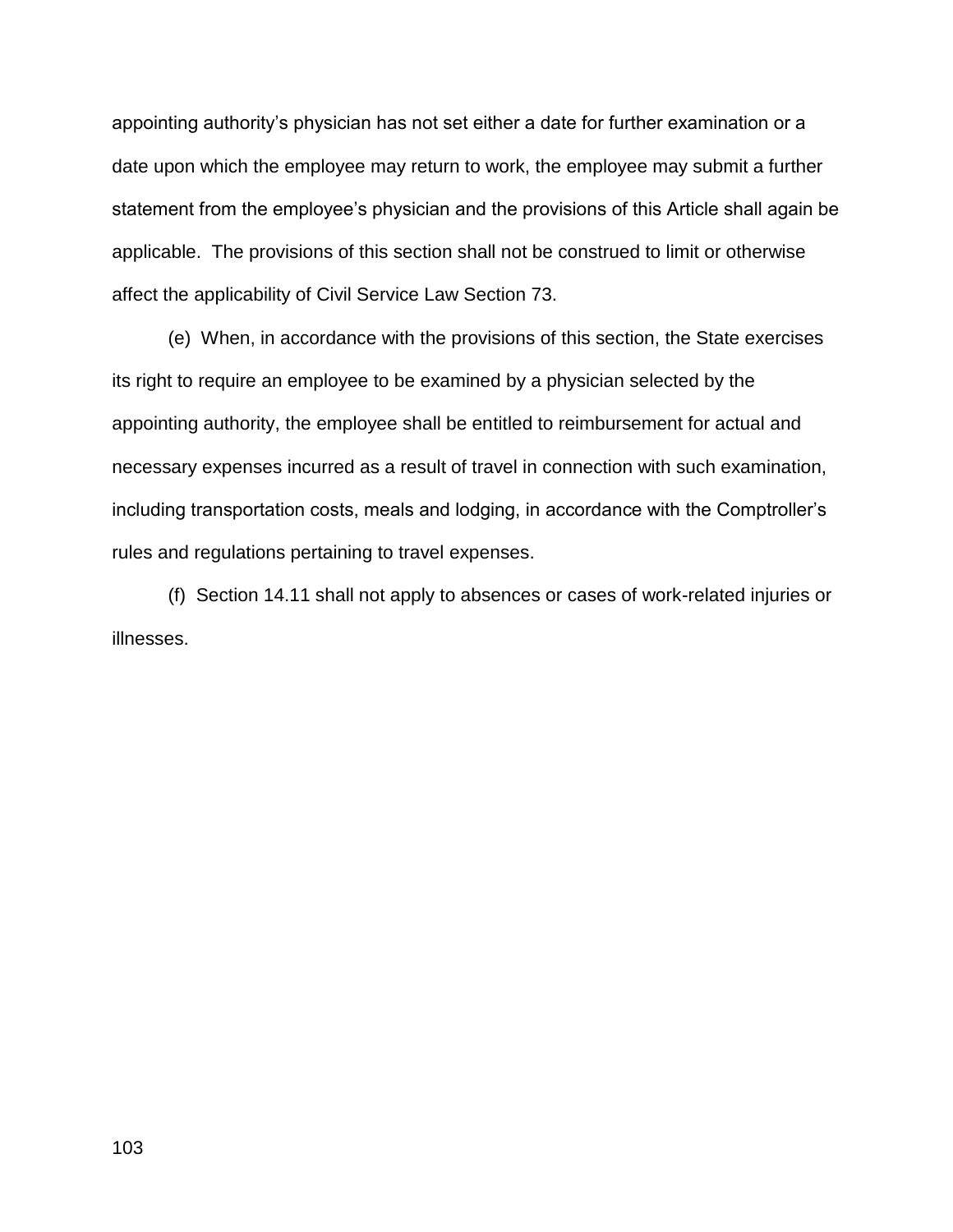# **ARTICLE 15**

### **Overtime, Recall and Scheduling**

Certain terms of this Article apply only to employees who are ineligible for Interest Arbitration pursuant to Civil Service Law Section 209(4) on the date of the execution of this Agreement, indicated by (Interest Arbitration ineligible employees only).

15.1 Overtime

(a) Overtime eligible employees shall receive overtime compensation for authorized time worked beyond 40 hours in the scheduled workweek consistent with applicable law and the overtime compensation rules and regulations of the Director of the Budget.

Overtime work shall be offered to employees on the basis of seniority and shall be equitably distributed among employees who normally perform such work. Each employee shall be selected in turn according to his place on the seniority list by rotation provided, however, that the employee whose turn it is to work possesses the qualifications and ability to perform the work required.

(b) An employee requesting to be skipped when it becomes his turn to work overtime shall not be rescheduled for overtime work until his name is reached again in orderly sequence and an appropriate notation shall be made in the overtime roster.

(c) In the event no employee wishes to perform the required overtime work, the Employer shall by inverse order of this seniority list assign the necessary employees required to perform the work in question.

(d) The Union recognizes that work in progress shall be completed by the employee performing the work at the time the determination was made that overtime was necessary.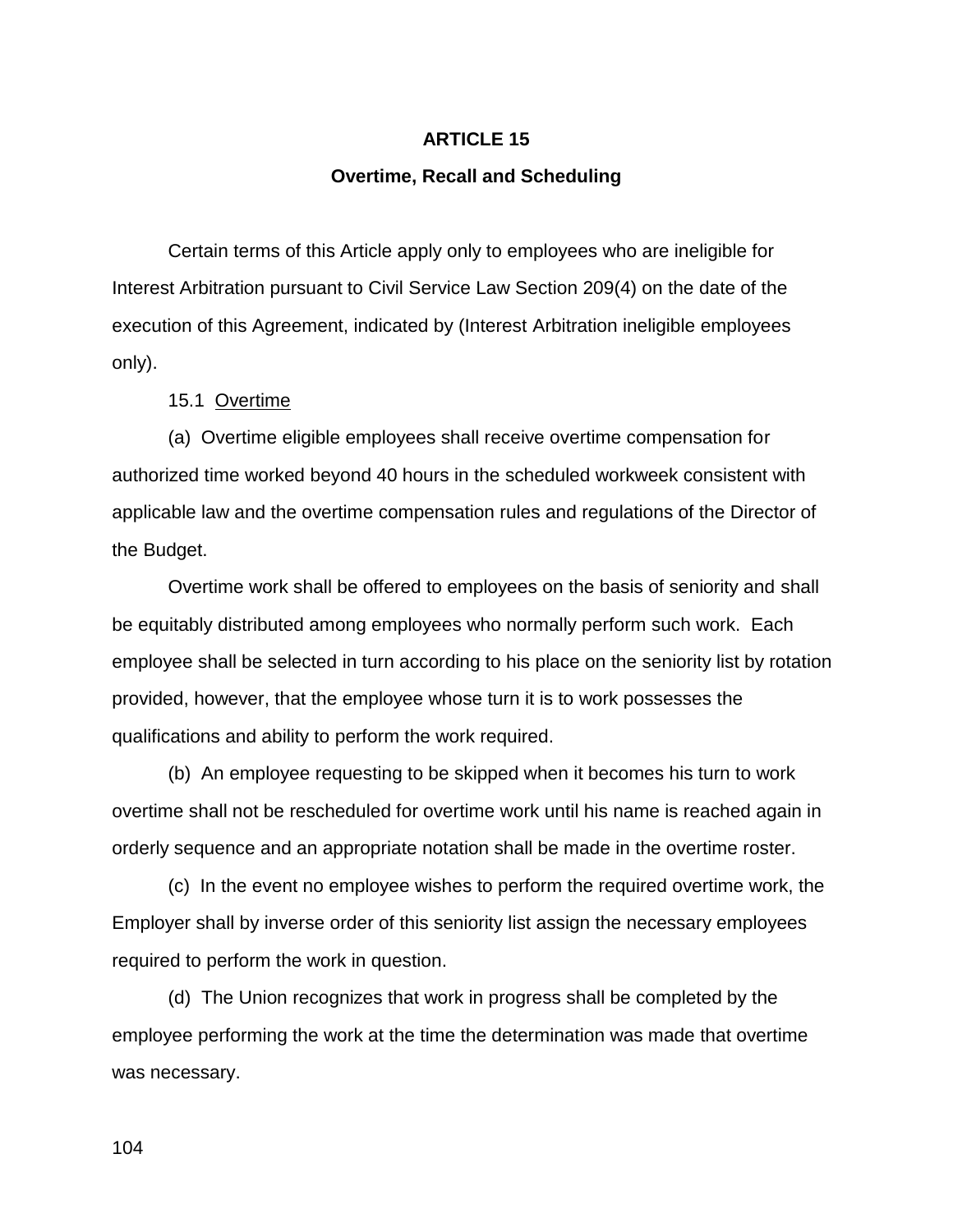(e) An overtime roster shall be available for inspection by representatives of the Union at each institution or facility.

(f) If an employee is skipped or denied an opportunity to work overtime in violation of this Agreement, he shall be rescheduled for overtime work the next time overtime work is required, in accordance with paragraph 15.1(a) above. However, at such skipped or denied employee's option he may await the next available comparable shift and work assignment. Instances of repeated occurrences shall be brought to the attention of management at the Step 1 level of the grievance procedure.

(g) Time during which an employee is excused from work because of vacation, holidays, personal leave, sick leave at full pay, compensatory time off or other leave at full pay shall be considered as time worked for the purpose of computing overtime.

(h) Training programs conducted during other than regular working hours shall be scheduled for a minimum two-hour period.

(i) Nothing in paragraphs 15.1(a), 15.1(b), and 15.1(c) above shall prevent the establishment of mutually agreed to local arrangements regarding the method by which overtime is offered to employees.

15.2 Recall

Any employee who is recalled to work unscheduled overtime including court appearances after having completed his scheduled work period and left the facility grounds shall be guaranteed a minimum of one-half day's overtime compensation. If an employee lives on the facility grounds and is recalled from their residence to work unscheduled overtime including court appearances after having completed his/her scheduled work period, he/she shall be guaranteed a minimum of one-half day's overtime compensation. Employees called back as a result of riot, prison break, fire or escape and not put to work shall be guaranteed one-quarter day's overtime compensation.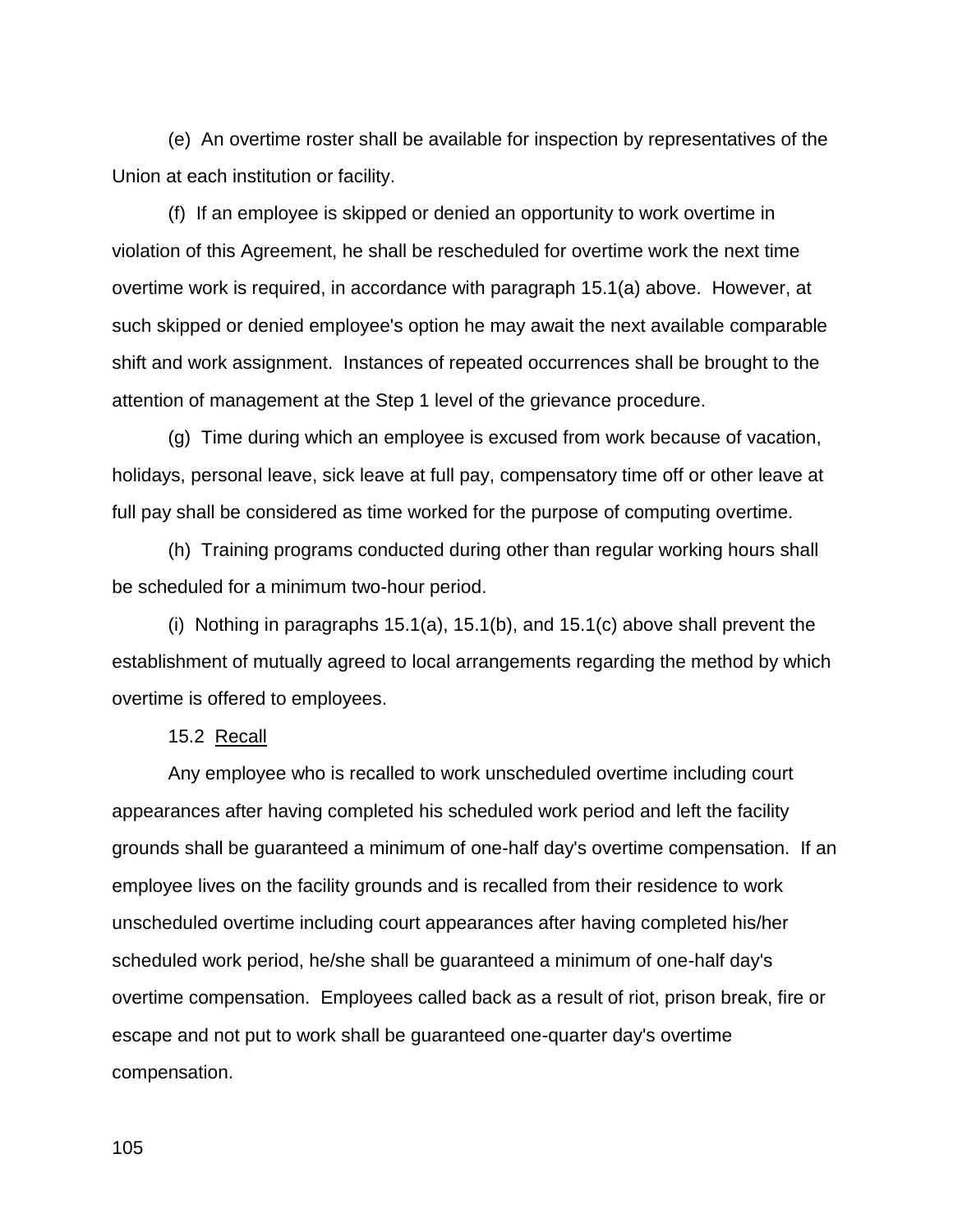#### 15.3 Shift Changes

(a) No employee shall have his shift schedule changed for the purposes of avoiding the payment of overtime, unless he has been notified of such change one week in advance of the time in which the changed work period is to begin provided, however, that the circumstances necessitating such change are foreseeable prior to such one-week period.

(b) In the event that circumstances necessitating such shift changes are not foreseeable, then such notice shall be given as soon as possible.

(c) In the event such notice of shift change is not given at least 48 hours prior to the starting time of the scheduled shift which the employee is directed to work, such employee shall not be deprived of the opportunity to work his normal shift and to be paid overtime for the hours worked in excess of 40 hours in the workweek.

(d) Employees who compete in New York State Civil Service examinations and whose shift ends less than eight hours before the starting time of such an examination shall not be required to work that shift and such absence shall not be charged to accrued leave credits.

(e) Regularly scheduled days off shall not be changed for the purpose of avoiding the payment of overtime.

(f) Prior to the making of a final decision with respect to instituting a change in shift system from fixed to rotating shifts or rotating to fixed shifts the Employer shall inform the Union of such contemplated change and provide the Union with an adequate opportunity to review the impact of such change with the Employer at the appropriate level.

#### 15.4 Overtime Meal Allowance

An overtime meal allowance of \$5.00 [effective 4/1/04, \$5.50 for Interest Arbitration ineligible employees only] shall be paid, subject to rules and regulations of the Comptroller, to employees who work at least three hours overtime on a regular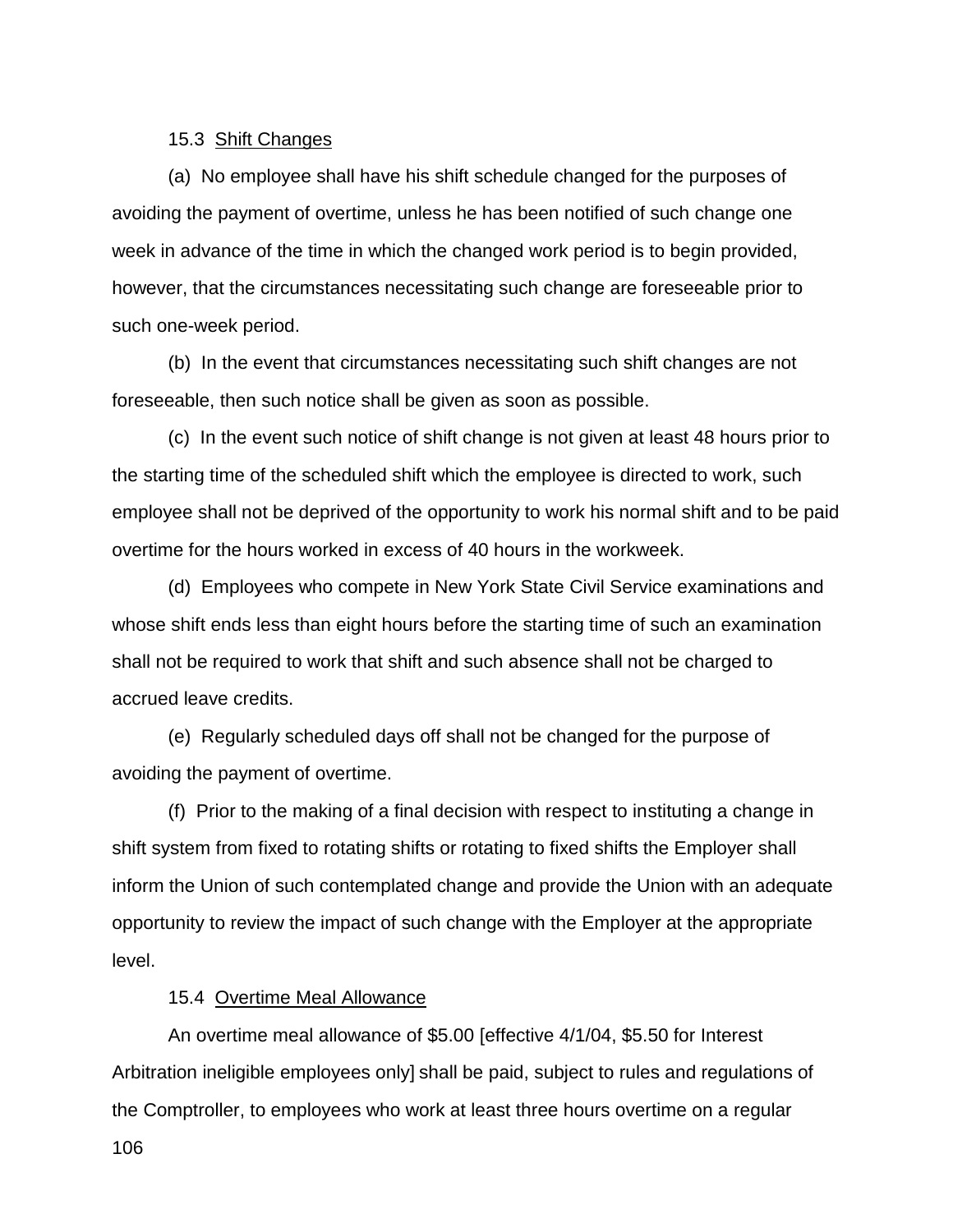working day or at least six hours overtime on other than a regular working day. When an employee is required to work nine hours or more on other than a regularly scheduled working day, two meal allowances will be allowed.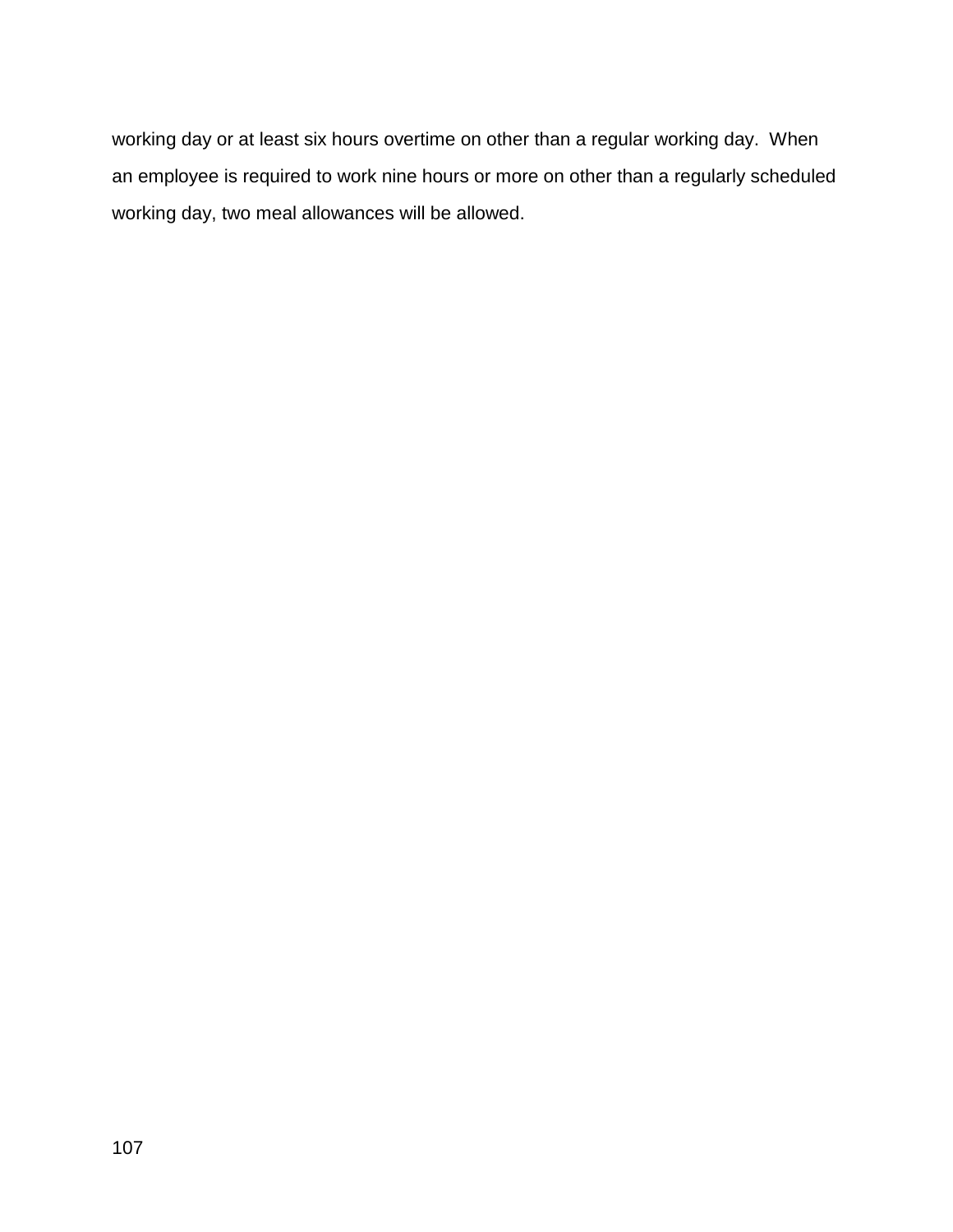# **ARTICLE 16 Holiday Pay**

### 16.1 Option

An employee who is entitled to time off with pay on days observed as holidays by the State who is scheduled or required to work on a holiday shall receive at his option either (a) additional compensation for each holiday worked at the rate of one-tenth of his biweekly rate of compensation or (b) a compensatory day off in lieu of such holiday worked. Compensation for less than a full day of holiday work will be prorated and will include geographic, location, inconvenience and shift pay as may be appropriate to the place or hours worked.

#### 16.2 Waiver

An employee selecting an additional day off in lieu of holiday pay shall notify the payroll agency in writing of his intention to do so with the understanding that such notice constitutes a waiver of his right under this Agreement to receive cash compensation for holidays worked. An employee may execute or revoke such a waiver annually during the period April 1 to May 15 by notifying the Employer in writing of his intention, except that employees hired after the effective date of this Agreement may also execute a waiver at the time of appointment. In the event that no revocation notice is received from an employee during an "open period," any previously executed waiver shall remain in full force and effect.

### 16.3 Accumulation

(a) Employees who receive compensatory time off for time worked on holidays or in lieu of holidays that fall on employees' pass days shall continue to have such earned compensatory time off added to and included in their vacation accruals and shall liquidate such time according to rules governing the use of vacation. This method, adopted in 1972, is not intended, however, to change practices concerning the use of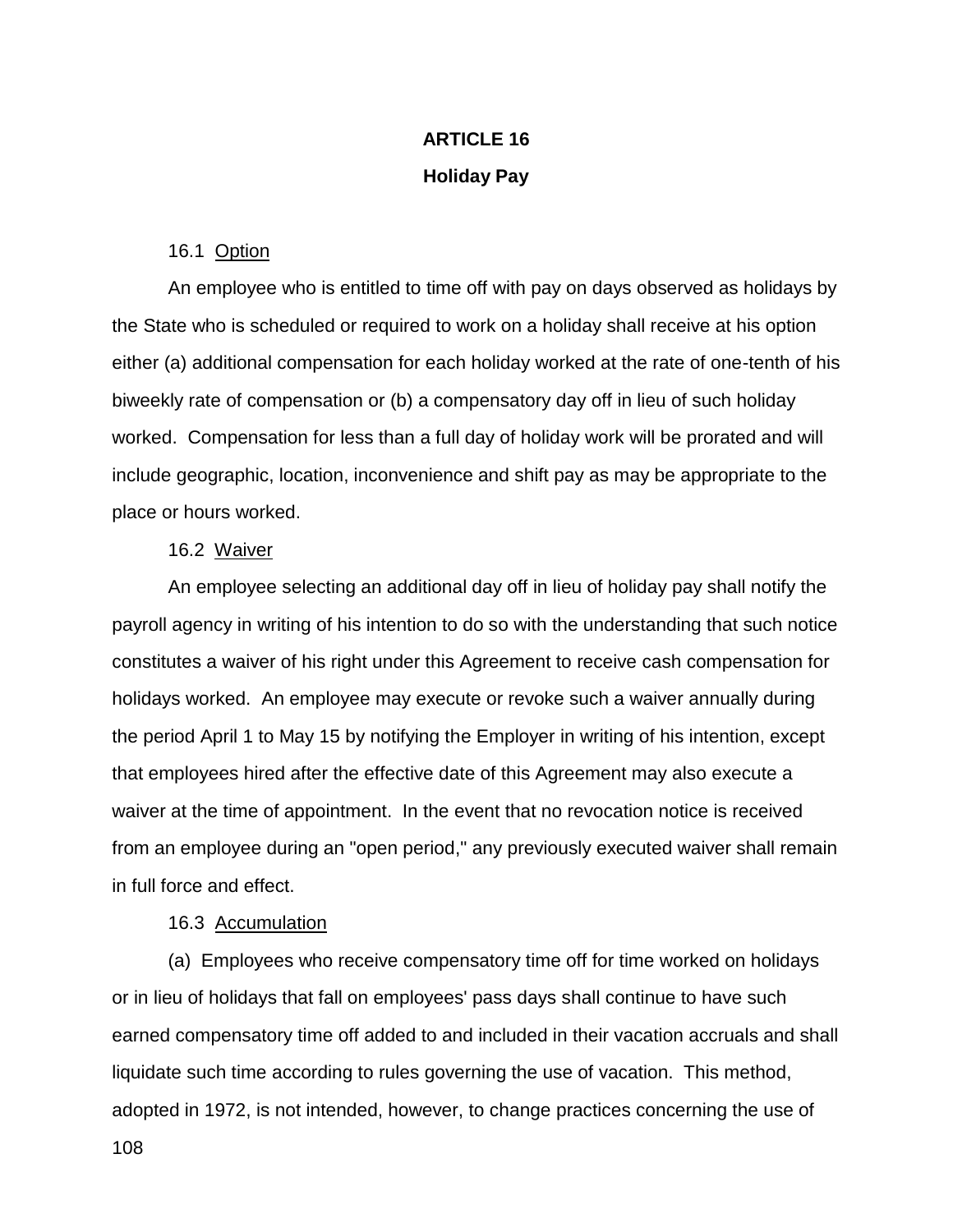accrued credits. For example, at facilities using a "wheel" or "block" system, employees may use their accruals in excess of those needed for the "wheel" or "block" schedules in conjunction with their scheduled vacations or separately.

(b) The present maximum of allowable vacation accruals and amounts of vacation credits for which equivalent cash payments will be made upon separation from employment, death or retirement remains unchanged.

#### 16.4 Holiday Observances

(a) An employee who is entitled to time off with pay on days observed as holidays by the State as an Employer shall be granted compensatory time off when any such holiday falls on a Saturday, provided, however, that employees who work on any such Saturday may receive additional compensation in lieu of such compensatory time off in accordance with Section 16.2 of this Article. The State may designate a day to be observed as a holiday in lieu of such holiday which falls on Saturday.

(b) When December 25 and January 1 fall on Sundays and are observed as State holidays on the following Mondays, employees whose work schedule includes December 25 and/or January 1 shall observe the holiday on those dates, or if required to work, may receive additional compensation or compensatory time off in accordance with Section 16.1 of this Agreement. In such event, for those employees, December 26 and January 2 will not be considered holidays.

(c) An employee who is entitled to time off with pay on days observed as holidays by the State as an Employer shall be allowed compensatory time off whenever any such day falls on the employee's pass day.

#### 16.5 Definition

109 As used in this Agreement, the term holiday shall mean: New Year's Day, Martin Luther King Day, Lincoln's Birthday, Washington's Birthday, Memorial Day, Independence Day, Labor Day, Columbus Day, Election Day, Veterans' Day, Thanksgiving Day, Christmas, or a day designated by the State to be observed as a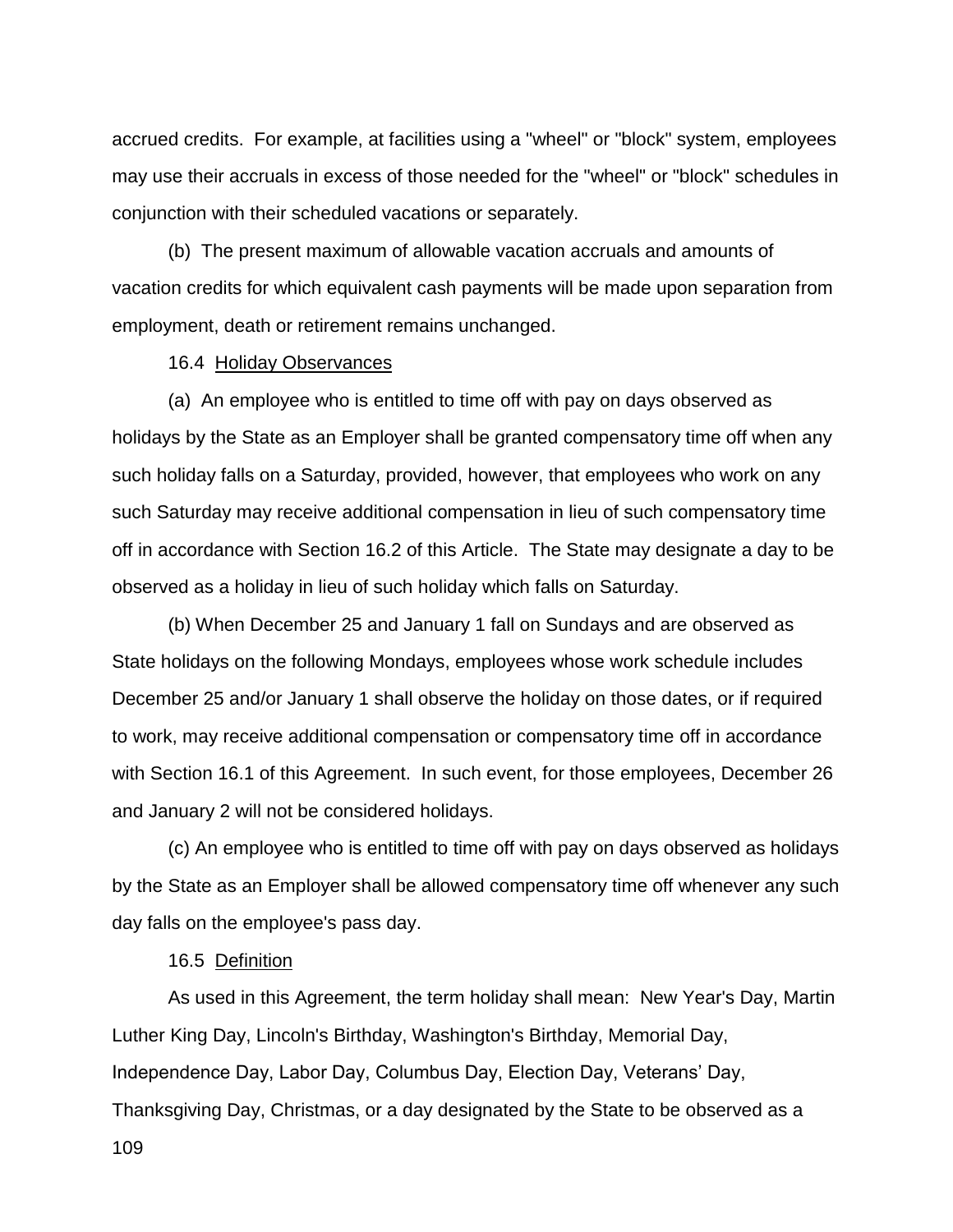holiday in lieu of such holiday, and any other day designated as a holiday for State employees by the Governor as an Employer.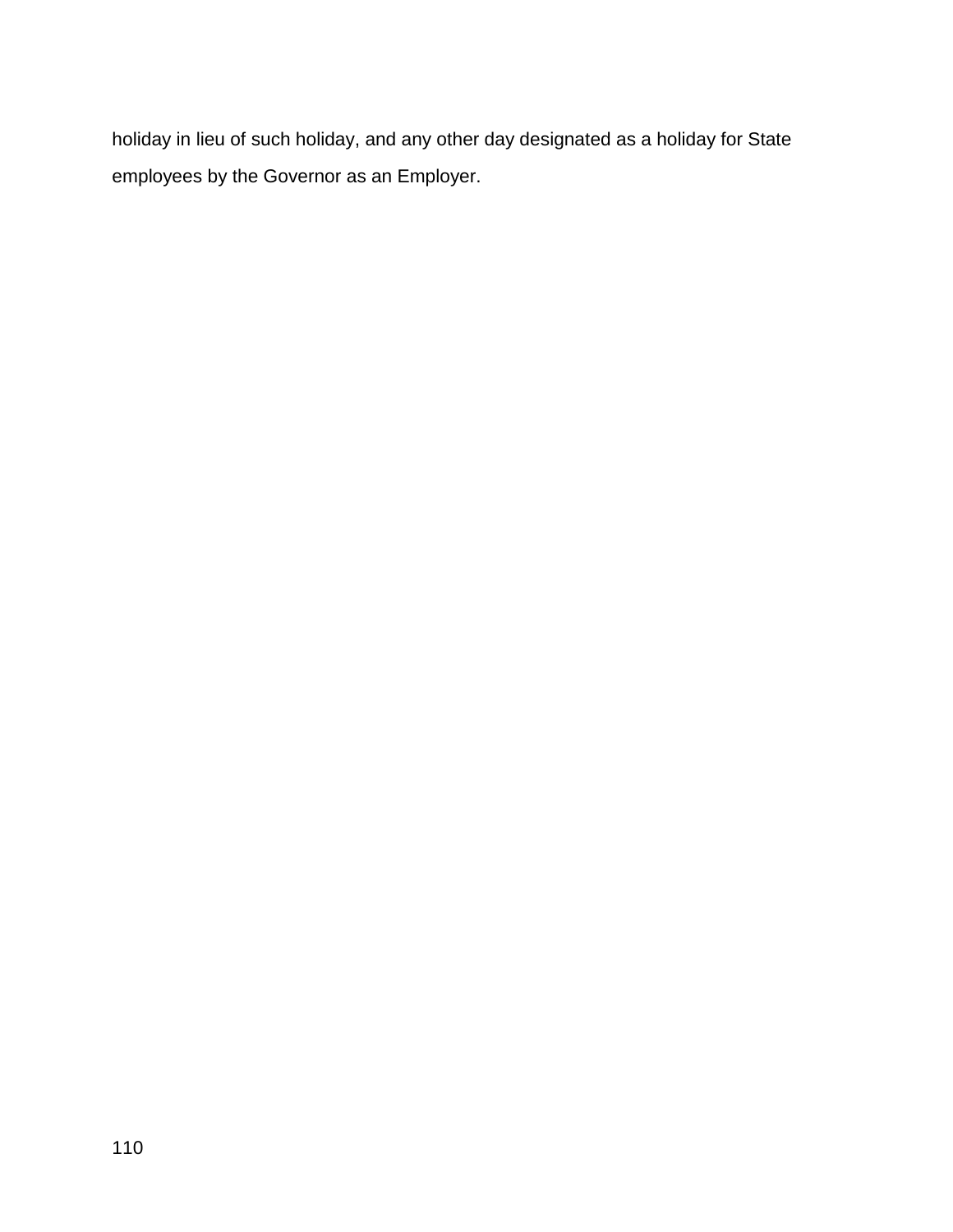#### **Travel Allowances**

#### 17.1 Per Diem Meal and Lodging Expenses

The State agrees to reimburse, on a per diem basis as established by rules, bulletins, guidelines and regulations of the Comptroller, employees who are eligible for travel expenses, for their expenses incurred while in travel status in the performance of their official duties for a full day at either of the following schedules at the rates set out herein at their option:

(a) Effective on the date of execution of this Agreement:

(1) In the City of New York and the Counties of Nassau, Suffolk, Rockland and Westchester, not to exceed \$50, except as specified by the Comptroller in accordance with law.

(2) In the cities of Albany, Rochester, Buffalo, Syracuse, and Binghamton and their respective surrounding metropolitan areas, not to exceed \$40, except as specified by the Comptroller in accordance with law.

(3) In places elsewhere within the State of New York not to exceed \$35, except as specified by the Comptroller in accordance with law.

(4) In places outside the State of New York, at least \$50 per day except as specified by the Comptroller in accordance with law.

(b) Effective on the date of execution of this Agreement:

(1) Receipted lodging and meal expenses for authorized overnight travel in locations within and outside of New York State shall be reimbursed to a maximum of published per diem rates as specified by the Comptroller. Said rates shall be equal to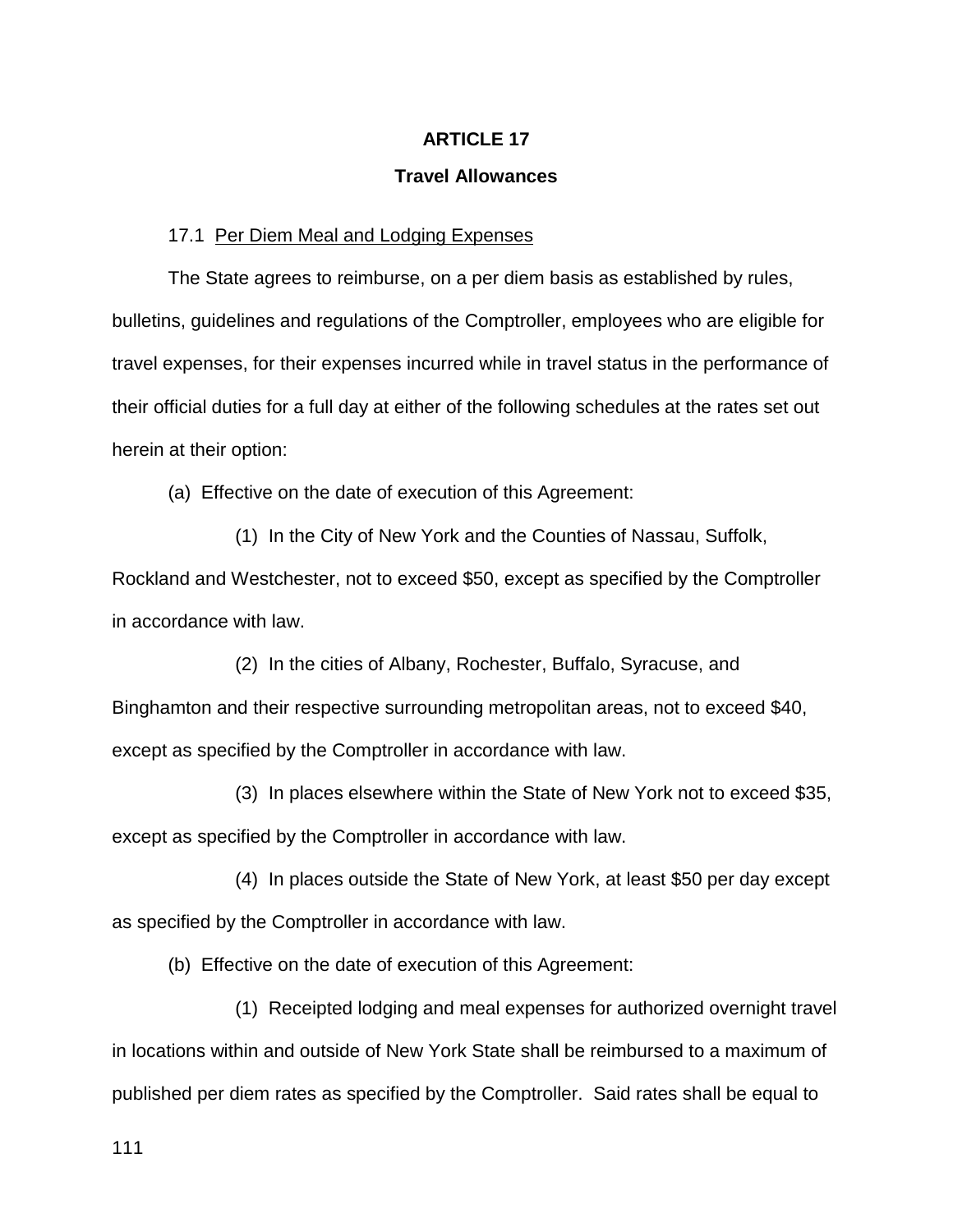the combined per diem lodging and meal reimbursement rate provided by the federal government to its employees for such locations.

(2) In locations for which no specific rate is published, receipted lodging and meal expenses for authorized overnight travel within and outside of New York State shall be reimbursed to a maximum of the combined per diem lodging and meal reimbursement rate provided by the federal government to its employees for such locations.

(3) The rates in paragraphs (1) and (2) above shall be revised in accordance with any revision made in the per diem rates provided by the federal government to its employees.

(c) When the employee is in travel status for less than a full day, and incurs no lodging charges, reasonable and necessary receipted expenses will be allowed for breakfast and dinner as determined by the Comptroller in accordance with law.

(d) Employees shall be eligible for advance payments for authorized official travel for lodging and meals subject to the Comptroller's Rules and Regulations.

17.2 Mileage Allowance

The personal vehicle mileage reimbursement rate for employees in this unit shall be consistent with the maximum allowance permitted by the Internal Revenue Service. Such payments shall be paid in accordance with the Rules and Regulations of the Comptroller.

17.3 Triborough Bridge Tolls

The Employer agrees to arrange for work-related passage over the Triborough Bridge without cost for car tolls to employees employed and not residing at facilities at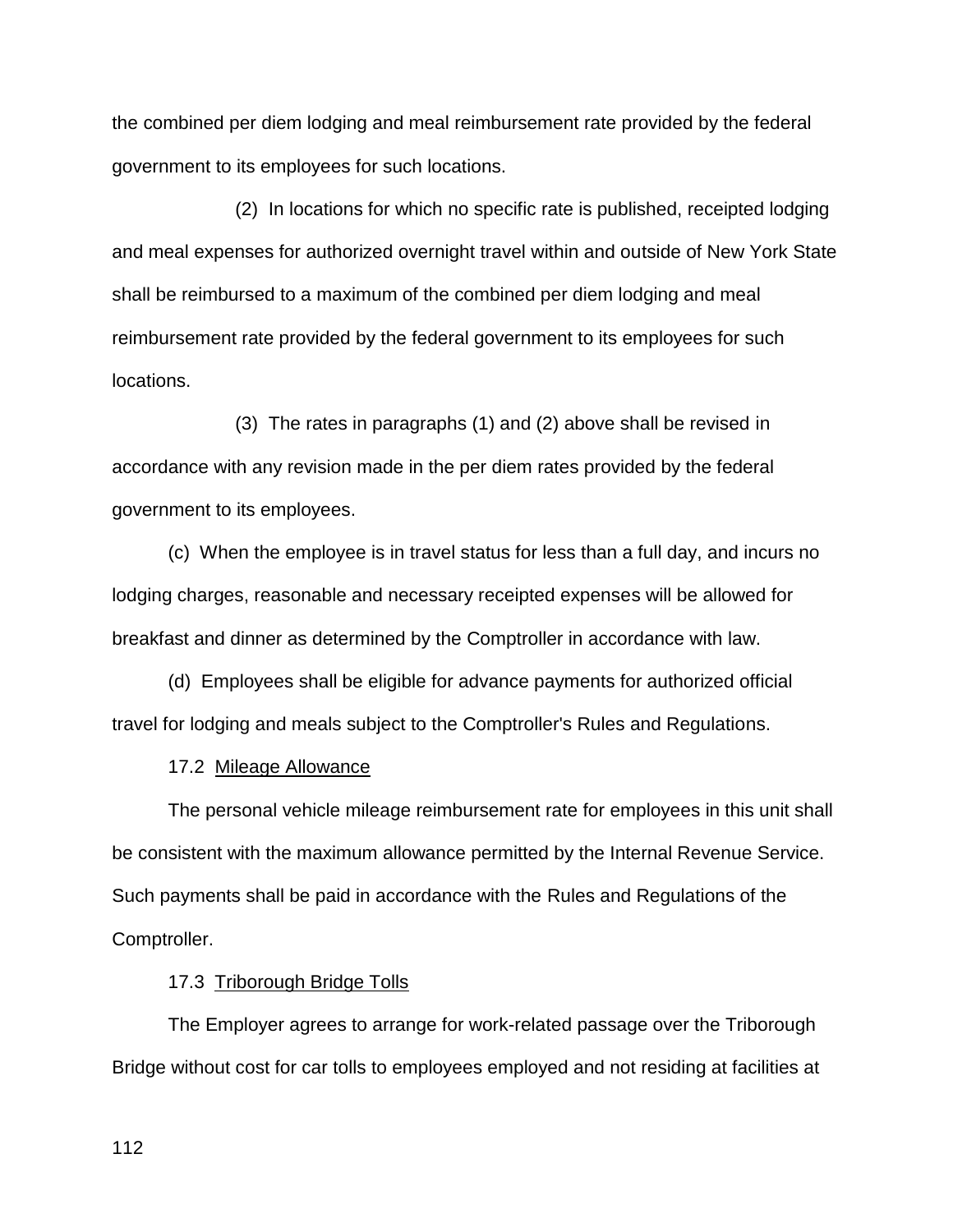Ward's Island, New York, operated by the New York State Department of Mental Hygiene for the reasons that (a) heretofore, free ferry service was provided to the Island, which service has been discontinued, and (b) there is no other way for such employees to reach their work by car except over a toll bridge.

#### 17.4 Escort Meal Allowance

(a) The Employer will provide all employees who escort wards of the State between the hours of 11:00 a.m. and 1:00 p.m., and who are responsible for the purchasing of a noon meal for said wards, a subsidy of \$3.50 for the purpose of purchasing their own meal.

(b) All employees required to escort wards on trips and to remain with those wards while on that trip, and who are required to begin and end their workday at their official station shall be eligible for escort meal allowances while in travel status. All requirements for that reimbursement must be met except for the requirement that the employee must be over 35 miles from home in order to be eligible.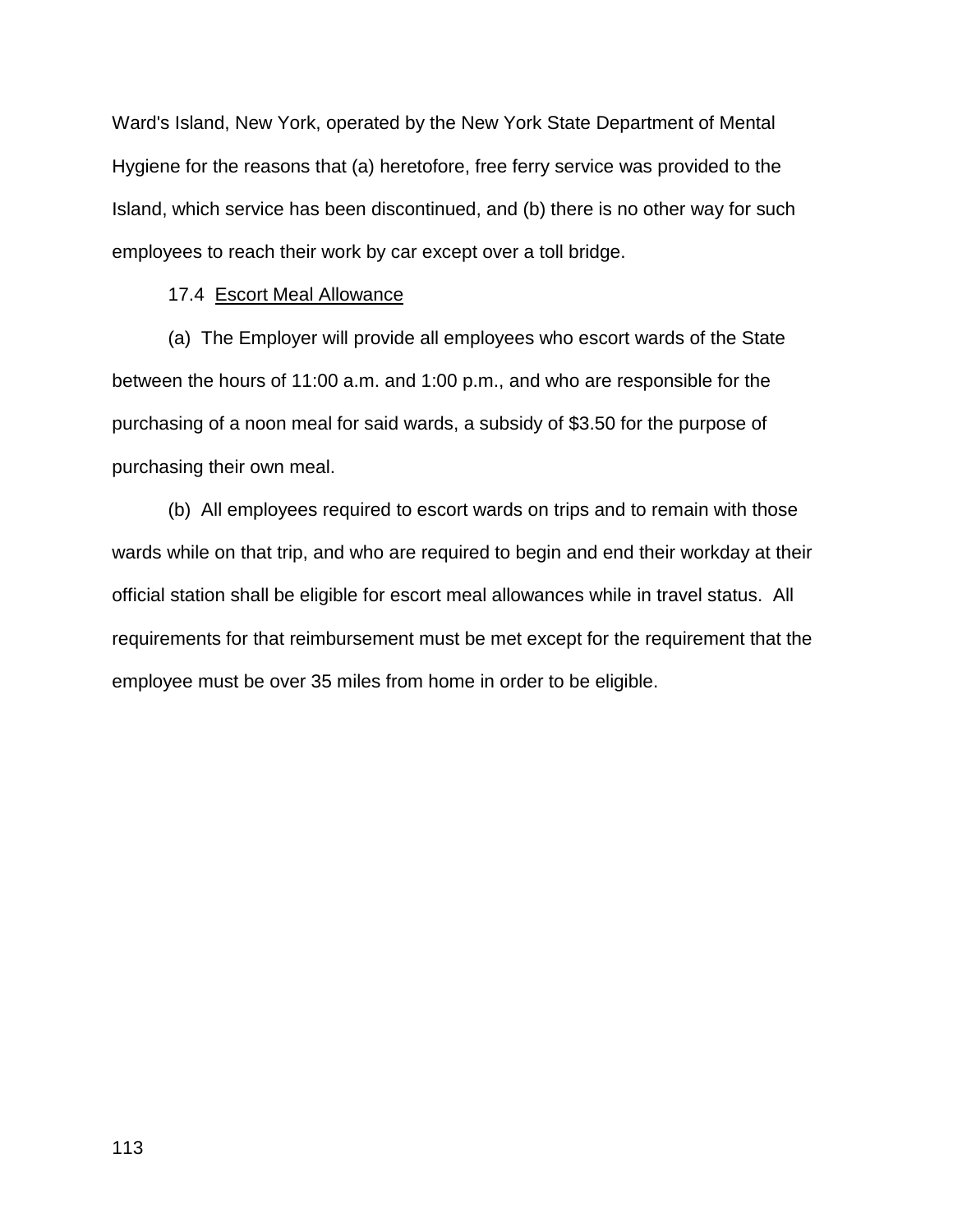## **Payroll Computation**

18.1 The Employer shall calculate employees' salary payments on an appropriate ten working-day basis.

18.2 The Employer agrees that paychecks issued to employees will be delivered no later than Thursday following the end of the next succeeding payroll period.

When employees leave State service, their final salary check shall be issued at the end of the payroll period next following the payroll period in which their service is discontinued. This final salary check shall be paid at the employee's then-current salary rate.

18.3 Overtime and holiday pay authorized to be compensated for in cash shall be paid to employees by the close of the second biweekly payroll period following the payroll period during which it was earned.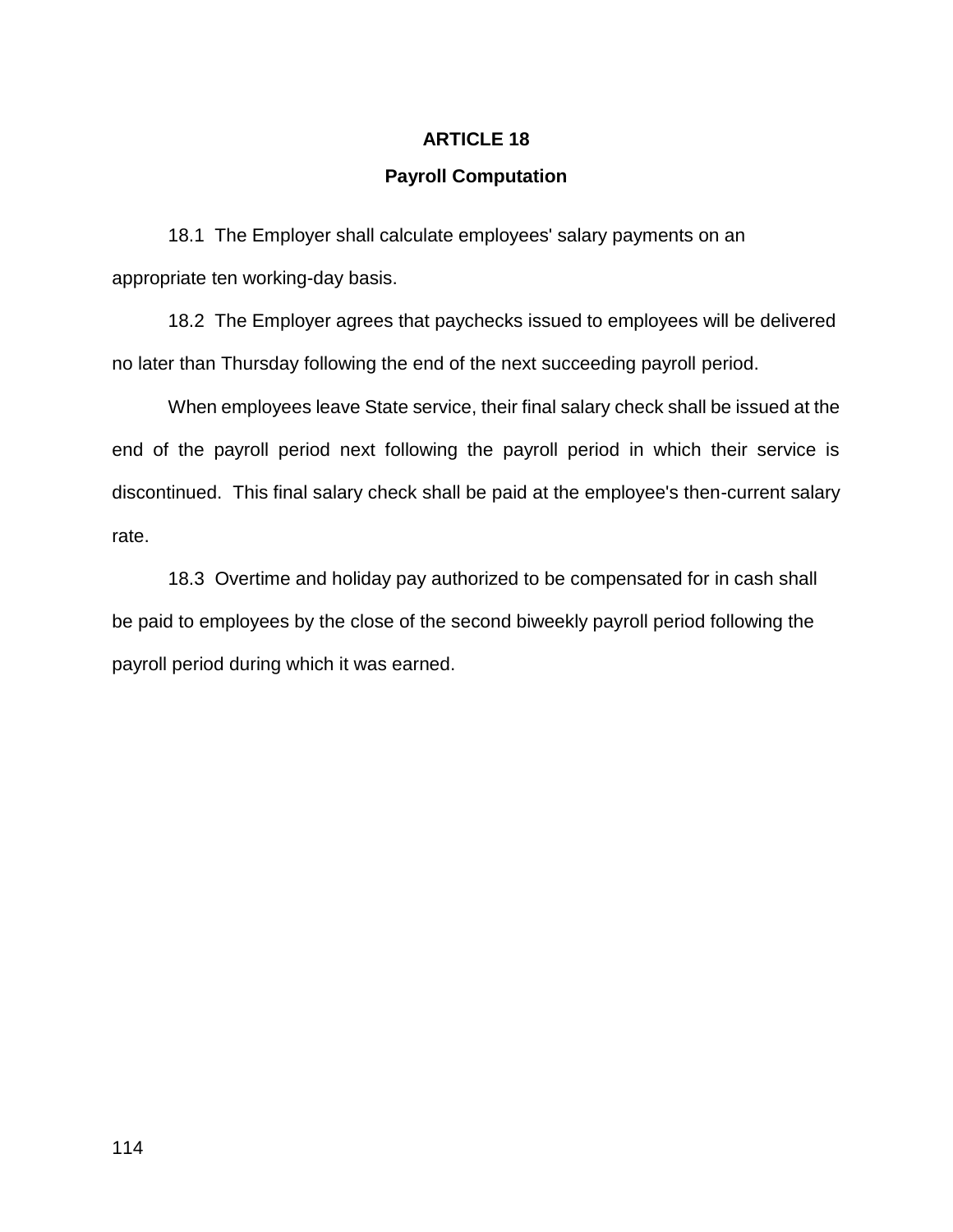## **Credit Union Deductions**

The Employer agrees to deduct from the salary of an employee an amount authorized in writing by the employee which shall be within the minimum and maximum amounts specified by the Comptroller and to transmit such funds to a bona fide credit union. The sums transmitted shall be used for appropriate purposes and their specific allocation shall be determined by an arrangement between the employee and his credit union. The authorization for such deductions may be withdrawn by an employee at any time upon filing of a written notice of such withdrawal with the State Comptroller. The deductions shall be in accordance with reasonable rules and regulations of the Comptroller not inconsistent with law which may be necessary for the exercise of this authority under this Article.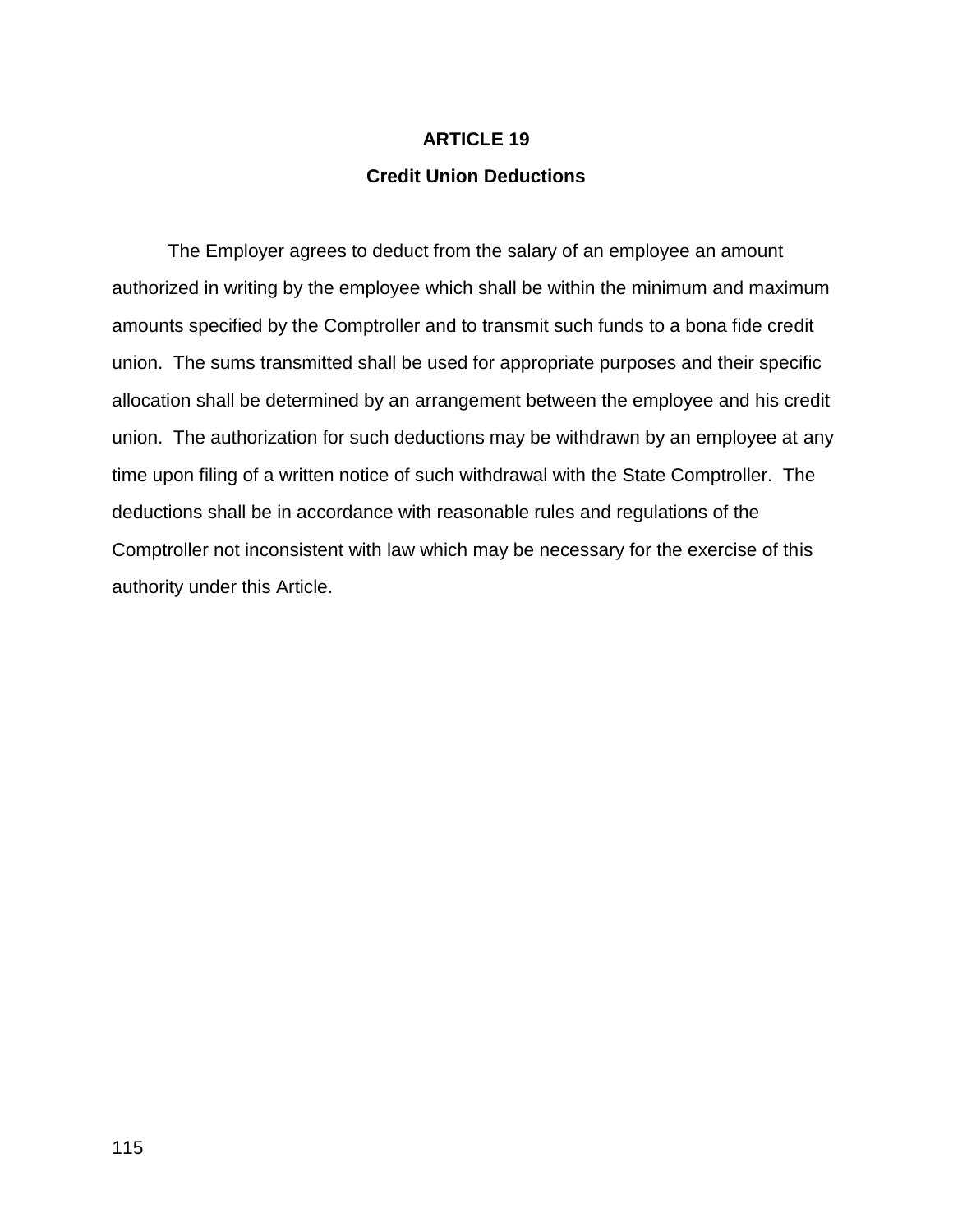# **ARTICLE 20 Uniforms**

Certain terms of this Article apply only to employees who are ineligible for Interest Arbitration pursuant to Civil Service Law Section 209(4) on the date of the execution of this Agreement, indicated by the phrase (Interest Arbitration ineligible employees).

20.1 When the Employer requires an employee to wear a uniform, the Employer shall continue to furnish such employee with a uniform or replacement of such part of such uniform as may reasonably be necessary pursuant to the policies of each appointing authority which were in effect on March 31, 1985 except as modified in Section 20.2 below.

20.2 All Interest Arbitration ineligible employees in the unit on the payroll on the last day of the payroll period in which November 1 falls shall receive an allowance, by separate check, for uniform cleaning and maintenance on or about December 1 of each year of this Agreement as follows:

> December 1, 2009 - \$681 December 1, 2010 - \$708

Effective 3/31/2011, the uniform allowance shall be increased to \$1075, rolled into base and eliminated as a separate payment for all full-time salaried employees not subject to Appendix D.

Permanent part-time employees will also be eligible for a uniform allowance at a prorated amount equal to the prorated amount of their respective employment.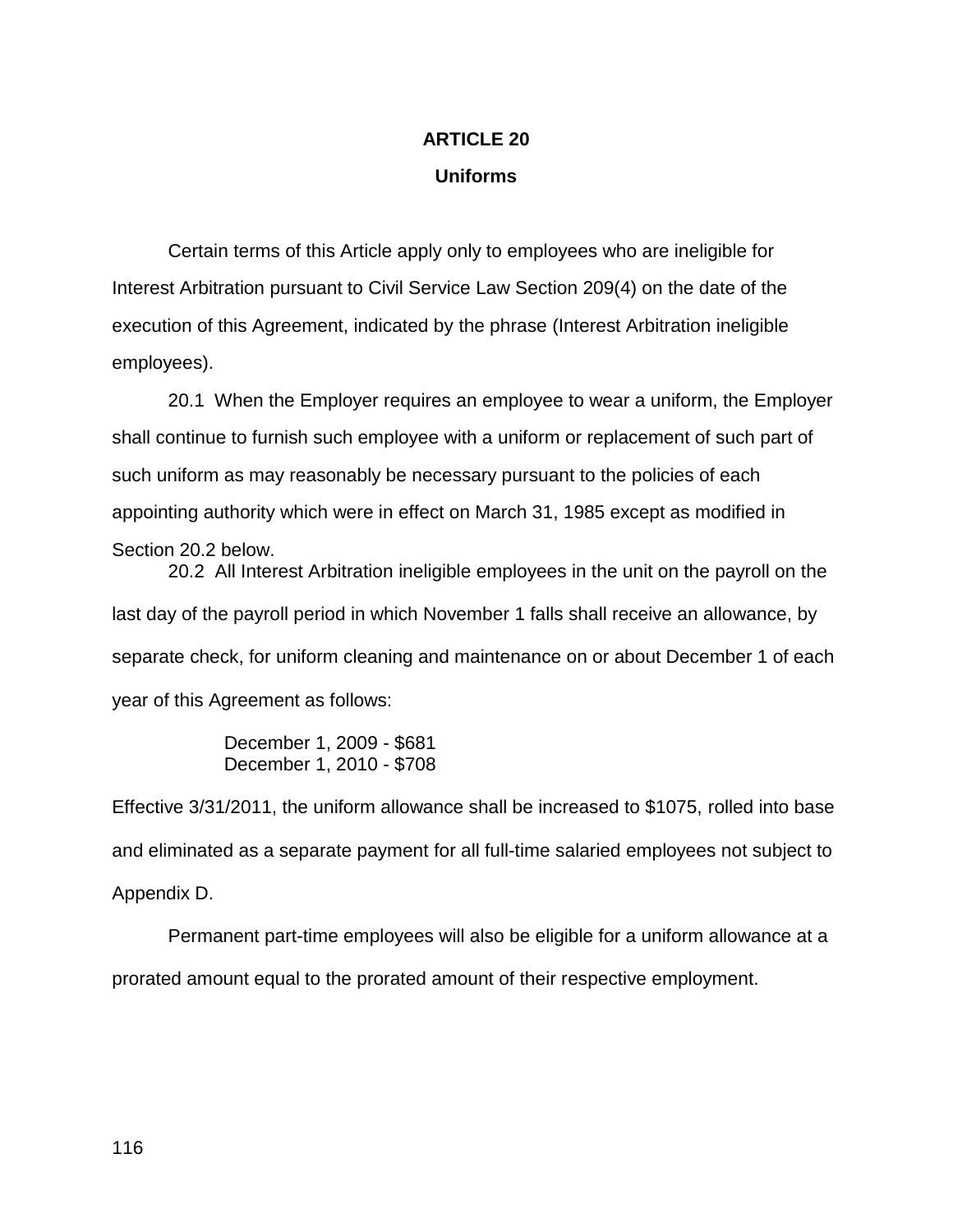This allowance replaces all existing uniform cleaning provisions and/or allowances and shall cover all uniform cleaning and maintenance requirements (e.g., sewing, patches, etc.), and the provision and repair of uniform shoes.

20.3 Whenever replacement of uniform parts or equipment is not available, the Department, agency or institution will make a reasonable effort to secure replacements as soon as is practicable.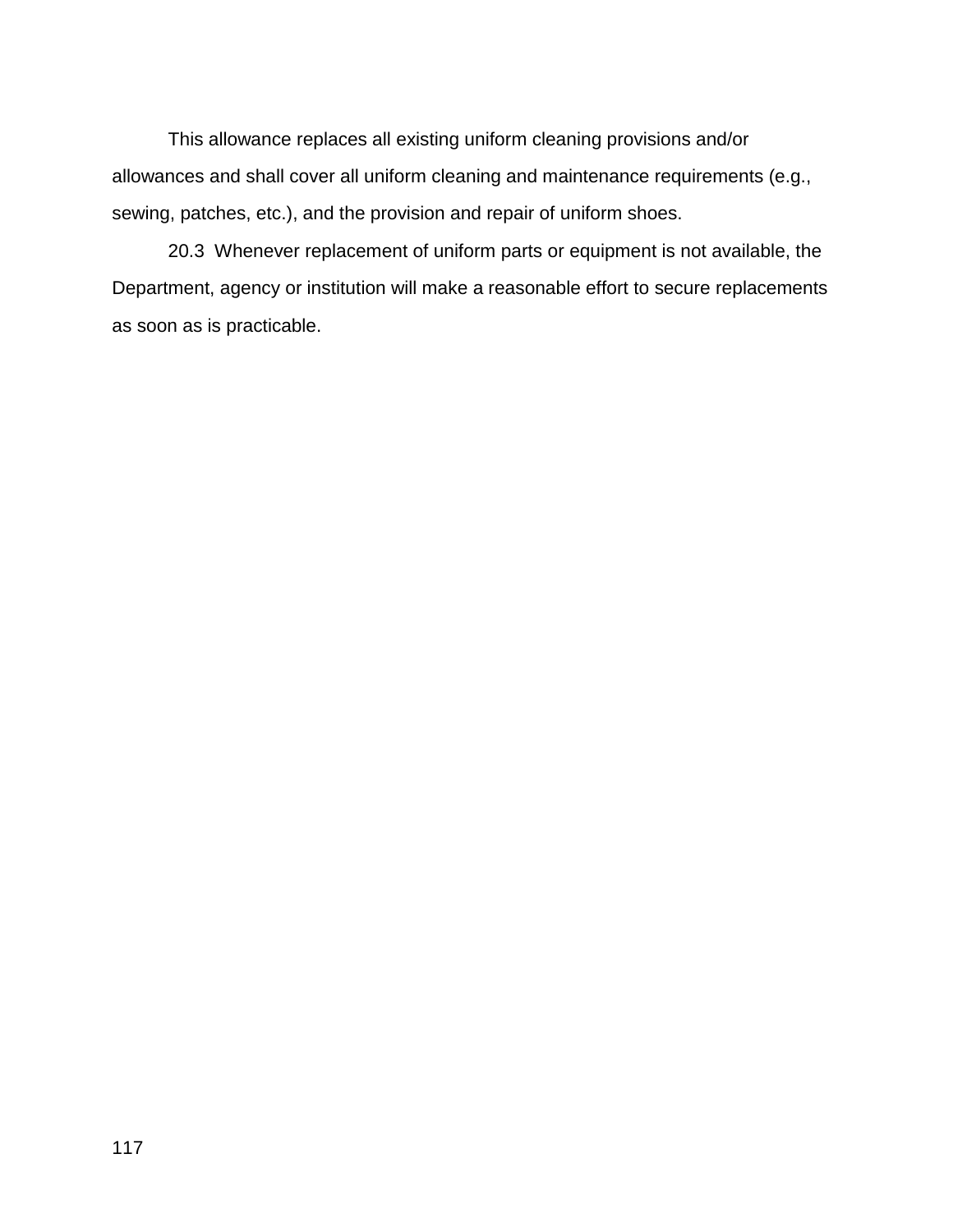### **Indemnification**

21.1 Pursuant to Section 24 of the Correction Law and Section 19.13 of the Mental Hygiene Law, no civil action shall be brought in any court of the State, except by the Attorney General on behalf of the State, against any officer or employee of the Office of Alcoholism and Substance Abuse Services who is charged with the duties of securing the custody of a drug dependent person or a person in need of care and treatment for alcoholism, or against any officer or employee of the Department of Corrections and Community Supervision, in his personal capacity for damages arising out of any act done or the failure to perform any act within the scope of employment and in the discharge of duties by any such officer or employee. Any claim for damages arising out of any act done or the failure to perform any acts within the scope of the employment and in the discharge of the duties of such officer or employee shall be brought and maintained in the Court of Claims as a claim against the State.

21.2 The Employer shall continue existing policies as established by Section 24 of the Correction Law and Section 19.13 of the Mental Hygiene Law, relating to claims filed in a court of the United States for civil damages under the Federal Civil Rights Act against an employee in the Department of Corrections and Community Supervision or in the Office of Alcoholism and Substance Abuse Services.

21.3 The Employer acknowledges its obligations to provide for the defense of its employees, and to save harmless and indemnify such employees from financial loss as hereinafter provided, to the broadest extent possible consistent with the provisions of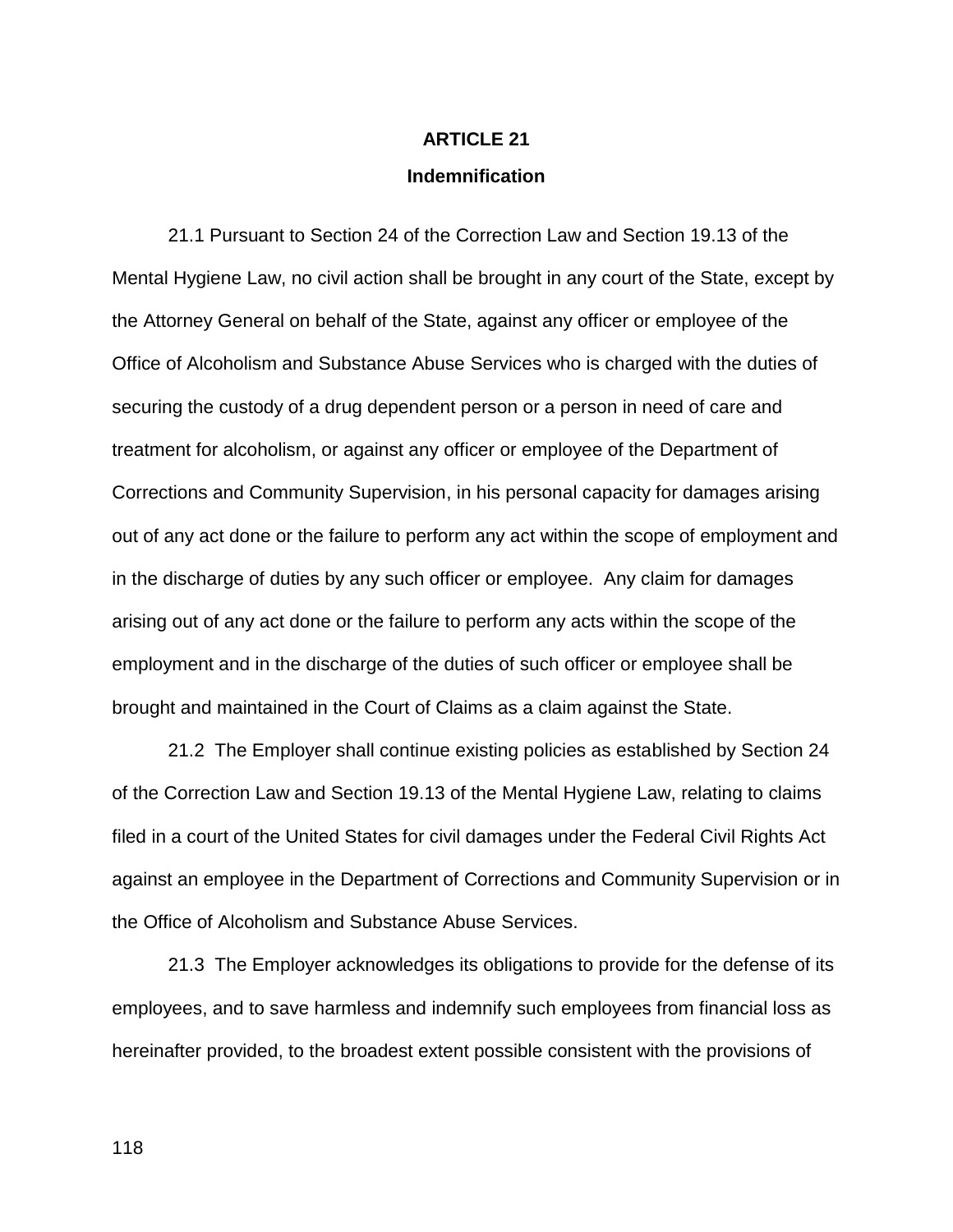Section 17 of the Public Officers Law in effect upon the date of execution of this Agreement.

21.4 The Employer agrees to provide for the defense of the employee as set forth in subdivision 2 of Section 17 of the Public Officers Law in any civil action or proceeding in any state or federal court arising out of any alleged act or omission which occurred or is alleged in the complaint to have occurred while the employee was acting within the scope of his public employment or duties including actions brought to enforce a provision of Sections 1981 or 1983 of Title 42 of the United States Code. This duty to provide for a defense shall not arise where such civil action or proceeding is brought by or on behalf of the State, provided further, that the duty to defend or indemnify and save harmless shall be conditioned upon (a) delivery to the Attorney General or an assistant Attorney General at an office of the Department of Law in the State by the employee of the original or a copy of any summons, complaint, process, notice, demand or pleading within five days after he is served with such document, and (b) the full cooperation of the employee in the defense of such action or proceeding and in defense of any action or proceeding against the State based upon the same act or omission, and in the prosecution of any appeal. Such delivery shall be deemed a request by the employee that the State provide for his defense pursuant to this section.

21.5 The Employer agrees to indemnify and save harmless its employees as set forth in subdivision 3 of Section 17 of the Public Officers Law in the amount of any judgment obtained against such employees in any state or federal court, or in the amount of any settlement of a claim, or shall pay such judgment or settlement, provided that the act or omission from which such judgment or settlement arose, occurred while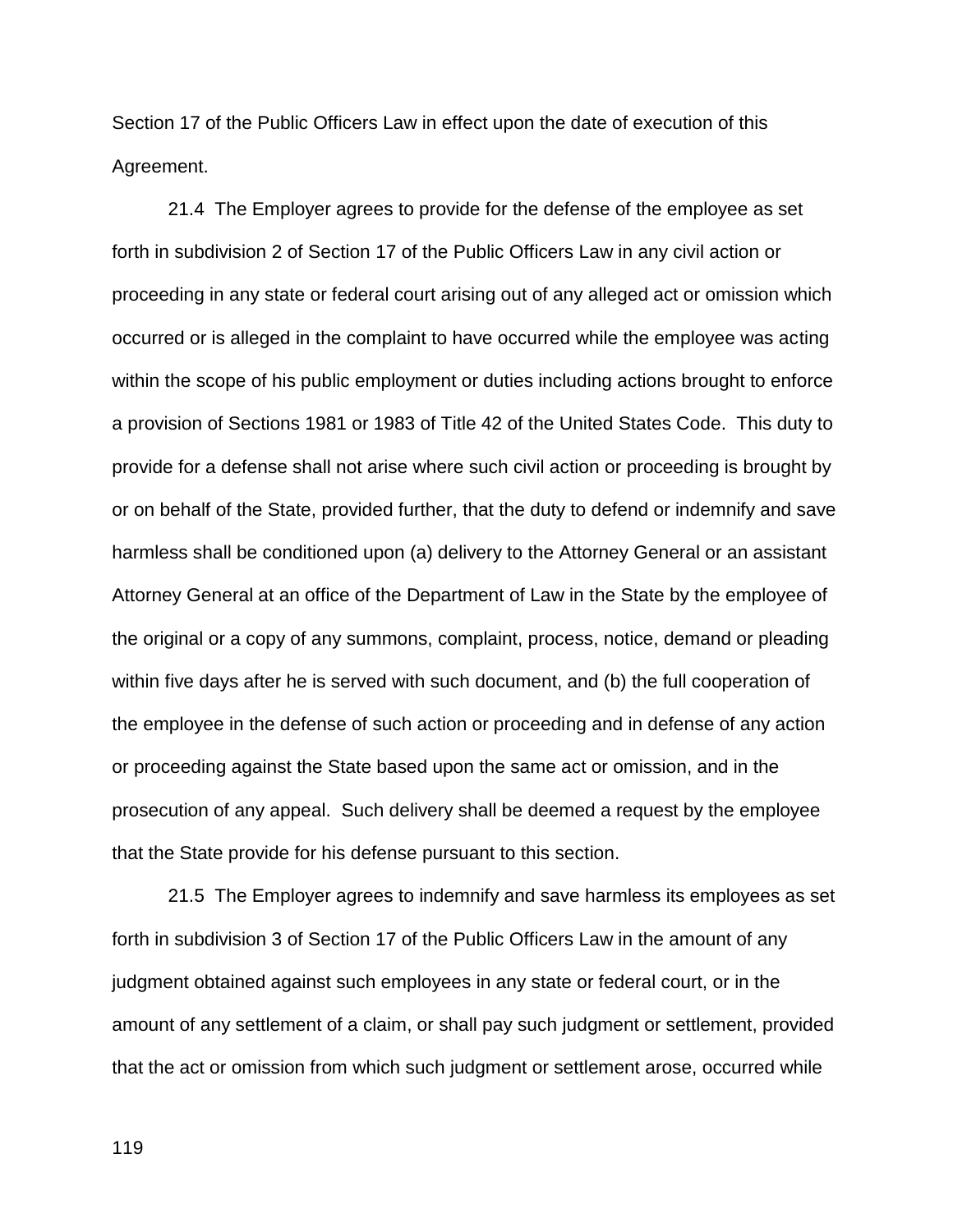the employee was acting within the scope of his public employment or duties; the duty to indemnify and save harmless prescribed by this section shall not arise where the injury or damage resulted from intentional wrongdoing on the part of the employee, provided further, that nothing contained herein shall authorize the State to indemnify or save harmless an employee with respect to fines or penalties, or money recovered from an employee pursuant to article 7-a of the State Finance Law; provided, however, that the State shall indemnify and save harmless its employees in the amount of any costs, attorneys' fees, damages, fines or penalties which may be imposed by reason of an adjudication that an employee, acting within the scope of his public employment or duties, has, without willfulness or intent on his part, violated a prior order, judgment, consent decree or stipulation of settlement entered into in any court of this State or of the United States.

21.6 The employee shall inform his supervisor when he informs the Attorney General of the services he has received under Sections 21.2 or 21.3 above. In addition, Sections 21.3, 21.4 and 21.5 of this Article shall not apply to an employee of the Department of Corrections and Community Supervision or the Office of Alcoholism and Substance Abuse Services to the extent he is covered by Sections 21.1 and 21.2 of this Article.

21.7(a) The Employer agrees to continue to provide the protection described in Section 19 of the Public Officers Law providing reimbursement for reasonable attorneys' fees and litigation expenses incurred by or on behalf of an employee in his successful defense in a criminal proceeding in a state or federal court arising out of any act which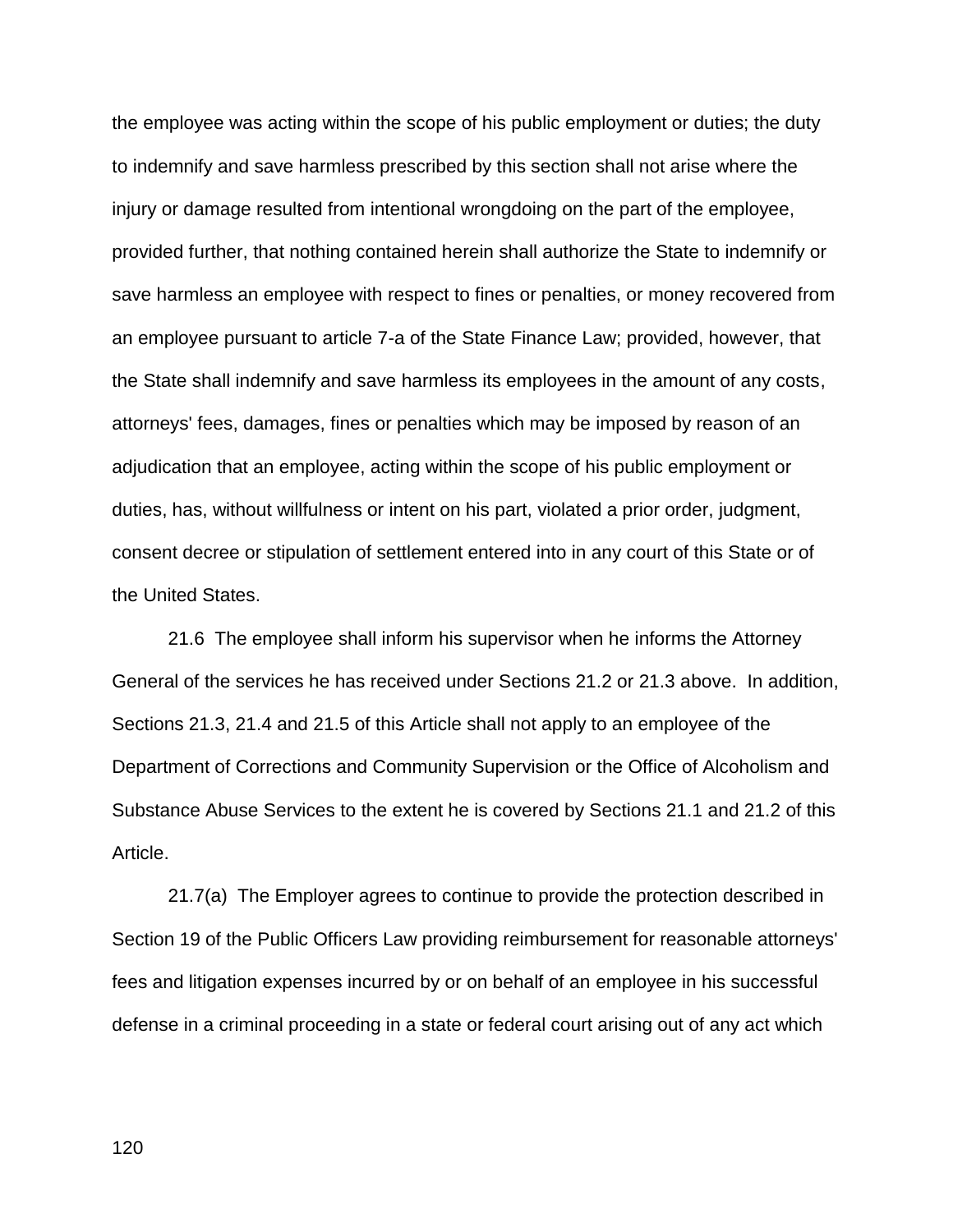occurred while the employee was acting within the scope of his public employment or duties, upon acquittal or dismissal of criminal charges.

(b) The Employer agrees to continue to provide the protection described in Section 19 of the Public Officers Law providing for reimbursement of costs of employees for reasonable attorneys' fees for appearances before a grand jury arising out of any act which occurred while such employee was acting within the scope of his public employment or duties.

21.8 The Employer and the Union agree to enter into a contract to provide for the implementation of a legal defense fund, in the amount of \$150,000 in accordance with such terms as shall be jointly agreed upon by the parties and subject to the approval of the Comptroller, to be administered by the Union to provide legal defense for the members of the Security Services Unit who are represented by the Union for each year covered by this Agreement who may be defendants or witnesses in criminal or civil matters arising out of the discharge of their duties and in the course of their employment where Public Officers Law Sections 17 and 19 do not provide such representation.

21.9 The Employer as a self-insurer agrees to provide adequate liability coverage for employees who use their homes in the performance of their official duty.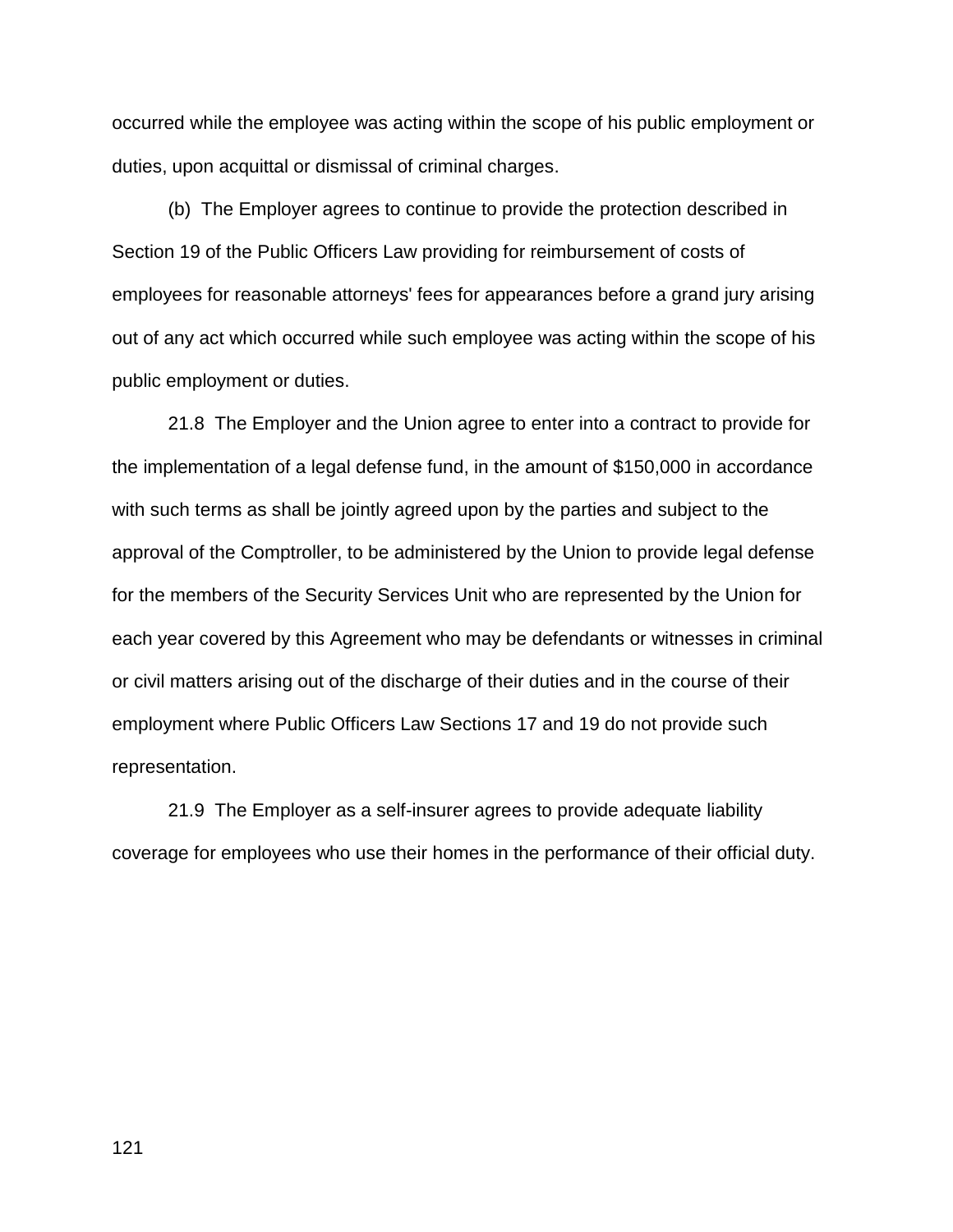#### **Safe Working Conditions**

22.1 The Employer shall provide safe working conditions for the protection of employee well-being. The Employer and the Union remain committed to a cooperative effort to provide safe working conditions for employees. Consistent with this commitment, the Employer and the Union have entered into a Memorandum of Understanding to better and more effectively deal with and respond to health and safety issues at the work site.

22.2 Any matters pertaining to safety standards and conditions may be discussed in labor/management committees at the appropriate level including the executive level.

22.3 The parties recognize that in the course of their employment, employees provide various services to individuals with chronic illnesses and infectious diseases including HIV and may be exposed to such illnesses and diseases. For employees who are likely to have more than casual contact with individuals that may be infectious, the Employer must allow employees to take universal precautions when they may come into contact with said individuals.

22.4 As soon as practicable after the signing of the Agreement, the parties commit to meet on an agency-by-agency basis to establish guidelines which address the effects of infectious disease upon employees. Considerations shall include the issues of confidentiality, employee notification and education, use of precautions and agency policies, consistent with applicable law.

22.5 Grievances alleging failure to comply with this Article shall be processed pursuant to Article 7, paragraph 7.1(b).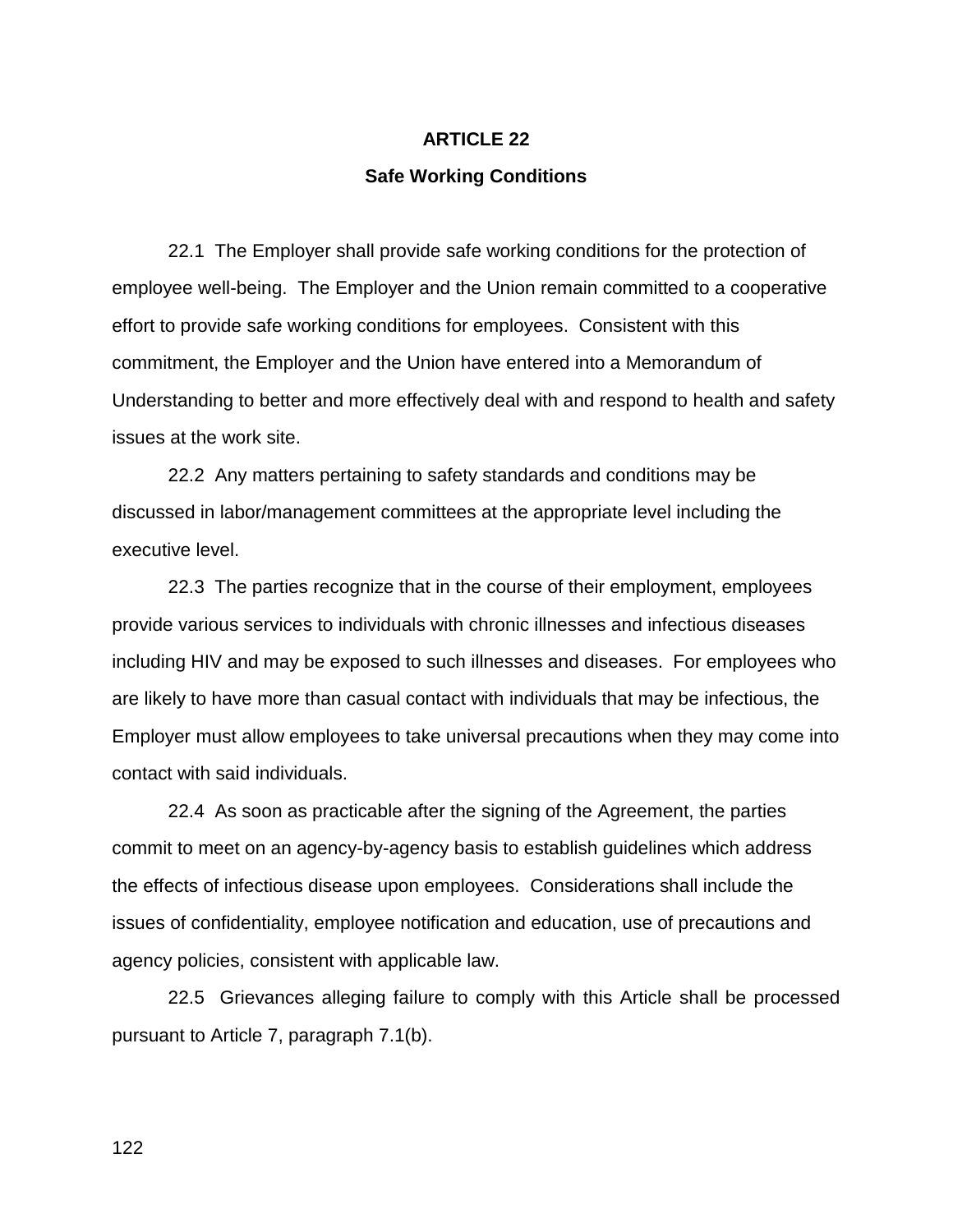### **Reimbursement for Property Damage**

23.1 The Employer agrees to provide for the uniform administration of the procedure for reimbursement to employees for personal property damage or destruction as provided for by subdivision 12 of Section 8 of the State Finance Law which provides for the payment of any claim submitted and approved by the head of a State department or agency having employees in the Security Services Unit for personal property of employees of such unit damaged or destroyed without fault on his part as a result of actions unique to the performance of law enforcement duties to include actions during fire, search, and rescue duties, in accordance with rules and regulations promulgated by the department or agency head after consultation with the Union and with the approval of the Comptroller.

23.2 The Employer agrees to provide for payments of up to \$350 out of local funds at the institution level as provided by subdivision 12 of Section 8 of the State Finance Law.

23.3 Allowances shall be based upon the reasonable value of the property involved and payment shall be made against a satisfactory release.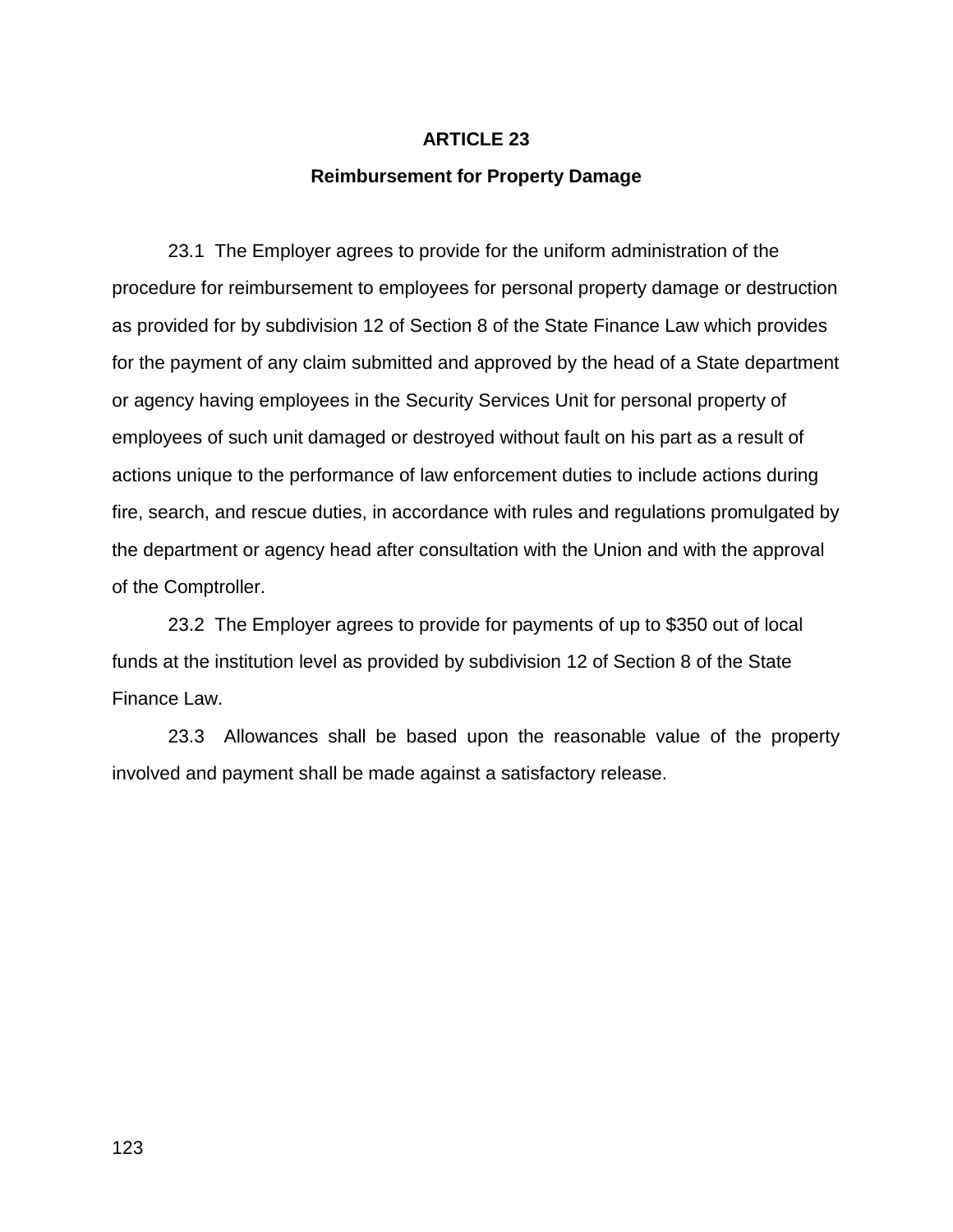# **ARTICLE 24 Seniority**

24.1 For the purposes of this Article, seniority shall be defined as the length of an employee's service in title including sick leave, military leaves not to exceed four years, and other leaves of absence which do not exceed one year and Workers' Compensation Leave.

24.2 Seniority shall be the basis by which employees shall select pass days.

24.3 The Employer shall have the right to make any job or shift assignment necessary to maintain the services of the department or agency involved. However, job assignments and shift selection shall be made in accordance with seniority provided the employee has the ability to properly perform the work involved. Before making a permanent assignment the Employer shall post all permanent vacancies in shifts or job assignments for a period of 30 days during which employees may bid. Bids shall be awarded at the end of the 30 day bidding period. The employee will start the new assignment within two weeks after the close of the 30 day bid period except when extended by mutual consent, but in no case longer than 30 days from the award of the bid. Grievances arising under this section shall be processed up to Step 3 of the grievance procedure but not to arbitration.

24.4 An employee shall not have the right to bump for any reason.

24.5 The shift and pass day provisions of this Article shall not apply to those departments or agencies whose employees function on a rotating shift basis.

24.6 Nothing contained in Section 24.2 of this Article shall prevent mutually agreed to local arrangements regarding the method that pass days are to be selected.

24.7 The Employer agrees to provide the Union a list of its employees by department or agency and seniority and to update it quarterly.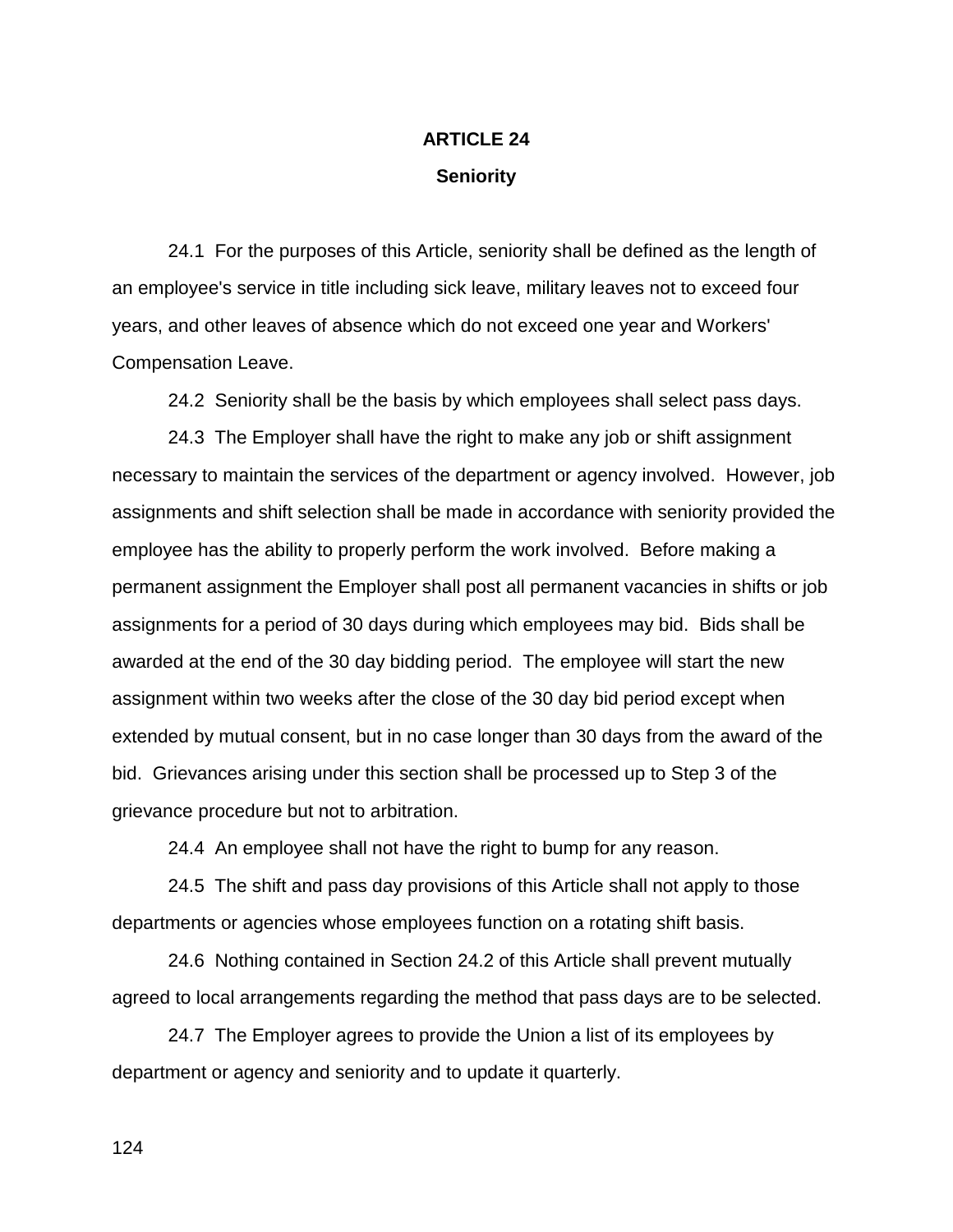#### **Labor/Management Committees**

25.1 To facilitate communication between the parties and to promote a climate conducive to constructive employee relations, joint labor/management committees shall be established at the executive, departmental and local levels of operations to discuss the implementation of this Agreement and other matters of mutual interest. The size of the committees shall be limited to the least number of representatives needed to accomplish their objectives. Committee size shall be determined by mutually agreed upon arrangements at the appropriate level. The composition of each local Union's labor/management committee shall be at the discretion of the Union. Time approved for such meetings shall be authorized only for employees of the department or agency for which the meeting is held except that the President and five regional Vice Presidents of a statewide local can be granted time for departmental level labor/management committee meetings in agencies other than their own.

25.2 Such committees will meet as necessary. Written agenda will be submitted a week in advance of regular meetings. Special meetings may be requested by either party. An agenda will be submitted along with the request. Such special meetings will be scheduled as soon as possible.

25.3 Approved time spent in such meetings (including actual and necessary travel time, not to exceed eight hours each way, for executive and department level meetings) shall neither be charged to leave credits nor considered as overtime worked. Management shall make every effort to reschedule shift assignments or pass days so that meetings fall during working hours of Union representatives.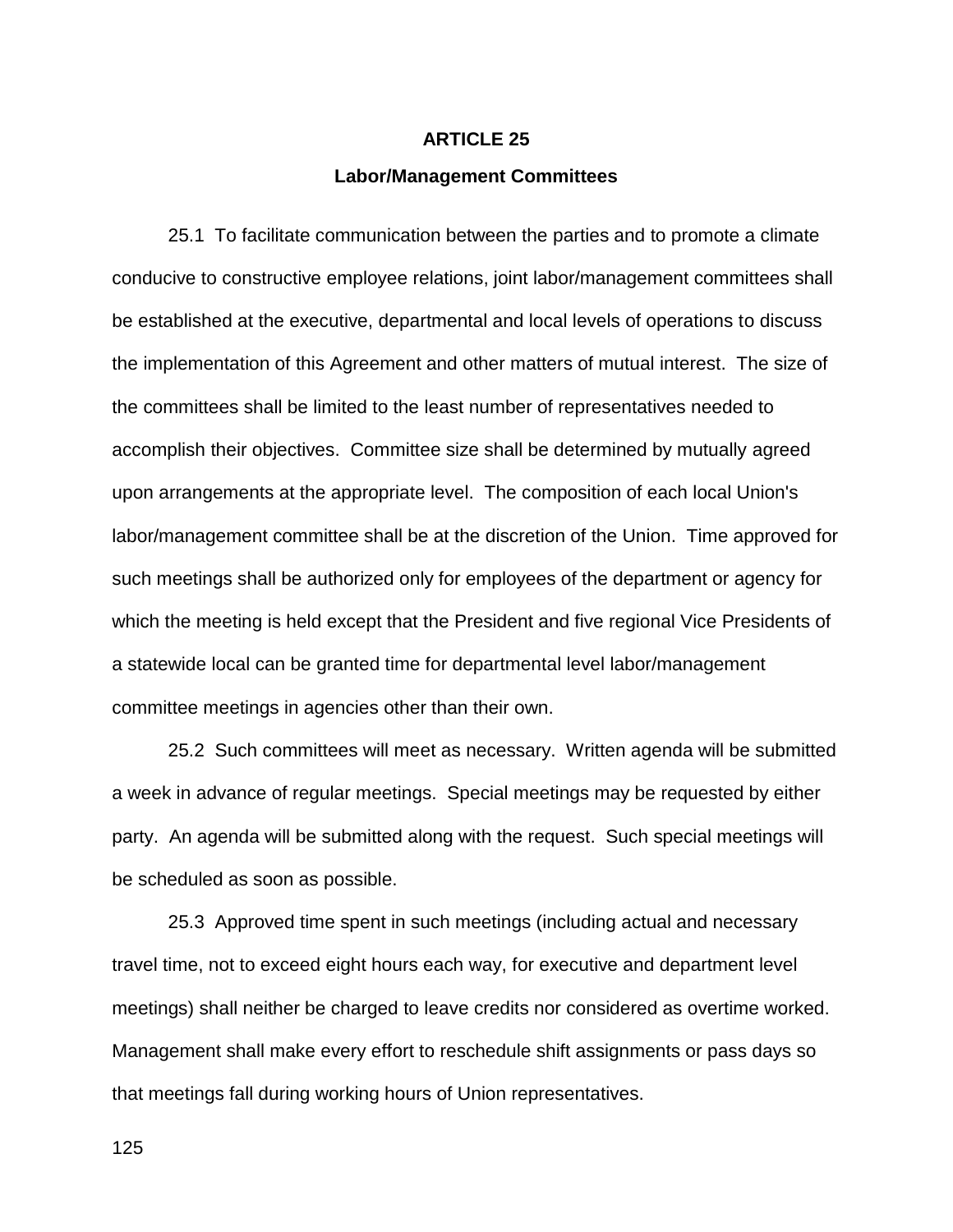25.4 Labor/management committee meetings shall be conducted in good faith. These committees shall have no power to contravene any provisions of this Agreement or to agree to take any action beyond the authority of the management at the level at which the meeting takes place. Matters may be referred to and from the facility and department or agency levels as necessary. The parties may issue joint meeting minutes and letters of understanding. Any arrangement which is mutually agreed upon shall be reduced to writing within 14 calendar days. Any arrangement which is the subject of a memorandum of understanding, letter of understanding or joint meeting minutes shall not be altered or modified by either party without first meeting and discussing with the other party at the appropriate level in a good faith effort to reach a successor agreement. Any alterations or modifications to a written local labor/management agreement as described in this section may occur no sooner than five days after such meeting and discussion and subsequent written notification of the changes received by the other party. Implementation of such alterations or modifications shall not occur without adherence to the procedures herein described. In cases where emergency conditions necessitate a variation of an established labor/management agreement by either party, the other party must be notified of such variation as soon as possible. Such variation will be reviewed by the designated Union and Management Chairs of the local labor/management committee within seven days. Disagreements growing out of the implementation of memorandum or letters of understanding may be initiated at the 3rd Step of the grievance procedure as contained in Article 7, paragraph 7.1(b).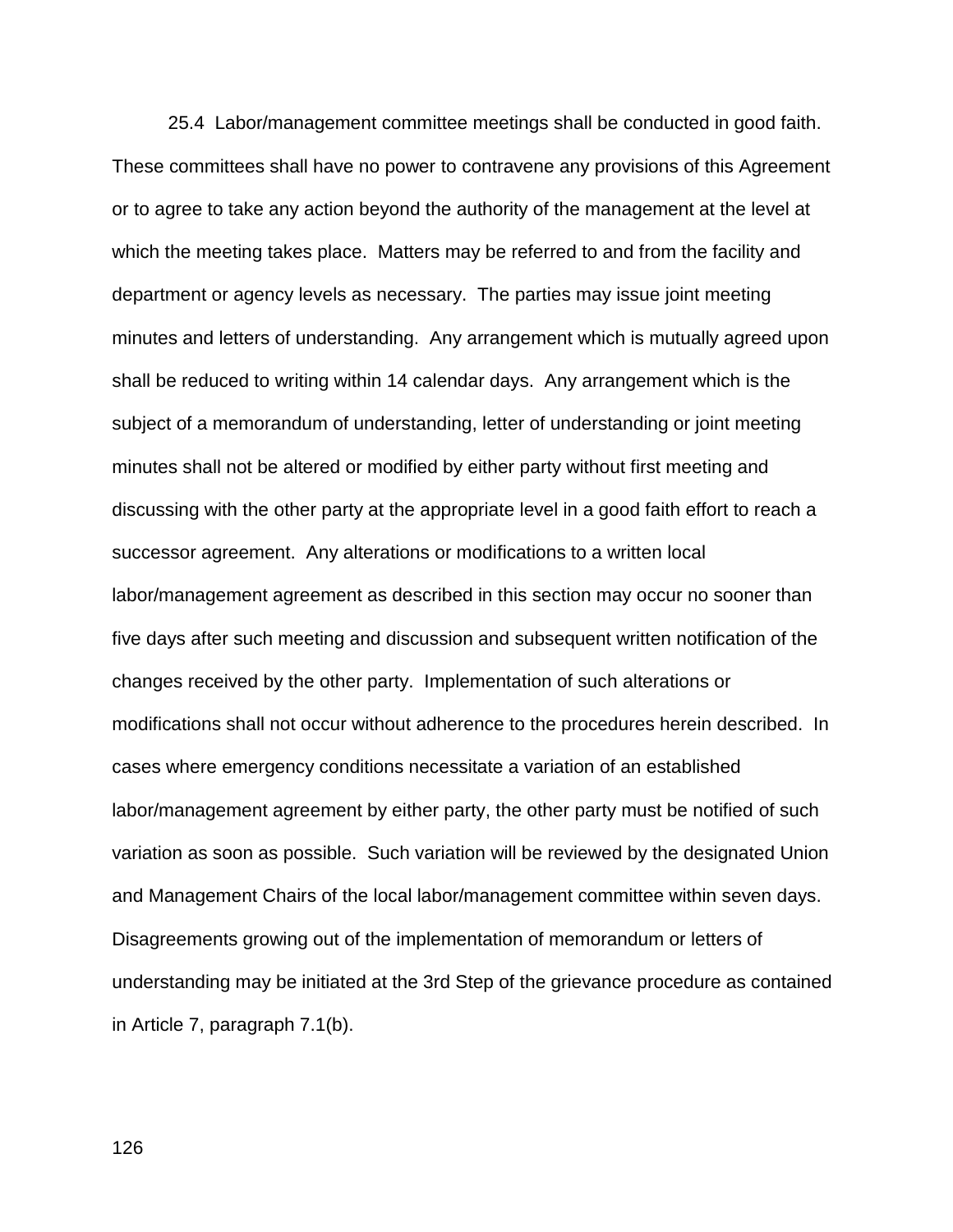25.5 Staff representatives of the Governor's Office of Employee Relations and the Union will render assistance to local joint committees in procedural and substantive issues as necessary to fulfill the objectives of this Article and may participate in such meetings.

25.6 The Employer and the Union will review the manner in which quality of work life efforts should be provided in this unit. Effective April 1, 2016, funding will be appropriated for that year and each successive year of this Agreement, as set forth in Article 1.1, for a statewide labor/management committee in the amount of \$296,077. Effective April 1, 2017, that amount shall be increased to\$301,999; effective April 1, 2018, that amount shall be increased to \$308,039; effective April 1, 2019, that amount shall be increased to \$314,200; effective April 1, 2020, that amount shall be increased to \$320,484; effective April 1, 2021, that amount shall be increased to \$326,894; and effective April 1, 2022, that amount shall be increased to \$333,432.

This section is not subject to the provisions of Article 7 of this Agreement.

25.7(a) The Employer shall continue the program established by Section 154 b(8) of the Civil Service Law to provide a survivor's benefit in the amount of \$50,000 in the event that an employee dies on or after the effective date of this Agreement as a result of an accidental on-the-job injury or disease provided that it is finally determined by the appropriate federal authorities that a public safety officer's death benefit is not payable pursuant to Section 3796 through Section 3796-C of Title 42 of the United States Code (the Federal Public Safety Officer Benefit Act) and provided that a death benefit is paid pursuant to the Workers' Compensation Law. Such survivor's benefit shall be paid to the employee's surviving spouse and dependent children as designated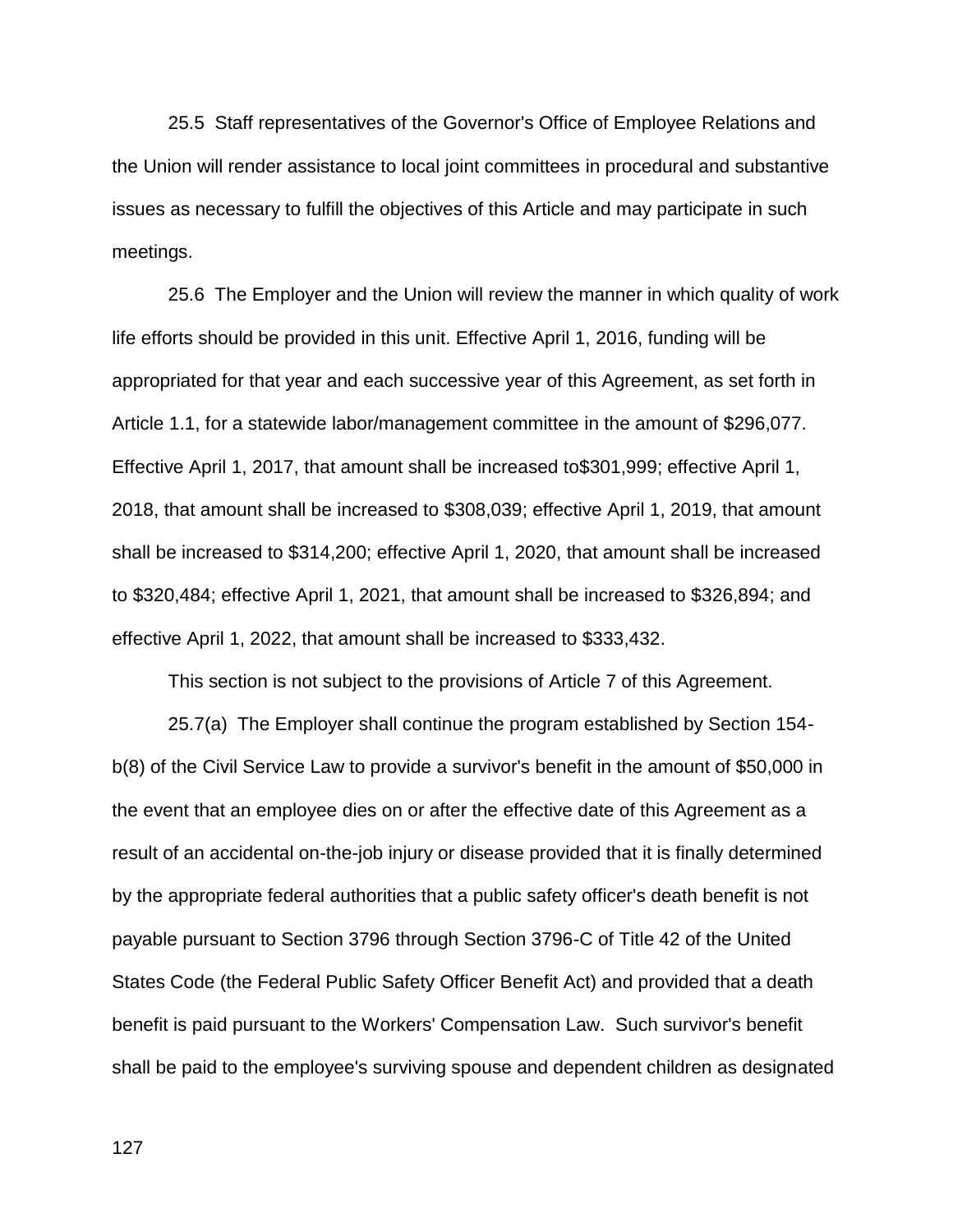by the Workers' Compensation Board and in the same proportion as provided in the Workers' Compensation Law. In the event an employee is not survived by a spouse or dependent children, the survivor's benefit shall be paid to the estate of the employee. Such survivor's benefit shall be in addition to and not in place of any other survivor's or death benefit except that such benefit will not be payable if a public safety officer's death benefit is payable pursuant to the Federal Public Safety Officer Benefit Act.

(b) The Employer shall continue the program established by Section 154-b(3) of the Civil Service Law to provide an employee's dependent child or children who are designated to receive a death benefit by the Workers' Compensation Board as a result of a determination that such employee has died of an on-the-job injury or disease on or after the effective date of this Agreement with full tuition up to the amount charged by a SUNY college or university to attend any college or university provided such child or children meet the entrance requirements of that college or university.

25.8 The Employer shall not contract out for goods and services performed by employees which will result in any employee being reduced or laid off without prior consultation with the Union concerning any possible effect on the terms and conditions of employment of employees covered by this Agreement.

25.9 The State of New York as the Employer and the Union agree that they shall hereinafter enter into a contract to provide for the implementation of an employee benefit fund, in accordance with such terms as shall be jointly agreed upon by the parties and subject to the approval of the Comptroller, to be administered by the Union to provide certain benefits for full-time annual salaried employees in the Security Services Unit.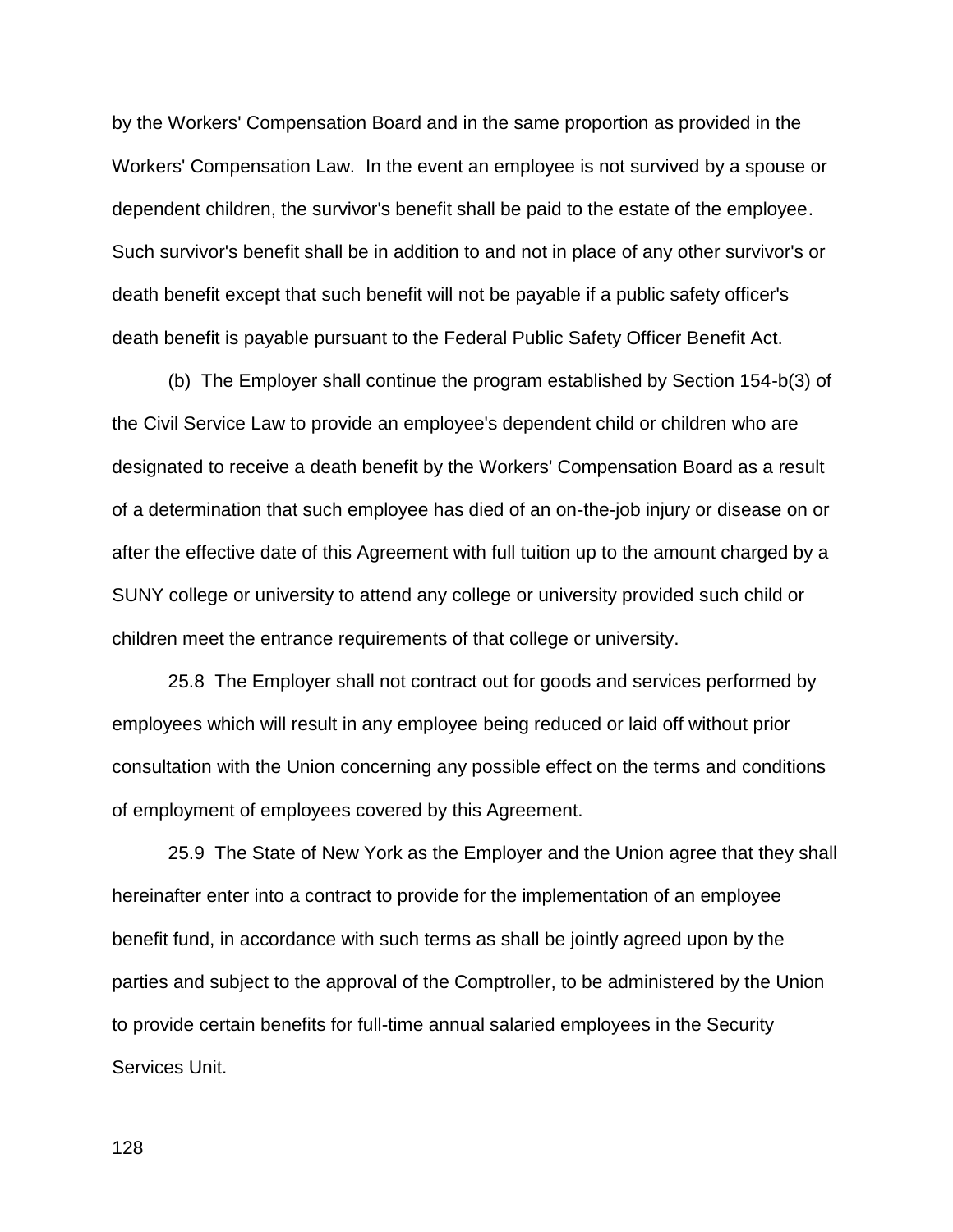For each full-time annual salaried unit employee, the Employer shall deposit an amount in the employee benefit fund as follows: April 1, 2016, \$42.45; April 1, 2017, \$43.30; April 1, 2018, \$44.17; April 1, 2019, \$45.05; April 1, 2020, \$45.95; April 1, 2021, \$46.87; April 1, 2022, \$47.81. For the purposes of determining the amount to be deposited in accordance with this section, the number of employees shall be determined to be the number of full-time annual salaried unit employees on the payroll each preceding March 1, as set forth above in this paragraph.

#### 25.10 Family Benefits

### (a) Dependent Care Advantage Account (DCAA)

The Employer and Union shall continue to provide the DCAA Program provided by the New York State Labor/Management Child Care Advisory Committee to the extent that federal and state laws allow. This program will provide employees with the opportunity to increase their spendable income by paying for all or part of selected benefits such as child care, elder care and dependent care with pre-tax dollars.

Effective on the date of ratification of this Agreement, the State shall provide an annual contribution to the Dependent Care Advantage Account as follows:

| Employee Gross Annual Salary | <b>Employer Contribution</b> |  |  |  |  |
|------------------------------|------------------------------|--|--|--|--|
| <b>Under \$30,000</b>        | \$700                        |  |  |  |  |
| \$30,001-\$40,000            | \$600                        |  |  |  |  |
| \$40,001-\$50,000            | \$500                        |  |  |  |  |
| \$50,001-\$60,000            | \$400                        |  |  |  |  |
| \$60,001-\$70,000            | \$300                        |  |  |  |  |
| Over \$70,000                | \$200                        |  |  |  |  |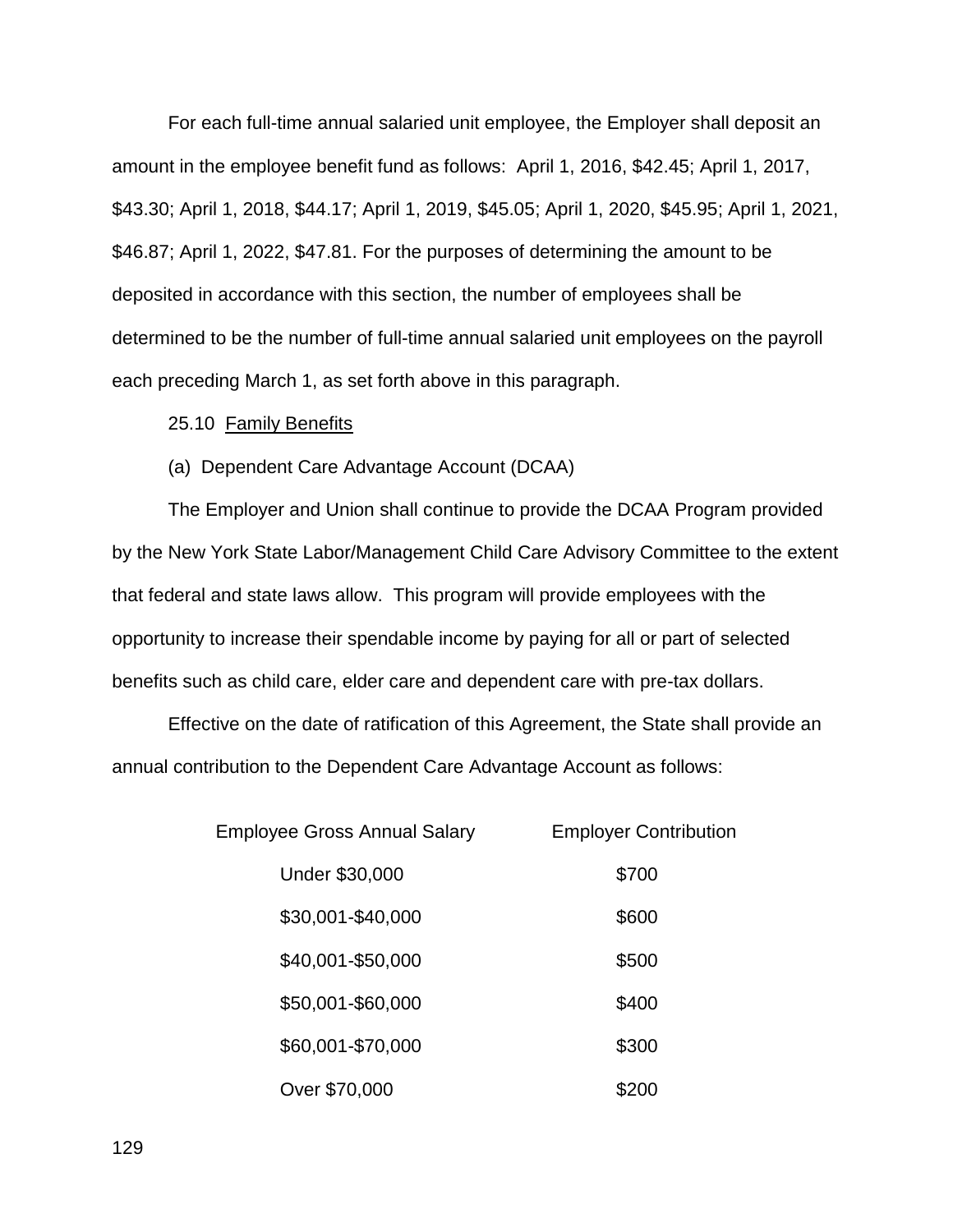In subsequent years, the Employer contribution may be increased or reduced so as to fully expend available funds for this purpose, while maintaining salary sensitive differentials. In no event shall the aggregate employer contribution exceed the amounts provided for this purpose. In the interest of providing greater availability of dependent care and other services to NYSCOPBA-represented employees and maximizing resources available, the Family Benefits Program may support additional initiatives as recommended by the Advisory Committee.

A Joint Labor/Management Advisory Committee, which recognizes the need for combined representation of all employee negotiating units, and the State, will monitor and evaluate the Family Benefits Program and other work-life services.

Mutually agreed to activities of this Committee shall be funded pursuant to this section.

(b) The parties agree to participate in the LifeWorks program.

(c) The parties agree to continue participation in the Directions Program.

(d) Effective April 1, 2016, funding for the programs in this section, 25.10, shall be provided as follows: for DCAA and LifeWorks, \$456,850 for that year and each successive year of the contract as set forth in Article 1.1. Effective April 1, 2017, that amount shall be increased to \$465,987; effective April 1, 2018, that amount shall be increased to \$475,307; effective April 1, 2019, that amount shall be increased to \$484,813; effective April 1, 2020, that amount shall be increased to \$494,509; effective April 1, 2021, that amount shall be increased to \$504,399; and effective April 1, 2022, that amount shall be increased to \$514,487. This shall include funding for Directions with the agreed upon amount for each year. The parties agree that such funding is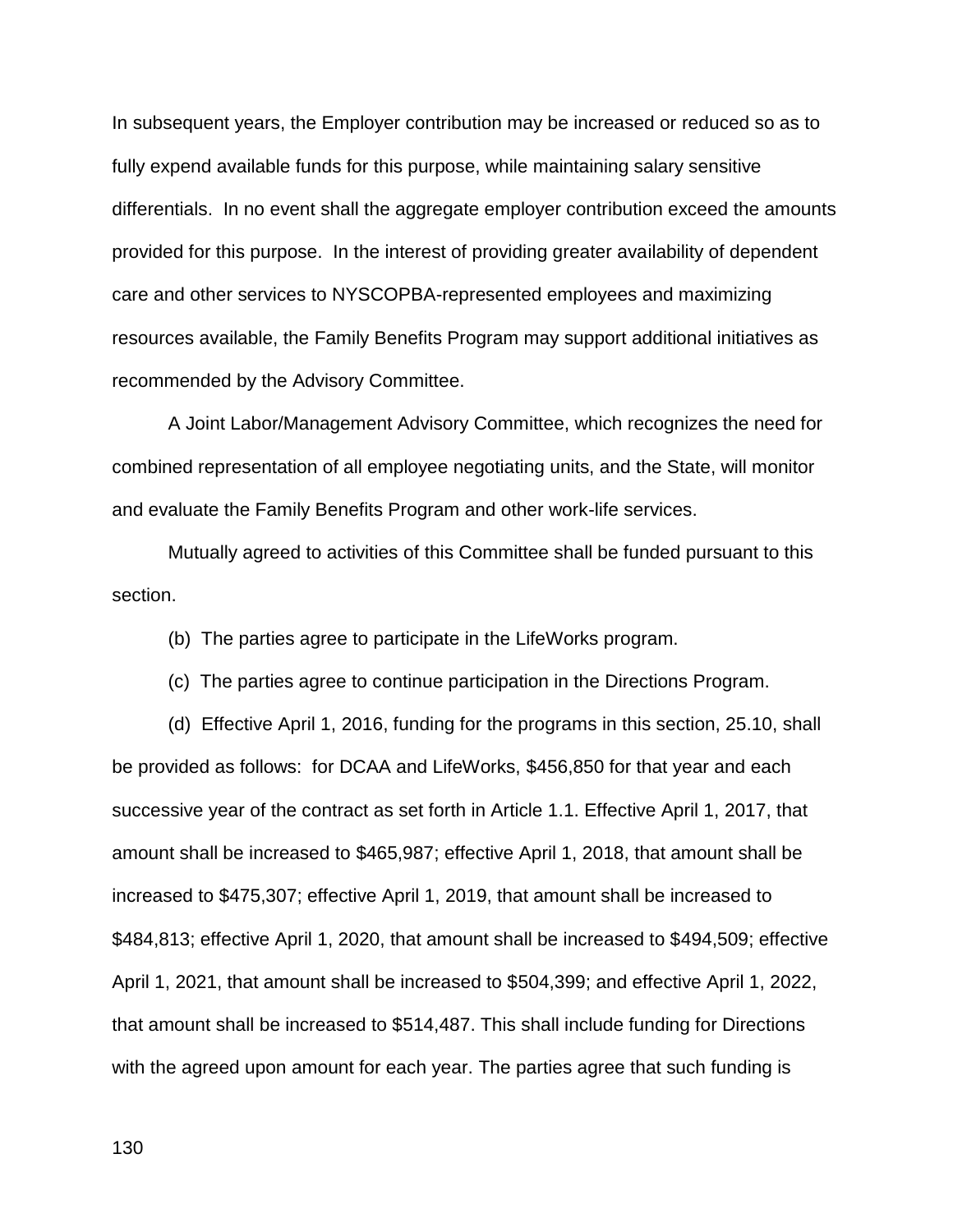effective on the April 1, 2016, and shall sunset on the expiration date of this Agreement, unless extended by written mutual agreement by the parties.

25.11 The parties agree to form a joint labor/management committee to review and evaluate all leave usage by unit members who are Interest Arbitration ineligible and the manner of such usage and make recommendations to the Director of GOER and the President of NYSCOPBA for implementation.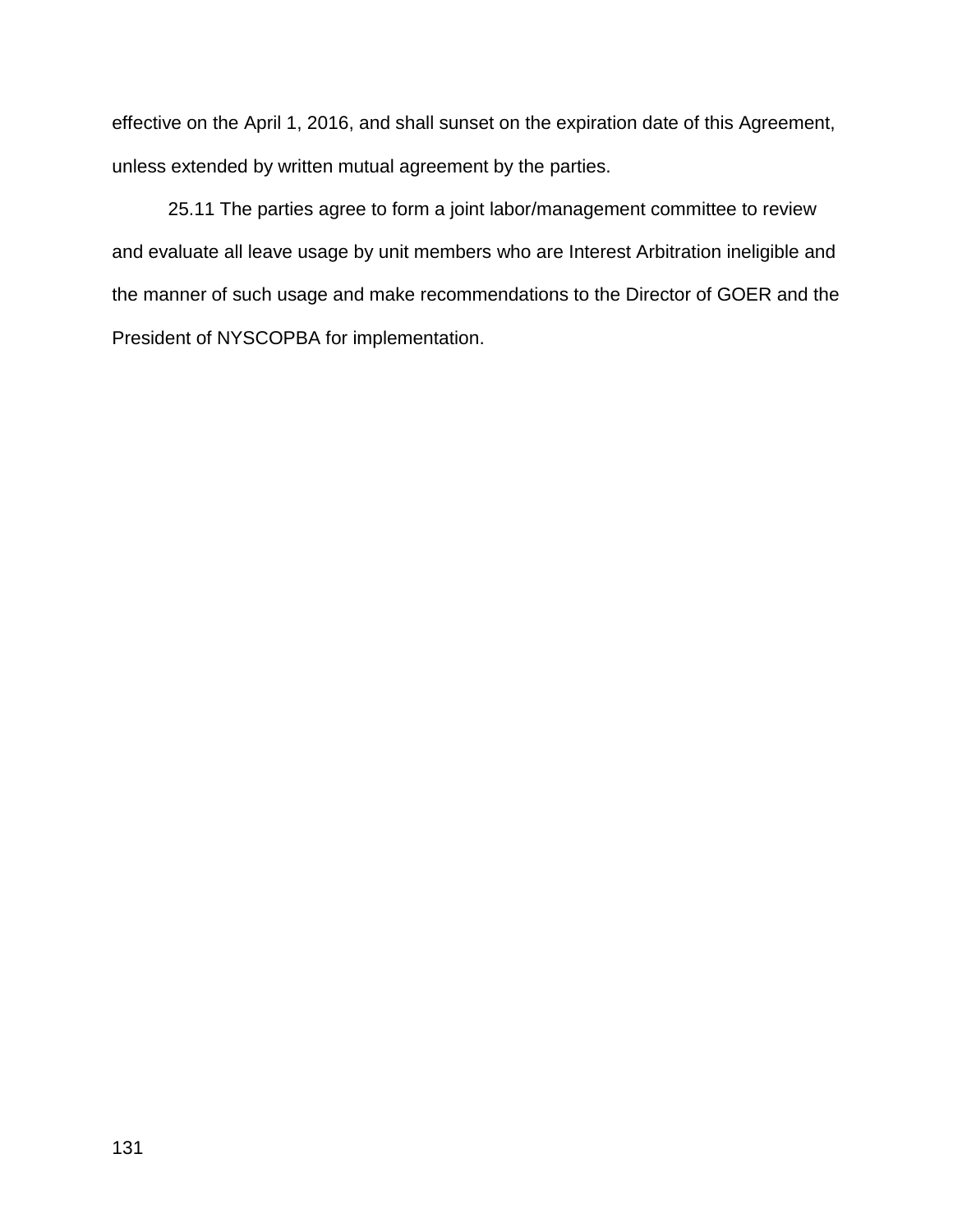# **No Strike Clause**

26.1 No lock out of employees shall be instituted by the Employer during the term of this Agreement.

26.2 No strike of any kind shall be instigated, encouraged, condoned or caused by the Union during the term of this Agreement.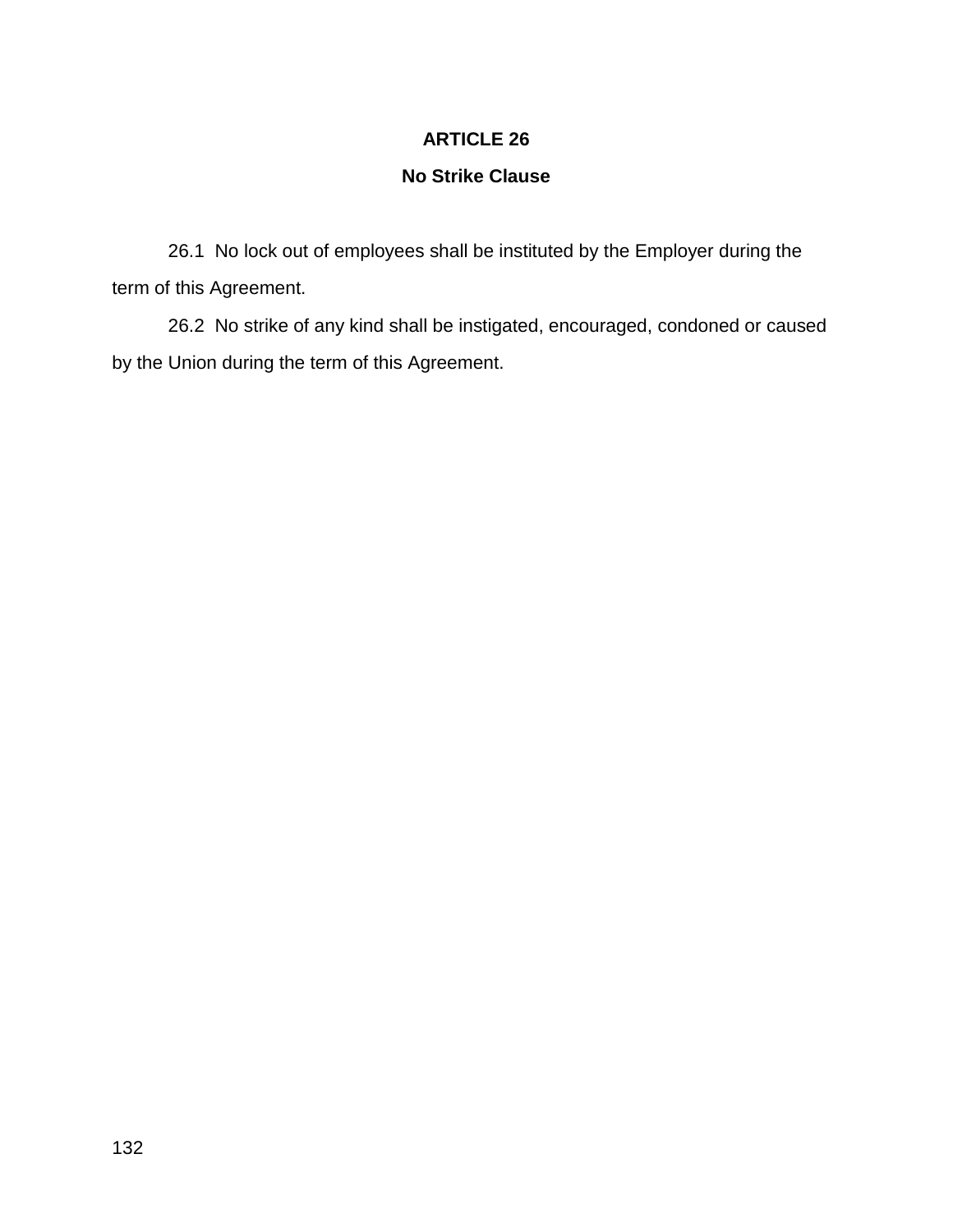## **Preservation of Benefits**

With respect to matters not covered by this Agreement, the Employer will not seek to diminish or impair during the term of this Agreement any benefit or privilege provided by law, rule or regulation for employees without prior notice to the Union and when appropriate, without negotiations with the Union provided, however, that this Agreement shall be construed consistent with the free exercise of rights reserved to the Employer by Article 6 of this Agreement.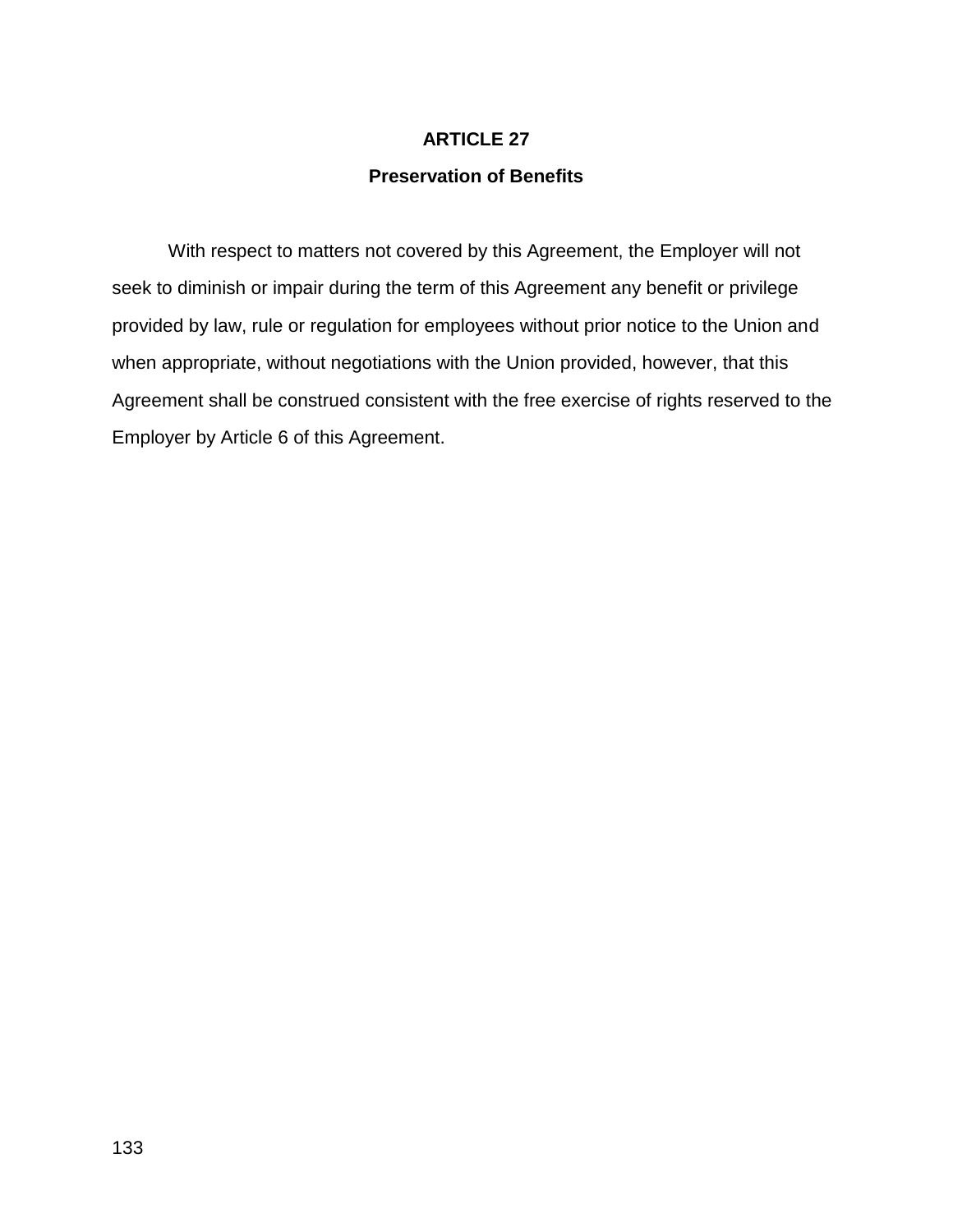### **Savings Clause**

Should any article, section or portion thereof of this Agreement be held unlawful and unenforceable by any court of competent jurisdiction or shall have the effect of loss to the State of funds made available through Federal law, such decision shall apply only to the specific article, section or portion thereof directly specified in the decision; upon the issuance of such a decision the parties agree immediately to negotiate a substitute for such article, section or portion thereof.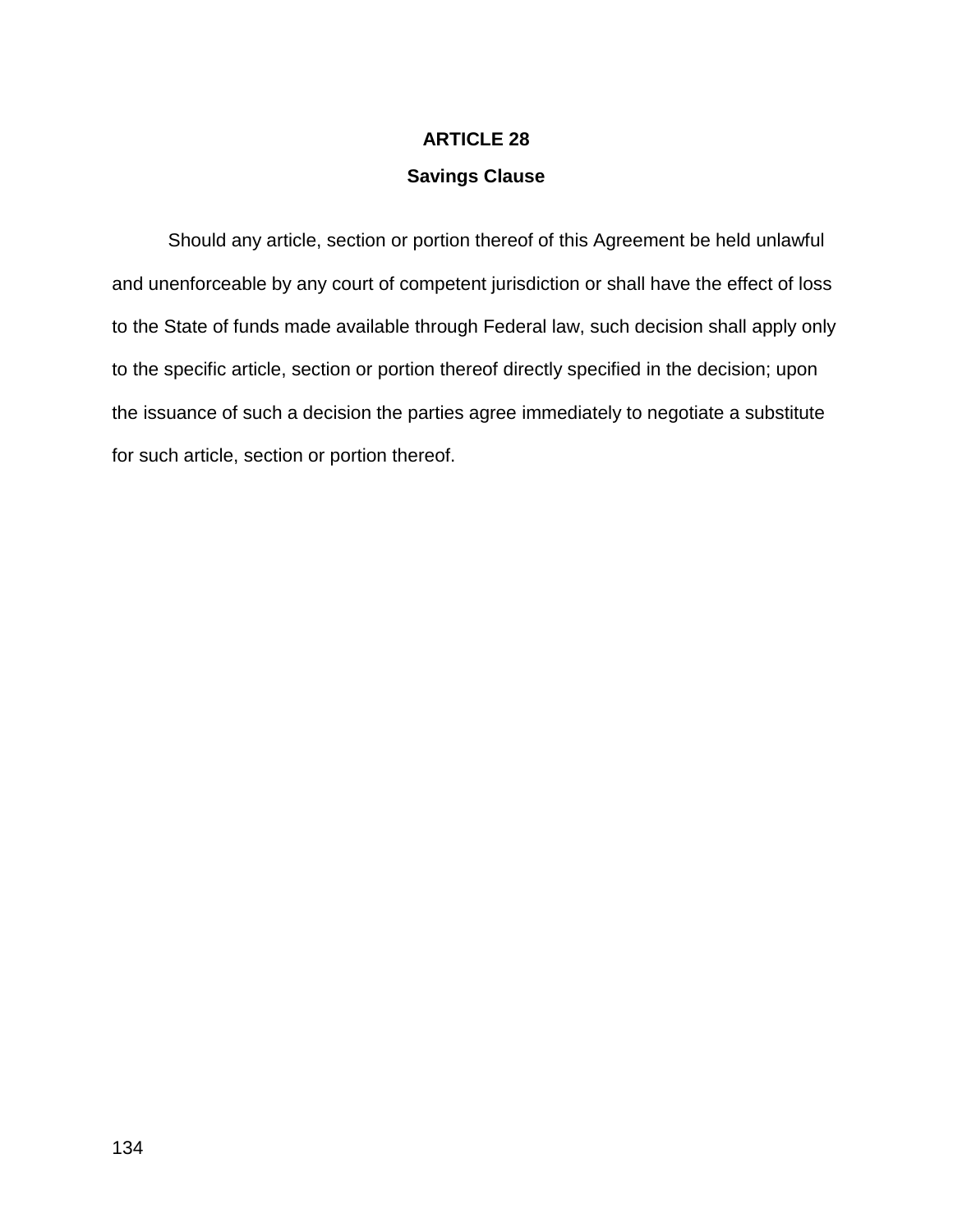# **Printing of Agreement**

The Union shall be responsible for reproducing this Agreement. Distribution to the State and to employees will occur as soon as practicable following the execution of this Agreement. The cost of printing this Agreement shall be shared equally by the Union and the State.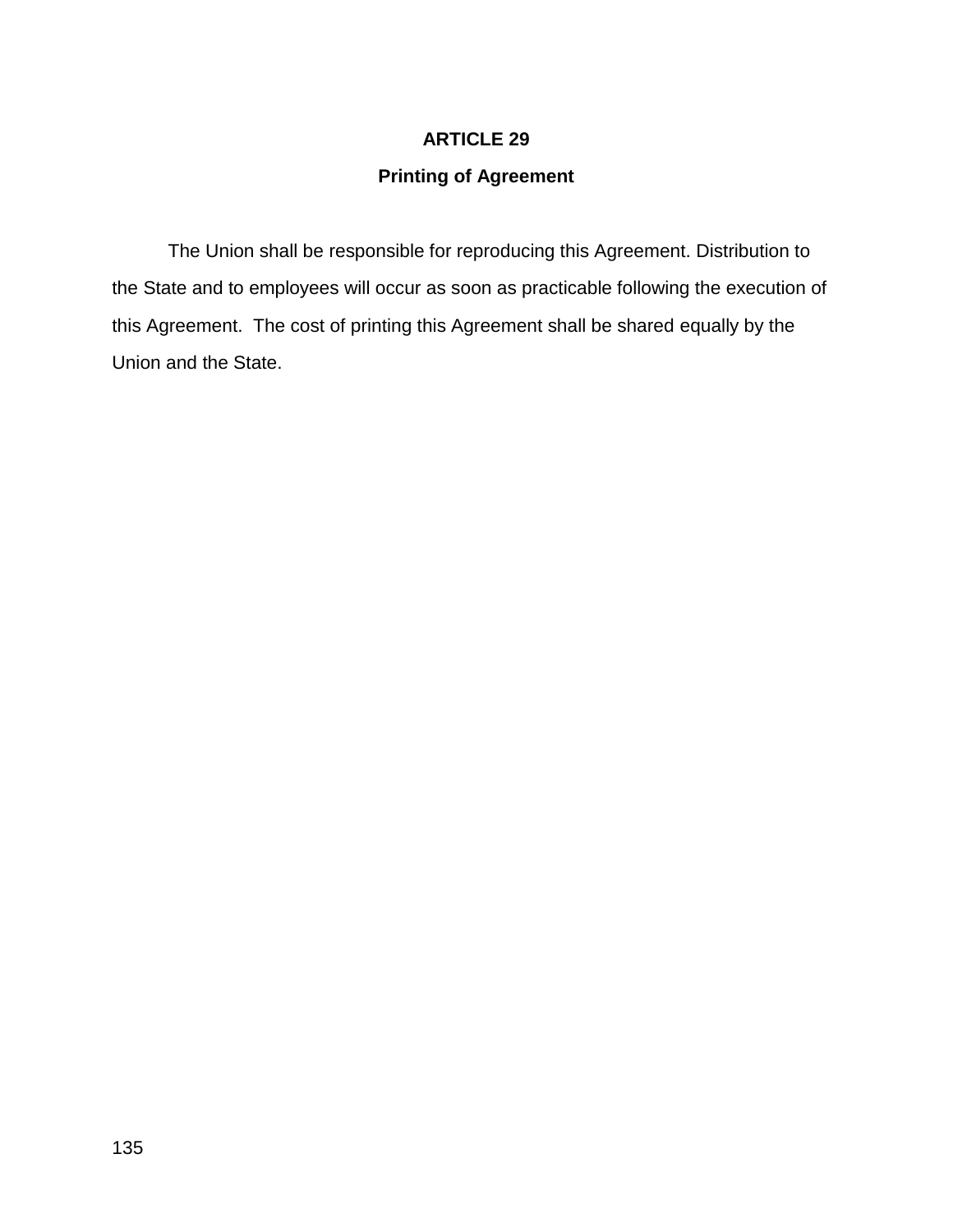# **Approval Of The Legislature**

It is agreed by and between the parties that any provision of this agreement requiring legislative action to permit its implementation by amendment of law or by providing the additional funds therefore, shall not become effective until the appropriate legislative body has given approval.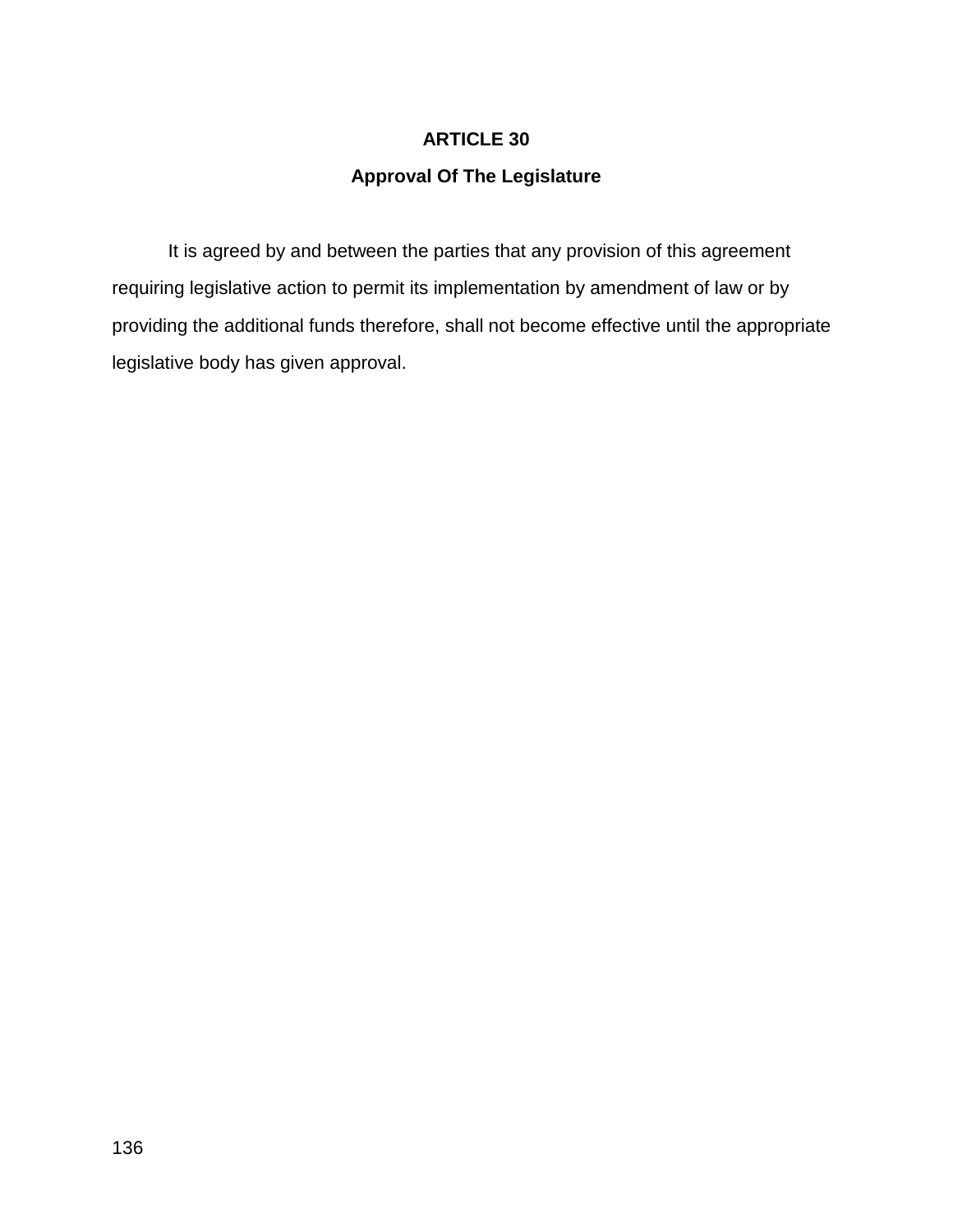### **Conclusion of Collective Negotiations**

31.1 The Employer and the Union agree that this Agreement is the entire Agreement, terminates all prior agreements or understandings and concludes all collective negotiations during its term. Neither party will during the term of this Agreement seek to unilaterally modify its terms through legislation or other means which may be available to them.

31.2 The parties acknowledge that, except as otherwise expressly provided herein, they have fully negotiated with respect to the terms and conditions of employment and have settled them for the term of this Agreement in accordance with the provisions thereof.

31.3 The Employer and the Union agree to support jointly any legislation or administrative action necessary to implement the provisions of this Agreement.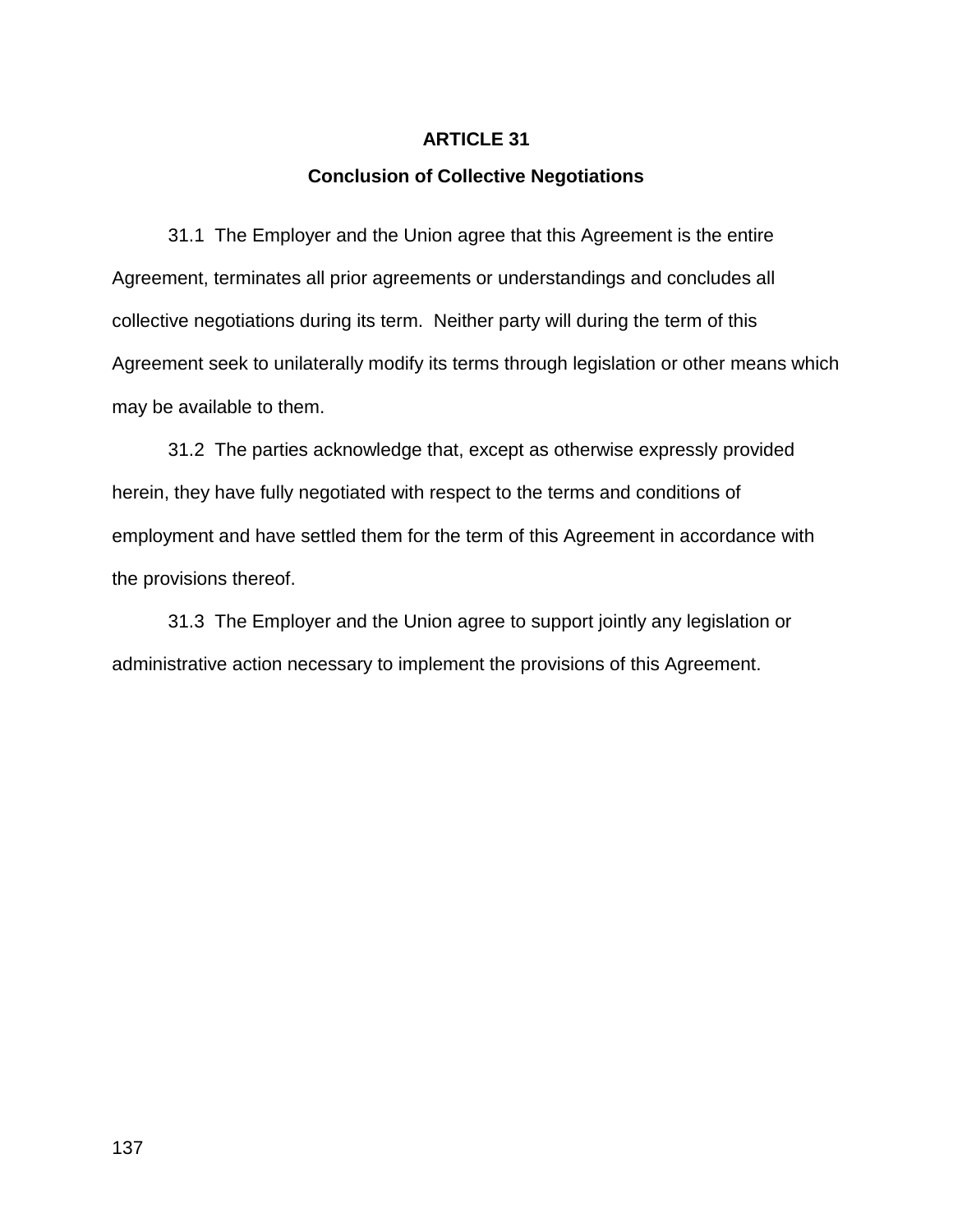IN WITNESS THEREOF, The parties hereto have caused this Agreement to be signed by their respective representatives.

\_\_\_\_\_\_\_\_\_\_\_\_\_\_\_\_\_\_\_\_\_\_\_\_\_\_\_\_\_\_\_\_\_ \_\_\_\_\_\_\_\_\_\_\_\_\_\_\_\_\_\_\_\_\_\_\_\_\_\_\_\_\_

DATED:

FOR NYS CORRECTIONAL OFFICERS THE EXECUTIVE BRANCH OF AND POLICE BENEVOLENT THE STATE OF NEW YORK, ASSOCIATION GOVERNOR'S OFFICE OF

EMPLOYEE RELATIONS

SECURITY UNIT EMPLOYEES

Michael Powers **Michael Powers Joseph Bress** 

President **Chief Negotiator** Chief Negotiator

Secretary Director

\_\_\_\_\_\_\_\_\_\_\_\_\_\_\_\_\_\_\_\_\_\_\_\_\_\_\_\_\_\_\_\_\_ \_\_\_\_\_\_\_\_\_\_\_\_\_\_\_\_\_\_\_\_\_\_\_\_\_\_\_\_\_ Chris Summers Michael Volforte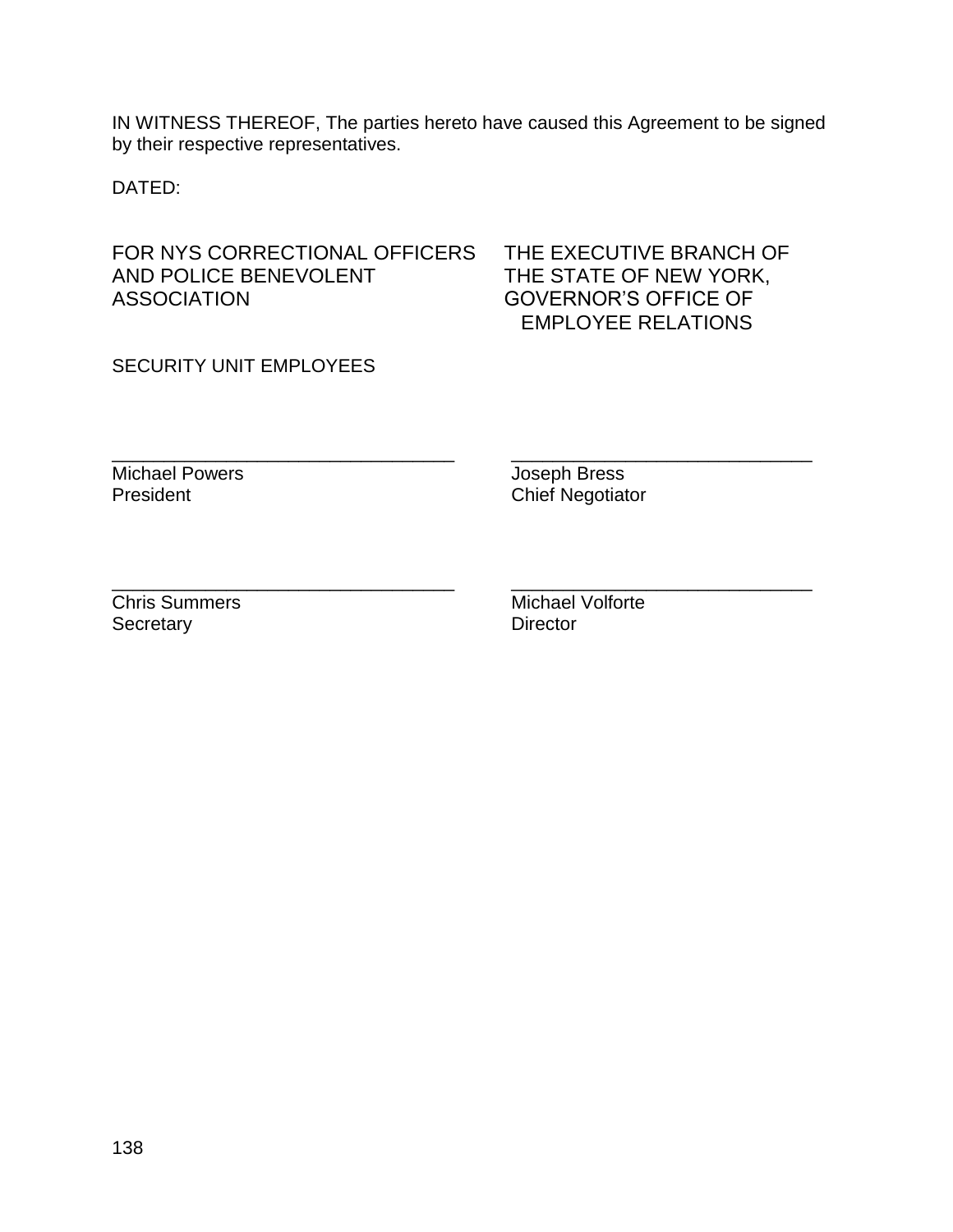#### **APPENDIX A-1**

# **NYSCOPBA SALARY SCHEDULE**

# **INTEREST ARBITRATION INELIGIBLE**

# Effective March 31, 2016 (Institution) and

# Effective April 7, 2016 (Administration)

|                |        | Perf.   | Perf.   | Perf.   | Perf.   | Perf.   |        |       | 10 Yr. | 15 Yr.      | 20 Yr.      | Long<br>Max.<br>25 Yr. |
|----------------|--------|---------|---------|---------|---------|---------|--------|-------|--------|-------------|-------------|------------------------|
|                | Hiring | Advance | Advance | Advance | Advance | Advance | Job    | Perf. | Long   | Long        | Long        | Long                   |
| SG             | Rate   | Step 1  | Step 2  | Step 3  | Step 4  | Step 5  | Rate   | Adv.  | Step   | <b>Step</b> | <b>Step</b> | Step                   |
|                |        |         |         |         |         |         |        |       |        |             |             |                        |
| 1              | 25824  | 26826   | 27828   | 28830   | 29832   | 30834   | 31836  | 1002  | 33645  | 35236       | 38110       | 39701                  |
| $\mathbf{2}$   | 26695  | 27750   | 28805   | 29860   | 30915   | 31970   | 33025  | 1055  | 34938  | 36621       | 39573       | 41256                  |
| 3              | 27915  | 29016   | 30117   | 31218   | 32319   | 33420   | 34521  | 1101  | 36516  | 38273       | 41287       | 43044                  |
| 4              | 29081  | 30241   | 31401   | 32561   | 33721   | 34881   | 36041  | 1160  | 38280  | 39983       | 43080       | 44783                  |
| 5              | 30367  | 31584   | 32801   | 34018   | 35235   | 36452   | 37669  | 1217  | 39876  | 41815       | 44996       | 46937                  |
| 6              | 31856  | 33140   | 34424   | 35708   | 36992   | 38276   | 39560  | 1284  | 41885  | 43932       | 47202       | 49250                  |
| $\overline{7}$ | 33549  | 34883   | 36217   | 37551   | 38885   | 40219   | 41553  | 1334  | 43970  | 46097       | 49437       | 51562                  |
| 8              | 35331  | 36717   | 38103   | 39489   | 40875   | 42261   | 43647  | 1386  | 46157  | 48370       | 51778       | 53990                  |
| 9              | 37194  | 38642   | 40090   | 41538   | 42986   | 44434   | 45882  | 1448  | 48505  | 50817       | 54317       | 56626                  |
| 10             | 39198  | 40719   | 42240   | 43761   | 45282   | 46803   | 48324  | 1521  | 51074  | 53495       | 57088       | 59509                  |
| 11             | 41399  | 42981   | 44563   | 46145   | 47727   | 49309   | 50891  | 1582  | 53755  | 56276       | 59957       | 62477                  |
| 12             | 43595  | 45247   | 46899   | 48551   | 50203   | 51855   | 53507  | 1652  | 56506  | 59140       | 62921       | 65560                  |
| 13             | 46081  | 47807   | 49533   | 51259   | 52985   | 54711   | 56437  | 1726  | 59558  | 62306       | 66182       | 68930                  |
| 14             | 48618  | 50428   | 52238   | 54048   | 55858   | 57668   | 59478  | 1810  | 62749  | 65628       | 69617       | 72496                  |
| 15             | 51304  | 53186   | 55068   | 56950   | 58832   | 60714   | 62596  | 1882  | 66001  | 69000       | 73096       | 76093                  |
| 16             | 54089  | 56057   | 58025   | 59993   | 61961   | 63929   | 65897  | 1968  | 69457  | 72592       | 76800       | 79934                  |
| 17             | 57020  | 59092   | 61164   | 63236   | 65308   | 67380   | 69452  | 2072  | 73201  | 76495       | 80851       | 84148                  |
| 18             | 60148  | 62324   | 64500   | 66676   | 68852   | 71028   | 73204  | 2176  | 77143  | 80610       | 85113       | 88583                  |
| 19             | 63322  | 65593   | 67864   | 70135   | 72406   | 74677   | 76948  | 2271  | 81061  | 84680       | 89311       | 92930                  |
| 20             | 66472  | 68846   | 71220   | 73594   | 75968   | 78342   | 80716  | 2374  | 85019  | 88803       | 93584       | 97371                  |
| 21             | 69943  | 72418   | 74893   | 77368   | 79843   | 82318   | 84793  | 2475  | 89279  | 93226       | 98142       | 102087                 |
| 22             | 73574  | 76194   | 78814   | 81434   | 84054   | 86674   | 89294  | 2620  | 94037  | 98208       | 103323      | 107496                 |
| 23             | 77448  | 80144   | 82840   | 85536   | 88232   | 90928   | 93624  | 2696  | 98510  | 102811      | 108033      | 112335                 |
| 24             | 81529  | 84327   | 87125   | 89923   | 92721   | 95519   | 98317  | 2798  | 103381 | 107838      | 113199      | 117658                 |
| 25             | 85967  | 88883   | 91799   | 94715   | 97631   | 100547  | 103463 | 2916  | 108745 | 113393      | 118916      | 123564                 |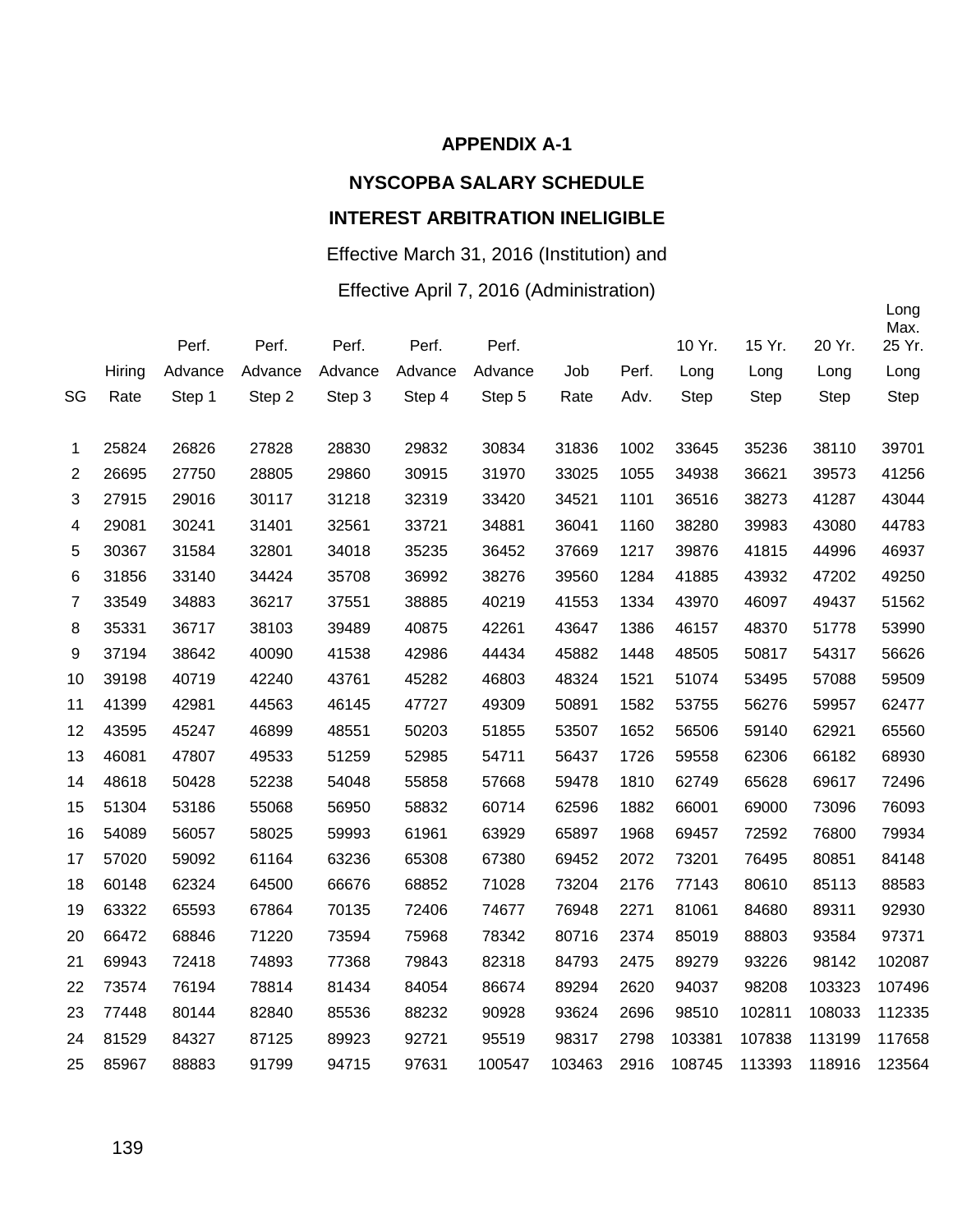# **NYSCOPBA SALARY SCHEDULE**

# **INTEREST ARBITRATION INELIGIBLE**

Effective March 30, 2017 (Institution) and

Effective April 6, 2017 (Administration)

|                |        | Perf.   | Perf.   | Perf.   | Perf.   | Perf.   |        |       | 10 Yr. | 15 Yr.      | 20 Yr. | Long<br>Max.<br>25 Yr. |
|----------------|--------|---------|---------|---------|---------|---------|--------|-------|--------|-------------|--------|------------------------|
|                | Hiring | Advance | Advance | Advance | Advance | Advance | Job    | Perf. | Long   | Long        | Long   | Long                   |
| SG             | Rate   | Step 1  | Step 2  | Step 3  | Step 4  | Step 5  | Rate   | Adv.  | Step   | <b>Step</b> | Step   | <b>Step</b>            |
| 1              | 26340  | 27362   | 28384   | 29406   | 30428   | 31450   | 32472  | 1022  | 34317  | 35940       | 38871  | 40494                  |
| $\overline{2}$ | 27229  | 28305   | 29381   | 30457   | 31533   | 32609   | 33685  | 1076  | 35636  | 37353       | 40364  | 42081                  |
| 3              | 28473  | 29596   | 30719   | 31842   | 32965   | 34088   | 35211  | 1123  | 37246  | 39038       | 42112  | 43904                  |
| 4              | 29663  | 30846   | 32029   | 33212   | 34395   | 35578   | 36761  | 1183  | 39045  | 40782       | 43941  | 45678                  |
| 5              | 30974  | 32215   | 33456   | 34697   | 35938   | 37179   | 38420  | 1241  | 40671  | 42649       | 45894  | 47873                  |
| 6              | 32493  | 33803   | 35113   | 36423   | 37733   | 39043   | 40353  | 1310  | 42725  | 44812       | 48148  | 50237                  |
| $\overline{7}$ | 34220  | 35581   | 36942   | 38303   | 39664   | 41025   | 42386  | 1361  | 44851  | 47021       | 50428  | 52595                  |
| 8              | 36038  | 37452   | 38866   | 40280   | 41694   | 43108   | 44522  | 1414  | 47082  | 49339       | 52816  | 55072                  |
| 9              | 37938  | 39415   | 40892   | 42369   | 43846   | 45323   | 46800  | 1477  | 49475  | 51834       | 55404  | 57759                  |
| 10             | 39982  | 41533   | 43084   | 44635   | 46186   | 47737   | 49288  | 1551  | 52093  | 54562       | 58227  | 60697                  |
| 11             | 42227  | 43841   | 45455   | 47069   | 48683   | 50297   | 51911  | 1614  | 54832  | 57404       | 61158  | 63729                  |
| 12             | 44467  | 46152   | 47837   | 49522   | 51207   | 52892   | 54577  | 1685  | 57636  | 60323       | 64179  | 66871                  |
| 13             | 47003  | 48764   | 50525   | 52286   | 54047   | 55808   | 57569  | 1761  | 60752  | 63555       | 67509  | 70312                  |
| 14             | 49590  | 51436   | 53282   | 55128   | 56974   | 58820   | 60666  | 1846  | 64002  | 66939       | 71008  | 73944                  |
| 15             | 52330  | 54250   | 56170   | 58090   | 60010   | 61930   | 63850  | 1920  | 67323  | 70382       | 74560  | 77617                  |
| 16             | 55171  | 57178   | 59185   | 61192   | 63199   | 65206   | 67213  | 2007  | 70844  | 74042       | 78334  | 81531                  |
| 17             | 58160  | 60274   | 62388   | 64502   | 66616   | 68730   | 70844  | 2114  | 74668  | 78028       | 82471  | 85834                  |
| 18             | 61351  | 63571   | 65791   | 68011   | 70231   | 72451   | 74671  | 2220  | 78689  | 82225       | 86818  | 90358                  |
| 19             | 64588  | 66905   | 69222   | 71539   | 73856   | 76173   | 78490  | 2317  | 82685  | 86377       | 91100  | 94792                  |
| 20             | 67801  | 70223   | 72645   | 75067   | 77489   | 79911   | 82333  | 2422  | 86722  | 90582       | 95458  | 99321                  |
| 21             | 71342  | 73867   | 76392   | 78917   | 81442   | 83967   | 86492  | 2525  | 91068  | 95094       | 100108 | 104132                 |
| 22             | 75045  | 77718   | 80391   | 83064   | 85737   | 88410   | 91083  | 2673  | 95921  | 100175      | 105393 | 109649                 |
| 23             | 78997  | 81747   | 84497   | 87247   | 89997   | 92747   | 95497  | 2750  | 100481 | 104868      | 110194 | 114582                 |
| 24             | 83160  | 86014   | 88868   | 91722   | 94576   | 97430   | 100284 | 2854  | 105449 | 109995      | 115464 | 120012                 |
| 25             | 87686  | 90660   | 93634   | 96608   | 99582   | 102556  | 105530 | 2974  | 110918 | 115659      | 121292 | 126033                 |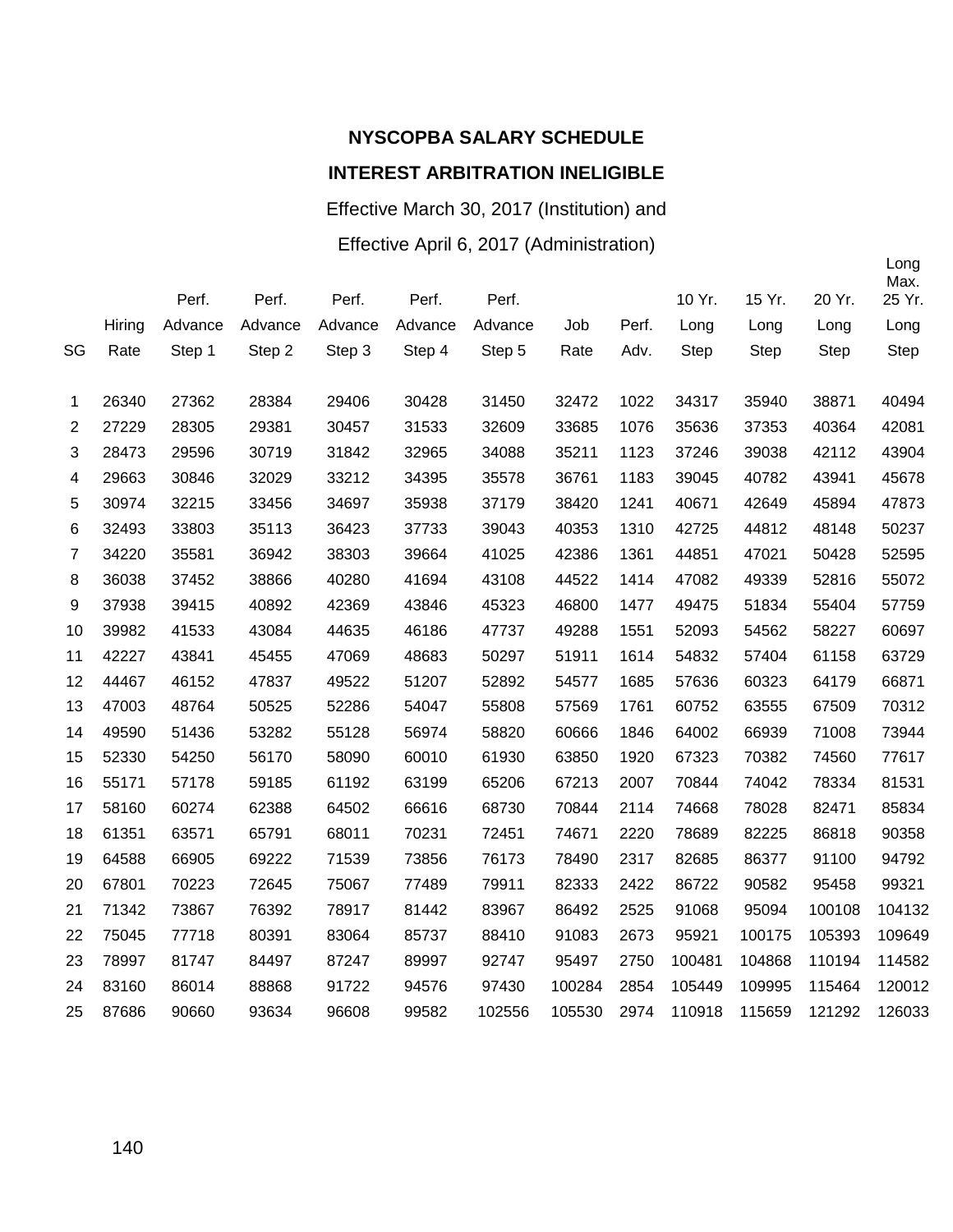# **NYSCOPBA SALARY SCHEDULE**

## **INTEREST ARBITRATION INELIGIBLE**

Effective March 29, 2018 (Institution) and

#### Effective April 5, 2018 (Administration)

|                |        |         |         |         |         |         |        |       |        |        |        | Long<br>Max. |
|----------------|--------|---------|---------|---------|---------|---------|--------|-------|--------|--------|--------|--------------|
|                |        | Perf.   | Perf.   | Perf.   | Perf.   | Perf.   |        |       | 10 Yr. | 15 Yr. | 20 Yr. | 25 Yr.       |
|                | Hiring | Advance | Advance | Advance | Advance | Advance | Job    | Perf. | Long   | Long   | Long   | Long         |
| SG             | Rate   | Step 1  | Step 2  | Step 3  | Step 4  | Step 5  | Rate   | Adv.  | Step   | Step   | Step   | Step         |
| 1              | 26867  | 27909   | 28951   | 29993   | 31035   | 32077   | 33119  | 1042  | 35001  | 36656  | 39646  | 41301        |
| $\overline{c}$ | 27774  | 28872   | 29970   | 31068   | 32166   | 33264   | 34362  | 1098  | 36352  | 38103  | 41175  | 42926        |
| 3              | 29042  | 30188   | 31334   | 32480   | 33626   | 34772   | 35918  | 1146  | 37994  | 39822  | 42957  | 44785        |
| 4              | 30256  | 31463   | 32670   | 33877   | 35084   | 36291   | 37498  | 1207  | 39828  | 41599  | 44822  | 46593        |
| 5              | 31593  | 32859   | 34125   | 35391   | 36657   | 37923   | 39189  | 1266  | 41485  | 43503  | 46812  | 48831        |
| 6              | 33143  | 34479   | 35815   | 37151   | 38487   | 39823   | 41159  | 1336  | 43578  | 45707  | 49110  | 51241        |
| $\overline{7}$ | 34904  | 36292   | 37680   | 39068   | 40456   | 41844   | 43232  | 1388  | 45746  | 47960  | 51435  | 53645        |
| 8              | 36759  | 38201   | 39643   | 41085   | 42527   | 43969   | 45411  | 1442  | 48022  | 50324  | 53871  | 56172        |
| 9              | 38697  | 40204   | 41711   | 43218   | 44725   | 46232   | 47739  | 1507  | 50468  | 52874  | 56515  | 58917        |
| 10             | 40782  | 42364   | 43946   | 45528   | 47110   | 48692   | 50274  | 1582  | 53135  | 55653  | 59392  | 61911        |
| 11             | 43072  | 44718   | 46364   | 48010   | 49656   | 51302   | 52948  | 1646  | 55927  | 58551  | 62380  | 65002        |
| 12             | 45356  | 47075   | 48794   | 50513   | 52232   | 53951   | 55670  | 1719  | 58790  | 61531  | 65464  | 68210        |
| 13             | 47943  | 49739   | 51535   | 53331   | 55127   | 56923   | 58719  | 1796  | 61966  | 64825  | 68858  | 71717        |
| 14             | 50582  | 52465   | 54348   | 56231   | 58114   | 59997   | 61880  | 1883  | 65283  | 68278  | 72429  | 75424        |
| 15             | 53377  | 55335   | 57293   | 59251   | 61209   | 63167   | 65125  | 1958  | 68667  | 71788  | 76049  | 79167        |
| 16             | 56274  | 58321   | 60368   | 62415   | 64462   | 66509   | 68556  | 2047  | 72260  | 75522  | 79899  | 83160        |
| 17             | 59323  | 61479   | 63635   | 65791   | 67947   | 70103   | 72259  | 2156  | 76159  | 79587  | 84119  | 87549        |
| 18             | 62578  | 64842   | 67106   | 69370   | 71634   | 73898   | 76162  | 2264  | 80260  | 83867  | 88552  | 92163        |
| 19             | 65880  | 68243   | 70606   | 72969   | 75332   | 77695   | 80058  | 2363  | 84337  | 88103  | 92920  | 96686        |
| 20             | 69157  | 71628   | 74099   | 76570   | 79041   | 81512   | 83983  | 2471  | 88460  | 92397  | 97371  | 101311       |
| 21             | 72769  | 75345   | 77921   | 80497   | 83073   | 85649   | 88225  | 2576  | 92893  | 96999  | 102113 | 106218       |
| 22             | 76546  | 79273   | 82000   | 84727   | 87454   | 90181   | 92908  | 2727  | 97843  | 102182 | 107504 | 111845       |
| 23             | 80577  | 83382   | 86187   | 88992   | 91797   | 94602   | 97407  | 2805  | 102491 | 106965 | 112398 | 116874       |
| 24             | 84823  | 87734   | 90645   | 93556   | 96467   | 99378   | 102289 | 2911  | 107557 | 112194 | 117773 | 122412       |
| 25             | 89440  | 92474   | 95508   | 98542   | 101576  | 104610  | 107644 | 3034  | 113140 | 117976 | 123721 | 128557       |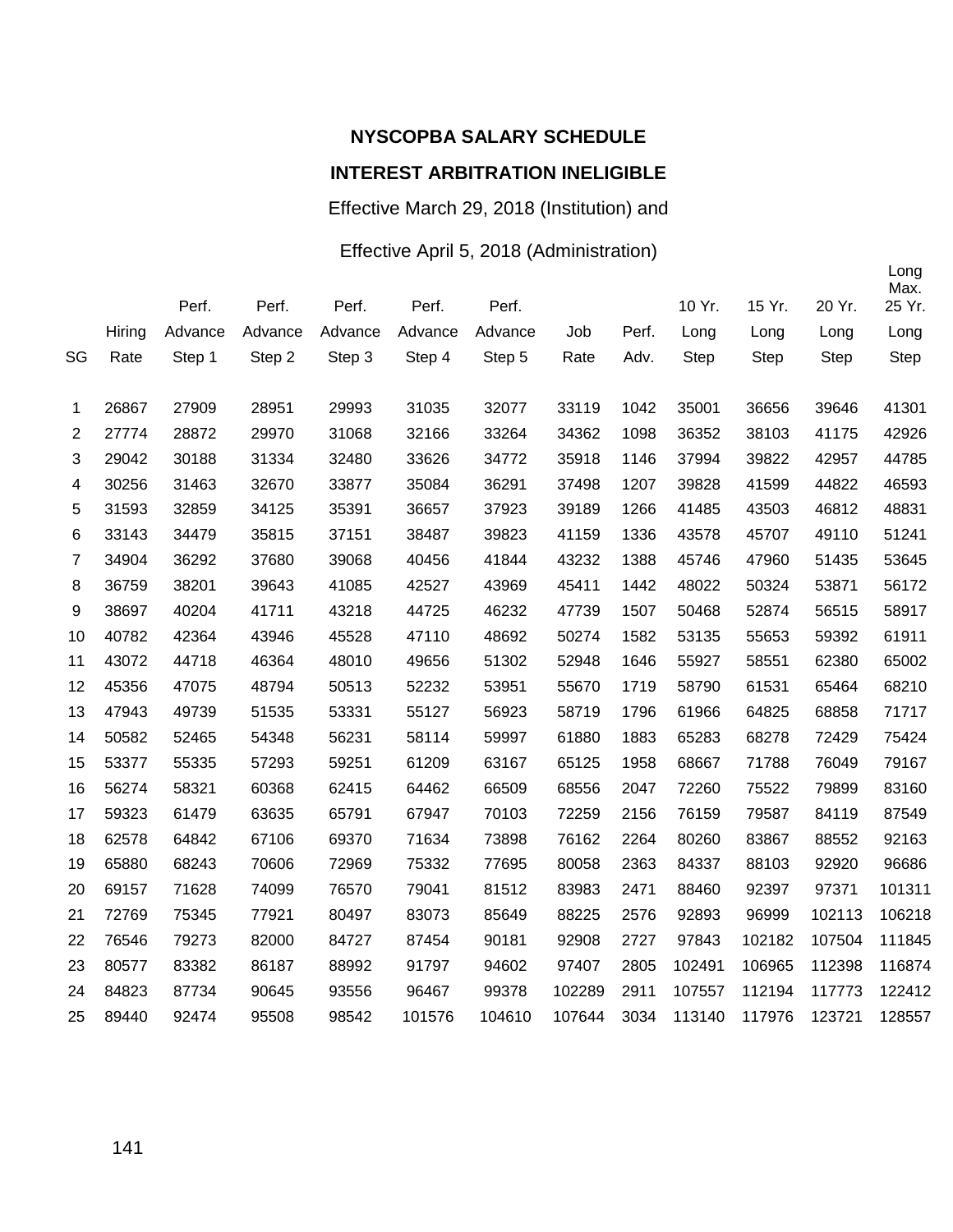Effective March 28, 2019 (Institution) and

#### Effective April 4, 2019 (Administration)

|                |        | Perf.   | Perf.   | Perf.   | Perf.   | Perf.   |        |       | 10 Yr.      | 15 Yr.      | 20 Yr.      | Long<br>Max.<br>25 Yr. |
|----------------|--------|---------|---------|---------|---------|---------|--------|-------|-------------|-------------|-------------|------------------------|
|                | Hiring | Advance | Advance | Advance | Advance | Advance | Job    | Perf. | Long        | Long        | Long        |                        |
|                |        |         |         |         |         |         |        |       |             |             |             | Long                   |
| SG             | Rate   | Step 1  | Step 2  | Step 3  | Step 4  | Step 5  | Rate   | Adv.  | <b>Step</b> | <b>Step</b> | <b>Step</b> | Step                   |
| 1              | 27404  | 28467   | 29530   | 30593   | 31656   | 32719   | 33782  | 1063  | 35702       | 37390       | 40440       | 42128                  |
| $\mathbf{2}$   | 28329  | 29449   | 30569   | 31689   | 32809   | 33929   | 35049  | 1120  | 37079       | 38865       | 41998       | 43784                  |
| 3              | 29623  | 30792   | 31961   | 33130   | 34299   | 35468   | 36637  | 1169  | 38755       | 40619       | 43817       | 45681                  |
| 4              | 30861  | 32092   | 33323   | 34554   | 35785   | 37016   | 38247  | 1231  | 40624       | 42430       | 45717       | 47524                  |
| 5              | 32225  | 33516   | 34807   | 36098   | 37389   | 38680   | 39971  | 1291  | 42313       | 44371       | 47746       | 49806                  |
| 6              | 33806  | 35169   | 36532   | 37895   | 39258   | 40621   | 41984  | 1363  | 44451       | 46623       | 50094       | 52268                  |
| $\overline{7}$ | 35602  | 37018   | 38434   | 39850   | 41266   | 42682   | 44098  | 1416  | 46662       | 48921       | 52465       | 54719                  |
| 8              | 37494  | 38965   | 40436   | 41907   | 43378   | 44849   | 46320  | 1471  | 48983       | 51331       | 54949       | 57296                  |
| 9              | 39471  | 41008   | 42545   | 44082   | 45619   | 47156   | 48693  | 1537  | 51477       | 53931       | 57645       | 60095                  |
| 10             | 41598  | 43212   | 44826   | 46440   | 48054   | 49668   | 51282  | 1614  | 54200       | 56769       | 60582       | 63152                  |
| 11             | 43933  | 45612   | 47291   | 48970   | 50649   | 52328   | 54007  | 1679  | 57046       | 59722       | 63628       | 66302                  |
| 12             | 46263  | 48016   | 49769   | 51522   | 53275   | 55028   | 56781  | 1753  | 59963       | 62759       | 66771       | 69572                  |
| 13             | 48902  | 50734   | 52566   | 54398   | 56230   | 58062   | 59894  | 1832  | 63206       | 66122       | 70236       | 73152                  |
| 14             | 51594  | 53515   | 55436   | 57357   | 59278   | 61199   | 63120  | 1921  | 66591       | 69646       | 73880       | 76935                  |
| 15             | 54445  | 56442   | 58439   | 60436   | 62433   | 64430   | 66427  | 1997  | 70040       | 73223       | 77569       | 80750                  |
| 16             | 57399  | 59487   | 61575   | 63663   | 65751   | 67839   | 69927  | 2088  | 73705       | 77032       | 81497       | 84823                  |
| 17             | 60509  | 62708   | 64907   | 67106   | 69305   | 71504   | 73703  | 2199  | 77681       | 81178       | 85800       | 89299                  |
| 18             | 63830  | 66139   | 68448   | 70757   | 73066   | 75375   | 77684  | 2309  | 81864       | 85543       | 90322       | 94005                  |
| 19             | 67198  | 69608   | 72018   | 74428   | 76838   | 79248   | 81658  | 2410  | 86023       | 89864       | 94777       | 98619                  |
| 20             | 70540  | 73061   | 75582   | 78103   | 80624   | 83145   | 85666  | 2521  | 90233       | 94248       | 99322       | 103341                 |
| 21             | 74224  | 76852   | 79480   | 82108   | 84736   | 87364   | 89992  | 2628  | 94753       | 98941       | 104158      | 108345                 |
| 22             | 78077  | 80859   | 83641   | 86423   | 89205   | 91987   | 94769  | 2782  | 99803       | 104228      | 109657      | 114085                 |
| 23             | 82189  | 85050   | 87911   | 90772   | 93633   | 96494   | 99355  | 2861  | 104541      | 109104      | 114646      | 119211                 |
| 24             | 86519  | 89488   | 92457   | 95426   | 98395   | 101364  | 104333 | 2969  | 109706      | 114436      | 120127      | 124858                 |
| 25             | 91229  | 94324   | 97419   | 100514  | 103609  | 106704  | 109799 | 3095  | 115405      | 120338      | 126198      | 131130                 |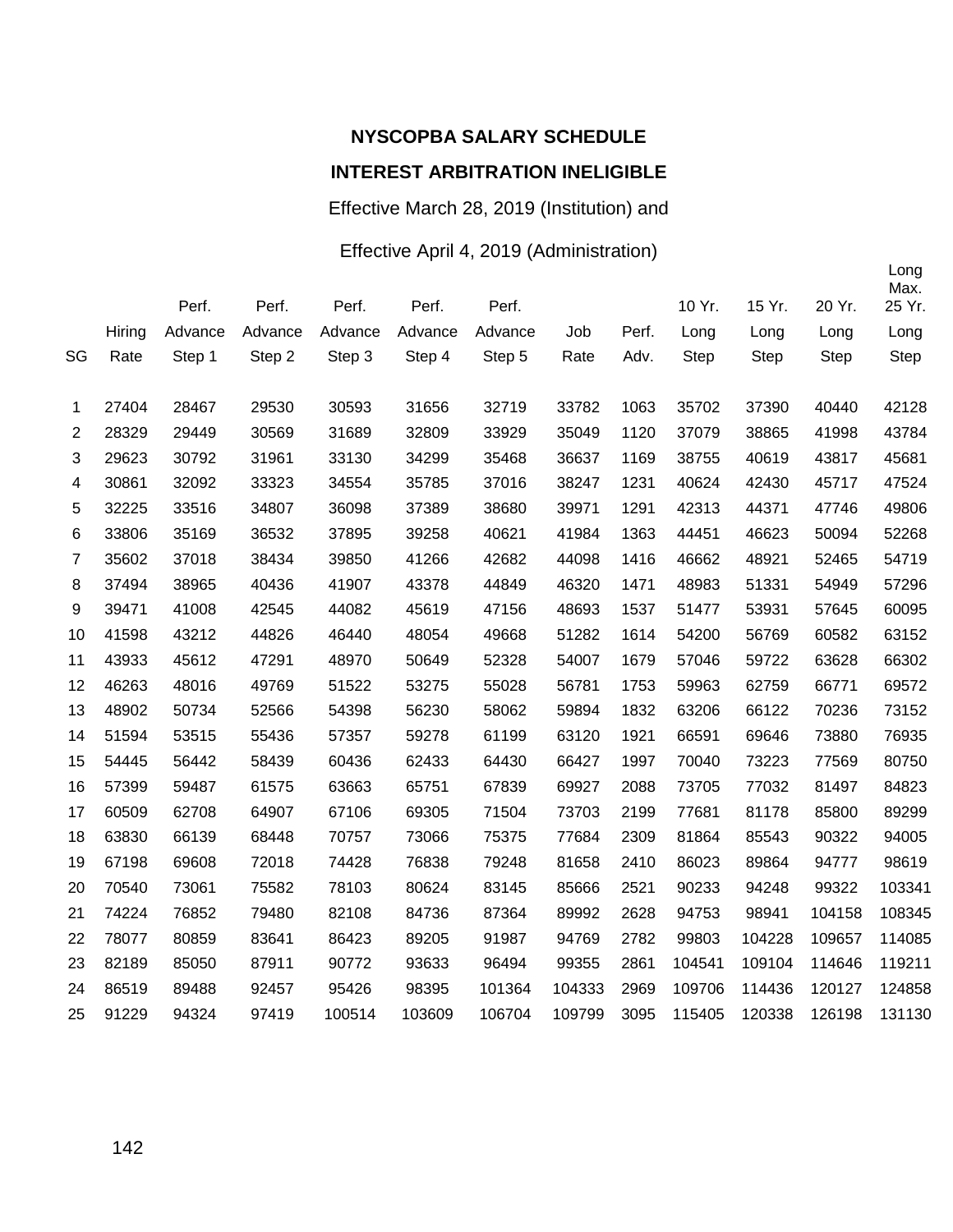Effective March 26, 2020 (Institution) and

Effective April 2, 2020 (Administration)

|                  |        | Perf.   | Perf.   | Perf.   | Perf.   | Perf.   |        |       | 10 Yr. | 15 Yr.      | 20 Yr.      | Long<br>Max.<br>25 Yr. |
|------------------|--------|---------|---------|---------|---------|---------|--------|-------|--------|-------------|-------------|------------------------|
|                  | Hiring | Advance | Advance | Advance | Advance | Advance | Job    | Perf. | Long   | Long        | Long        | Long                   |
| SG               |        |         |         |         |         |         |        |       |        |             |             |                        |
|                  | Rate   | Step 1  | Step 2  | Step 3  | Step 4  | Step 5  | Rate   | Adv.  | Step   | <b>Step</b> | <b>Step</b> | Step                   |
| 1                | 27952  | 29036   | 30120   | 31204   | 32288   | 33372   | 34456  | 1084  | 36414  | 38136       | 41247       | 42969                  |
| 2                | 28896  | 30038   | 31180   | 32322   | 33464   | 34606   | 35748  | 1142  | 37819  | 39640       | 42836       | 44658                  |
| 3                | 30215  | 31408   | 32601   | 33794   | 34987   | 36180   | 37373  | 1193  | 39533  | 41435       | 44697       | 46598                  |
| 4                | 31478  | 32734   | 33990   | 35246   | 36502   | 37758   | 39014  | 1256  | 41439  | 43281       | 46633       | 48477                  |
| 5                | 32870  | 34187   | 35504   | 36821   | 38138   | 39455   | 40772  | 1317  | 43161  | 45260       | 48703       | 50804                  |
| 6                | 34482  | 35872   | 37262   | 38652   | 40042   | 41432   | 42822  | 1390  | 45338  | 47554       | 51094       | 53312                  |
| $\overline{7}$   | 36314  | 37758   | 39202   | 40646   | 42090   | 43534   | 44978  | 1444  | 47593  | 49897       | 53512       | 55811                  |
| 8                | 38244  | 39744   | 41244   | 42744   | 44244   | 45744   | 47244  | 1500  | 49960  | 52355       | 56046       | 58440                  |
| $\boldsymbol{9}$ | 40260  | 41828   | 43396   | 44964   | 46532   | 48100   | 49668  | 1568  | 52508  | 55011       | 58799       | 61298                  |
| 10               | 42430  | 44076   | 45722   | 47368   | 49014   | 50660   | 52306  | 1646  | 55282  | 57903       | 61792       | 64413                  |
| 11               | 44812  | 46525   | 48238   | 49951   | 51664   | 53377   | 55090  | 1713  | 58190  | 60919       | 64903       | 67631                  |
| 12               | 47188  | 48976   | 50764   | 52552   | 54340   | 56128   | 57916  | 1788  | 61162  | 64014       | 68106       | 70963                  |
| 13               | 49880  | 51749   | 53618   | 55487   | 57356   | 59225   | 61094  | 1869  | 64472  | 67447       | 71643       | 74617                  |
| 14               | 52626  | 54585   | 56544   | 58503   | 60462   | 62421   | 64380  | 1959  | 67920  | 71037       | 75355       | 78471                  |
| 15               | 55534  | 57571   | 59608   | 61645   | 63682   | 65719   | 67756  | 2037  | 71441  | 74688       | 79121       | 82365                  |
| 16               | 58547  | 60677   | 62807   | 64937   | 67067   | 69197   | 71327  | 2130  | 75181  | 78574       | 83128       | 86521                  |
| 17               | 61719  | 63962   | 66205   | 68448   | 70691   | 72934   | 75177  | 2243  | 79235  | 82802       | 87516       | 91085                  |
| 18               | 65107  | 67462   | 69817   | 72172   | 74527   | 76882   | 79237  | 2355  | 83501  | 87253       | 92128       | 95884                  |
| 19               | 68542  | 71000   | 73458   | 75916   | 78374   | 80832   | 83290  | 2458  | 87742  | 91660       | 96671       | 100590                 |
| 20               | 71951  | 74522   | 77093   | 79664   | 82235   | 84806   | 87377  | 2571  | 92035  | 96131       | 101306      | 105406                 |
| 21               | 75708  | 78389   | 81070   | 83751   | 86432   | 89113   | 91794  | 2681  | 96650  | 100922      | 106243      | 110514                 |
| 22               | 79639  | 82477   | 85315   | 88153   | 90991   | 93829   | 96667  | 2838  | 101802 | 106315      | 111853      | 116369                 |
| 23               | 83833  | 86751   | 89669   | 92587   | 95505   | 98423   | 101341 | 2918  | 106631 | 111285      | 116938      | 121594                 |
| 24               | 88249  | 91278   | 94307   | 97336   | 100365  | 103394  | 106423 | 3029  | 111903 | 116728      | 122533      | 127359                 |
| 25               | 93054  | 96211   | 99368   | 102525  | 105682  | 108839  | 111996 | 3157  | 117714 | 122746      | 128723      | 133754                 |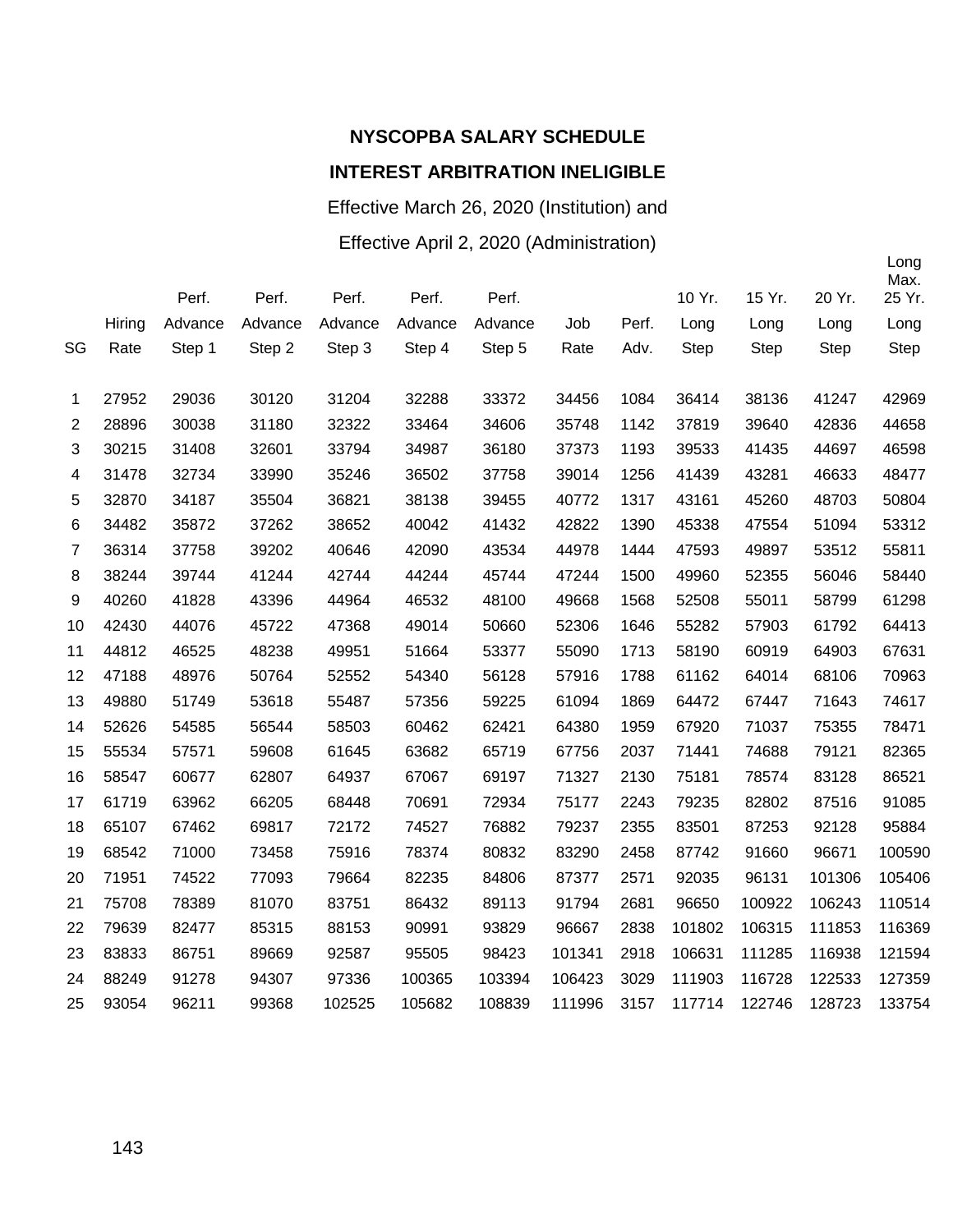Effective March 25, 2021 (Institution) and

Effective April 1, 2021 (Administration)

|    |        |         |         |         |         |         |        |       |             |        |        | Max.        |
|----|--------|---------|---------|---------|---------|---------|--------|-------|-------------|--------|--------|-------------|
|    |        | Perf.   | Perf.   | Perf.   | Perf.   | Perf.   |        |       | 10 Yr.      | 15 Yr. | 20 Yr. | 25 Yr.      |
|    | Hiring | Advance | Advance | Advance | Advance | Advance | Job    | Perf. | Long        | Long   | Long   | Long        |
| SG | Rate   | Step 1  | Step 2  | Step 3  | Step 4  | Step 5  | Rate   | Adv.  | <b>Step</b> | Step   | Step   | <b>Step</b> |
|    |        |         |         |         |         |         |        |       |             |        |        |             |
| 1  | 29201  | 30338   | 31475   | 32612   | 33749   | 34886   | 36023  | 1137  | 38030       | 39796  | 42983  | 44749       |
| 2  | 30189  | 31387   | 32585   | 33783   | 34981   | 36179   | 37377  | 1198  | 39499       | 41367  | 44646  | 46512       |
| 3  | 31570  | 32820   | 34070   | 35320   | 36570   | 37820   | 39070  | 1250  | 41284       | 43231  | 46574  | 48523       |
| 4  | 32893  | 34211   | 35529   | 36847   | 38165   | 39483   | 40801  | 1318  | 43286       | 45179  | 48609  | 50501       |
| 5  | 34351  | 35734   | 37117   | 38500   | 39883   | 41266   | 42649  | 1383  | 45098       | 47253  | 50777  | 52935       |
| 6  | 36039  | 37497   | 38955   | 40413   | 41871   | 43329   | 44787  | 1458  | 47369       | 49637  | 53266  | 55536       |
| 7  | 37960  | 39474   | 40988   | 42502   | 44016   | 45530   | 47044  | 1514  | 49729       | 52087  | 55788  | 58146       |
| 8  | 39982  | 41555   | 43128   | 44701   | 46274   | 47847   | 49420  | 1573  | 52212       | 54660  | 58442  | 60897       |
| 9  | 42097  | 43739   | 45381   | 47023   | 48665   | 50307   | 51949  | 1642  | 54865       | 57423  | 61308  | 63872       |
| 10 | 44371  | 46098   | 47825   | 49552   | 51279   | 53006   | 54733  | 1727  | 57785       | 60471  | 64456  | 67143       |
| 11 | 46868  | 48665   | 50462   | 52259   | 54056   | 55853   | 57650  | 1797  | 60826       | 63625  | 67709  | 70507       |
| 12 | 49357  | 51233   | 53109   | 54985   | 56861   | 58737   | 60613  | 1876  | 63939       | 66865  | 71060  | 73984       |
| 13 | 52179  | 54136   | 56093   | 58050   | 60007   | 61964   | 63921  | 1957  | 67386       | 70432  | 74737  | 77780       |
| 14 | 55057  | 57109   | 59161   | 61213   | 63265   | 65317   | 67369  | 2052  | 70997       | 74191  | 78618  | 81810       |
| 15 | 58105  | 60238   | 62371   | 64504   | 66637   | 68770   | 70903  | 2133  | 74683       | 78008  | 82550  | 85876       |
| 16 | 61265  | 63495   | 65725   | 67955   | 70185   | 72415   | 74645  | 2230  | 78594       | 82071  | 86745  | 90219       |
| 17 | 64583  | 66934   | 69285   | 71636   | 73987   | 76338   | 78689  | 2351  | 82844       | 86503  | 91335  | 94992       |
| 18 | 68137  | 70603   | 73069   | 75535   | 78001   | 80467   | 82933  | 2466  | 87303       | 91151  | 96146  | 99990       |
| 19 | 71740  | 74319   | 76898   | 79477   | 82056   | 84635   | 87214  | 2579  | 91776       | 95789  | 100929 | 104945      |
| 20 | 75311  | 78006   | 80701   | 83396   | 86091   | 88786   | 91481  | 2695  | 96254       | 100456 | 105758 | 109958      |
| 21 | 79246  | 82053   | 84860   | 87667   | 90474   | 93281   | 96088  | 2807  | 101064      | 105443 | 110899 | 115279      |
| 22 | 83368  | 86341   | 89314   | 92287   | 95260   | 98233   | 101206 | 2973  | 106468      | 111097 | 116773 | 121404      |
| 23 | 87764  | 90820   | 93876   | 96932   | 99988   | 103044  | 106100 | 3056  | 111521      | 116293 | 122087 | 126858      |
| 24 | 92393  | 95563   | 98733   | 101903  | 105073  | 108243  | 111413 | 3170  | 117031      | 121975 | 127926 | 132870      |
| 25 | 97425  | 100734  | 104043  | 107352  | 110661  | 113970  | 117279 | 3309  | 123137      | 128298 | 134427 | 139583      |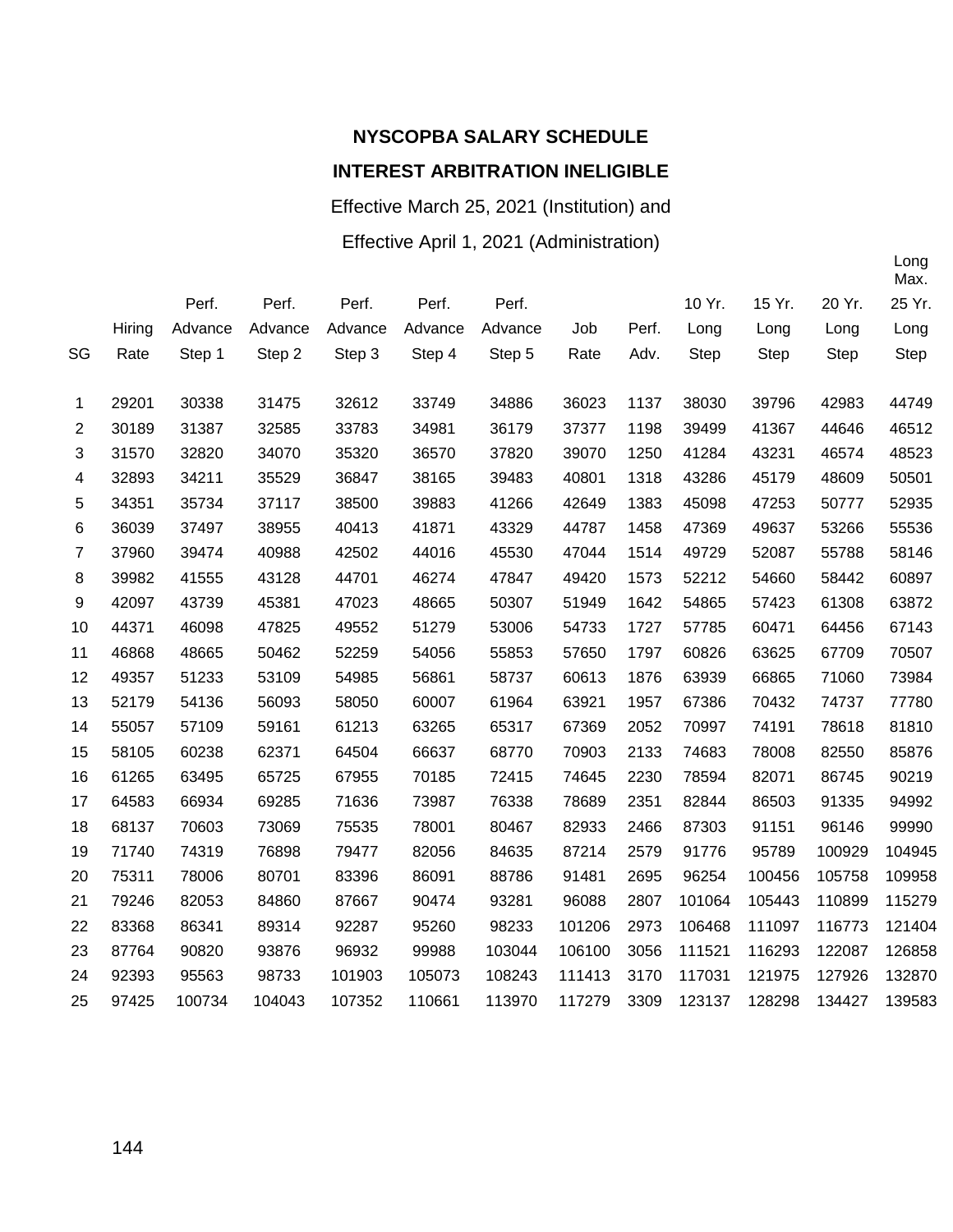Effective October 7, 2021 (Institution) and

#### Effective September 30, 2021 (Administration)

|    |        |         |         |         |         |         |        |       |             |        |             | Max.   |
|----|--------|---------|---------|---------|---------|---------|--------|-------|-------------|--------|-------------|--------|
|    |        | Perf.   | Perf.   | Perf.   | Perf.   | Perf.   |        |       | 10 Yr.      | 15 Yr. | 20 Yr.      | 25 Yr. |
|    | Hiring | Advance | Advance | Advance | Advance | Advance | Job    | Perf. | Long        | Long   | Long        | Long   |
| SG | Rate   | Step 1  | Step 2  | Step 3  | Step 4  | Step 5  | Rate   | Adv.  | <b>Step</b> | Step   | <b>Step</b> | Step   |
|    |        |         |         |         |         |         |        |       |             |        |             |        |
| 1  | 29201  | 30338   | 31475   | 32612   | 33749   | 34886   | 36023  | 1137  | 38030       | 39796  | 42983       | 45249  |
| 2  | 30189  | 31387   | 32585   | 33783   | 34981   | 36179   | 37377  | 1198  | 39499       | 41367  | 44646       | 47012  |
| 3  | 31570  | 32820   | 34070   | 35320   | 36570   | 37820   | 39070  | 1250  | 41284       | 43231  | 46574       | 49023  |
| 4  | 32893  | 34211   | 35529   | 36847   | 38165   | 39483   | 40801  | 1318  | 43286       | 45179  | 48609       | 51001  |
| 5  | 34351  | 35734   | 37117   | 38500   | 39883   | 41266   | 42649  | 1383  | 45098       | 47253  | 50777       | 53435  |
| 6  | 36039  | 37497   | 38955   | 40413   | 41871   | 43329   | 44787  | 1458  | 47369       | 49637  | 53266       | 56036  |
| 7  | 37960  | 39474   | 40988   | 42502   | 44016   | 45530   | 47044  | 1514  | 49729       | 52087  | 55788       | 58646  |
| 8  | 39982  | 41555   | 43128   | 44701   | 46274   | 47847   | 49420  | 1573  | 52212       | 54660  | 58442       | 61397  |
| 9  | 42097  | 43739   | 45381   | 47023   | 48665   | 50307   | 51949  | 1642  | 54865       | 57423  | 61308       | 64372  |
| 10 | 44371  | 46098   | 47825   | 49552   | 51279   | 53006   | 54733  | 1727  | 57785       | 60471  | 64456       | 67643  |
| 11 | 46868  | 48665   | 50462   | 52259   | 54056   | 55853   | 57650  | 1797  | 60826       | 63625  | 67709       | 71007  |
| 12 | 49357  | 51233   | 53109   | 54985   | 56861   | 58737   | 60613  | 1876  | 63939       | 66865  | 71060       | 74484  |
| 13 | 52179  | 54136   | 56093   | 58050   | 60007   | 61964   | 63921  | 1957  | 67386       | 70432  | 74737       | 78280  |
| 14 | 55057  | 57109   | 59161   | 61213   | 63265   | 65317   | 67369  | 2052  | 70997       | 74191  | 78618       | 82310  |
| 15 | 58105  | 60238   | 62371   | 64504   | 66637   | 68770   | 70903  | 2133  | 74683       | 78008  | 82550       | 86376  |
| 16 | 61265  | 63495   | 65725   | 67955   | 70185   | 72415   | 74645  | 2230  | 78594       | 82071  | 86745       | 90719  |
| 17 | 64583  | 66934   | 69285   | 71636   | 73987   | 76338   | 78689  | 2351  | 82844       | 86503  | 91335       | 95492  |
| 18 | 68137  | 70603   | 73069   | 75535   | 78001   | 80467   | 82933  | 2466  | 87303       | 91151  | 96146       | 100490 |
| 19 | 71740  | 74319   | 76898   | 79477   | 82056   | 84635   | 87214  | 2579  | 91776       | 95789  | 100929      | 105445 |
| 20 | 75311  | 78006   | 80701   | 83396   | 86091   | 88786   | 91481  | 2695  | 96254       | 100456 | 105758      | 110458 |
| 21 | 79246  | 82053   | 84860   | 87667   | 90474   | 93281   | 96088  | 2807  | 101064      | 105443 | 110899      | 115779 |
| 22 | 83368  | 86341   | 89314   | 92287   | 95260   | 98233   | 101206 | 2973  | 106468      | 111097 | 116773      | 121904 |
| 23 | 87764  | 90820   | 93876   | 96932   | 99988   | 103044  | 106100 | 3056  | 111521      | 116293 | 122087      | 127358 |
| 24 | 92393  | 95563   | 98733   | 101903  | 105073  | 108243  | 111413 | 3170  | 117031      | 121975 | 127926      | 133370 |
| 25 | 97425  | 100734  | 104043  | 107352  | 110661  | 113970  | 117279 | 3309  | 123137      | 128298 | 134427      | 140083 |
|    |        |         |         |         |         |         |        |       |             |        |             |        |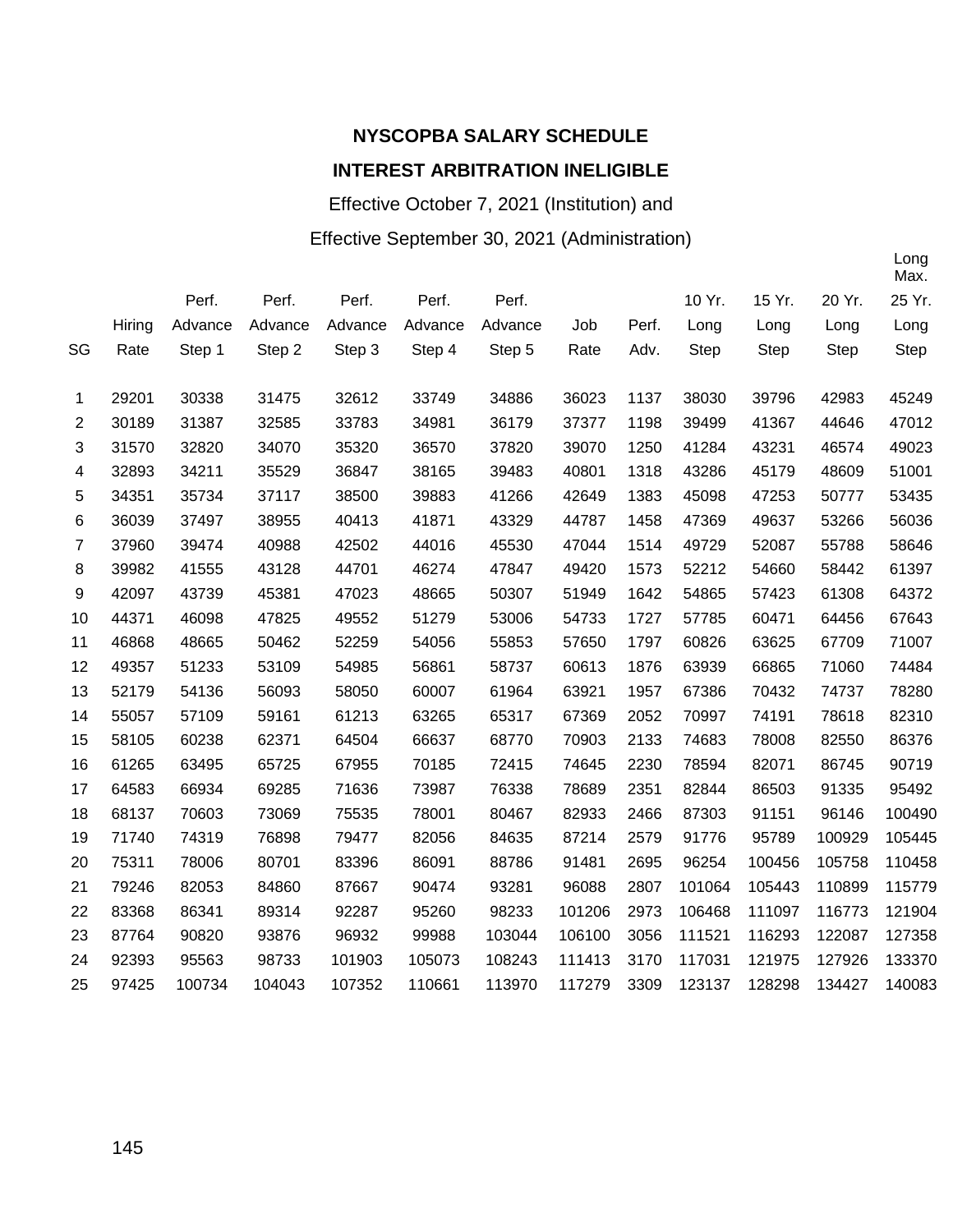Effective April 7, 2022 (Institution) and Effective March 31, 2022 (Administration)

|                |        |         |         |         |         |         |        |       |             |             |             | Max.   |
|----------------|--------|---------|---------|---------|---------|---------|--------|-------|-------------|-------------|-------------|--------|
|                |        | Perf.   | Perf.   | Perf.   | Perf.   | Perf.   |        |       | 10 Yr.      | 15 Yr.      | 20 Yr.      | 25 Yr. |
|                | Hiring | Advance | Advance | Advance | Advance | Advance | Job    | Perf. | Long        | Long        | Long        | Long   |
| SG             | Rate   | Step 1  | Step 2  | Step 3  | Step 4  | Step 5  | Rate   | Adv.  | <b>Step</b> | <b>Step</b> | <b>Step</b> | Step   |
|                |        |         |         |         |         |         |        |       |             |             |             |        |
| 1              | 29785  | 30945   | 32105   | 33265   | 34425   | 35585   | 36745  | 1160  | 38792       | 40593       | 43844       | 46156  |
| 2              | 30793  | 32015   | 33237   | 34459   | 35681   | 36903   | 38125  | 1222  | 40289       | 42195       | 45539       | 47953  |
| 3              | 32201  | 33476   | 34751   | 36026   | 37301   | 38576   | 39851  | 1275  | 42109       | 44095       | 47505       | 50003  |
| 4              | 33551  | 34895   | 36239   | 37583   | 38927   | 40271   | 41615  | 1344  | 44150       | 46081       | 49579       | 52019  |
| 5              | 35038  | 36449   | 37860   | 39271   | 40682   | 42093   | 43504  | 1411  | 46002       | 48200       | 51795       | 54506  |
| 6              | 36760  | 38247   | 39734   | 41221   | 42708   | 44195   | 45682  | 1487  | 48316       | 50629       | 54331       | 57156  |
| $\overline{7}$ | 38719  | 40263   | 41807   | 43351   | 44895   | 46439   | 47983  | 1544  | 50722       | 53127       | 56902       | 59817  |
| 8              | 40782  | 42386   | 43990   | 45594   | 47198   | 48802   | 50406  | 1604  | 53254       | 55751       | 59608       | 62623  |
| 9              | 42939  | 44614   | 46289   | 47964   | 49639   | 51314   | 52989  | 1675  | 55963       | 58572       | 62535       | 65660  |
| 10             | 45258  | 47020   | 48782   | 50544   | 52306   | 54068   | 55830  | 1762  | 58943       | 61683       | 65747       | 68998  |
| 11             | 47805  | 49638   | 51471   | 53304   | 55137   | 56970   | 58803  | 1833  | 62043       | 64898       | 69063       | 72427  |
| 12             | 50344  | 52258   | 54172   | 56086   | 58000   | 59914   | 61828  | 1914  | 65221       | 68205       | 72484       | 75976  |
| 13             | 53223  | 55219   | 57215   | 59211   | 61207   | 63203   | 65199  | 1996  | 68733       | 71840       | 76231       | 79845  |
| 14             | 56158  | 58251   | 60344   | 62437   | 64530   | 66623   | 68716  | 2093  | 72417       | 75674       | 80190       | 83956  |
| 15             | 59267  | 61443   | 63619   | 65795   | 67971   | 70147   | 72323  | 2176  | 76179       | 79570       | 84203       | 88105  |
| 16             | 62490  | 64765   | 67040   | 69315   | 71590   | 73865   | 76140  | 2275  | 80168       | 83715       | 88482       | 92535  |
| 17             | 65875  | 68273   | 70671   | 73069   | 75467   | 77865   | 80263  | 2398  | 84501       | 88233       | 93162       | 97402  |
| 18             | 69500  | 72015   | 74530   | 77045   | 79560   | 82075   | 84590  | 2515  | 89047       | 92972       | 98067       | 102498 |
| 19             | 73175  | 75806   | 78437   | 81068   | 83699   | 86330   | 88961  | 2631  | 93614       | 97708       | 102950      | 107557 |
| 20             | 76817  | 79566   | 82315   | 85064   | 87813   | 90562   | 93311  | 2749  | 98179       | 102466      | 107874      | 112668 |
| 21             | 80831  | 83694   | 86557   | 89420   | 92283   | 95146   | 98009  | 2863  | 103085      | 107551      | 113116      | 118094 |
| 22             | 85035  | 88068   | 91101   | 94134   | 97167   | 100200  | 103233 | 3033  | 108600      | 113322      | 119111      | 124345 |
| 23             | 89519  | 92636   | 95753   | 98870   | 101987  | 105104  | 108221 | 3117  | 113750      | 118618      | 124528      | 129904 |
| 24             | 94241  | 97474   | 100707  | 103940  | 107173  | 110406  | 113639 | 3233  | 119369      | 124412      | 130482      | 136035 |
| 25             | 99374  | 102749  | 106124  | 109499  | 112874  | 116249  | 119624 | 3375  | 125599      | 130863      | 137115      | 142884 |
|                |        |         |         |         |         |         |        |       |             |             |             |        |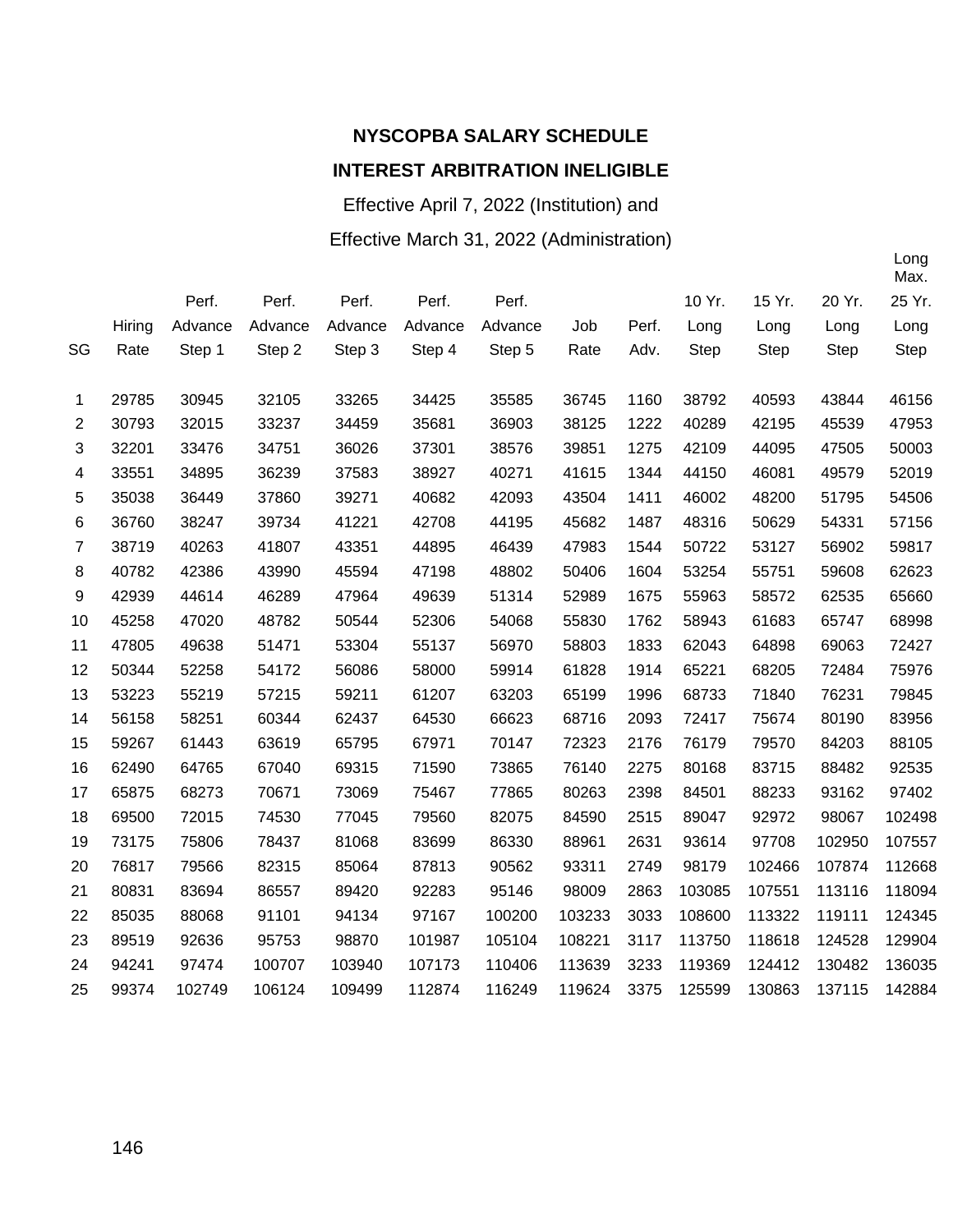#### **APPENDIX A-2**

#### **NYSCOPBA SALARY SCHEDULE INTEREST ARBITRATION ELIGIBLE**

#### Effective March 31, 2016 (Institution) and

#### Effective April 7, 2016 (Administration)

|                |        | Perf.   | Perf.   | Perf.   | Perf.   | Perf.   |        |       | 10 Yr. | 15 Yr. | 20 Yr.      | Long<br>Max.<br>25 Yr. |
|----------------|--------|---------|---------|---------|---------|---------|--------|-------|--------|--------|-------------|------------------------|
|                | Hiring | Advance | Advance | Advance | Advance | Advance | Job    | Perf. | Long   | Long   | Long        | Long                   |
| SG             | Rate   | Step 1  | Step 2  | Step 3  | Step 4  | Step 5  | Rate   | Adv.  | Step   | Step   | <b>Step</b> | Step                   |
|                |        |         |         |         |         |         |        |       |        |        |             |                        |
| 1              | 26448  | 27477   | 28506   | 29535   | 30564   | 31593   | 32622  | 1029  | 34440  | 36039  | 38926       | 40526                  |
| $\overline{2}$ | 27343  | 28427   | 29511   | 30595   | 31679   | 32763   | 33847  | 1084  | 35769  | 37461  | 40430       | 42121                  |
| 3              | 28594  | 29725   | 30856   | 31987   | 33118   | 34249   | 35380  | 1131  | 37385  | 39149  | 42177       | 43942                  |
| 4              | 29792  | 30986   | 32180   | 33374   | 34568   | 35762   | 36956  | 1194  | 39206  | 40921  | 44029       | 45742                  |
| 5              | 31113  | 32365   | 33617   | 34869   | 36121   | 37373   | 38625  | 1252  | 40844  | 42795  | 45988       | 47941                  |
| 6              | 32641  | 33961   | 35281   | 36601   | 37921   | 39241   | 40561  | 1320  | 42898  | 44954  | 48240       | 50295                  |
| $\overline{7}$ | 34382  | 35753   | 37124   | 38495   | 39866   | 41237   | 42608  | 1371  | 45038  | 47176  | 50528       | 52664                  |
| 8              | 36212  | 37636   | 39060   | 40484   | 41908   | 43332   | 44756  | 1424  | 47283  | 49501  | 52928       | 55151                  |
| 9              | 38129  | 39616   | 41103   | 42590   | 44077   | 45564   | 47051  | 1487  | 49692  | 52010  | 55527       | 57850                  |
| 10             | 40188  | 41752   | 43316   | 44880   | 46444   | 48008   | 49572  | 1564  | 52336  | 54769  | 58378       | 60812                  |
| 11             | 42450  | 44077   | 45704   | 47331   | 48958   | 50585   | 52212  | 1627  | 55088  | 57624  | 61323       | 63857                  |
| 12             | 44704  | 46403   | 48102   | 49801   | 51500   | 53199   | 54898  | 1699  | 57911  | 60560  | 64360       | 67009                  |
| 13             | 47261  | 49033   | 50805   | 52577   | 54349   | 56121   | 57893  | 1772  | 61031  | 63790  | 67689       | 70446                  |
| 14             | 49867  | 51725   | 53583   | 55441   | 57299   | 59157   | 61015  | 1858  | 64301  | 67193  | 71203       | 74094                  |
| 15             | 52627  | 54559   | 56491   | 58423   | 60355   | 62287   | 64219  | 1932  | 67643  | 70654  | 74768       | 77780                  |
| 16             | 55489  | 57509   | 59529   | 61549   | 63569   | 65589   | 67609  | 2020  | 71186  | 74334  | 78568       | 81715                  |
| 17             | 58495  | 60624   | 62753   | 64882   | 67011   | 69140   | 71269  | 2129  | 75033  | 78347  | 82723       | 86036                  |
| 18             | 61714  | 63947   | 66180   | 68413   | 70646   | 72879   | 75112  | 2233  | 79070  | 82555  | 87080       | 90562                  |
| 19             | 64976  | 67310   | 69644   | 71978   | 74312   | 76646   | 78980  | 2334  | 83112  | 86747  | 91403       | 95039                  |
| 20             | 68211  | 70651   | 73091   | 75531   | 77971   | 80411   | 82851  | 2440  | 87174  | 90979  | 95782       | 99587                  |
| 21             | 71775  | 74317   | 76859   | 79401   | 81943   | 84485   | 87027  | 2542  | 91533  | 95501  | 100442      | 104408                 |
| 22             | 75509  | 78202   | 80895   | 83588   | 86281   | 88974   | 91667  | 2693  | 96434  | 100626 | 105767      | 109961                 |
| 23             | 79490  | 82258   | 85026   | 87794   | 90562   | 93330   | 96098  | 2768  | 101009 | 105330 | 110579      | 114899                 |
| 24             | 83683  | 86554   | 89425   | 92296   | 95167   | 98038   | 100909 | 2871  | 105997 | 110476 | 115866      | 120344                 |
| 25             | 88241  | 91238   | 94235   | 97232   | 100229  | 103226  | 106223 | 2997  | 111529 | 116202 | 121754      | 126425                 |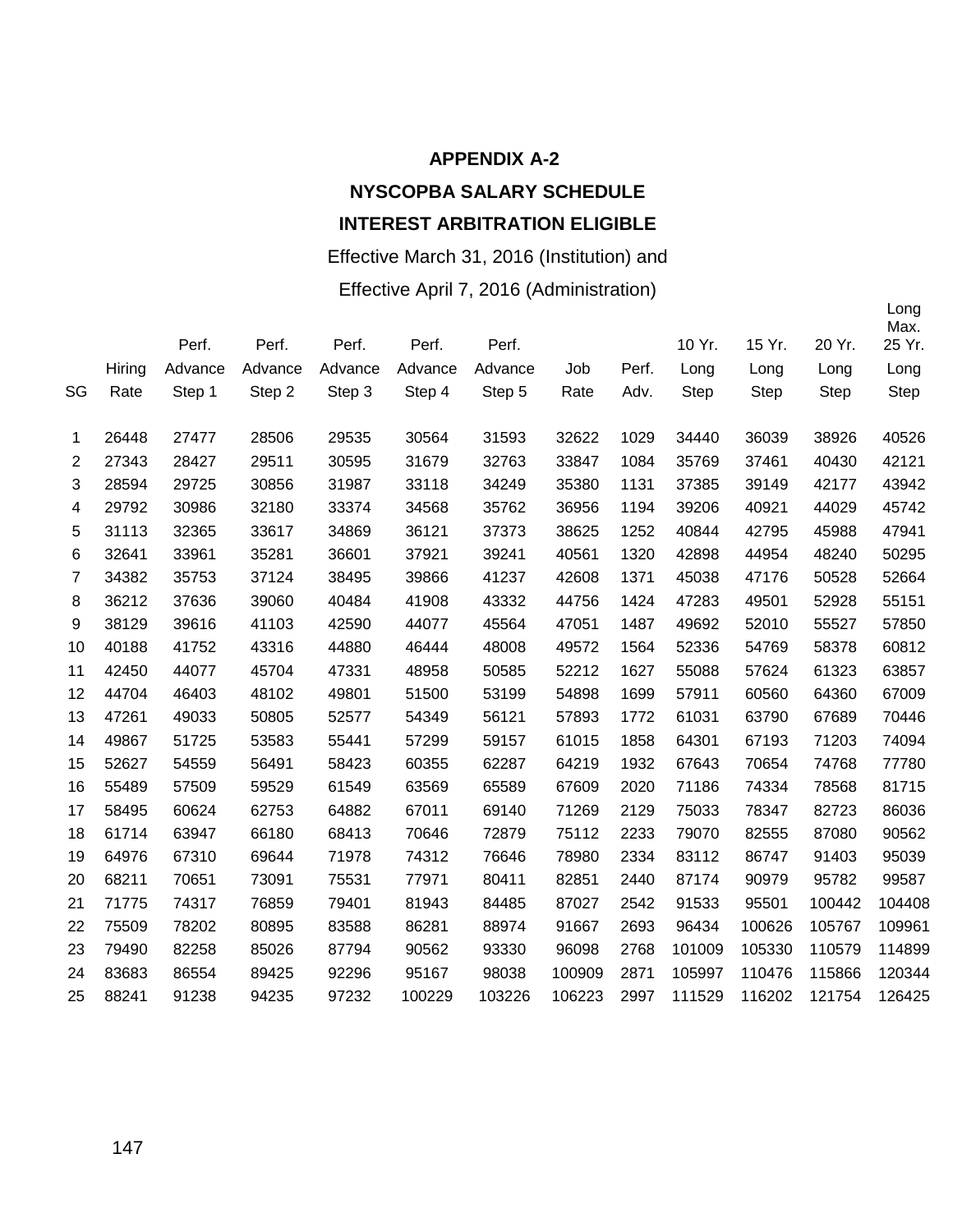## Effective March 30, 2017 (Institution) and

#### Effective April 6, 2017 (Administration)

|                |        |         |         |         |         |         |        |       |        |             |             | Long<br>Max. |
|----------------|--------|---------|---------|---------|---------|---------|--------|-------|--------|-------------|-------------|--------------|
|                |        | Perf.   | Perf.   | Perf.   | Perf.   | Perf.   |        |       | 10 Yr. | 15 Yr.      | 20 Yr.      | 25 Yr.       |
|                | Hiring | Advance | Advance | Advance | Advance | Advance | Job    | Perf. | Long   | Long        | Long        | Long         |
| SG             | Rate   | Step 1  | Step 2  | Step 3  | Step 4  | Step 5  | Rate   | Adv.  | Step   | <b>Step</b> | <b>Step</b> | <b>Step</b>  |
| 1              | 26977  | 28027   | 29077   | 30127   | 31177   | 32227   | 33277  | 1050  | 35131  | 36762       | 39707       | 41339        |
| $\overline{2}$ | 27890  | 28996   | 30102   | 31208   | 32314   | 33420   | 34526  | 1106  | 36486  | 38212       | 41241       | 42965        |
| 3              | 29166  | 30320   | 31474   | 32628   | 33782   | 34936   | 36090  | 1154  | 38135  | 39934       | 43023       | 44823        |
| 4              | 30388  | 31606   | 32824   | 34042   | 35260   | 36478   | 37696  | 1218  | 39991  | 41740       | 44910       | 46658        |
| 5              | 31735  | 33012   | 34289   | 35566   | 36843   | 38120   | 39397  | 1277  | 41660  | 43650       | 46907       | 48899        |
| 6              | 33294  | 34640   | 35986   | 37332   | 38678   | 40024   | 41370  | 1346  | 43754  | 45851       | 49203       | 51299        |
| $\overline{7}$ | 35070  | 36468   | 37866   | 39264   | 40662   | 42060   | 43458  | 1398  | 45937  | 48117       | 51536       | 53715        |
| 8              | 36936  | 38389   | 39842   | 41295   | 42748   | 44201   | 45654  | 1453  | 48232  | 50494       | 53989       | 56257        |
| 9              | 38892  | 40409   | 41926   | 43443   | 44960   | 46477   | 47994  | 1517  | 50688  | 53052       | 56640       | 59009        |
| 10             | 40992  | 42587   | 44182   | 45777   | 47372   | 48967   | 50562  | 1595  | 53381  | 55863       | 59544       | 62027        |
| 11             | 43299  | 44959   | 46619   | 48279   | 49939   | 51599   | 53259  | 1660  | 56193  | 58779       | 62552       | 65137        |
| 12             | 45598  | 47331   | 49064   | 50797   | 52530   | 54263   | 55996  | 1733  | 59069  | 61771       | 65647       | 68349        |
| 13             | 48206  | 50014   | 51822   | 53630   | 55438   | 57246   | 59054  | 1808  | 62255  | 65069       | 69046       | 71858        |
| 14             | 50864  | 52759   | 54654   | 56549   | 58444   | 60339   | 62234  | 1895  | 65586  | 68536       | 72626       | 75575        |
| 15             | 53680  | 55651   | 57622   | 59593   | 61564   | 63535   | 65506  | 1971  | 68998  | 72070       | 76266       | 79338        |
| 16             | 56599  | 58659   | 60719   | 62779   | 64839   | 66899   | 68959  | 2060  | 72608  | 75819       | 80137       | 83347        |
| 17             | 59665  | 61837   | 64009   | 66181   | 68353   | 70525   | 72697  | 2172  | 76536  | 79917       | 84380       | 87759        |
| 18             | 62948  | 65226   | 67504   | 69782   | 72060   | 74338   | 76616  | 2278  | 80653  | 84208       | 88823       | 92375        |
| 19             | 66276  | 68657   | 71038   | 73419   | 75800   | 78181   | 80562  | 2381  | 84777  | 88484       | 93233       | 96942        |
| 20             | 69575  | 72064   | 74553   | 77042   | 79531   | 82020   | 84509  | 2489  | 88918  | 92800       | 97699       | 101580       |
| 21             | 73211  | 75804   | 78397   | 80990   | 83583   | 86176   | 88769  | 2593  | 93365  | 97412       | 102452      | 106498       |
| 22             | 77019  | 79766   | 82513   | 85260   | 88007   | 90754   | 93501  | 2747  | 98363  | 102639      | 107883      | 112161       |
| 23             | 81080  | 83903   | 86726   | 89549   | 92372   | 95195   | 98018  | 2823  | 103027 | 107435      | 112789      | 117195       |
| 24             | 85357  | 88285   | 91213   | 94141   | 97069   | 99997   | 102925 | 2928  | 108115 | 112683      | 118181      | 122749       |
| 25             | 90006  | 93063   | 96120   | 99177   | 102234  | 105291  | 108348 | 3057  | 113760 | 118527      | 124190      | 128954       |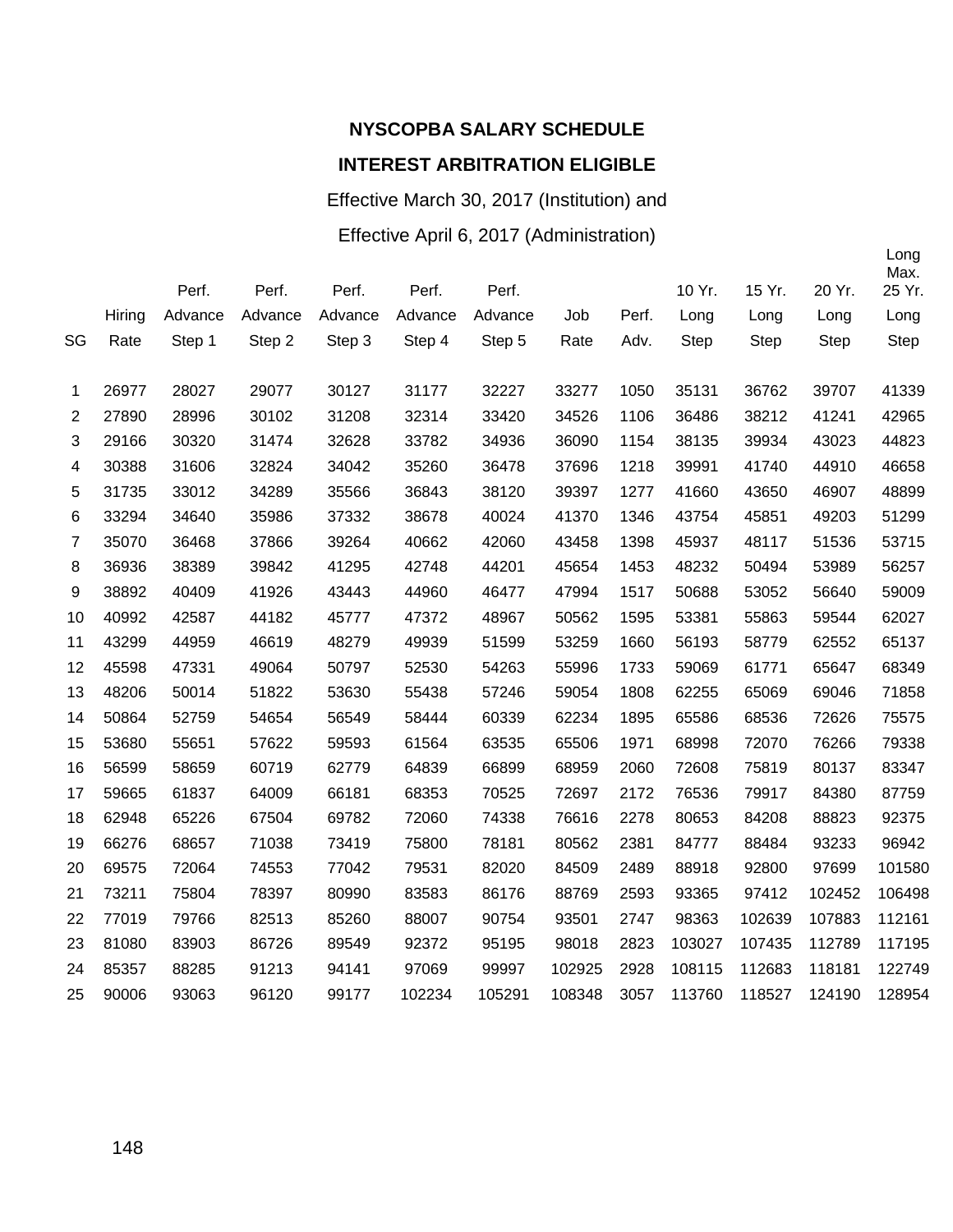#### Effective March 29, 2018 (Institution) and

#### Effective April 5, 2018 (Administration)

|                |        | Perf.   | Perf.   | Perf.   | Perf.   | Perf.   |        |       | 10 Yr.      | 15 Yr.      | 20 Yr.      | Long<br>Max.<br>25 Yr. |
|----------------|--------|---------|---------|---------|---------|---------|--------|-------|-------------|-------------|-------------|------------------------|
|                | Hiring | Advance | Advance | Advance | Advance | Advance | Job    | Perf. | Long        | Long        | Long        | Long                   |
| SG             | Rate   | Step 1  | Step 2  | Step 3  | Step 4  | Step 5  | Rate   | Adv.  | <b>Step</b> | <b>Step</b> | <b>Step</b> | <b>Step</b>            |
| 1              | 27517  | 28588   | 29659   | 30730   | 31801   | 32872   | 33943  | 1071  | 35834       | 37498       | 40502       | 42166                  |
| $\overline{2}$ | 28448  | 29576   | 30704   | 31832   | 32960   | 34088   | 35216  | 1128  | 37215       | 38976       | 42065       | 43824                  |
| 3              | 29749  | 30926   | 32103   | 33280   | 34457   | 35634   | 36811  | 1177  | 38897       | 40732       | 43883       | 45719                  |
| 4              | 30996  | 32238   | 33480   | 34722   | 35964   | 37206   | 38448  | 1242  | 40789       | 42573       | 45806       | 47589                  |
| 5              | 32370  | 33673   | 34976   | 36279   | 37582   | 38885   | 40188  | 1303  | 42496       | 44526       | 47848       | 49880                  |
| 6              | 33960  | 35333   | 36706   | 38079   | 39452   | 40825   | 42198  | 1373  | 44630       | 46769       | 50188       | 52326                  |
| $\overline{7}$ | 35771  | 37197   | 38623   | 40049   | 41475   | 42901   | 44327  | 1426  | 46856       | 49079       | 52567       | 54789                  |
| 8              | 37675  | 39157   | 40639   | 42121   | 43603   | 45085   | 46567  | 1482  | 49197       | 51504       | 55069       | 57382                  |
| 9              | 39670  | 41217   | 42764   | 44311   | 45858   | 47405   | 48952  | 1547  | 51700       | 54111       | 57771       | 60187                  |
| 10             | 41812  | 43439   | 45066   | 46693   | 48320   | 49947   | 51574  | 1627  | 54449       | 56981       | 60736       | 63268                  |
| 11             | 44165  | 45858   | 47551   | 49244   | 50937   | 52630   | 54323  | 1693  | 57316       | 59953       | 63802       | 66439                  |
| 12             | 46510  | 48278   | 50046   | 51814   | 53582   | 55350   | 57118  | 1768  | 60252       | 63009       | 66962       | 69718                  |
| 13             | 49170  | 51014   | 52858   | 54702   | 56546   | 58390   | 60234  | 1844  | 63499       | 66369       | 70426       | 73294                  |
| 14             | 51881  | 53814   | 55747   | 57680   | 59613   | 61546   | 63479  | 1933  | 66898       | 69907       | 74079       | 77087                  |
| 15             | 54754  | 56764   | 58774   | 60784   | 62794   | 64804   | 66814  | 2010  | 70376       | 73509       | 77789       | 80923                  |
| 16             | 57731  | 59832   | 61933   | 64034   | 66135   | 68236   | 70337  | 2101  | 74059       | 77334       | 81739       | 85013                  |
| 17             | 60858  | 63074   | 65290   | 67506   | 69722   | 71938   | 74154  | 2216  | 78070       | 81518       | 86071       | 89517                  |
| 18             | 64207  | 66531   | 68855   | 71179   | 73503   | 75827   | 78151  | 2324  | 82269       | 85895       | 90602       | 94225                  |
| 19             | 67602  | 70031   | 72460   | 74889   | 77318   | 79747   | 82176  | 2429  | 86475       | 90256       | 95100       | 98884                  |
| 20             | 70967  | 73506   | 76045   | 78584   | 81123   | 83662   | 86201  | 2539  | 90698       | 94658       | 99655       | 103613                 |
| 21             | 74675  | 77320   | 79965   | 82610   | 85255   | 87900   | 90545  | 2645  | 95233       | 99361       | 104502      | 108629                 |
| 22             | 78559  | 81361   | 84163   | 86965   | 89767   | 92569   | 95371  | 2802  | 100330      | 104692      | 110041      | 114404                 |
| 23             | 82702  | 85581   | 88460   | 91339   | 94218   | 97097   | 99976  | 2879  | 105085      | 109581      | 115042      | 119537                 |
| 24             | 87064  | 90051   | 93038   | 96025   | 99012   | 101999  | 104986 | 2987  | 110280      | 114939      | 120547      | 125206                 |
| 25             | 91806  | 94924   | 98042   | 101160  | 104278  | 107396  | 110514 | 3118  | 116034      | 120897      | 126673      | 131532                 |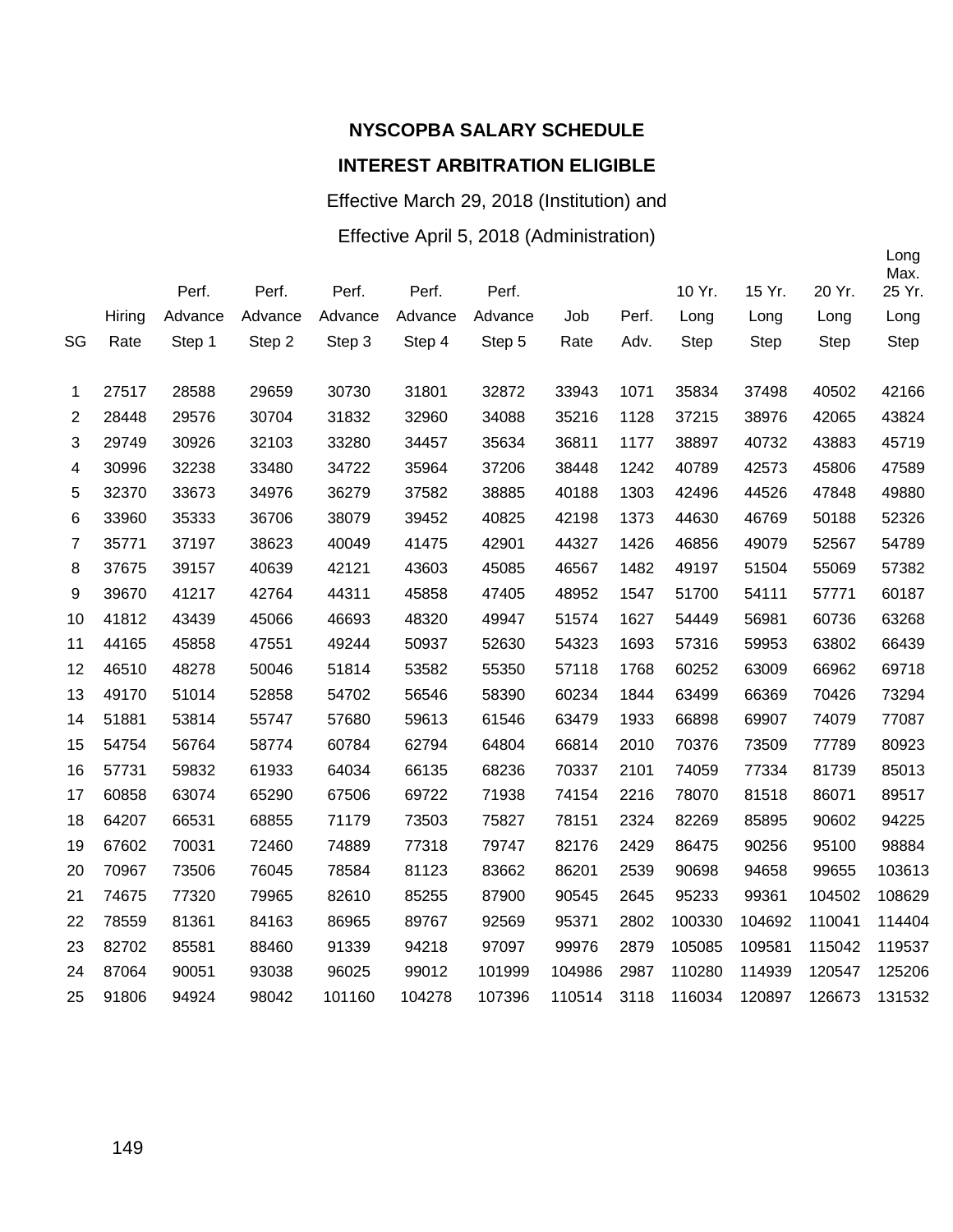Effective March 28, 2019 (Institution) and

#### Effective April 4, 2019 (Administration)

|                |        | Perf.   | Perf.   | Perf.   | Perf.   | Perf.   |        |       | 10 Yr. | 15 Yr.      | 20 Yr. | Long<br>Max.<br>25 Yr. |
|----------------|--------|---------|---------|---------|---------|---------|--------|-------|--------|-------------|--------|------------------------|
|                | Hiring | Advance | Advance | Advance | Advance | Advance | Job    | Perf. | Long   | Long        | Long   | Long                   |
| SG             | Rate   | Step 1  | Step 2  | Step 3  | Step 4  | Step 5  | Rate   | Adv.  | Step   | <b>Step</b> | Step   | <b>Step</b>            |
| 1              | 28067  | 29160   | 30253   | 31346   | 32439   | 33532   | 34625  | 1093  | 36554  | 38251       | 41315  | 43012                  |
| $\overline{2}$ | 29017  | 30168   | 31319   | 32470   | 33621   | 34772   | 35923  | 1151  | 37962  | 39758       | 42909  | 44703                  |
| 3              | 30344  | 31545   | 32746   | 33947   | 35148   | 36349   | 37550  | 1201  | 39678  | 41549       | 44763  | 46636                  |
| 4              | 31616  | 32883   | 34150   | 35417   | 36684   | 37951   | 39218  | 1267  | 41606  | 43426       | 46723  | 48542                  |
| 5              | 33017  | 34346   | 35675   | 37004   | 38333   | 39662   | 40991  | 1329  | 43345  | 45416       | 48804  | 50877                  |
| 6              | 34639  | 36040   | 37441   | 38842   | 40243   | 41644   | 43045  | 1401  | 45526  | 47707       | 51195  | 53376                  |
| $\overline{7}$ | 36486  | 37941   | 39396   | 40851   | 42306   | 43761   | 45216  | 1455  | 47796  | 50063       | 53621  | 55887                  |
| 8              | 38429  | 39941   | 41453   | 42965   | 44477   | 45989   | 47501  | 1512  | 50184  | 52537       | 56173  | 58532                  |
| 9              | 40463  | 42041   | 43619   | 45197   | 46775   | 48353   | 49931  | 1578  | 52734  | 55193       | 58926  | 61391                  |
| 10             | 42648  | 44308   | 45968   | 47628   | 49288   | 50948   | 52608  | 1660  | 55541  | 58123       | 61953  | 64536                  |
| 11             | 45048  | 46775   | 48502   | 50229   | 51956   | 53683   | 55410  | 1727  | 58463  | 61153       | 65079  | 67768                  |
| 12             | 47440  | 49243   | 51046   | 52849   | 54652   | 56455   | 58258  | 1803  | 61455  | 64267       | 68299  | 71110                  |
| 13             | 50153  | 52034   | 53915   | 55796   | 57677   | 59558   | 61439  | 1881  | 64769  | 67697       | 71835  | 74760                  |
| 14             | 52919  | 54891   | 56863   | 58835   | 60807   | 62779   | 64751  | 1972  | 68238  | 71308       | 75563  | 78631                  |
| 15             | 55849  | 57899   | 59949   | 61999   | 64049   | 66099   | 68149  | 2050  | 71782  | 74978       | 79344  | 82540                  |
| 16             | 58886  | 61029   | 63172   | 65315   | 67458   | 69601   | 71744  | 2143  | 75540  | 78881       | 83374  | 86714                  |
| 17             | 62075  | 64335   | 66595   | 68855   | 71115   | 73375   | 75635  | 2260  | 79629  | 83146       | 87790  | 91305                  |
| 18             | 65491  | 67862   | 70233   | 72604   | 74975   | 77346   | 79717  | 2371  | 83917  | 87616       | 92417  | 96112                  |
| 19             | 68954  | 71432   | 73910   | 76388   | 78866   | 81344   | 83822  | 2478  | 88207  | 92064       | 97004  | 100864                 |
| 20             | 72386  | 74976   | 77566   | 80156   | 82746   | 85336   | 87926  | 2590  | 92513  | 96552       | 101649 | 105686                 |
| 21             | 76169  | 78867   | 81565   | 84263   | 86961   | 89659   | 92357  | 2698  | 97139  | 101349      | 106593 | 110803                 |
| 22             | 80130  | 82988   | 85846   | 88704   | 91562   | 94420   | 97278  | 2858  | 102336 | 106785      | 112241 | 116692                 |
| 23             | 84356  | 87293   | 90230   | 93167   | 96104   | 99041   | 101978 | 2937  | 107189 | 111775      | 117345 | 121930                 |
| 24             | 88805  | 91852   | 94899   | 97946   | 100993  | 104040  | 107087 | 3047  | 112487 | 117239      | 122959 | 127711                 |
| 25             | 93642  | 96822   | 100002  | 103182  | 106362  | 109542  | 112722 | 3180  | 118352 | 123313      | 129204 | 134160                 |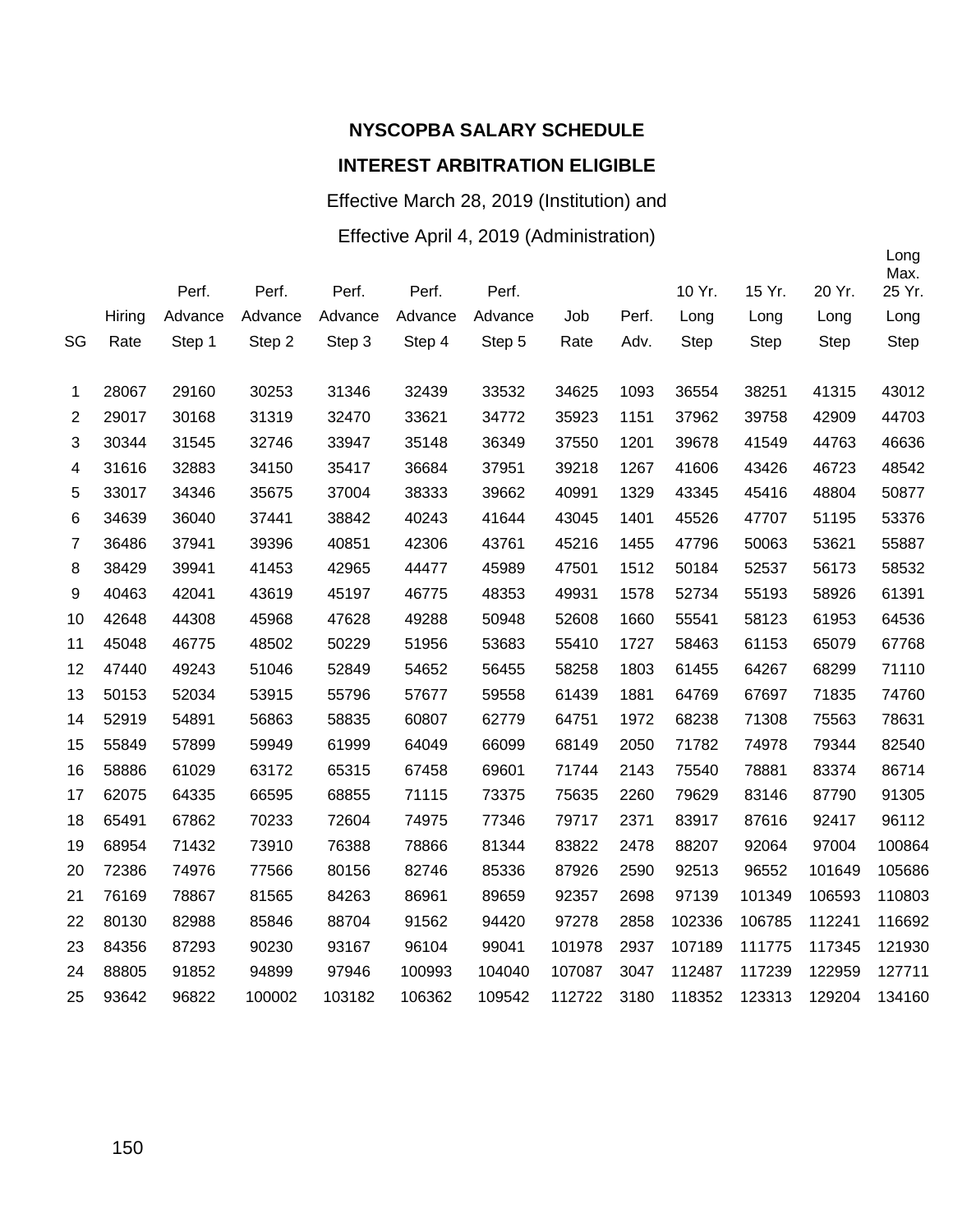Effective March 26, 2020 (Institution) and Effective April 2, 2020 (Administration)

|    |        |         |         |         |         |         |        |       |        |             |        | Long<br>Max. |
|----|--------|---------|---------|---------|---------|---------|--------|-------|--------|-------------|--------|--------------|
|    |        | Perf.   | Perf.   | Perf.   | Perf.   | Perf.   |        |       | 10 Yr. | 15 Yr.      | 20 Yr. | 25 Yr.       |
|    | Hiring | Advance | Advance | Advance | Advance | Advance | Job    | Perf. | Long   | Long        | Long   | Long         |
| SG | Rate   | Step 1  | Step 2  | Step 3  | Step 4  | Step 5  | Rate   | Adv.  | Step   | <b>Step</b> | Step   | <b>Step</b>  |
| 1  | 28628  | 29743   | 30858   | 31973   | 33088   | 34203   | 35318  | 1115  | 37286  | 39017       | 42142  | 43873        |
| 2  | 29597  | 30771   | 31945   | 33119   | 34293   | 35467   | 36641  | 1174  | 38721  | 40553       | 43767  | 45597        |
| 3  | 30951  | 32176   | 33401   | 34626   | 35851   | 37076   | 38301  | 1225  | 40472  | 42380       | 45658  | 47569        |
| 4  | 32248  | 33540   | 34832   | 36124   | 37416   | 38708   | 40000  | 1292  | 42436  | 44292       | 47655  | 49510        |
| 5  | 33677  | 35033   | 36389   | 37745   | 39101   | 40457   | 41813  | 1356  | 44214  | 46327       | 49782  | 51897        |
| 6  | 35332  | 36761   | 38190   | 39619   | 41048   | 42477   | 43906  | 1429  | 46437  | 48661       | 52219  | 54444        |
| 7  | 37216  | 38700   | 40184   | 41668   | 43152   | 44636   | 46120  | 1484  | 48752  | 51064       | 54693  | 57004        |
| 8  | 39198  | 40740   | 42282   | 43824   | 45366   | 46908   | 48450  | 1542  | 51187  | 53587       | 57295  | 59702        |
| 9  | 41272  | 42882   | 44492   | 46102   | 47712   | 49322   | 50932  | 1610  | 53791  | 56299       | 60107  | 62621        |
| 10 | 43501  | 45194   | 46887   | 48580   | 50273   | 51966   | 53659  | 1693  | 56651  | 59284       | 63191  | 65826        |
| 11 | 45949  | 47711   | 49473   | 51235   | 52997   | 54759   | 56521  | 1762  | 59635  | 62379       | 66383  | 69126        |
| 12 | 48389  | 50228   | 52067   | 53906   | 55745   | 57584   | 59423  | 1839  | 62684  | 65552       | 69665  | 72532        |
| 13 | 51156  | 53075   | 54994   | 56913   | 58832   | 60751   | 62670  | 1919  | 66067  | 69053       | 73274  | 76257        |
| 14 | 53977  | 55989   | 58001   | 60013   | 62025   | 64037   | 66049  | 2012  | 69606  | 72737       | 77077  | 80207        |
| 15 | 56966  | 59057   | 61148   | 63239   | 65330   | 67421   | 69512  | 2091  | 73218  | 76478       | 80931  | 84191        |
| 16 | 60064  | 62250   | 64436   | 66622   | 68808   | 70994   | 73180  | 2186  | 77052  | 80460       | 85043  | 88449        |
| 17 | 63317  | 65622   | 67927   | 70232   | 72537   | 74842   | 77147  | 2305  | 81221  | 84808       | 89545  | 93130        |
| 18 | 66801  | 69219   | 71637   | 74055   | 76473   | 78891   | 81309  | 2418  | 85593  | 89366       | 94263  | 98032        |
| 19 | 70333  | 72861   | 75389   | 77917   | 80445   | 82973   | 85501  | 2528  | 89974  | 93908       | 98947  | 102884       |
| 20 | 73834  | 76476   | 79118   | 81760   | 84402   | 87044   | 89686  | 2642  | 94365  | 98485       | 103683 | 107801       |
| 21 | 77692  | 80444   | 83196   | 85948   | 88700   | 91452   | 94204  | 2752  | 99082  | 103376      | 108725 | 113019       |
| 22 | 81733  | 84648   | 87563   | 90478   | 93393   | 96308   | 99223  | 2915  | 104382 | 108920      | 114485 | 119025       |
| 23 | 86043  | 89039   | 92035   | 95031   | 98027   | 101023  | 104019 | 2996  | 109334 | 114012      | 119693 | 124370       |
| 24 | 90581  | 93689   | 96797   | 99905   | 103013  | 106121  | 109229 | 3108  | 114737 | 119584      | 125418 | 130265       |
| 25 | 95515  | 98759   | 102003  | 105247  | 108491  | 111735  | 114979 | 3244  | 120722 | 125782      | 131791 | 136846       |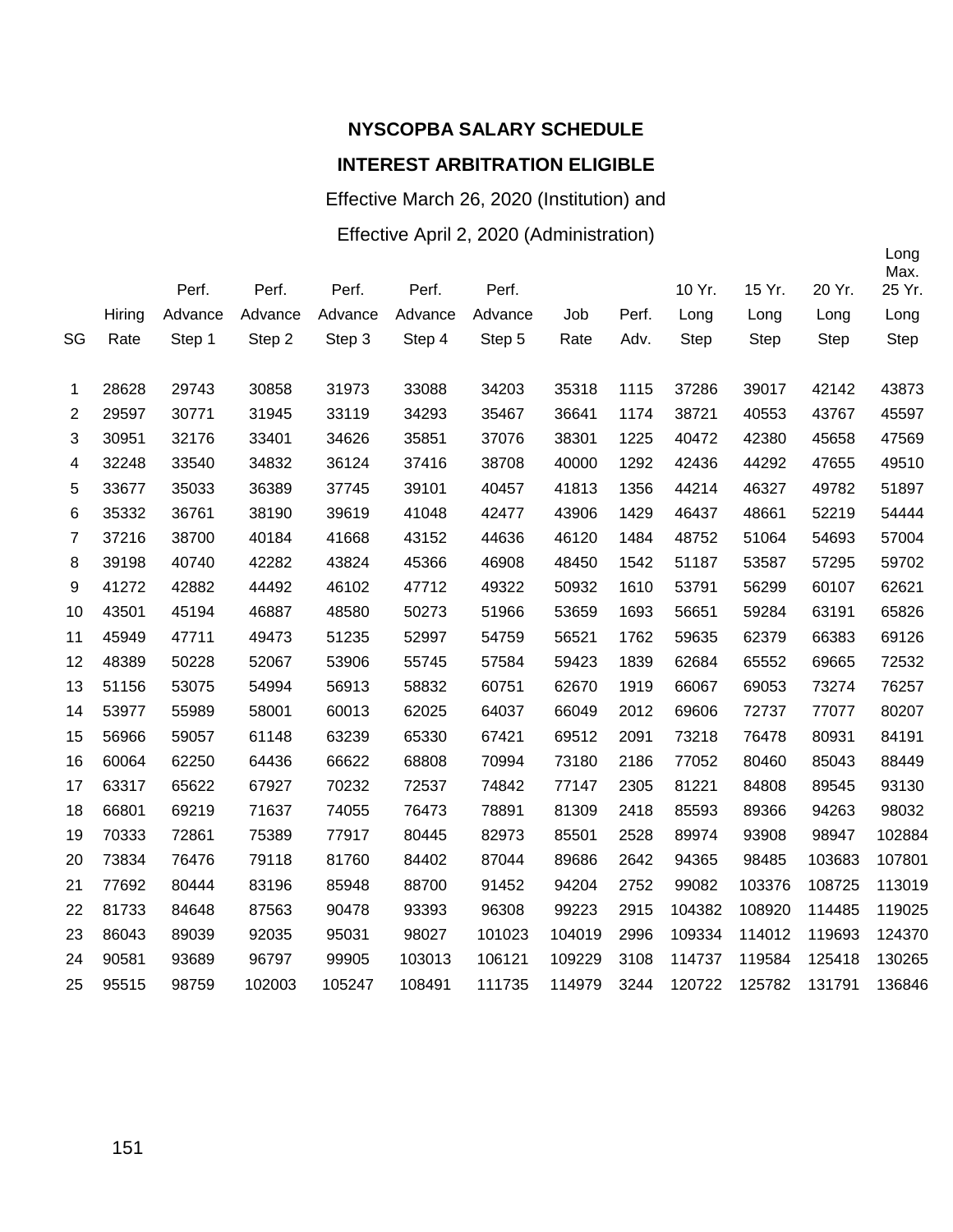Effective March 25, 2021 (Institution) and

Effective April 1, 2021 (Administration)

|                |        |         |         |         |         |         |        |       |             |             |             | Max.   |
|----------------|--------|---------|---------|---------|---------|---------|--------|-------|-------------|-------------|-------------|--------|
|                |        | Perf.   | Perf.   | Perf.   | Perf.   | Perf.   |        |       | 10 Yr.      | 15 Yr.      | 20 Yr.      | 25 Yr. |
|                | Hiring | Advance | Advance | Advance | Advance | Advance | Job    | Perf. | Long        | Long        | Long        | Long   |
| SG             | Rate   | Step 1  | Step 2  | Step 3  | Step 4  | Step 5  | Rate   | Adv.  | <b>Step</b> | <b>Step</b> | <b>Step</b> | Step   |
|                |        |         |         |         |         |         |        |       |             |             |             |        |
| 1              | 29201  | 30338   | 31475   | 32612   | 33749   | 34886   | 36023  | 1137  | 38030       | 39796       | 42983       | 44749  |
| $\overline{2}$ | 30189  | 31387   | 32585   | 33783   | 34981   | 36179   | 37377  | 1198  | 39499       | 41367       | 44646       | 46512  |
| 3              | 31570  | 32820   | 34070   | 35320   | 36570   | 37820   | 39070  | 1250  | 41284       | 43231       | 46574       | 48523  |
| 4              | 32893  | 34211   | 35529   | 36847   | 38165   | 39483   | 40801  | 1318  | 43286       | 45179       | 48609       | 50501  |
| 5              | 34351  | 35734   | 37117   | 38500   | 39883   | 41266   | 42649  | 1383  | 45098       | 47253       | 50777       | 52935  |
| 6              | 36039  | 37497   | 38955   | 40413   | 41871   | 43329   | 44787  | 1458  | 47369       | 49637       | 53266       | 55536  |
| 7              | 37960  | 39474   | 40988   | 42502   | 44016   | 45530   | 47044  | 1514  | 49729       | 52087       | 55788       | 58146  |
| 8              | 39982  | 41555   | 43128   | 44701   | 46274   | 47847   | 49420  | 1573  | 52212       | 54660       | 58442       | 60897  |
| 9              | 42097  | 43739   | 45381   | 47023   | 48665   | 50307   | 51949  | 1642  | 54865       | 57423       | 61308       | 63872  |
| 10             | 44371  | 46098   | 47825   | 49552   | 51279   | 53006   | 54733  | 1727  | 57785       | 60471       | 64456       | 67143  |
| 11             | 46868  | 48665   | 50462   | 52259   | 54056   | 55853   | 57650  | 1797  | 60826       | 63625       | 67709       | 70507  |
| 12             | 49357  | 51233   | 53109   | 54985   | 56861   | 58737   | 60613  | 1876  | 63939       | 66865       | 71060       | 73984  |
| 13             | 52179  | 54136   | 56093   | 58050   | 60007   | 61964   | 63921  | 1957  | 67386       | 70432       | 74737       | 77780  |
| 14             | 55057  | 57109   | 59161   | 61213   | 63265   | 65317   | 67369  | 2052  | 70997       | 74191       | 78618       | 81810  |
| 15             | 58105  | 60238   | 62371   | 64504   | 66637   | 68770   | 70903  | 2133  | 74683       | 78008       | 82550       | 85876  |
| 16             | 61265  | 63495   | 65725   | 67955   | 70185   | 72415   | 74645  | 2230  | 78594       | 82071       | 86745       | 90219  |
| 17             | 64583  | 66934   | 69285   | 71636   | 73987   | 76338   | 78689  | 2351  | 82844       | 86503       | 91335       | 94992  |
| 18             | 68137  | 70603   | 73069   | 75535   | 78001   | 80467   | 82933  | 2466  | 87303       | 91151       | 96146       | 99990  |
| 19             | 71740  | 74319   | 76898   | 79477   | 82056   | 84635   | 87214  | 2579  | 91776       | 95789       | 100929      | 104945 |
| 20             | 75311  | 78006   | 80701   | 83396   | 86091   | 88786   | 91481  | 2695  | 96254       | 100456      | 105758      | 109958 |
| 21             | 79246  | 82053   | 84860   | 87667   | 90474   | 93281   | 96088  | 2807  | 101064      | 105443      | 110899      | 115279 |
| 22             | 83368  | 86341   | 89314   | 92287   | 95260   | 98233   | 101206 | 2973  | 106468      | 111097      | 116773      | 121404 |
| 23             | 87764  | 90820   | 93876   | 96932   | 99988   | 103044  | 106100 | 3056  | 111521      | 116293      | 122087      | 126858 |
| 24             | 92393  | 95563   | 98733   | 101903  | 105073  | 108243  | 111413 | 3170  | 117031      | 121975      | 127926      | 132870 |
| 25             | 97425  | 100734  | 104043  | 107352  | 110661  | 113970  | 117279 | 3309  | 123137      | 128298      | 134427      | 139583 |
|                |        |         |         |         |         |         |        |       |             |             |             |        |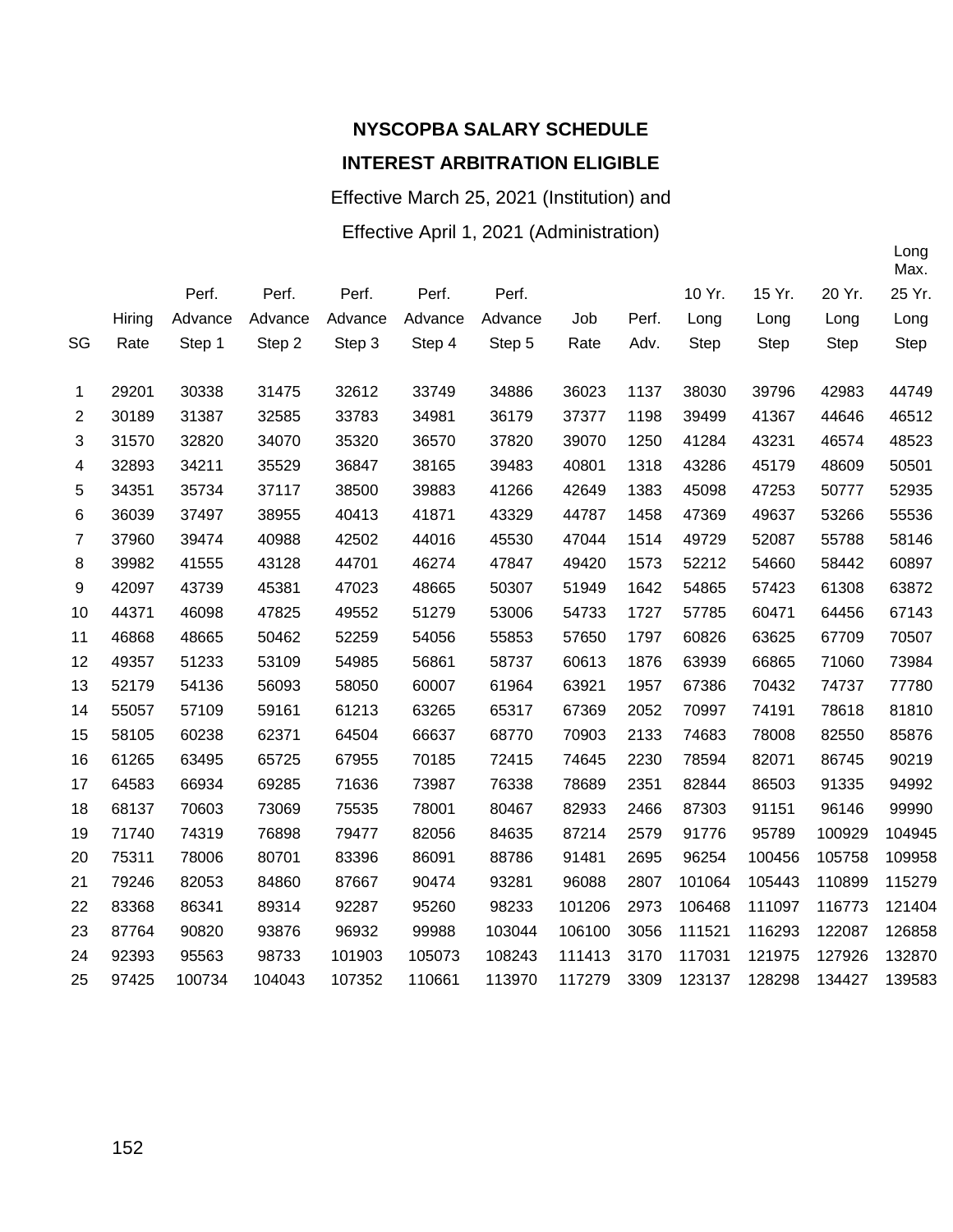## **NYSCOPBA SALARY SCHEDULE**

#### **INTEREST ARBITRATION ELIGIBLE**

Effective October 7, 2021 (Institution) and

#### Effective September 30, 2021 (Administration)

|                |        |         |         |         |         |         |        |       |             |             |             | Max.        |
|----------------|--------|---------|---------|---------|---------|---------|--------|-------|-------------|-------------|-------------|-------------|
|                |        | Perf.   | Perf.   | Perf.   | Perf.   | Perf.   |        |       | 10 Yr.      | 15 Yr.      | 20 Yr.      | 25 Yr.      |
|                | Hiring | Advance | Advance | Advance | Advance | Advance | Job    | Perf. | Long        | Long        | Long        | Long        |
| SG             | Rate   | Step 1  | Step 2  | Step 3  | Step 4  | Step 5  | Rate   | Adv.  | <b>Step</b> | <b>Step</b> | <b>Step</b> | <b>Step</b> |
|                |        |         |         |         |         |         |        |       |             |             |             |             |
| 1              | 29201  | 30338   | 31475   | 32612   | 33749   | 34886   | 36023  | 1137  | 38030       | 39796       | 42983       | 45249       |
| 2              | 30189  | 31387   | 32585   | 33783   | 34981   | 36179   | 37377  | 1198  | 39499       | 41367       | 44646       | 47012       |
| 3              | 31570  | 32820   | 34070   | 35320   | 36570   | 37820   | 39070  | 1250  | 41284       | 43231       | 46574       | 49023       |
| 4              | 32893  | 34211   | 35529   | 36847   | 38165   | 39483   | 40801  | 1318  | 43286       | 45179       | 48609       | 51001       |
| 5              | 34351  | 35734   | 37117   | 38500   | 39883   | 41266   | 42649  | 1383  | 45098       | 47253       | 50777       | 53435       |
| 6              | 36039  | 37497   | 38955   | 40413   | 41871   | 43329   | 44787  | 1458  | 47369       | 49637       | 53266       | 56036       |
| $\overline{7}$ | 37960  | 39474   | 40988   | 42502   | 44016   | 45530   | 47044  | 1514  | 49729       | 52087       | 55788       | 58646       |
| 8              | 39982  | 41555   | 43128   | 44701   | 46274   | 47847   | 49420  | 1573  | 52212       | 54660       | 58442       | 61397       |
| 9              | 42097  | 43739   | 45381   | 47023   | 48665   | 50307   | 51949  | 1642  | 54865       | 57423       | 61308       | 64372       |
| 10             | 44371  | 46098   | 47825   | 49552   | 51279   | 53006   | 54733  | 1727  | 57785       | 60471       | 64456       | 67643       |
| 11             | 46868  | 48665   | 50462   | 52259   | 54056   | 55853   | 57650  | 1797  | 60826       | 63625       | 67709       | 71007       |
| 12             | 49357  | 51233   | 53109   | 54985   | 56861   | 58737   | 60613  | 1876  | 63939       | 66865       | 71060       | 74484       |
| 13             | 52179  | 54136   | 56093   | 58050   | 60007   | 61964   | 63921  | 1957  | 67386       | 70432       | 74737       | 78280       |
| 14             | 55057  | 57109   | 59161   | 61213   | 63265   | 65317   | 67369  | 2052  | 70997       | 74191       | 78618       | 82310       |
| 15             | 58105  | 60238   | 62371   | 64504   | 66637   | 68770   | 70903  | 2133  | 74683       | 78008       | 82550       | 86376       |
| 16             | 61265  | 63495   | 65725   | 67955   | 70185   | 72415   | 74645  | 2230  | 78594       | 82071       | 86745       | 90719       |
| 17             | 64583  | 66934   | 69285   | 71636   | 73987   | 76338   | 78689  | 2351  | 82844       | 86503       | 91335       | 95492       |
| 18             | 68137  | 70603   | 73069   | 75535   | 78001   | 80467   | 82933  | 2466  | 87303       | 91151       | 96146       | 100490      |
| 19             | 71740  | 74319   | 76898   | 79477   | 82056   | 84635   | 87214  | 2579  | 91776       | 95789       | 100929      | 105445      |
| 20             | 75311  | 78006   | 80701   | 83396   | 86091   | 88786   | 91481  | 2695  | 96254       | 100456      | 105758      | 110458      |
| 21             | 79246  | 82053   | 84860   | 87667   | 90474   | 93281   | 96088  | 2807  | 101064      | 105443      | 110899      | 115779      |
| 22             | 83368  | 86341   | 89314   | 92287   | 95260   | 98233   | 101206 | 2973  | 106468      | 111097      | 116773      | 121904      |
| 23             | 87764  | 90820   | 93876   | 96932   | 99988   | 103044  | 106100 | 3056  | 111521      | 116293      | 122087      | 127358      |
| 24             | 92393  | 95563   | 98733   | 101903  | 105073  | 108243  | 111413 | 3170  | 117031      | 121975      | 127926      | 133370      |
| 25             | 97425  | 100734  | 104043  | 107352  | 110661  | 113970  | 117279 | 3309  | 123137      | 128298      | 134427      | 140083      |
|                |        |         |         |         |         |         |        |       |             |             |             |             |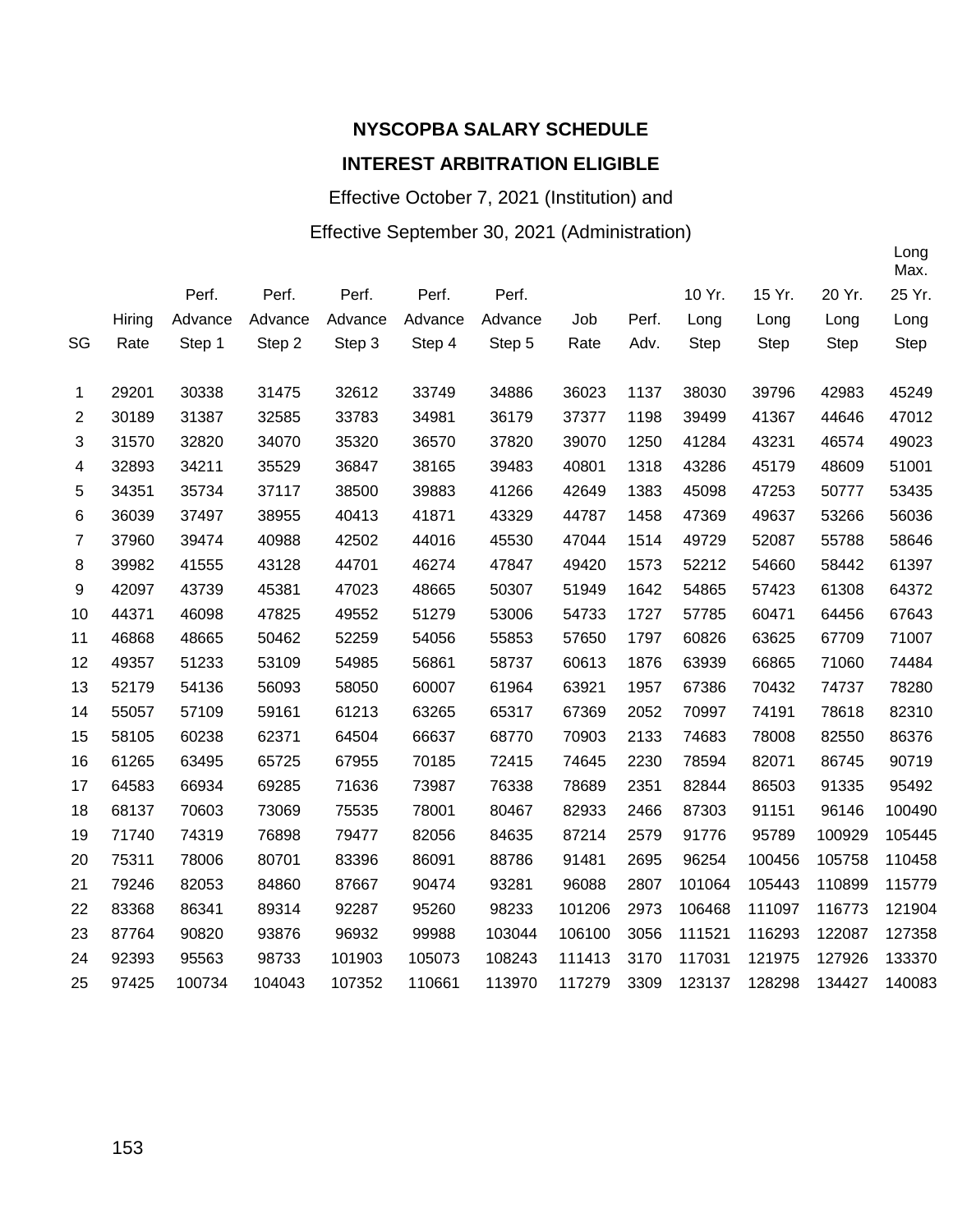Effective April 7, 2022 (Institution) and

Effective March 31, 2022 (Administration)

|                |        |         |         |         |         |         |        |       |             |        |             | Max.   |
|----------------|--------|---------|---------|---------|---------|---------|--------|-------|-------------|--------|-------------|--------|
|                |        | Perf.   | Perf.   | Perf.   | Perf.   | Perf.   |        |       | 10 Yr.      | 15 Yr. | 20 Yr.      | 25 Yr. |
|                | Hiring | Advance | Advance | Advance | Advance | Advance | Job    | Perf. | Long        | Long   | Long        | Long   |
| SG             | Rate   | Step 1  | Step 2  | Step 3  | Step 4  | Step 5  | Rate   | Adv.  | <b>Step</b> | Step   | <b>Step</b> | Step   |
|                |        |         |         |         |         |         |        |       |             |        |             |        |
| 1              | 29785  | 30945   | 32105   | 33265   | 34425   | 35585   | 36745  | 1160  | 38792       | 40593  | 43844       | 46156  |
| 2              | 30793  | 32015   | 33237   | 34459   | 35681   | 36903   | 38125  | 1222  | 40289       | 42195  | 45539       | 47953  |
| 3              | 32201  | 33476   | 34751   | 36026   | 37301   | 38576   | 39851  | 1275  | 42109       | 44095  | 47505       | 50003  |
| 4              | 33551  | 34895   | 36239   | 37583   | 38927   | 40271   | 41615  | 1344  | 44150       | 46081  | 49579       | 52019  |
| 5              | 35038  | 36449   | 37860   | 39271   | 40682   | 42093   | 43504  | 1411  | 46002       | 48200  | 51795       | 54506  |
| 6              | 36760  | 38247   | 39734   | 41221   | 42708   | 44195   | 45682  | 1487  | 48316       | 50629  | 54331       | 57156  |
| $\overline{7}$ | 38719  | 40263   | 41807   | 43351   | 44895   | 46439   | 47983  | 1544  | 50722       | 53127  | 56902       | 59817  |
| 8              | 40782  | 42386   | 43990   | 45594   | 47198   | 48802   | 50406  | 1604  | 53254       | 55751  | 59608       | 62623  |
| 9              | 42939  | 44614   | 46289   | 47964   | 49639   | 51314   | 52989  | 1675  | 55963       | 58572  | 62535       | 65660  |
| 10             | 45258  | 47020   | 48782   | 50544   | 52306   | 54068   | 55830  | 1762  | 58943       | 61683  | 65747       | 68998  |
| 11             | 47805  | 49638   | 51471   | 53304   | 55137   | 56970   | 58803  | 1833  | 62043       | 64898  | 69063       | 72427  |
| 12             | 50344  | 52258   | 54172   | 56086   | 58000   | 59914   | 61828  | 1914  | 65221       | 68205  | 72484       | 75976  |
| 13             | 53223  | 55219   | 57215   | 59211   | 61207   | 63203   | 65199  | 1996  | 68733       | 71840  | 76231       | 79845  |
| 14             | 56158  | 58251   | 60344   | 62437   | 64530   | 66623   | 68716  | 2093  | 72417       | 75674  | 80190       | 83956  |
| 15             | 59267  | 61443   | 63619   | 65795   | 67971   | 70147   | 72323  | 2176  | 76179       | 79570  | 84203       | 88105  |
| 16             | 62490  | 64765   | 67040   | 69315   | 71590   | 73865   | 76140  | 2275  | 80168       | 83715  | 88482       | 92535  |
| 17             | 65875  | 68273   | 70671   | 73069   | 75467   | 77865   | 80263  | 2398  | 84501       | 88233  | 93162       | 97402  |
| 18             | 69500  | 72015   | 74530   | 77045   | 79560   | 82075   | 84590  | 2515  | 89047       | 92972  | 98067       | 102498 |
| 19             | 73175  | 75806   | 78437   | 81068   | 83699   | 86330   | 88961  | 2631  | 93614       | 97708  | 102950      | 107557 |
| 20             | 76817  | 79566   | 82315   | 85064   | 87813   | 90562   | 93311  | 2749  | 98179       | 102466 | 107874      | 112668 |
| 21             | 80831  | 83694   | 86557   | 89420   | 92283   | 95146   | 98009  | 2863  | 103085      | 107551 | 113116      | 118094 |
| 22             | 85035  | 88068   | 91101   | 94134   | 97167   | 100200  | 103233 | 3033  | 108600      | 113322 | 119111      | 124345 |
| 23             | 89519  | 92636   | 95753   | 98870   | 101987  | 105104  | 108221 | 3117  | 113750      | 118618 | 124528      | 129904 |
| 24             | 94241  | 97474   | 100707  | 103940  | 107173  | 110406  | 113639 | 3233  | 119369      | 124412 | 130482      | 136035 |
| 25             | 99374  | 102749  | 106124  | 109499  | 112874  | 116249  | 119624 | 3375  | 125599      | 130863 | 137115      | 142884 |
|                |        |         |         |         |         |         |        |       |             |        |             |        |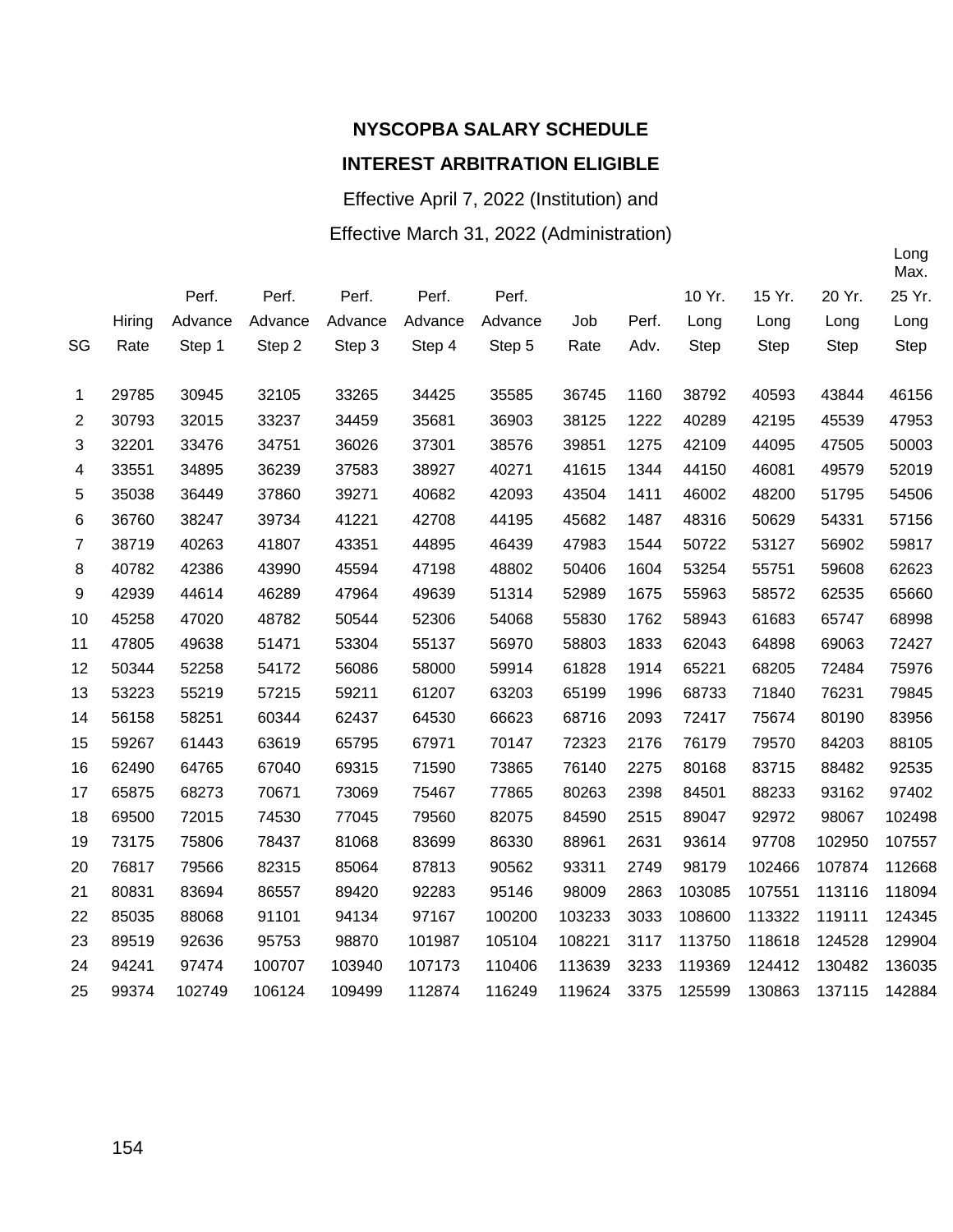#### **Appendix B**

#### **Training Notices**

Agencies will continue procedures to ensure that notices of agency level training programs are posted for 15 days on bulletin boards whenever practical. At the request of the Union, agency level labor/management committees will review criteria and method of selection of assignment to agency training programs. If such meetings fail to resolve the issue, the Union may request an executive level labor/management meeting as provided in Article 25 to discuss the matter.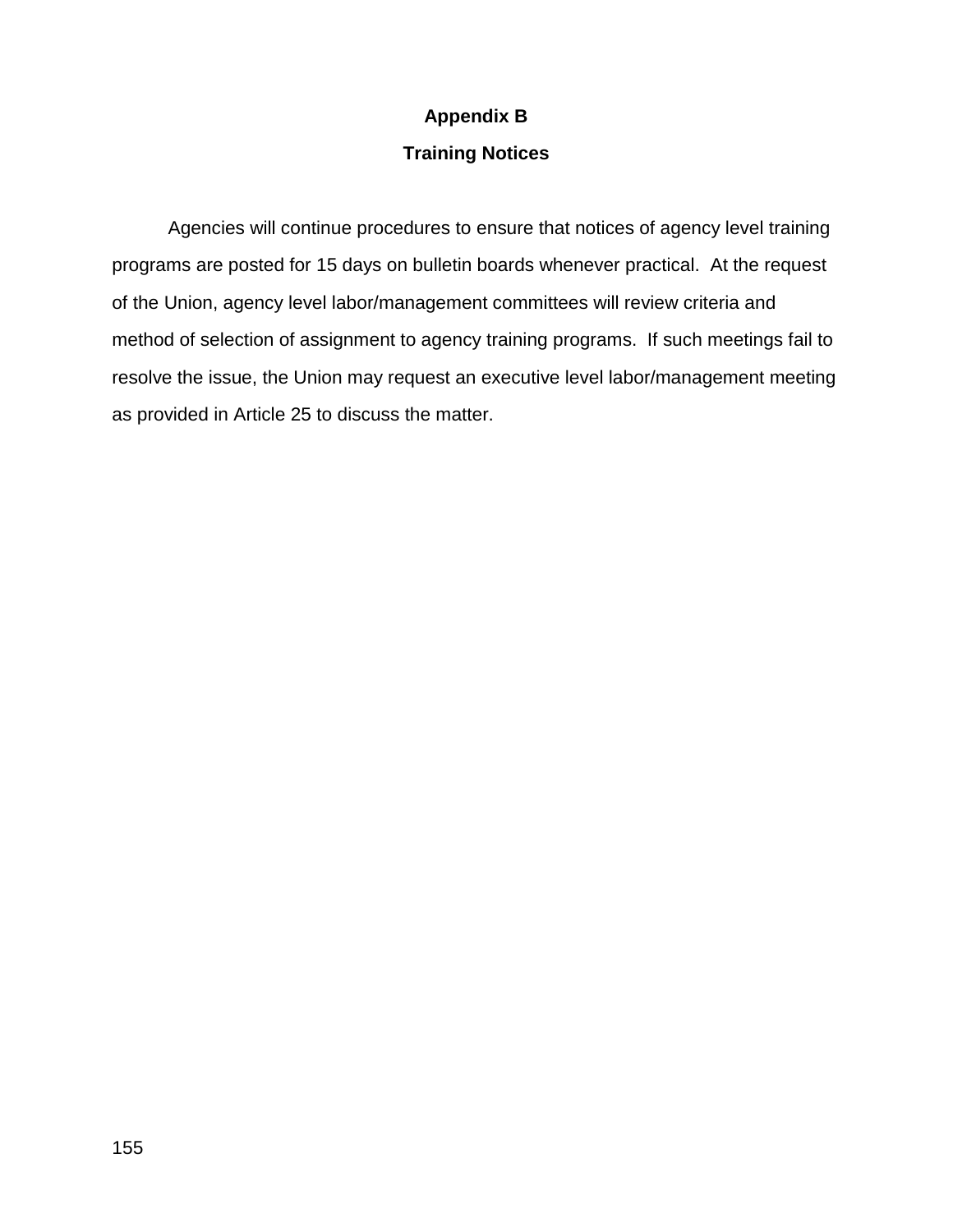#### **Appendix C**

The items in this Appendix are reviewable pursuant to Article 7.1(b) of the Security Services Unit Agreement.

#### **Counseling**

Counseling is an effort on the part of a supervisor to provide to an employee, positively or negatively, significant feedback regarding on-the-job activity. It is meant to be a positive communications device, clarifying what has occurred and what is expected. Counseling is not disciplinary, having constructive goals, such as assisting in employee development, or teaching or modifying behavior. It involves face-to-face contact, and out of respect for the employee and the process, must be conducted in private. Counseling is a direct technique that should involve two individuals, the supervisor and the subordinate. If the counseling situation warrants that more than one supervisor be present, the employee being counseled must be afforded the opportunity to invite a Union representative who is readily available to attend the counseling session.

Counseling is not viewed as a routine matter. When contemplating the issuance of a follow up memo, supervisors should consider if that level of formal response is necessary or appropriate. Not all incidents require counseling; not all counseling requires the issuance of a memo. Consideration of this action may be appropriate for discussion with higher levels of supervision and/or the personnel department. If such a memo is issued to an employee, it must accurately describe the discussion and clearly establish expectations for the future. Overall, counseling is viewed as a supportive supervisory means of communicating with employees.

156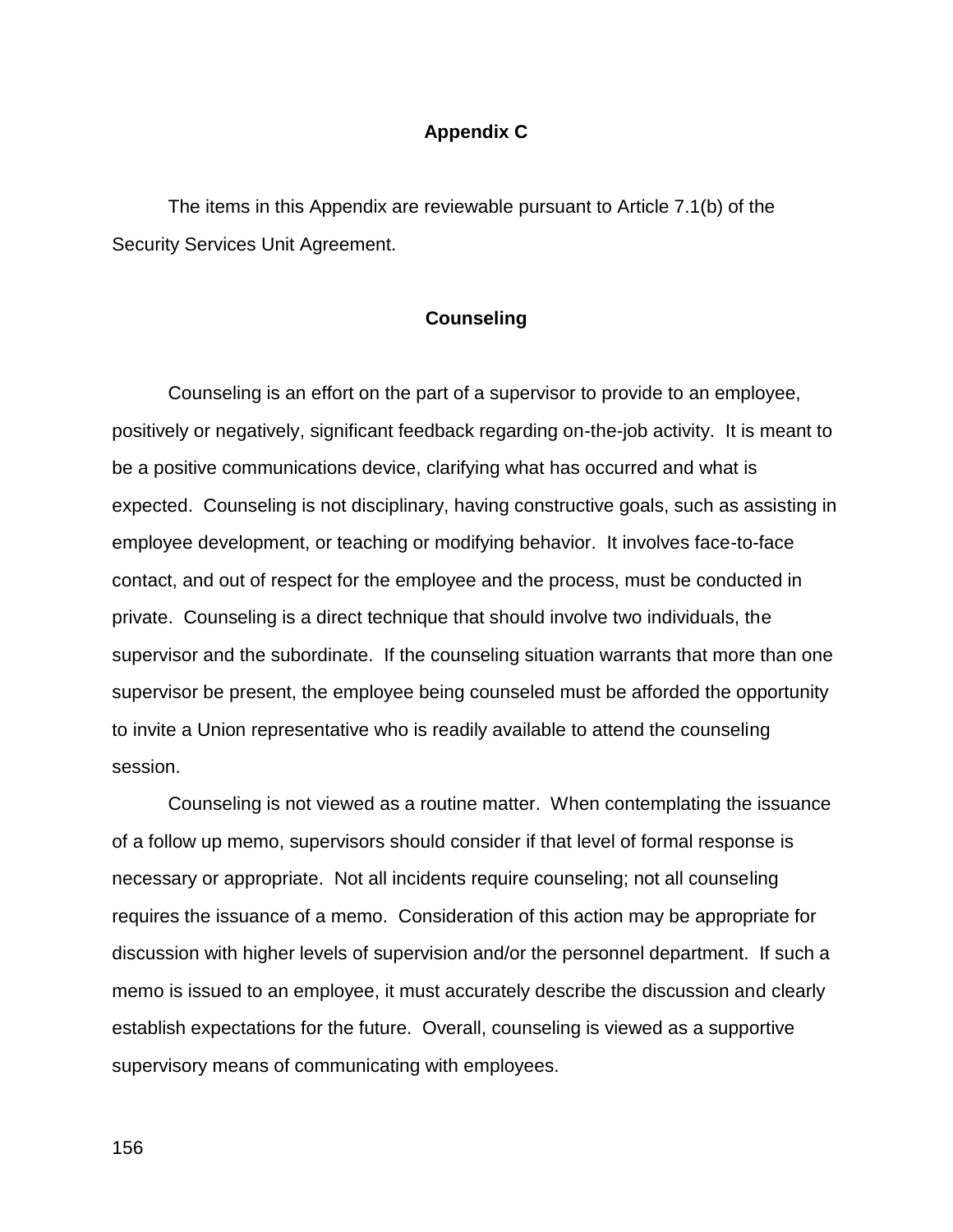An employee is not required to sign a counseling memo. An employee may be asked to acknowledge receipt of a counseling memo by signing it prior to its placement in his official personal history folder. Such signature does not necessarily indicate agreement with the contents of the memo. The employee has the right to file a response to a counseling memo in his official personal history folder. Grievances arising out of the application of this Appendix shall be processed pursuant to Article 7, paragraph 7.1(b).

#### **Labor/Management Agreements**

It is the intention of the State to continue all existing labor/management agreements subject to the provisions of Article 25 of the Agreement and consistent with this Agreement notwithstanding the provisions of Article 31 of the Agreement.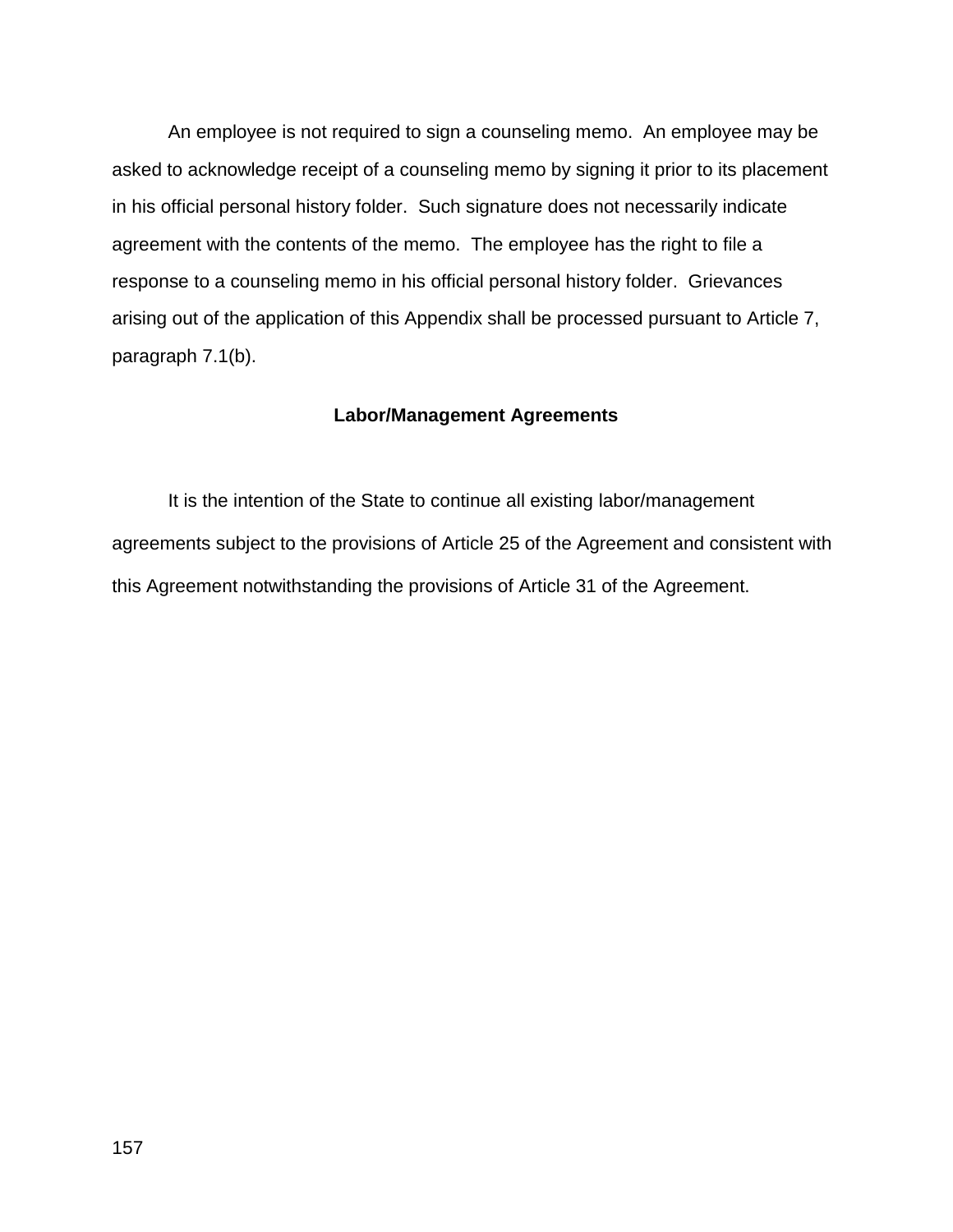#### **Appendix D**

#### **Seasonal/Temporary Part-Time Employees Agreement**

(1) The provisions of the Security Services Unit Agreement shall be applied as specified in this Agreement (excluding Articles 5.3, 9, 11, 12, 14, 16, 18, 20 and 24) to Seasonal and part-time temporary employees other than those in annual salaried positions insofar as they are applicable by their terms; such employees are hereinafter referred to as "employees."

(2) Employees who work at least 160 hours during the season (at least 20 days) will be entitled to additional compensation at their hourly rate, up to a maximum of eight hours, for time worked on each of the first three (3) days during their employment in any seasonal period (4/1 to 9/30 and 10/1 to 3/31) which are observed as holidays by the State. Such compensation should be paid retroactively upon completion of five weeks of work.

(3)(a) The State will continue to provide seasonal employees presently receiving uniforms with uniforms according to the policies in effect in the employing agencies.

(b) Temporary part-time employees in the title of Conservation Security Worker or Assistant Forest Ranger, who work more than 520 hours in a fiscal year, shall receive one-quarter of the uniform allowance provided in Article 20 of the Security Services Unit Agreement payable upon completion of the 520 hours of work once during the fiscal year.

(c) Temporary part-time employees in the title of Conservation Security Worker or Assistant Forest Ranger, who work more than 1,040 hours in a fiscal year shall be eligible to receive an additional one-quarter of the uniform allowance provided

158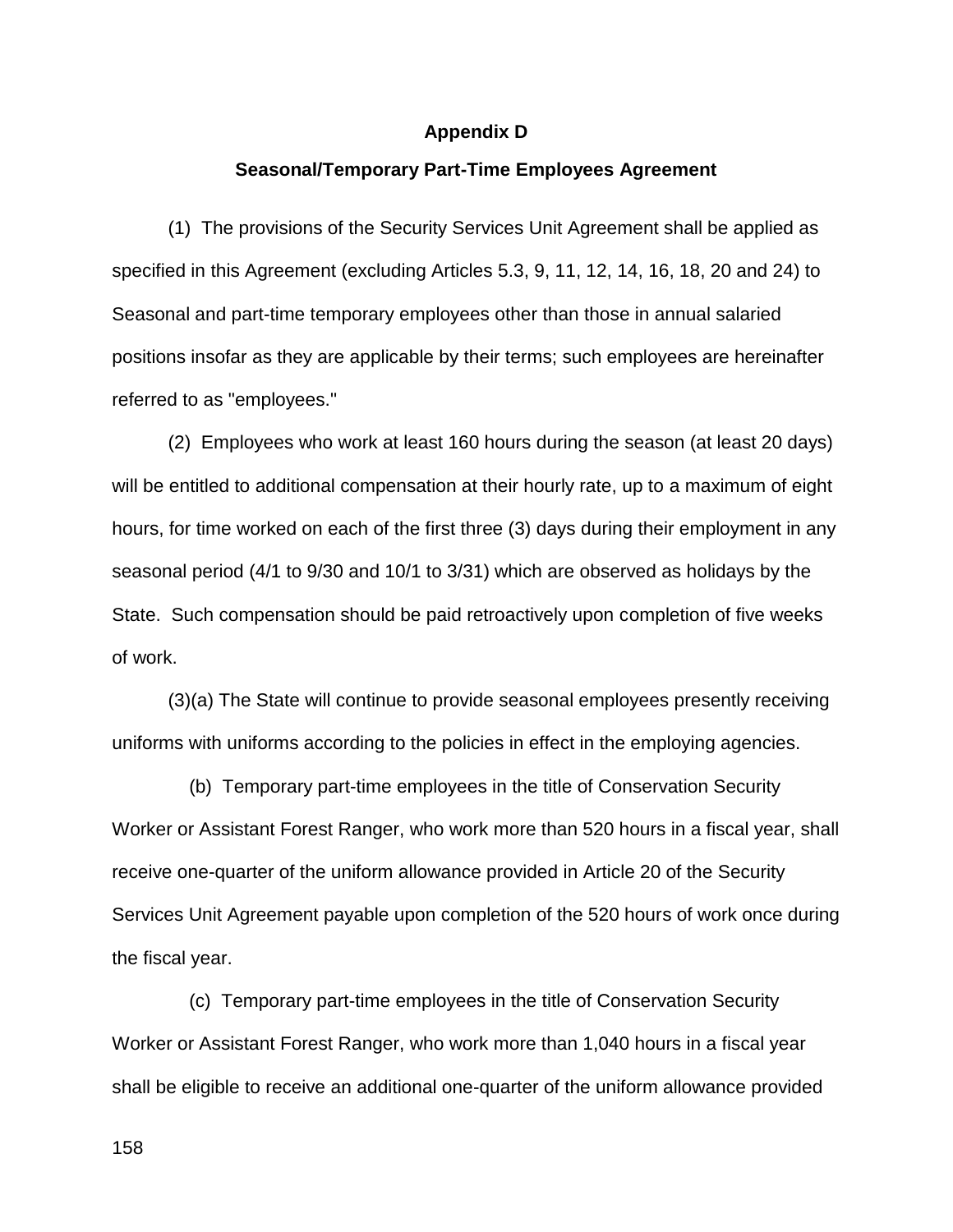in Article 20 of the Security Services Unit Agreement payable upon completion of the 1,040 hours of work once during the fiscal year.

(d) Effective April 1, 2012, the uniform allowance provided in Article 20 of \$1075 shall be applied to all employees in titles who are required to wear uniforms and will be paid on the same pro-rata basis as in 3(b) and (c). This uniform allowance will continue as a separate payment for those employees covered by the appendix.

(4) Employees who have completed at least six years of continuous service of six pay periods on a scheduled half-time or greater basis in each of those six years, shall be entitled to an exit interview with the appointing authority or designee following notice of involuntary separation. In such instances, the local Union representative shall be notified of the involuntary separation, and may accompany the employee in the exit interview session.

(5)(a) Employees may purchase health insurance under the terms of the health insurance contracts in force during this Agreement. Such coverage is offered on a full pay basis (i.e., both the Employer and the employee share) through December 31, 2000 for the duration of their employment. Effective January 1, 2001, Seasonal employees will be eligible for health insurance at the employee premium share while they are on the payroll as follows: the employee must be expected to work at least six months and the employee must be employed on at least a half-time basis. Upon an employee leaving the payroll, if the employee is not off the payroll for more than six months, the employee is eligible for health insurance upon the return to work and will not be required to satisfy the six month minimum employment requirement.

(b) Employees who have completed at least six years of continuous service of six pay periods on a scheduled 40 hours per pay period or greater basis in each of

159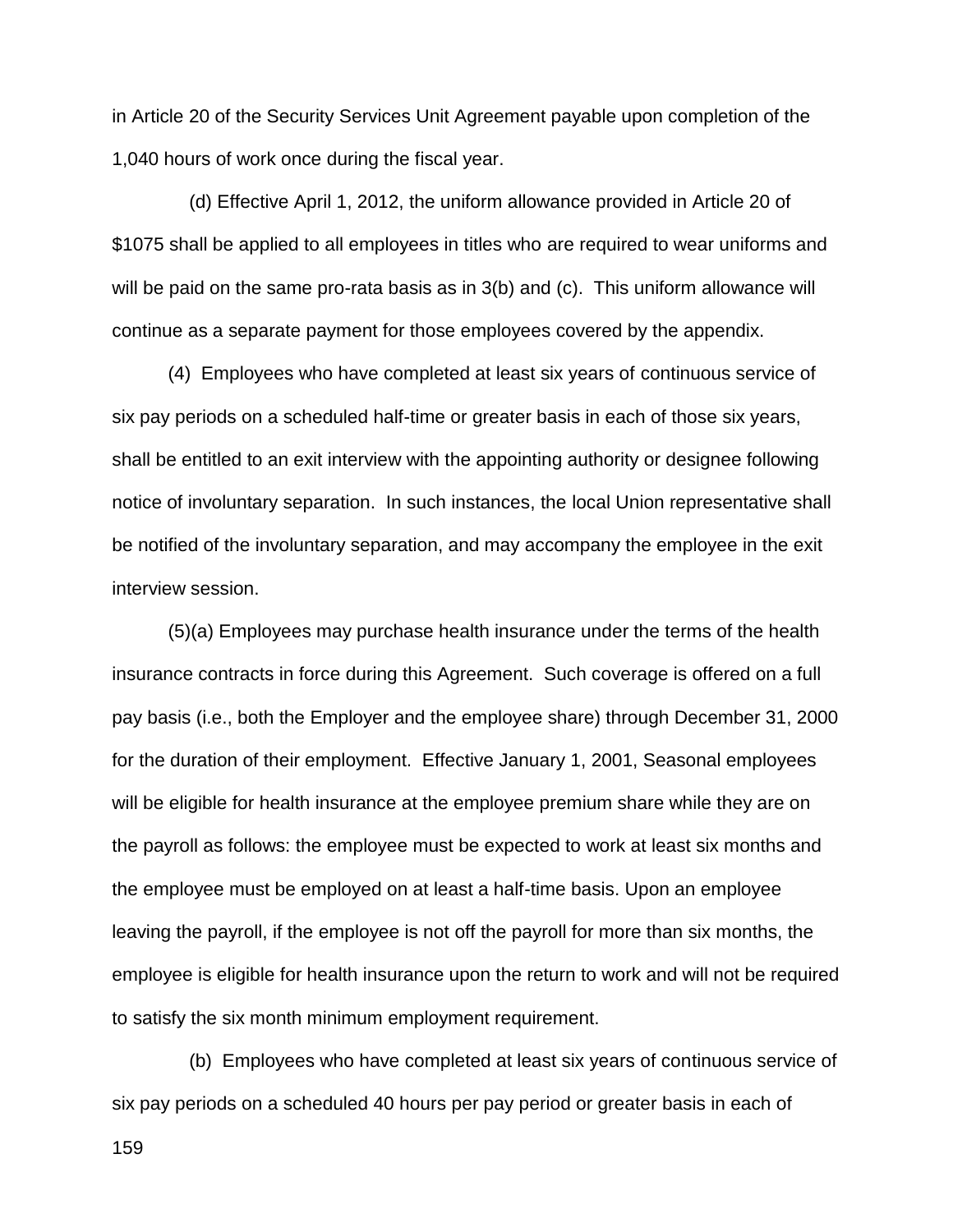those six years and who are eligible for rehire, may continue their health insurance coverage on a full pay basis between seasons. Should an employee fail to return in the following season, health insurance coverage will be terminated.

(6) Seasonal employees who have been continuously employed on at least a 40 hours per pay period basis, for 19 pay periods, shall be entitled to attendance rules coverage, in accordance with Civil Service Attendance Rules and the appropriate provisions of this negotiated Agreement. Employees not covered by the Attendance Rules and not eligible for Workers' Compensation leave provisions will be allowed leave with pay for injuries sustained in the line of duty. Use of such leave is to be held to a minimum and, in no event, is to exceed three days or 24 hours pay per year, whichever is less.

(7) Compensation

(a) The salary provisions of Article 11.2 of the Security Services Unit Agreement shall apply to all employees.

(b) The provisions of Article 11.9, Pre-Shift Briefings, shall be applicable to employees employed on a normal 35 to 40 hour week basis in the following titles: Park Ranger, Safety and Security Officer, Conservation Security Worker, Lake George Marine Officer 1, Lake George Marine Officer 2 and Assistant Forest Ranger.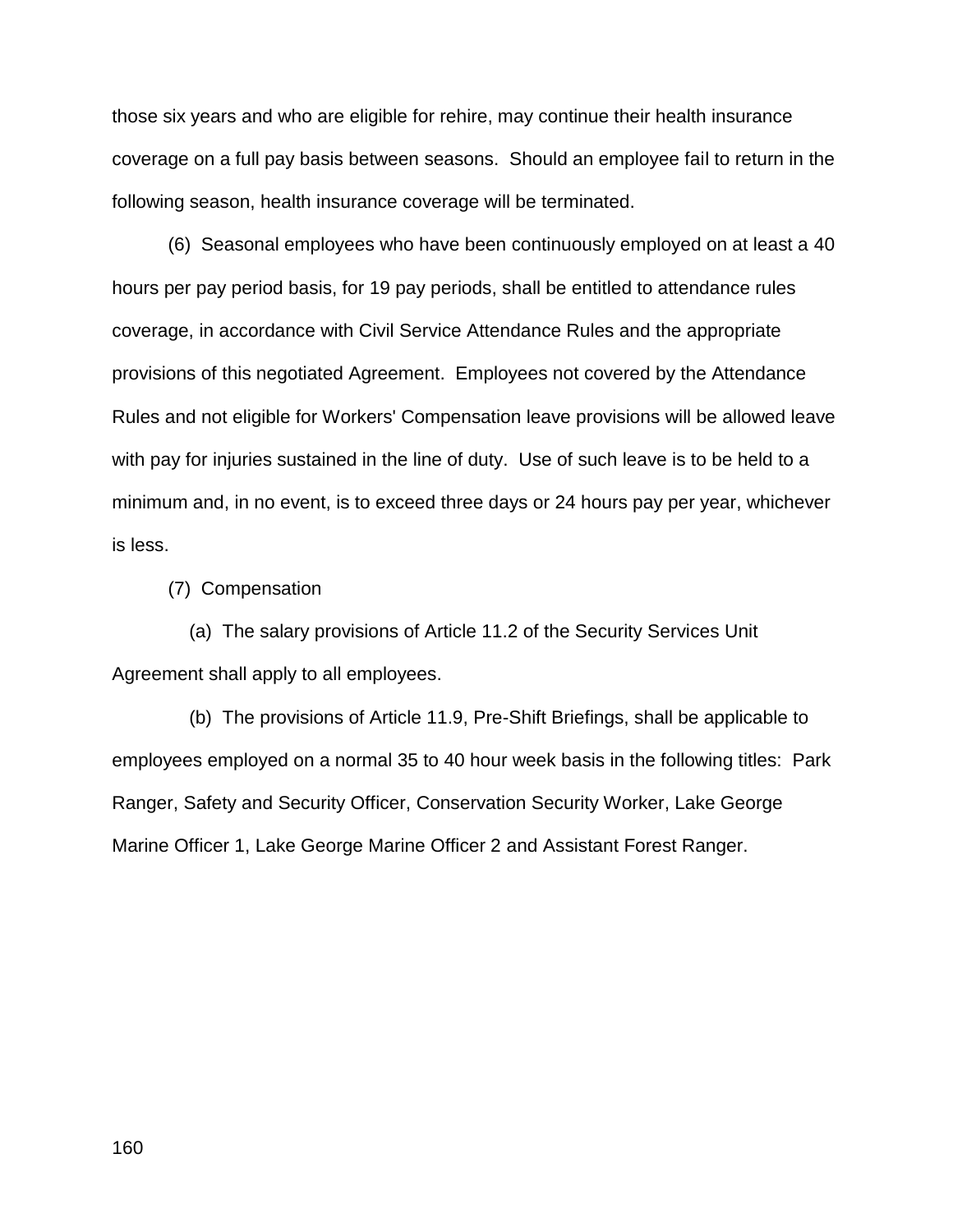#### **Side Letters**

Mr. Michael Powers President NYS Correctional Officers and Police Benevolent Association, Inc. 102 Hackett Boulevard Albany, New York 12209

Re: Outside Police Agreement

Dear Mr. Powers:

When a representative of any outside police or investigative agency other than representatives of the agency or department in which the employee is employed, seeks to interrogate, question or interview an on-duty employee in connection with an investigation, the employee is not under any compulsion or requirement as a condition of his employment to submit to such interrogation conducted at the work site by the representative of such outside police or investigative agency. Management will not seek or attempt to coerce or persuade any employee to submit to such interrogation conducted by the representatives of such outside police or investigative agency.

The provisions hereof are not applicable to interrogations of an employee by representatives of the agency or department in which the employee is employed or by any Commissions or bodies charged by the Mental Hygiene Law with the duty to conduct investigations.

Sincerely,

/s/ Michael Volforte **Director** 

161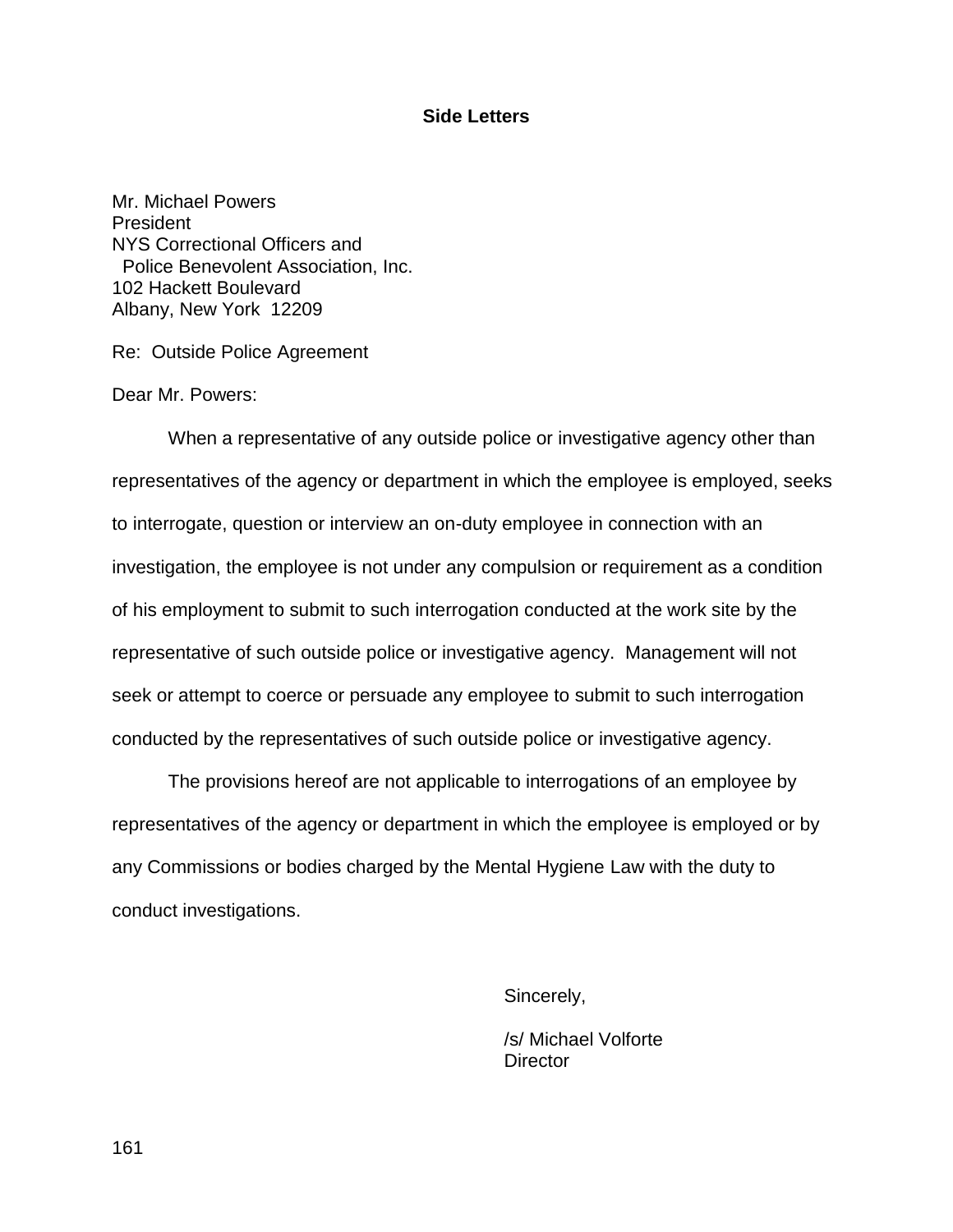Dear Mr. Powers:

This is to confirm that the Employer intends to increase the Correction Officer

Trainee rate consistent with the 2016-2023 salary increases for the Correction Officers

in the Security Services Unit.

Sincerely,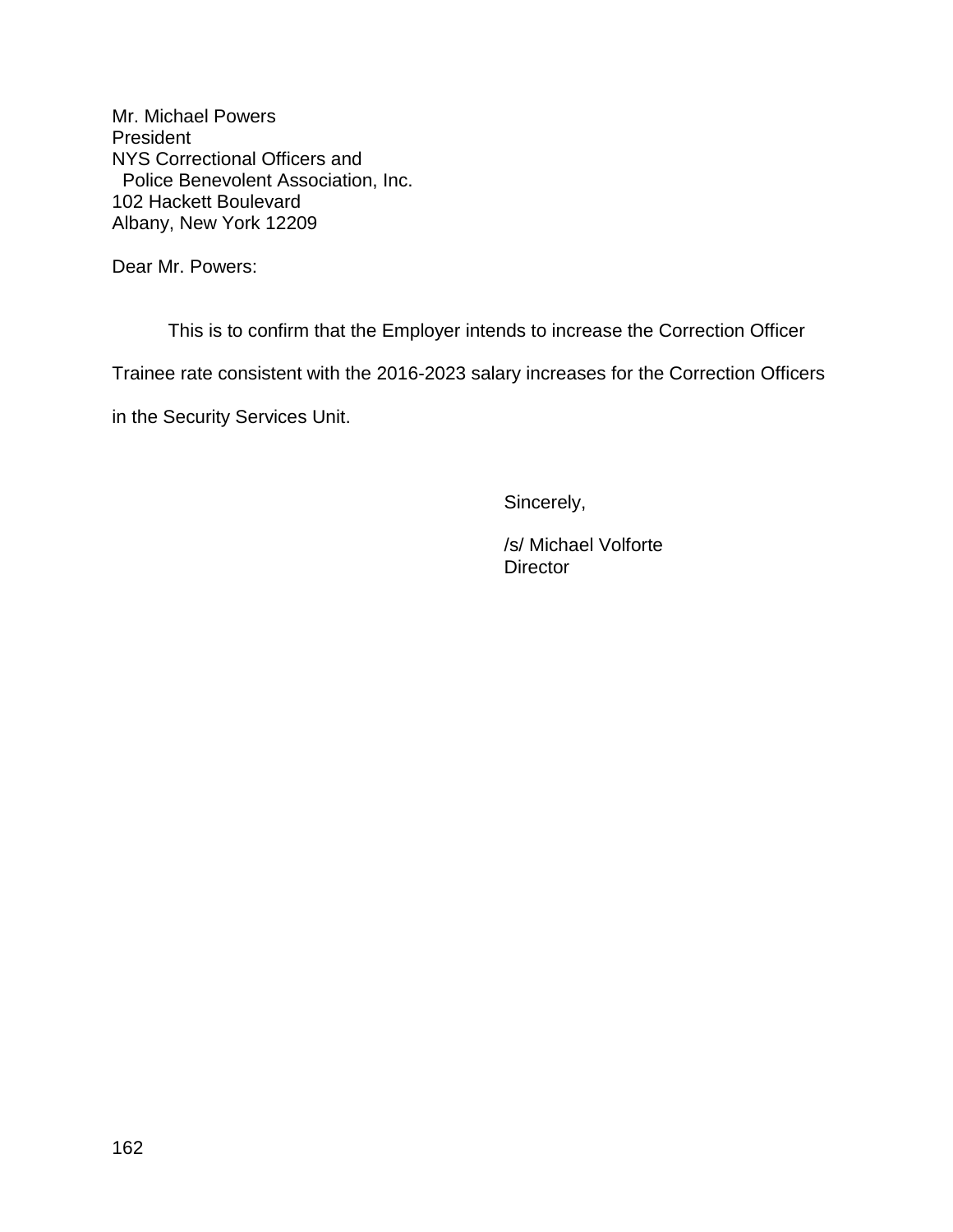Dear Mr. Powers:

During negotiations between the State and NYSCOPBA for the Security Services Unit in June 2012, you mentioned that it is NYSCOPBA's desire that all temporary retirement benefits be extended as was done in the 2003-2007 negotiations.

While there presently are certain temporary retirement benefits provided for employees in the Security Services Unit, the subject of retirement is a prohibited subject of negotiations. While we did not negotiate nor discuss these matters in our current negotiations, pursuant to law, the existing temporary retirement benefits will continue until otherwise modified or revised through the legislative process.

Sincerely,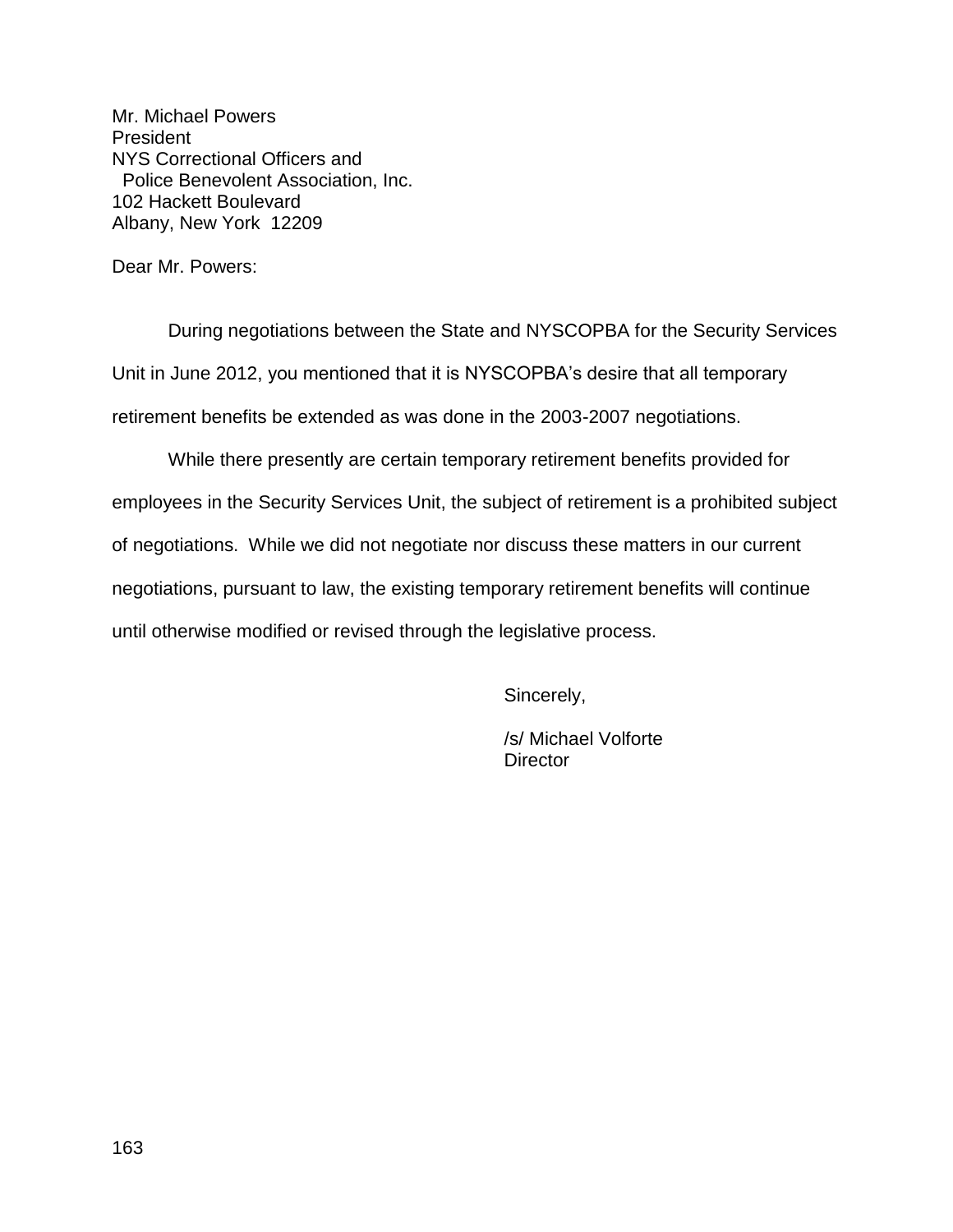Re: Article 17, Travel

Dear Mr. Powers:

This is to confirm our understanding on certain issues related to Article 17,

Travel, as described below:

(1) Notification of change

In the event of any change in the rate of reimbursement, the Union shall be promptly furnished with a copy of such changes and the changes will also be posted for employee inspection and information.

(2) Incidentals

Parking, tolls, taxis, and similar expenses shall continue to be reimbursed in accordance with the Comptroller's Rules and Regulations.

(3) Reimbursement Methods

The provisions of Article 17 as they relate to reimbursement for lodging and meal expenses for authorized overnight travel, be they receipted or unreceipted, do not contemplate any change in the current method by which the Comptroller requires employees to compute expenses on travel vouchers. These methods are commonly known as "Method I" for unreceipted travel and "Method II" for receipted travel.

I trust the above is reflective of our understanding.

Sincerely,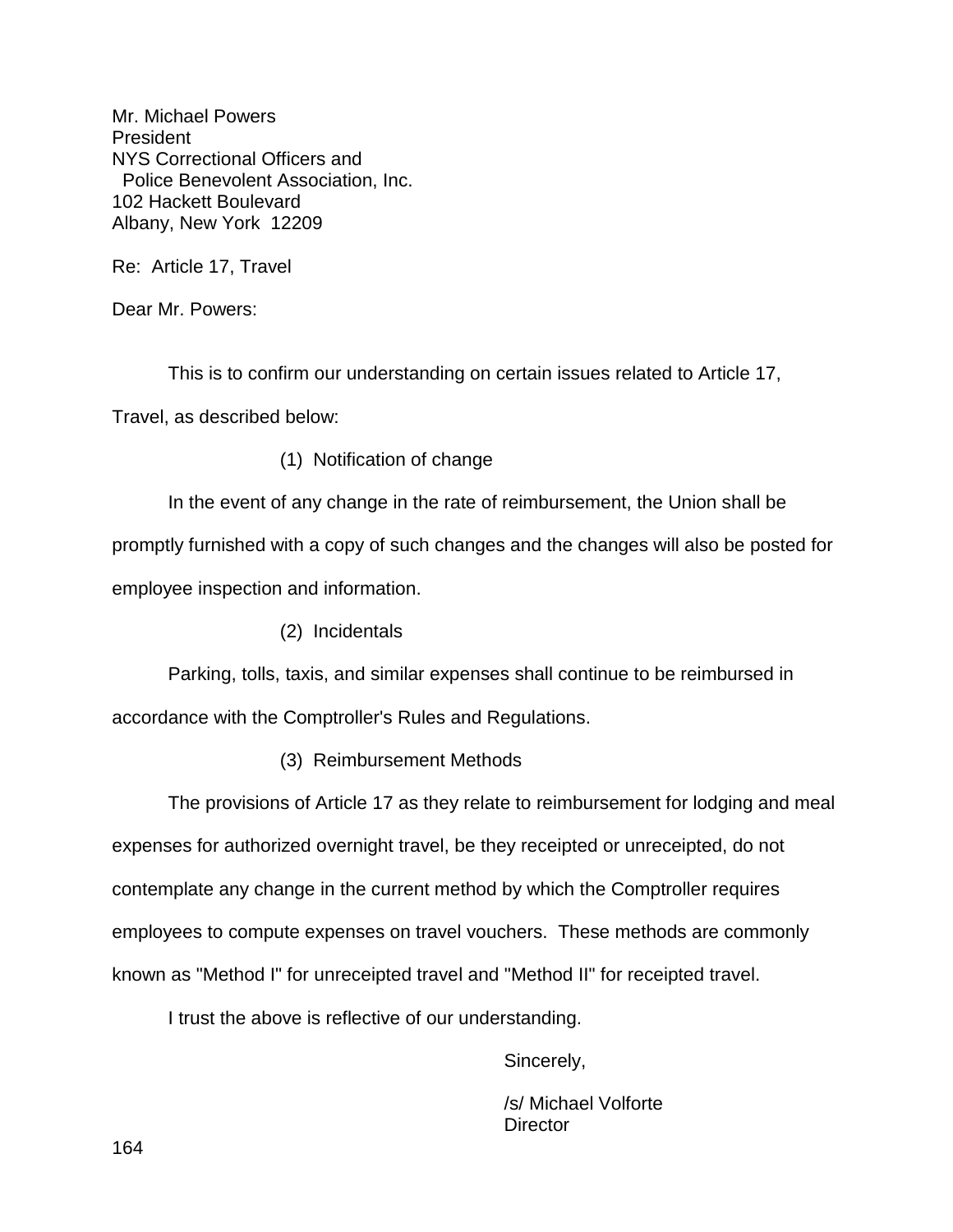Dear Mr. Powers:

The State and NYSCOPBA recognize that in the course of performing their jobs, exposure to tuberculosis (TB) and the possibility of contracting active TB is a major concern for employees and their families.

The State and NYSCOPBA are committed to the ongoing exploration of a range of accommodations in those instances where an employee has contracted active TB. Such accommodations warranting further exploration may include development of reassignments to non-contact positions to limit the exposure of employees as medically necessary and discussion of the concept of redeployment to another State agency of such an employee when continued performance of job duties would place an employee "at risk."

Discussion, consideration and exploration will be undertaken by a statewide joint labor/management work group under the auspices of Article 22 of the Agreement. The mechanics of how such accommodations might be accomplished, contractual implications, and the process by which suitable alternate placement opportunities might be facilitated will be discussed. The parties will evaluate the legal, fiscal and operational ramifications of such a concept, and consider other supportive measures such as retraining and counseling beyond that which would otherwise be provided on an agency basis. Although the focus of discussions pertains primarily to TB, the parties will discuss other infectious diseases as well.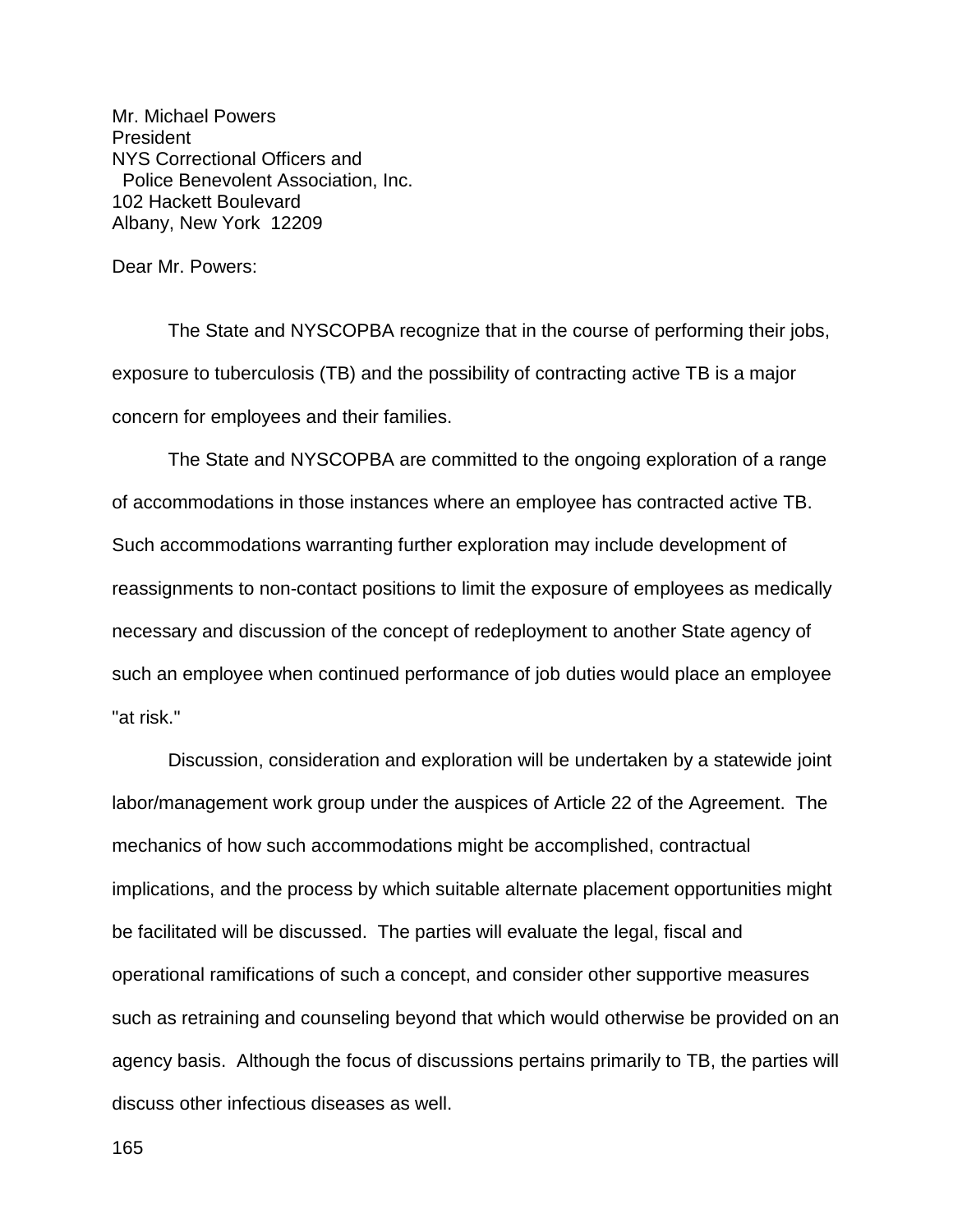Of course, pro-active agency approaches such as education, the development of protocols, and the availability of proper equipment will remain a priority to help reduce the possibility of exposure.

Sincerely,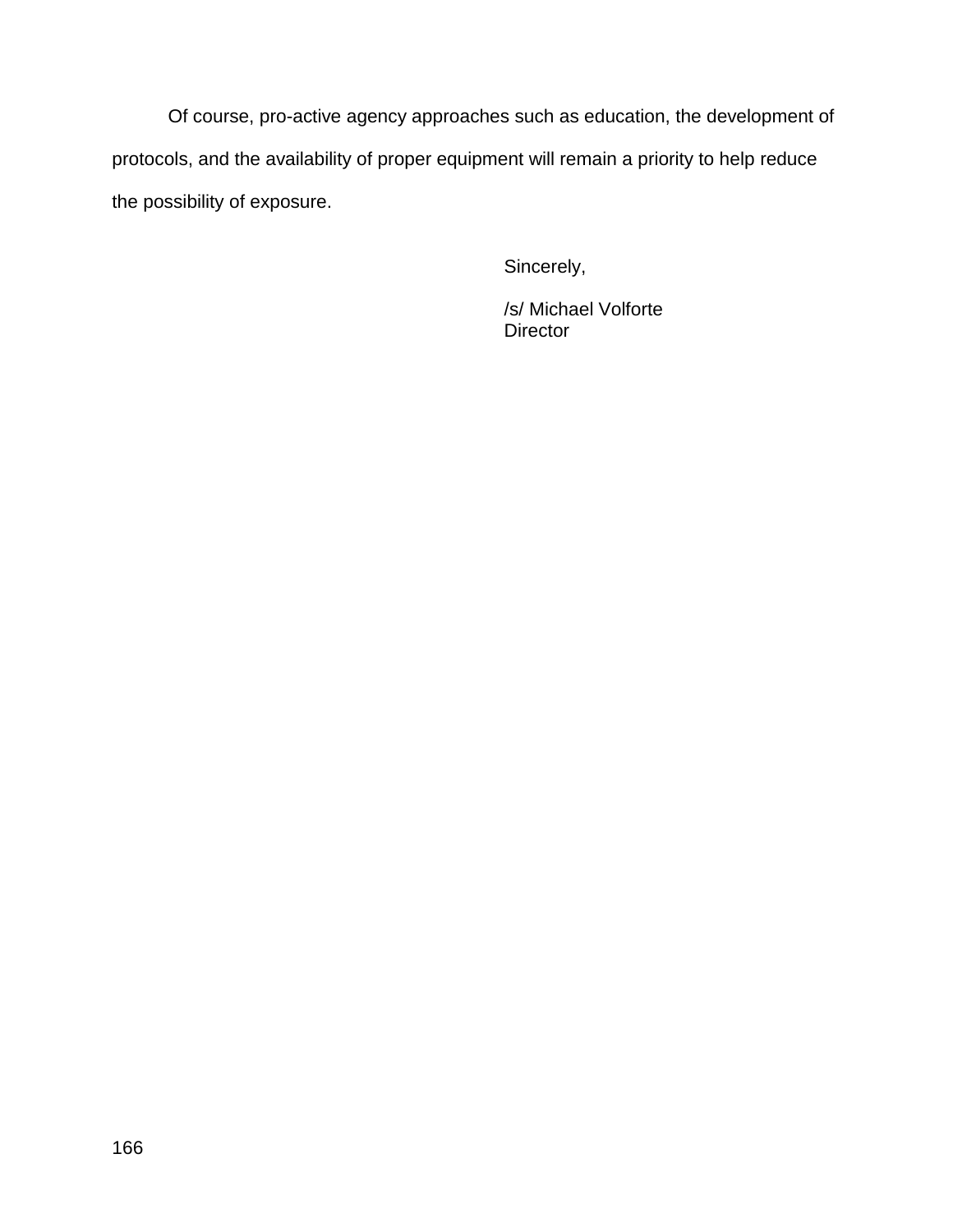Dear Mr. Powers:

This is to confirm our understanding regarding Article 5.3(e) of the Agreement.

Specifically, each SUNY campus is considered a facility for the purposes of this section.

Additionally, the word "region" applies only to those agencies which are not organized

by facility.

Sincerely,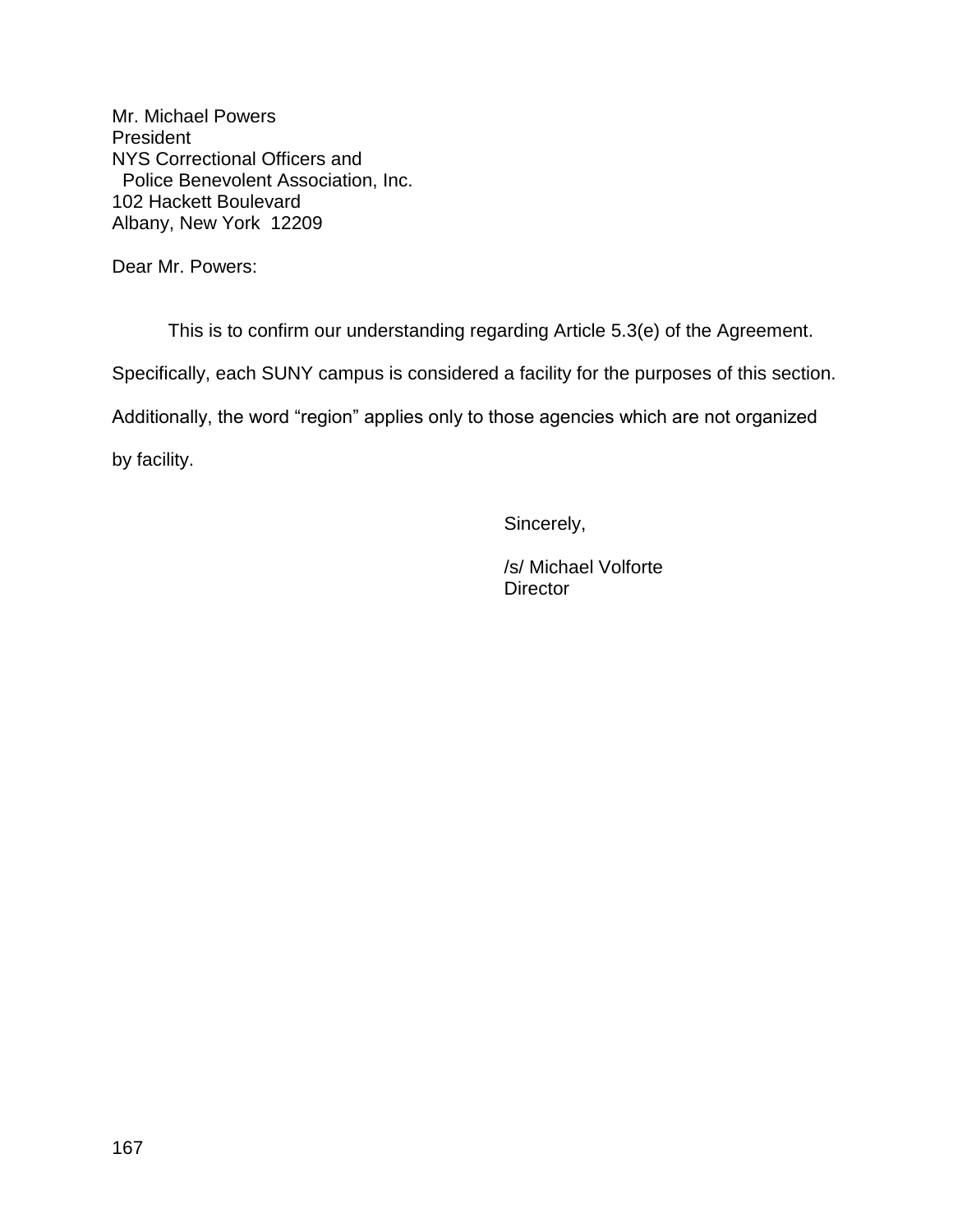Dear Mr. Powers:

To help ensure and encourage the physical fitness of members of the bargaining unit, the parties may discuss, on an agency or statewide labor/management level, the implementation of a pilot voluntary physical fitness program. Such discussions may include appropriate standards and incentives.

Sincerely,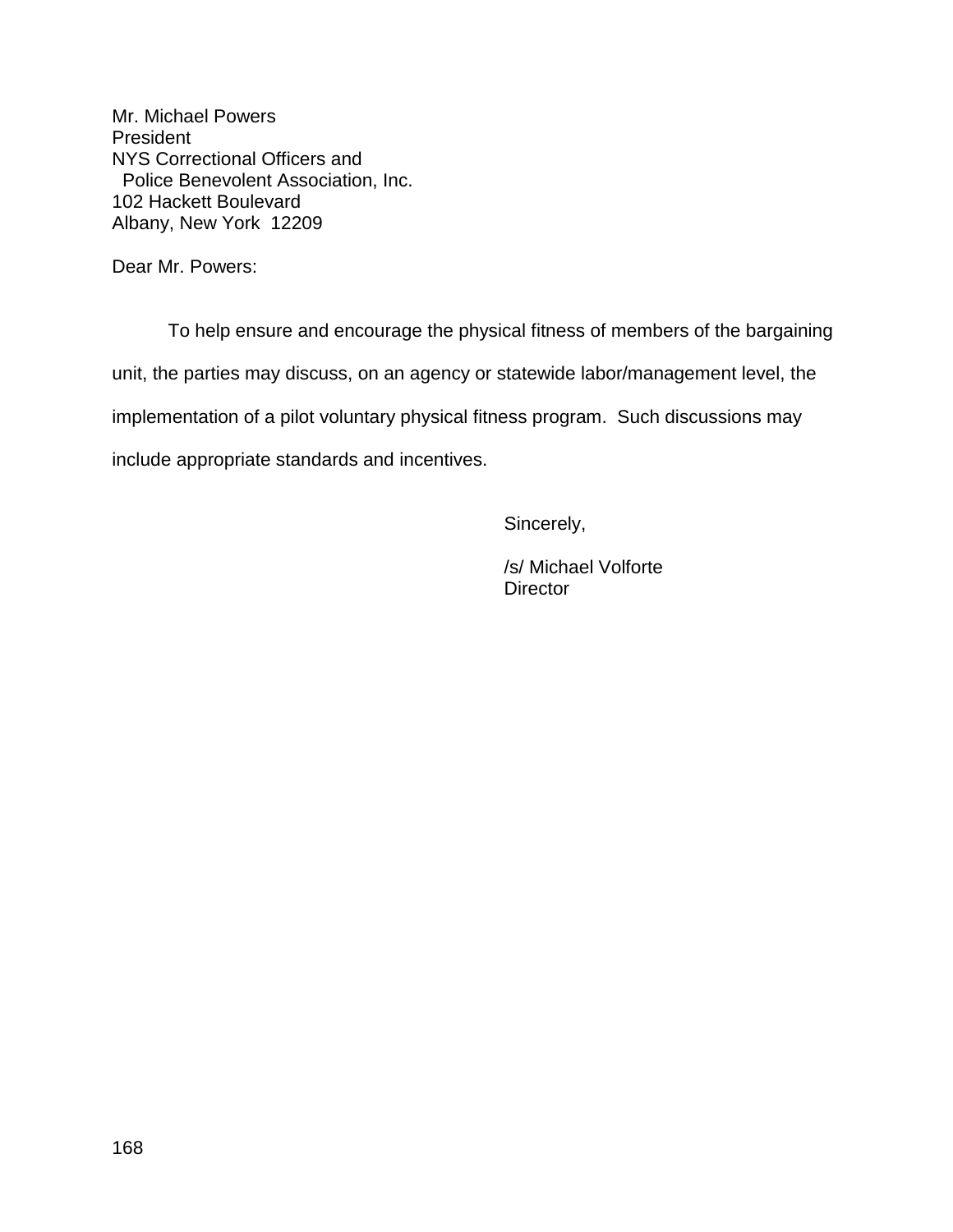Re: Standby On-Call Rosters

Dear Mr. Powers:

This is to confirm the parties' understanding with respect to standby on-call rosters in the Security Services Unit.

Eligible employees in the State University of New York and the Office of Parks, Recreation and Historic Preservation who are required to be available for immediate recall and who must be prepared to return to duty within a limited period of time shall be listed on standby on-call assignment rosters. Assignments to such rosters shall be equitably rotated, insofar as it is possible to do so, among those employees who are eligible for overtime compensation under the definition contained in the Fair Labor Standards Act, qualified and normally required to perform the duties. The establishment of such rosters at a facility shall be subject to the authorization of the department or agency involved and the approval of the Director of the Budget.

An employee who is eligible to earn overtime under the definition contained in the Fair Labor Standards Act shall not be required to remain available for recall unless the employee's name appears on an approved recall roster. Such employee shall be paid an amount equal to 20 percent of the employee's daily rate of compensation (i.e., onetenth of the bi-weekly rate of compensation and will include geographic, locational, inconvenience and shift pay as may be appropriate to the place or hours normally worked) for each eight hours or part thereof the employee is actually scheduled to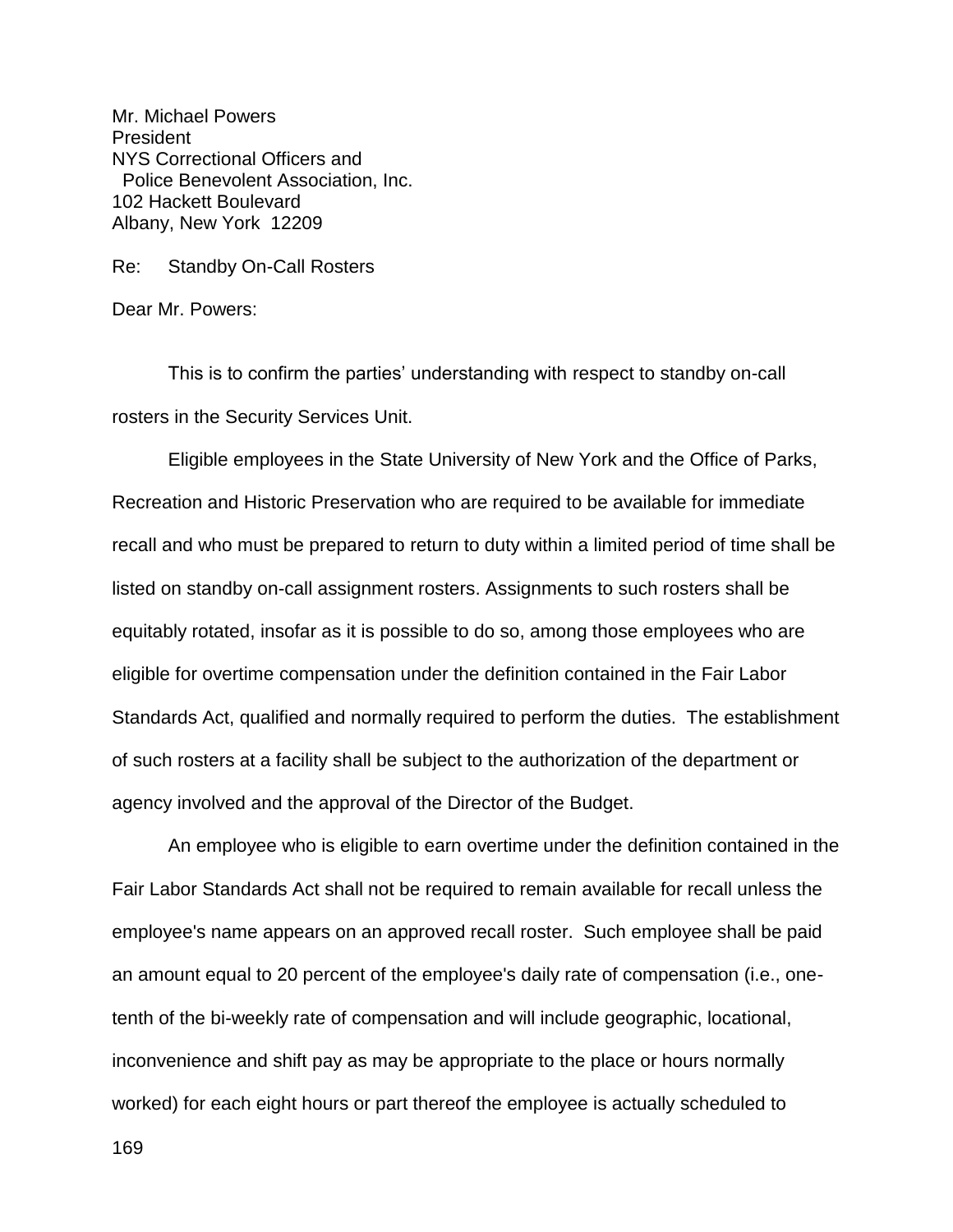remain and remains available for recall pursuant to such roster. An eligible employee who is actually recalled to work from the roster will receive appropriate overtime or recall compensation as provided by the State/NYSCOPBA Agreement. Administration of such payments shall be in accordance with rates established by the Director of the Budget.

Sincerely,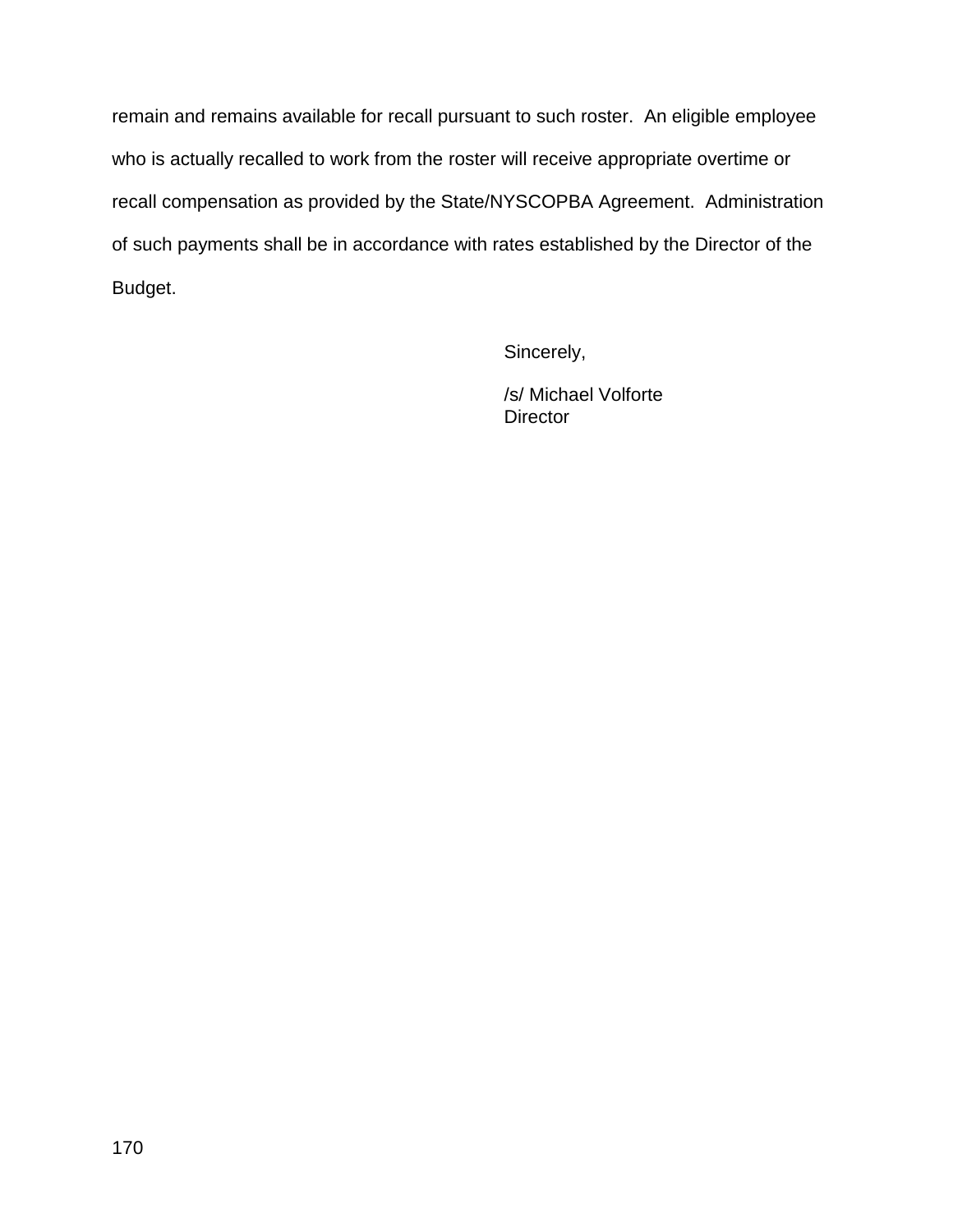Re: Step 2 Meetings

Dear Mr. Powers,

The State and NYSCOPBA agree that Step 2 meetings are an important part of the labor/management relationship and that, under Article 7, Step 2 meetings are a necessary component of the grievance review process and will take place. Therefore, these meetings should be face-to-face and include an appropriate representative of the Commissioner of DOCCS from its Central Office as designated by the Commissioner and an appropriate Union representative as designated by the NYSCOPBA President.

The parties also affirm that in order to make these meetings meaningful the

parties must work cooperatively to establish basic rules for the conduct of these

meetings that include, but are not limited to:

Meetings at the hub level that involve a discussion of pending grievances in the hub. Such meetings can and should occur at the facility level to discuss grievances from a specific facility as the need arises;

The frequency of these meetings;

A teleconferencing and/or videoconferencing process that provides for an appropriate number of these meetings to take place via teleconference and/or videoconference;

Provisions for the participation of a grievant at the Step 2 meeting, teleconference or videoconference;

Provision of information by both parties in advance of the Step 2 meeting, teleconference or videoconference to promote efficiency at the Step 2 and the potential for resolution prior to the actual meeting;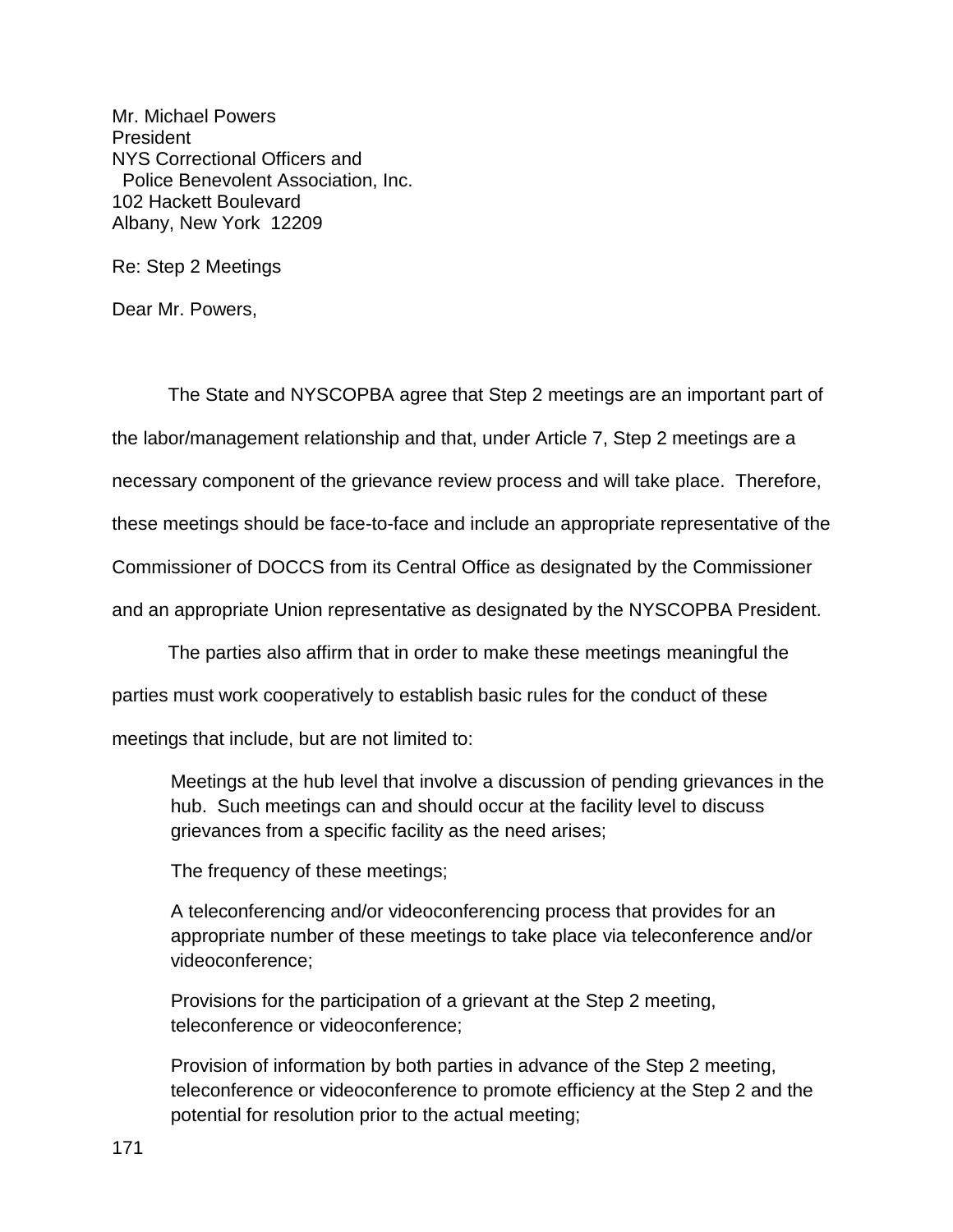Provision for an agreement on when Step 2 meetings are not required so that the Employer may issue a decision without such meeting;

GOER and NYSCOPBA will meet in Executive labor/management to establish

these basic rules with appropriate local and agency representative participation.

Sincerely,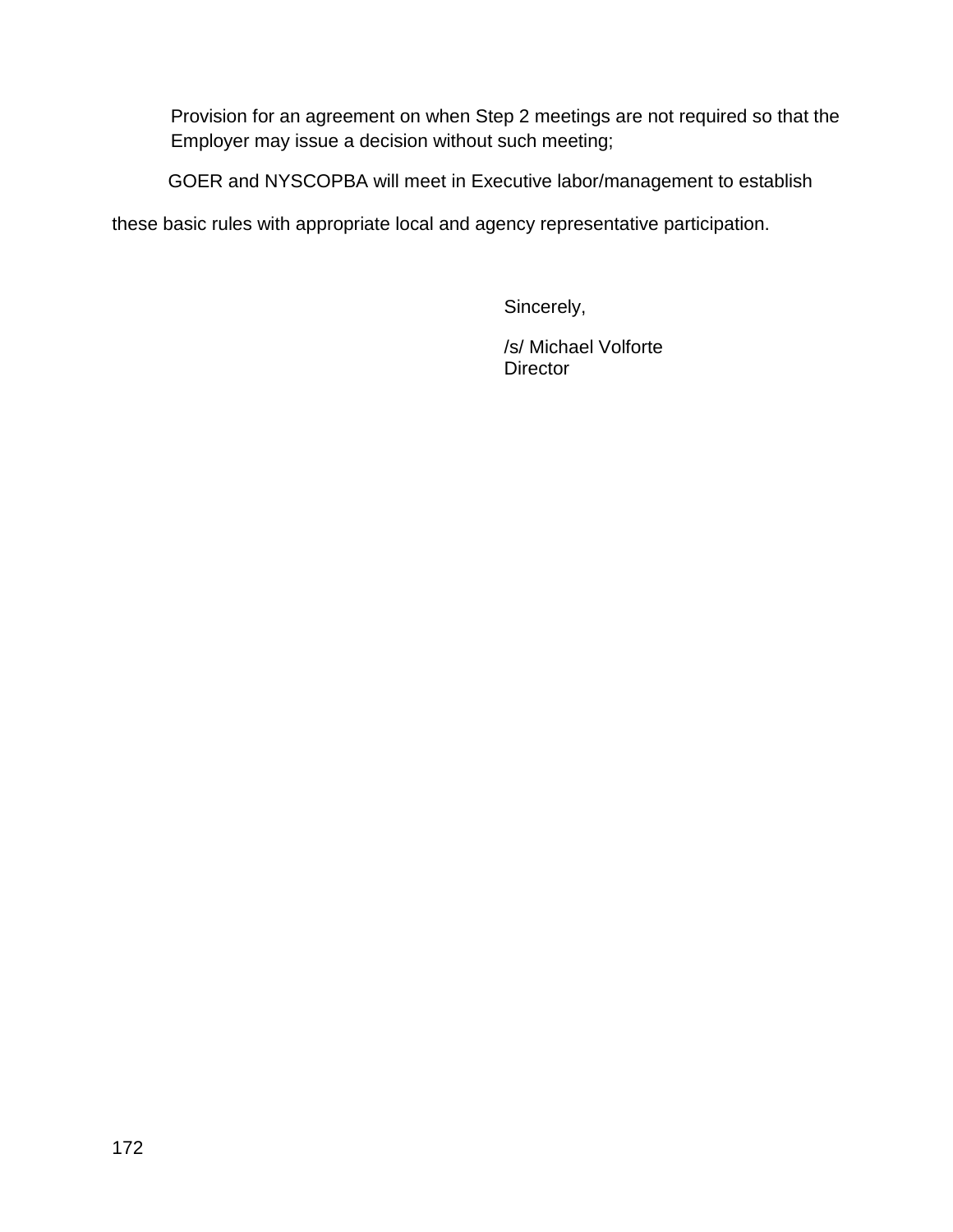Re: Grievance "hold" procedure

Dear Mr. Powers,

The Union, once a grievance is filed at Step 1, may inform the Employer that it is placing the grievance on "hold" so that it may pursue an informal resolution of the grievance. Once on "hold," the grievance procedure is tolled until such time as the Union informs the Employer that it wishes to end the "hold" status and have the grievance processed. For any grievance that is placed on "hold" and has the potential of accumulating financial liability, no additional financial liability shall be due, should the Employer be found to have violated the Agreement, for any period the grievance is in "hold" status for longer than 30 days.

Sincerely,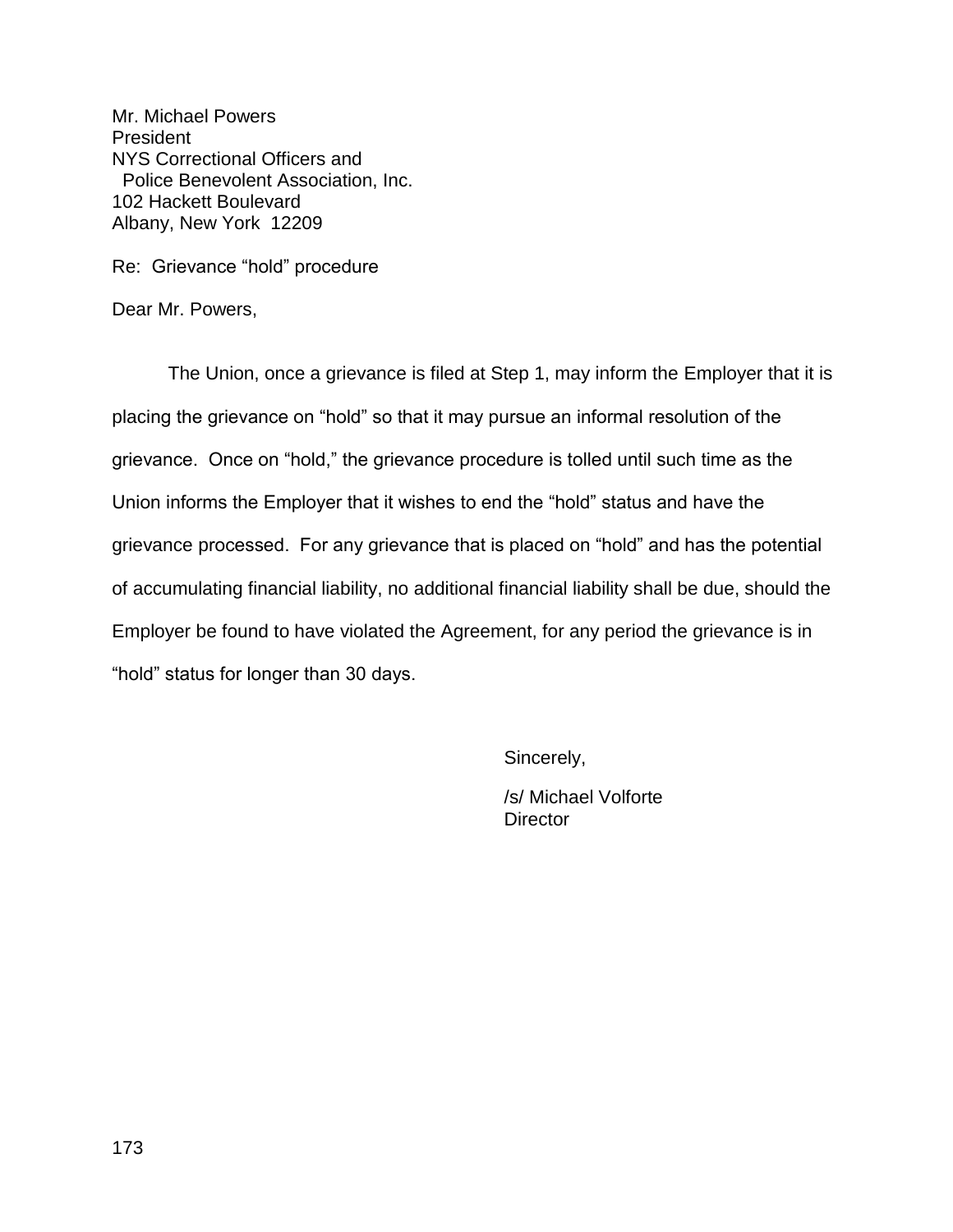Re: Suspension Review

Dear Mr. Powers,

For only those suspensions without pay under Article 8.4(a)(1) that are not cases subject to Article 8.9 or cases under Article 8.4(a)(2) where the employee is charged with the commission of a crime, the following review process may be invoked:

- (1) Within five (5) business days of an employee's suspension or NYSCOPBA's receipt of the NOD, NYSCOPBA may request that the Article 7 "triage" arbitrator review, as quickly as can be scheduled, the reasons for the suspension under Article 8.4(a)(1) to see if such suspension should be initially upheld and continue.
- (2) For the purpose of such review, the Article 7 "triage" arbitrator shall accept as true the contents of the NOD and shall limit review to the reasons the suspension does or does not meet the contractual standard.
- (3) To request a review, NYSCOPBA shall email the "triage" arbitrator (copying the Employer's representative and GOER), advising of its request and attaching a copy of the notice of suspension and a copy of the NOD (where issued). If no NOD has been issued, the arbitrator shall be emailed a copy of the NOD by the Employer upon issuance.
- (4) Within five (5) business days of NYSCOPBA's request for a review, the Employer's representative and NYSCOPBA shall each email to the arbitrator a statement of no more than two (2) pages, stating their position as to whether or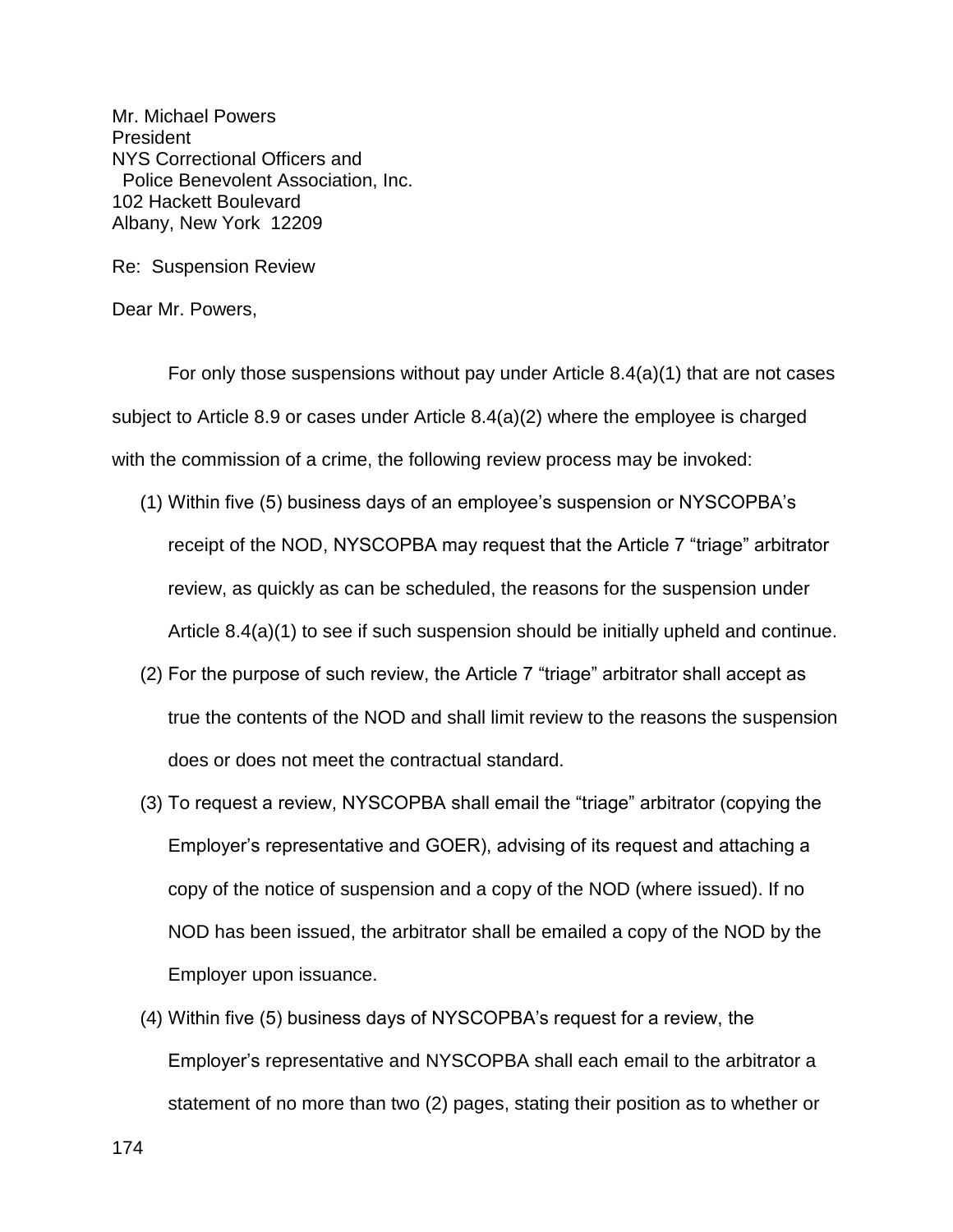not the contractual standard has been met. The opposing party and GOER shall be copied on the submission.

- (5) At the next scheduled contract "triage" session after receipt of such request for review or as soon thereafter as is practicable, the arbitrator shall review the documents and the arguments of the parties. If the arbitrator feels the need to hear from the Employer and NYSCOPBA, the arbitrator may hold a conference call or meeting with both sides. The arbitrator shall render a short email decision to the parties stating that probable cause for the suspension under Article 8.4(a)(1) has, or has not, been met.
- (6) Where the arbitrator determines that probable cause has not been met, the employee will be restored to the payroll or have leave credits restored, as the case may be, retroactive to the date of suspension.
- (7) Nothing herein shall restrict the authority of the Article 8 Arbitrator who hears a NOD from deciding guilt or innocence of an employee and, if guilty, what the appropriate penalty may be. The Article 8 arbitrator shall simply be informed that the individual is suspended without pay or is not suspended without pay.
- (8) In cases where the "triage" arbitrator determines that there was probable cause for the suspension, nothing herein shall restrict the Article 8 arbitrator from determining, at the conclusion of the case and after all evidence has been considered, whether there was probable cause for the suspension.
- (9) In cases where the "triage" arbitrator determines there was not probable cause for the suspension, the Article 8 arbitrator who hears the NOD shall not be authorized to consider the lack of a suspension in determining an appropriate penalty.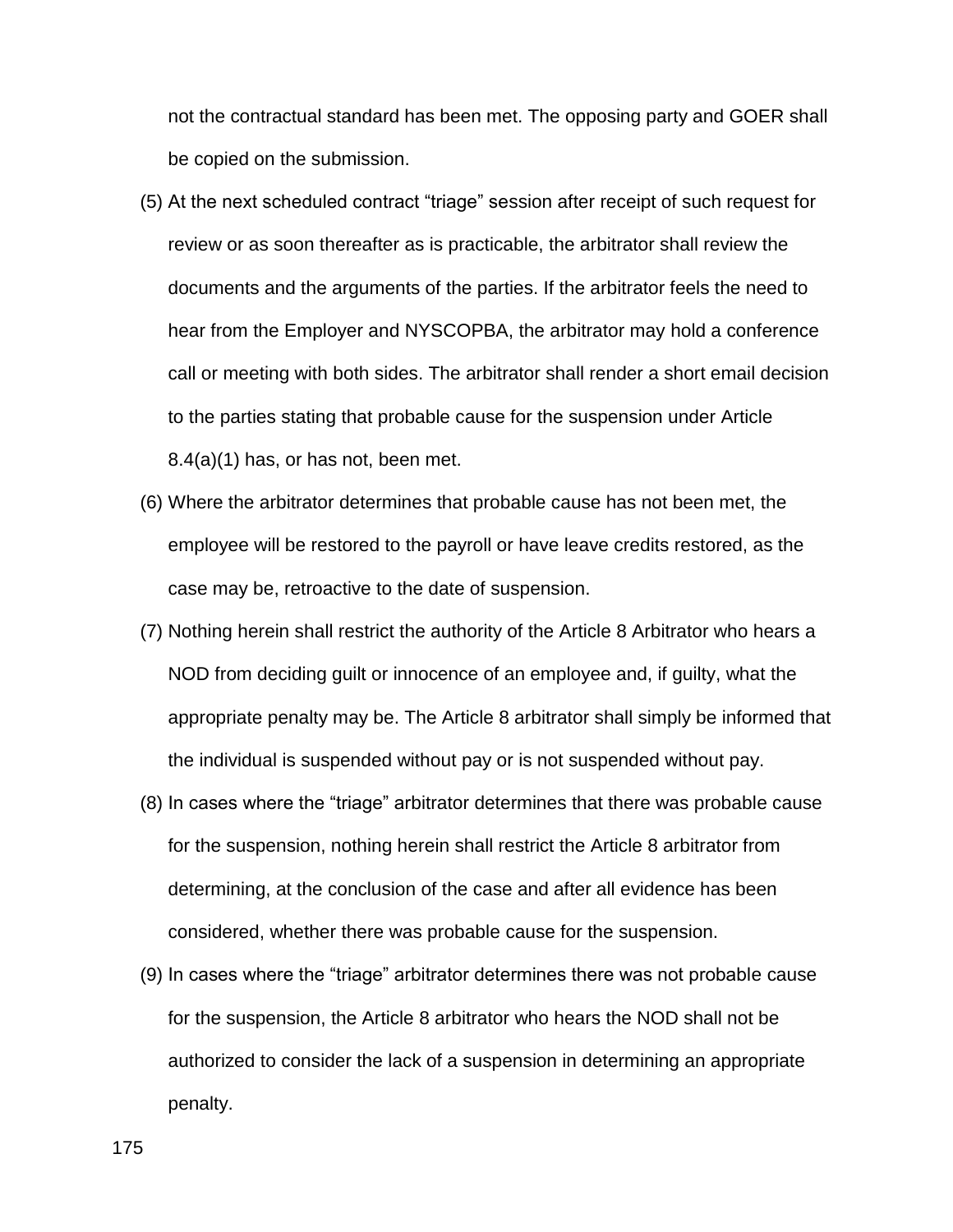The parties hereby establish a labor/management committee to address any issues arising out of the implementation of this side letter, including, but not limited to, the impacts upon the time and attention of the "triage" arbitrator.

Sincerely,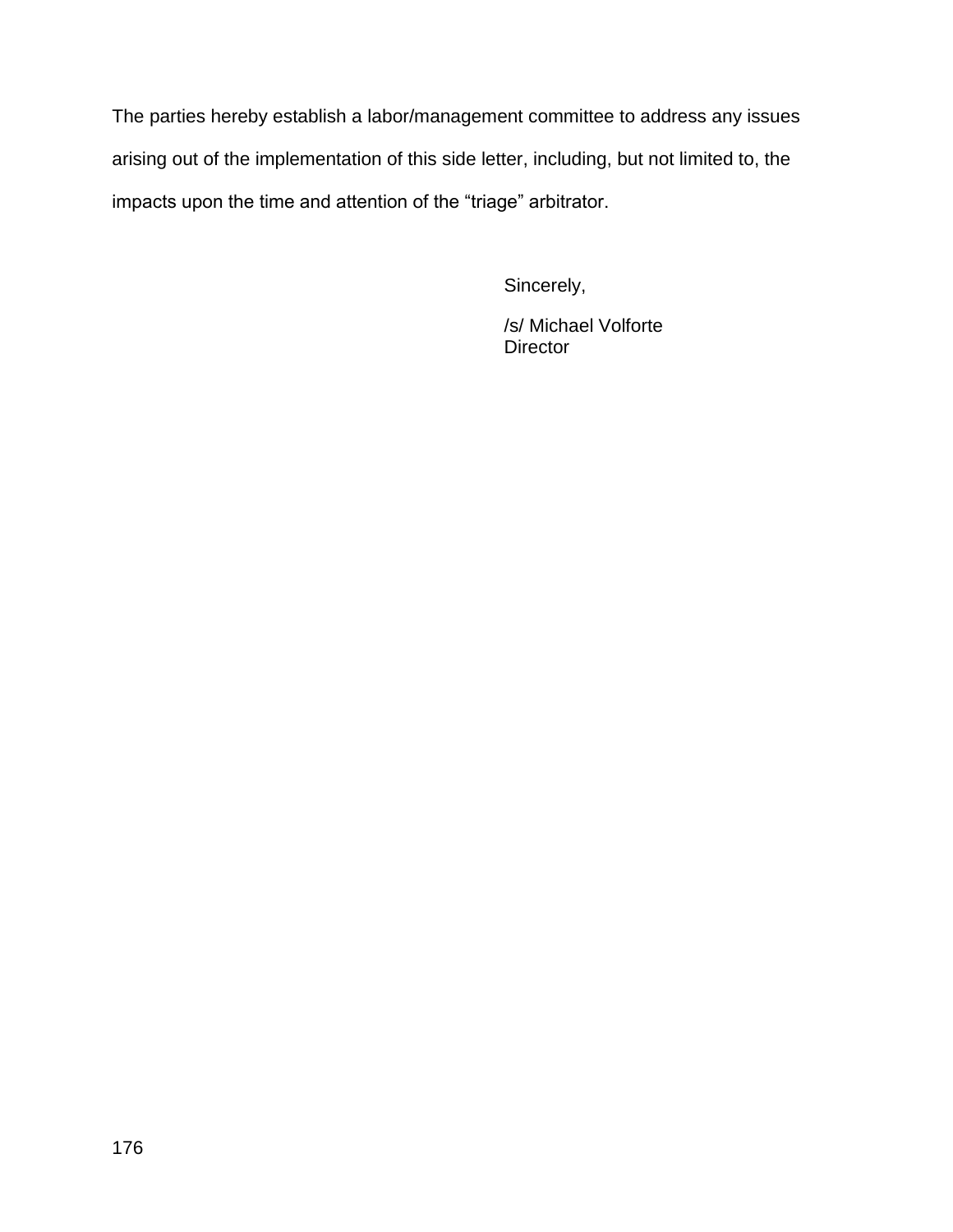Re: Committee to Study Operation of Expedited Disciplinary Process

Dear Mr. Powers,

The parties agree to form a labor/management committee that, after ratification

of the Agreement, shall meet to study the expedited disciplinary process to inform

renegotiations of the arbitrator assignment process and make other procedural changes

that are mutually agreed upon.

Sincerely,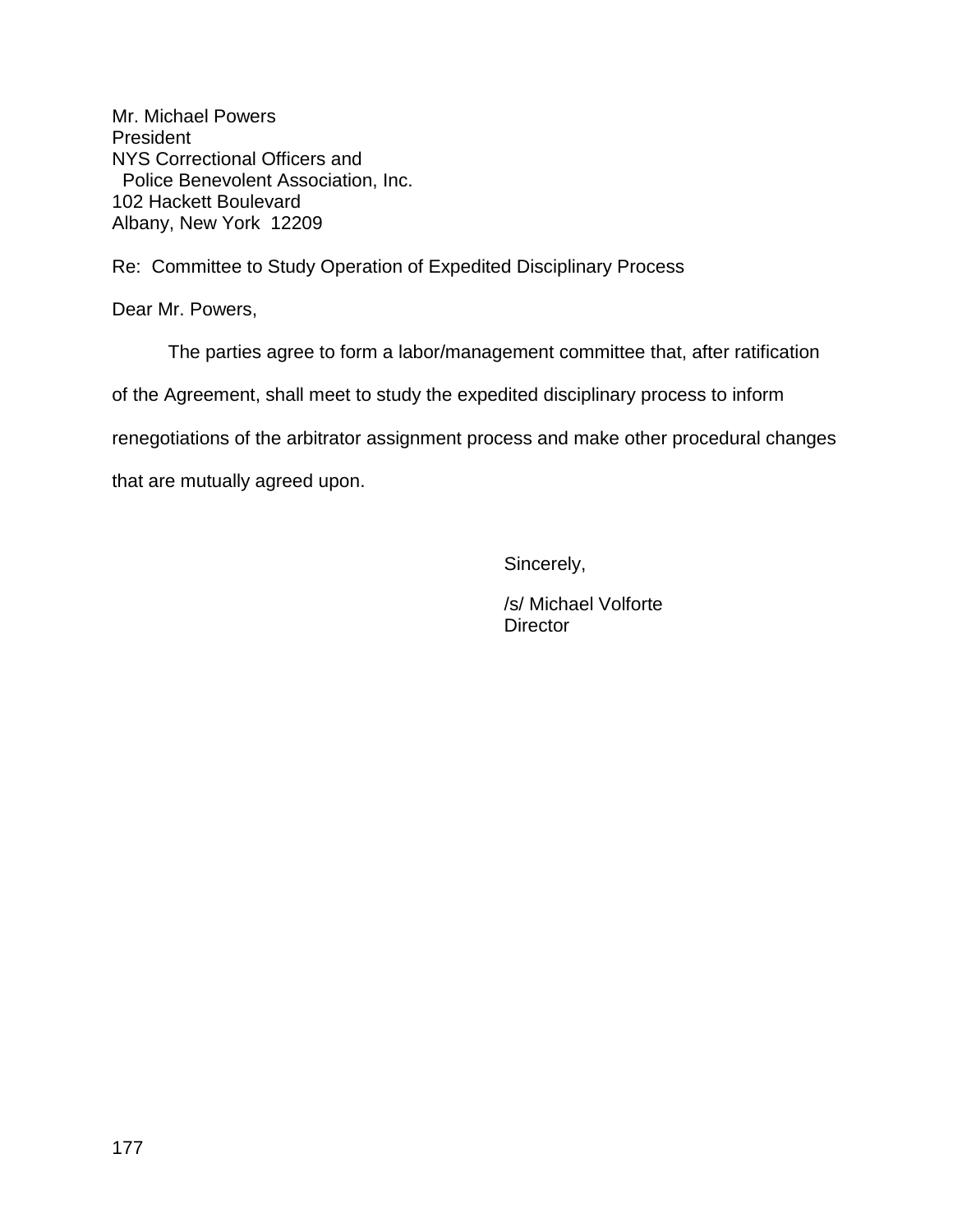Re: Interpretation of Article 14.5

Dear Mr. Powers,

The parties agree that Article 14.5 shall be interpreted to include the position of

court officer within the Office of Court Administration and trooper within the Division of

State Police. The parties will meet and discuss other titles that fall within this article.

Sincerely,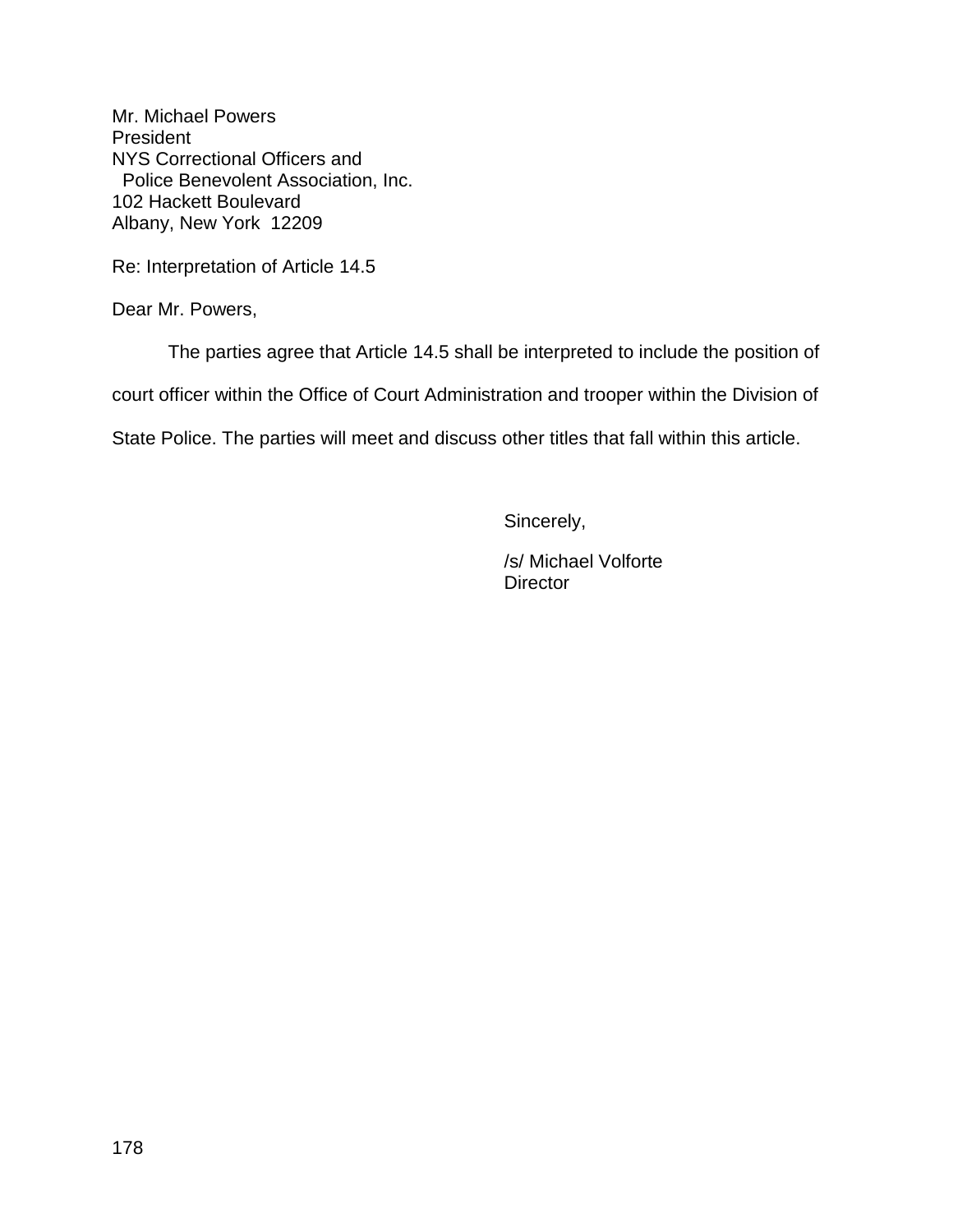Re: Joint Committee on Workers' Compensation

Dear Mr. Powers,

The State and NYSCOPBA agree to continue the standing Joint Committee on Workers' Compensation. The Committee shall consist of an equal number of representatives selected by NYSCOPBA and an equal number of representatives selected by the State. The Committee will be responsible for:

- the ongoing review and oversight of the MEP;
- evaluating the current leave at full pay benefit to take into account taxes that would be paid by an individual if they were working so that an individual on benefit does not make more remaining out of work;
- analyzing light duty process and procedures including, but not limited to, the third-party review process, current light duty standard, expand light duty to include medically appropriate assignments beyond current standard and eliminate inconsistencies in application of current standard;
- analysis and implementation of an agreed upon pilot PPO as soon as practicable after ratification. Includes addressing implementation issues and making recommendations on geographic location issues. Expansion subject to agreement of parties. PPO minimum participation length shall be 120 days; and
- review and implementation of revised agreed upon administrative procedures including, but not limited to, using 3-point contact and follow up contacts from the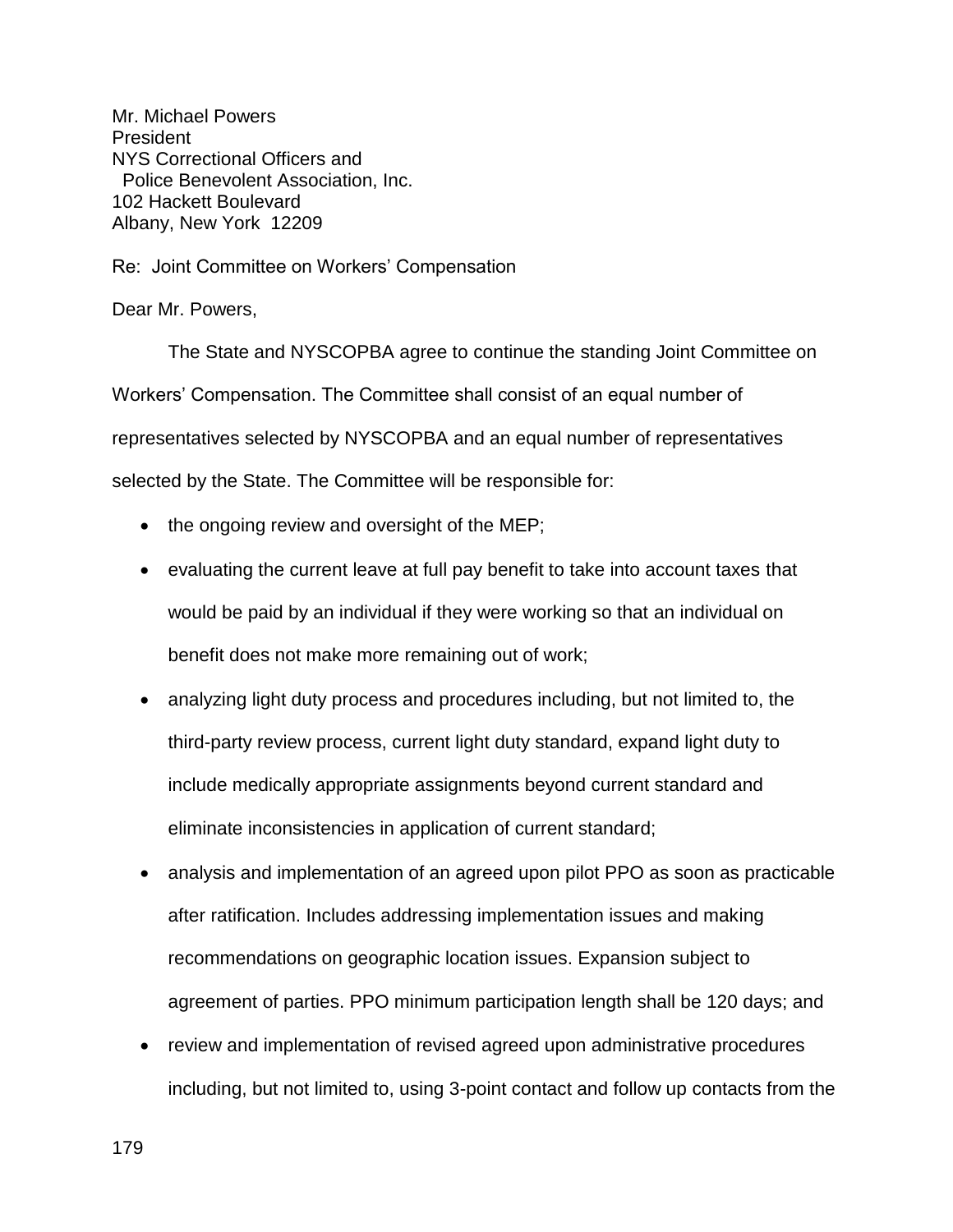Employer or the Employer's representative; unit-wide medical documentation submission, receipt and review procedures to ensure consistent application of employee status; accident reporting procedures; issues related to attendance at IME and SME; and issues related to scheduled loss of use and employee status.

Sincerely,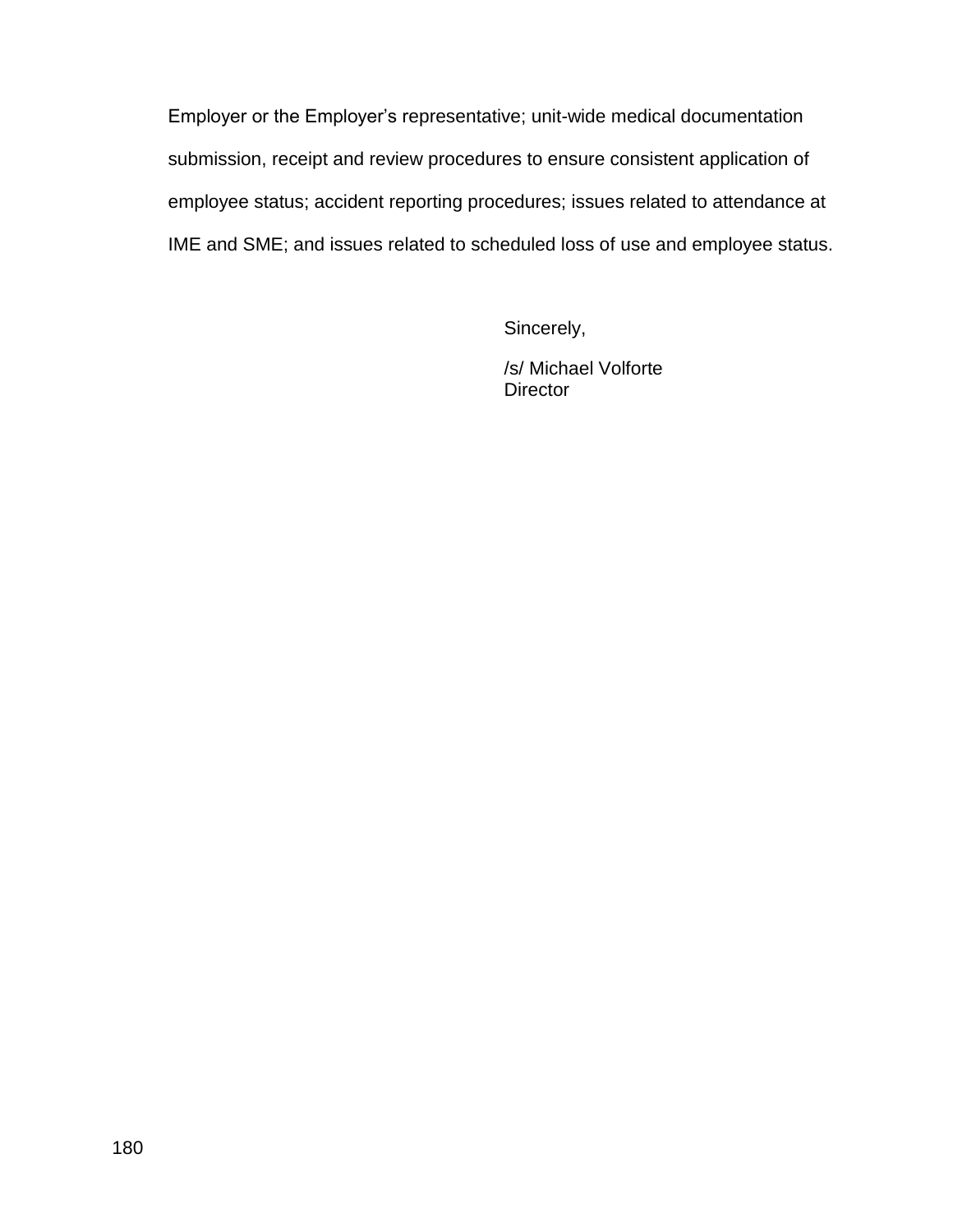Re: Overtime Denominator

Dear Mr. Powers,

The parties agree that as of April 1, 2019, the denominator for the calculation of

overtime shall be 2,080 rather than 2,000 on a prospective basis. Such denominator

change shall be applied prospectively once the basic annual salary increases are

implemented.

Sincerely,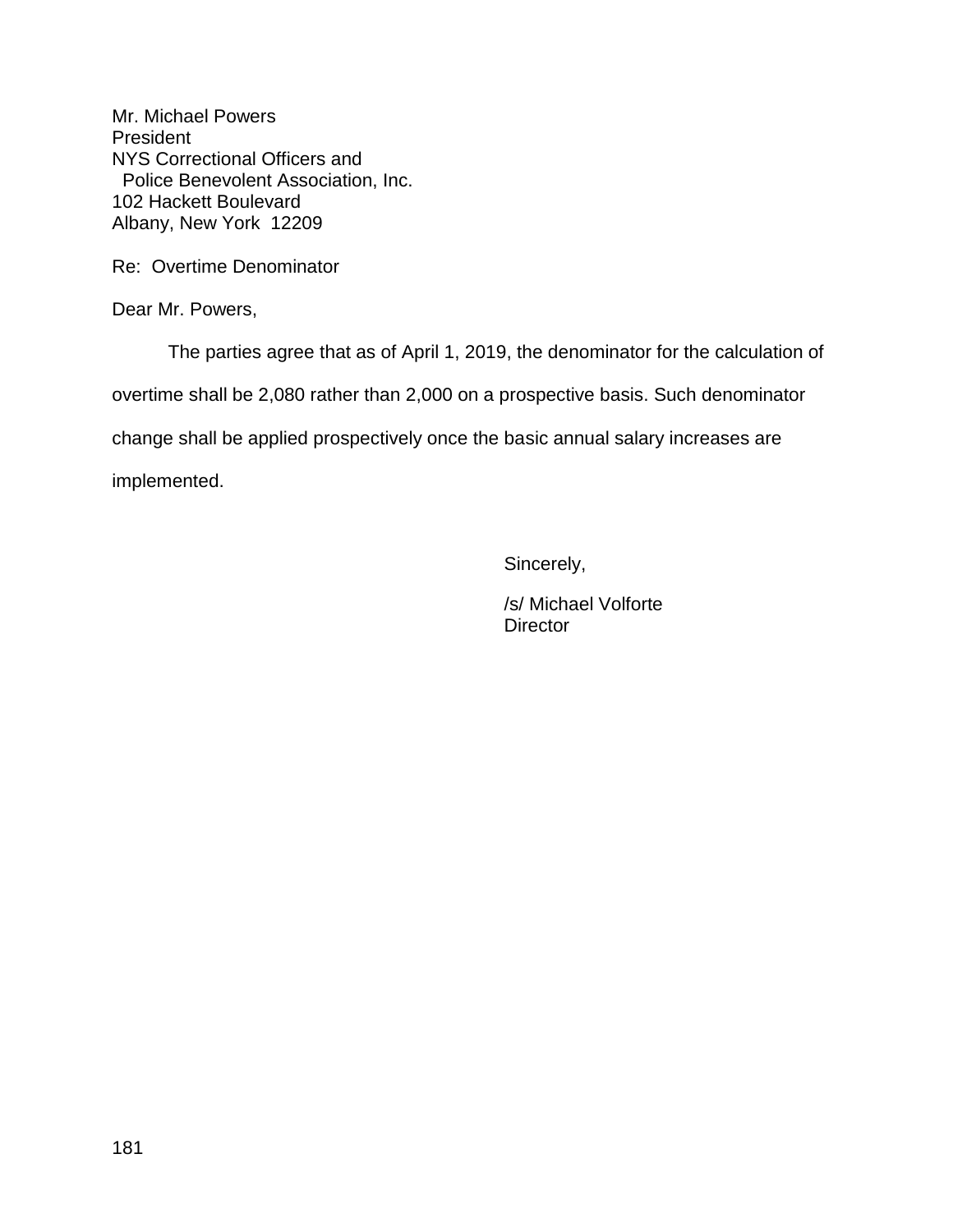Re: Reductions in Force

Dear Mr. Powers,

A unit member who is subject to a layoff or reduction in force pursuant to Civil

Service Law 80 or 80-a shall not be considered to have his/her service broken for the

purpose of Article 24.1.

Sincerely,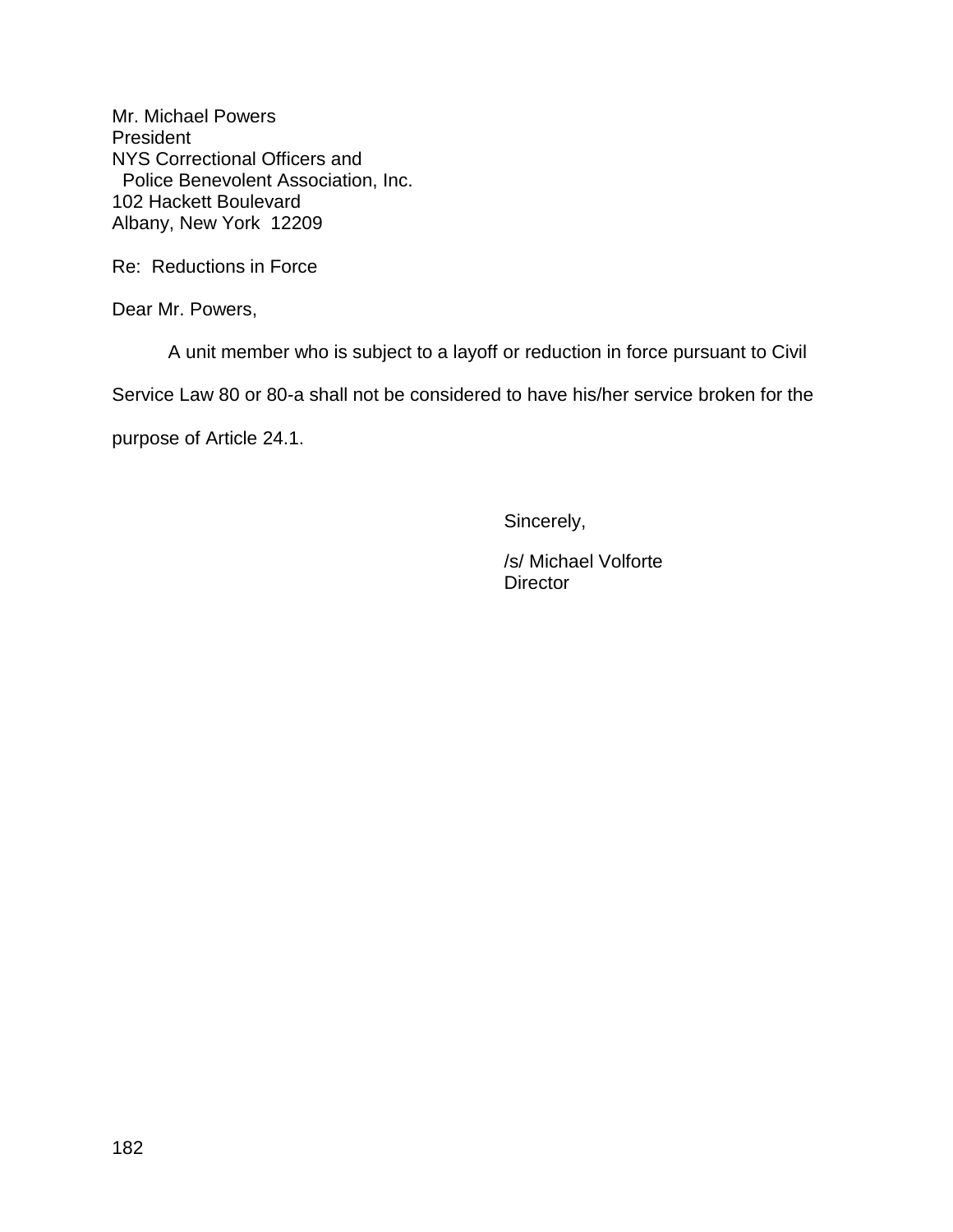Re: Committee to Study Current Bidding Procedures while on Approved Leave

Dear Mr. Powers,

The parties agree to form a labor/management committee comprised of an equal number of representatives of GOER and NYSCOPBA to analyze and study the issue of current practices and procedures associated with employees' ability to bid and be awarded bids when on approved leaves. The parties agree that they will implement any agreed upon revisions to current practices and procedures.

Sincerely,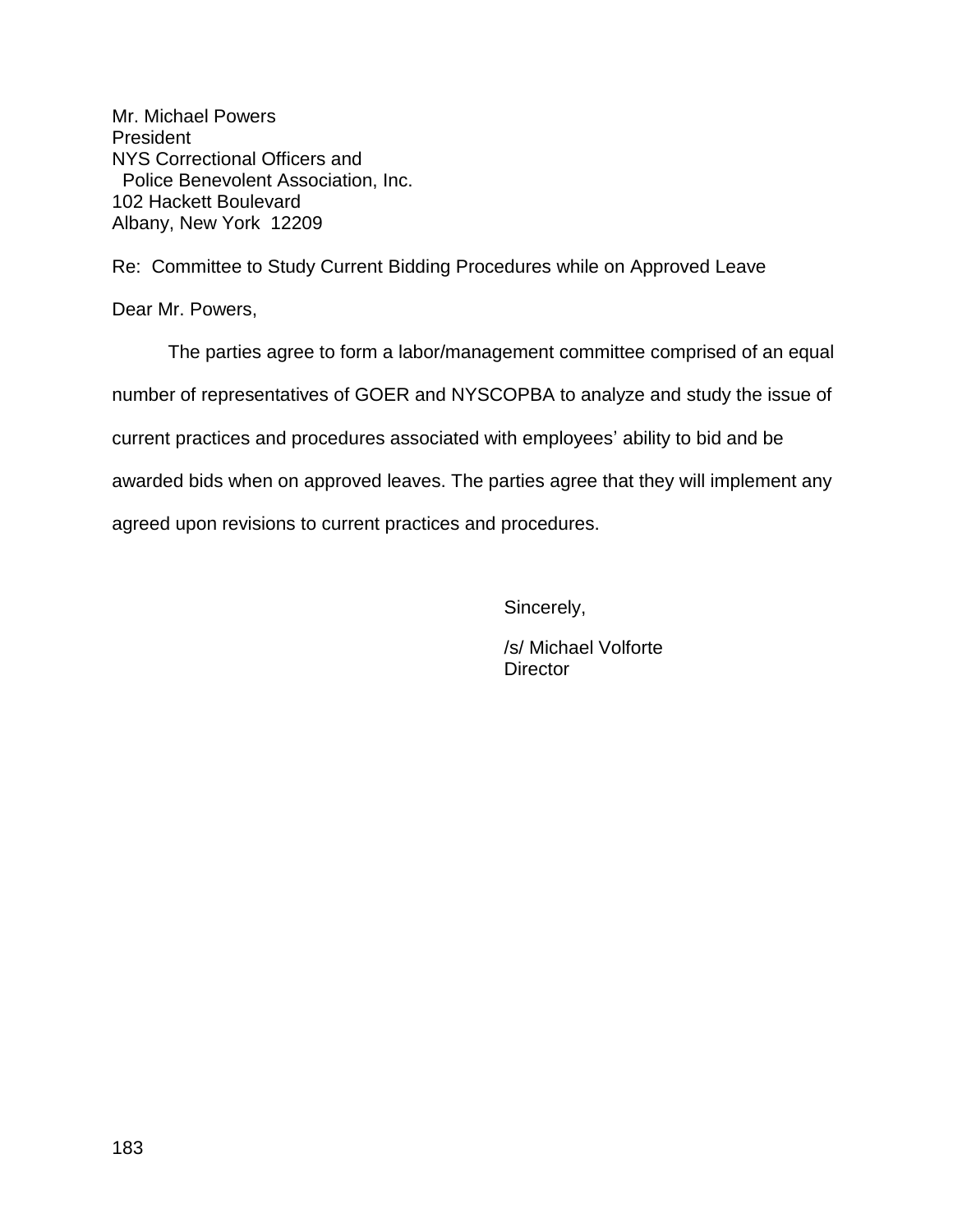Re: Family Benefits/EAP

Dear Mr. Powers,

The parties agree to meet and agree on the combination of these articles, after

the ratification of the Agreement, so that these articles are consistently applied across

all state bargaining unit agreements.

Sincerely,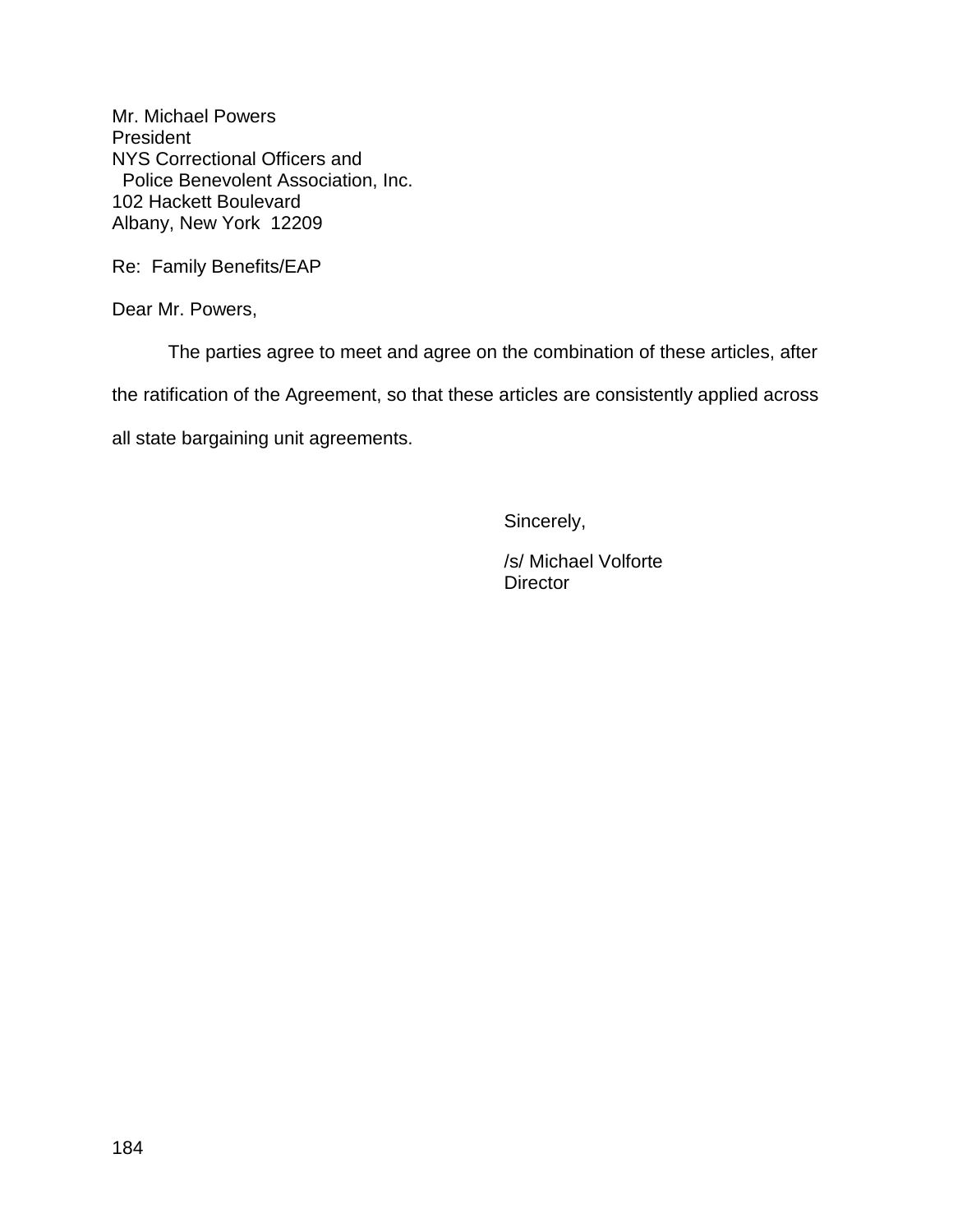Re: Reopener

Dear Mr. Powers,

As was discussed in negotiations for the 2016-2023 Agreement, upon execution and ratification of the Agreement, NYSCOPBA has the right to reopen negotiations, during the term of the Agreement, with respect to the sole issue of a general salary increase for fiscal year 2016-2017, 2017-2018, 2018-2019, 2019-2020, 2020-2021, 2021-2022 and/or 2022-2023, if any other state bargaining unit agrees to and ratifies a general salary increase exceeding 2.0% in any of these fiscal years. This right is conditioned on taking into account the overall value of compensation increases for NYSCOPBA members during the term of the NYSCOPBA Agreement and the value of any concessions obtained by the State contained in the collective bargaining agreement as justification by NYSCOPBA to demand reopening.

Sincerely,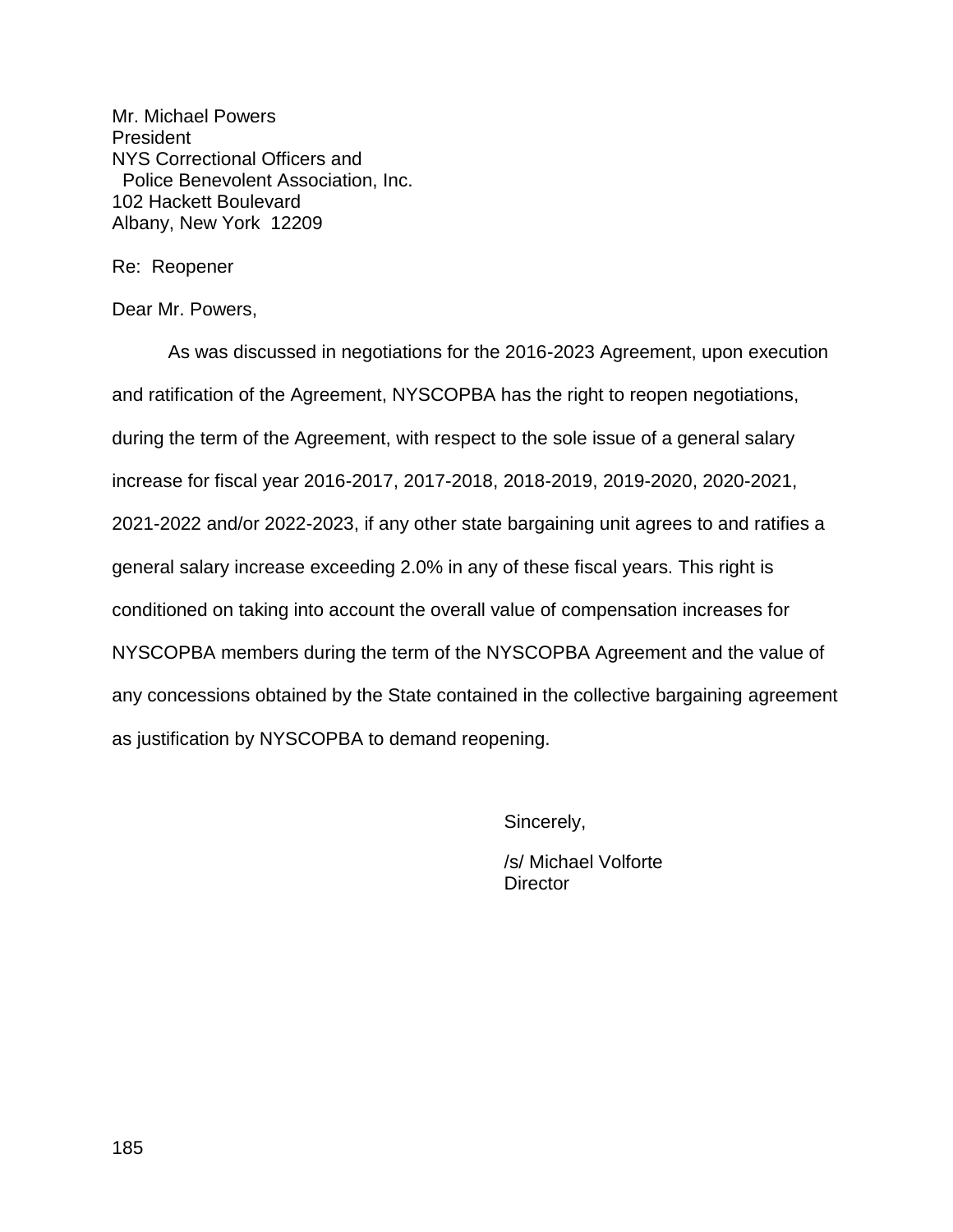Re: Justice Center Proceeding

Dear Mr. Powers,

During the negotiations for a successor agreement to the 2009-2016 collective bargaining agreement, the parties discussed issues associated with substantiated cases of neglect by the NYS Justice Center for the Protection of People with Special Needs (Justice Center). While no resolution of those issues was reached, the parties agreed to form a labor/management committee to explore issues associated with these findings and the associated administrative proceedings conducted by the Justice Center.

Sincerely,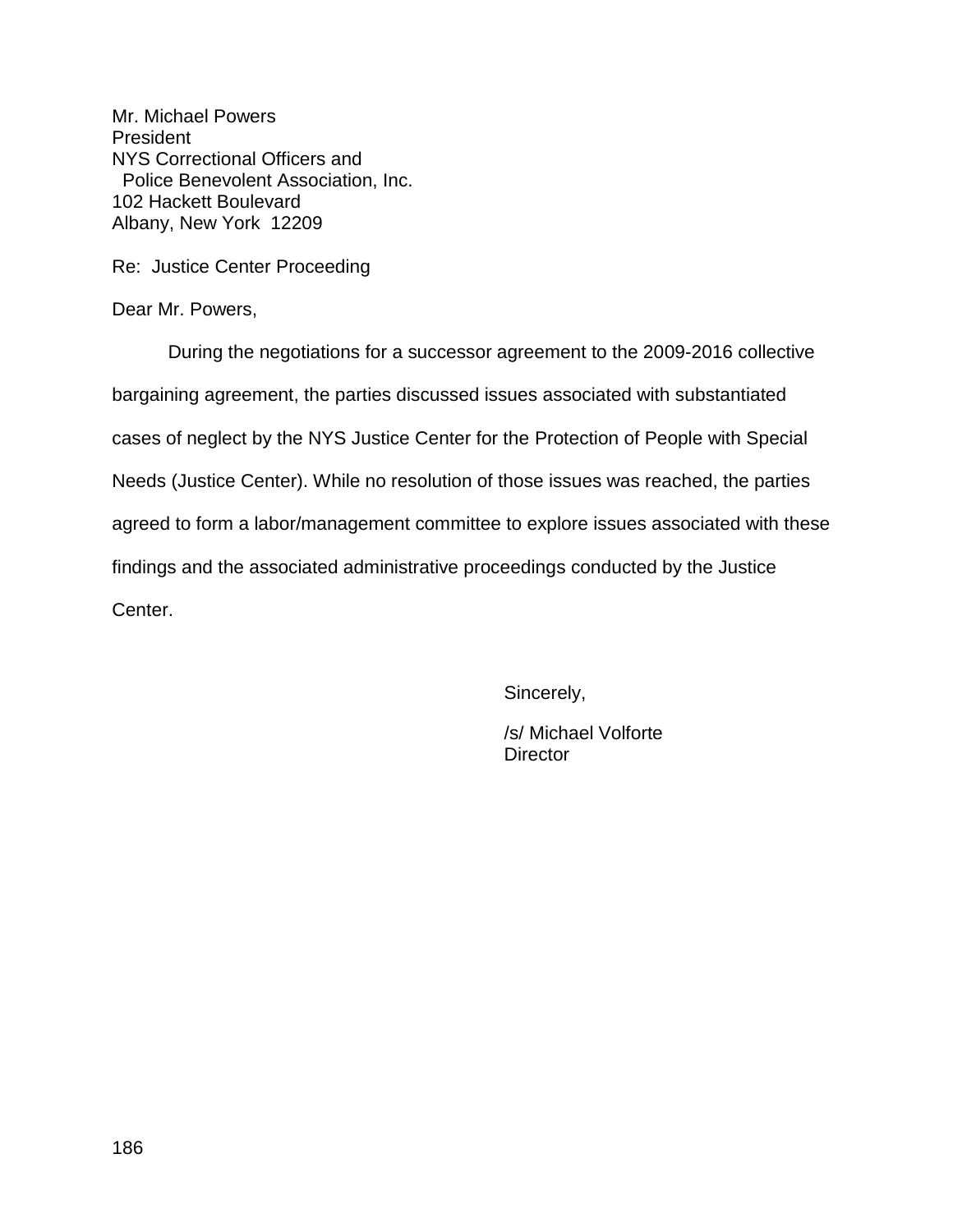Re: Inconvenience Pay

Dear Mr. Powers,

The parties agree to form a labor/management committee that, after ratification of the Agreement, shall meet to study the payment of and procedures involved in the payment of inconvenience pay and implement any agreed upon changes to how and when inconvenience pay is provided.

Sincerely,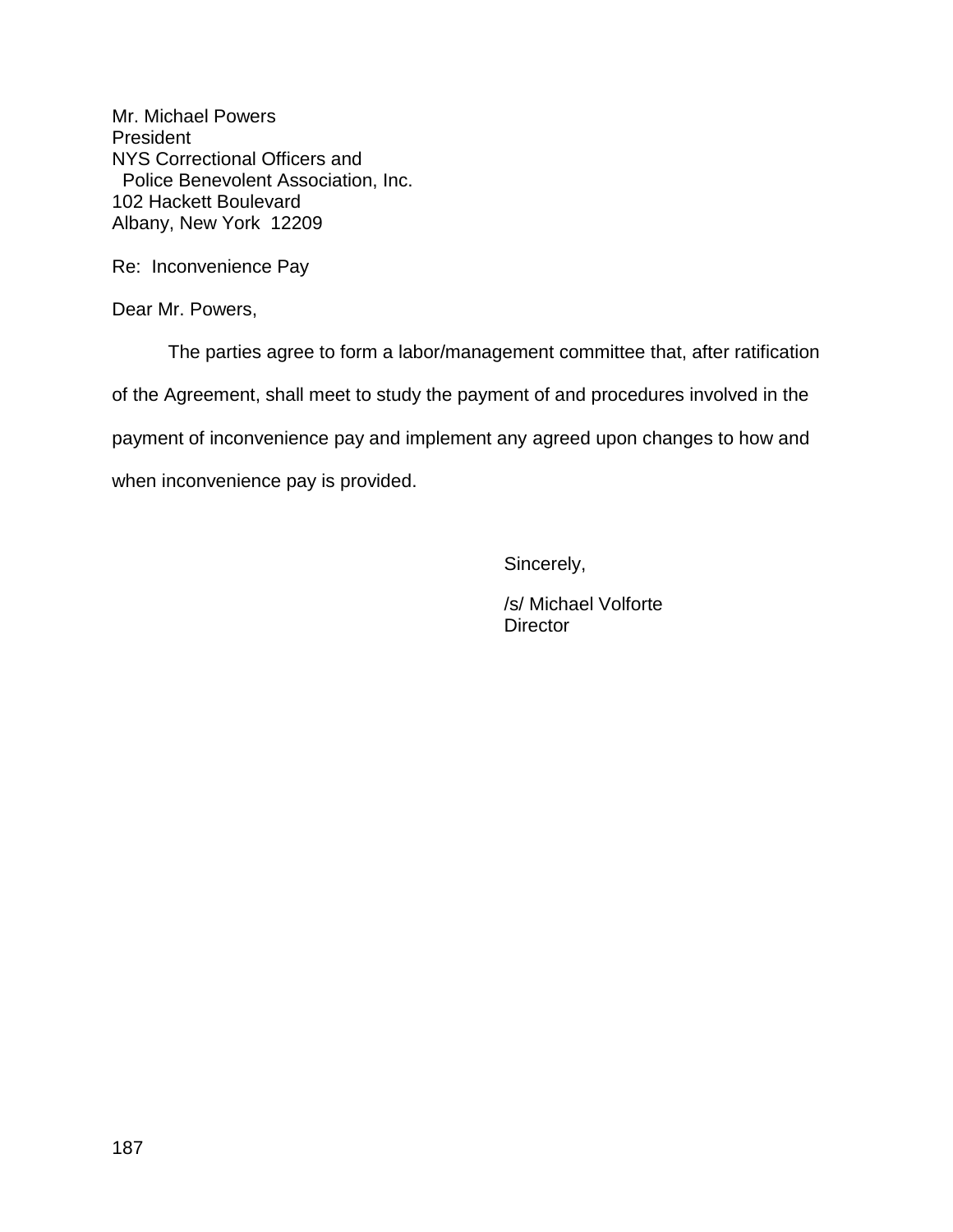Re: Paid Family Leave

Dear Mr. Powers,

The parties agree to continue discussions regarding Paid Family Leave and work

out the details of any agreed upon implementation of Paid Family Leave in a

labor/management committee.

Sincerely,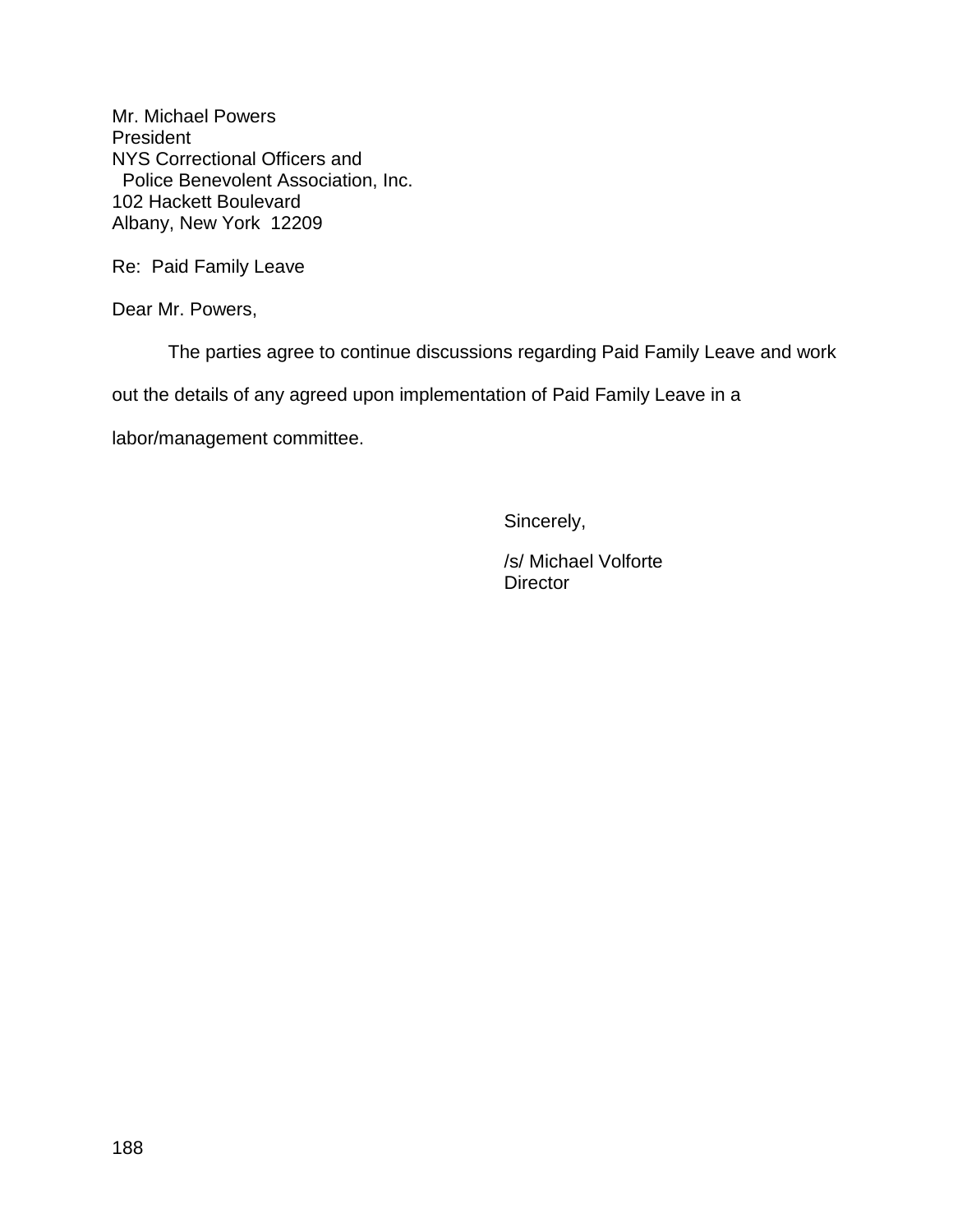Re: Side letter on Notice of Interrogation

Dear Mr. Powers,

The following shall serve to clarify and explain the parties' agreement with respect to modification of the Bill of Rights (K). The parties have agreed to the following language of the Bill of Rights (K).

Any employee who is subject to questioning by his/her Department's Inspector General's Office shall, whenever the nature of the investigation permits, be notified at least 24 hours prior to the interview. Such notification shall include facts sufficient to reasonably inform the employee of the particular nature of the investigation.

The purpose of the parties' agreement is to provide basic and specific information so that an individual has knowledge of the purpose of the interrogation and can prepare himself or herself for such interrogation so that such interrogation can be productive and the individual forthright.

The notice that must now be provided is not intended as "all encompassing" – meaning that it need not be so specific that it detail every aspect of the impending interrogation questioning nor is the notice intended to act as a "gotcha" to be used against management in the event that some of the questioning in the interrogation strays from the specific notice given. While every nuance of an interrogation is not required to be included with the notice of interrogation, the employer must give an employee prior notice of each of the major known subject matters of an interrogation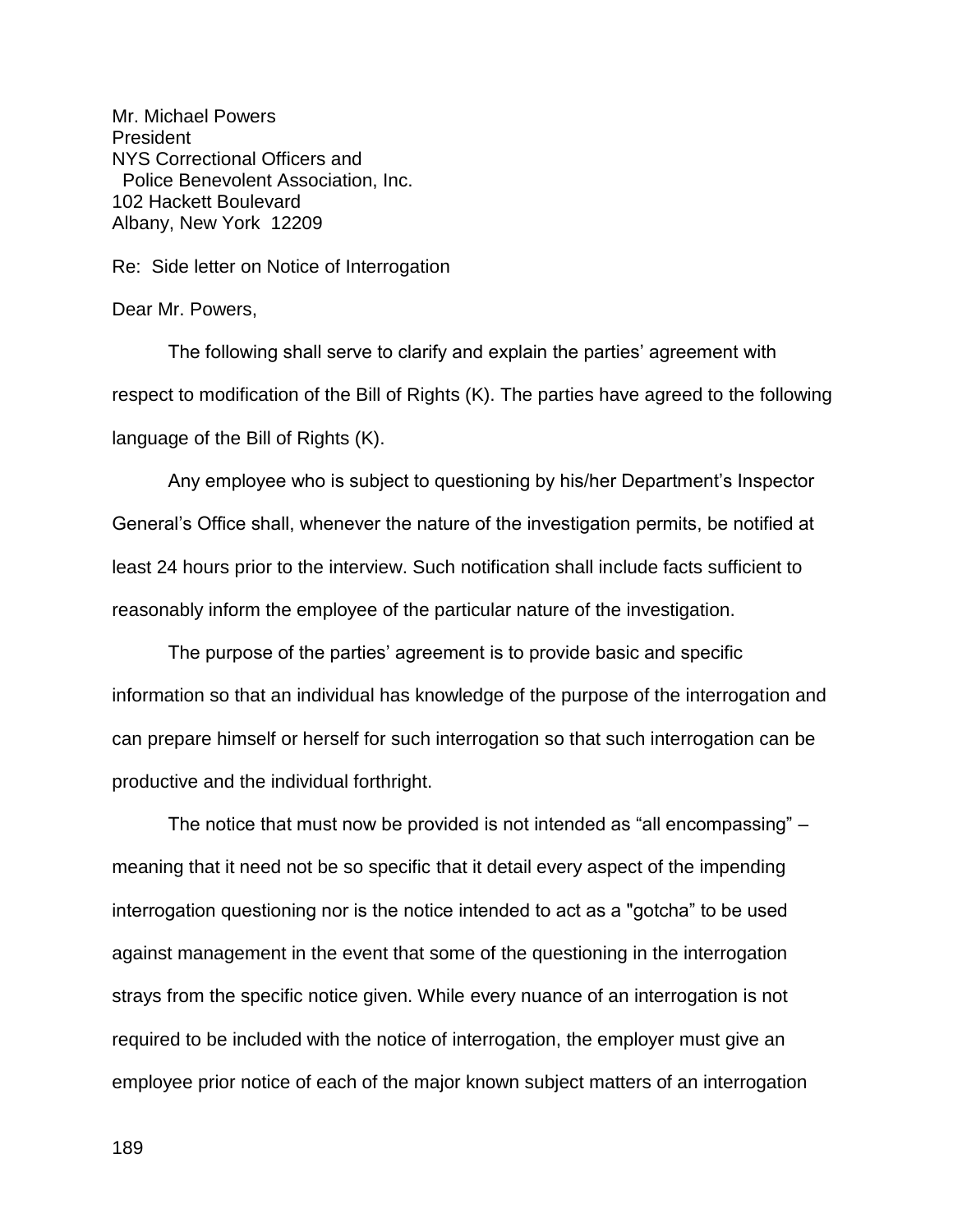subject to Bill of Rights (K). That is the intent of the parties' agreement. For example, if the employer knows that questioning will concern time and attendance and cell phone use, notice should be given that the questioning will pertain to both.

The following examples are provided as examples of the *minimum amount* of specific notice required in questioning associated with the subject matters of the interrogation. The list is by no means exhaustive of the subject matters of interrogation that employees are subject to nor is it the only notice that can be given. Certainly, the employer is always free to provide more notice.

| <b>Subject Matter</b>             | <b>Example of Minimum Notice</b>             |
|-----------------------------------|----------------------------------------------|
| Use of force                      | Use of force on (date)                       |
|                                   | Use of force involving (name of inmate)      |
|                                   | Use of force on (date) and (name of          |
|                                   | inmate) where subject of interrogation       |
|                                   | involved in multiple uses of force on same   |
|                                   | date                                         |
| Off duty arrest                   | Off duty arrest on (date)                    |
|                                   | Off duty arrest concern (reason(s) for       |
|                                   | arrest)                                      |
| Violation of order of protection  | Violation of order of protection on (date or |
|                                   | dates)                                       |
|                                   | Violation of order of protection concerning  |
|                                   | (name of individual)                         |
| Sexual contact                    | Sexual contact with inmate (date $-$ if      |
|                                   | known) or (range of dates)                   |
| Cell phone possession in facility | Cell phone possession on (date or dates)     |
|                                   | or (date range)                              |
| Cell phone use in facility        | Cell phone use on (date or dates) or (date   |
|                                   | range)                                       |
| Falsifying records                | Category of record(s) and (date range)       |

These examples reflect common subjects of interrogation within the Department of Corrections and Community Supervision. For other agencies, these examples should be used as guidelines in developing notices appropriate for the various subjects of interrogation within those agencies.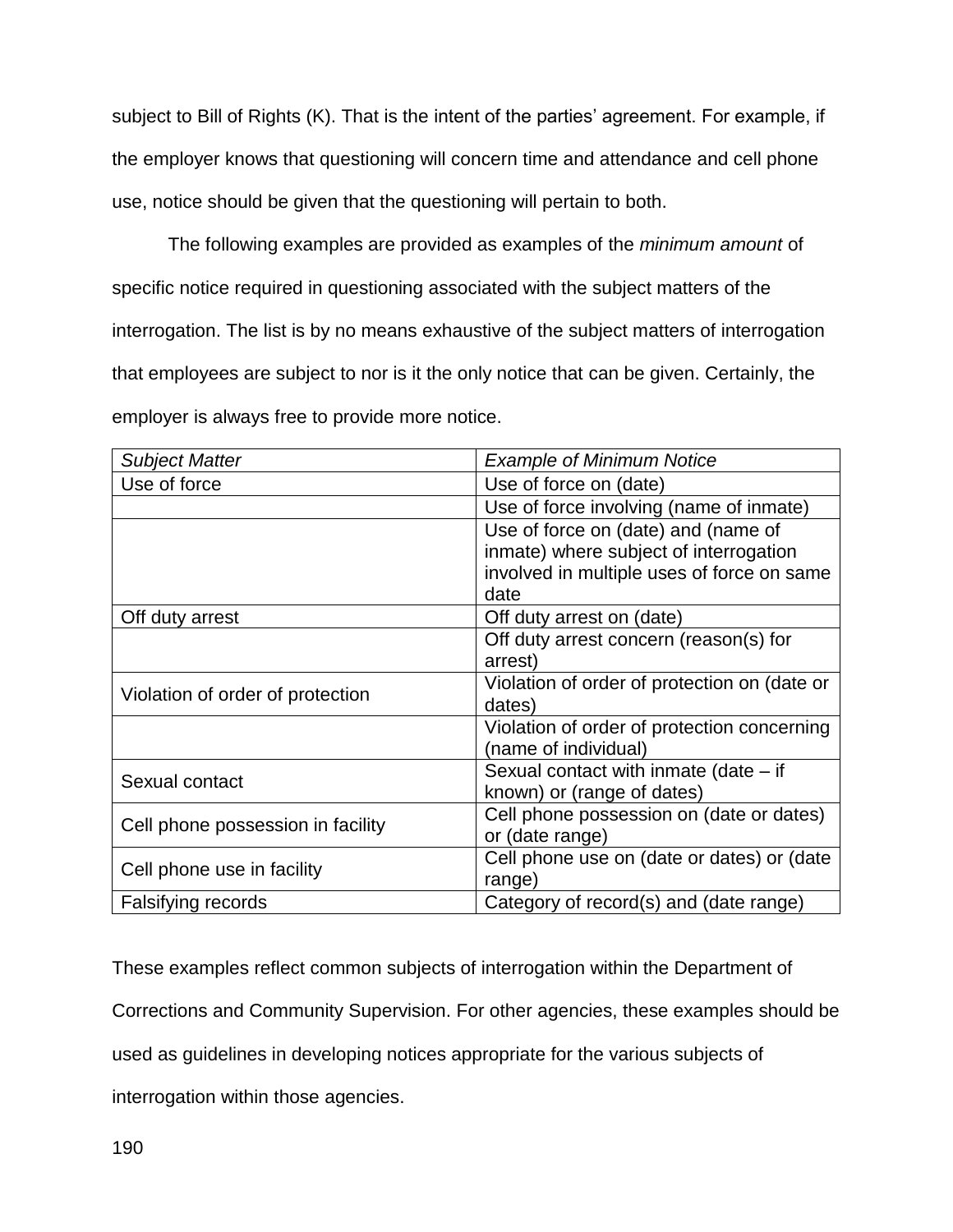If you agree, please counter-sign and date this letter and return to me. Please contact me with any questions in this regard.

Sincerely,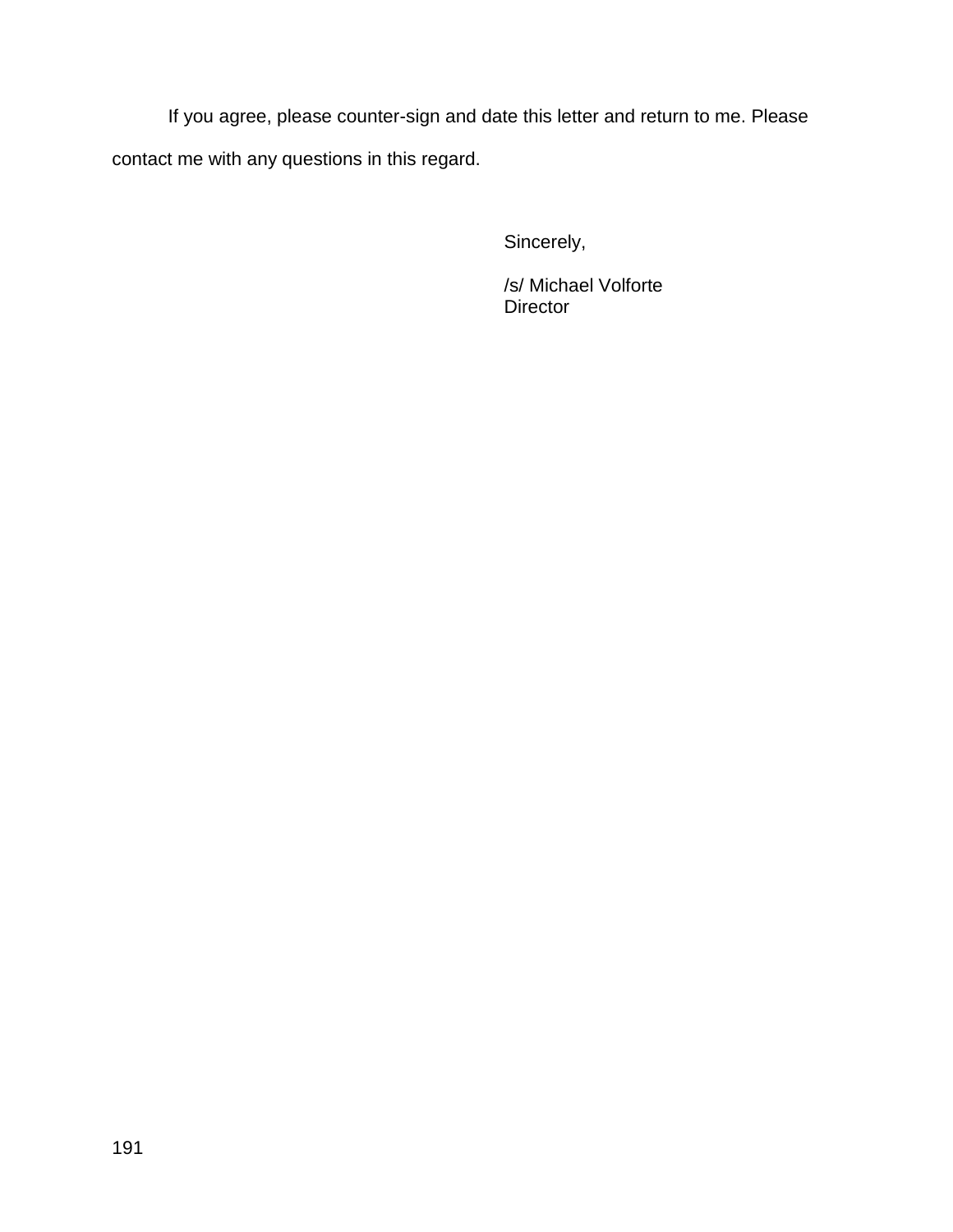Re: Excessive Use of Force Training and Review

Dear Mr. Powers,

The parties agree to form a labor/management committee to provide training in excessive use of force prevention and to review disciplinary cases involving excessive use of force. The Employer will appropriate funds in the amount of \$5,000,000 for the purpose of training in excessive use of force prevention during the term of this Agreement.

Sincerely,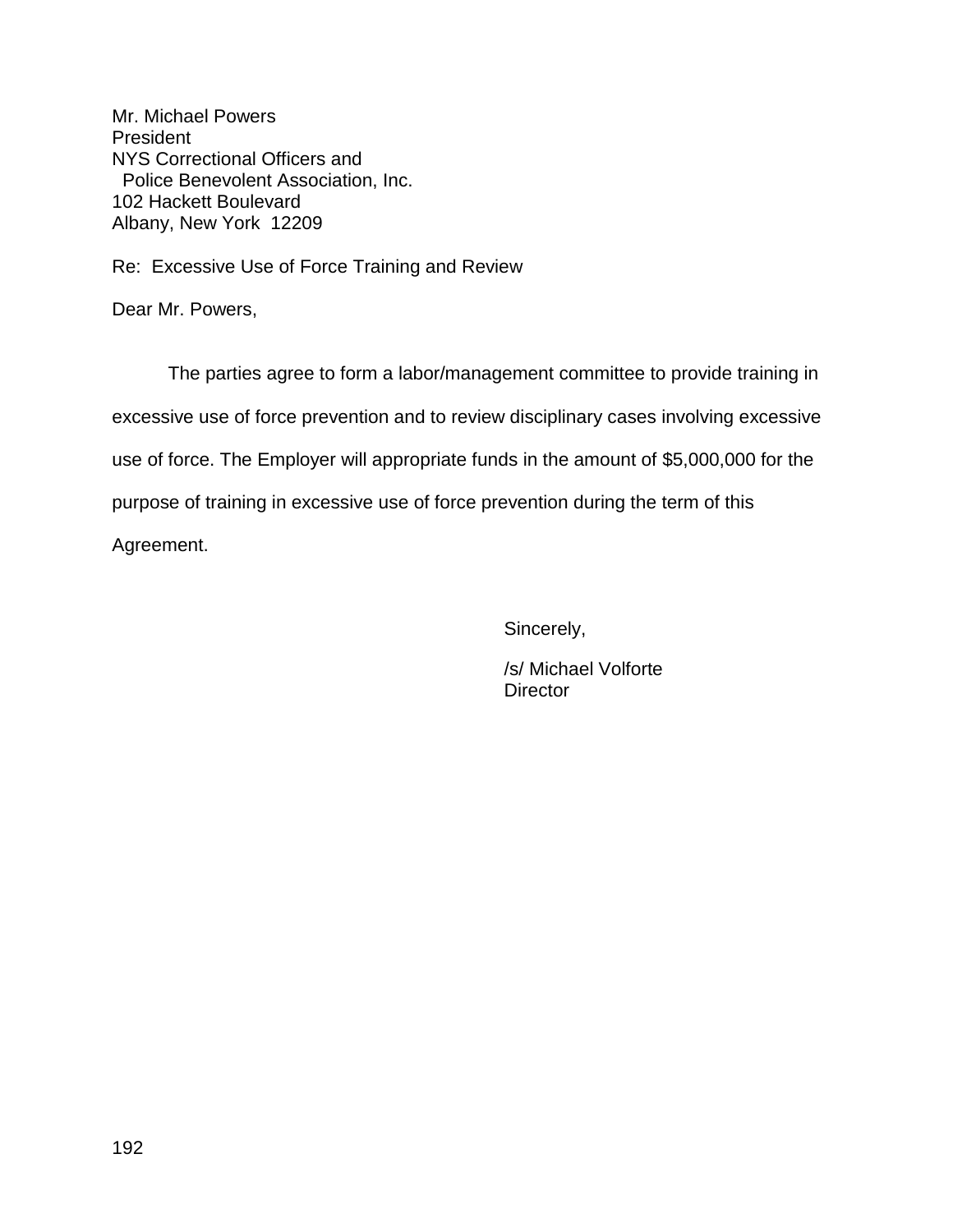Re: Side letter on Empire Plan Prescription Drug Formulary

Dear Mr. Powers,

This letter will confirm the understandings reached by the parties during the negotiation of the 2016-2023 State/Security Services Unit Agreement regarding flexibility in the administration of the Empire Plan Prescription Drug Formulary.

Commencing with the plan-year beginning June 1, 2019, when deemed appropriate, the Empire Plan Prescription Drug Program Insurer/Pharmacy Benefits Manager (PBM) shall be permitted the following flexibility in the administration of the formulary:

- When clinically appropriate and financially advantageous to the Plan, the Insurer/PBM shall be allowed to place a brand name drug on Level 1, subject to the Level 1 copayment;
- Certain therapeutic categories of prescription drugs with two or more clinically sound and therapeutically equivalent Level 1 options, as determined by the Insurer/PBM, may not have a brand name drug in Level 2; and
- Access to one or more drugs in select therapeutic categories may be restricted (not covered) if the drug(s) has no clinical advantage over other generic and brand name medications in the same therapeutic class. Drugs considered to have no clinical advantage that may be excluded include any products that 1) contain an active ingredient available in or therapeutically